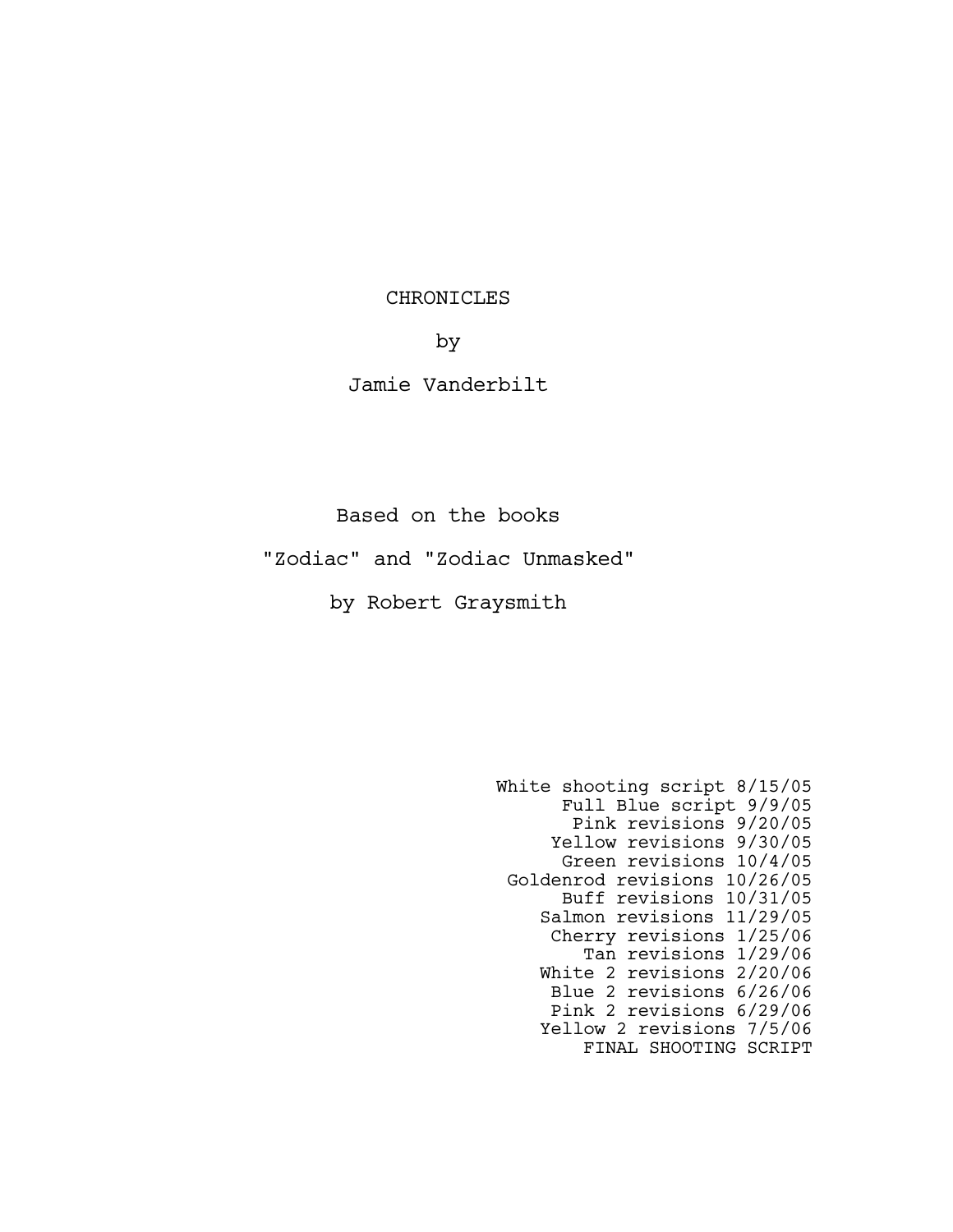## 1 INT. CORVAIR -- NIGHT 1

Our camera is MOUNTED to a CAR WINDOW. Driving through a small town at night. Passing white picket fences. Kids' discarded big wheels. American flags flutter. **July 4th, 1969 - Summer of Love. Vallejo, California**

FIREWORKS streak into the sky. Cookouts winding down. The car slows. Stops in front of a house on Beechwood Avenue. The driver HONKS. MIKE MAGEAU races out. Skinny at 19. Runs up to the window. To the camera:

MIKE

Where have you been? I've been waiting since seven.

At the wheel is DARLENE FERRIN, 22, clad in a WHITE AND BLUE JUMPSUIT. Fake eyelashes and braces make her look like 17.

DARLENE

(good natured) Get in, I'm starving. I haven't eaten in like twenty four hours.

MIKE

Let me drive, then.

DARLENE

No way, Jose. I have to pick up fireworks for the party tonight. Food first though.

Mike doesn't move - he wants to drive.

DARLENE (CONT'D) You coming or not?

2 EXT. MR. ED'S -- NIGHT 2

BOOM DOWN to see a local Vallejo teen hangout. Although the 60's are almost over, Vallejo didn't get the memo. Darlene (still driving) and Mike, cruising through the crowded lot. She sees something offscreen. Frowning, unnerved:

DARLENE

Screw this place.

MIKE I thought you needed to eat.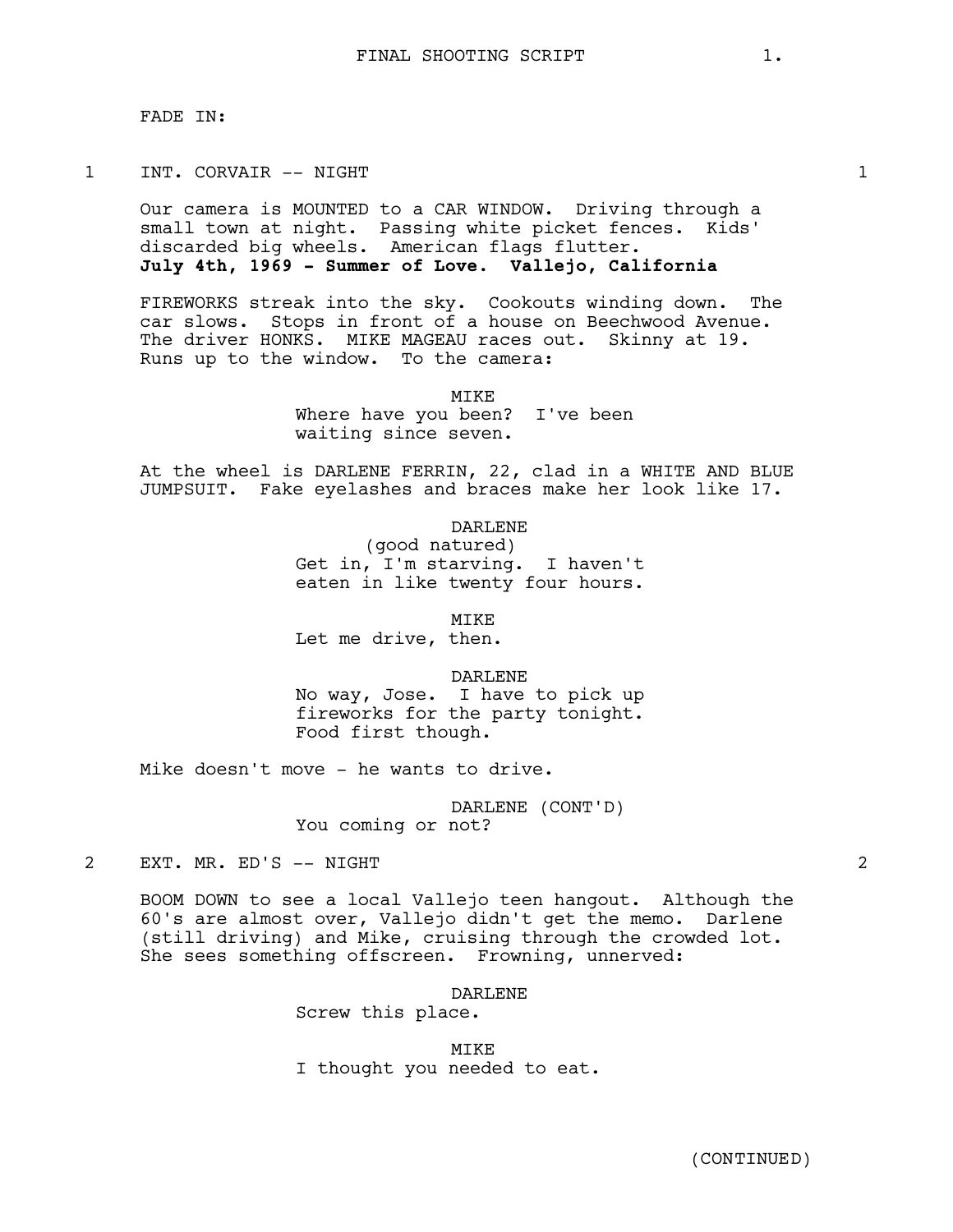## DARLENE We have time before the party. We could just go talk.

Mike blinks at this. An opportunity...

3 EXT. BLUE ROCK SPRINGS -- PARKING LOT -- NIGHT 3

Minutes later. The Corvair pulls into the lot of the local golf course. Make out point. The car on the road behind them, passing, continuing on.

4 INT. DARLENE'S CAR -- NIGHT 4

Darlene, parking, checking the rearview to watch the car pass. Tense, but relaxing as it goes. Mike, noticing.

MIKE

Are you okay?

#### DARLENE

(relaxing) Fine.

MIKE You seem a little funny.

She touches his chest, playfully.

DARLENE It's July and how many shirts are you wearing?

MIKE (embarrassed) I'm cold.

DARLENE You're cold in July?

BANG-BANG-BANG! Mike and Darlene JUMP and Mike gives out a scream! Looking around to see KIDS. A group of them in three cars. Laughing, they toss another lit string of fireworks towards the Corvair. BANG-BANG-BANG!

**MTKE** 

Fuck off and die!

The kids PEEL OUT. Leaving Mike and Darlene alone. After a moment, Darlene begins giggling. RELAXING.

MIKE (CONT'D)

What?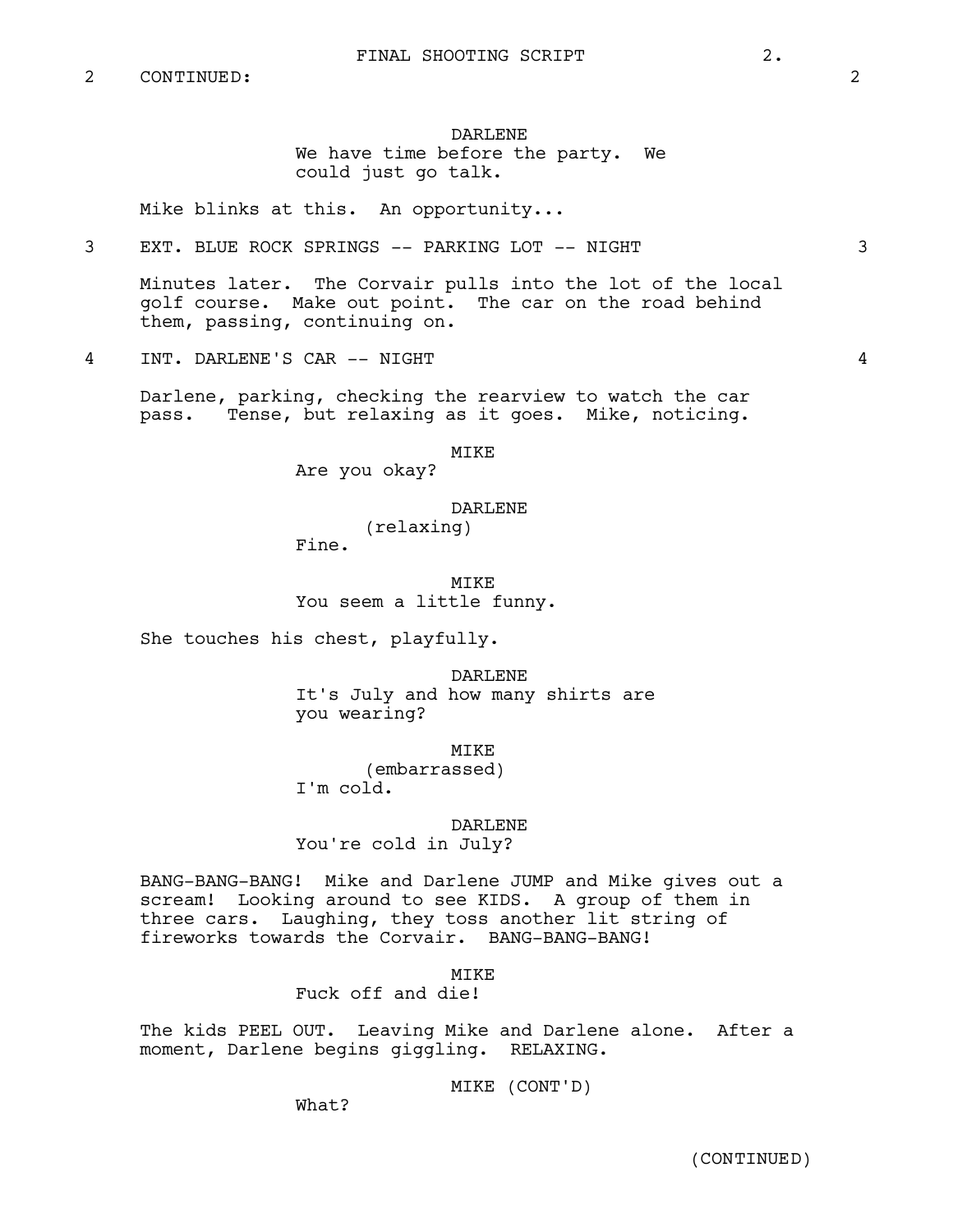# DARLENE (mimicking) "Fuck off and die!"

She keeps laughing.

### MIKE

Shut up...

But he's smiling. Soon he succumbs to the laughter as well. He shifts closer. Then, through the windshield - HEADLIGHTS. Signaling to turn into the lot. The car pulls to a halt eight feet behind them on their left side. Turning out the lights. *But not the engine.* Mike stares at the car. Only one person in it. Odd for a make out spot.

> MIKE (CONT'D) Is that the car that was behind us before?

Darlene doesn't respond.

MIKE (CONT'D) (squinting) It *is*, I think he's been with us since my house- Shit, is that your *husband?*

DARLENE

No.

But she can't take her eyes off the car. The driver makes no move to get out...

MTKE

I can to tell him to leave-

She puts her hand over his. Looks at him. *Don't move.* They wait for what seems an eternity. Then...

The other car PULLS FORWARD. Headlights click BACK ON. Passing the Corvair. They watch it go, finally disappearing over the horizon.

> MIKE (CONT'D) Who was that, Darlene?

DARLENE Don't worry about it.

Mike studies her face. Unnerved.

MIKE So... do you want to-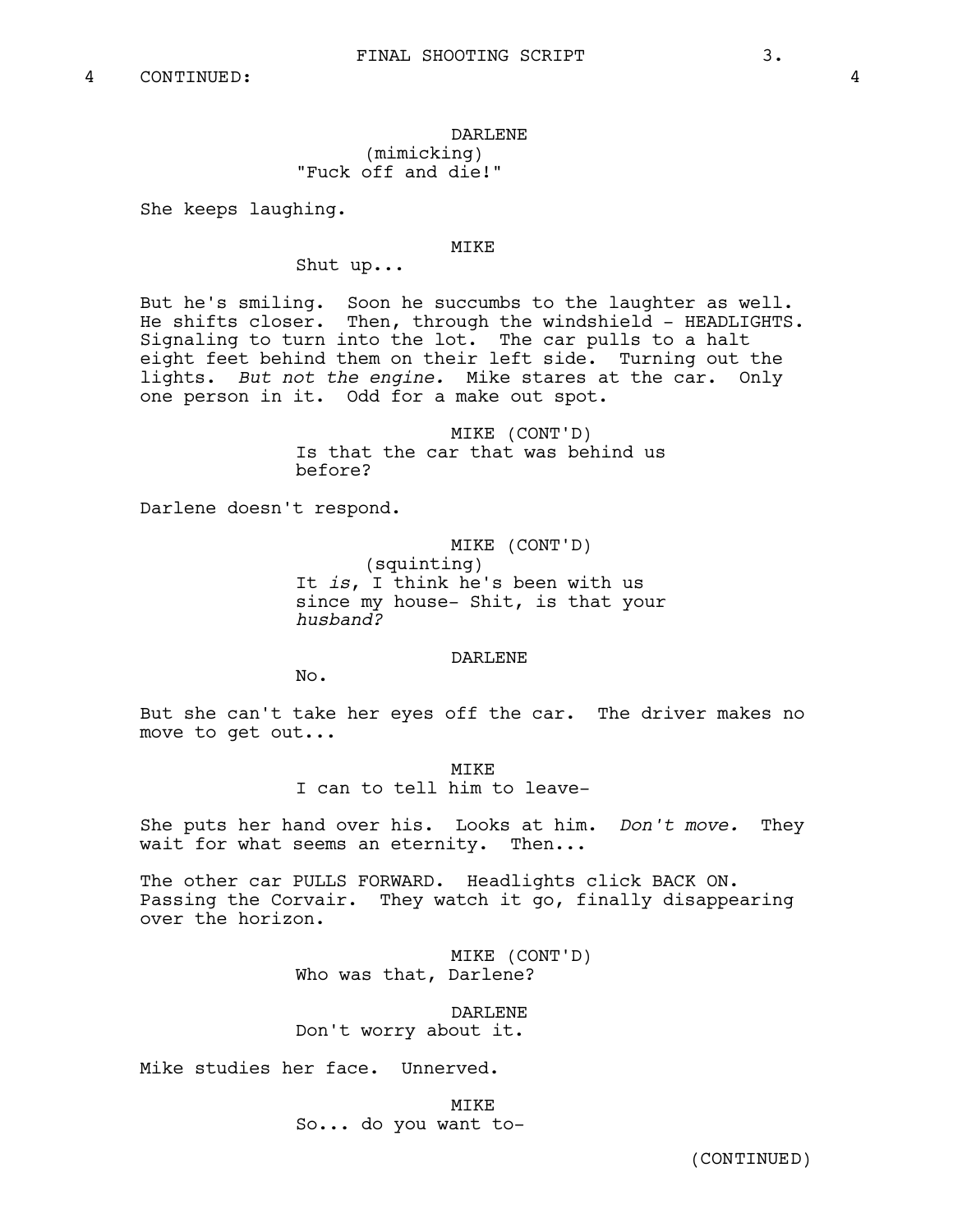#### DARLENE

# Oh, shit...

Through the windshield - HEADLIGHTS, COMING BACK over the horizon. Darlene and Mike watch them reach the entrance to the parking lot. THEY TURN IN.

#### MIKE

Let's go.

Darlene, FROZEN.

# MIKE (CONT'D)

*Now*, Darlene.

The car pulls to a halt behind the Corvair. In an off-line position, like a COP.

Mike, reaching over to start the engine when - A SPOTLIGHT from inside the other car hits the Corvair.

The door opens and THE COP inside gets out. Walks up to the car. Flashlight outstretched, shining it in Mike and Darlene's faces, blinding them. He reaches Mike's door.

### MIKE (CONT'D)

Get your I.D. (rolls down his window) Man, you kinda creeped us-

THUNK! Mike's BLOOD AND TEETH EXPLODE onto the dashboard.

The muzzle of a SILENCER FLASHES. The Man KEEPS SHOOTING. BULLETS PUNCH through flesh and bone. Some shots rip straight through Mike and into Darlene.

Mike is shot in the face, the neck, and the arm. Darlene is shot twice in each arm, and three times in the back.

The Man lowers the gun. Silence.

The Man turns away. Walking back to his car. A GROAN. The Man turns. Walks back to the Corvair, reloading. Mike. Still alive.

The Man FIRES TWO MORE SHOTS into Mike, propelling him into the BACK SEAT. Then TWO MORE into Darlene for good measure. The Man turns and walks away.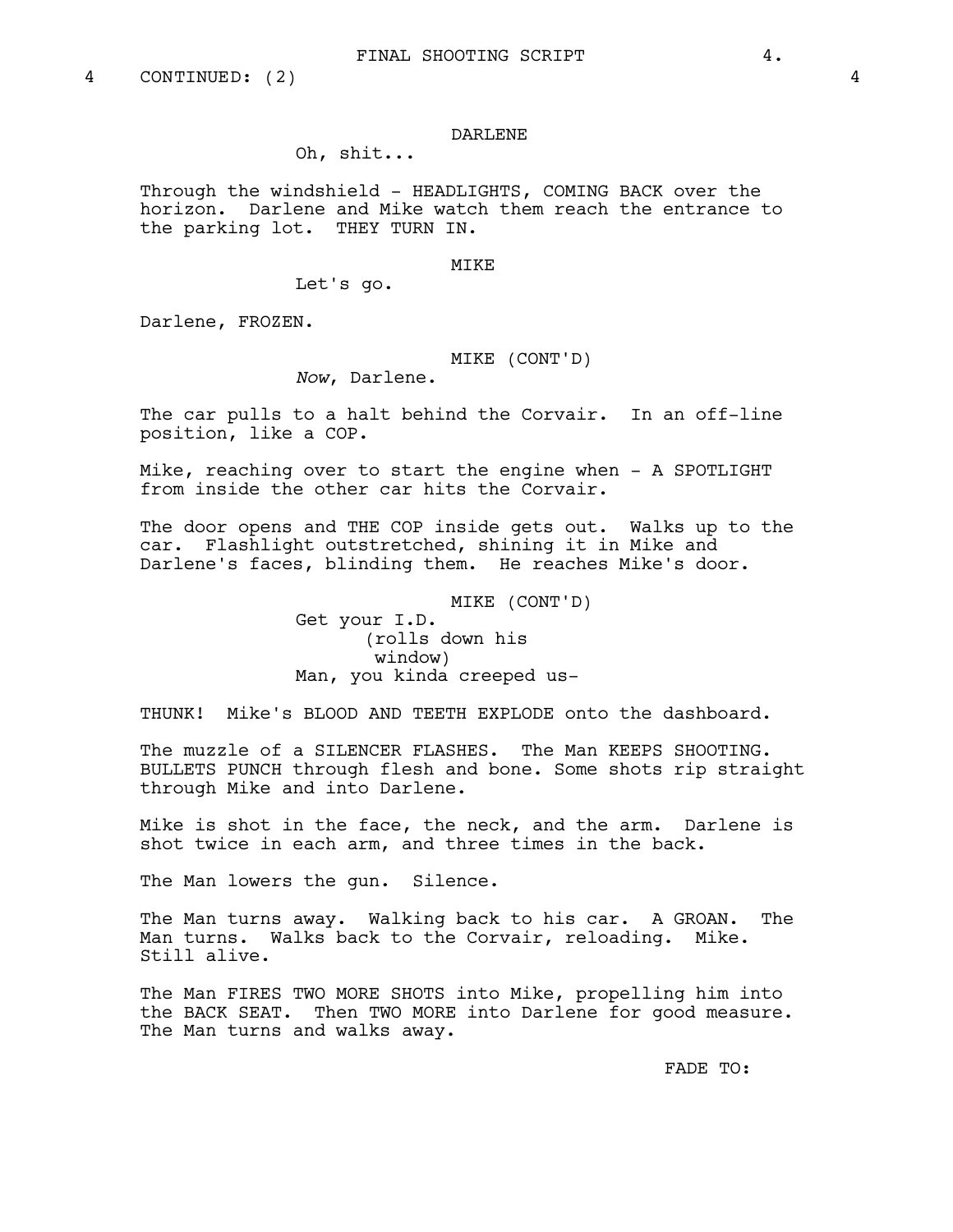- 5 OMITTED 5
- 5A EXT. BLUE ROCK SPRINGS -- PARKING LOT -- LATER 5A

P.O.V. the front of a police motorcycle as it's HEADLIGHT cuts into the lot... OVER THIS WE HEAR a coin clink into a phone. One number dialed.

> FEMALE OPERATOR {NANCY SLOVER} Vallejo Police Department?

The headlight, SWINGING over asphalt until it comes to rest on MIKE, slumped against the REAR of the Corvair. Blood, running down his shirt...

> A MAN (O.S.) I want to a report a double murder...

The Officer (HOFFMAN) dismounts and runs to him...

A MAN (O.S.) (CONT'D) If you go one mile east on Columbus Parkway to the public park, you will find kids in a brown car...

Mike gestures - and Hoffman goes to the front seat to find Darlene. In even worse shape. She tries to mouth something.

> A MAN (O.S.) (CONT'D) They were shot with a nine millimeter Luger. I also killed those kids last year. Goodbye.

CLICK. The line goes dead. SMASH TO OUR TITLE SCREEN...

6 EXT. SAN FRANCISCO SKYLINE -- MORNING 6

**August 1, 1969.** SOARING OVER WATER towards the Bay City. Magnificent spires and bridges. Bustling to life.

7 INT. GRAYSMITH APARTMENT -- BATHROOM -- MORNING 7

ROBERT GRAYSMITH stands, brushing his teeth. Mid 20's. Next to him, his 4 year old son DAVID brushes his teeth as well. Mimicking his father's movements. Graysmith does his top teeth, David does his. Graysmith smiles. David smiles. Graysmith scrubs his tongue, David scrubs his.

## GRAYSMITH

And spit.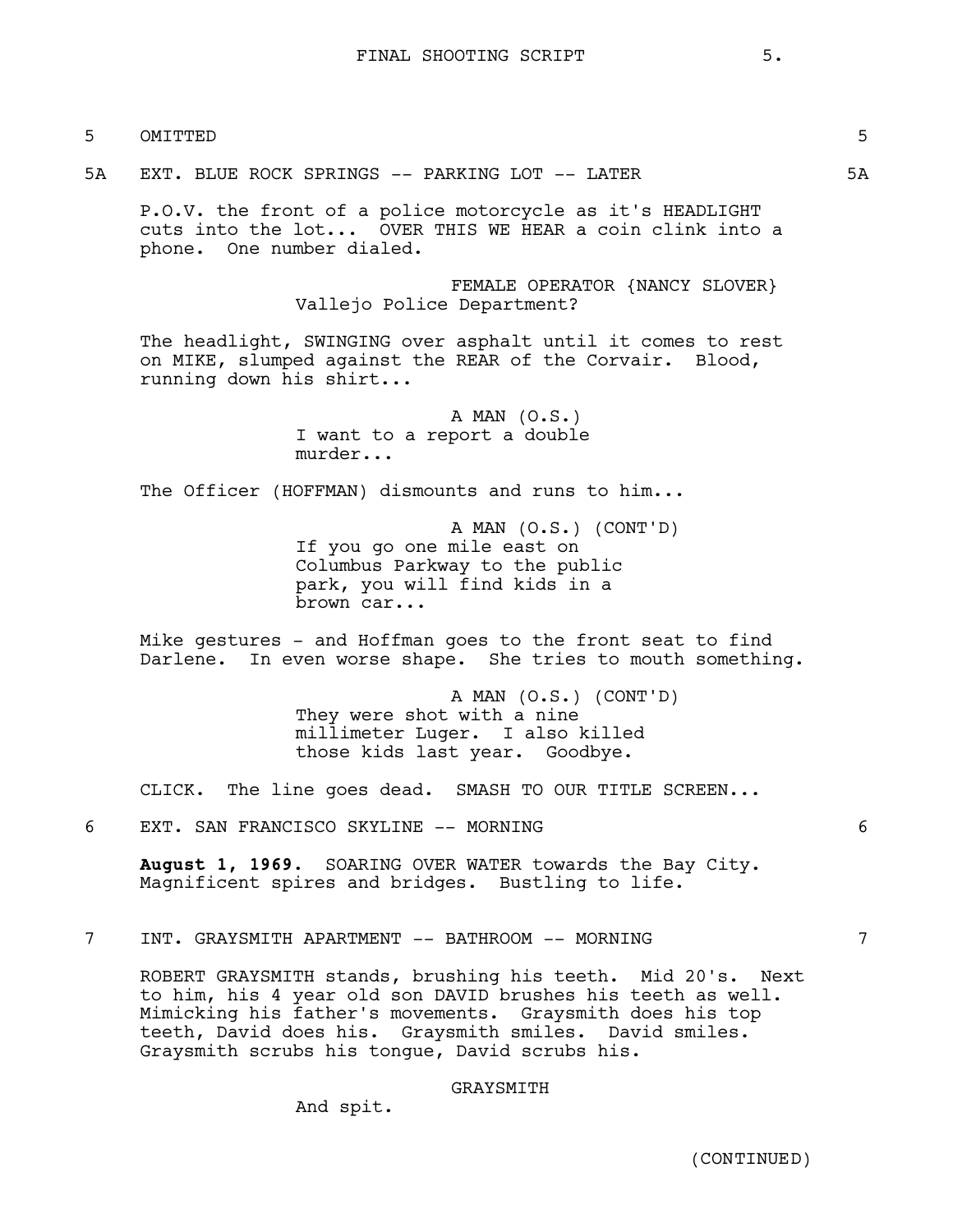7 CONTINUED: 7

Graysmith spits. David does not.

DAVID

I swallowed it.

GRAYSMITH

Why?

DAVID

It was minty.

Graysmith laughs and scoops David up.

8 INT. LIVING ROOM -- MORNING 8

The tiny apartment is cluttered. Dick Tracy and old mystery movie posters abound. The TV PLAYS while Graysmith ties David's shoes.

> NEWSCASTER ...at the Hall of Justice vow that the rapist will be arrested and brought to trial...

Graysmith frowns and shuts off the TV.

DAVID

(giggling) Rapist! Rapist!

GRAYSMITH Do daddy a favor and don't yell that at preschool, okay?

DAVID

Rapist!

GRAYSMITH

Much better.

He finishes David's shoes.

DAVID Are we gonna see Mom and Aaron tonight?

Graysmith winces a little. Glances at the clock.

GRAYSMITH We're gonna be late.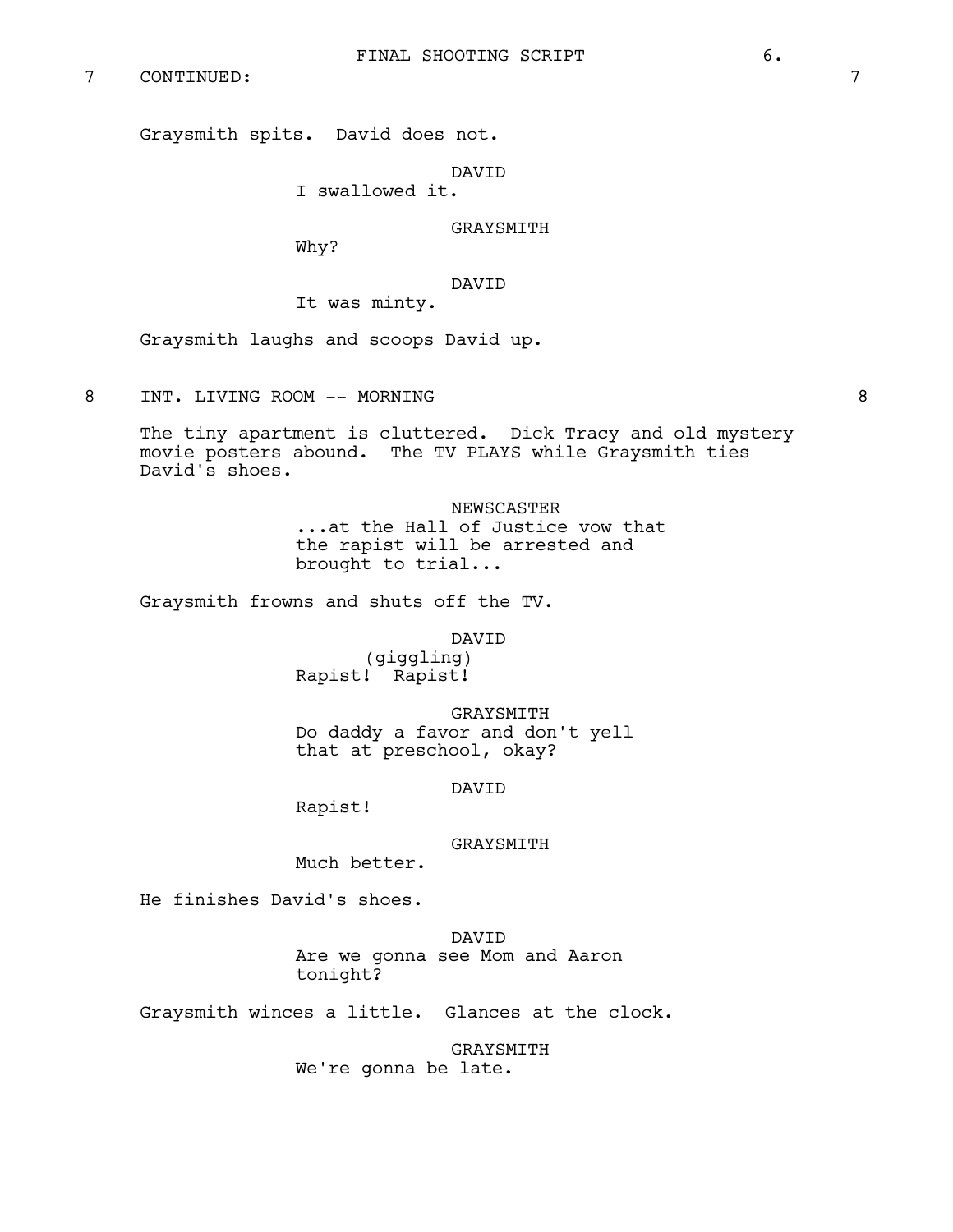| 9               | EXT. PRESCHOOL -- MORNING                                                                                                                                                                                                                                                              | 9                 |
|-----------------|----------------------------------------------------------------------------------------------------------------------------------------------------------------------------------------------------------------------------------------------------------------------------------------|-------------------|
|                 | Graysmith kisses his son on the forehead and sends him<br>inside. Then turns and RUNS                                                                                                                                                                                                  |                   |
| 10 <sub>o</sub> | INT. GRAYSMITH'S CAR - INCHING ALONG IN TRAFFIC - DAY                                                                                                                                                                                                                                  | 10                |
|                 | Traffic's bad. Graysmith sketching something in his lap as<br>he inches along. We get a good look - FOUR CARTOON SKETCHES.<br>Very rough, but good                                                                                                                                     |                   |
| 11              | EXT. SAN FRANCISCO STREETS -- MORNING                                                                                                                                                                                                                                                  | 11                |
|                 | Graysmith hustles down the sidewalk amongst pedestrians.<br>Behind him, a MAIL TRUCK passes him on the street Both,<br>coming up to the SAN FRANCISCO CHRONICLE, a grand old<br>building on Fifth and Mission. The logo above the entrance.<br>Graysmith pushes through the doors into |                   |
| 12              | OMITTED                                                                                                                                                                                                                                                                                | $12 \overline{ }$ |
| 13              | INT. SAN FRANCISCO CHRONICLE -- LOBBY -- MORNING                                                                                                                                                                                                                                       | 13                |
|                 | Graysmith hurries across the lobby towards and OPEN ELEVATOR.<br>The DOORS CLOSE just before he can reach it                                                                                                                                                                           |                   |
| 13A             | EXT. ALLEY NEXT TO CHRONICLE -- MORNING                                                                                                                                                                                                                                                | 13A               |
|                 | The TRUCK halts by a LOADING DOCK. TWO MEN get out and begin<br>unloading large DUFFEL BAGS of mail onto a FLATBED DOLLY                                                                                                                                                               |                   |
| 14              | INT. SAN FRANCISCO CHRONICLE THIRD FLOOR -- MORNING                                                                                                                                                                                                                                    | 14                |
|                 | DING! Graysmith emerges from the elevator into the<br>controlled chaos of the paper's editorial offices.<br>Phones<br>Typewriters clack. Reporters hustle. Graysmith heads<br>ring.<br>to a small COFFEE STAND manned by an ill tempered white<br>haired midget named SHORTY.          |                   |
|                 | GRAYSMITH<br>How's the coffee today, Shorty?                                                                                                                                                                                                                                           |                   |
|                 | Shorty points upward at his sign - "DELICIOUS AS HELL COFFEE<br>AND SANDWICHES".                                                                                                                                                                                                       |                   |
| 14A             | INT. ELEVATOR -- MORNING                                                                                                                                                                                                                                                               | 14A               |
|                 | The Mailmen ride up towards the third floor with a smaller<br>MAIL CART that's marked "Editorial".                                                                                                                                                                                     |                   |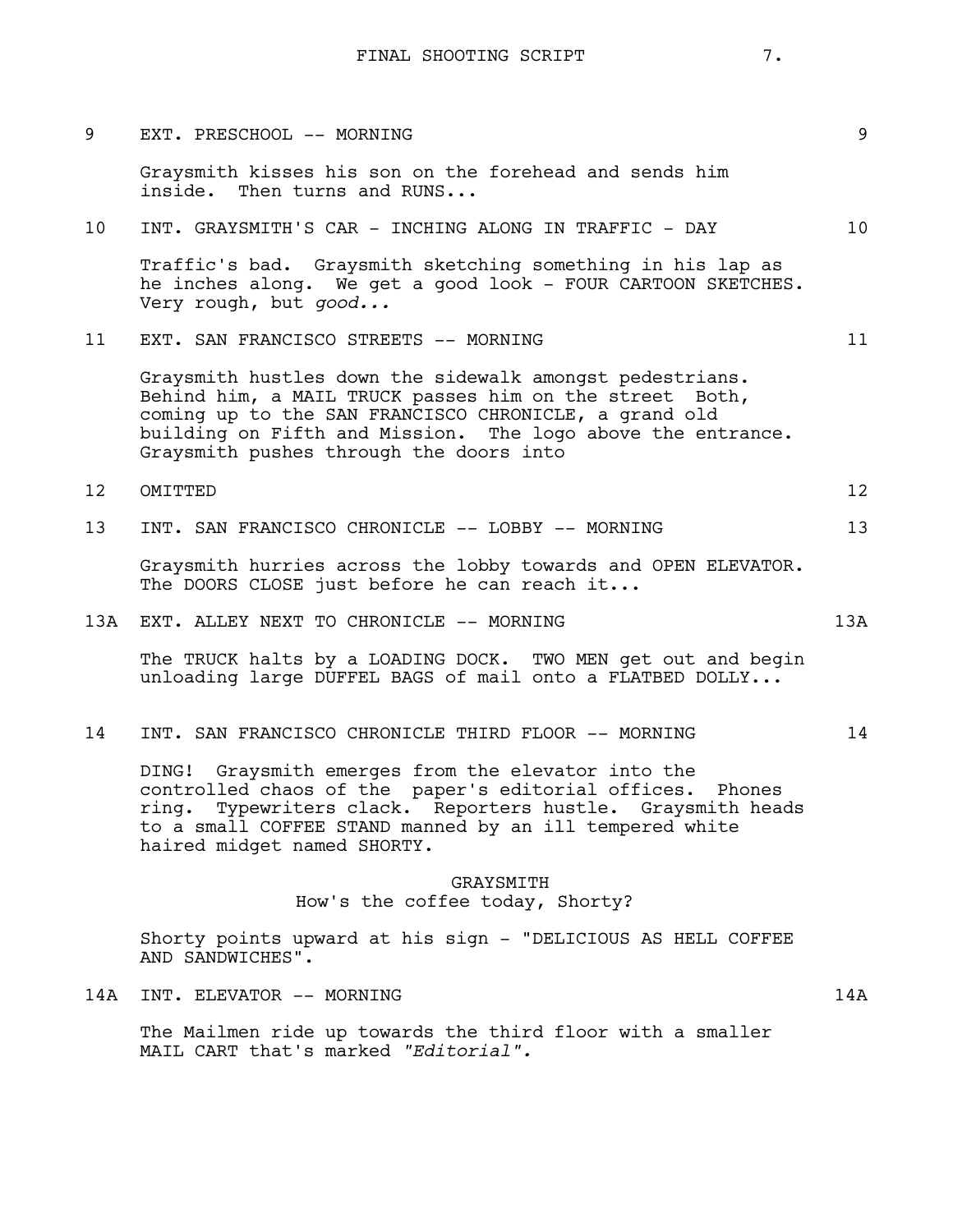#### 14B INT. SAN FRANCISCO CHRONICLE THIRD FLOOR -- MORNING 14B

Graysmith gets his coffee from Shorty and heads to his desk, getting hung up by a CROWD OF PEOPLE standing around -

PAUL AVERY'S DESK. Avery, 30's, well dressed, crime reporter. Currently entertaining the crowd with a joke.

AVERY

...and the bartender says, "Superman, you are one *mean* son of a bitch when you're drunk!"

The others laugh. Graysmith pushes through them. Reaching his own desk. Devoid of people, away from the action. He opens his briefcase, just settling in when

### HYMAN

*Editorial in two!*

Graysmith begins regathering up his things as -

The ELEVATOR doors across the room open and the MAILMEN emerge. We pick them up again, traveling the length of the Third Floor offices and into

- 15 OMITTED 15
- 16 INT. CAROL FISHER'S OFFICE -- MORNING 16

Where the cart is DUMPED OUT onto a CAROL FISHER'S desk. We stay on the LETTER PILE as the she begins to sort them.

We zoom in on follow ONE LETTER in particular. *Rush to Editor* is chickenscrawled twice on it. Through the door, we see GRAYSMITH - last through into the EDITORIAL ROOM.

> PECK (O.S.) All right let's get going.

Graysmith shuts the door. Carol begins opening the letters.

17 INT. EDITORIAL ROOM -- MORNING 17

TEMPLETON PECK, privileged and ascoted runs the Editorial Meeting around a long oak table. As he goes through Graysmith's sketches one by one:

> PECK Horrid, horrid, not horrid, and horrid. I'm thinking we go with not horrid, don't you?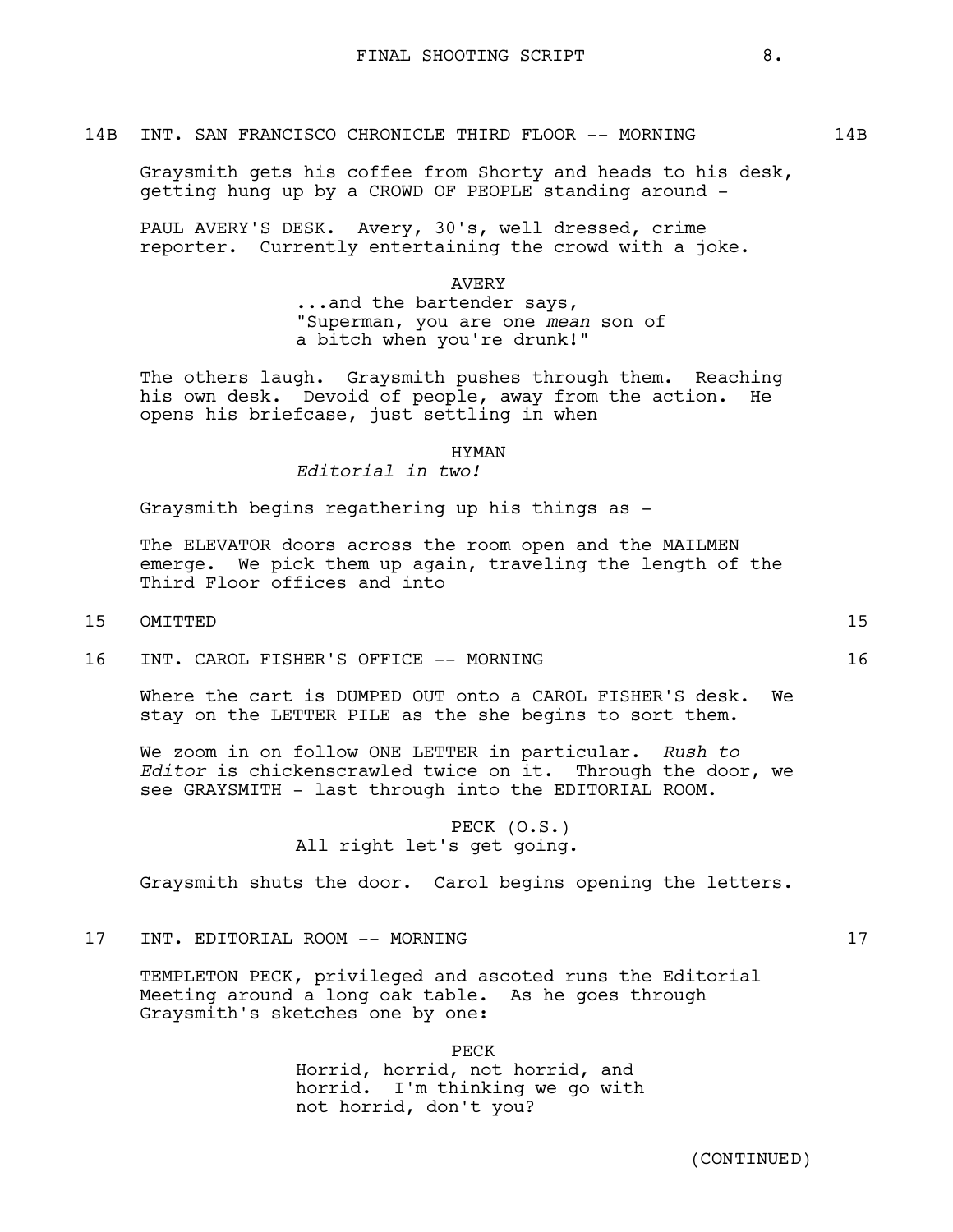Graysmith just nods meekly and takes the sketches back.

17A INT. CAROL FISHER'S OFFICE -- MORNING 17A

Carol slices open the *Rush To Editor* letter...

17B INT. EDITORIAL ROOM -- MORNING 17B

PECK Paul, what's on the crime beat?

AVERY Janice in Datebook won't let me take her to dinner. (off Peck's look) What? It's a crime.

Graysmith cracks the slightest of smiles. Interrupted as the door opens revealing Carol Fisher. Face grave.

PECK

Carol, what do you-

CAROL FISHER You need to see this.

She lays the *Rush to Editor* letter on the table. The others crowd around. Scanning it. Peck looks up to Carol.

> PECK Go get the publisher.

> > CUT TO:

## 18 INT. EDITORIAL ROOM -- MOMENTS LATER 18

CHARLES DE YOUNG THEIRIOT - sits at the head of the table. Old, patrician, reading the letter aloud.

THEIRIOT

*Dear Editor. This is the murderer of the two teenagers last Christmas at Lake Herman and the girl on the 4th of July near the golf course in Vallejo. To prove I killed them, I shall state some facts which only I and the police know. Christmas - Brand name of ammo Super X. Ten shots were fired. The boy was on his back with his feet to the car. The girl...*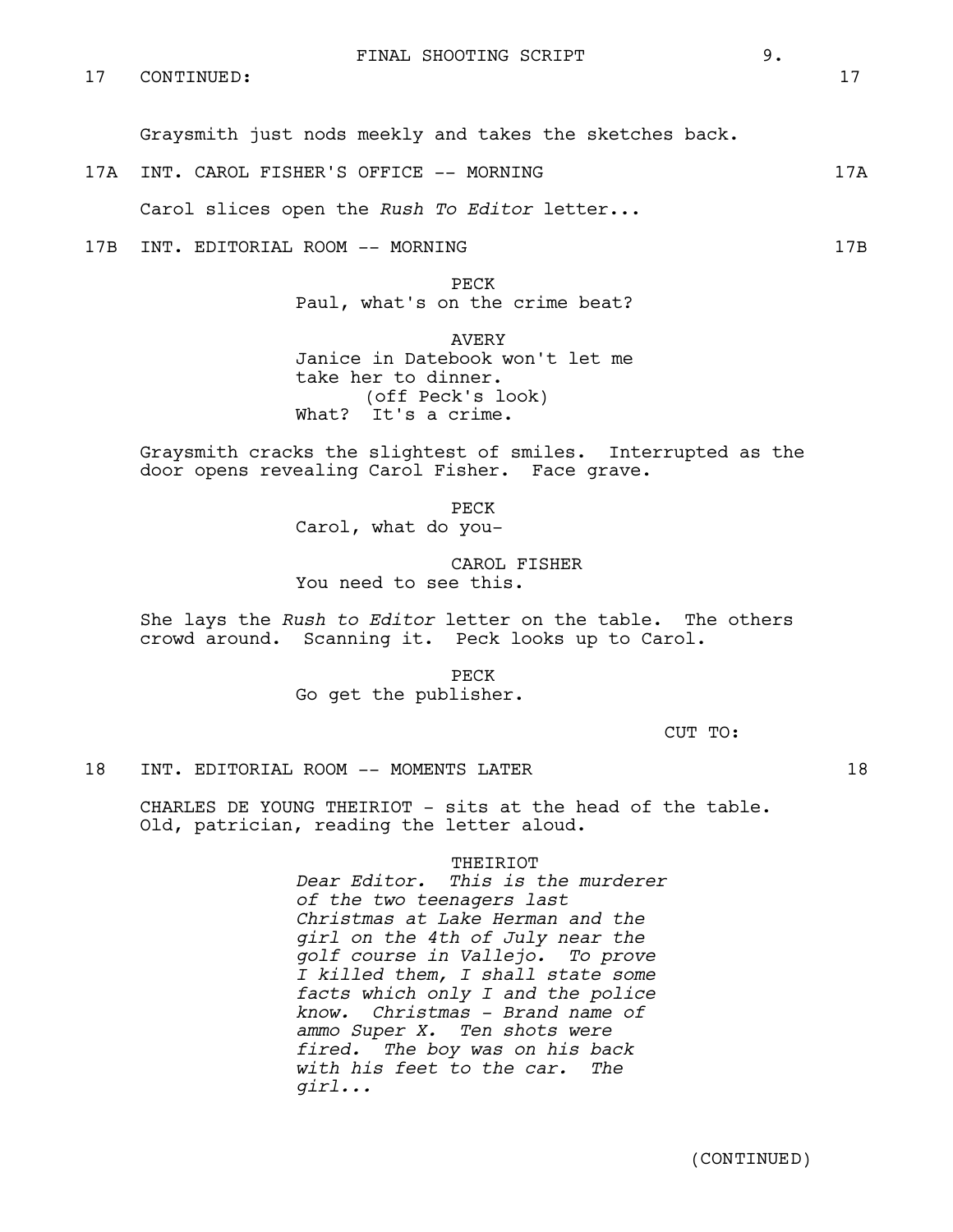He hands the letter to Peck with distaste. Motioning for him to continue.

> PECK *The girl was on her right side, feet to the west. July 4th - One girl was wearing patterned slacks. The boy was also shot in the knee. Brand name of ammo was Western. Here is part of a cipher. The other two parts of the cipher are being mailed to the editors of the Vallejo Times and S.F. Examiner.*

NEXT PAGE - Full of strange symbols. A CODE.

PECK (CONT'D) *I want you to print this cipher on the front page of your paper. In this cipher is my identity. If you do not print this cipher by the afternoon of Fry. The 1st of August 69, I will go on a kill rampage Fry night. I will cruise around all weekend killing lone people in the night then move on to kill again until I end up with a dozen people over the weekend".* (pause) It's unsigned except for a symbol.

Peck puts the letter down. The others move forward to examine it. Seeing the SYMBOL:

> AVERY Is it me, or does that look like a gunsight?

Lost among them, Graysmith picks up THE CODE. WEIRD SYMBOLS litter the page in UNBROKEN BLOCK PARAGRAPHS...

THEIRIOT

*Today* is August first. He wants his code in the afternoon edition.

HYMAN

If the Examiner doesn't have the balls to run it, we scoop the Bay-

PECK

Charles, this man is talking about shooting twelve people-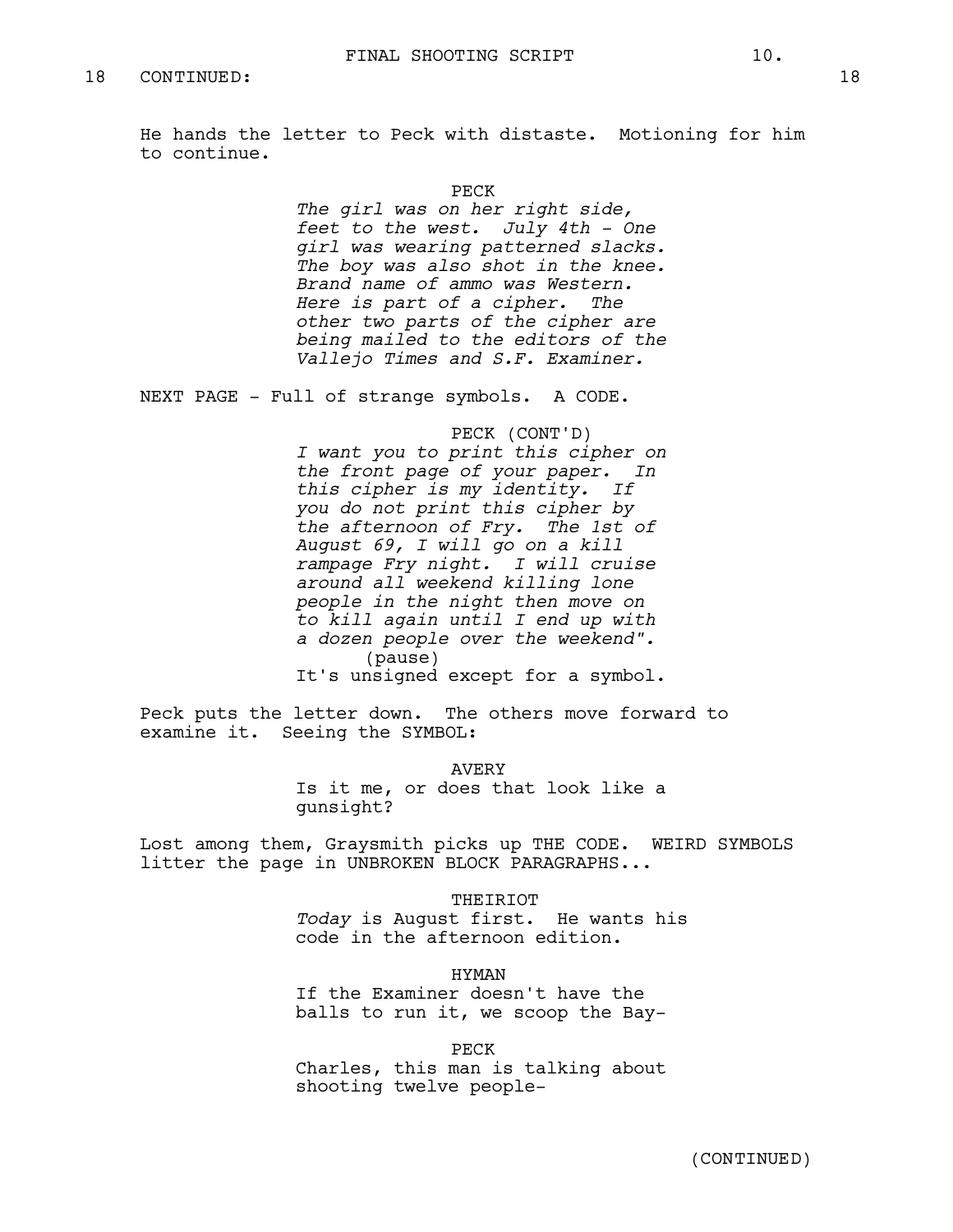HYMAN And not running this could make him do that-

PECK *If* we run it we could be setting a very dangerous precedent-

HYMAN Oh, come on, it's newsworthy-

PECK We'd be giving this sick bastard a soapbox. What does that say to people?

THEIRIOT Back up. The Vallejo stuff, is it true?

### HYMAN

Paul?

AVERY What, I cover crime in Vallejo? (off Theiriot's look) I cover crime in Vallejo.

He rises and exits to make calls. Hyman, to Theiriot:

HYMAN Let's shoot the code and call SFPD. If it turns out to be real, at least we'll have the material.

A beat. Theiriot nods.

HYMAN (CONT'D)

*Copy!*

A COPY BOY sticks his head in.

HYMAN (CONT'D) Get Grant in here, we need some photos. Graysmith?

Graysmith looks up from the code, his reverie broken.

HYMAN (CONT'D) Don't you have a cartoon to finish?

Graysmith takes the hint. Puts down the code and leaves.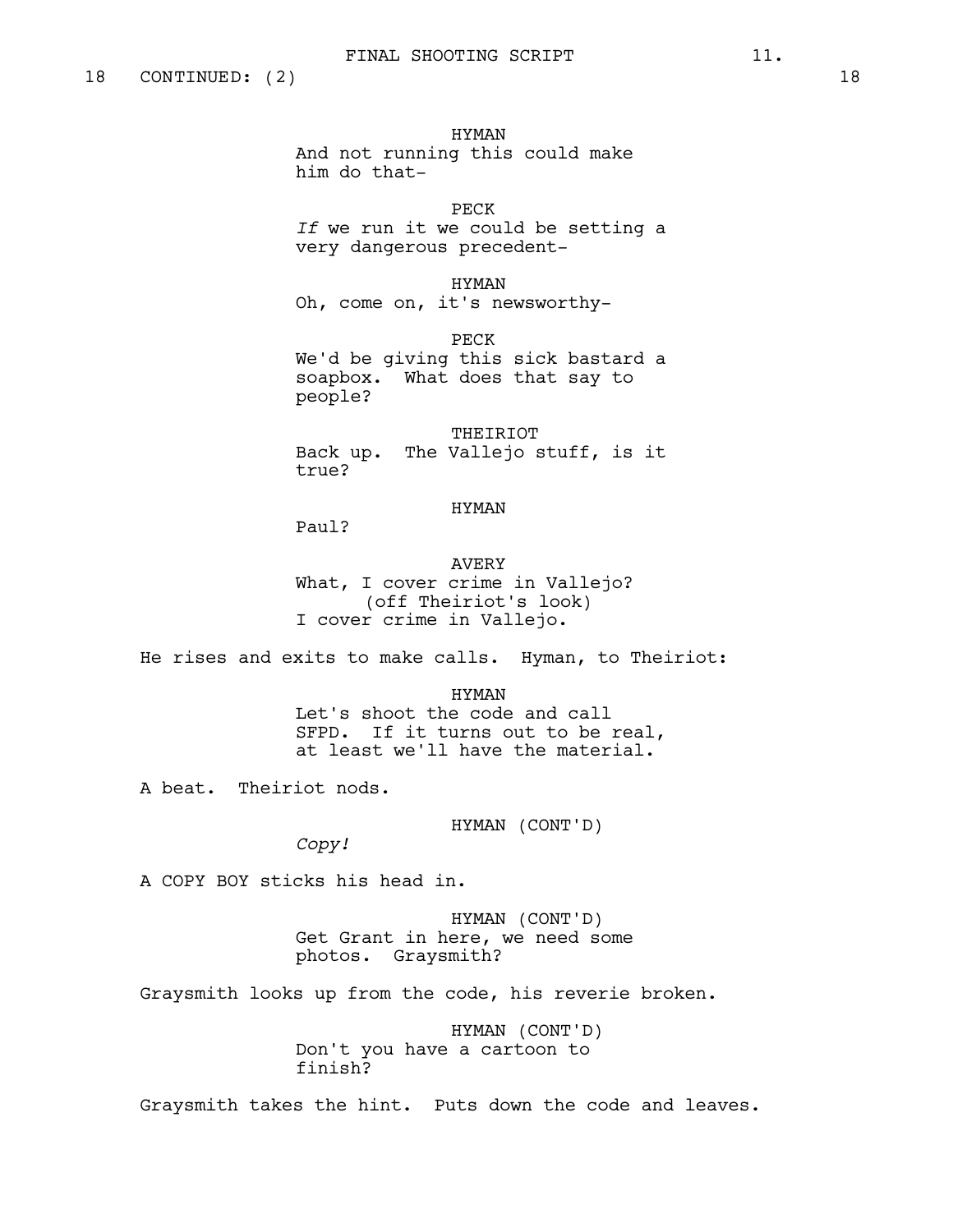## 19 INT. SAN FRANCISCO CHRONICLE THIRD FLOOR -- MORNING 19

Graysmith, wandering back to his desk. Passing Avery who sits, dialing. Graysmith, hoping to hear the conversation...

> AVERY (into the phone) This is Paul Avery from the San Francisco Chronicle, I'm looking for someone to shed some light on a letter we received...

20 INT. VALLEJO POLICE DEPARTMENT -- MORNING 20

SERGEANT JACK MULANAX (40's hook-nosed), on the phone.

MULANAX You want to run it, run it-

SECRETARY Jack, you got a guy from the Chronicle on two!

MULANAX

Lenny, hang on... (clicks over) Sergeant Mulanax.

# 21 INT. SAN FRANCISCO CHRONICLE THIRD FLOOR -- MORNING 21

AVERY

Sergeant, this is Paul Avery at the Chronicle. I just wanted to check if you had an unsolved firearm related homicide on Christmas and maybe one on July 4th?

#### MULANAX

(through phone) Shit, you got one too?

22 INT. EDITORIAL ROOM -- MORNING 22

Avery re-enters to find Hyman on the phone.

PECK Al's on with the Examiner, they got the same letter, but with a different code.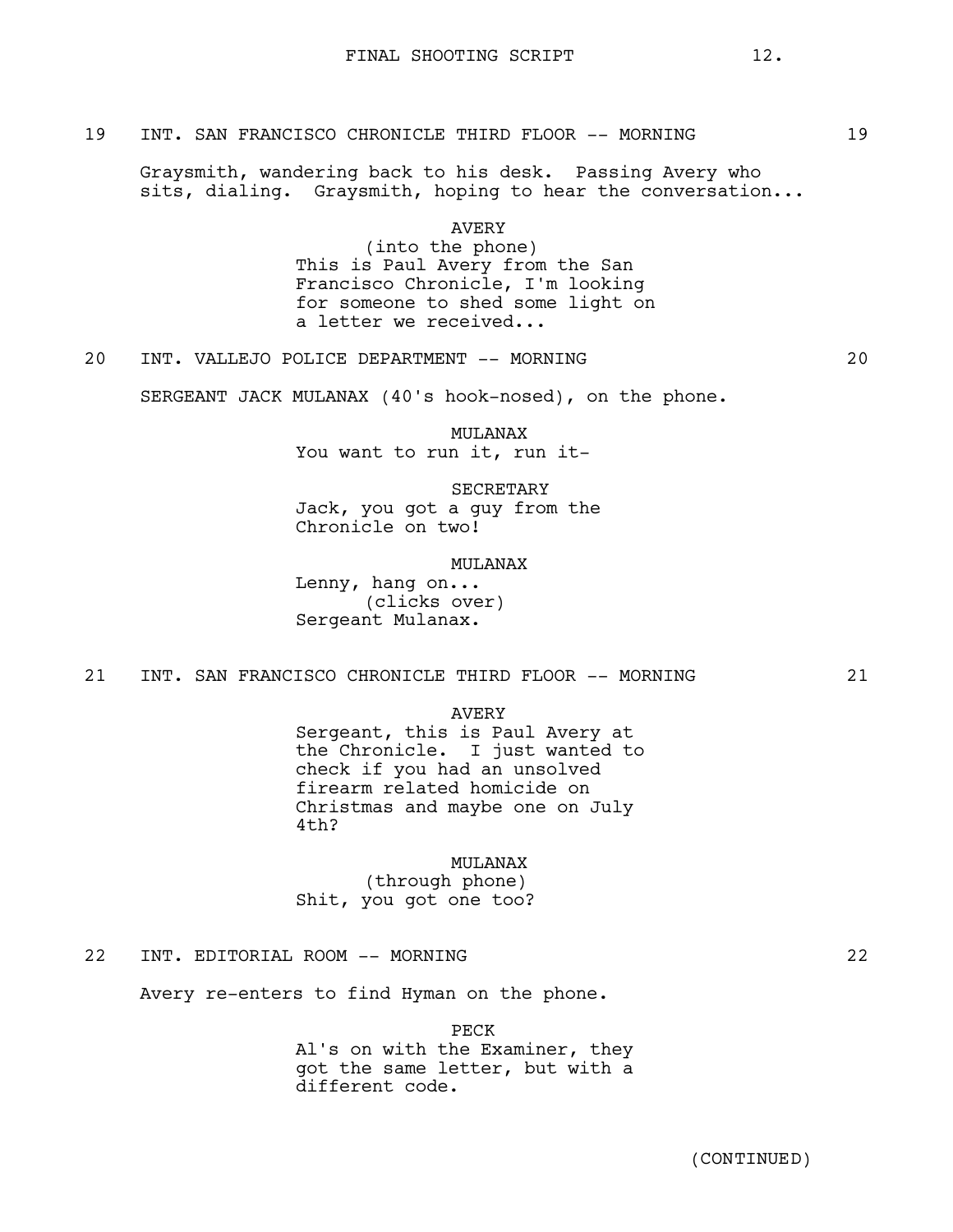### AVERY

(checking his notes) So did the Times Herald. VPD confirmed the shootings; Christmas, two teenagers on lover's lane, both DOA, David Farraday and Betty Jensen - July 4th, Darlene Ferrin and Michael (trying to pronounce)

Mah- Mag- I think it's "Mayhew". He lived. She didn't.

THEIRIOT

The murder weapons?

#### AVERY

Match the calibers he gives in the letter. I bet the Times Herald will go with it.

Hyman cups his hand over the receiver to update them:

HYMAN

Examiner says they're going but won't go front page. I say we go front page and if he kills twelve people, it's not our fault.

Theiriot heaves a long sigh as the debate continues...

# 23 INT. SAN FRANCISCO CHRONICLE THIRD FLOOR -- LATER 23

Graysmith, at his desk. Unfinished cartoon pushed aside. He doodles something else - THE CODE. Recreated from memory. He looks up to see the ENTIRE EDITORIAL STAFF of the paper is now in with Theiriot. Carol Fisher stops by his desk.

> CAROL FISHER Robert, we need- You're not done yet?

#### GRAYSMITH

Sorry.

He switches to the cartoon.

GRAYSMITH (CONT'D) Theiriot's still here.

CAROL FISHER He's never here this late...

Graysmith scoops up his finished cartoon and heads for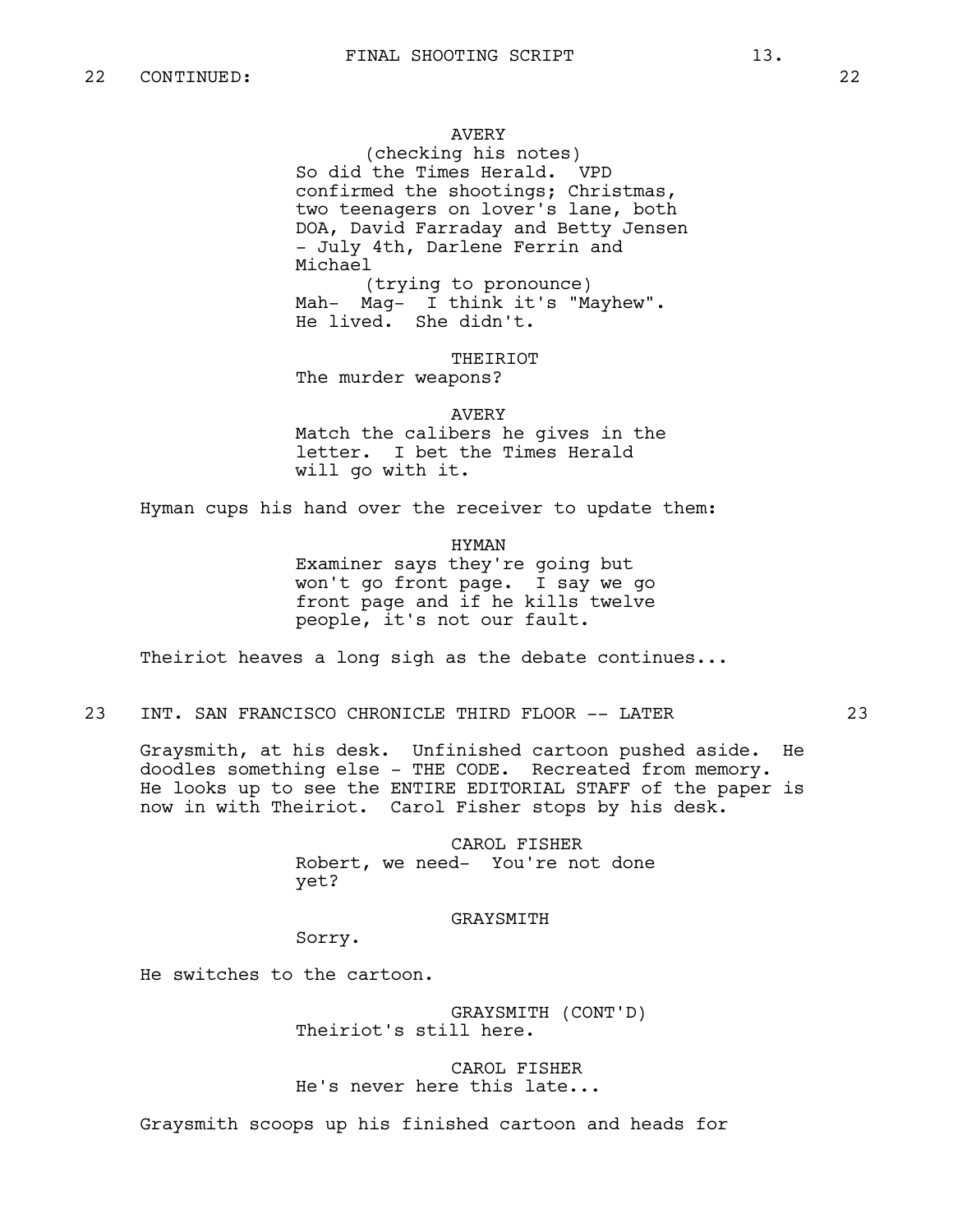24 INT. EDITORIAL ROOM -- DAY 24

Hyman speaks as Graysmith slips in.

HYMAN ...ten minutes to press, Charles.

Theiriot, quiet. Thinking. Graysmith hovers with his cartoon near Peck who whispers:

PECK

Leave it.

THEIRIOT

(deciding) Okay, replate, we'll go page 4.

Weary, but happy a decision has been made, the staff heads for the exit. Avery, commenting to the others:

> AVERY Twenty bucks to the first person who cracks the guy's name.

> > GRAYSMITH

(quietly) He won't give his name.

Avery turns, surprised the quiet cartoonist has spoken. Graysmith looks a little surprised too.

> AVERY (to everybody) Anyone wanna grab a drink?

25 EXT. SAN FRANCISCO STREET -- EVENING 25

Graysmith heads home. Passing "MORTI'S", a BAR near the CHRONICLE. Looking through the window - Avery and several others from the paper laughing, carousing. He watches for a moment, then moves on.

26 INT. SAN FRANCISCO CHRONICLE -- EVENING 26

THE CODE - Sitting on a white table, CAMERA mounted above. CHOOM! CHOOM! Flashbulbs go off. Being shot for print.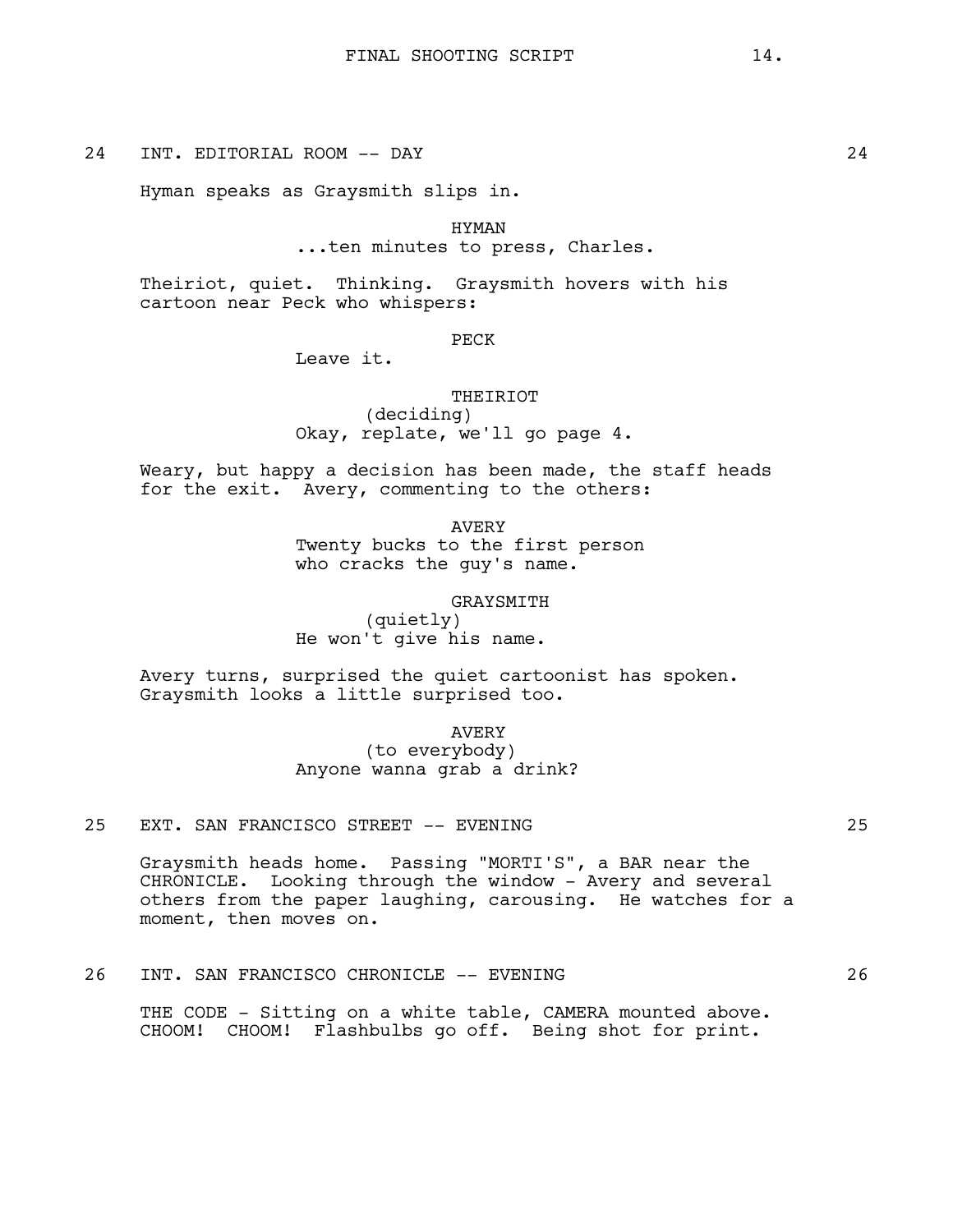# 27 INT. GRAYSMITH'S APARTMENT -- EVENING 27

Graysmith dumps a stack of LIBRARY BOOKS on his desk. David grabs the top one happily - *Yertle the Turtle.* All the others, about CODEBREAKING or MURDER. Graysmith looks at the wall - covered with reproductions of JAMES BOND NOVEL COVERS. He sighs. Begins taking some down. We can't see his hands. He moves away and we see he's tacked THE CIPHER up in their place. As we push in on SYMBOLS...

> NAVY PROJECT LEADER All right, people, listen up...

# 28 INT. NAVAL BASE -- SAN DIEGO -- NIGHT 28

SUPERIMPOSE - **U.S. NAVAL INTELLIGENCE - CRYPTOGRAPHY**

A group of CRYPTOGRAPHERS seated around a table with the cipher. The PROJECT LEADER addresses them.

> NAVY PROJECT LEADER The cipher is broken into three sections - each one is eight lines with seventeen symbols...

29 INT. GOVERNMENT BUILDING -- WASHINGTON D.C. -- NIGHT 29

SUPERIMPOSE - **U.S. DEPARTMENT OF DEFENSE - CODE INTEL**

A similar gathering of codebreakers.

D.O.D. PROJECT LEADER No breaks between the symbols denoting different words, no numbers or clues to substitution keys...

30 INT. FBI BUILDING -- SAN FRANCISCO -- NIGHT 30

Two codebreakers sit at their desks, splitting a sandwich.

SUPERIMPOSE - **FEDERAL BUREAU OF INVESTIGATION**

F.B.I. CODEBREAKER And you got symbols from at least seven different sources - Greek, Morse Code, Navy Semaphore, Weather Symbols, Astrological Signs...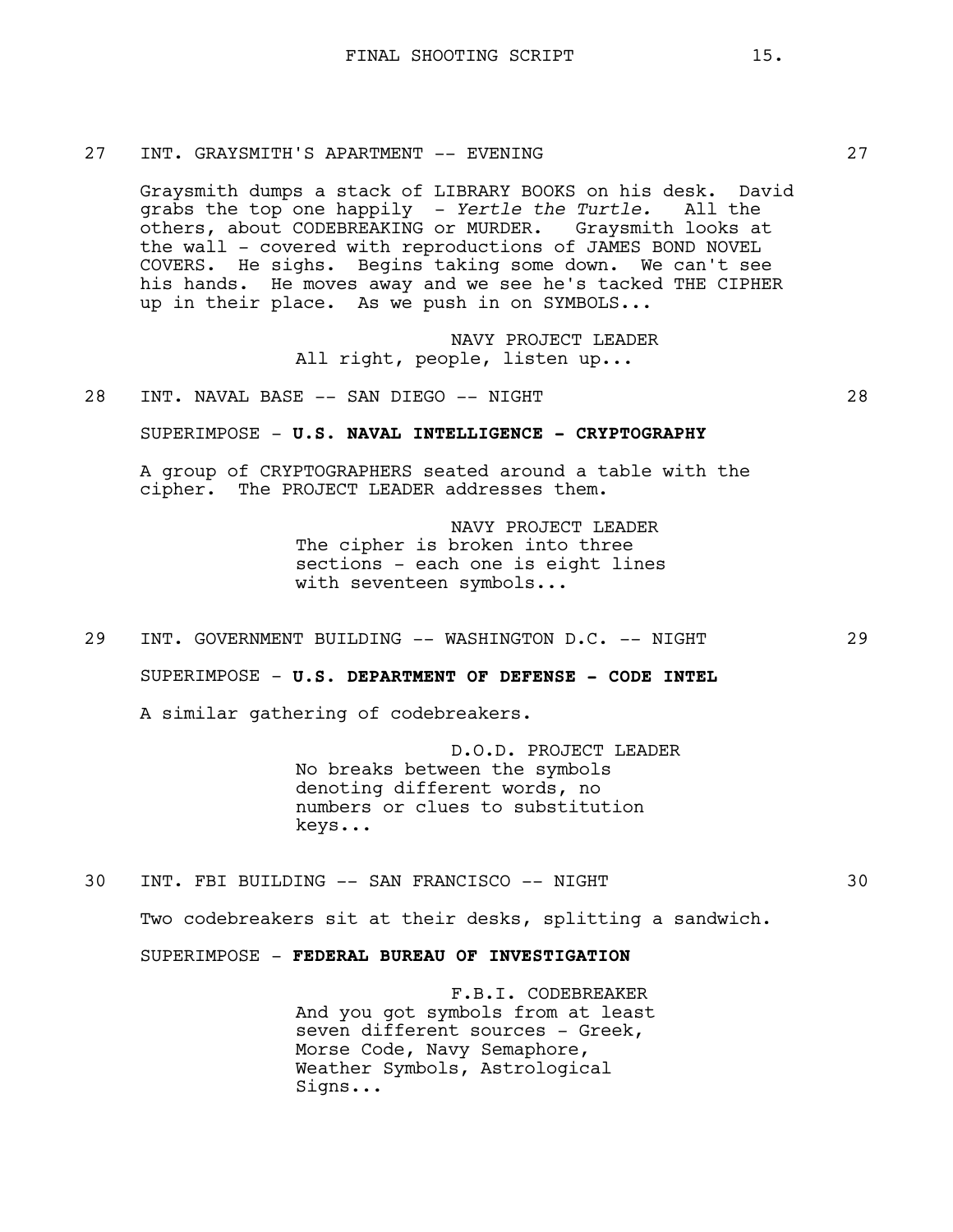31 INT. SUBURBAN HOUSE -- SALINAS, CALIFORNIA -- MORNING 31

SUPERIMPOSE - **RESIDENCE OF DONALD HARDEN - BREAKFAST NOOK**

DONALD and BETTYE HARDEN sit perusing their morning papers. Donald examines the PRINTED CODE. He studies it. A beat.

> DONALD Hey, take a gander at this code thingy.

He passes it to his wife. She looks intrigued.

DONALD (CONT'D) Want to give it a go?

32 INT. SAN FRANCISCO CHRONICLE THIRD FLOOR -- DAY 32

**August 7, 1969.** Graysmith, working on the day's cartoon.

AVERY (O.S.) The guy who used to sit there was a great cartoonist.

Graysmith looks up to see Avery.

AVERY (CONT'D) Bob Bastion. Now he's on public television for some reason... Paul Avery.

GRAYSMITH Robert Graysmith. I've been here nine months.

AVERY You were right, by the way. He didn't give his name.

*That* gets Graysmith's attention.

GRAYSMITH

Who cracked it?

AVERY A history teacher and his wife in Salinas.

He lays the translation of the code down on the desk. Graysmith picks it up. Begins reading aloud, the horror growing on his face with every sentence.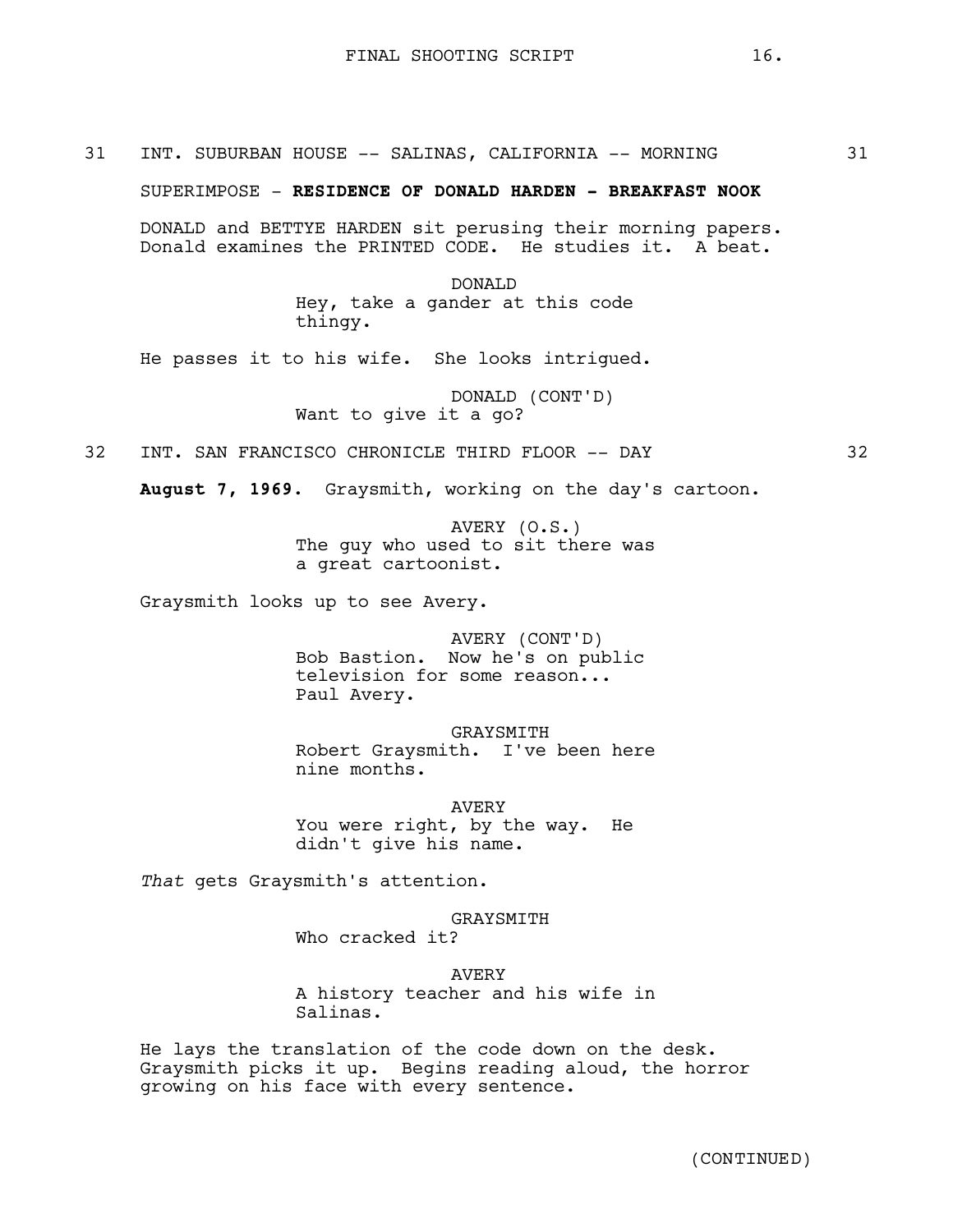### GRAYSMITH

I like killing people because it is so much fun. It is more fun than killing wild game in the forest because man is the most dangerous animal of all to kill. Something gives me the most thrilling experience, it is even better than getting your rocks off with a girl. The best part of it is that when I die I will be reborn in paradise and they - They I have killed will become my slaves. I will not give you my name because you will try to slow down or stop my collecting of slaves for the afterlife.

Silence. Graysmith, shaken.

#### AVERY

Methinks our friend is a tad bit fuckered in the head. I heard he even sent Vallejo a code key to help. Impatient prick, isn't he?

GRAYSMITH What are those letters at the bottom?

He points and we see them - **EBEORIETMETHHPITI**

AVERY Leftovers? Maybe an anagram?

Graysmith begins writing, trying different permutations of the letters: *Robert Hemphill, Van M. Blackman, Robert Emmet the Hippie...*

> AVERY (CONT'D) You're pretty good at those. (noticing) "Robert Emmet the Hippie"?

Graysmith tries more. Avery watches. After a bit:

AVERY (CONT'D) How'd you know he wasn't gonna give his name?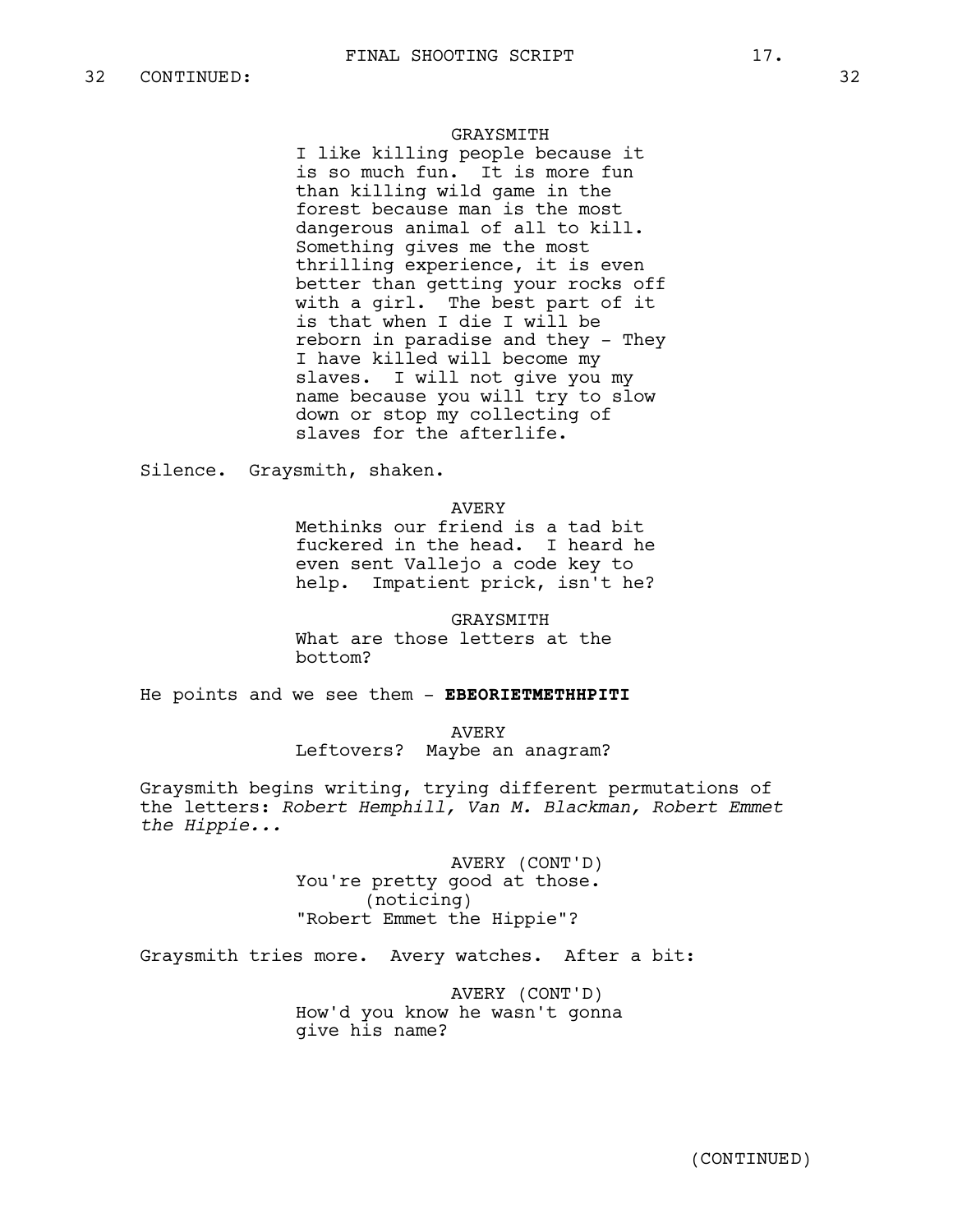## GRAYSMITH (to himself) *Man is the most dangerous animal of all... Man is the most dangerous animal of all...*

He continues writing and mumbling. This guy is *strange.* Avery walks away, intrigued. Passing Peck, who whispers:

PECK

Paul, editorial *now.*

# 33 INT. EDITORIAL CONFERENCE ROOM -- MORNING 33

The EDITORIAL STAFF huddled, going through something. Avery pushes through them. Bumping into Hyman.

HYMAN

Another letter, more of the same details about the murders. He taped a flashlight to the gun, that's how he hit them in the dark-

THEIRIOT But he gave himself a name.

Avery looks down as we push in on the NEW LETTER:

**DEAR EDITOR, THIS IS THE ZODIAC SPEAKING...**

CUT TO:

## 34 EXT. FOREST ROAD -- AFTERNOON 34

VROOM! A VOLKSWAGEN KARMANN GHIA ROARS past camera, speeding down a winding road carved out of the forest above LAKE BERRYESSA. Two college kids, BRYAN HARTNELL at the wheel, CECELIA SHEPHARD next to him. Young. Pretty. Smitten.

## **September 27, 1969 - Napa County, California**

35 EXT. LAKE BERRYESSA -- TWILIGHT 35

The sun, creeping down. The light's gone golden. Bryan and Cecelia lie side by side, on a peninsula. Two trees shade them. No one else in sight.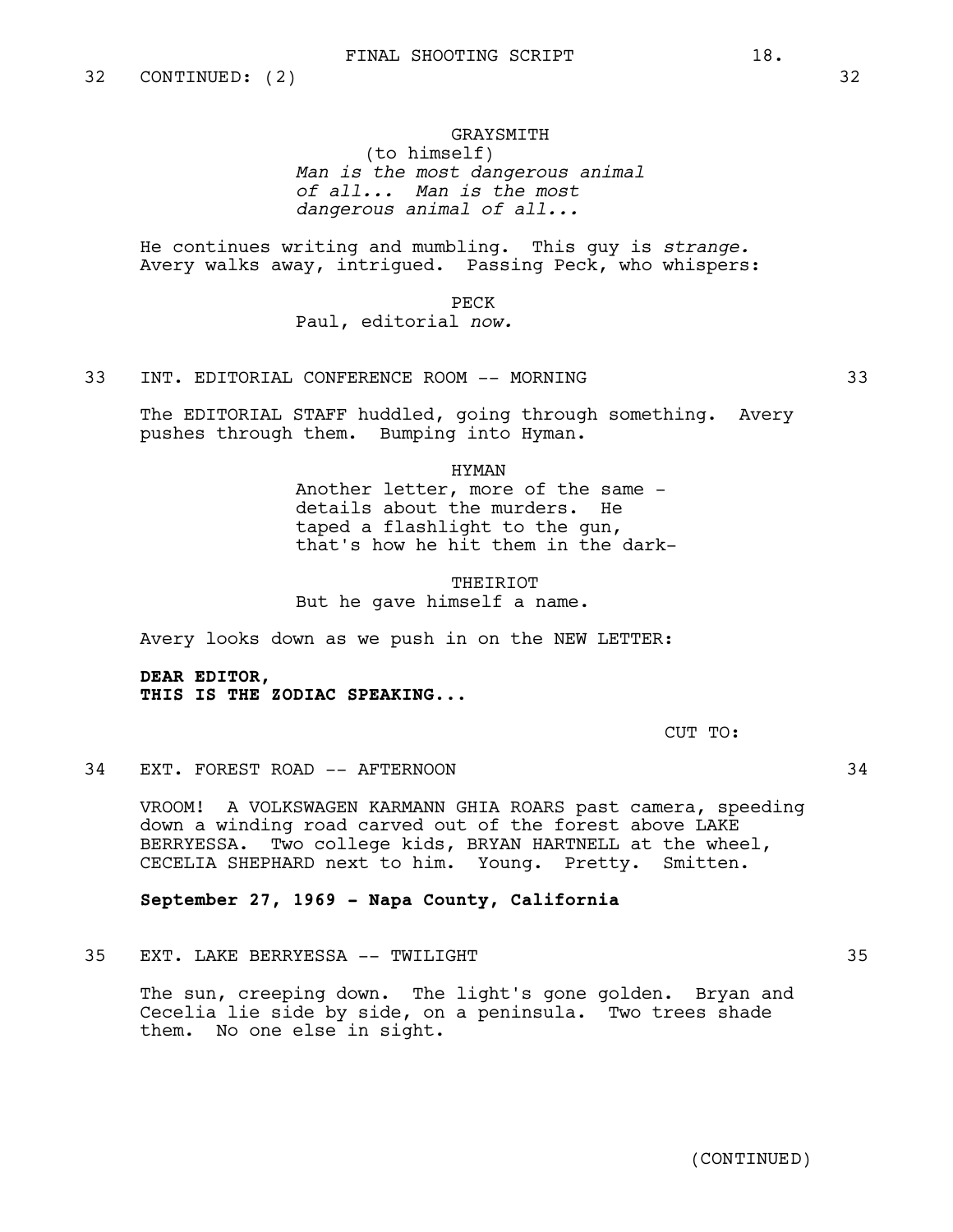### BRYAN

This used to be a town. The county decided the land would work better as a lake, so they flooded it. There's an entire-

CECELIA -hidden city under the water. We were here last spring, remember?

He smiles. She smiles back but then SEES SOMETHING.

CECELIA (CONT'D) Somebody else is here.

Bryan stays in his position. Not looking.

BRYAN

It's a public park.

CECELIA

He's watching us.

BRYAN Well, we're very good looking.

Cecelia playfully swats him. Looking back to the brush.

CECELIA

Where'd he go?

She scans the landscape.

CECELIA (CONT'D) *There.* He went behind a tree.

BRYAN (still not looking) So? He's taking a leak.

A beat.

CECELIA Oh, my God, he's got a gun!

Bryan turning to see - The TREE only TWENTY FEET AWAY. A MAN IN BLACK has emerged from behind it. Wearing A HOOD like an EXECUTIONER'S MASK. Slits for eyeholes and over them, sunglasses. The hood's front with a CROSS STITCHED into it which QUARTERS A CIRCLE. A SHEATHED KNIFE hangs from his left side and a GUN IN HAND. Bryan and Cecelia, beginning to stand... The Man walks over, aiming the weapon at them.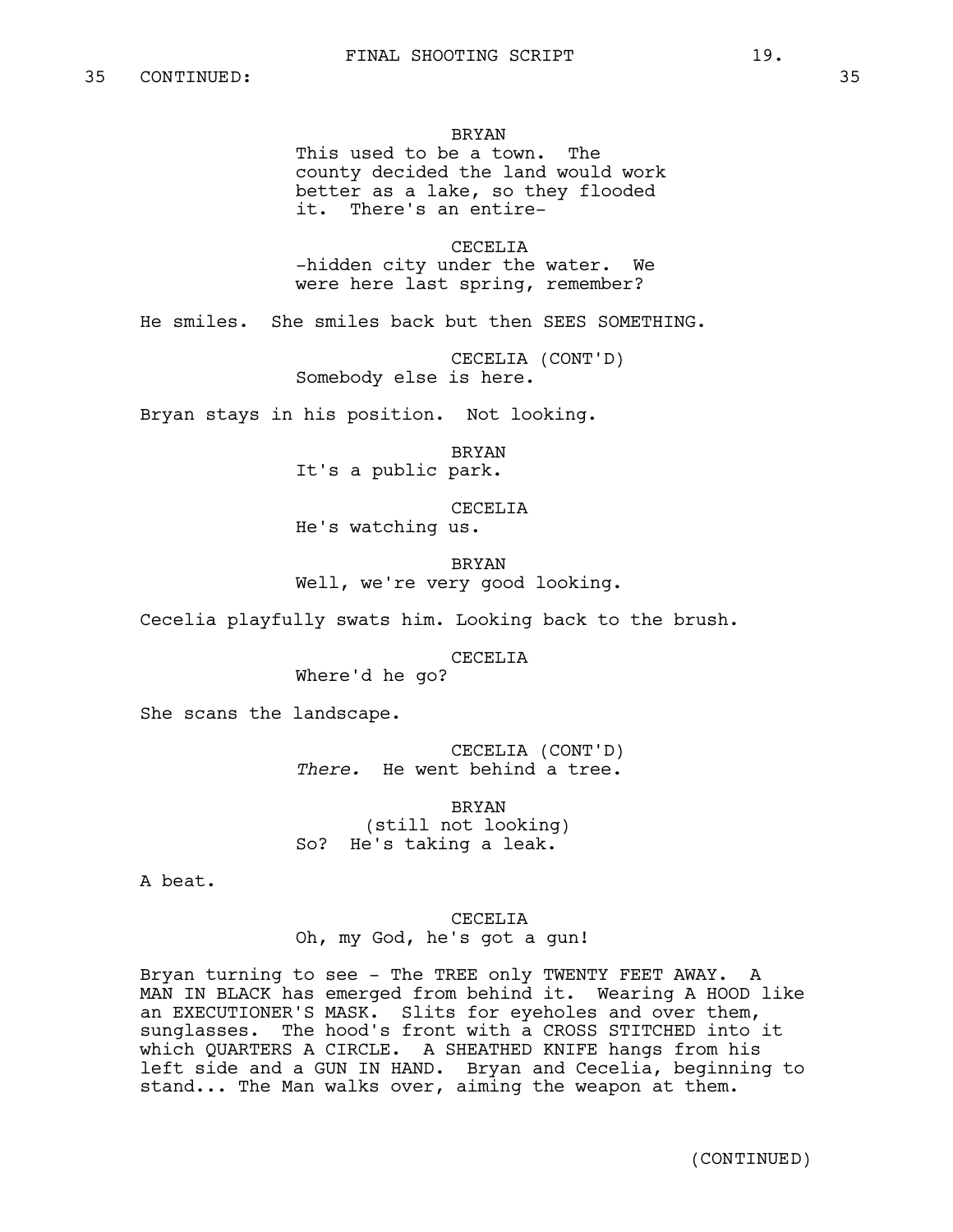THE MAN Don't move, I want your money and your car keys. Don't move.

#### BRYAN

Whatever you say. We'll cooperate, okay? What do you want us to do?

The Man motions for them to stand. They do. Bryan is "water side" standing parallel to the man. Cecelia is to Bryan's right. The Man keeps his distance. Bryan pulls out the his wallet and tosses it. Searching his pockets for the keys, motor-mouthing:

> BRYAN (CONT'D) You're welcome to everything I have, but is there something more I could do? Could I give you a check or something?

### THE MAN

No.

#### BRYAN

I could give you my phone number, and, you know- maybe I could give you more help than you think you need-

CECELIA

(explaining) He's a sociology major.

THE MAN

Sorry, I can't remember where I put the keys, they might be on the blanket, can I-

The Man motions with the gun - Bryan leans down to search on their blanket.

BRYAN

Can I ask you a question? I read in Reader's Digest that thieves don't always have their guns loaded-

## THE MAN

It's loaded.

CECELIA Bryan, do what he says.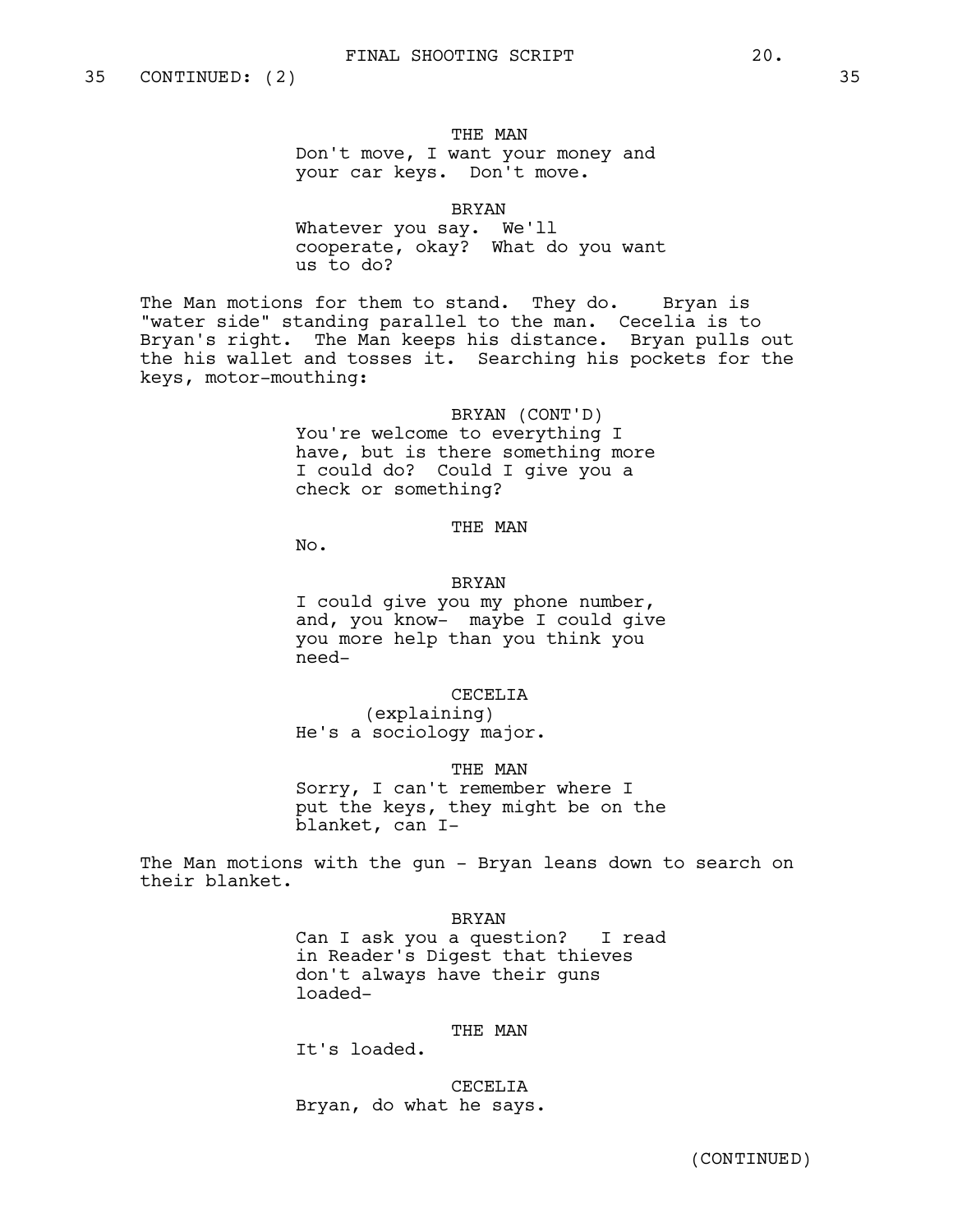BRYAN

I am, I am. (finding them) Here's the keys.

Bryan tosses them.

THE MAN I want her to tie you up.

#### BRYAN

Okay.

He pulls some lengths of hollow core clothesline from behind his back. Hands them to Cecelia who immediately goes behind Bryan and begins tying his hands behind his back, loosely. Bryan, to Cecelia as she works:

> BRYAN (CONT'D) (whispering) *I might be able to get the gun-*

> > CECELIA

Bryan!

The Man points the gun at his head.

THE MAN Don't get any ideas-

BRYAN

I won't-

THE MAN I killed a guard escaping from prison in Montana.

BRYAN I'm not doing anything, okay?

THE MAN I'm not afraid to kill again.

BRYAN (after a bit; as she ties) What was the name of that prison?

The Man doesn't respond. They stand in silence as Cecelia finishes. The Man immediately goes to her and begins binding her hands behind her back (he may have holstered the gun to do this).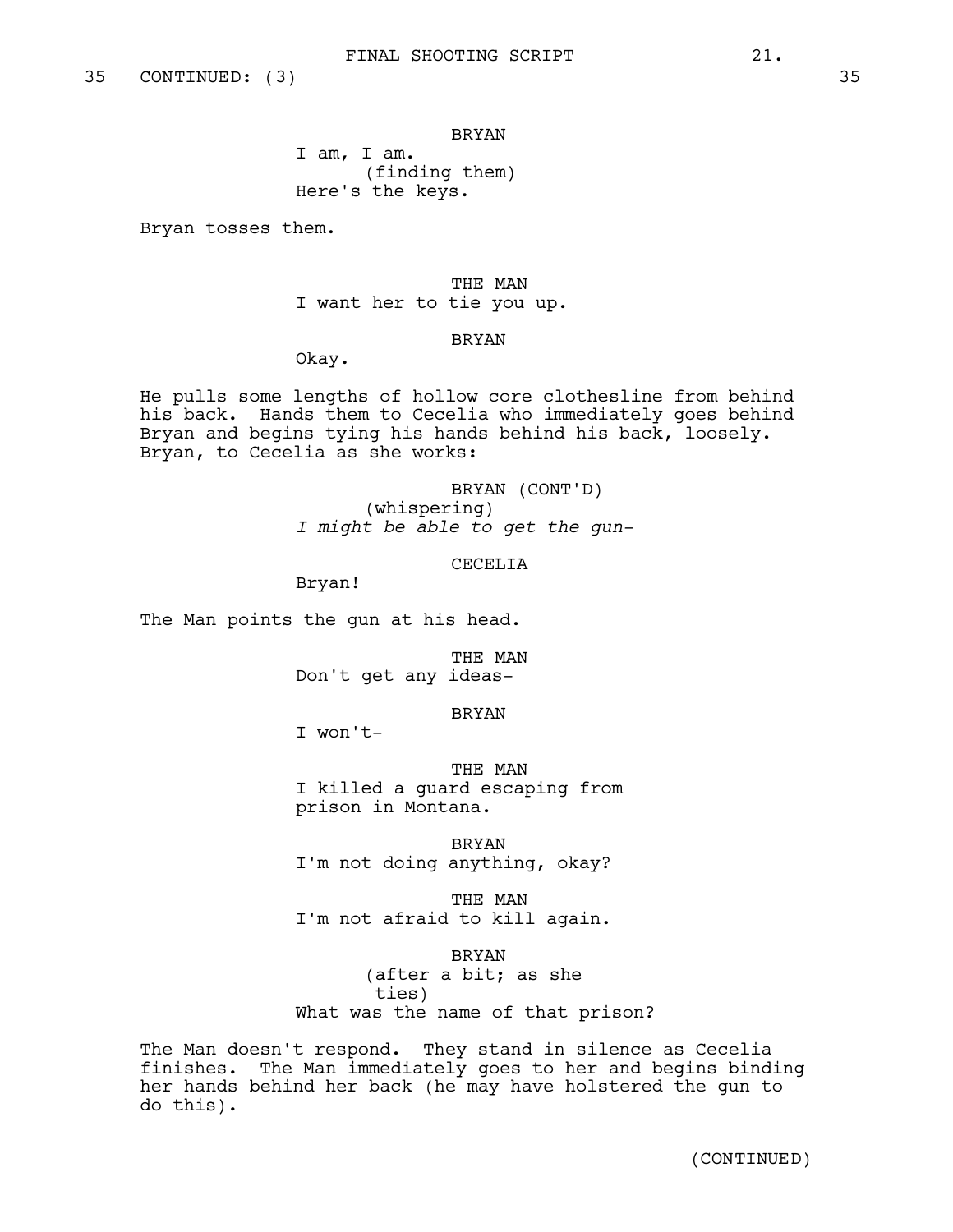35 CONTINUED: (4) 35

BRYAN (CONT'D) You said it was in Montana, right?

THE MAN I'm taking your car and going to Mexico.

The Man finishes with Cecelia and steps behind Bryan.

THE MAN (CONT'D) She tied you loose, didn't she?

He CRANKS the ropes around Bryan's wrists tighter.

THE MAN (CONT'D) Get on your stomach so I can tie your feet.

BRYAN Come on, man. I didn't complain when you tied our hands-

THE MAN On your stomach-

BRYAN It gets cold at night, we could freeze-

The Man steps points the qun at him at point blank range:

THE MAN *Get down! Right now!*

Bryan and Cecelia do. The Man binds Bryan's feet to his hands in silence. Does the same to Cecelia. Hog-tying them. Then steps back, surveying his handiwork.

> **BRYAN** Now that it's all said and done was the gun really loaded?

The Man pops the clip. Removes a SHINY BULLET. Showing Bryan. Then puts it away. Moving behind him, out of his line of vision. Bryan, lying there, trying to figure out how he's going to get himself untied once the Man leaves when-

The Man pulls the KNIFE from the scabbard and STABS BRYAN IN THE BACK. It happens so quick, it takes a moment for Cecelia to realize what's happening. And then she begins to SCREAM.

The Man pulls the knife out of Bryan. RAISES IT AGAIN...

And Dear God, we're actually going to have to watch this...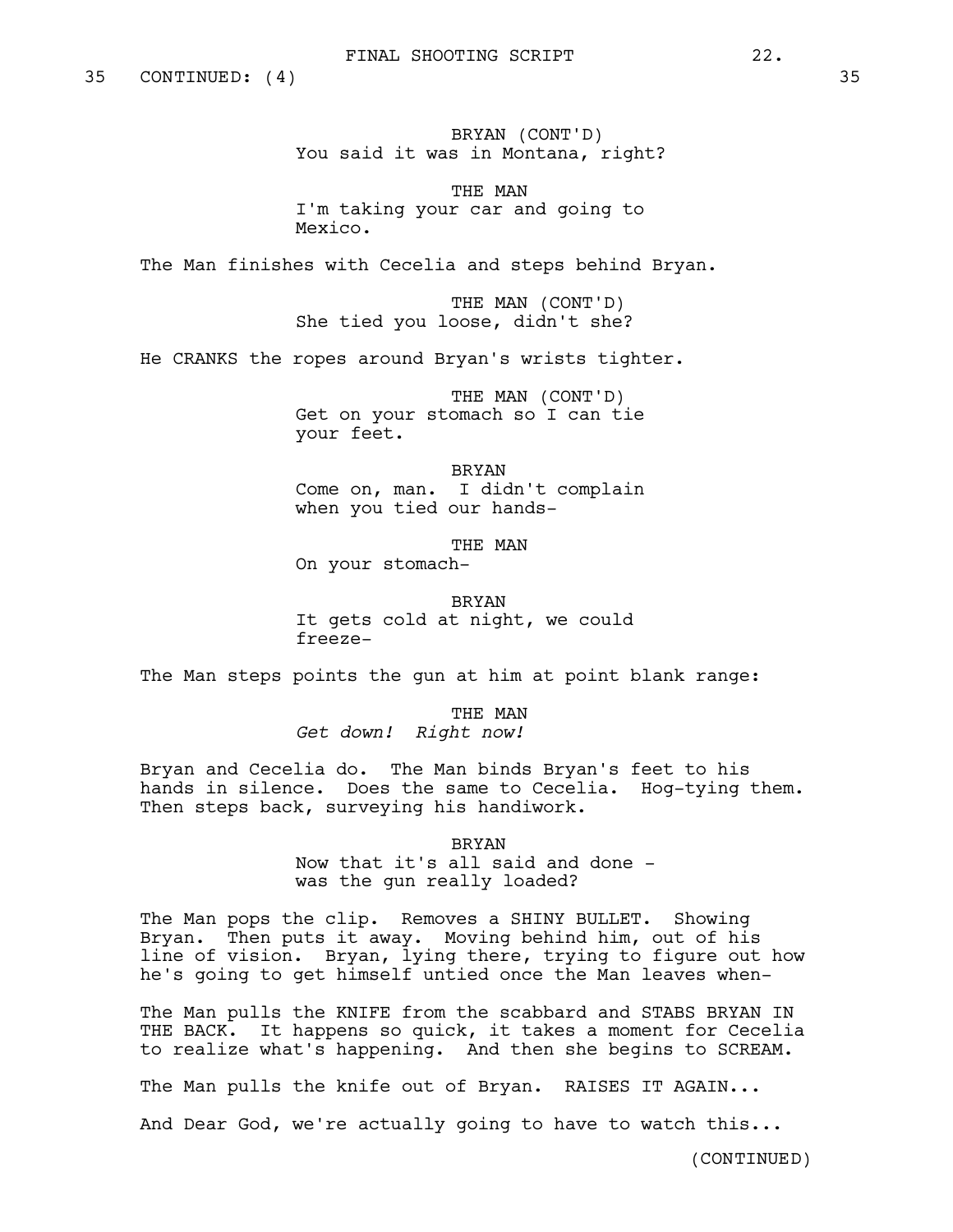35 CONTINUED: (5) 35

Blood flowing. On Cecelia. Screaming. Crimson flecks on her face. Bryan's face, in a daze. Jarred forcibly every time the Man stabs down. He does it six times, then lurches off him. He turns and STABS CECELIA. She tries to roll. He just keeps stabbing. Her side. Her front.

Bryan's eyes. Finding Cecelia. Seeing what's happening to her. And then looking away...

CUT TO:

## 36 EXT. LAKE BERRYESSA -- EVENING 36

Later. The screaming is done. The sun, almost down. Cecelia has rolled to her side. Her bound wrists now up by Bryan's mouth and he's trying to CHEW THEM FREE. He spits out some rope. Pulling at the knot with his teeth between sobs... *Her hand comes free.* She moves... and SCREAMS. We can't hear it, because OVER THIS WE HEAR - More coins in a pay phone. Dialing. Ringing...

> NAPA POLICEMAN Napa Police Department?

Bryan rolls. Positioning his wrists by Cecelia's free hand.

THE MAN I want to report a murder - no, a double murder.

With an incredible effort she begins tugging on his ropes...

THE MAN (CONT'D) They are two miles north of Park Headquarters. They were in a white Volkswagen Kharmann Ghia.

Bryan's wrists come free...

THE MAN (CONT'D) I'm the one that did it.

CLICK. He's hung up. Bryan, pulling the ropes from his legs. He crawls to Cecelia. Kisses her once on the lips.

#### BRYAN

I'll get someone...

Somehow, he manages to STAND. Stooped over, arms crossed around his stomach. Just one step is an amazing effort. Bryan takes three before COLLAPSING. He only made it six feet. He rises again. Walks again. Falls again. Finally he gives up... *And begins to crawl.*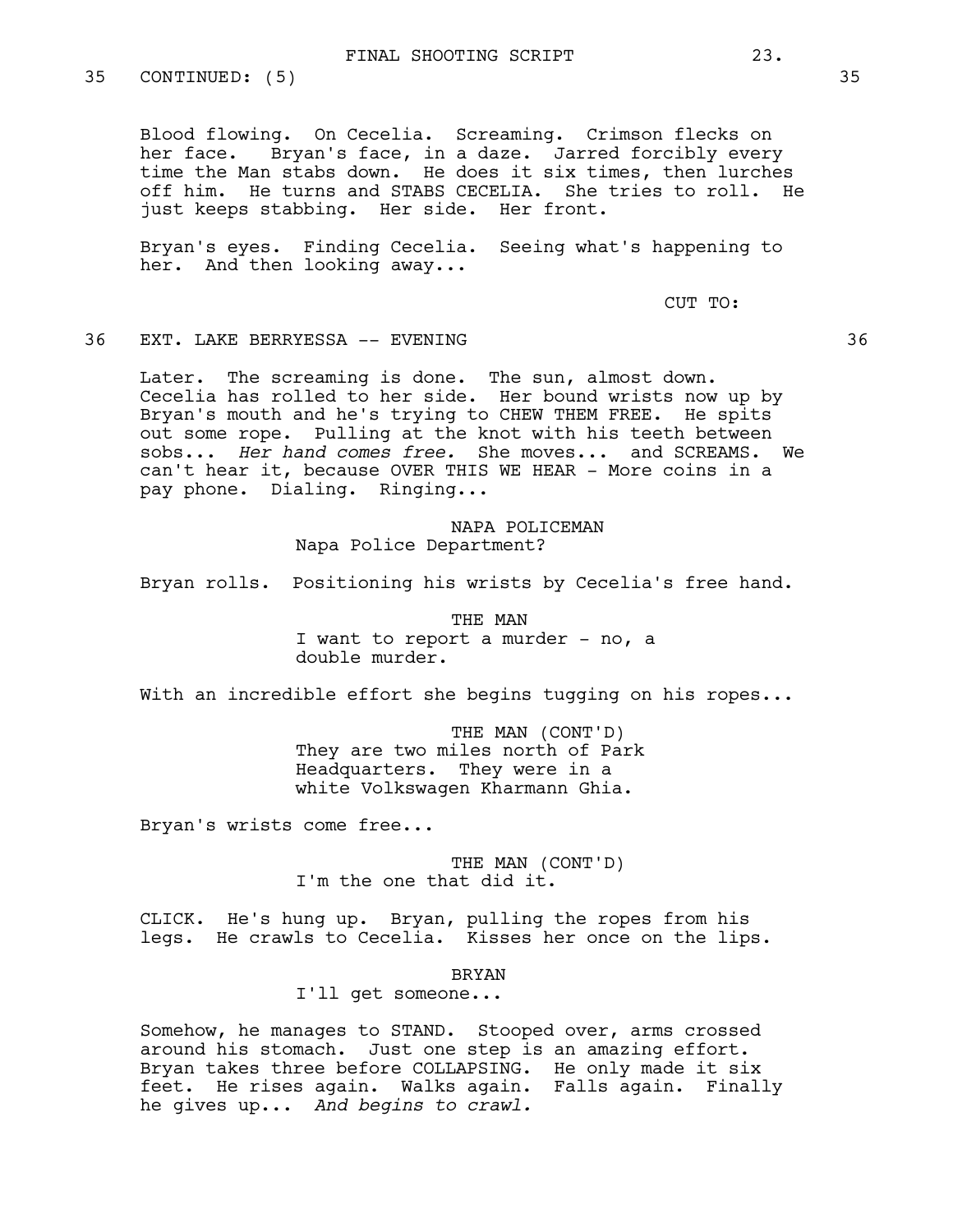37 EXT. FOREST ROAD -- EVENING 37 SALLARY STATES AND THE STATES AND THE STATES STATES AND THE STATES STATES AND THE STATES AND THE STATES OF STATES AND THE STATES AND THE STATES OF STATES AND THE STATES OF STATES AND THE S

...above the Lake. Bryan's car, still pulled off to the side of the empty road. A PARK RANGER slows at the abandoned car. Nothing out of the ordinary. He rolls his eyes. Kids. He drives on. We stay on the car. Slowly moving to the passenger side to reveal SCRAWLED IN MARKER ON THE DOOR:

# **O VALLEJO 12-20-68 7-4-69 SEPT 27-69-6:30 BY KNIFE**

CUT TO:

38 OMITTED 38 39 INT. SAN FRANCISCO CHRONICLE THIRD FLOOR -- MORNING 39

CLOSE ON - Graysmith's fingers grip a pencil. SKETCHING.

AVERY (O.C.) The boy lived, the girl didn't. Imagine surviving something like that. And the dates on the car the two Vallejo killings and now the one in Napa. Why Napa?

Pulling back to reveal it's a sketch of ZODIAC IN COSTUME.

AVERY (CONT'D) What's he doing out of Vallejo? And- Sweet Christmas, what are you drawing?

By now we can tell we're by Graysmith's desk.

GRAYSMITH The kid who survived, this is what he said Zodiac was wearing-

He stops, his EYES GOING WIDE as something clicks.

GRAYSMITH (CONT'D)

Oh, my God...

He leaps up and races off. Practically knocking over Hyman. An odd duck, that one. Hyman sits and picks up the sketch.

> HYMAN Jesus, where'd he come up with *that?*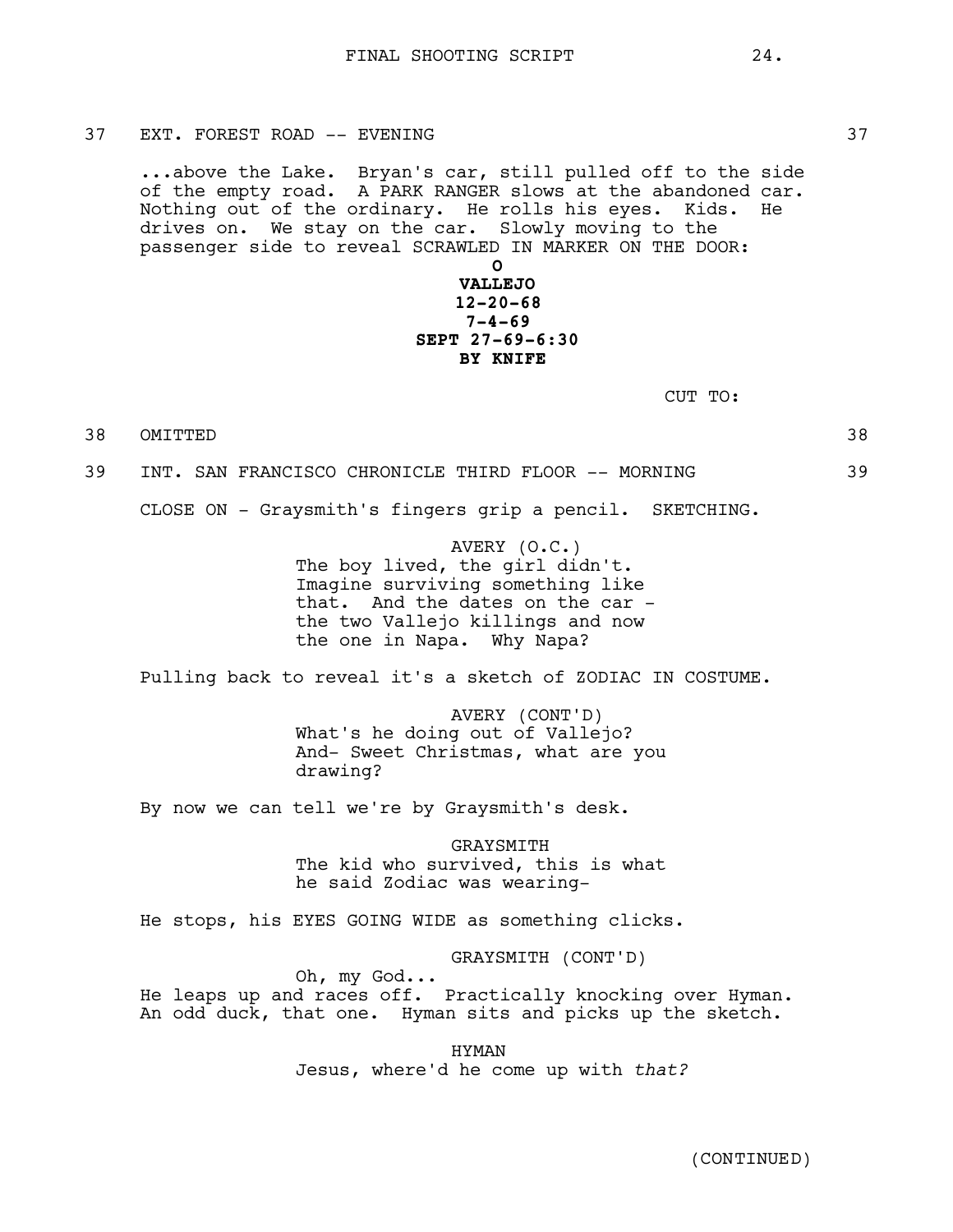### AVERY

It's Zodiac at the lake. (re: Graysmith) What's his story, anyway? He seems a little farther out than far out.

HYMAN

Graysmith? He's a fucking boy scout. Doesn't smoke, doesn't drink, doesn't curse.

AVERY

Horrible. (seeing) Aaand he's back.

As Graysmith returns to the desk clutching a FILM BOOK. He puts it down, frantically paging through it. He turns the book to Avery and Hyman and stabs the page: A black and white FILM STILL from an old movie - a man DRESSED IDENTICALLY AS THE ZODIAC.

#### HYMAN

What *is* that?

GRAYSMITH A still from *The Most Dangerous* 

*Game.*

AVERY "The Most Dangerous Game"?

GRAYSMITH

It's a movie about a count who hunts people for sport. "Man is the most dangerous animal of all" - I knew I'd heard it somewhere!

AVERY And this is the Count?

GRAYSMITH *Exactly.* "Count Zaroff".

AVERY "Zaroff" with a Z?

HYMAN Jesus. He's hunting *people...*

40 EXT. SAN FRANCISCO SKYLINE -- NIGHT 40

**October 11, 1969.** We SOAR OVER the CITY, passing through the half completed TRANSAMERICA PYRAMID. A RADIO SHOW: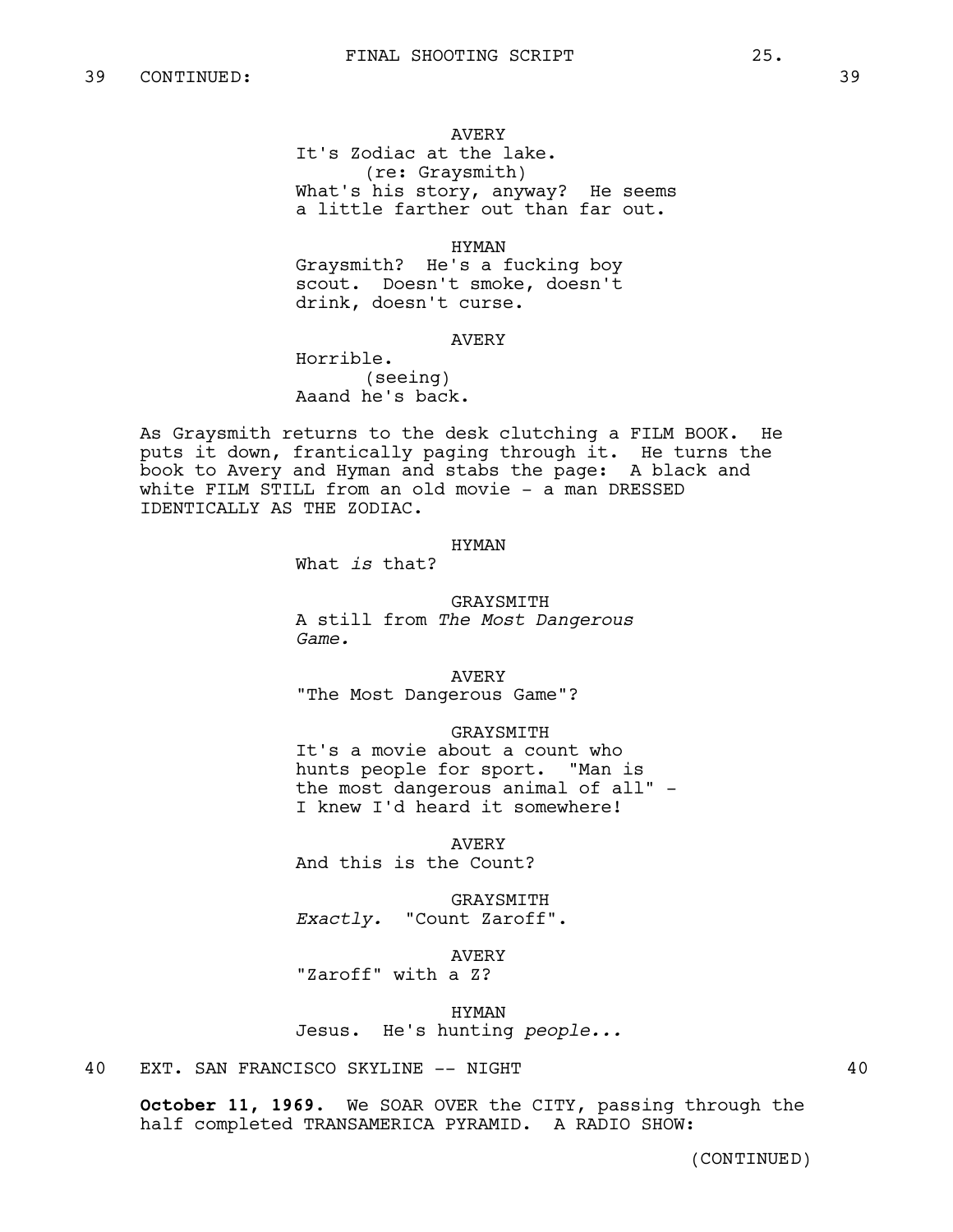RADIO HOST (V.O.) ...news on the Twenty. Because of the recent attacks police have ordered curfews in effect tonight for the following counties - Napa, Solano, Contra Costa, Alameda, Marin, and San Mateo so please everyone, stay safe, stay inside, and keep calling.

Pushing down into the bustling streets of the city - people way too busy with their urban lives to be bothered with anything else.

> RADIO HOST (V.O.) (CONT'D) Vic in San Francisco, you're on the line. So the Zodiac doesn't scare you?

CALLER 1 (V.O.) Heck no, the guy's just doing his thing out in the sticks. What's really scary is the yippies down in the Haight with their "free love".

41 EXT. MASON AND GEARY -- NIGHT 41

Heavy foot traffic. The THEATER CROWD just being let out. A couple hippies play guitar for change.

> RADIO HOST (V.O.) Alfred from Vacaville feels differently - Alfred, are you gonna take that?

CALLER 2 (V.O.) Well, I agree about the hippies, but I resent him calling us "the sticks" - those were nice clean cut young people that man killed. We have good solid Christian communities here in the North Bay.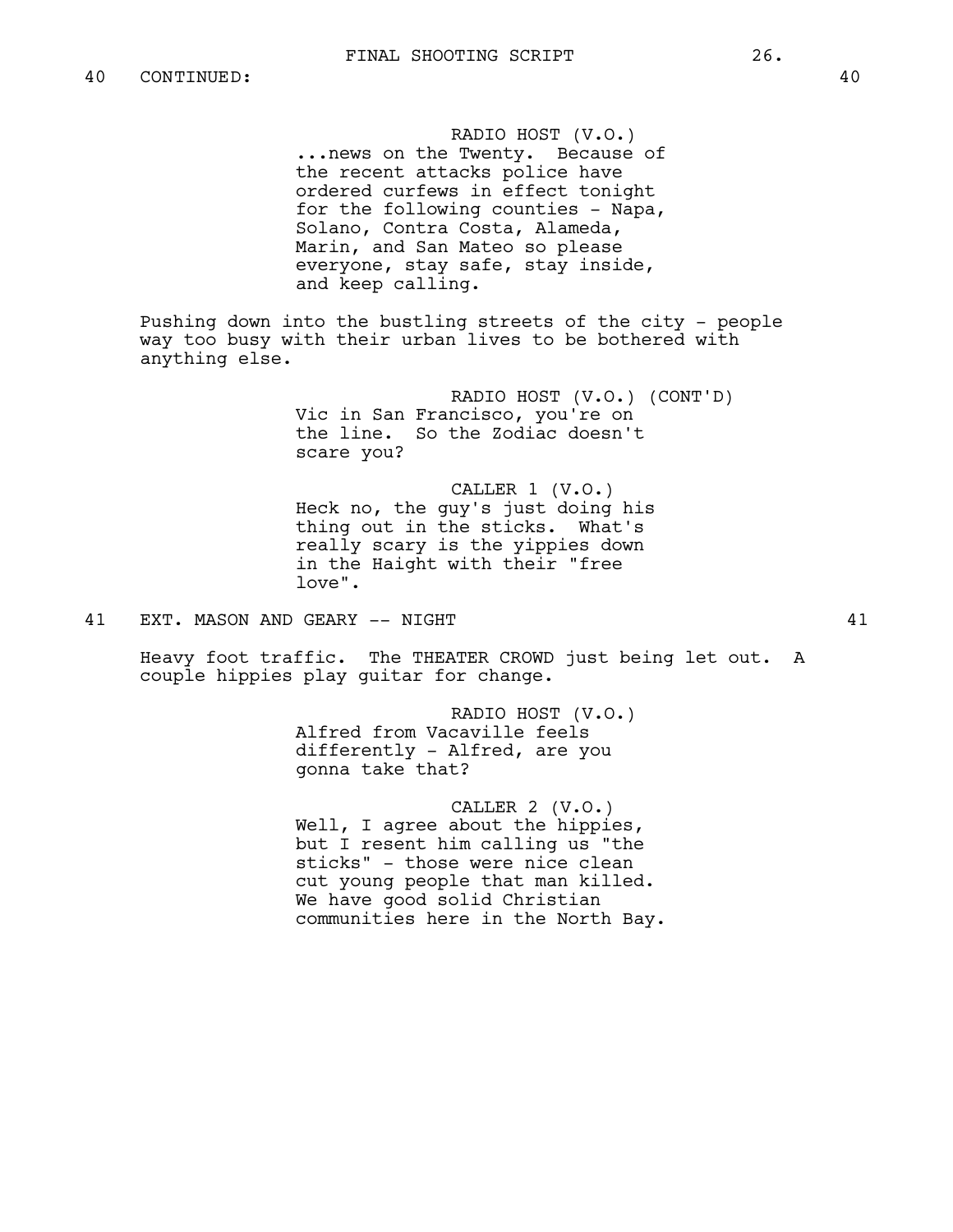We track the Cab's progress, moving from the business and theater district towards the residential PACIFIC HEIGHTS...

Oakland, what do you think?

like Vallejo? Aren't they

like that?

You bring up a good question - is the Zodiac a Satanist? Amber from

Well, the symbols look Satanic, but that's not what I called about - my question is where does the Chronicle get off encouraging him

RADIO HOST (V.O.)

CALLER 3 (V.O.)

RADIO HOST (V.O.)

CALLER 4 (V.O.) I don't know about them caring or not caring but I do know The Zodiac demanded they print his letters or he'd kill more people-

A great question, and I'd also ask - since when did a big city paper like the Chronicle even *care* about what happens in rural communities

CALLER 3 (V.O.) (breaking in) But they didn't *have* to. And he's killed more people *anyway*.

43 EXT. PACIFIC HEIGHTS -- NIGHT 43

The cab slowing. A posh part of the city. The sidewalks, empty. Pulling to halt at the corner of Washington and Cherry. The Cabbie puts it in park...

RADIO HOST

A *great* point Amber. So a general question for all our callers, what do you think he'll do next?

BOOM! The Cabbie's HEAD SNAPS FORWARD. Shot by his PASSENGER, who we don't see. Silence. As we begin to pull away from the CAB...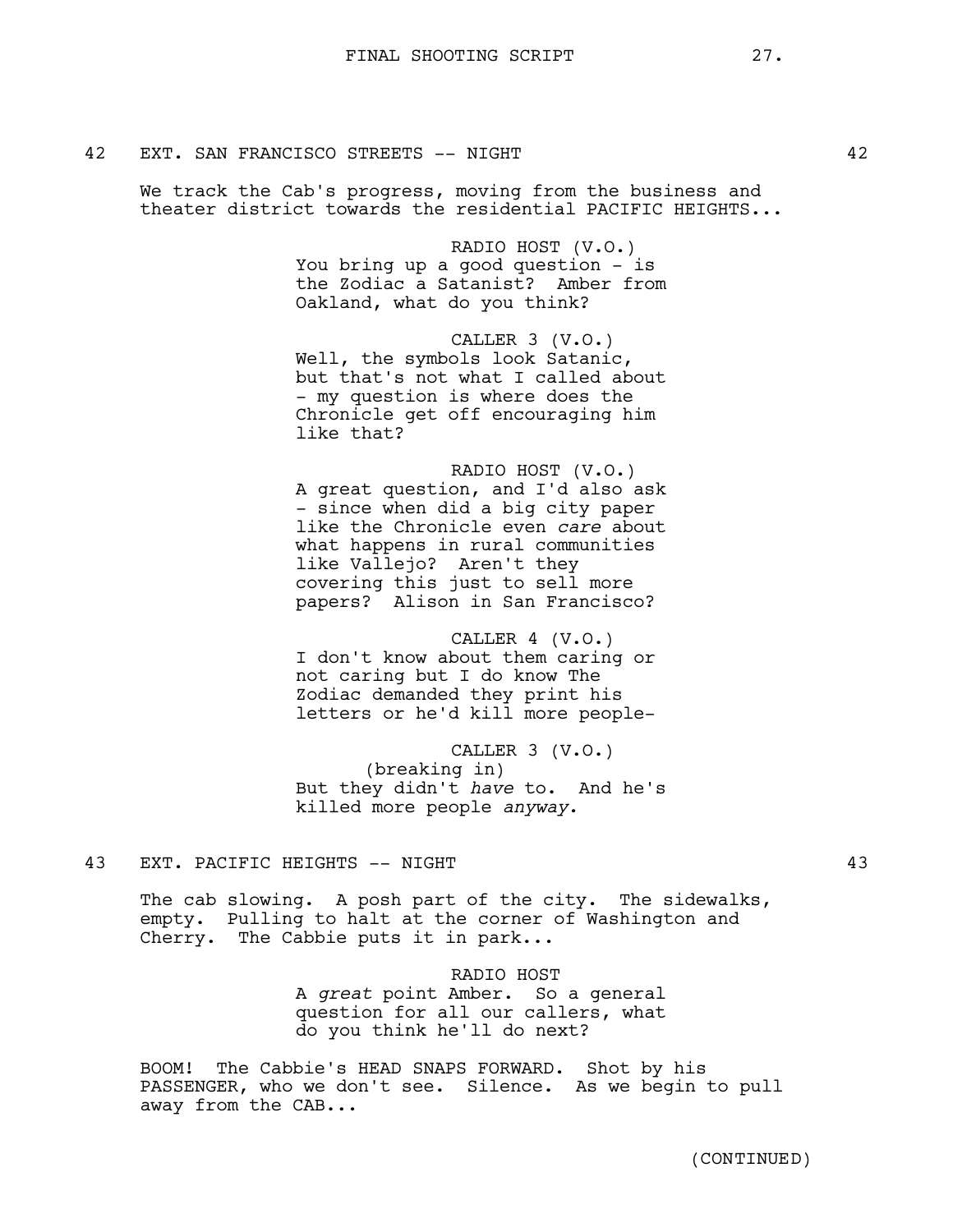The PASSENGER gets out. Moving around the car. Gets into the FRONT PASSENGER seat. Leaves the door ajar. He seems to be (but is not) cradling the Cabbie's head in his lap. We're still pulling up and away slowly, across the street...

OVER THIS: A phone ringing. Picked up.

SFPD OPERATOR (O.S.) San Francisco Police-

TEENAGE GIRL (O.S.) Yeah, there's a fight! In a cab!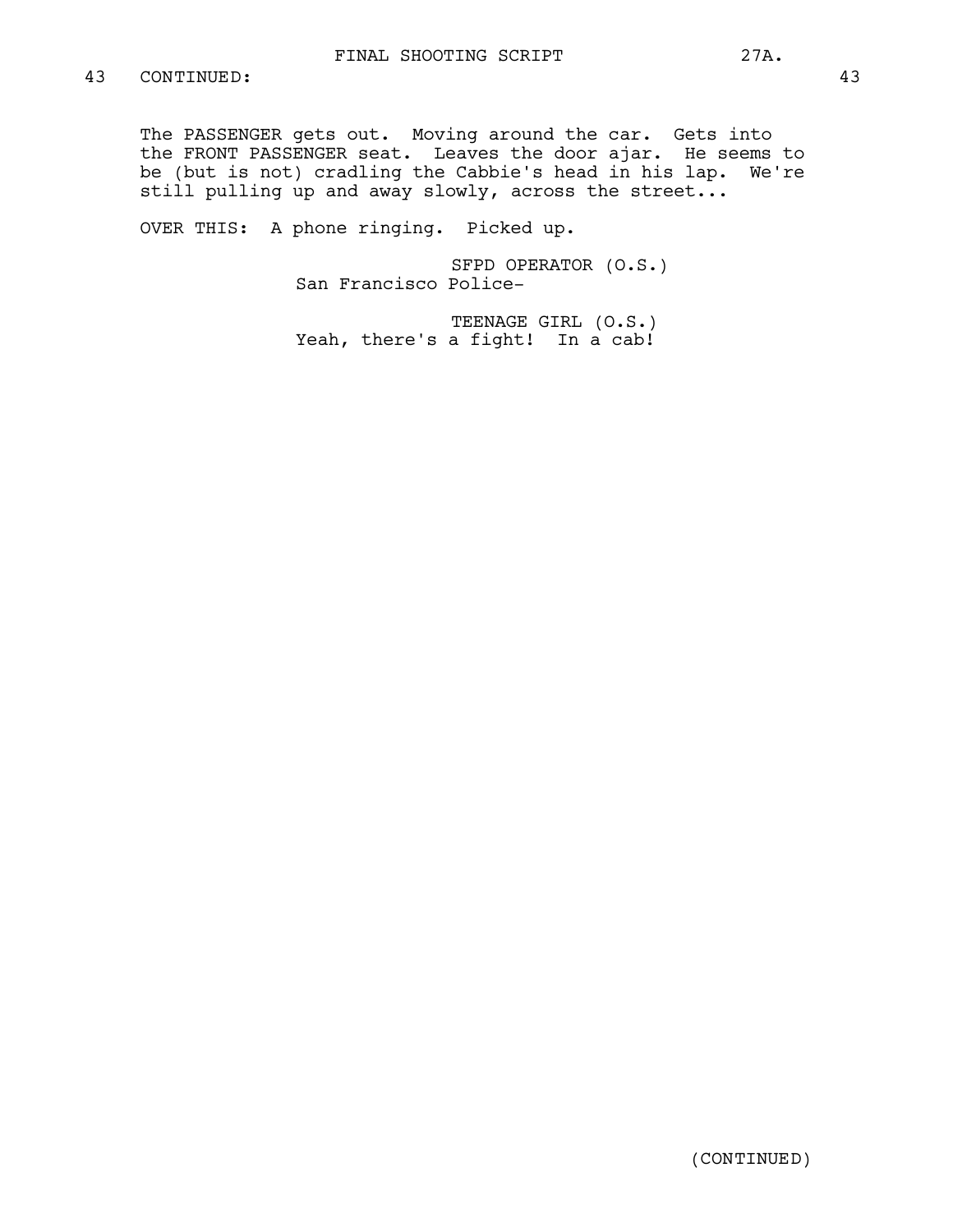SFPD OPERATOR (O.S.) What is your location?

TEENAGE GIRL (O.S.) The corner of Washington and Cherry, one's drunk! We think he's robbing him!

The Man gets out again. Walks around the front to the Driver's side door. Holding a RAG. Still PULLING BACK...

> SFPD OPERATOR (O.S.) Is the crime still in progress?

> > TEENAGE GIRL (O.S.)

Yes!

And then, the sound of a MACHINE GUN...

44 INT. GRAYSMITH APARTMENT -- DAVID'S BEDROOM -- NIGHT 44

...it's a TOMMY-GUN. Coming from an old tape recorder. Graysmith lays on the bed next to his son in the dark, listening to a DICK TRACY radio program on cassette:

> FLAT-TOP (O.S.) Take that Tracy! Come on boys, let's go!

The sound of squealing tires. Then pistol shots.

FLAT-TOP (O.S.) (CONT'D) He shot our tires! Darn that Tracy!

The sound of a car crashing. David giggles. Graysmith, who's heard this a thousand times, mouths the next lines:

> DICK TRACY (O.S.) You boys are under arrest!

ANNOUNCER (O.S.) (as the music swells) Join us for the next incredible episode of Dick Tracy!

Graysmith stops the tape. He rises, tucking David in.

GRAYSMITH Enough for tonight.

DAVID Dad, what's Zodiac?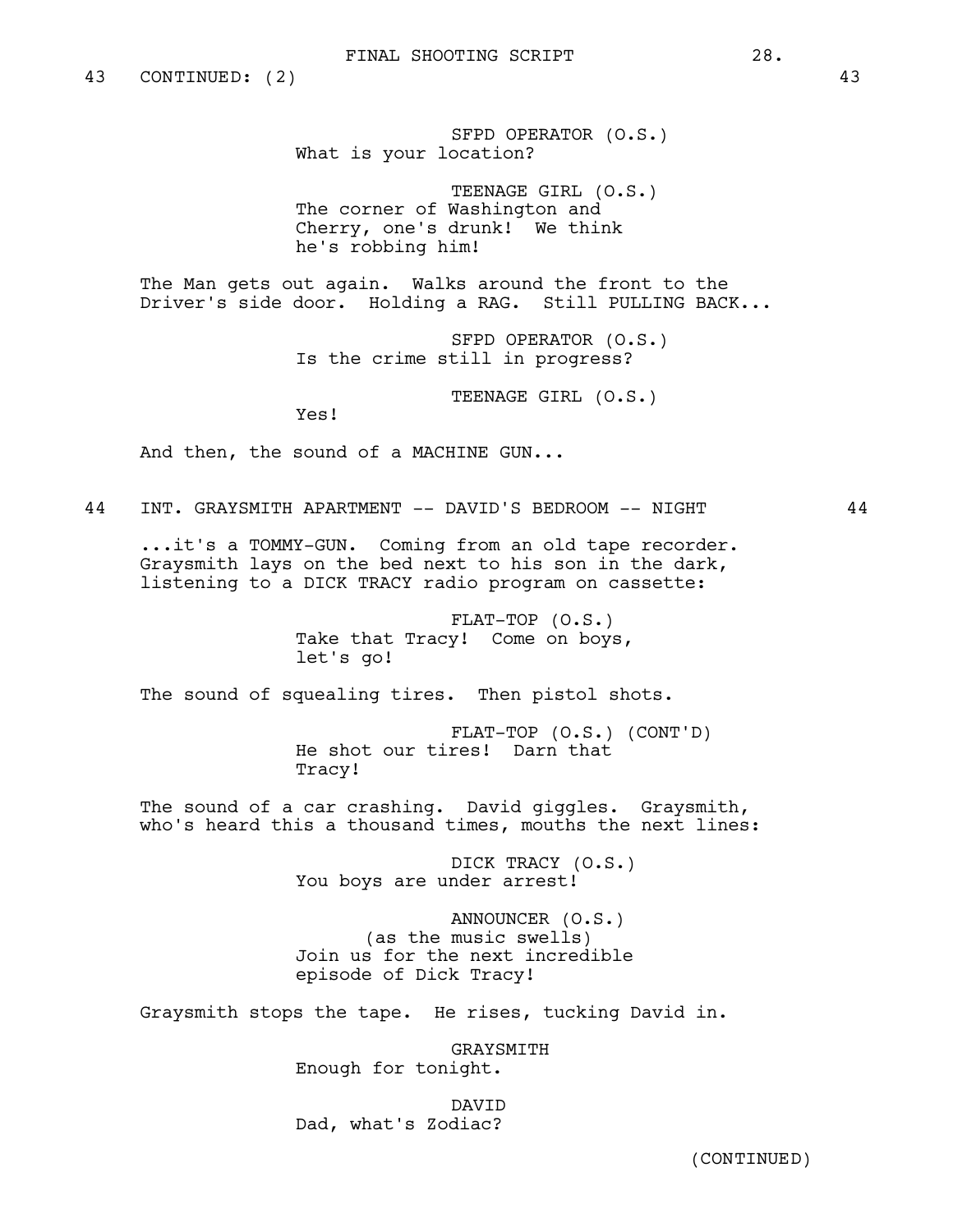Graysmith pauses. Carefully:

GRAYSMITH He's a very bad man. A criminal.

DAVID

Who is he?

GRAYSMITH

Nobody knows.

DAVID Are you gonna catch him?

Graysmith smiles.

**GRAYSMITH** You should get some sleep.

He kisses David on the forehead and moves to the door.

**DAVTD** Somebody's gonna catch him, right?

In the doorway, Graysmith turns back.

GRAYSMITH Who always catches the bad guys?

DAVID

The good guys?

GRAYSMITH

That's right.

45 INT. BEDROOM -- NIGHT 45

A couple, asleep. The PHONE RINGS. The man reaches for it. Misses. Knocks over the bedside lamp. CRASH!

TOSCHI

Ah, nuts...

His WIFE switches on her lamp. The man sits up and we get our first real look at INSPECTOR DAVE TOSCHI. Handsome, Italian-American. Groggy, he answers the phone.

> TOSCHI (CONT'D) Whoever this is, you owe me a lamp.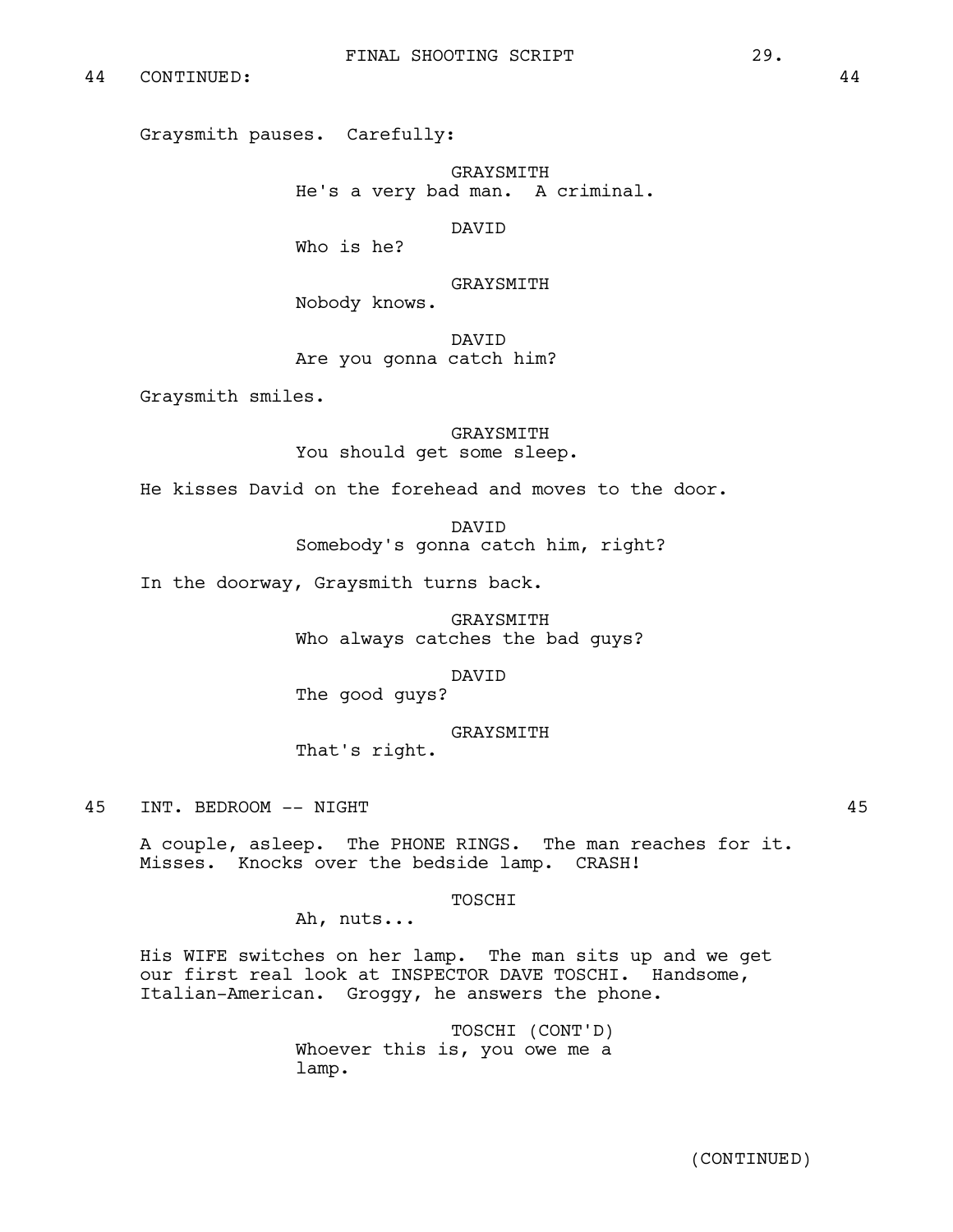ARMSTRONG

(on phone) Cabbie's been shot three blocks from the Presidio.

TOSCHI

I didn't do it. I've been with my bride all night, she can vouch.

ARMSTRONG You'll pick me up?

TOSCHI Let me just *describe* the lamp you're gonna buy for me-

CLICK. Armstrong, gone. Toschi hangs up. His wife sighs.

TOSCHI'S WIFE I'll go put on the Folgers...

46 EXT. SAN FRANCISCO STREET CORNER -- NIGHT 46

A lone cop stands waiting. Plain clothes. Silver hair. Kind face. This is BILL ARMSTRONG. A CAR pulls up to the corner, driven by Toschi. Armstrong gets in.

47 INT. TOSCHI'S CAR (MOVING) -- NIGHT 47

TOSCHI

I was sound asleep.

ARMSTRONG

Suspect's a Negro Male Adult. Walt's on scene, he's locked off the cab and secured the crowd.

TOSCHI

Seriously, dead asleep. My eyes were closed and everything.

Armstrong pulls a box of Animal Crackers from his pocket and hands them to Toschi, who begins munching on them as he drives.

> ARMSTRONG You ever try Japanese food?

TOSCHI You mean like teryaki?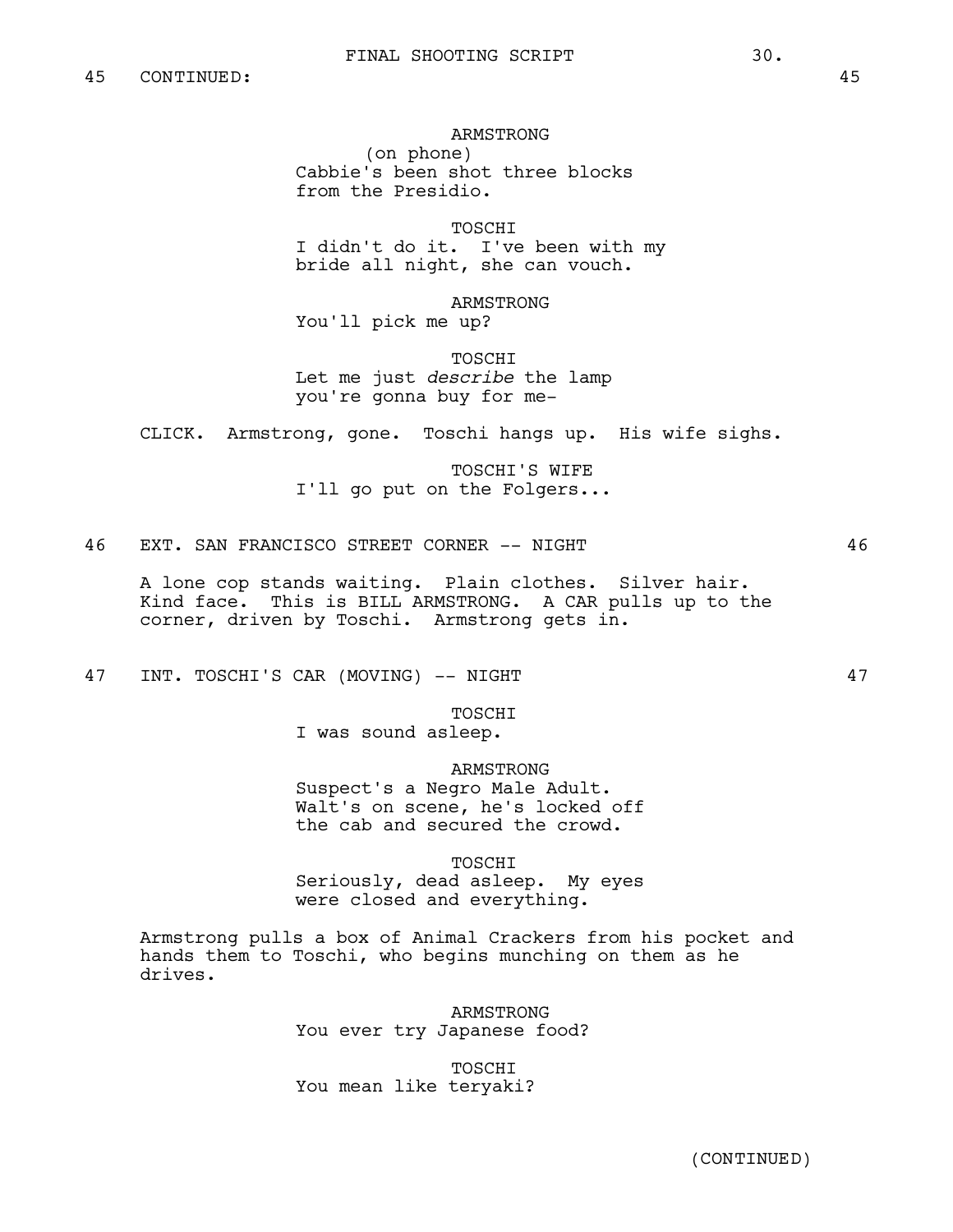ARMSTRONG No, like the urchin and raw fish.

TOSCHI I'm eating here, Bill.

ARMSTRONG I always wanted to try it.

TOSCHI So. Why don't you?

Armstrong stares out the window.

ARMSTRONG Haven't gotten around to it.

48 EXT. WASHINGTON AND CHERRY -- NIGHT 48

CHOOM! KLIEG LIGHTS on a Fire Department "Spotlight Vehicle" snap on, illuminating the block. An AMBULANCE and CRIME LAB VAN are already on scene. Uniforms work through the crowd, comparing faces to a physical description they've gotten.

Toschi pulls to a halt at the edge of the scene and gets out with Armstrong. Homicide INSPECTOR WALTER KRACKE approaches.

KRACKE

Evening, gents. Lovely night for a botched robbery, huh?

TOSCHI

Third one this week. The end of summer rush.

KRACKE

I got foot patrols going through the park and the dogs are on their way. Victim's name is Paul Stine. (gestures to the Ambulance driver) Dousette pronounced him at 10:10. Suspect fired one shot, back of the head, driver's wallet and car keys are missing.

ARMSTRONG How do you know his name?

Kracke points to a distraught AFRICAN AMERICAN MAN.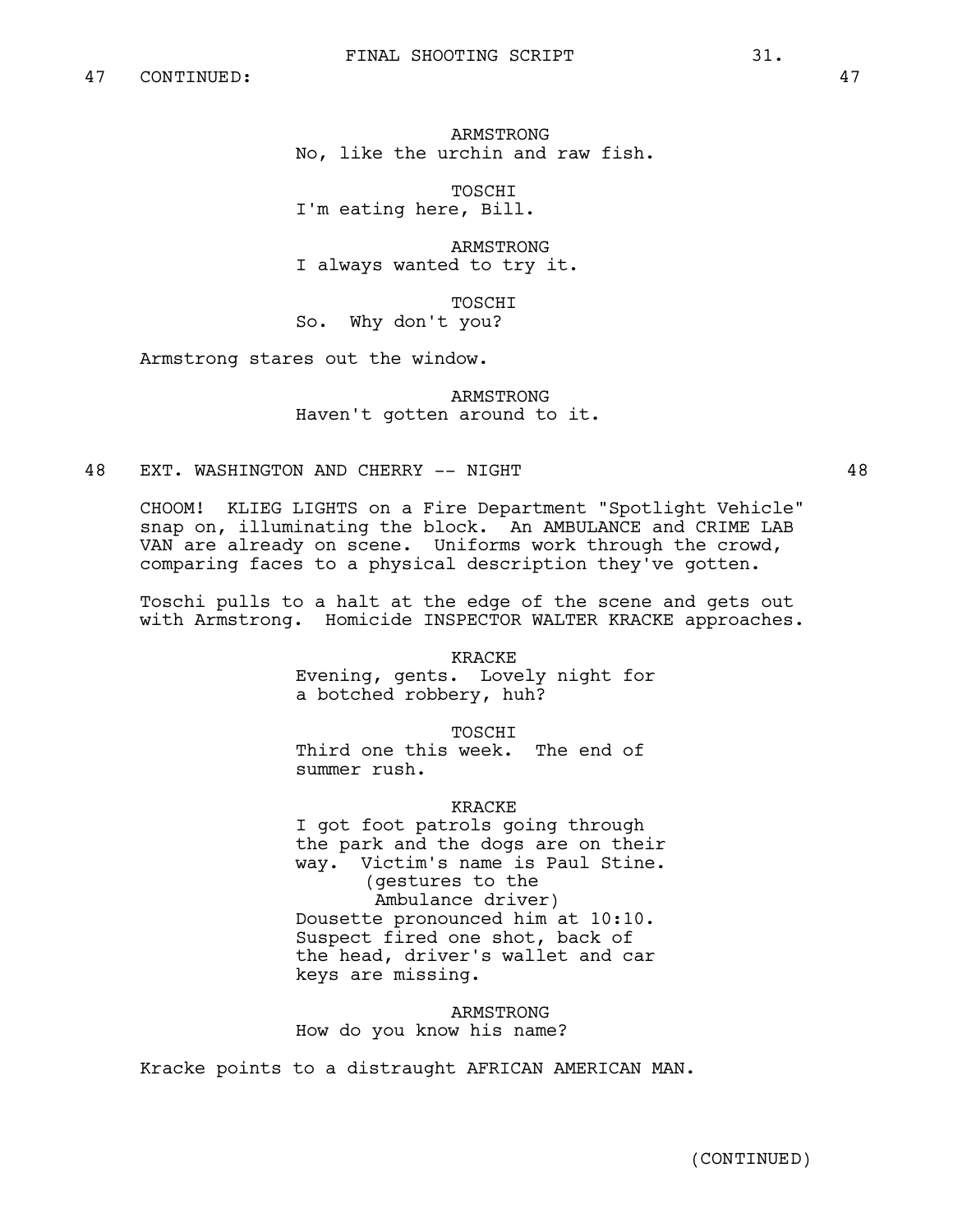#### KRACKE

Leroy there came down from Yellow Cab to I.D him. Neighborhood's pretty high end for this kind of thing, so I already set up transpo for the cab and the coroner's rolling.

Toschi, noticing the crowd of onlookers and other cops lingering near the body and the car.

ARMSTRONG

Any witnesses?

**KRACKE** Kids who called it in saw the suspect from that window.

He points to a THREE STORY HOUSE across the street.

ARMSTRONG

They hear a shot?

### KRACKE

No, they first saw him in the front seat, thought he was a drunk fighting with the driver. Oldest kid ran downstairs to get a better look from that window, described him as a white male, glasses, crewcut, stocky and wearing a dark jacket.

TOSCHI I thought he was black.

ARMSTRONG That's the description that went out to radio cars.

KRACKE We already corrected it. You guys need anything else?

TOSCHI Nah, get outta here.

KRACKE

Thanks. (to Armstrong; grinning) Happy Birthday.

Toschi turns to his partner.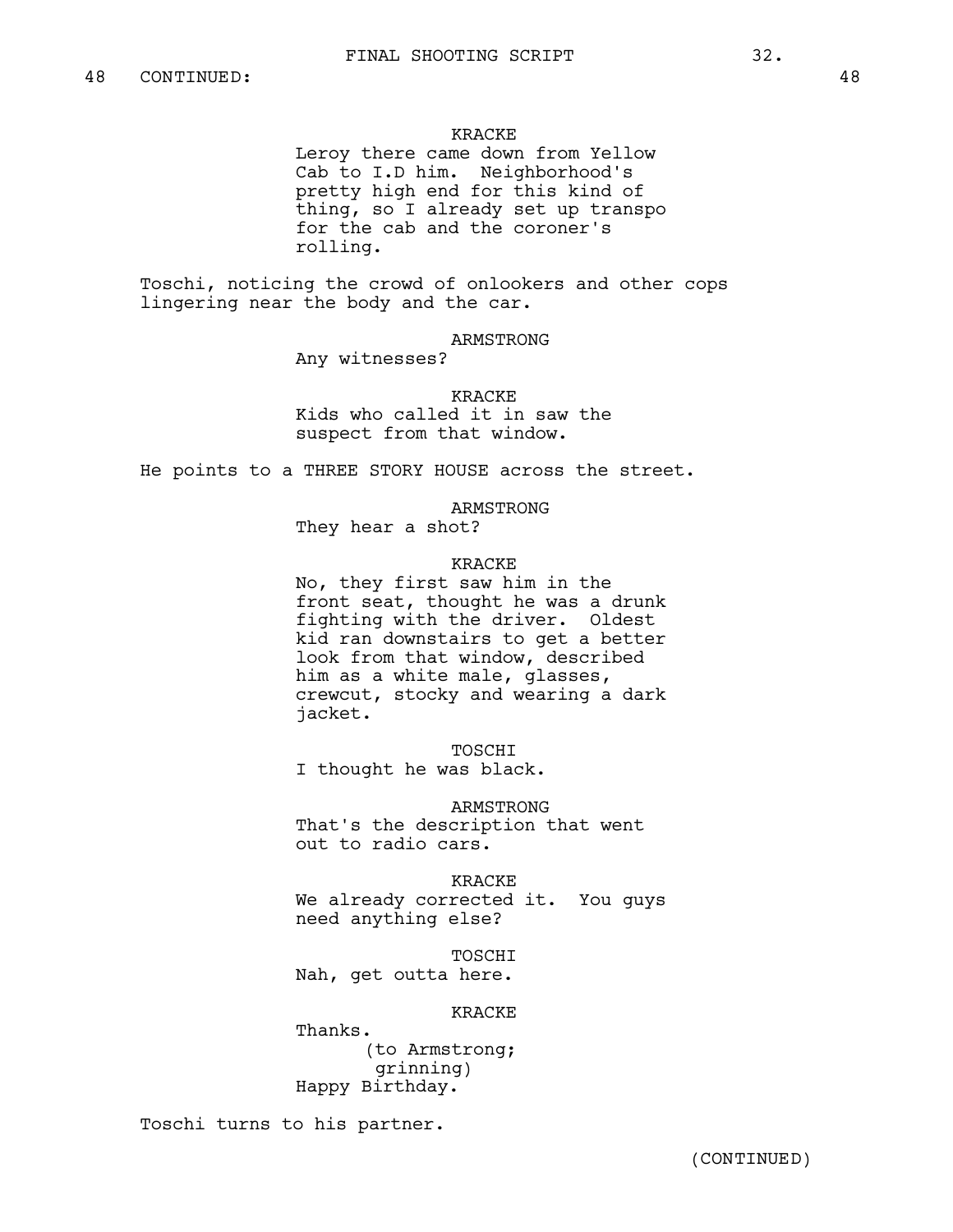# TOSCHI No kidding, it's your birthday?

### ARMSTRONG

Yeah.

TOSCHI That's great. Happy Birthday.

ARMSTRONG Thanks. You want the body or the scene?

### TOSCHI

Body.

The partners split up. A well practiced ritual. Toschi goes to the cab where LAB TECHS are photographing the DRIVER, who lies in the bloody front seat. One tech, DAGITZ looks up as Toschi approaches.

DAGTTZ

Dave. Looks like he wiped the cab down pretty good but we've got some blood over here.

He points to the door jamb. Toschi pulls out a flashlight to examine it. Squinting:

TOSCHI

Print?

DAGITZ Could very well be. We'll dust it at the Hall. Odd thing is, we also got gloves.

TOSCHI

The suspect's?

DAGITZ

There's blood on them.

Toschi flips open his notebook and begins to SKETCH the scene. He works quickly, using a TAPE MEASURE to gauge distances. When he's done:

TOSCHI

Got enough?

The PHOTOGRAPHER nods. To Dagitz:

TOSCHI (CONT'D) Help me roll him.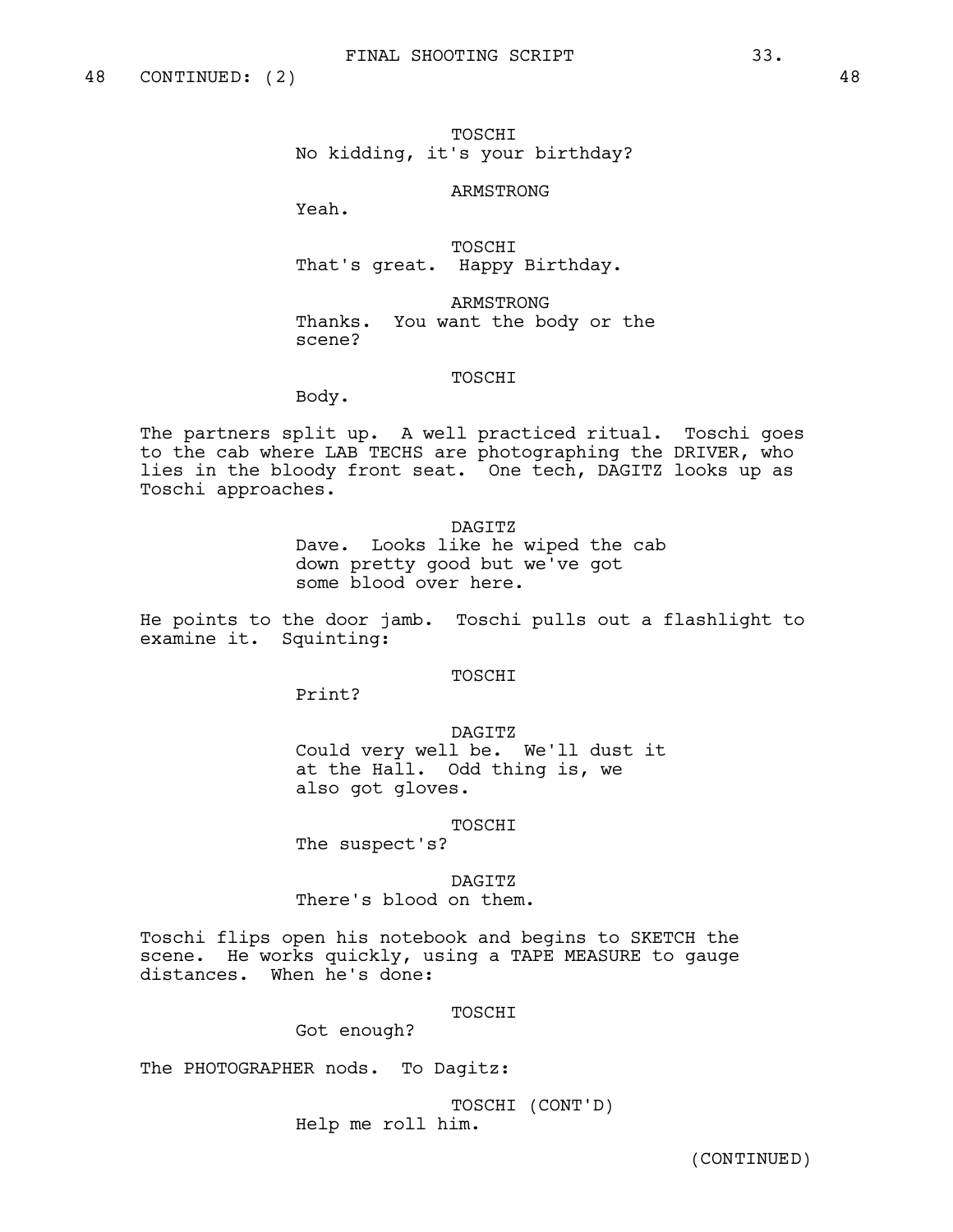He and Dagitz take hold of the body and hoist it out of the cab and onto the pavement. The crowd MURMURS at the sight. Toschi leans in to check the cab's floor. Discovering:

> TOSCHI (CONT'D) Got a casing. Single. Nine mil.

The Photographer leans in. Flashbulbs pop. Documenting the position of the shiny copper casing. Toschi measures its position. Adds it to the sketch.

TOSCHI (CONT'D)

Tweezers?

Dagitz hands him tweezers. Toschi gingerly bags the casing. Straightens up, as Armstrong approaches.

ARMSTRONG

Nothing from the crowd.

TOSCHI

Okay - I'm your shooter, an Adult Negro Male who happens to be a stocky Caucasian. I flag a cab, I give this address- *Did* he give this address? Who's got the fare book?

A UNIFORM produces the bagged book. Armstrong checks it.

ARMSTRONG Says Washington and *Maple*. One block that way.

He points. Toschi jogs down the street a little towards the other corner. Sees what he needs to and jogs back.

TOSCHI

Lighting's the same there so maybe I see somebody walking their dog.

ARMSTRONG You don't want a witness so you say "go down a block". Cabbie pulls over-

TOSCHI

And I wait till he puts it in park cause I'm smart and I don't want him hitting the accelerator after I shoot him.

Toschi stands behind the Uniform, using him as he acts out the rest.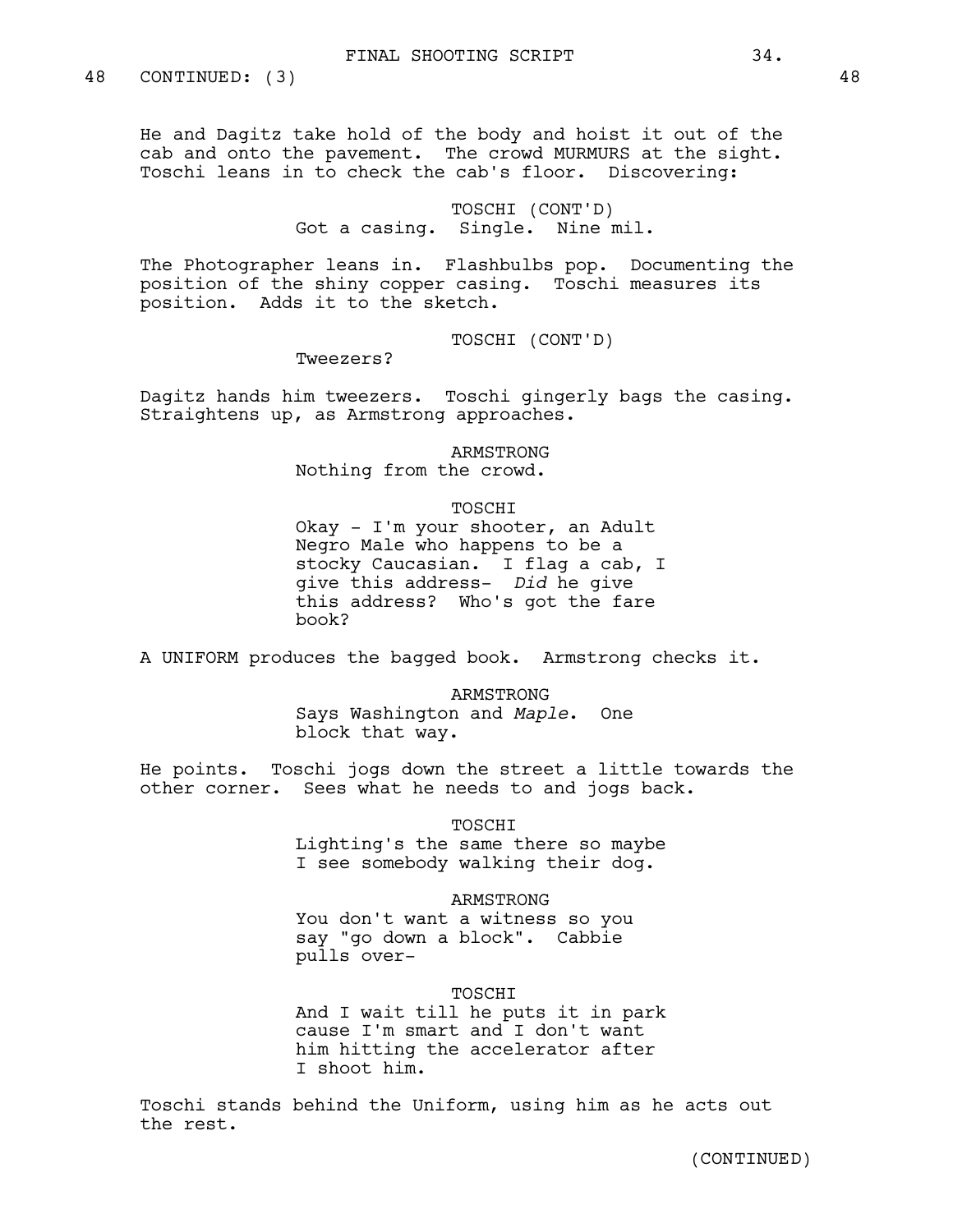ARMSTRONG Cabbie stops, puts it in park, boom.

TOSCHI I shoot him on the right - he slumps right?

ARMSTRONG Maybe you've got your hand on his collar when you shoot.

TOSCHI Either way, I just dumped a quart of blood into the front seat.

ARMSTRONG So why do you get *into* the front seat?

#### TOSCHI

The money?

### ARMSTRONG

But he's dead. You could just reach over the seat, pull his wallet and never get near all the blood. Why do you get into the front seat?

TOSCHI Cause I'm an idiot?

ARMSTRONG You're not an idiot, you waited for him to put it in park.

**TOSCHT** Let me see the fare book...

Armstrong hands it over. Toschi peruses it.

TOSCHI (CONT'D) I *am* an idiot, I'm his third fare of the night. I just killed a guy for eight bucks. (to Armstrong) You have any more animal crackers?

### UNIFORM

What?

ARMSTRONG They're in the car.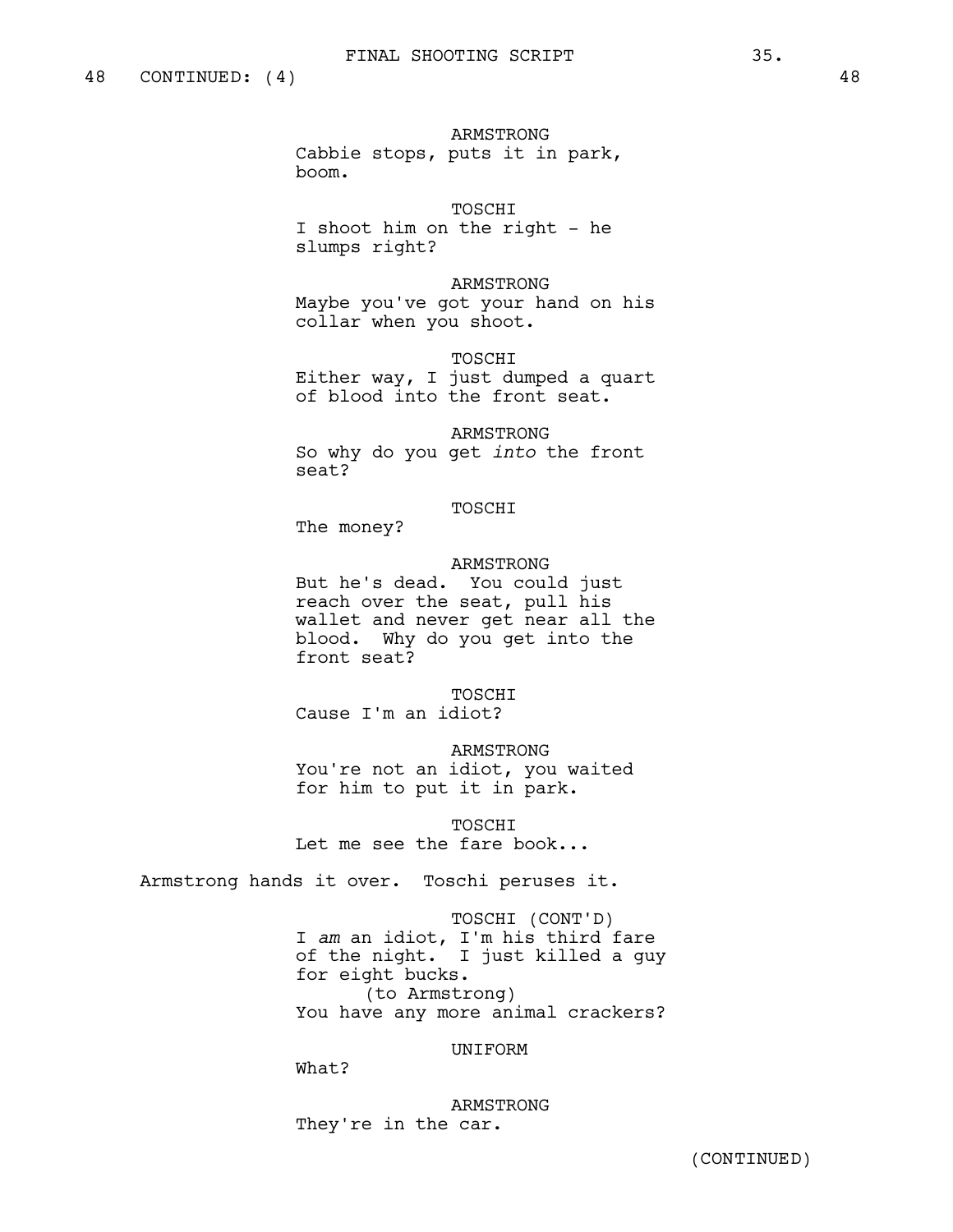TOSCHI I was gonna finish them later. (pause) Fine.

Toschi rises and goes back towards the car...

# 49 INT. WASHINGTON STREET HOUSE -- NIGHT 49

The DOORBELL RINGS. The FATHER answers it. Toschi holding crackers.

#### FATHER

Are you a reporter?

### TOSCHI

(flashing a badge) No, sir, SFPD. I need to have a word with your children alone, one at a time-

FATHER They just saw a man die. I'm not letting them out of my sight.

50 INT. WASHINGTON STREET HOUSE -- UPSTAIRS -- NIGHT 50

Toschi sits across from the SIX KIDS, who inhale the animal crackers as they talk, breathlessly overlapping:

16 YEAR OLD (TEEN BOY) It looked like they were drunk and fighting-13 YEAR OLD (TEEN GIRL) Yeah, and he had a rag-

> TOSCHI Inside the car, he had a rag?

| 13 YEAR OLD (TEEN GIRL)<br>No outside- |                               | 16 YEAR OLD (TEEN BOY)<br>He came around the side of |  |  |  |
|----------------------------------------|-------------------------------|------------------------------------------------------|--|--|--|
|                                        | the car and was wiping stuff- |                                                      |  |  |  |
|                                        |                               |                                                      |  |  |  |

12 YEAR OLD (FRIEND) (mouth full of crackers) I didn't see him wiping stuff-13 YEAR OLD (TEEN GIRL) No, he was, and then he put it in his pocket-

> TOSCHI (CONT'D) First time you saw him he was in the front seat. Then he gets out-

16 YEAR OLD (TEEN BOY) And comes around to the driver's side with the rag-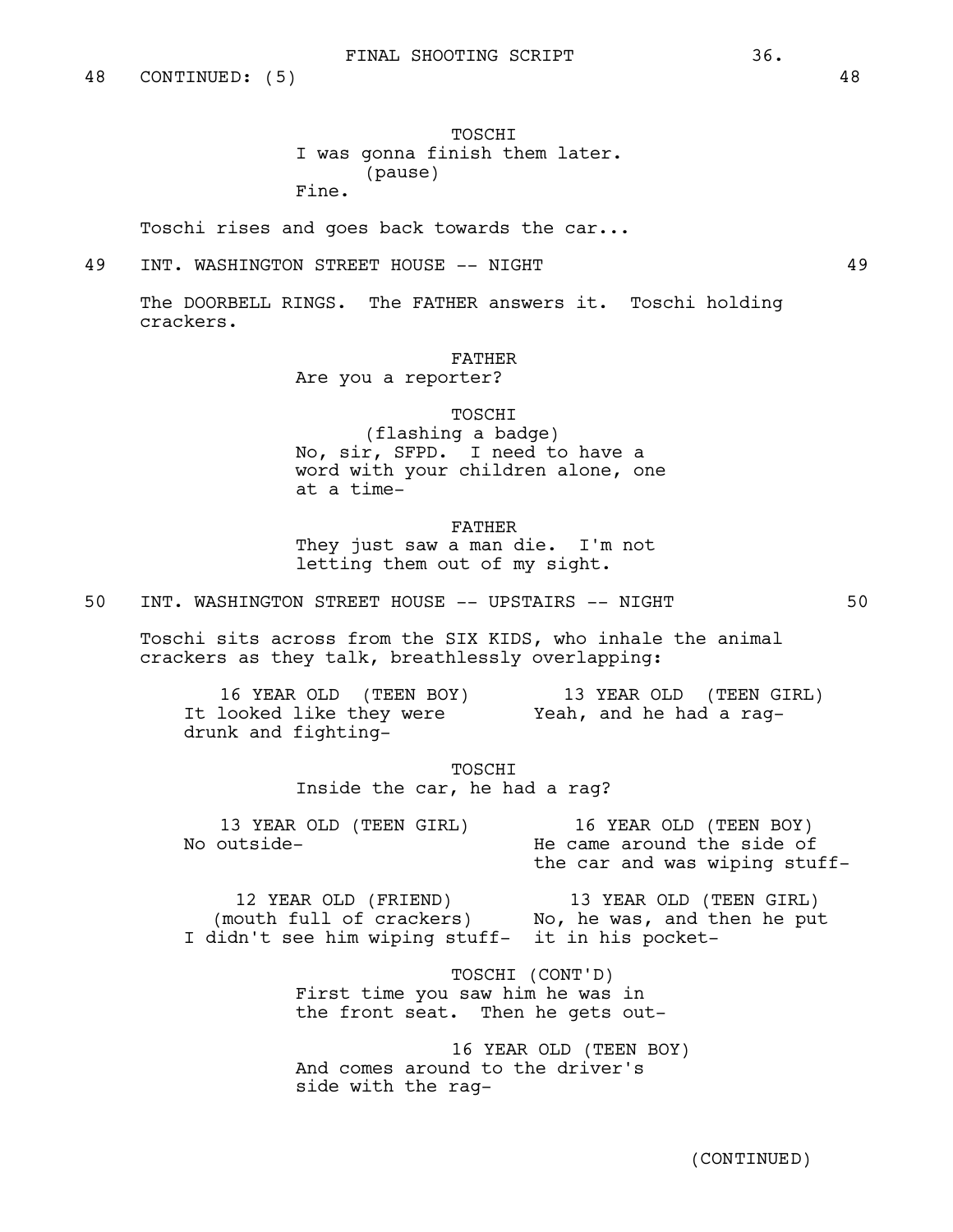TOSCHI Did you see his face?

16 YEAR OLD (TEEN BOY) Yeah-13 YEAR OLD (TEEN GIRL) Sort of-

> TOSCHI (CONT'D) What did he look like?

The kids think about this for a second.

16 YEAR OLD (TEEN BOY)

Normal.

51 INT. SAN FRANCISCO CHRONICLE -- MAIL ROOM -- DAY 51

**October 14, 1969**. Carol Fisher, sorting through letters. She stops at the last one. A CROSSED CIRCLE in the return address corner. On the front in BLUE FELT PEN:

SF CHRONICLE, SAN FRAN, CALIF..<br>PLEASE RUSH TO EDITOR<br>PLEASE RUSH TO EDITOR.

She takes a letter opener and slices open the top...

52 INT. SAN FRANCISCO CHRONICLE THIRD FLOOR -- MORNING 52

Graysmith, sketching. From down the hall, CAROL'S SCREAM!

AVERY (V.O.) *This is the Zodiac speaking...*

53 EXT. SAN FRANCISCO CHRONICLE -- DAY 53

Toschi and Armstrong enter the newspaper's lobby...

AVERY (V.O.) *I am the murderer of the taxi driver over by Washington Street and Maple Street last night...* 

54 INT. SAN FRANCISCO CHRONICLE HALLWAYS -- DAY 54

Toschi and Armstrong stride down the corridor towards the conference room, past staring REPORTERS...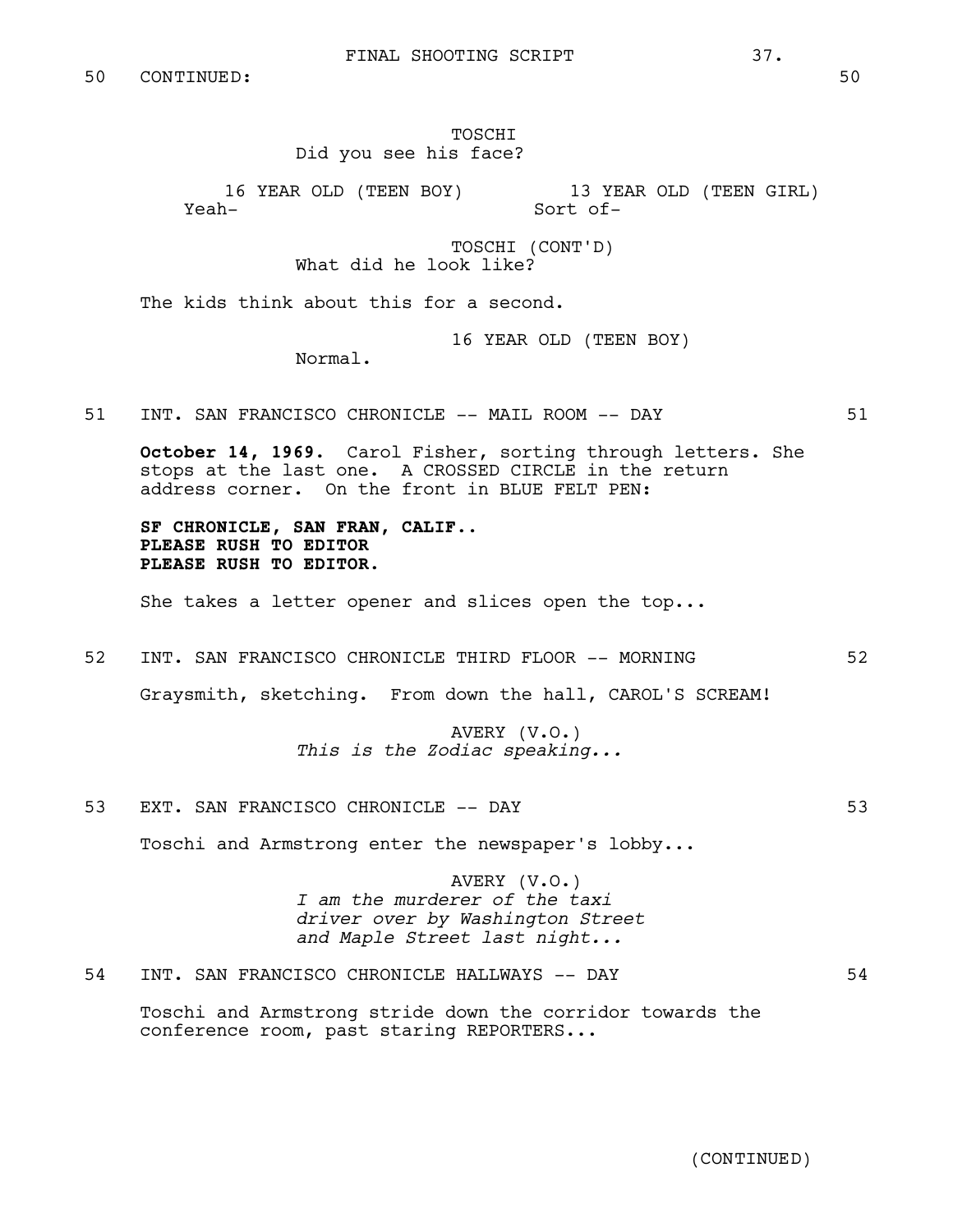# AVERY (V.O.) *To prove this, here is a blood stained piece of his shirt...*

CUT TO:

54A A 3 by 5 PIECE of grey and white SHIRT CLOTH, SOAKED IN 54A BLOOD. Neatly torn, not cut. It sits on a table in

55 INT. EDITORIAL CONFERENCE ROOM -- AFTERNOON 55

Surrounded by Graysmith, Avery, Theiriot, and the Editorial staff. Avery, reading the letter aloud:

#### AVERY

*I am the same man who did in the people in the North Bay Area. S.F. Police could have caught me last night if they had searched the park properly instead of holding road races-*

The doors open and Toschi and Armstrong enter.

AVERY (CONT'D)

Dave.

TOSCHI Paul. Where's the shirt?

Theiriot leads him over to the bloodstained cloth.

ARMSTRONG There's your rag from the kids.

TOSCHI So he sits in the front seat to rip off a piece of the shirt...

AVERY Is this on the record-

**TOSCHT** What do you think, Paul?

ARMSTRONG

*No*.

HYMAN He takes credit for Vallejo It's worse than that. and Napa-GRAYSMITH

The room turns to look at him.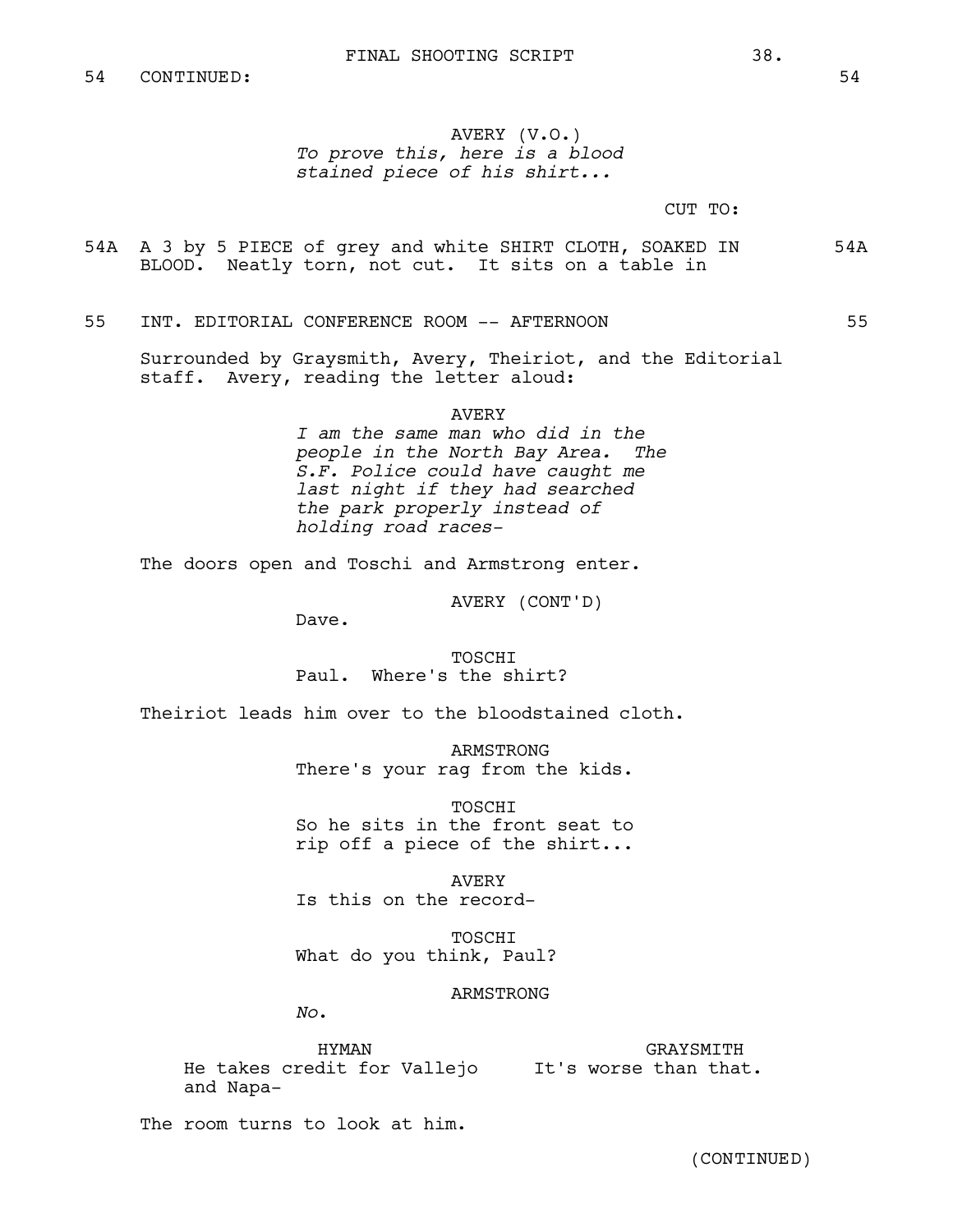## PECK You get your cartoon in yet, Robert?

Graysmith frowns. Heads for the door once again. When he's gone, Toschi turns back to Theiriot.

TOSCHI

What did he mean "worse"?

THEIRIOT

Read the last part.

**TOSCHT** 

*School children make nice targets. I think I shall wipe out a school bus some morning. Just shoot out the front tire and the pick off the kiddies as they come bouncing out- J*esus, who handles buses-Department of Transportation?

## ARMSTRONG

School board.

Toschi, scoops up the letter, heading for the door...

56 INT. SAN FRANCISCO CHRONICLE THIRD FLOOR -- DAY 56

Graysmith, by Avery's empty desk. Digging in his trash for info on Zodiac. He straightens up when he sees the Detectives exit the Conference Room. Toschi and Armstrong in rapid conference as they walk:

> ARMSTRONG We need matches on blood and fabric-

> > TOSCHI

I'll call Napa and Vallejo, pull the other letters and get them up to Sacramento for handwriting-AVERY Dave, hold up! Is it true you got a print off the cab?

TOSCHI Yeah, we got a partial in blood, but that's not for publication-

AVERY

Hey, it's me.

Toschi and Armstrong step on the elevator and are gone. Avery heads back to his desk. Graysmith follows.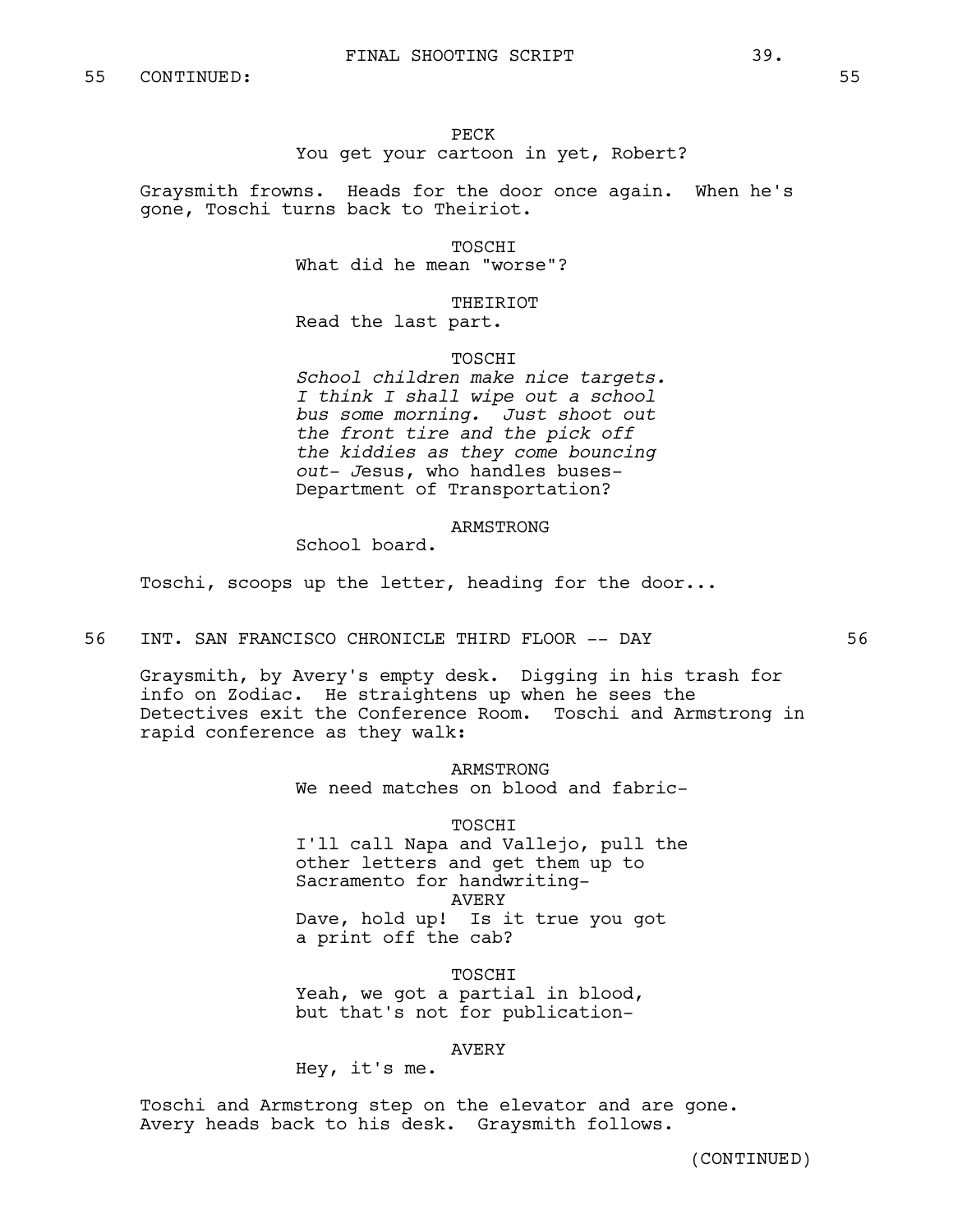GRAYSMITH Did he say they had a print?

## AVERY

Partial.

GRAYSMITH Wow. Wow. Did you notice he was wearing his gun like Bullit?

AVERY Steve McQueen got that from Toschi.

He sits and begins typing his notes.

#### GRAYSMITH

Does he think Zodiac's gonna send another code? I think he's gonna send another code-

AVERY

# (still typing) Robert? You're looming.

Graysmith slinks back to his desk. People bustle around him, electricity in the air. And there's nothing for him to do.

57 INT. SAN FRANCISCO CHRONICLE -- EDITORIAL ROOM -- EVENING 57

Twilight through the windows. Theiriot has gathered the entire Editorial staff. We PAN across them as he speaks...

#### **THEIRIOT**

In cooperation with SFPD, we will run the Zodiac letter *without* including the threat on school children. We do not want to start a citywide panic so I'm asking all of you to keep this confidential. Just go about your daily business...

58 EXT. SAN FRANCISCO STREET -- MORNING 58

Graysmith stands on a corner with David. Uncomfortable with his father's presence.

> DAVID You don't have to wait with me.

GRAYSMITH It's okay. I want to.

A YELLOW SCHOOL BUS rounds the corner. Rumbling towards them. Graysmith exhales.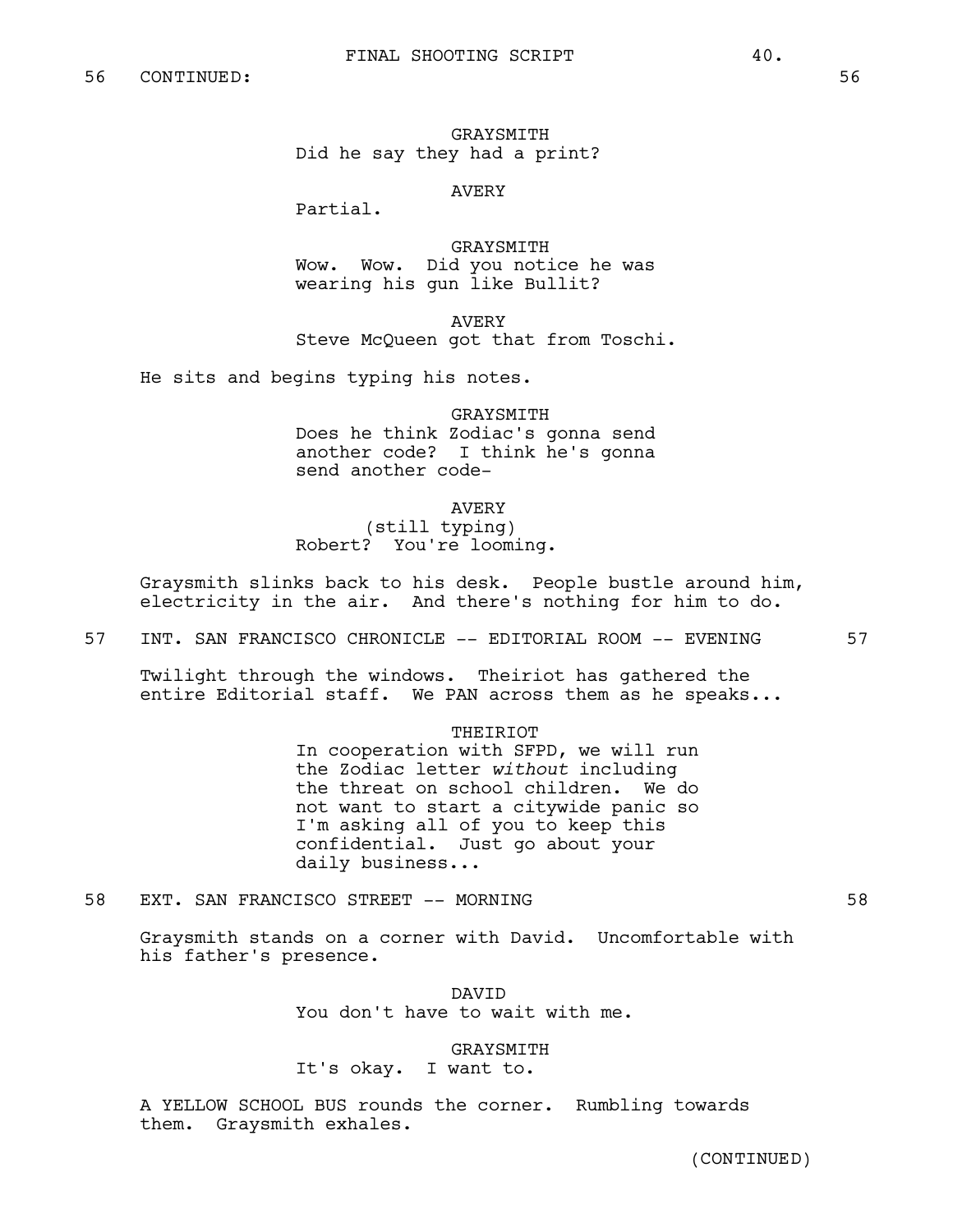## FINAL SHOOTING SCRIPT 41.

## 58 CONTINUED: 58

David hefts his backpack as the bus approaches. Graysmith watches him. Preparing to get on. The bus stops. The Driver cranks open the door. David steps forward... Graysmith can't take it. STOPS HIM.

### DAVID

Dad?

Graysmith looks to the Driver. Apologetic.

GRAYSMITH I'm gonna drive him myself today.

59 INT. OFFICE OF QUESTIONED DOCUMENTS -- NIGHT

**Sacramento, California.** AN EYE behind a magnifying glass. **Chief of Questioned Documents - Sherwood Morrill.**

He studies the Zodiac letters side by side. Meticulous, slow work. Toschi stands next to him. Maddened by the pace. Morrill makes a note.

### **TOSCHT**

What's that?

MORRILL Similarities in the lower case r's.

He keeps going. Moves onto the e's. Makes another note.

TOSCHI

And that?

MORRILL That was you waiting in the hall if you speak again. I have to concentrate.

TOSCHI

Sorry-

MORRILL Sorry counts as speaking.

60 INT. OFFICE OF QUESTIONED DOCUMENTS -- HALLWAY -- NIGHT 60

SLAM! Morrill shuts the door behind Toschi, locking him out. Armstrong, on the couch across from the doorway, a couple of snacks on his lap. He's eating chips. A beat.

> TOSCHI There are similarities in the lower case r's.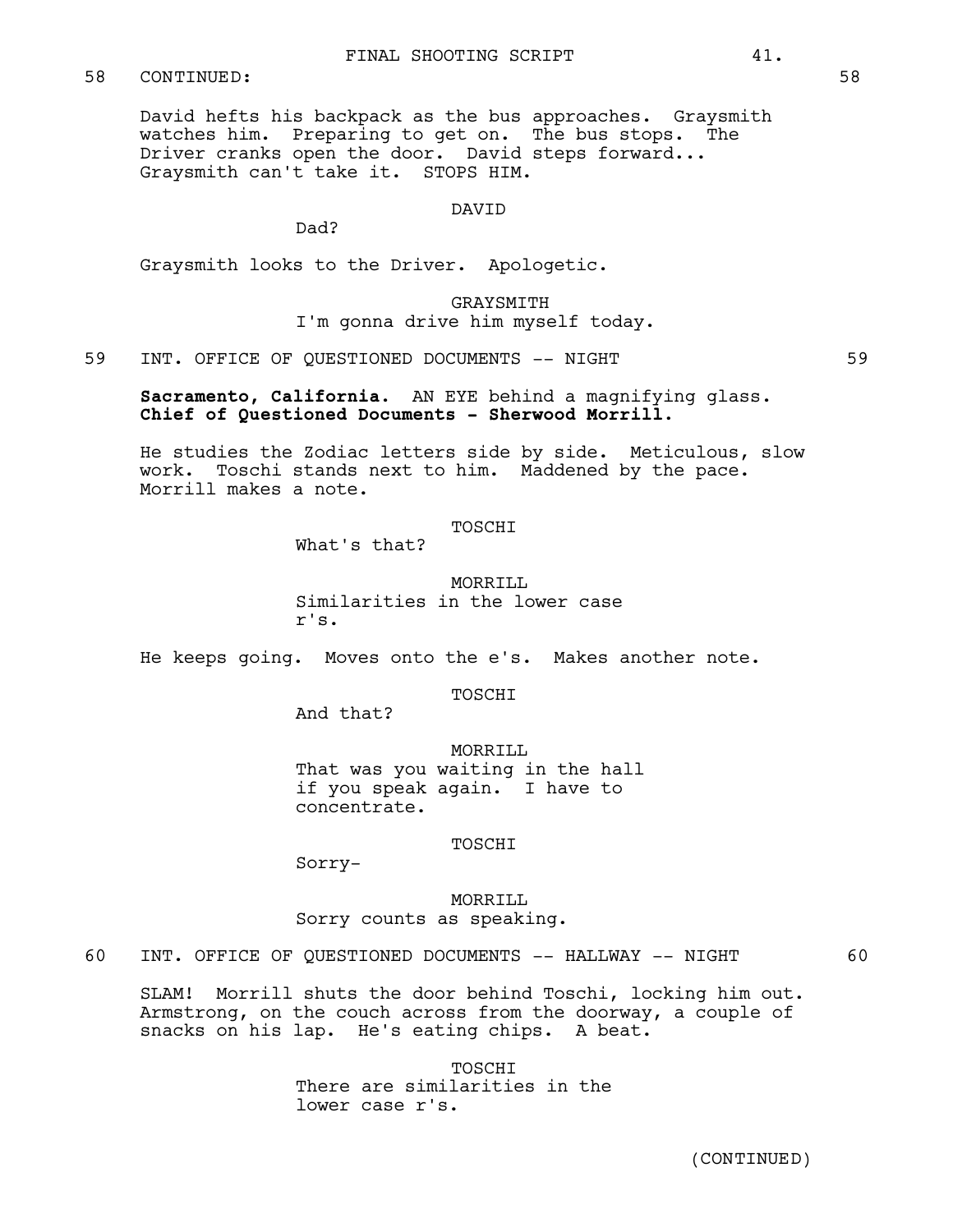Armstrong tosses Toschi a box of Animal Crackers. He tears them open.

> ARMSTRONG We have to release the bus threat.

### TOSCHI

It'll screw us.

ARMSTRONG We're already screwed. We just went from routine cabbie shooting to "Mass Murderer Targets Kids".

Silence. Toschi sighs. The door to Morrill's office opens and he steps out with a grave look on his face...

> ANCHORMAN *The Zodiac Killer has come to San Francisco...*

61 INT. GRAYSMITH APARTMENT -- LIVING ROOM -- EVENING 61

**Friday, October 17, 1969.** Graysmith and David, watching TV:

ANCHORMAN (O.S.) Confirmation tonight from the San Francisco Police Department that in his latest taunting letter which takes credit for the murder of cab driver Paul Stine, the Zodiac has threatened to "wipe out a school bus and pick off the kiddies as they come bouncing-

CLICK. Graysmith shuts the TV off, but not quick enough. David stares at him. Terrified.

62 INT. SAN FRANCISCO CHRONICLE THIRD FLOOR -- EVENING 62

Avery, pounding away at his typewriter on an article as the news report continues in the background: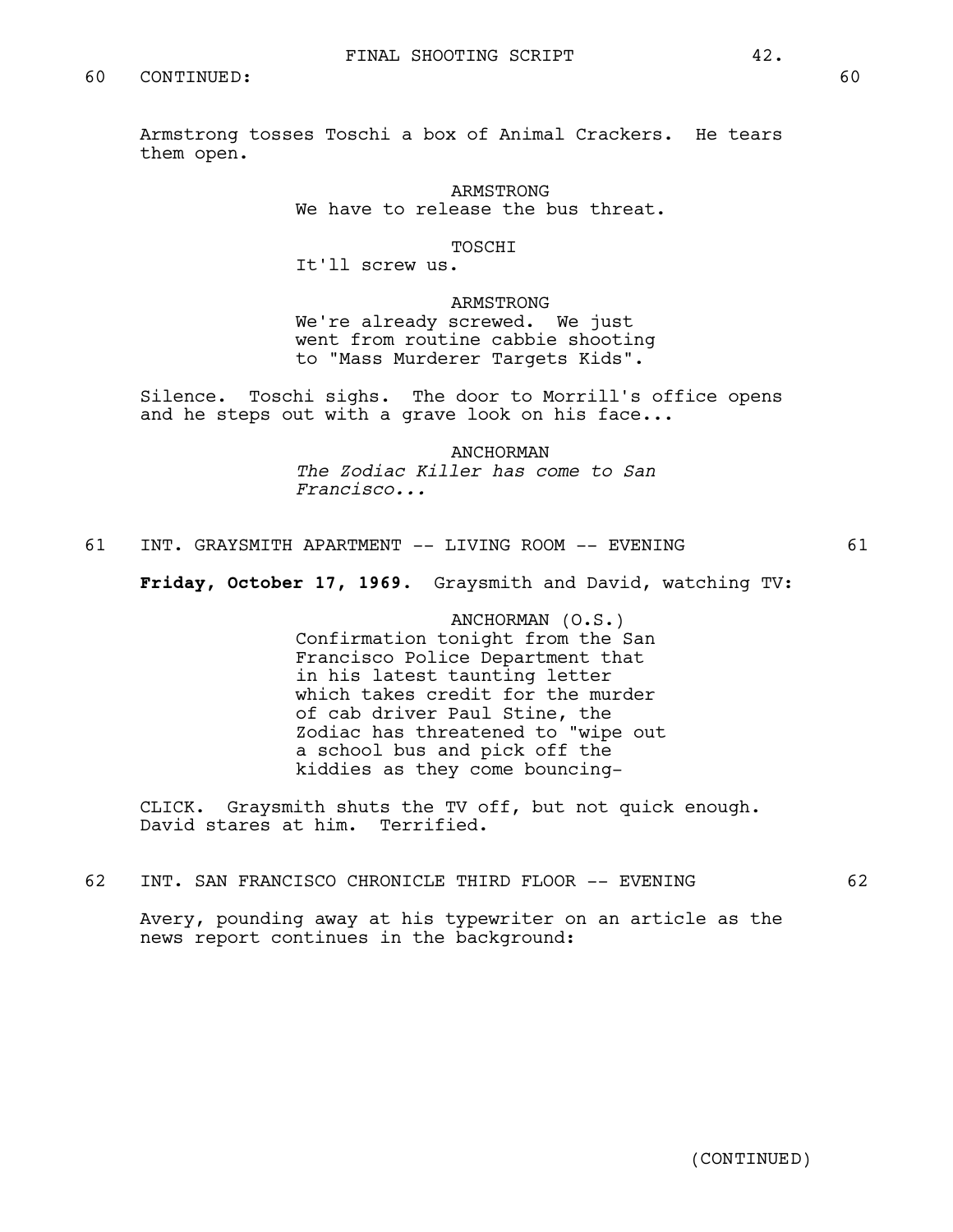ANCHORMAN (O.S.) ...if you think you might know who the Zodiac is, you can call the San Francisco Police Department's tipline...

# 63 INT. HALL OF JUSTICE -- HOMICIDE UNIT -- DAY 63

**Saturday, October 18, 1969.** PHONES RING OFF THE HOOK. The place has become ZODIAC CENTRAL. PAN across the DETECTIVES, ALL ON THE PHONE. Overlapping:

> DETECTIVE 1 Yes, sir, we'll add your dry cleaner to our suspect list...

DETECTIVE 2 ...Vice President Agnew's whereabouts are pretty well established, ma'am...

Ending on Toschi, hanging up his phone. Behind him CAPTAIN MARTIN LEE pulls on a tie and straightens it.

> CAPTAIN LEE Press conference is at four, I need to tell them where we are.

Toschi's phone begins RINGING AGAIN. He ignores it.

TOSCHI We're coordinating with the school board, and expect a break in the case very soon.

CAPTAIN LEE Where are we really?

TOSCHI

Swamped. When they can't get through on the tip line they call the switchboard and keep getting put through.

CAPTAIN LEE Hard suspects?

TOSCHI About ninety an hour - we're up to around five hundred.

CAPTAIN LEE Can you narrow it down?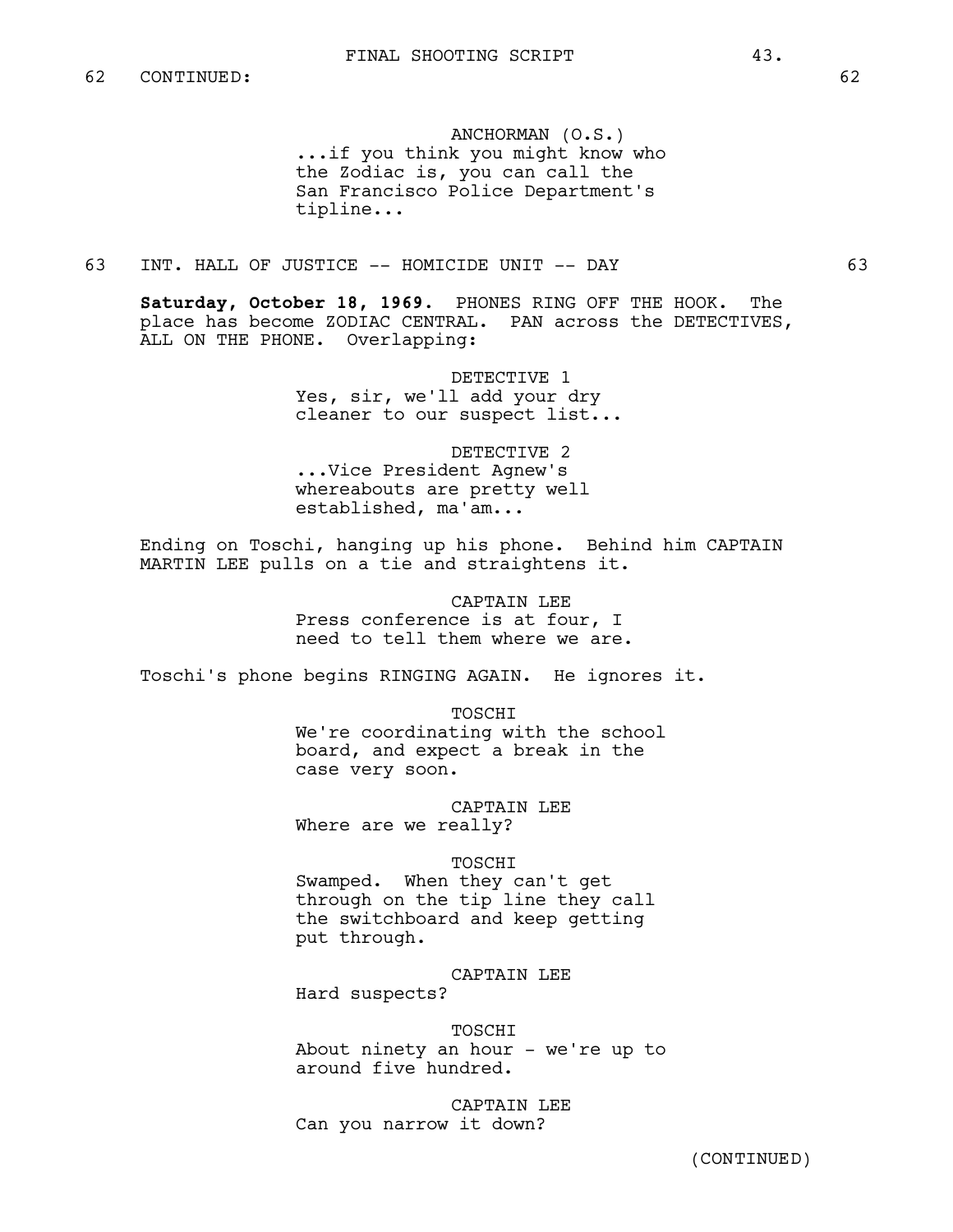TOSCHI If I could get out of this chair- (answering the phone) Homicide, could you hold please?

He puts the phone back down. RINGING AGAIN, almost immediately. Captain Lee pulls on his blazer.

> CAPTAIN LEE I have to tell them the entire force is on this.

TOSCHI How many men can you give me?

CAPTAIN LEE For now it's just you and Bill. And Monday's a school day.

TOSCHI I got three daughters, Chief.

CAPTAIN LEE Where's Armstrong?

TOSCHI

On with Vallejo. (answering phone) Homicide, Toschi...

PAN TO - Armstrong in mid conversation.

ARMSTRONG

We're playing catch up here. I'd like to set up a meeting with your survivor, Michael Mageau-

64 INT. VALLEJO POLICE DEPARTMENT -- DAY 64

MULANAX

Can't. Skipped town.

ARMSTRONG The only guy who's seen Zodiac without a mask is *missing?*

### MULANAX

When he was still in the hospital we could show him line ups every day. Soon as he got out he left. Don't think he wants to have anything to do with this.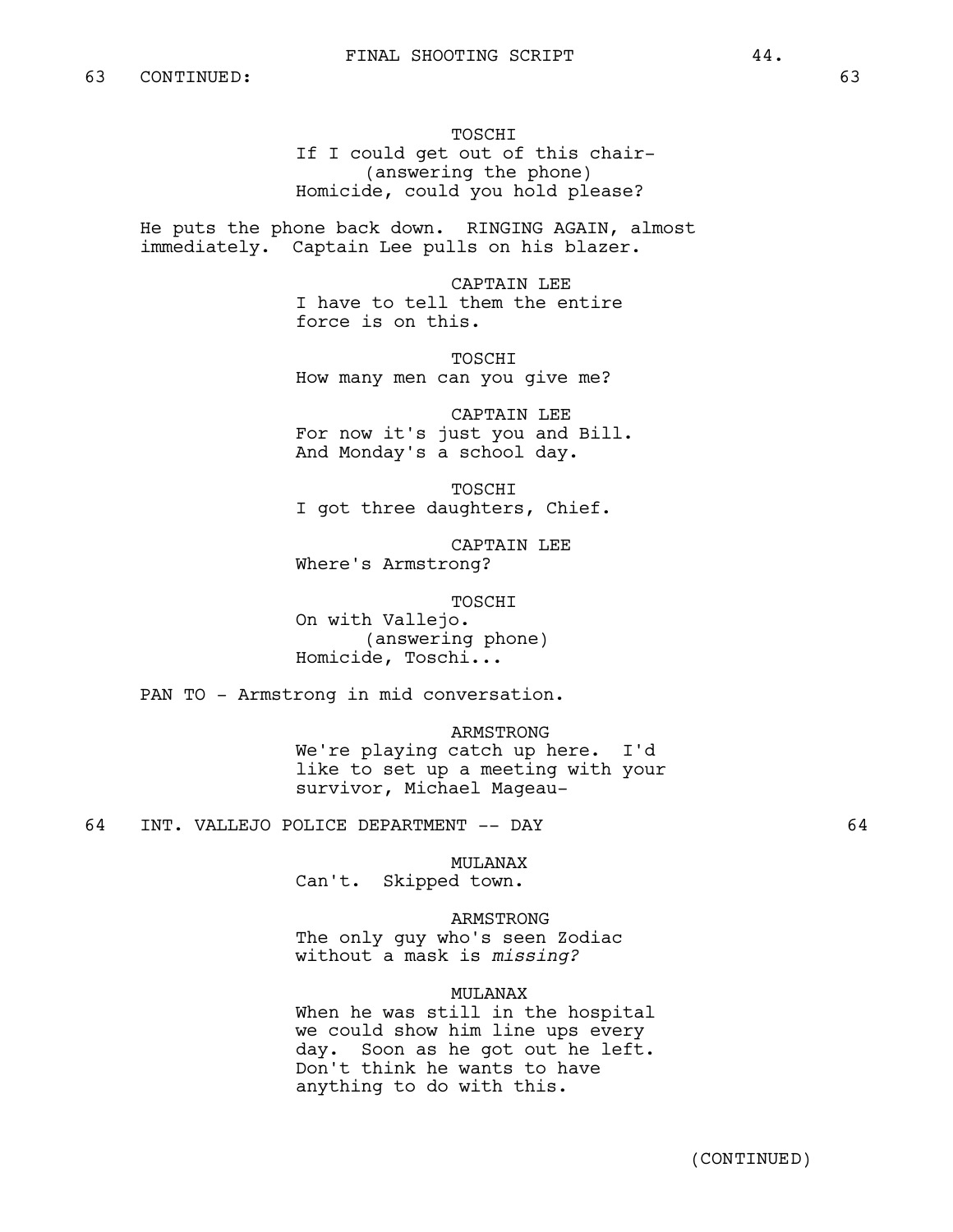## ARMSTRONG

Well, if you could just send us everything you've got-

#### MULANAX

Road goes both ways - we need that print you lifted from the cab. Also, we should've been in on the handwriting.

ARMSTRONG

I apologize, things have been moving fast. Who should I talk to in Napa so we can coordinate?

### MULANAX

Ken Narlow.

# 65 INT. NAPA POLICE HEADQUARTERS -- DAY 65

KEN NARLOW, now on the phone with Armstrong.

NARLOW

We should have been in on the handwriting.

#### ARMSTRONG

I apologize, things have been moving fast. We're gonna need your scene photos-

#### NARLOW

Can't help you.

### ARMSTRONG

Ken, I don't want to get into a jurisdictional thing-

### NARLOW

We didn't have a crime scene. Ranger who found the kids literally swept everything into a picnic blanket. All we got were the Wing Walker prints.

## ARMSTRONG

The what?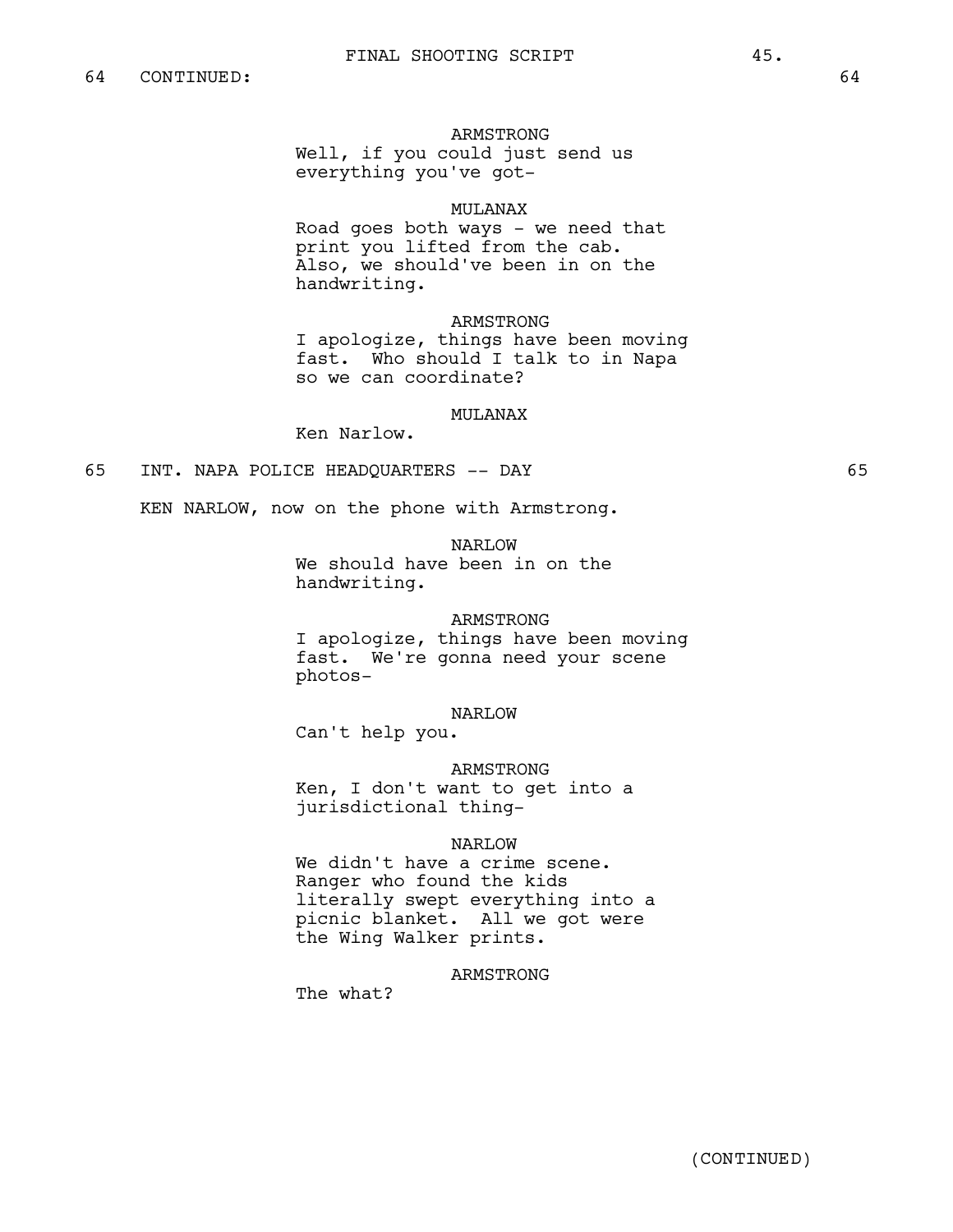### NARLOW

Bootprints to and from the scene were made by size ten and a half Wing Walkers - they're a type of boot specifically designed to walk on the wings of planes, exclusively sold at military PX's.

Armstrong, writing this down...

ARMSTRONG

You can only buy at a PX with a military I.D, so our suspect could be military. Did you narrow your list off this?

# NARLOW

Yeah.

### ARMSTRONG

Did Vallejo?

NARLOW I don't know. I don't work in Vallejo, I work here.

ARMSTRONG Can you send us a photo of the bootprint?

NARLOW Yes, can you send us the handwriting stuff?

ARMSTRONG I though Questioned Documents already did.

NARLOW Nope. Vallejo's got it, we don't.

ARMSTRONG

I'm sorry, I'll have Questioned Documents- No, *I'll* fax it to you.

NARLOW We don't have a fax yet.

ARMSTRONG Okay, I'll mail it.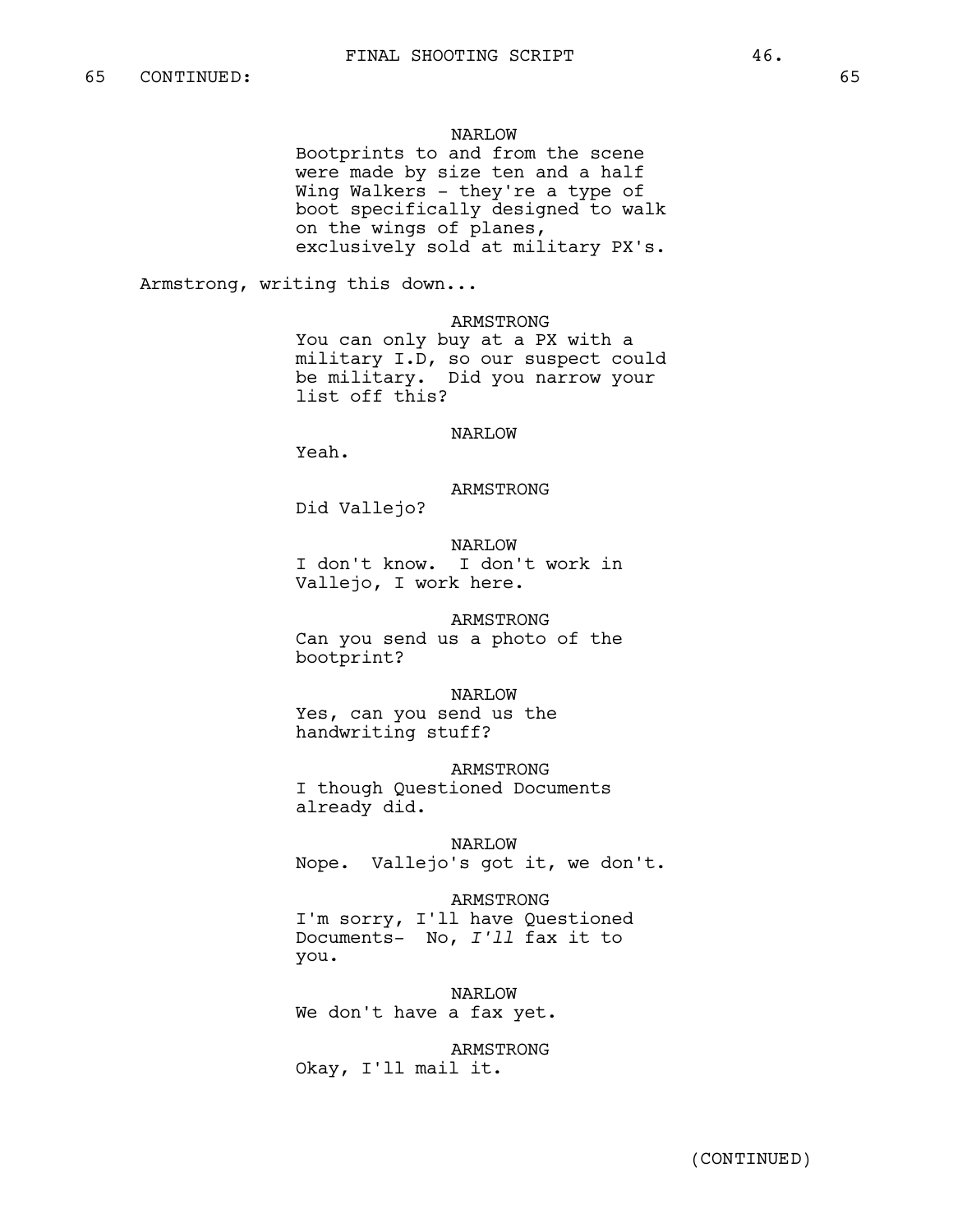NARLOW

We'll mail ours but call Mulanax, maybe Vallejo can get you a mimeo quicker.

66 INT. VALLEJO POLICE DEPARTMENT -- DAY 66

MULANAX Why don't you just get a photo off the original plaster cast?

ARMSTRONG We'd have to wait because they don't have a fax.

MULANAX We don't have a fax.

ARMSTRONG Look- I just want to get us coordinated.

MULANAX Have you called Solano Sheriff's Office?

ARMSTRONG Why would I call Solano?

MULANAX Cause the two kids who got killed last Christmas were Solano's.

ARMSTRONG I thought they were Vallejo.

### MULANAX

They were over the county line. You're gonna need to coordinate with them too.

## 67 INT. HALL OF JUSTICE -- HOMICIDE UNIT -- EVENING 67

As Armstrong hangs up the phone. At the end of his rope. Then he notices Toschi's face. Grim.

## ARMSTRONG

What now?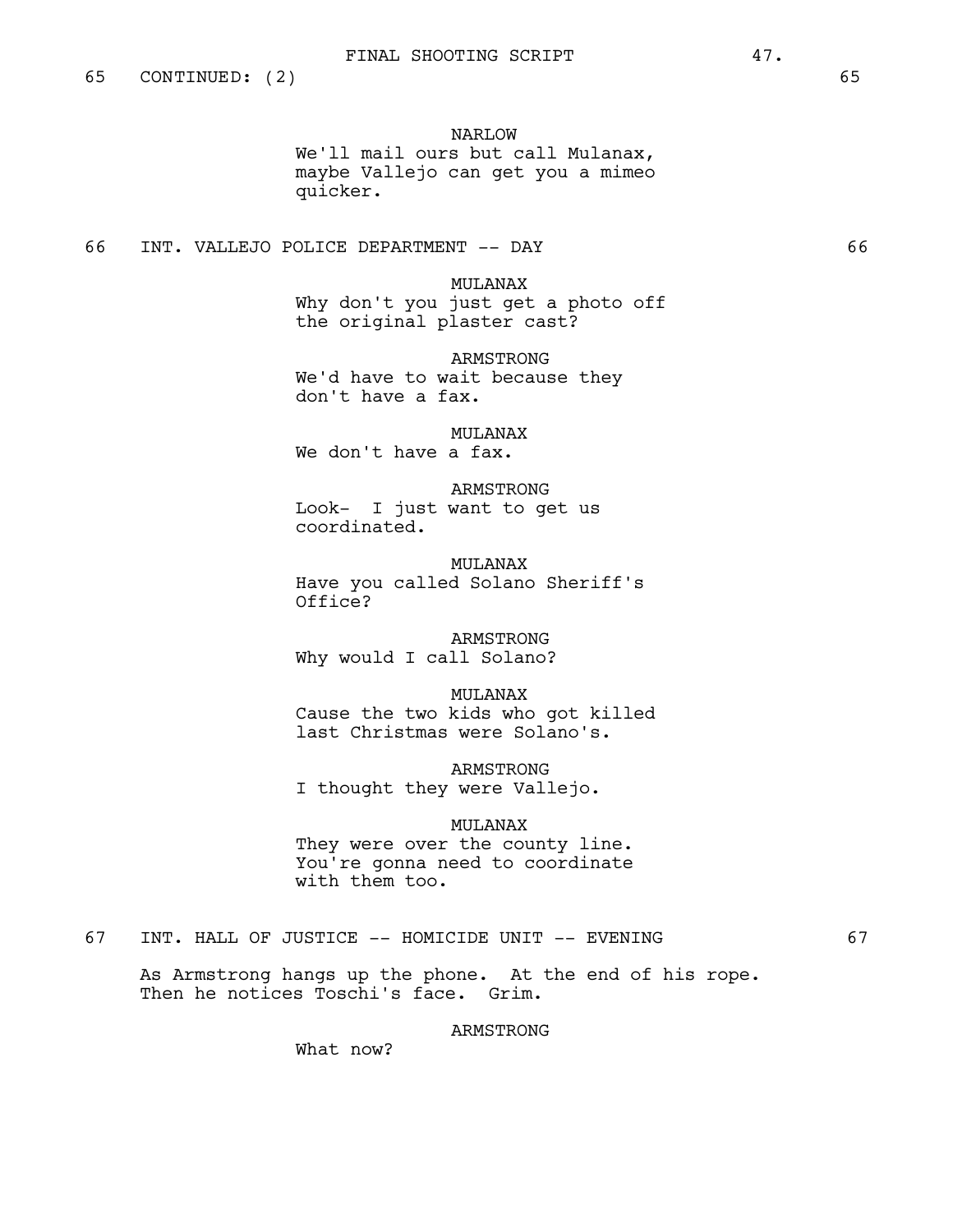68 INT. S.F.P.D. PATROL CAR (MOVING) -- DAY 68

Toschi and Armstrong sit in the back of the black and white. In the front seat are two patrolmen, FOUKE and ZELMS. They drive through Pacific Heights. Close to the Stine scene.

> PATROLMAN FOUKE We got the call to circle the scene, look for a negro-

TOSCHI So this is three minutes **Where was he?** after the shooting?

ARMSTRONG

PATROLMAN ZELMS About three, yeah-

PATROLMAN FOUKE There, where that woman is.

TOSCHI

Were you driving this way or the other way?

## PATROLMAN ZELMS

This way.

ARMSTRONG This is Jackson and Maple. So, the cab is catty corner one block that way-

**TOSCHT** Did you slow down?

PATROLMAN FOUKE (across to Toschi) Of course we slowed down! But dispatch said he was a Negro Male Adult-

TOSCHI They corrected that. PATROLMAN FOUKE

-this guy was white, not in a hurry, sort of lumbering along-

PATROLMAN ZELMS But at the time they hadn't*-*Lumbering? ARMSTRONG

> PATROLMAN FOUKE (CONT'D) (answering Armstrong) Like he was shuffling.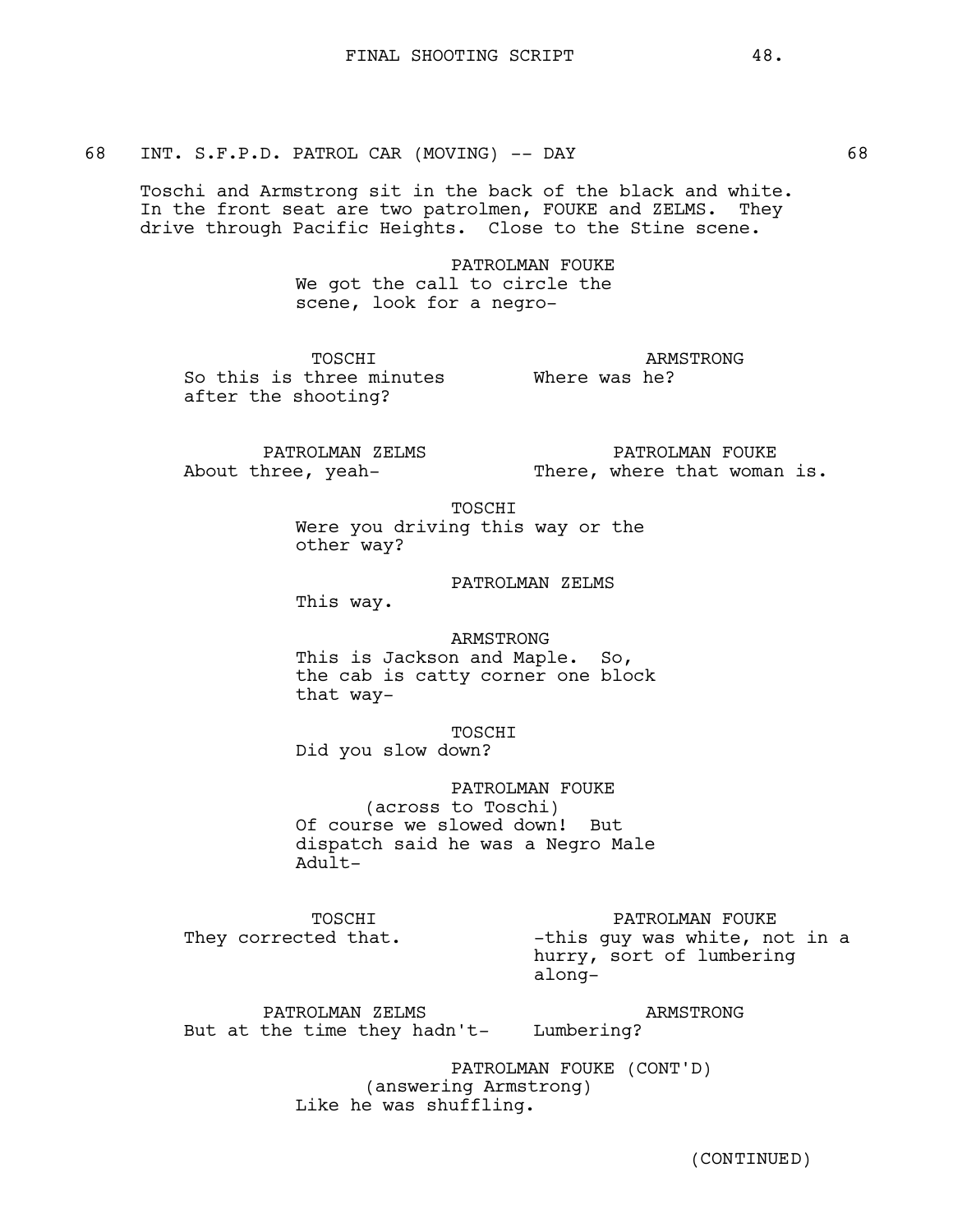ARMSTRONG He was stocky? Had a crewcut?

PATROLMAN FOUKE Yeah, but it was dark, he was in a dark jacket, we didn't think-

TOSCHI Did you talk to him?

PATROLMAN FOUKE

(beat)

No.

Zelms shoots him a look. Silence.

ARMSTRONG You need to sit down with a sketch artist, so we can get a new composite.

Neither of the Patrolmen can look at him. Toschi, realizing, this is a nightmare for them, too.

TOSCHI

Guys? It's okay.

The Patrolmen's faces - *no it's not.*

69 EXT. BUS GARAGE -- NIGHT 69

**Sunday, October 19, 1969.** CLOSE ON - the COMPOSITE SKETCH OF ZODIAC as it's being handed out to a collection of BUS DRIVERS who sit in folding chairs. Smoking. Bleary eyed. Toschi sits in front. Looking just as bad.

TOSCHI

Your number one priority is the kids - you hear shots, you get them down, lean on the horn and *keep driving*. You drive on the *rims* till you get to a populated area, then duck and cover.

On the drivers. Shell shocked. Toschi rubs his brow.

TOSCHI (CONT'D) I know you didn't sign up for this, but we're doing everything we can-

WOMAN BUS DRIVER Like *what*?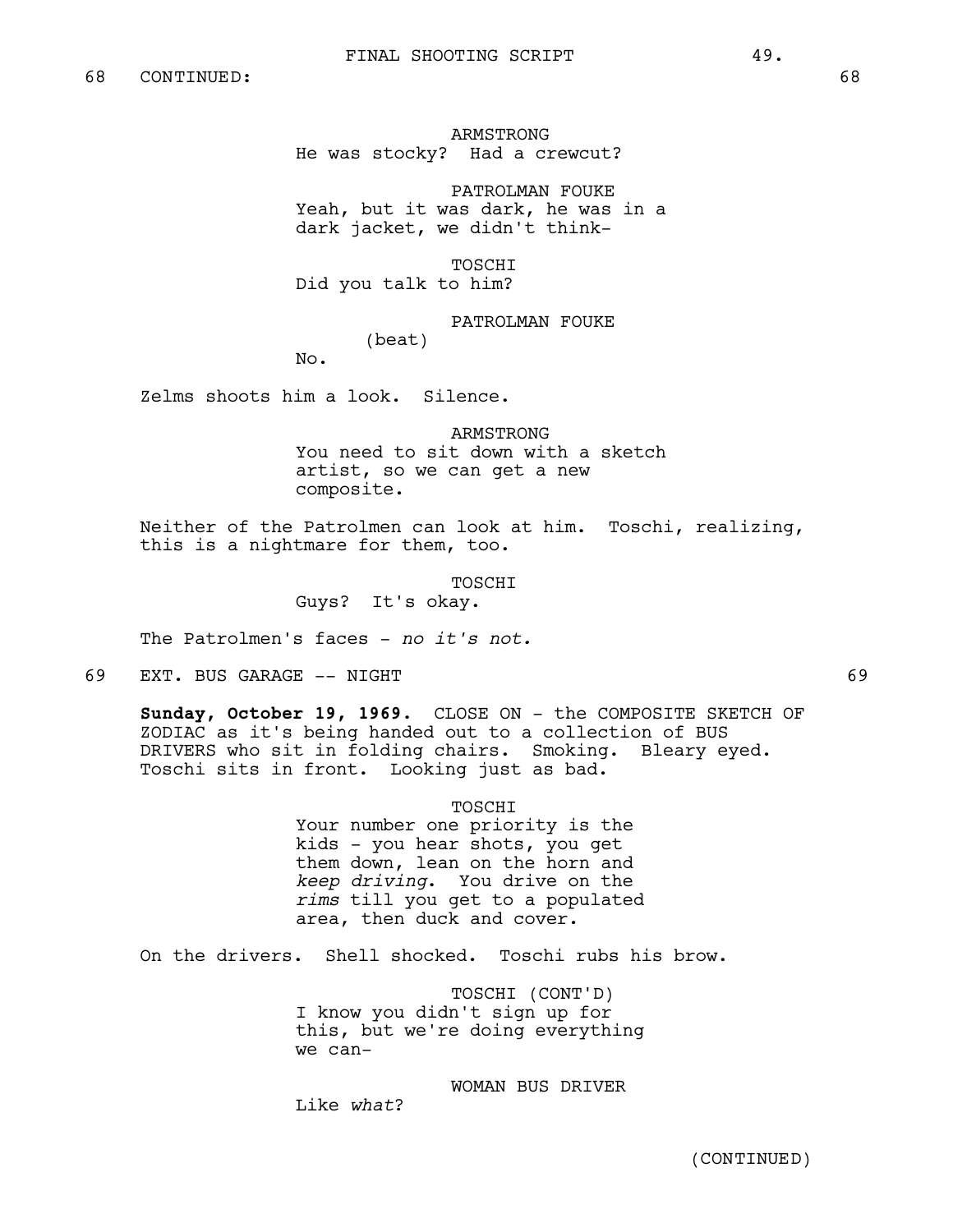Toschi surprised. A large WOMAN BUS DRIVER in the third row.

WOMAN BUS DRIVER (CONT'D) I got two kids too scared to go near the windows in our *house* much less to school. What are you doing for *them?*

A general MURMURING of support from the other drivers. Toschi, shocked into silence.

> WOMAN BUS DRIVER (CONT'D) That's what I thought. C'mon, Johnny.

The Woman and several others rise to leave in disgust. Toschi, watching them go. Paralyzed. Finally...

> TOSCHI We're gonna catch this guy. We're gonna catch him and put him away.

He means it. The Woman sees this in his eyes. She and the others retake their seats.

70 INT. GRAYSMITH'S CAR (MOVING) -- MORNING 70

**Monday, October 20, 1969.** Graysmith, driving David to school. Stonefaced. David, watching him. Neither speaks. Both scared. As we hear a PLANE SOAR overhead...

71 EXT. SAN FRANCISCO CHRONICLE THIRD FLOOR -- DAY 71

Avery, working at his desk. The TV playing continuous NEWS FOOTAGE OF THE BUSES. A shadow falls over him. Graysmith.

> AVERY (not looking up) I believe we discussed the looming-

GRAYSMITH (conspiratorially) Do you think they've considered the water theory?

Avery looks up at him.

AVERY

"Water theory"?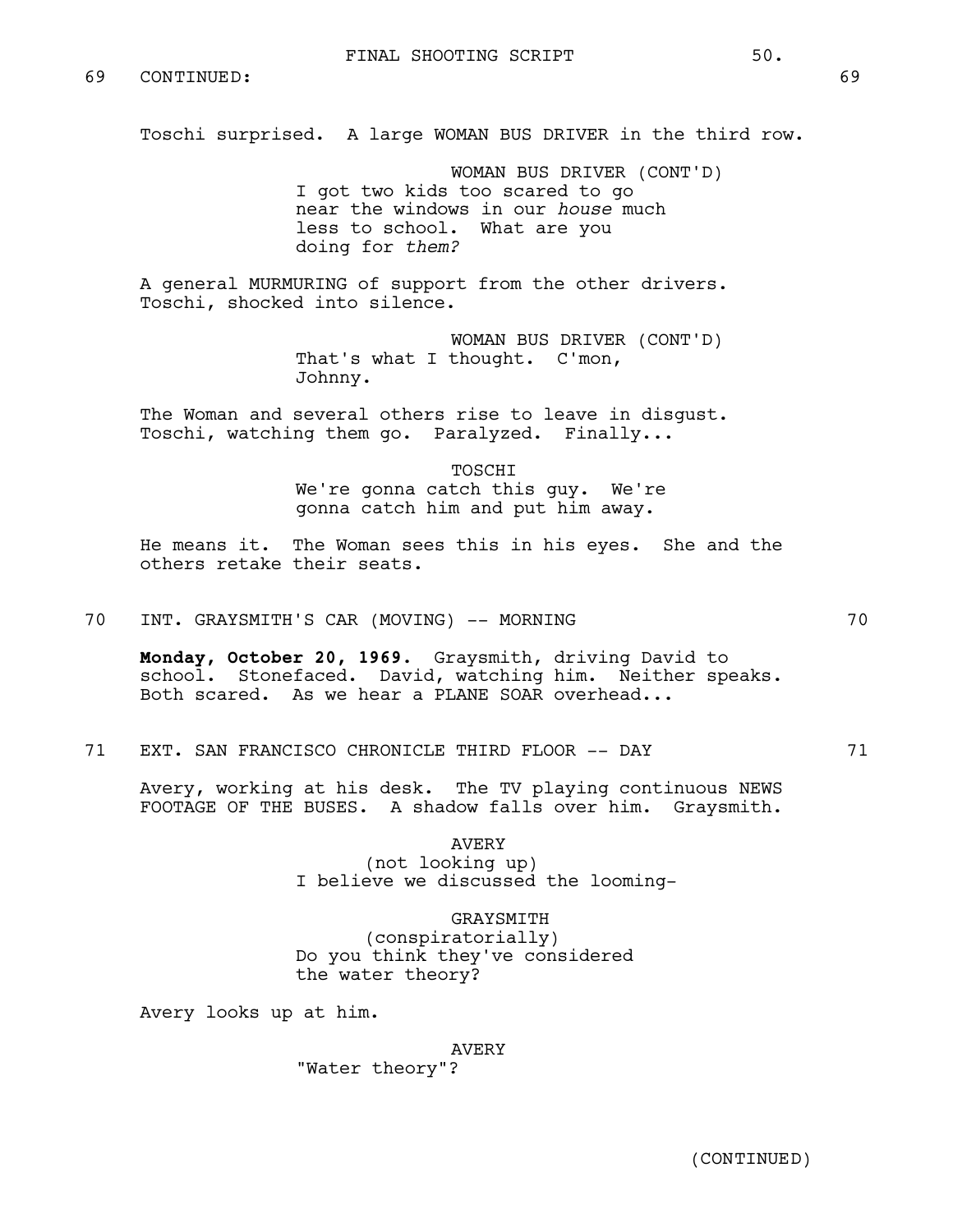#### GRAYSMITH

Geographically, every attack took place near a body of water, or a water based name. *Lake* Herman Road, Blue Rock *Springs* Road, and *Lake* Berryessa-

### AVERY

*Waaaash*-ington and Cherry?

## GRAYSMITH

You think?

### AVERY

No.

#### GRAYSMITH

I'm looking for patterns. I've been reading this book "Homicide Investigations" by Lemoyne Snyder? He says you always look for patterns-

#### AVERY

No. You can't think of this case in normal police terms.

## GRAYSMITH

Why not?

Avery stares at him. He's not going away. Avery sighs and motions for Graysmith to sit.

### AVERY

Consider the fingerprint. You have four crime scenes - Solano, Vallejo, Berryessa, and here. No usable prints at the first three or on the letters...

72 INT. HALL OF JUSTICE -- HOMICIDE UNIT -- DAY 72

The print man BILL HAMLET sits at a folding table with a magnifying glass, going through prints on 3X5 cards as Toschi and Armstrong look on, frustrated.

### TOSCHI

How does our master criminal suddenly come to the city and leave a bloody latent? I mean, assuming the gloves are his, he shoots the cabbie, then *takes them off?*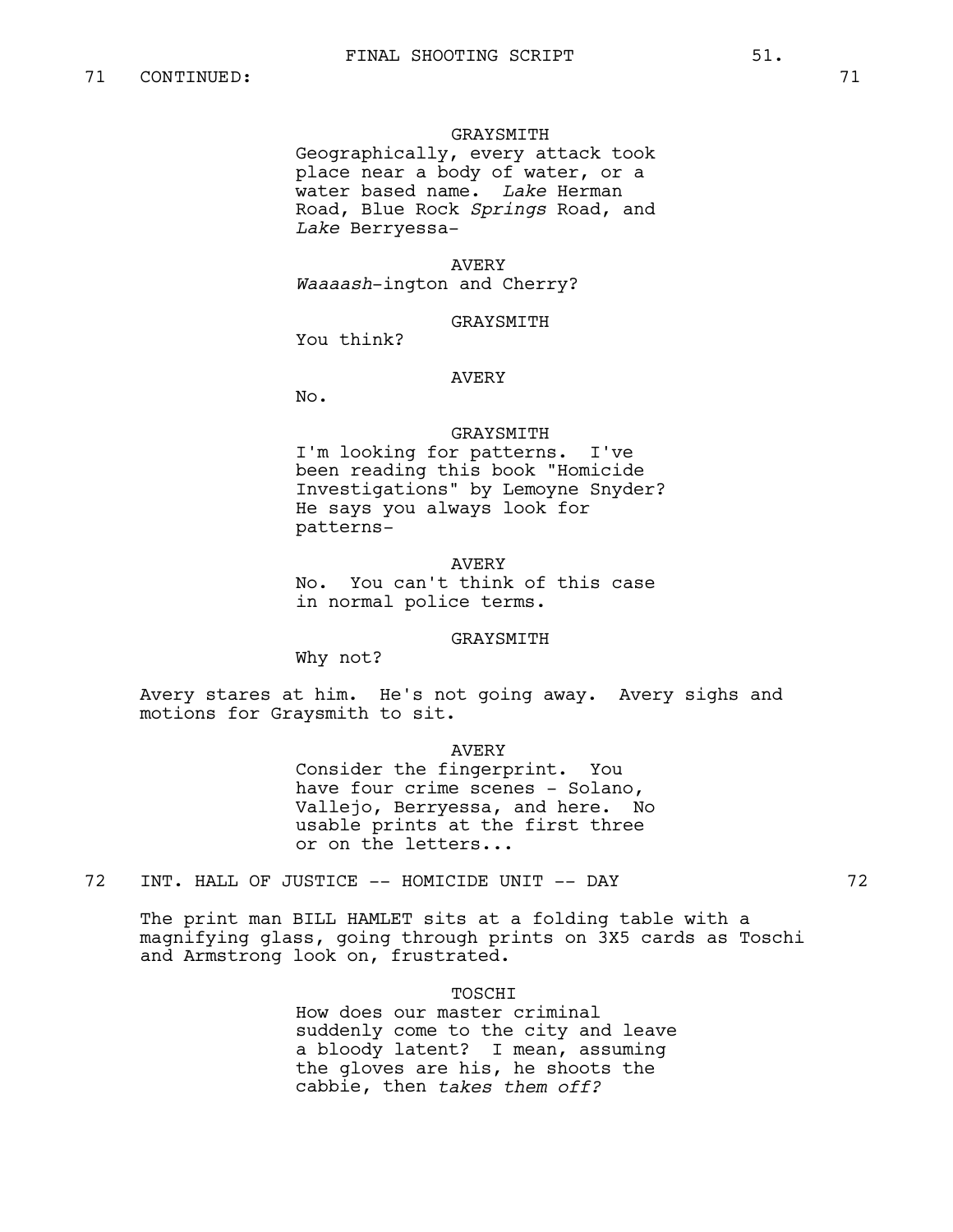## 73 INT. SAN FRANCISCO CHRONICLE THIRD FLOOR -- DAY 73

GRAYSMITH So it's not his print?

AVERY Maybe, maybe not, but that's not the point. The first attack-

GRAYSMITH David Farraday and Betty Lou Jensen.

AVERY Both die, but from there on out, he only manages to kill the girls.

GRAYSMITH Not for lack of trying.

74 INT. HALL OF JUSTICE -- HOMICIDE UNIT -- DAY 74

## ARMSTRONG

Mageau lives, Ferrin dies. Hartnell lives, Shepard dies. He gets so caught up with the women, he forgets to finish off the men.

TOSCHI

Plus, they're all couples, all lovers lanes.

75 EXT. SAN FRANCISCO CHRONICLE THIRD FLOOR -- DAY 75

GRAYSMITH

Paul Stine's not...

# AVERY

Exactly.

A beat. Graysmith getting it:

GRAYSMITH A single male cab driver killed at Washington and Cherry doesn't fit.

AVERY So why did Zodiac kill him?

76 INT. HALL OF JUSTICE -- HOMICIDE UNIT -- DAY 76 Toschi turns to Armstrong, realizing: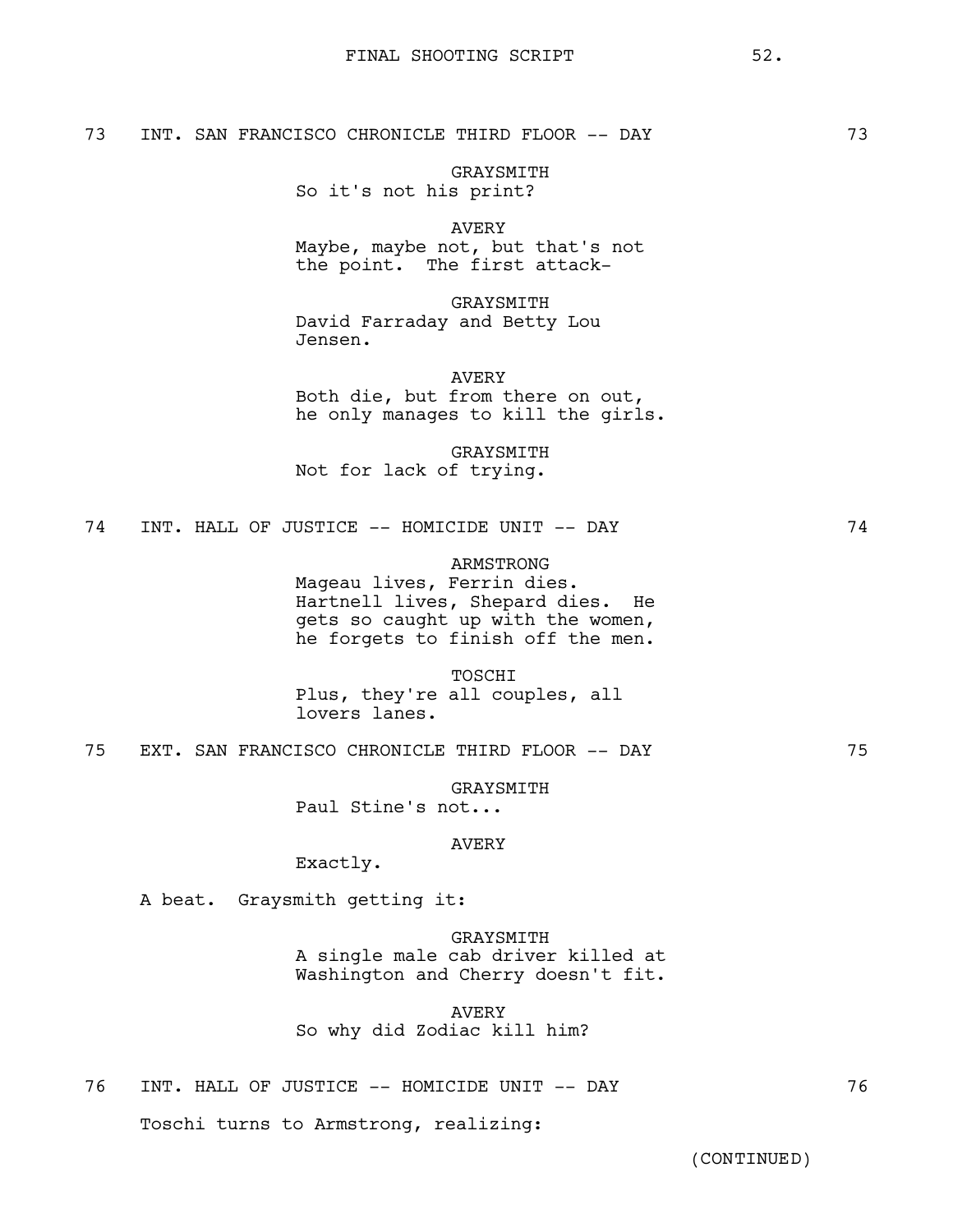## TOSCHI He's *breaking* the pattern.

77 INT. TOSCHI'S BEDROOM -- NIGHT 77

**October 22, 1969.** Asleep. The phone again. Toschi reaches for the light, it's not there. Picks up.

TOSCHI

What?

ARMSTRONG (O.S.) Someone claiming to be Zodiac called Oakland P.D. a half hour ago. He says he's gonna call in on Jim Dunbar's morning show. He wants either F. Lee Bailey or Melvin Belli on to counsel him.

TOSCHI

On *television?*

ARMSTRONG In three hours.

TOSCHI We better go wake up Melvin.

78 INT. TOSCHI'S CAR (MOVING) -- NIGHT

Toschi drives, Armstrong sits shotgun. Exhausted.

TOSCHI

Animal crackers?

ARMSTRONG

Glovebox.

A VOICE from the floor of the backseat:

BELLI (O.S.) Are these windows bulletproof?

We realize Belli is already in the car, hiding in back.

TOSCHI

Yes, Melvin.

Armstrong gives him a look - Toschi shakes his head "no".

TOSCHI (CONT'D) You don't have to lie on the floor.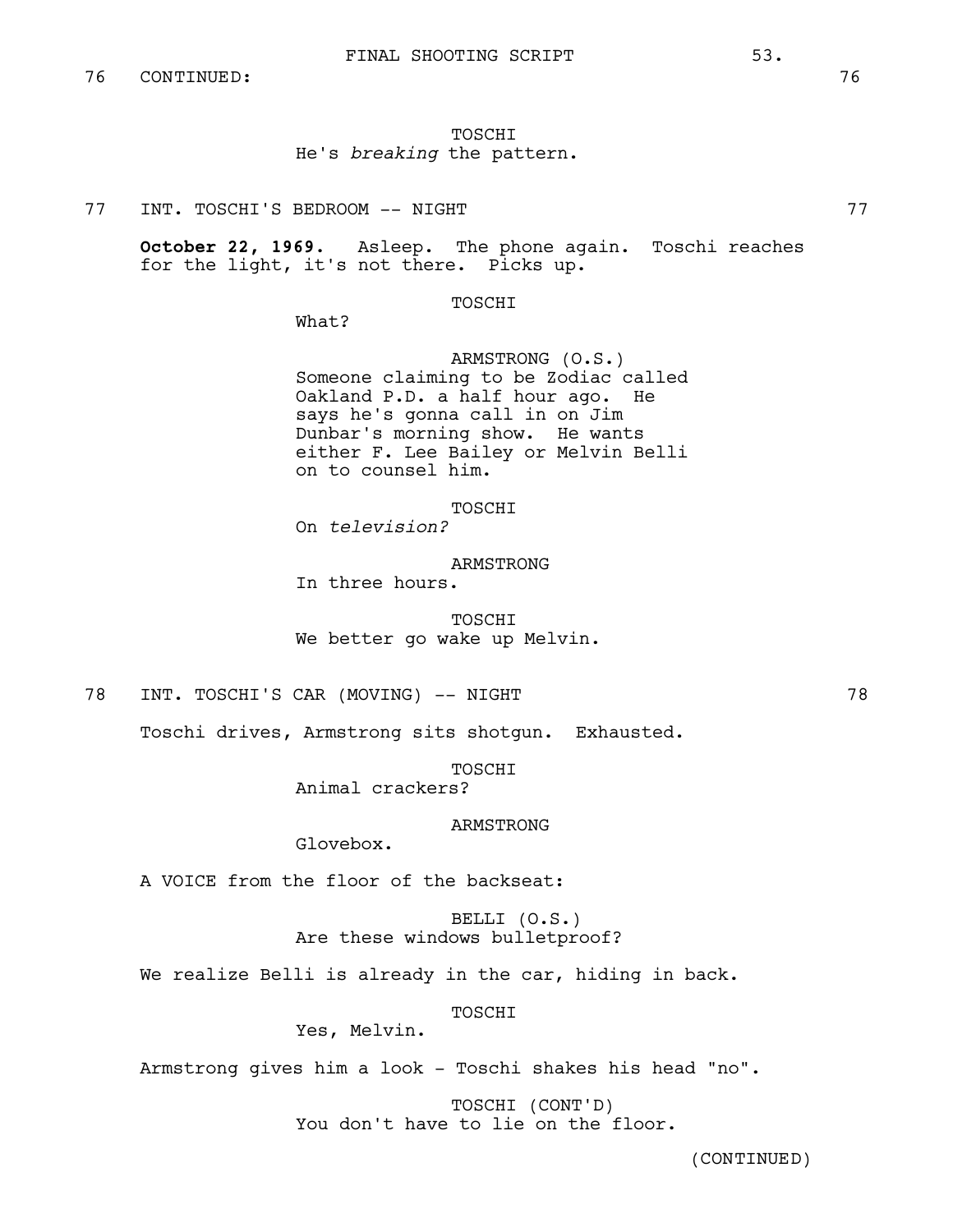BELLI (O.S.) This man is a marksman. He could snuff me out at a moment's notice.

ARMSTRONG Are you sure you're up to this?

BELLI (O.S.) Don't you worry, Inspector, I'll be fine when the lights come on. This man asked for my help.

TOSCHI You mean the man you're worried about snuffing you.

BELLI (O.S.) What are these, *cookies?* Dear Lord, man, do you ever clean this car?

As they turn into the KGO TELEVISION PARKING LOT. The entrance, swarming with REPORTERS.

TOSCHI

Shit.

BELLI (O.S.) (panicked) Good God, *what?*

ARMSTRONG KGO must've tipped other stations.

FLASHBULBS go off as they pull up. Immediately, the cheerfully rotund attorney with a foppish fashion sense pops up from the floor, ready for the limelight.

79 INT. BACKSTAGE TELEVISION STUDIO -- MORNING 79

While Toschi speaks to the DIRECTOR in the glass control booth, Armstrong stands briefing Belli and host JIM DUNBAR as both are being miked up for the broadcast.

> ARMSTRONG Get him talking, convince him to meet you somewhere. If you see an opportunity, we want you to suggest Old St. Mary's Church in Chinatown.

DUNBAR You'll be tracing the call?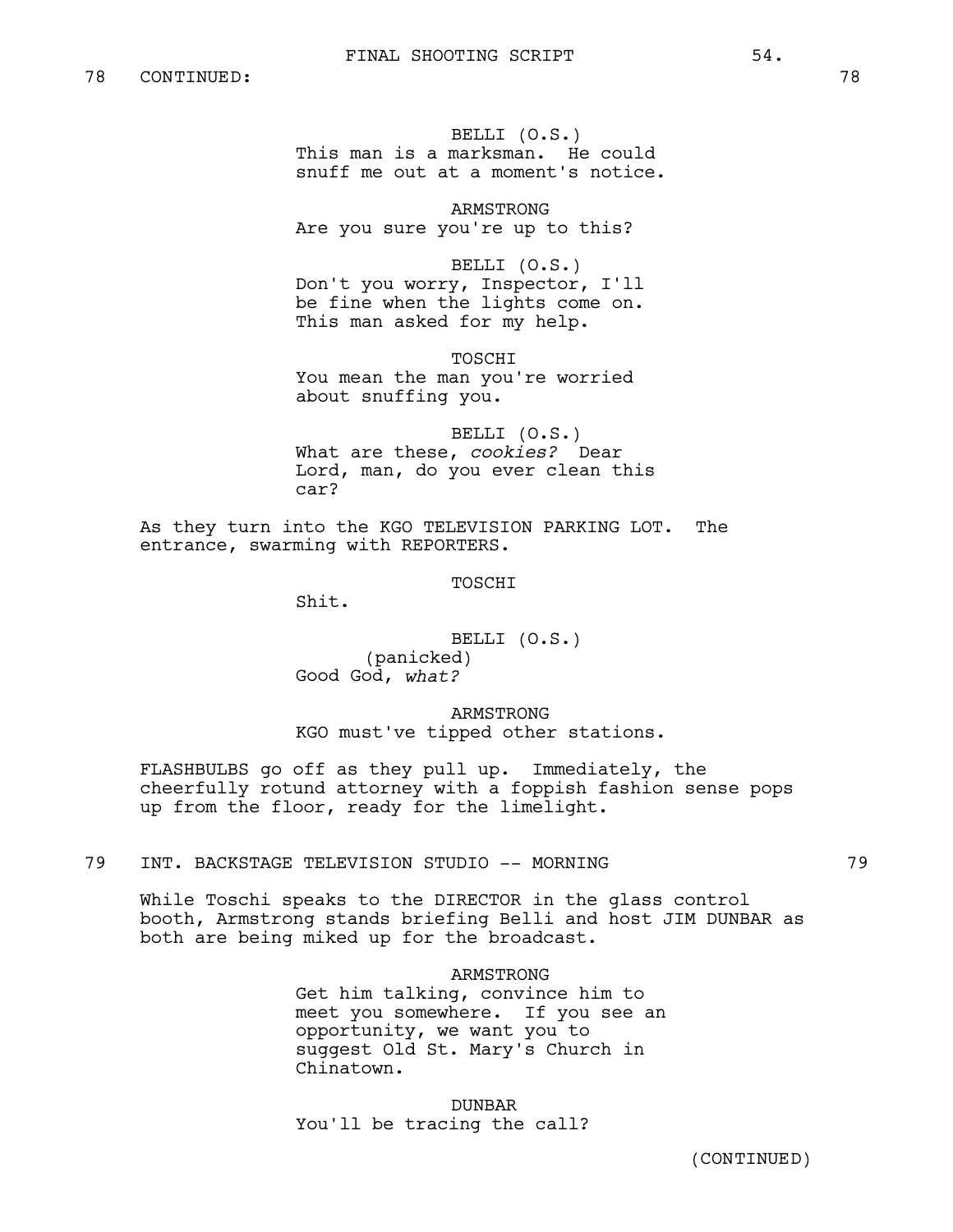# ARMSTRONG Pacific Telephone says you have to keep him on for fifteen minutes.

BELLI<sub>J</sub>

We can do that, can't we Jim?

Dunbar doesn't look as convinced.

DIRECTOR (O.S.) *Sixty seconds! Clear the set!*

# 80 INT. GRAYSMITH HOME -- MORNING 80

Graysmith and David, sitting. Graysmith, turning on the TV - Flips the channel to the CHANNEL  $7 -$  DUNBAR sits facing BELLI and converses to the camera.

### DUNBAR

Welcome to this special edition of our show in which we're joined by attorney Melvin Belli who the Zodiac Killer personally requested to appear...

## 81 INT. SAN FRANCISCO CHRONICLE THIRD FLOOR -- DAY 61

Avery and other reporters, in early to watch. Shorty sits with them. Avery opens a pad, ready to write.

> DUNBAR So, the phone lines are open, Mr. Belli is here-

> > BELLI

Here to help, Jim.

### DUNBAR

Yes, here to help, and we ask the public not to call in so that the Zodiac himself can reach us...

### 82 INT. CONTROL BOOTH -- MORNING 82

Through the glass we see Belli and Dunbar chatter banally, waiting for the call. Toschi, checking his watch. JOLTED when the PHONE RINGS. The booth erupts.

> TOSCHI Roll the tape, get the tape-

A reel to reel tape recorder hooked to the phone is activated. The DIRECTOR shushes them as in the studio...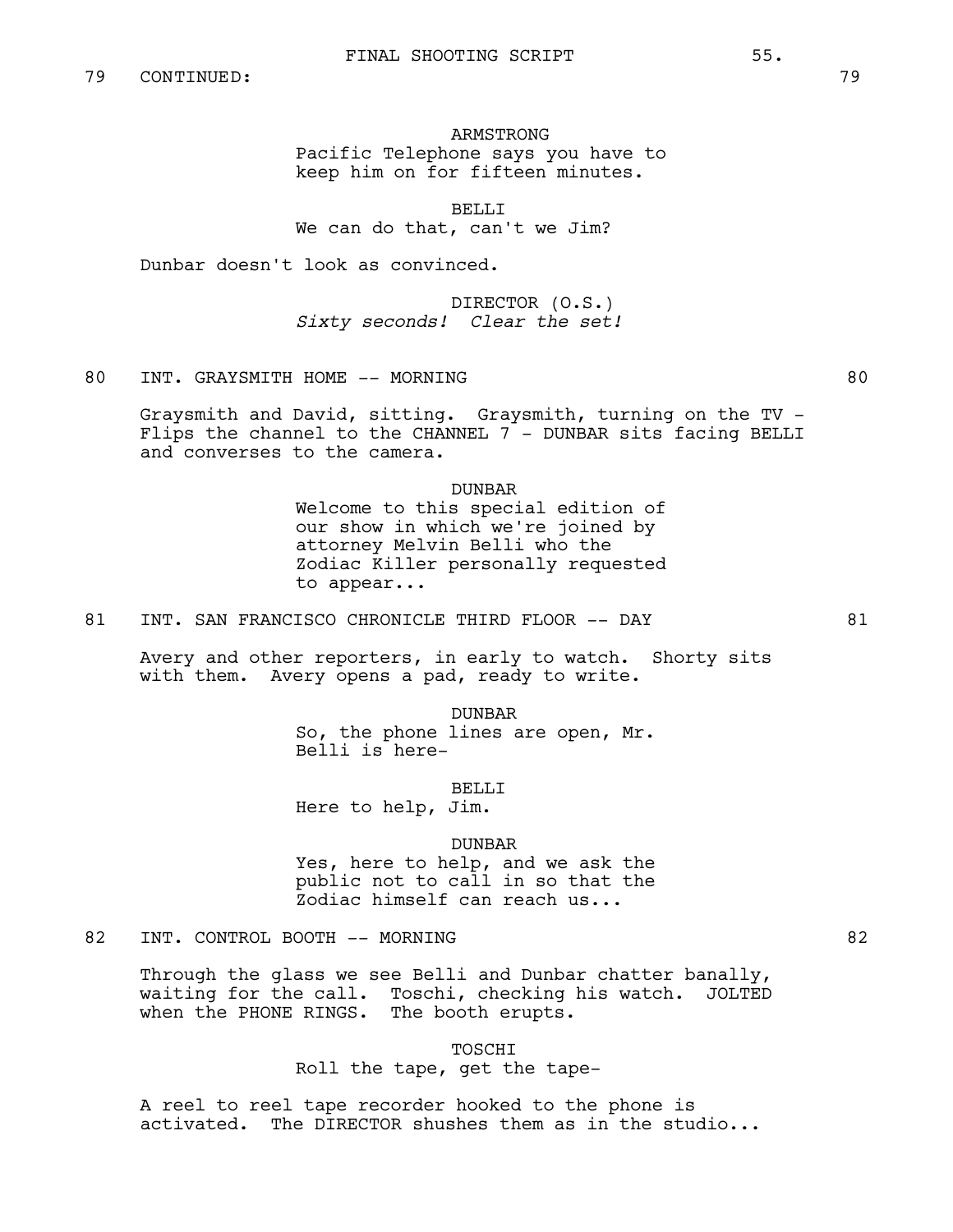Hello?

Silence.

BELLI (CONT'D) Hello, this is Melvin Belli. Who am I speaking with?

Just the HISS of an open phone line. We pan through the booth. Everyone on the edge of their seats...

84 INT. GRAYSMITH HOME -- MORNING 84

Graysmith and David watching.

VOICE (O.S.) This is the Zodiac speaking.

A chill goes up Graysmith's spine...

85 INT. TELEVISION STUDIO -- MORNING 85

BELLI Is there something I can call you that's a little less ominous?

A long beat. Then:

VOICE (O.S.)

"Sam".

BELLI Sam, is there somewhere we can meet and talk about this?

VOICE (O.S.) Meet me on top of the Fairmont hotel. Without anyone else or I'll jump!

86 INT. CONTROL BOOTH -- MORNING 86

Toschi scoops up a phone. Speaking rapidly.

TOSCHI I need a unit at the Fairmont Hotel...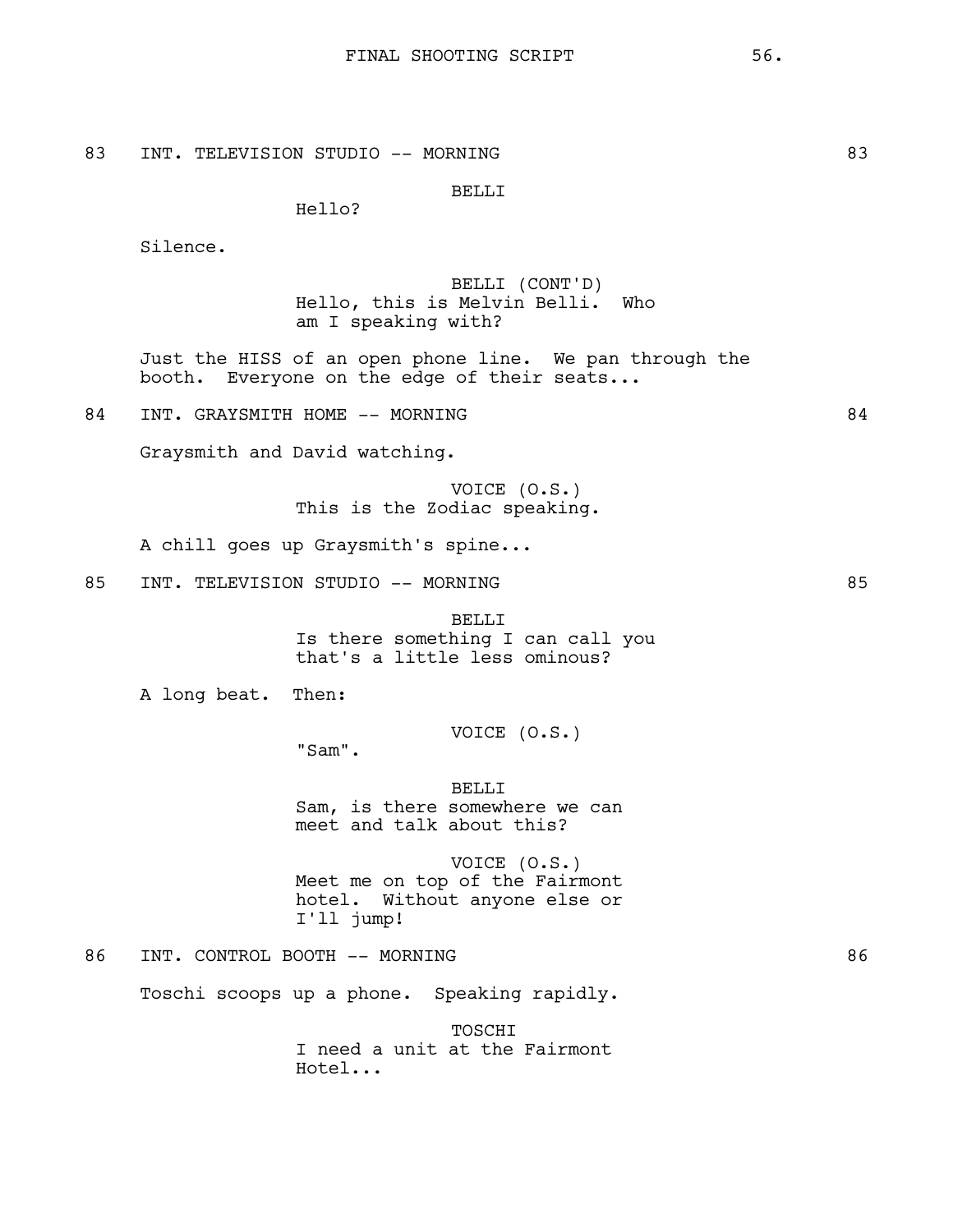87 INT. TELEVISION STUDIO -- MORNING 87 STUDIO -- MORNING 87

BELLI

Sam?

VOTCE 
$$
(0.S.)
$$

Yes.

BELLI Do you think you need medical care?

VOICE (O.S.) Medical, not mental.

BELLI Do you have health problems?

VOICE (O.S.) I'm sick. I have headaches.

BELLI I have headaches too, but a

chiropractor stopped them a week ago. I think I can help you-

CLICK. "Sam" hangs up.

## 88 INT. GRAYSMITH APARTMENT -- MORNING 88

GRAYSMITH He knows they're tracing his calls...

# 89 INT. SAN FRANCISCO CHRONICLE THIRD FLOOR -- MORNING 89

Avery, scribbling, trying to get down ever word.

DUNBAR (O.S.) Sam, we'd like you to know that we are not tracing these calls. It's a long, difficult process and ineffective with these short calls-

The PHONE RINGS AGAIN.

90 INT. TELEVISION STUDIO -- MORNING 90

BELLI

Sam?

A beat.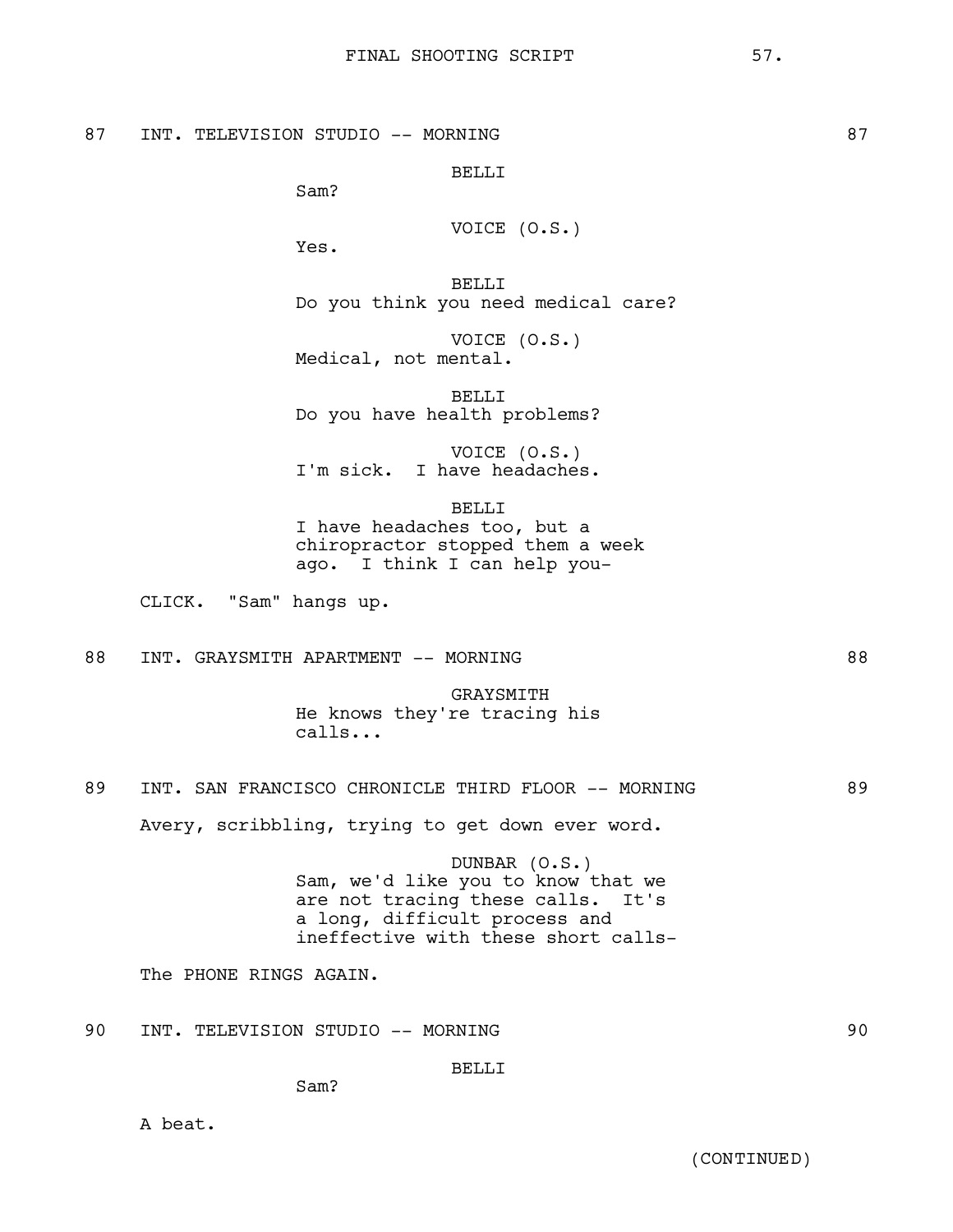VOICE (O.S.)

Uh-huh?

BELLI

Sam, we're not tracing your calls. Sam - You have my word.

Through the glass, Toschi gives him a thumbs-up.

VOICE (O.S.)

Okay.

BELLI Sam, you need to tell me what your problem is.

91 INT. SAN FRANCISCO CHRONICLE -- MORNING  $91$  91

Avery, Shorty, and the Reporters, watching.

VOICE

I don't want to go to the gas chamber. I have headaches. If I kill, I don't get them.

SHORTY

That's fucked *up*.

92 INT. TELEVISION STUDIO -- MORNING 92

BELLI

You want to live, don't you, Sam? Well this is your passport. How long have you been having these headaches?

VOICE (O.S.) Since I killed a kid.

A beat as everyone takes this in.

BELLI Do you have blackouts?

VOICE (O.S.)

Yes.

BELLI Do you have fits?

VOICE (O.S.) No. I just have headaches.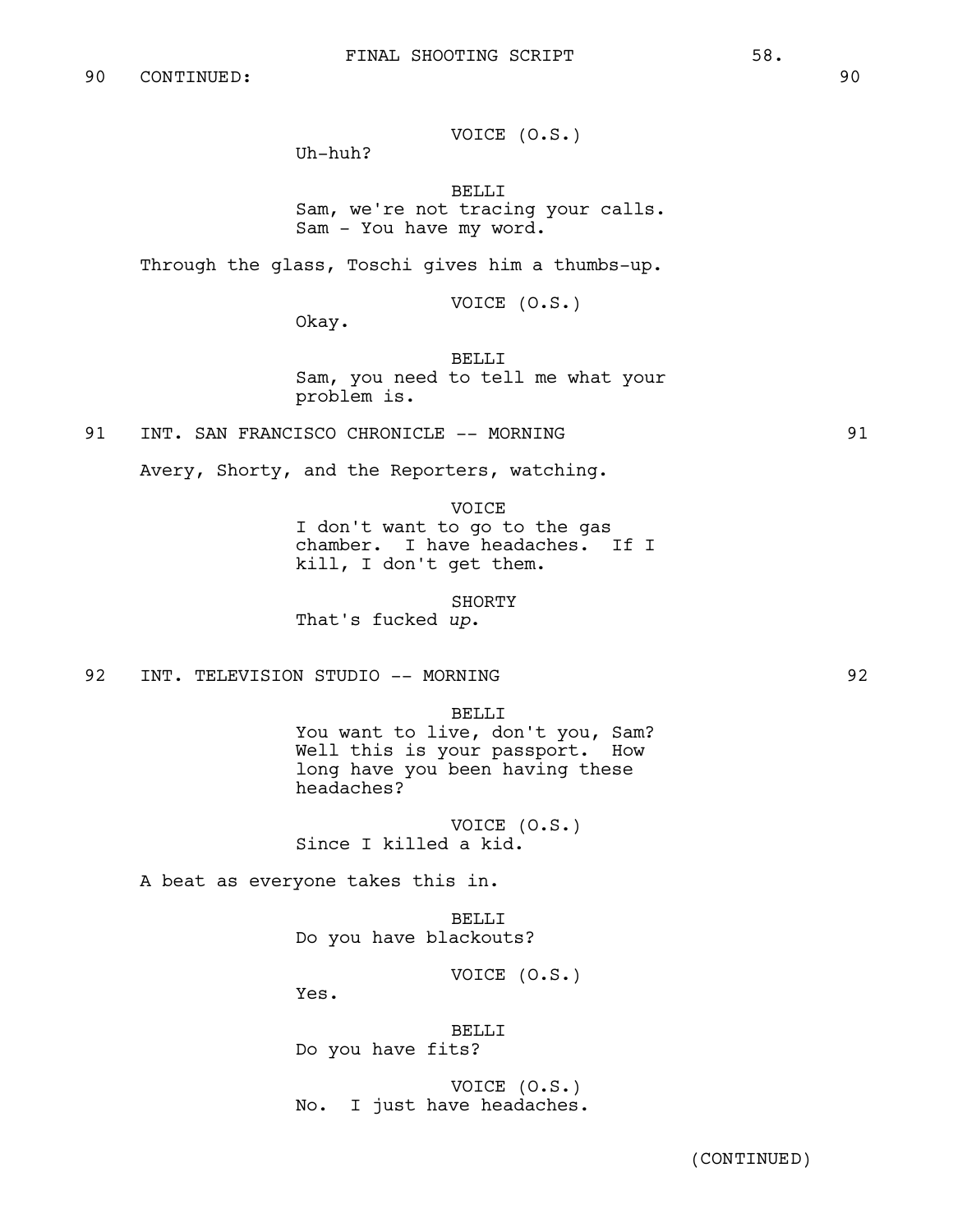DUNBAR Did you attempt to call one other time when Mr. Bailey was with us two or three weeks ago?

VOICE (O.S.)

Yes.

DUNBAR Why did you want to talk to Mr. Bailey-

BELLI Why do you want to talk to me?

VOICE (O.S.) I don't want to be hurt. I don't want to go to the gas chamber.

BELLI You're not going to be hurt if you talk to me.

DUNBAR You're not going to the gas chamber.

#### BELLI

I wouldn't think that they'd ask for capital punishment. We should ask the district attorney - you want me to do that, Sam? You want me to talk to the district attorney?

Over the phone, we hear a SMALL SCREAM.

DUNBAR (panicked) What was that, Sam?

VOICE (O.S.) I did not say anything.

BELLI We heard a scream.

In a small voice:

VOICE (O.S.) That was my headache.

BELLI You sound like you're in a great deal of pain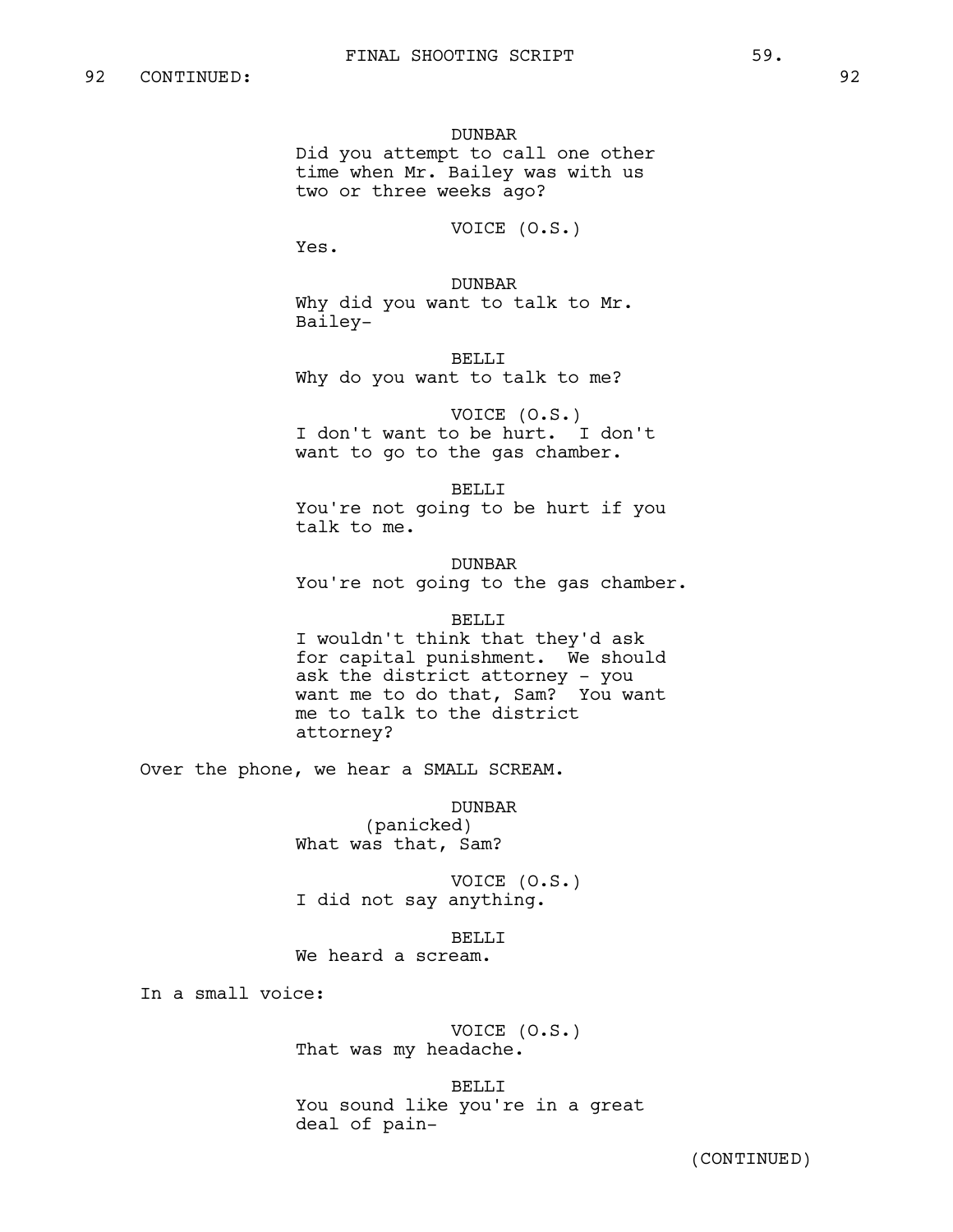92 CONTINUED: (2) 92

# VOICE (O.S.) My head *aches.* I'm so sick...

Another SCREAM. Belli jumps this time.

VOICE (O.S.) (CONT'D) I'm going to kill them! *I'm going to kill all those kids!*

CLICK. Another hang up.

93 INT. GRAYSMITH HOME -- MORNING 93

Graysmith shuts off the TV. David, in a small voice:

**DAVTD** Do I have to go to school today?

94 INT. SAN FRANCISCO CHRONICLE -- MORNING 84 Avery looks down at his scribbled notes.

> AVERY I gotta file this.

He races out of the room....

95 INT. CONTROL BOOTH -- MORNING 95 Toschi exhales.

#### TOSCHI

Hell....

DUNBAR (O.S.) Our lines are still open, Sam, and we ask you to *please* call back...

96 INT. SAN FRANCISCO CHRONICLE -- AVERY'S OFFICE -- MORNING 96 INSERT - Avery, typing: *POTENTIAL ZODIAC CALLS TELEVI-*

> HYMAN (O.S.) *Paul, he's back on!*

Avery leaps up and books back to the TV to see...

BELLI (O.S.) (on TV) Sam, what do you want us to do?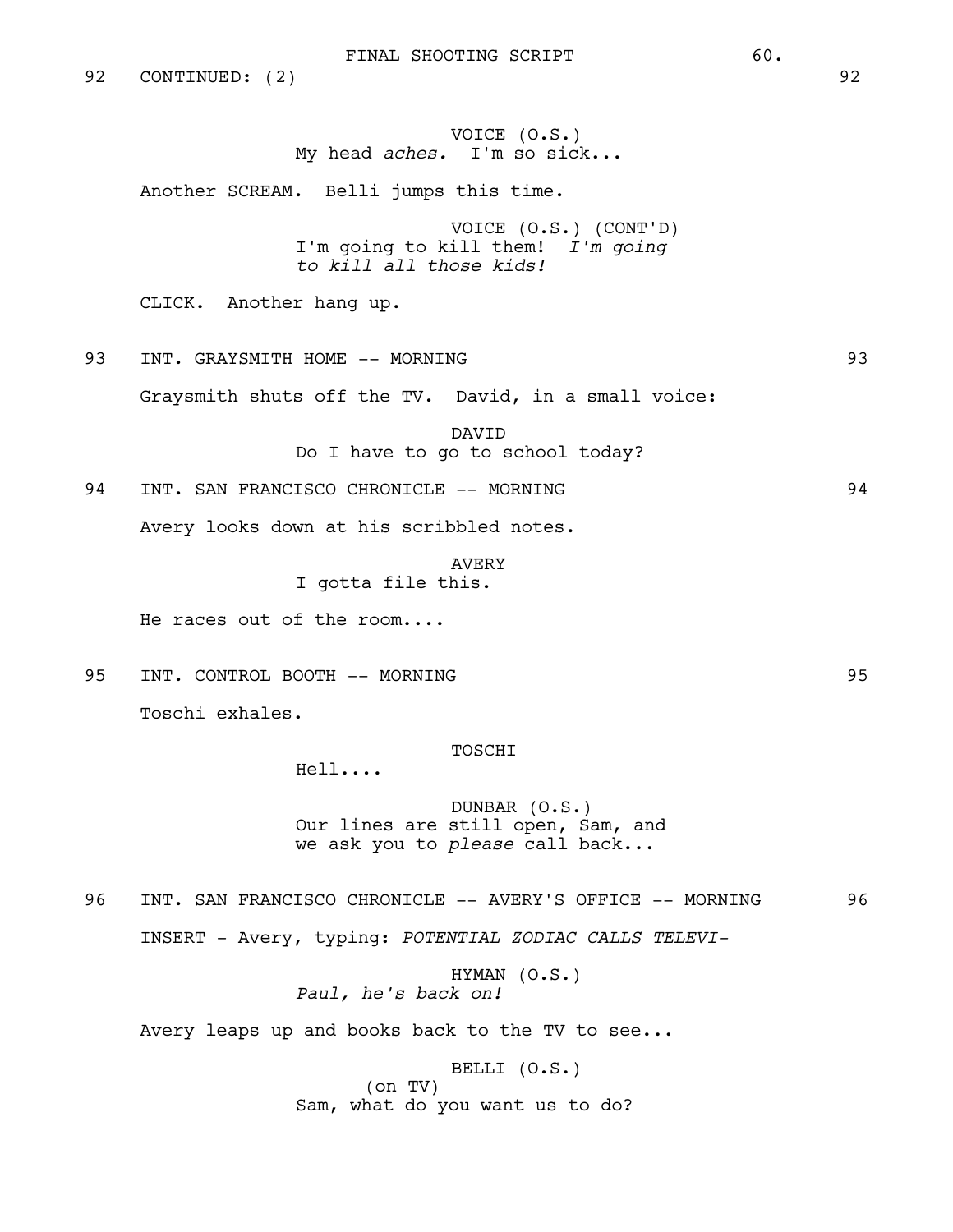VOICE (O.S.) I feel awful lonesomeness.

BELLI We should meet and talk. Just us.

VOICE (O.S.)

Okay.

BELLI How about Old St. Mary's Church in Chinatown?

VOICE (O.S.) No, *I* pick. In front of the Daly City St. Vincent De Paul at 10:30.

BELLI I'll see you there. Take care of yourself, Sam.

CLICK. He's gone.

98 INT. CONTROL BOOTH -- MORNING 98

Toschi scooping up the phone:

TOSCHI I need an address in Daly City...

99 EXT. DALY CITY STREETS -- MORNING 2002 2003

A HUGE CONVOY of POLICE CARS scream through the streets. Following them are at least SIX NEWS VANS.

100 INT. TOSCHI'S CAR (MOVING) -- MORNING 100

Armstrong drives. Toschi sits shotgun.

TOSCHI There is no way this guy shows.

They pull up to the St. Vincent De Paul. Getting out...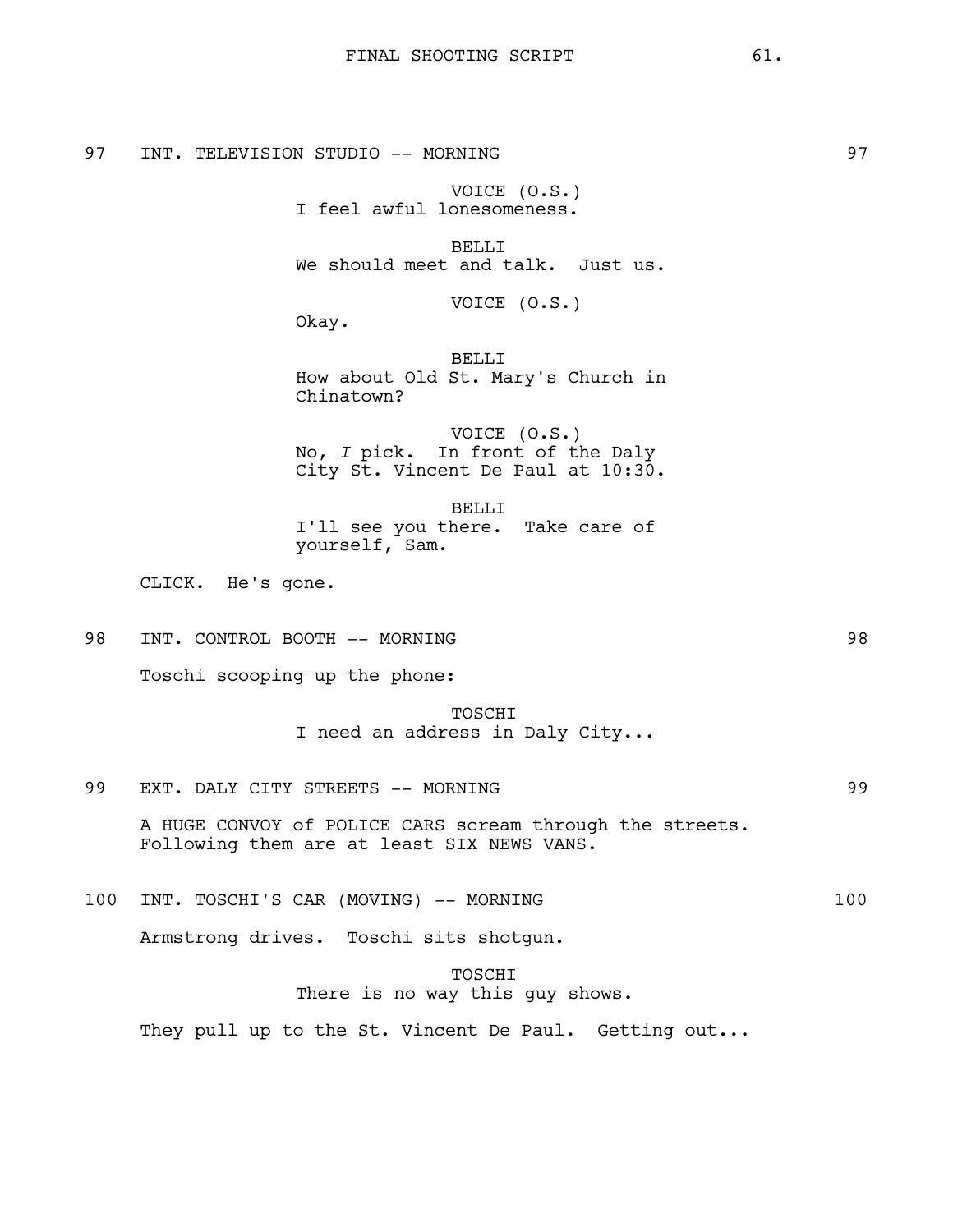101 EXT. ST. VINCENT DE PAUL -- MORNING 101 101

Cops everywhere. Helicopters circle. In the midst of it all is a smiling Belli. He looks to Toschi and Armstrong.

> BELLI You gents put on quite the secret meeting!

We PULL BACK from the scene to take in all the hub-bub...

CUT TO:

102 INT. CONTROL BOOTH -- DAY 102

A REEL TO REEL TAPE - Playing back the television program. BRYAN HARTNELL, the survivor from Berryessa. Listening.

> BRYAN It's not him. Voice is too high, too young.

Toschi shuts off the tape.

**TOSCHT** 

Thanks for coming down.

Bryan nods and gets to his feet. It's a slow, agonizing process because of his wounds. Armstrong goes to help...

BRYAN

I *got* it.

Armstrong steps back. Bryan finally manages to straighten up and grips a cane. He slowly hobbles out of the booth. Toschi watches him go. Pained. Once he's out of earshot:

> ARMSTRONG They pulled off the trace. Our Daly City no-show called from a mental institution.

Toschi snorts.

ARMSTRONG (CONT'D) The operator from Oakland PD is sure the man who called her had a deeper voice. Calmer. (pause) Could've actually been him.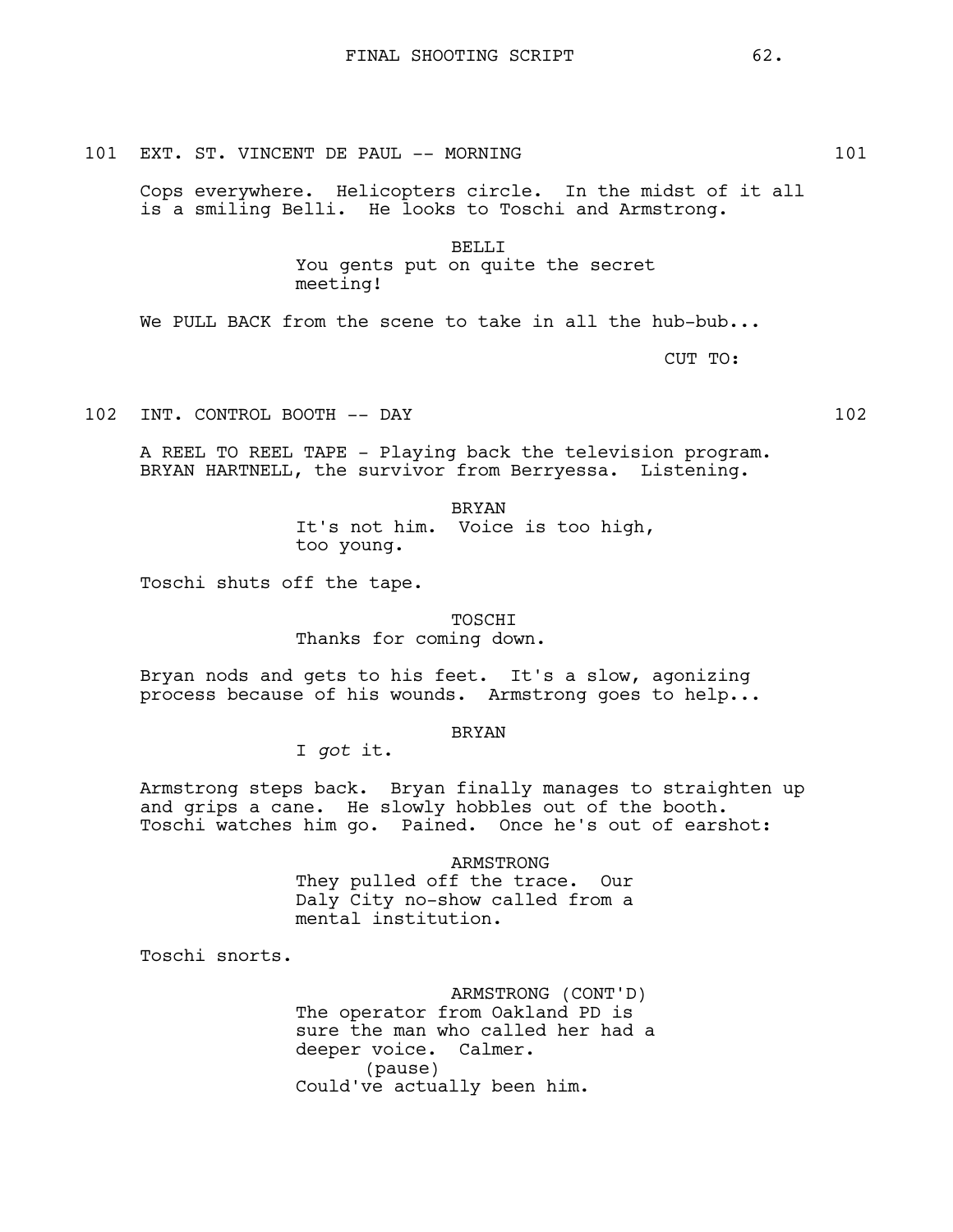#### 103 EXT. SAN FRANCISCO CHRONICLE THIRD FLOOR -- DAY 103

**November 10, 1969.** Graysmith, stepping off the elevator to find... The room is practically DESERTED. That can only mean one thing. He drops his briefcase and RUNS.

Headed for the Editorial Room. Rounds a corner to find it PACKED WITH PEOPLE. Theiriot's faint voice in the center:

> THEIRIOT (O.S.) *...so I shall change my way of collecting slaves. I shall no longer announce to anyone when I commit my murders, they shall look like routine robberies, killings of anger and a few fake accidents, etcetera.*

Graysmith politely tries to get through the throng towards the table. Not wanting to jostle anyone. ANOTHER REPORTER, whispering, filling Graysmith in:

THEIRIOT (O.S.) (CONT'D) *The police shall never catch me because I have been too clever for them. One - I look like the description passed out only when I do my thing, the rest of the time I look entirely different. I shall not tell you what my disguise consists of when I kill. Two - as of yet I have left no fingerprints behind contrary to what the police say about me, I wear transparent finger tips. All it is is two coats of airplane cement coated on my finger tips...* REPORTER KEPOR!<br>Two new letters,<br>model mailed a day apart...

Graysmith reaches the table. Theiriot, ringed by Avery, Hyman, Peck, Toschi and Armstrong.

> THEIRIOT (O.S.) (CONT'D) *...I enjoy needling the blue pigs. Hey, blue pig, I was in the park, you were using firetrucks to mask the sound of your cruising prowl cars.*

Close on TOSCHI'S FACE.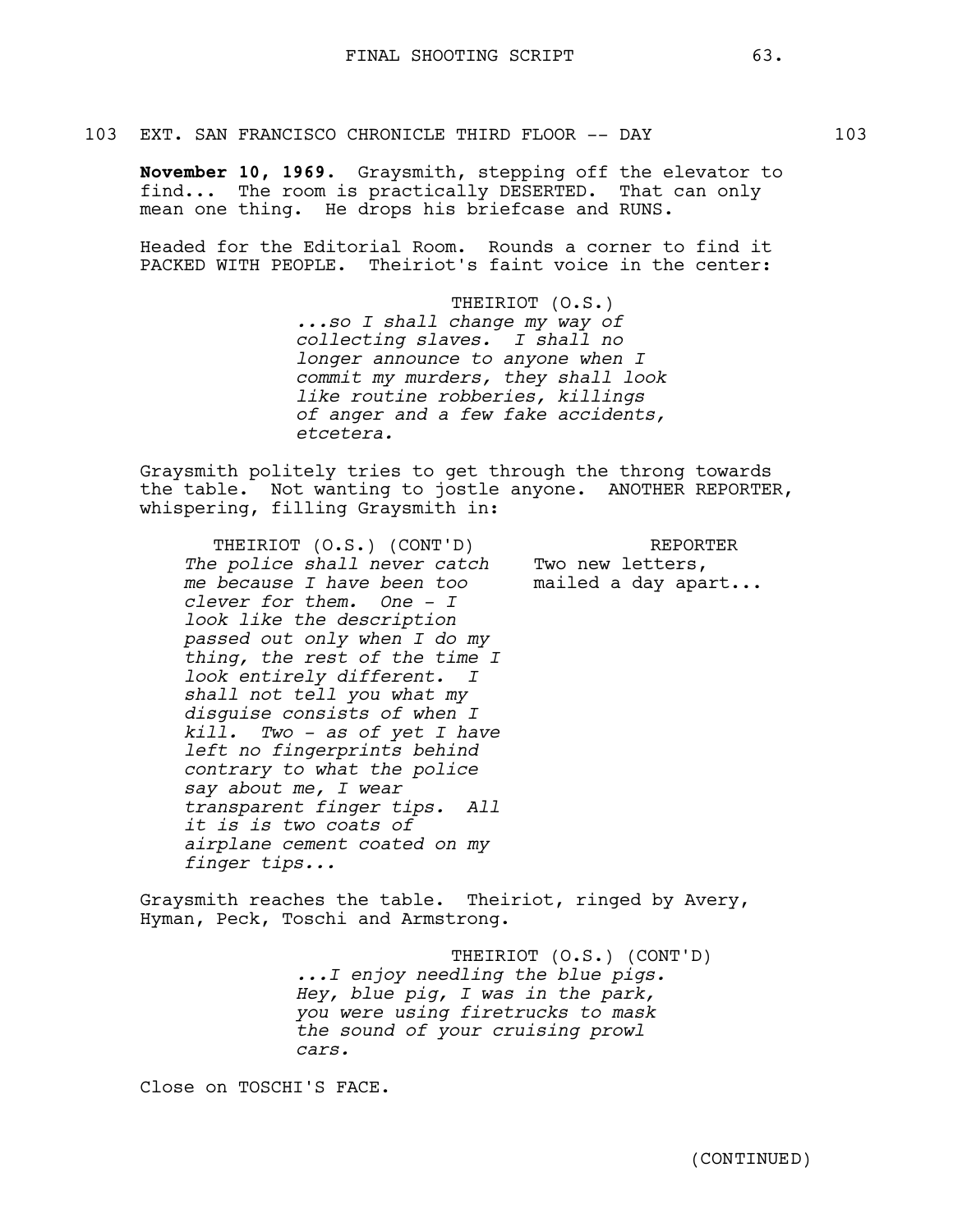THEIRIOT (CONT'D) *Hey, pig, doesn't it rile you up to have your nose rubbed in your booboos? If you cops think I'm going to take on a bus the way I stated I was, you deserve to have holes in your heads-*  (flips the page) Oh, no.

### **TOSCHT**

Let me see.

He takes the pages. One - a crudely sketched DIAGRAM. Toschi examines it as Armstrong takes the letter:

#### ARMSTRONG

*Take one bag of ammonium nitrate fertilizer, and one gallon of stove oil, and dump a few bags of gravel on top-* It's a bomb.

## TOSCHI

Somebody needs to call the army and see if this Rube Goldberg contraption could actually work.

ARMSTRONG Dave, take a look at this.

He's opened the dripping pen card to reveal - A HUGE NEW CIPHER. Avery blinks. Looks across the table to see Graysmith...

- 104 OMITTED 104
- 105 INT. MORTI'S -- NIGHT 105

Graysmith sits with Avery. Finally allowed in to the inner circle. On the table - whiskey for Avery and a HUGE BLUE UMBRELLA DRINK for Graysmith. As he sips it:

> AVERY So, tell me about yourself. You married?

GRAYSMITH Divorced. Two kids.

AVERY What do you do for fun?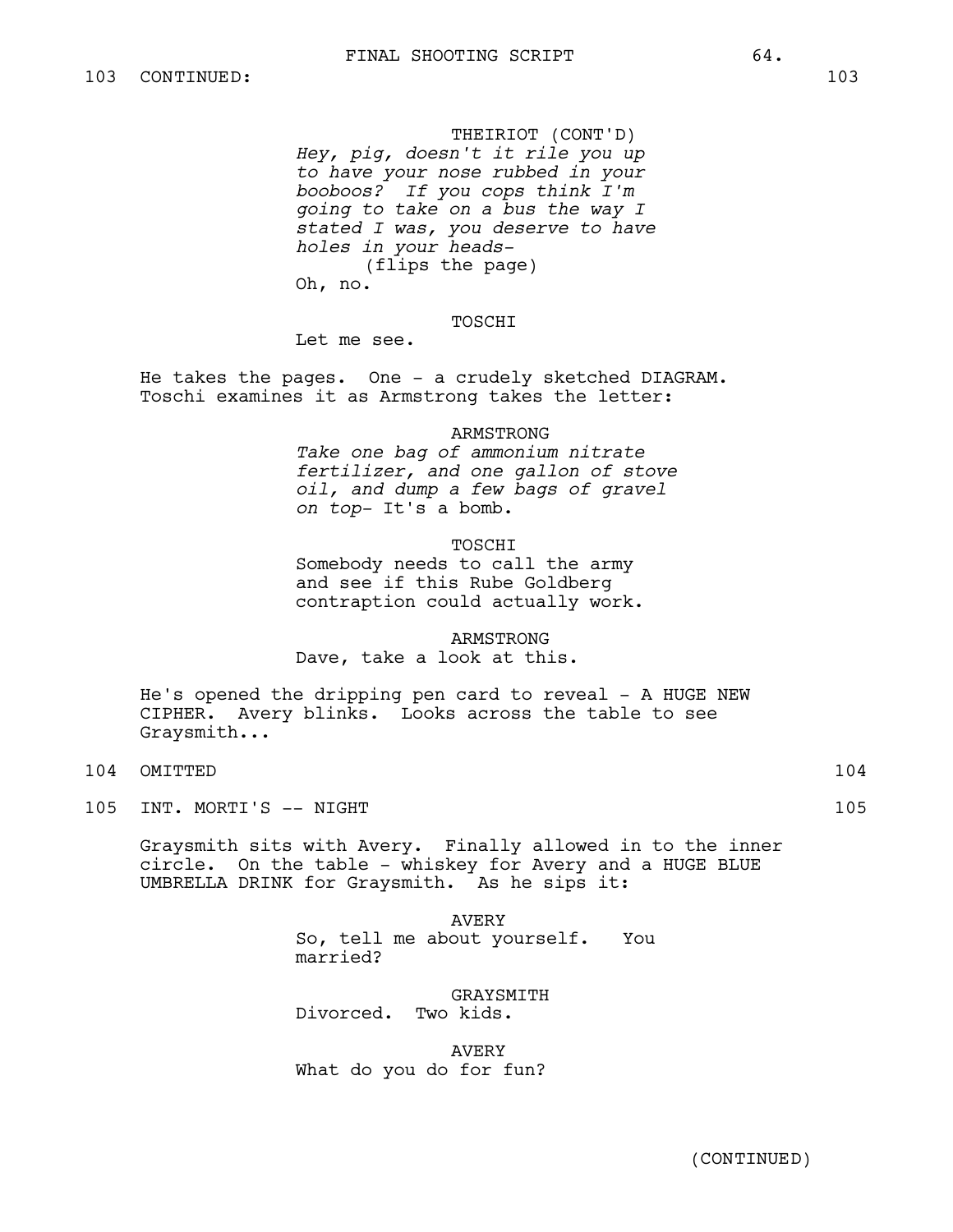GRAYSMITH Well... I like to read... I enjoy books...

AVERY Those are the same things. (leaning forward) (MORE)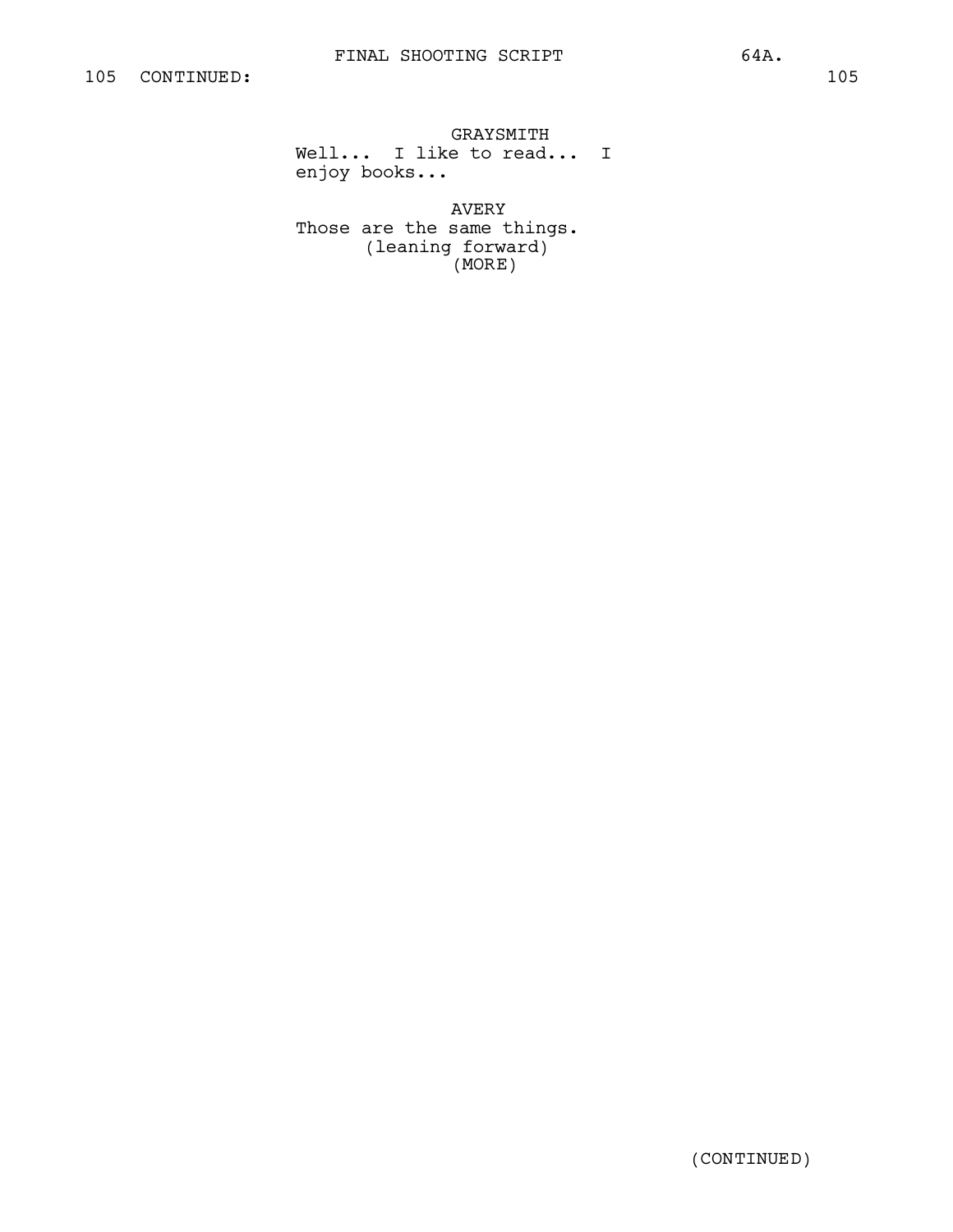Why have you been going through my trash? AVERY (CONT'D)

Graysmith doesn't respond. Looking guilty.

AVERY (CONT'D) How'd you know he was going to send another code?

GRAYSMITH

I guessed.

## AVERY

You guessed.

GRAYSMITH The first code was too easy.

AVERY

This can no longer be ignored what is this you're drinking?

**GRAYSMITH** You wouldn't make fun of my drink if you tried it.

Avery, breaking. He takes the drink. Takes a sip and...

CUT TO:

GRAYSMITH AND AVERY - Later. Now *both* have huge blue drinks. Both buzzed now, the new code in front of them. He removes a vial of coke from his coat. Taps some into a dish. Rolling the tip of an unlit cigarette in it.

> GRAYSMITH (CONT'D) Who actually *cracked* the code? A married couple who like puzzles. So what does that say about *Zodiac?*

> > AVERY

He's no expert.

### GRAYSMITH

Right. The first one was just a substitution code like the kind we all did as Boy Scouts, A is 1, B is 2, and so on-

AVERY We weren't all Boy Scouts.

Graysmith pulls a rumpled copy of the FIRST CIPHER from his pocket and spreads it out on the table.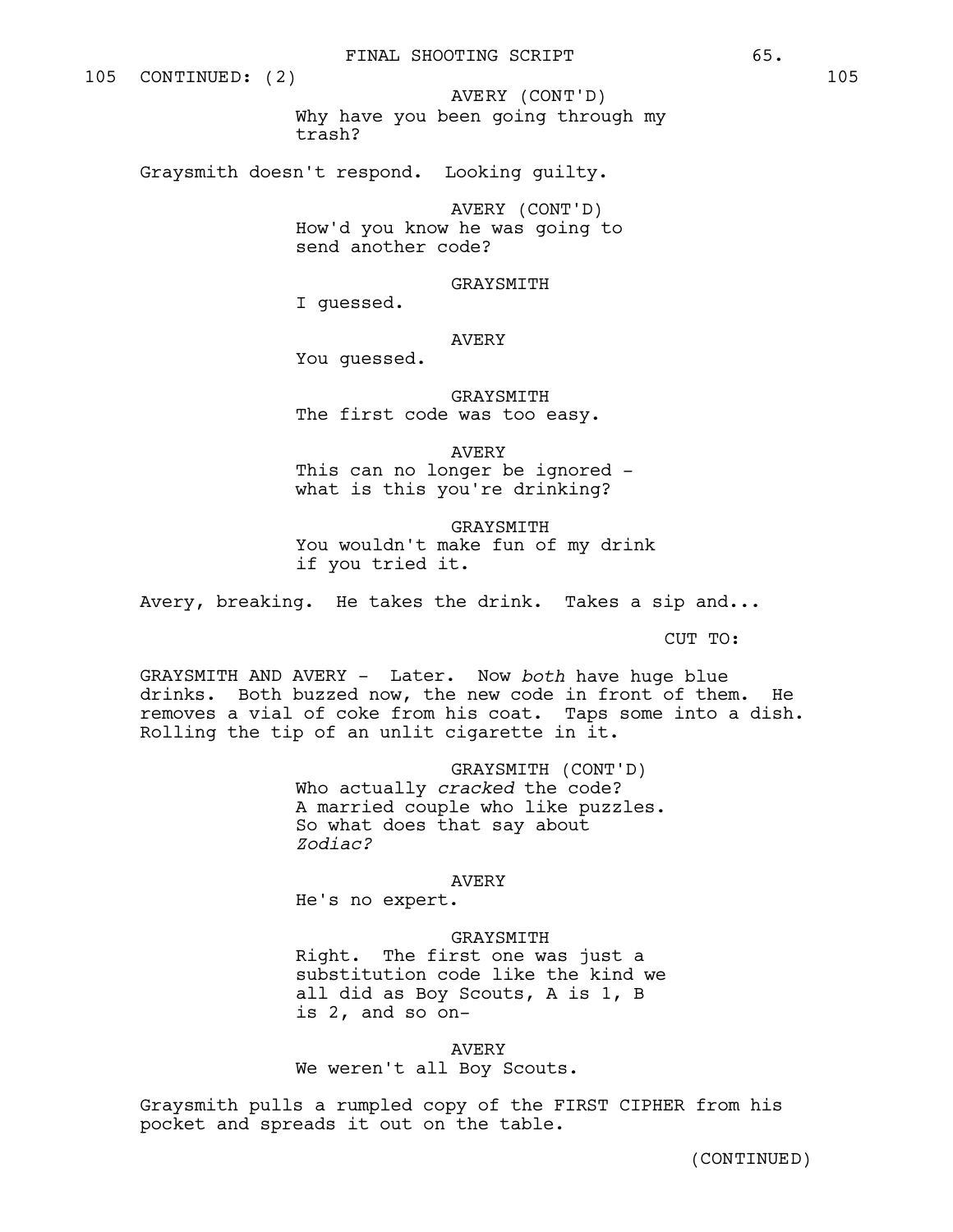GRAYSMITH It looks hard, but you just have to know where to start-

# AVERY

You actually carry that *around* with you?

GRAYSMITH

Why?

AVERY

(smiling) No reason.

#### **GRAYSMITH**

What is the most common double consonant in the English language?

# AVERY

Consonant?

GRAYSMITH The double L. And what's the one word we *know* Zodiac will use in here?

## AVERY

"Kill".

### GRAYSMITH

Exactly, so the Hardens start looking for double symbols which they find here, here, and here each with the same two symbols preceding them. Now they've got a repeating four letter word ending with two symbols they assume stand for "L"-

### AVERY

(getting into it) And since they think the whole word is "Kill"-

## GRAYSMITH

That gives them the symbols for "K" and "I". And they're on their way.

### AVERY

So how does someone go from A is 1 and B is 2 to this?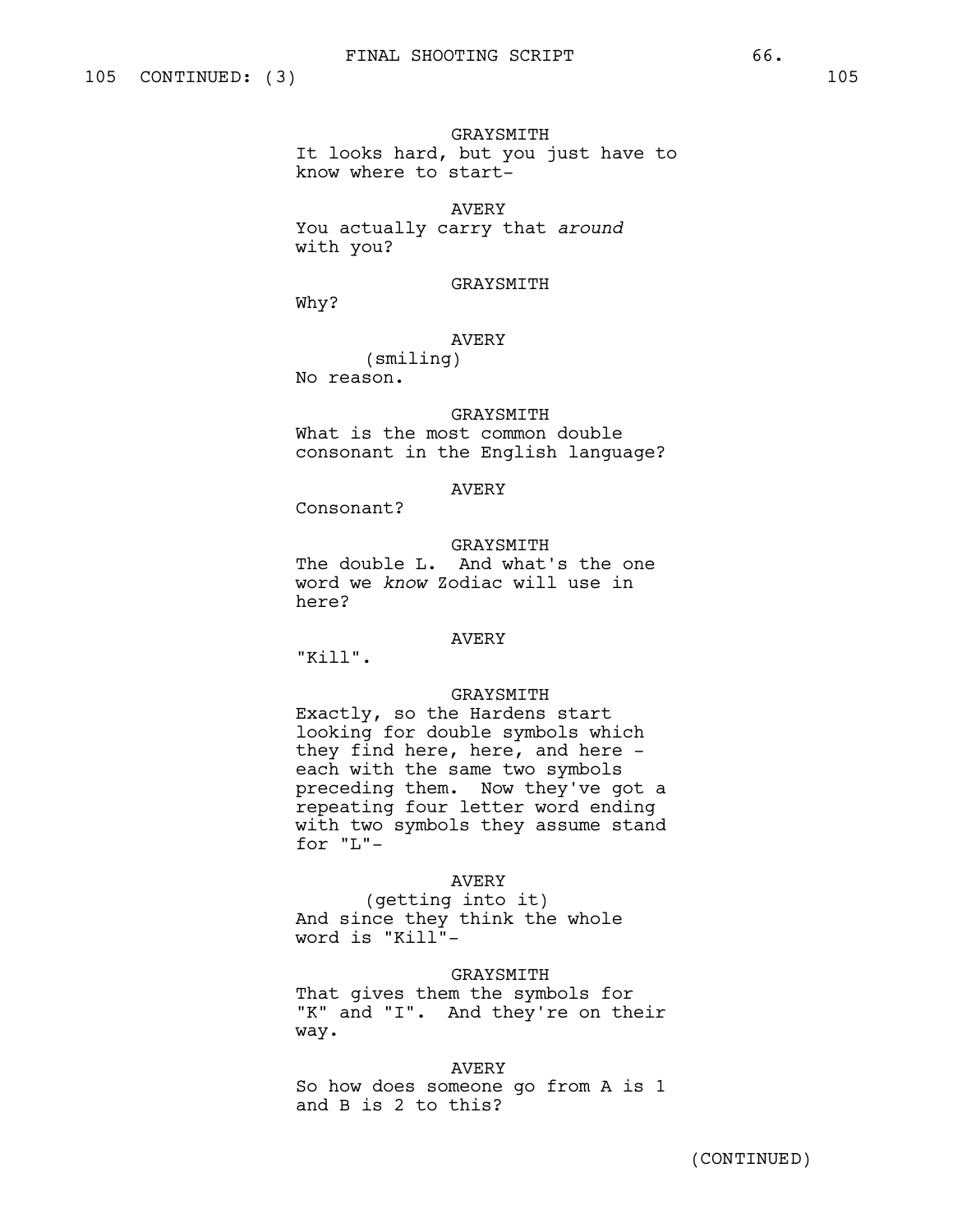GRAYSMITH The same way I did. He goes to the library.

Graysmith opens his briefcase and pulls out a STACK of LIBRARY BOOKS. Holds up the first one.

> GRAYSMITH (CONT'D) "The Codebreakers". In the *preface*, the author presents a simple substitution alphabet. 8 of the 26 symbols he suggests were in the first Zodiac cipher.

AVERY What about other symbols? The medieval looking ones?

GRAYSMITH I thought they looked medieval too. Then I found a cipher used during the Middle Ages in here. (pulls a second book) Guess what the cipher was called. The *Zodiac Alphabet*.

A beat. Avery takes the book. Looks at the page. *The Zodiac Alphabet* sits there, many symbols identical to the First Code. Avery, lights the cigarette. Taking Graysmith in.

AVERY

Jesus, kid... What do you want out of this?

#### GRAYSMITH

What? Nothing-

AVERY

What's your angle? This is good business for everyone but you.

GRAYSMITH How can you call this business?

# 106 INT. TOSCHI'S APARTMENT -- NIGHT 106

Toschi, up late. Staring at the letter. Big band plays on the phonograph. He absently munches animal crackers as he rereads the lines over again:

**What you do not know is whether the death machine is at the sight or whether it is being stored in my basement for future use**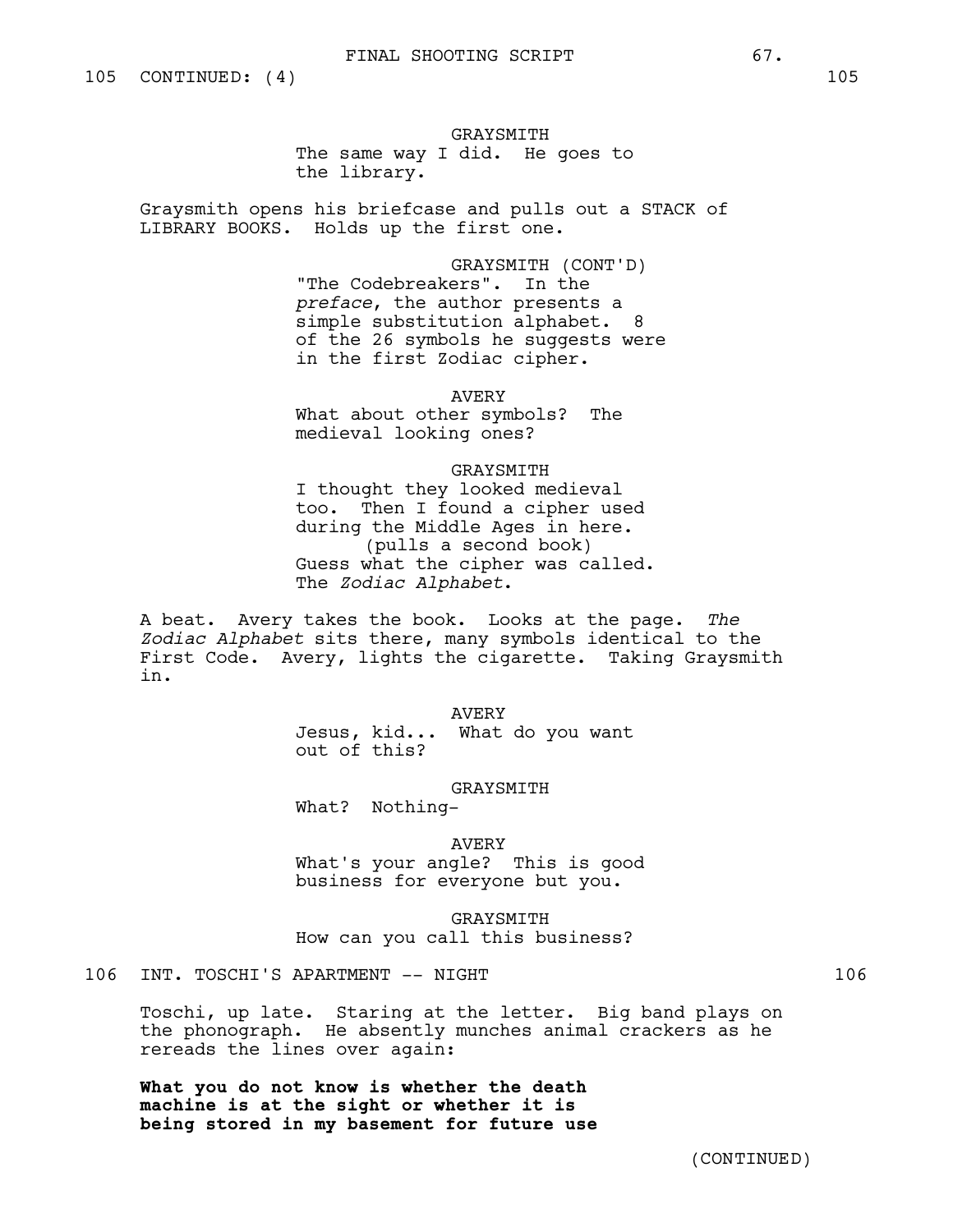TOSCHI'S WIFE

Come to bed.

He looks up at her. A beat.

**TOSCHT** 

I have to make a call.

He picks up the phone and dials. She heads for the bedroom. On the other end, groggy:

ARMSTRONG (O.S.)

Hello?

TOSCHI Not many people have basements in California-

ARMSTRONG (O.S.) "Basement for future use", yeah. I'll have Vallejo and Napa check with their city planners. Get some sleep.

Toschi looks to the bedroom. Then back to the letter. No chance of that tonight.

107 EXT. MELVIN BELLI'S TOWNHOUSE -- NIGHT 107

**December 29, 1969.** Bleary eyed, Toschi and Armstrong climb the steps to Belli's richly appointed residence.

> BELLI (V.O.) (overly dramatic) *Dear Melvin, this... Is the Zodiac speaking.*

108 INT. MELVIN BELLI'S TOWNHOUSE -- LIVING ROOM -- NIGHT 108

Close on Toschi and Armstrong, pad out, taking notes. Belli across from them, reading the newest ZODIAC LETTER.

BELLI

*I wish you a happy Christmass. The one thing I ask of you is this, please help me. I cannot reach out for help because this thing in me won't let me.*

WIDEN to show that Belli has called the police there in the middle of a DINNER PARTY. The hoi palloi of San Francisco stand behind Toschi and Armstrong, gasping at Belli's dramatic reading of the letter he just received.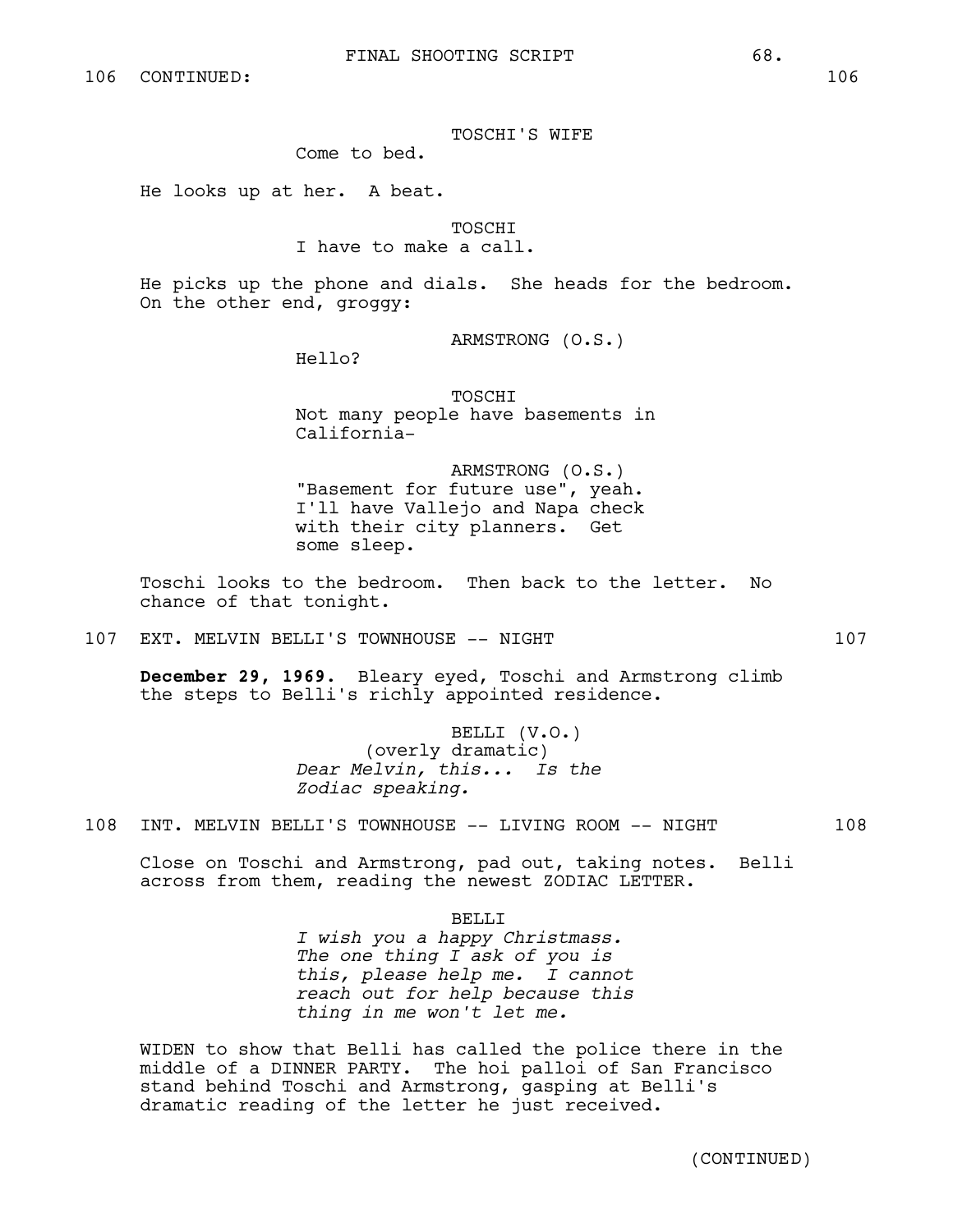Belli pauses as his HOUSEKEEPER delivers a hot toddy.

BELLI (CONT'D)

Thank you. (clears his throat) *I am finding it extremely difficult to hold it in check I am afraid I will loose control again and take my ninth & possibly tenth victim* 

SOCIETY WOMAN Melvin, he's reaching out to you!

ARMSTRONG

Poor fellow.

#### BELLI

Inspectors, he sent the letter directly to my residence instead of the papers. It's a cry for help, intended as a private communique.

**TOSCHT** Which is why you contacted the press.

#### BELLI

The people have a right to know. (offering) Toddy?

ARMSTRONG When did the letter arrive?

### BELLI

In the last week. I was away for the holiday, on safari. What did you gentlemen do for Christmas?

TOSCHI

You're looking at it.

#### BELLI<sub>J</sub>

You *must* see Africa. The cradle of civilization. Fascinating people. Beautiful. *Savages*.

Murmurs of agreement from the partygoers.

ARMSTRONG Back to the killer who wrote you?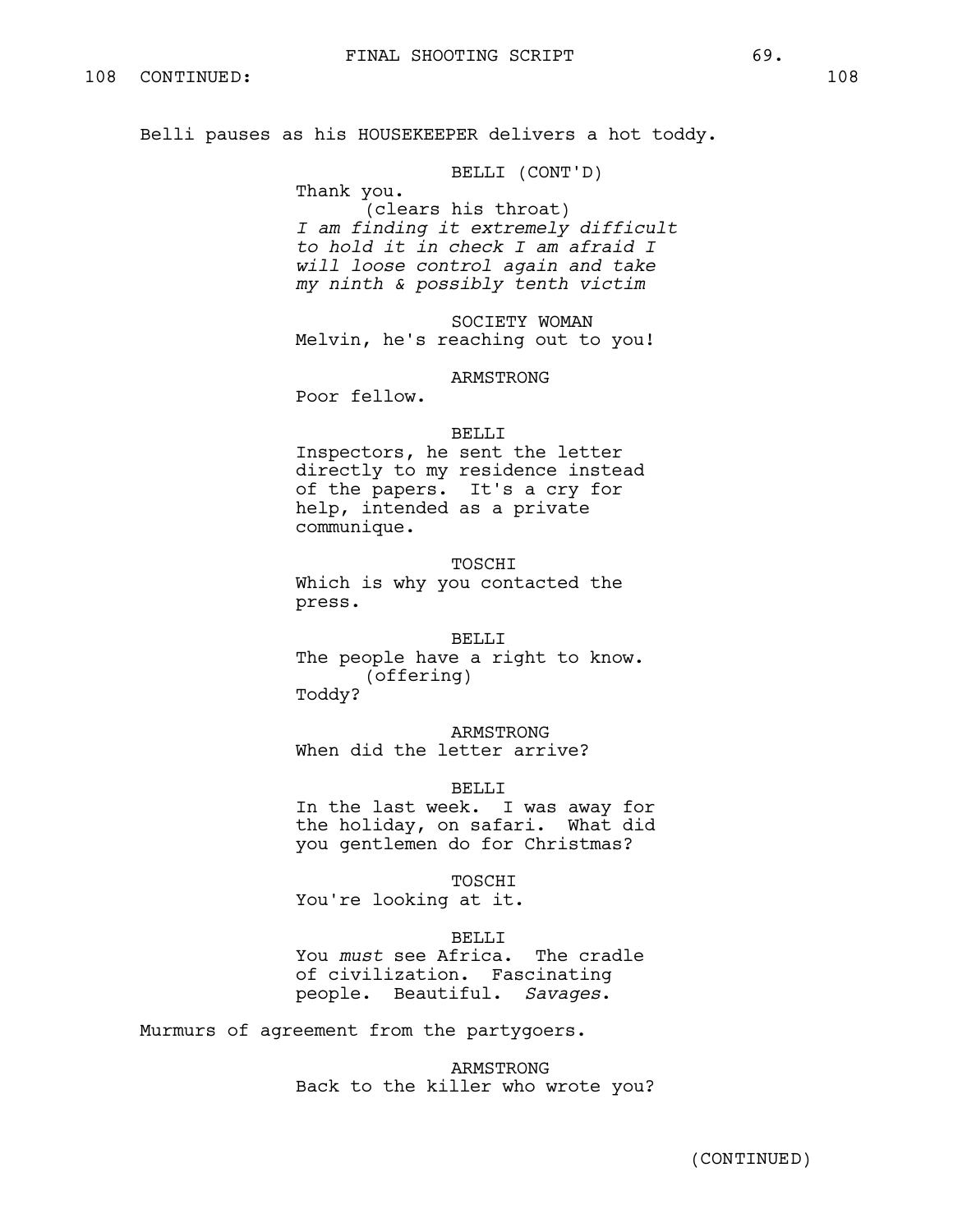#### BELLI

Yes, of course. It's my belief he only penned this letter because he couldn't get through to me on the Dunbar show or here.

# TOSCHI

He called *here?*

## BELLI

Several times. I was out, but he spoke with my housekeeper. Didn't leave a number.

# ARMSTRONG He's crafty like that. Mind if I ask her some questions?

BELLI Not at all, though the real story is the letter.

### ARMSTRONG

I'll be back.

He exits to go look for the housekeeper. Belli, focusing his attention on Toschi.

#### BELLI

This is a window into this man's soul. Killing is his compulsion though he tries to ignore it, it drives him. It's in his *blood.*

**TOSCHT** Could be. Or maybe he just likes attention.

109 EXT. HIGHWAY 132 -- NIGHT 109

**March 22, 1970.** Outside Modesto. Late. A lone duster of a SEDAN rattles down the highway, the only car in sight.

# 110 INT. SEDAN (MOVING) -- NIGHT 110

KATHLEEN JOHNS at the wheel. Sweet face, 30's. Changes lanes. From nowhere, HEADLIGHTS are suddenly behind her. Kathleen signals. Changing lanes so the HEADLIGHTS can pass. They don't. They pull up behind her. FLASHING NOW. Kathleen keeps driving. The other driver becomes more insistent. HONKING. Motioning for her to pull over. Finally she does. Pulling to a halt on the SHOULDER of the road. The other car pulls in behind her.

(CONTINUED)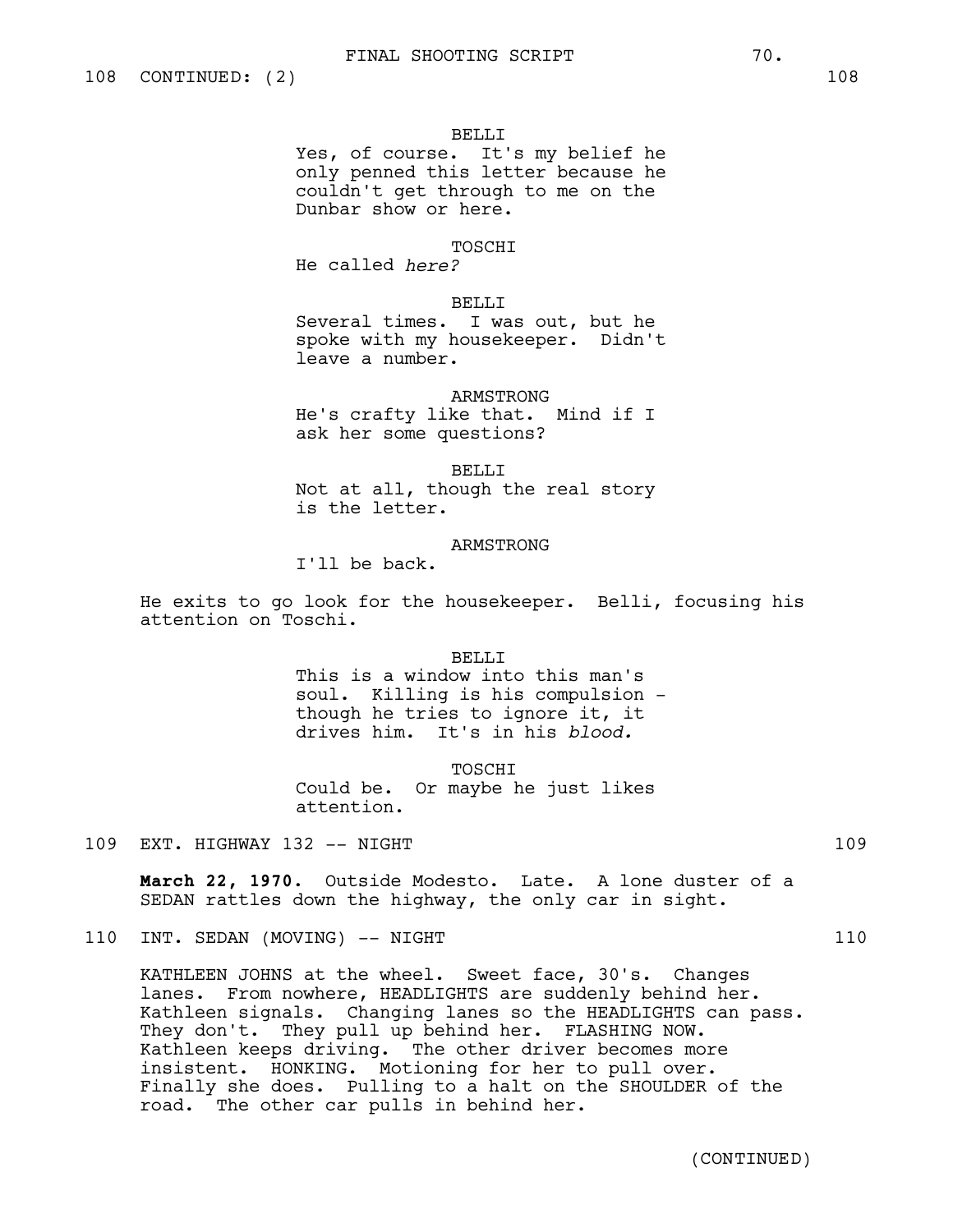And as it does, we TILT to see... Kathleen's SLEEPING BABY on the seat next to her. A MAN walks up. WE DON'T SEE HIS FACE. Kathleen, nervous. Thinking maybe this wasn't the best idea. She reaches to put the car back in gear when:

> THE MAN (O.S.) (apologetic) I hope I didn't scare you. Your right wheel is loose.

Kathleen relaxes. Feeling dumb for being scared.

KATHLEEN

Really?

THE MAN (O.S.) I could tighten the lugs for you.

KATHLEEN

Would you?

THE MAN (O.S.) Can't be too careful.

He goes back to his car and retrieves a LUG WRENCH. Kneels down behind her back tire, out of sight. He's down there a long time. Kathleen checks her rearview. Can't see him. Just as she's getting nervous again....

THE MAN (O.S.)(CONT'D)

All done.

She turns, he's STANDING by the passenger door.

KATHLEEN

Thank you.

THE MAN (O.S.) No problem. Have a good night.

He walks away. Kathleen, watching him go back to his own car. He gets behind the wheel. Starts back up. Headlights on. Puts the car in gear. Pulls back onto the highway.

Passing her. She watches his tail lights go. She puts her own car in drive and pulls out...

She only gets fifty yards when her RIGHT WHEEL CRUNCHES OFF the axle in a SHOWER OF SPARKS! The baby, waking, CRYING... Kathleen fights for control, wrenching the wheel right, managing to pilot it to the shoulder. Kathleen, breathing hard. Picks up her baby. Trying to quiet him. Through the windshield, we see THE MAN'S CAR SLOWLY PULL A U-TURN.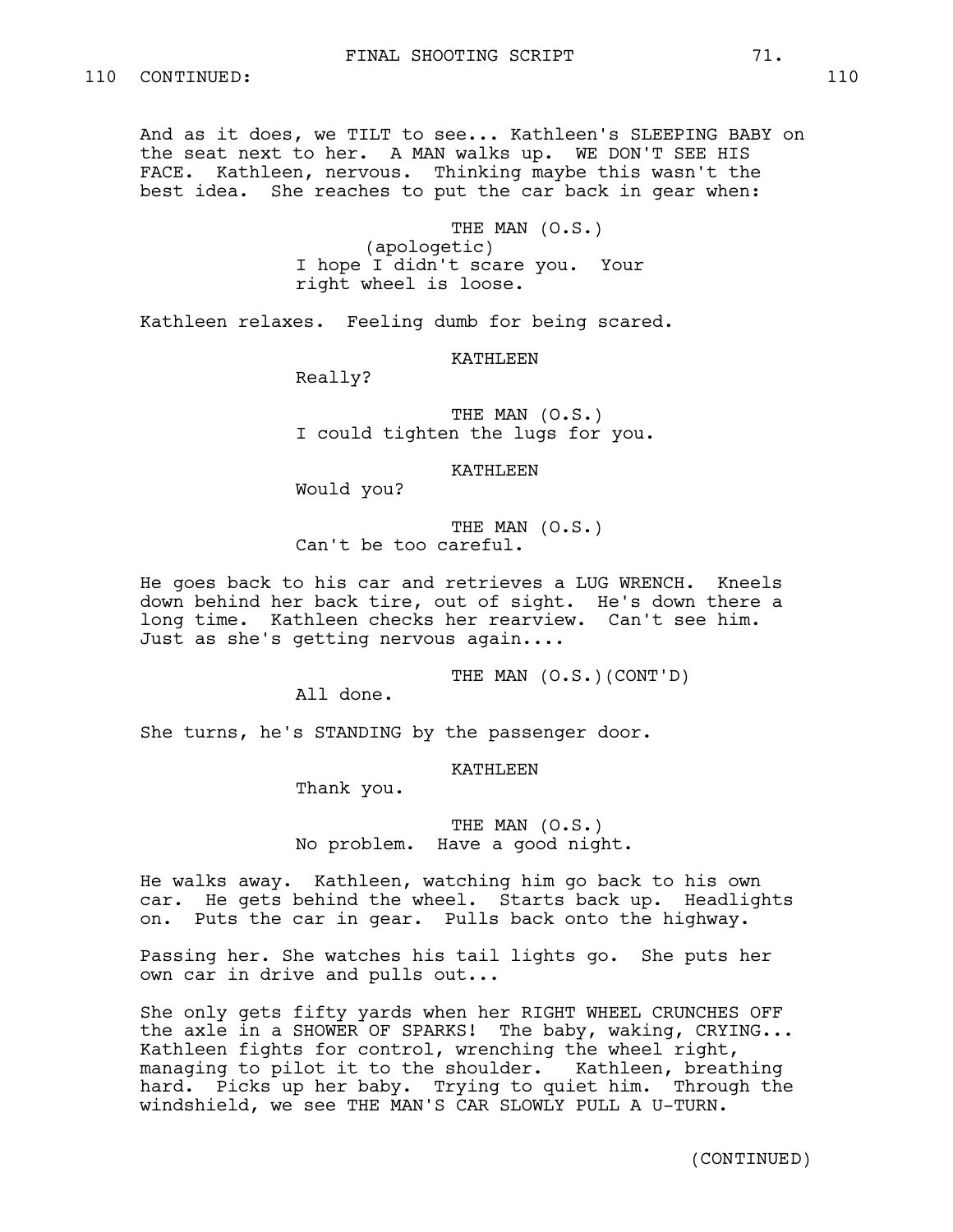110 CONTINUED: (2) 110

The headlights, coming back. She's too involved with baby to notice until:

THE MAN (O.S.)(CONT'D)

Are you okay?

She JUMPS at his voice. He's pulled alongside her.

KATHLEEN

Yeah, I- Yeah.

THE MAN (O.S.) Must've been worse than I thought. I could give you a lift to a service station.

Kathleen looks back to her tire. Makes a decision. Gathers up her baby and gets out of the car.

> THE MAN (O.S.)(CONT'D) I didn't know you had a baby.

Kathleen stops.

KATHLEEN Is that a problem?

A long beat...

THE MAN (O.S.) The more the merrier.

111 INT. MAN'S CAR -- NIGHT 111

Trash everywhere. Kathleen slides into the passenger seat. Her baby on her lap. They pull onto the highway. Riding in silence. Quite fast. The baby, crying. Kathleen uncomfortable. She lights a cigarette. Smokes a little. Still the man doesn't speak. She stubs the butt out nervously.

Finally sees a GAS STATION coming up. Relieved. But the Man doesn't slow down. THEY PASS IT.

> KATHLEEN I think you passed a gas station.

> > THE MAN

It was closed.

She looks at him. Tries to regroup. They're SPEEDING UP. Doing near 70. The Man CRANKS DOWN his WINDOW. Howling air fills the car. Kathleen's Baby WHINES at the cold.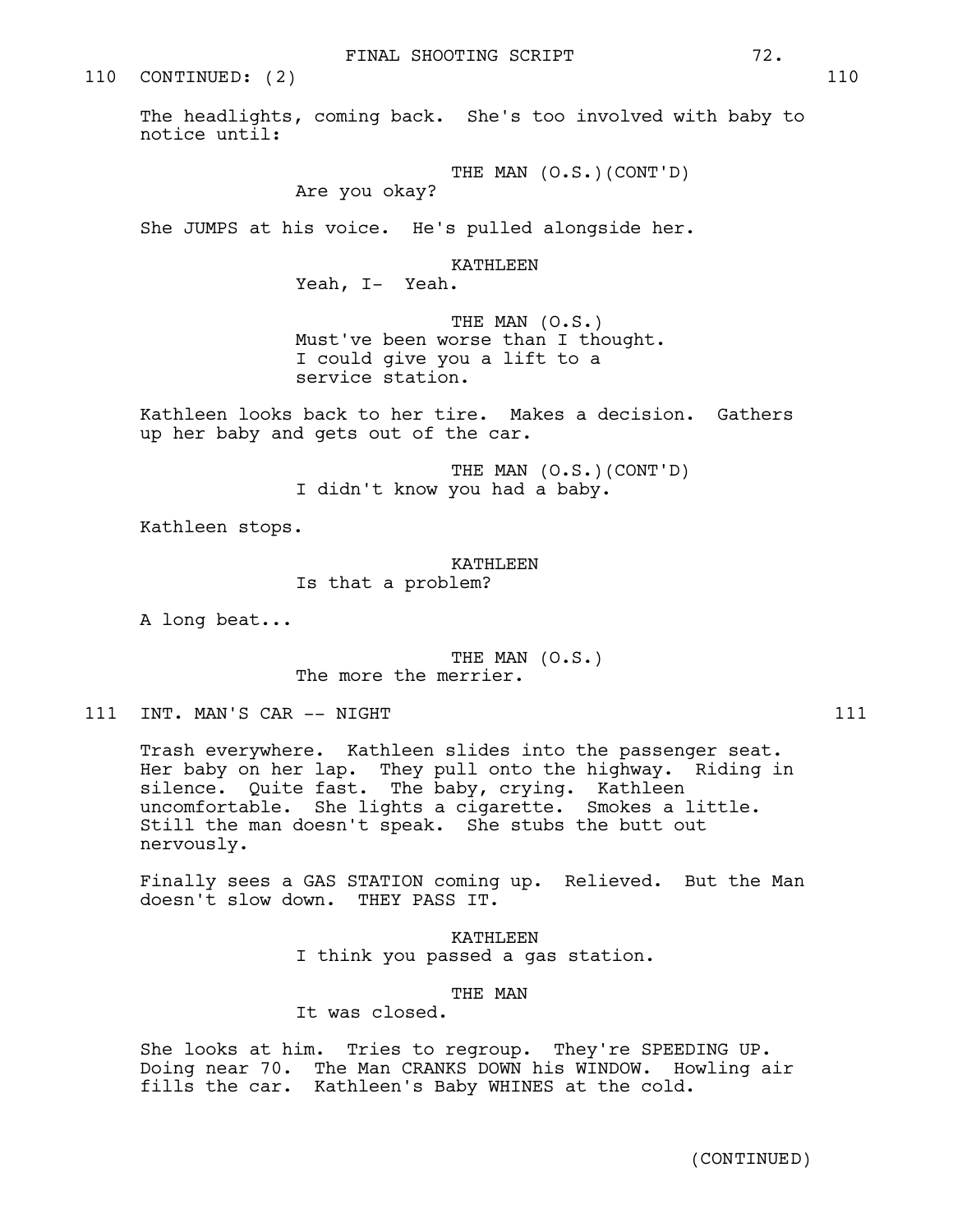KATHLEEN

Shhhhhh. It's okay. Mommy's here.

The Man looks over at her.

THE MAN Before I kill you, I'm going to

throw your baby out the window.

Kathleen blinks. Did he just say...

CUT TO:

112 INT. WOMAN'S CAR (MOVING) -- LATER 112

A WOMAN drives Highway 132. Listening to music. A BIG RIG, stopped ahead. The DRIVER in the middle of the road PLEADING with a HYSTERICAL WOMAN. She pulls over...

113 EXT. HIGHWAY 132 -- NIGHT 113 113

The Woman gets out of her car. Before she can even ask

TRUCK DRIVER She was on the side of the road!

The hysterical woman is KATHLEEN and she's SCREAMING BLOODY MURDER. Face cut bloody from jumping from the car. Gravel in her hair. *And no baby in sight.*

> WOMAN What happened? What he do to you?

TRUCK DRIVER I didn't do nothing, lady! I *found* her like this-

Kathleen, gasping and weeping as she tries to form words

KATHLEEN

Muh-muh-muh-

WOMAN What? What is it? It'll be okay-

KATHLEEN

(through sobs) He said- my *baby-*

# WOMAN

Your baby? (to the Driver) *Where's her baby?*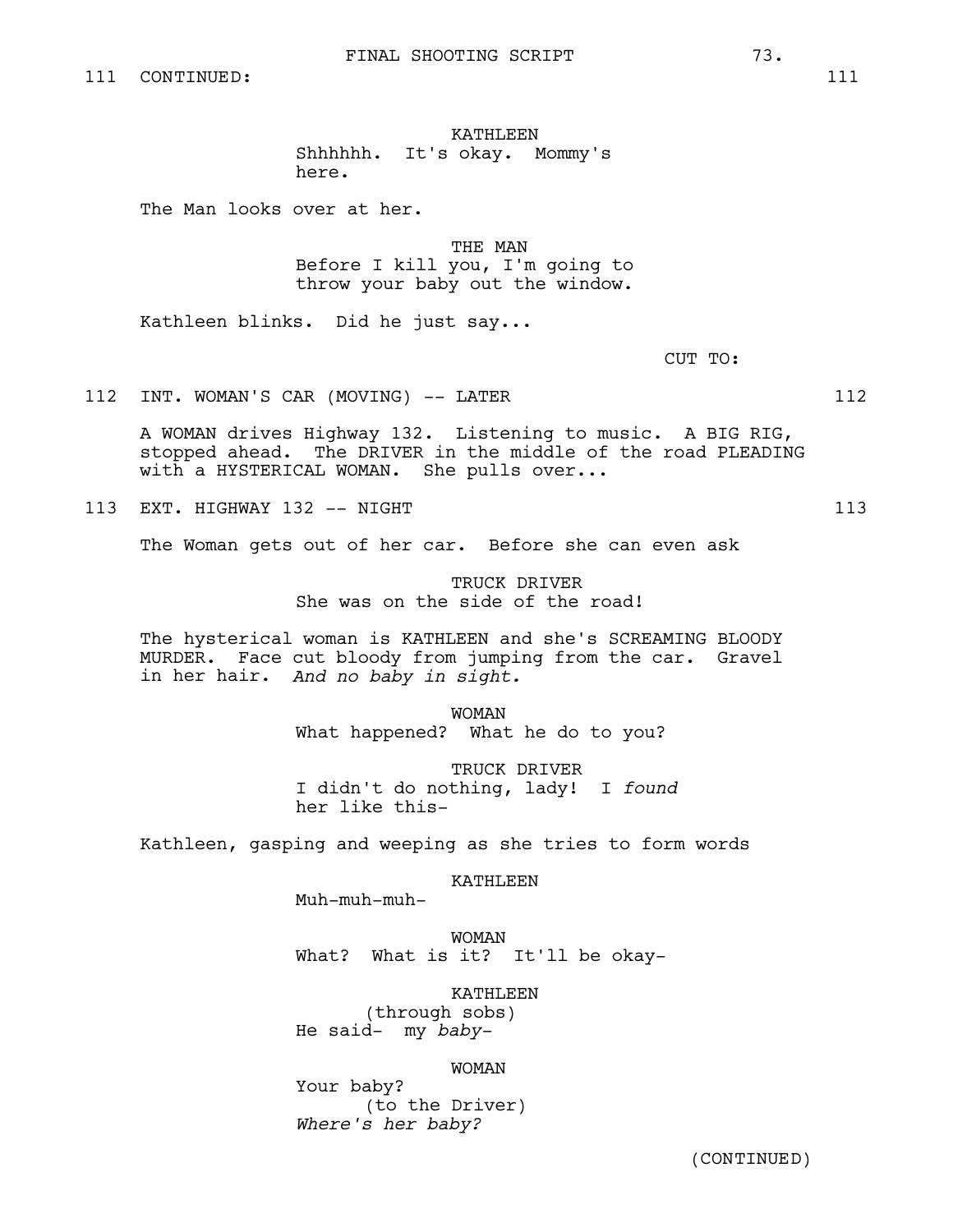TRUCK DRIVER She didn't have one when I stopped-

WOMAN *Where's your baby?*

Still weeping, Kathleen turns and begins to STUMBLE AWAY from them. Heading for the side of the road. The Driver pales.

TRUCK DRIVER

Oh, Jesus...

The Woman, following her and we do to, as Kathleen slides down the embankment and pushes some tall grass aside and - Her baby lies there. Perfectly fine. Safe. *Alive.*

WOMAN

You hid him?

KATHLEEN In- In case he came *back...*

114 EXT. SAN FRANCISCO CHRONICLE -- MORNING 114

**April 20, 1970.** 

# TOSCHI (V.O.) *This is the Zodiac speaking...*

Toschi and Armstrong, getting out of their car. Walking toward the Chronicle's entrance...

> TOSCHI (V.O.)(CONT'D) *By the way have you cracked the last cipher I sent you?*

As they push through the FRONT DOORS...

115 INT. SAN FRANCISCO CHRONICLE LOBBY -- MORNING  $115$ 

**April 28, 1970.** MATCH TO - Toschi and Armstrong entering the lobby. WEARING DIFFERENT CLOTHES. A different day.

> ARMSTRONG (V.O.) *This is the Zodiac speaking...*

They step into the elevator...

ARMSTRONG (V.O.)(CONT'D) *I would like to see some nice Zodiac buttons wandering about town...*

The elevator doors close - DING!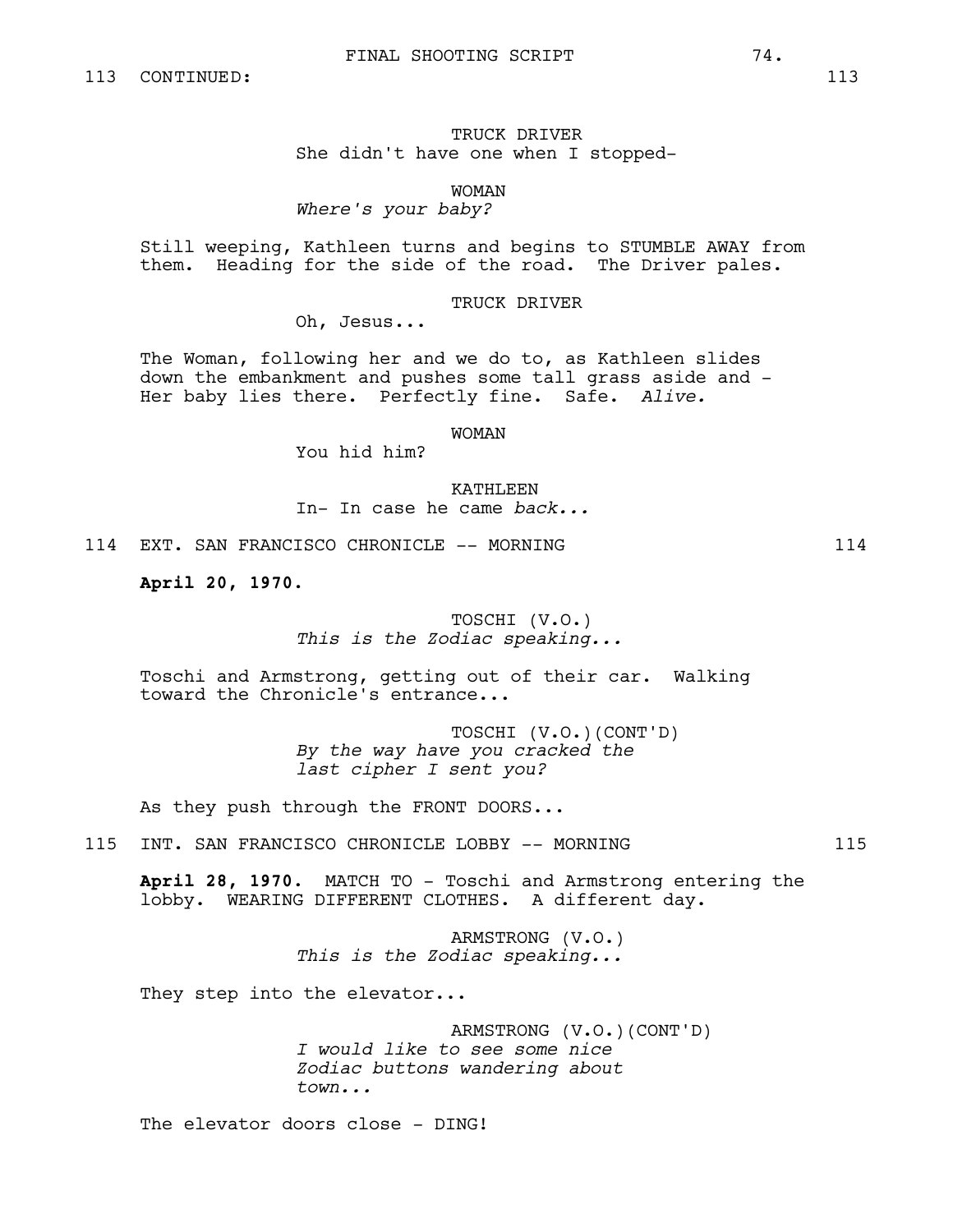116 INT. SAN FRANCISCO CHRONICLE THIRD FLOOR -- MORNING 116

**June 26, 1970.** DING! The elevator doors open - Toschi and Armstrong in a THIRD SET of clothes. Another day.

> AVERY (V.O.) *This is the Zodiac speaking...*

Walking briskly to the Editorial Room...

AVERY (V.O.)(CONT'D) *I shot a man sitting in a parked car with a .38.*

As Graysmith watches, they close the door.

GRAYSMITH (V.O.) *This is the Zodiac speaking...*

117 INT. MORTI'S -- NIGHT

**July 24, 1970.** Graysmith reading a copy of the newest letter aloud:

## GRAYSMITH

*So now I have a little list, beginning with the woman and her baby that I gave a rather interesting ride for a couple hours one evening a few months back that ended in my burning her car where I found them-* (puts down the letter) We're really not going to run anymore of his letters?

He looks over to Avery who slugs back a shot. Quite drunk.

AVERY Our brothers in blue want us to hold off. To see how he "reacts".

**GRAYSMITH** Four letters in three months and he doesn't mention Kathleen Johns till now...

AVERY That's because he's full of shit.

GRAYSMITH What do you mean?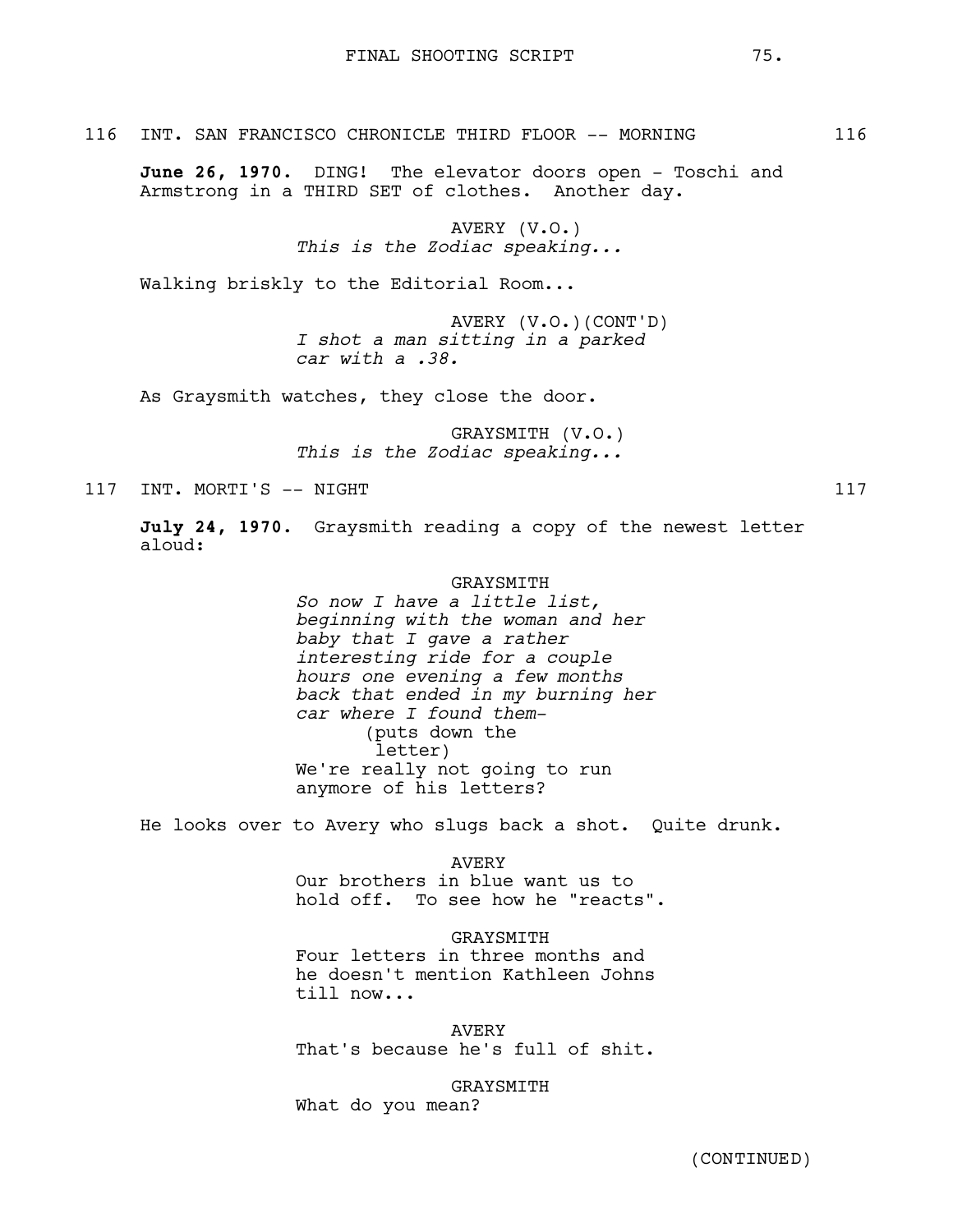# AVERY

# You don't know?

He gets to his feet. Unsteady.

# AVERY (CONT'D)

I'll show you.

118 INT. SAN FRANCISCO CHRONICLE -- ARCHIVES -- NIGHT 118

Dark. The stacks, deserted. Keys in the door. Lights come on. Avery weaves into the room, leading Graysmith.

> GRAYSMITH I don't think we're supposed to be in here-

## AVERY

That's why I have keys, Robert. I am a man with keys. Pull the Modesto Bee from March for me. I'm gonna sit and smoke.

Graysmith goes. Avery, true to his word, sits and lights up. Graysmith's voice, from the stacks:

> GRAYSMITH (O.S.) What am I looking for!

AVERY Kathleen Johns! Also, grab the Chron from- Never mind, I'll find it!

TIME CUT TO:

118A BOOM! Avery drops a copy of the Chronicle on the table next 118A to the Modesto Bee.

> AVERY Okay, look at the letter again. The part about Kathleen Johns. What facts does he give?

GRAYSMITH Woman and her baby abducted... car set on fire...

AVERY Now read the article from the Bee.

Graysmith begins reading an article entitled "WOMAN ESCAPES FROM ZODIAC".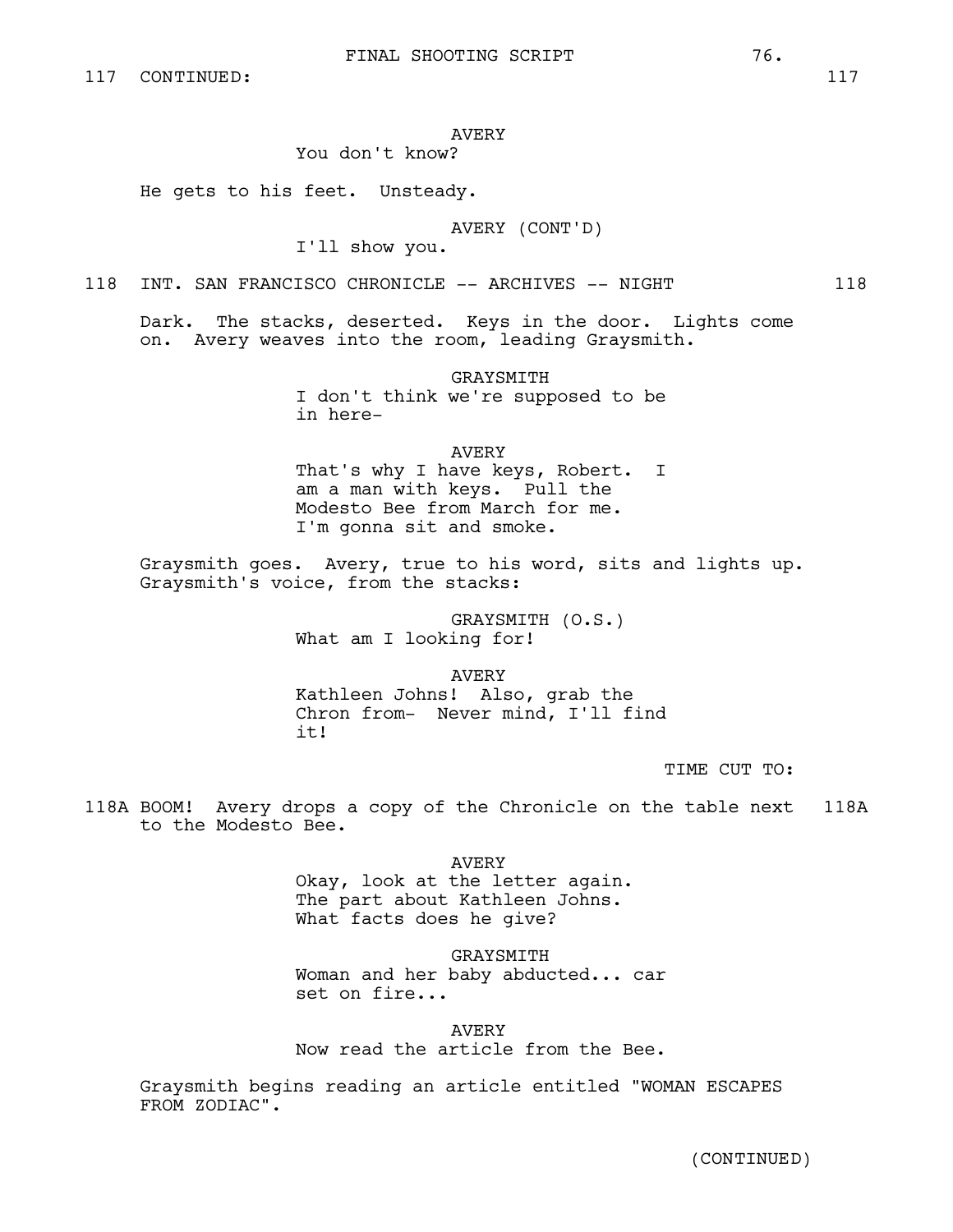AVERY (CONT'D)

Seeing it yet?

GRAYSMITH Everything in the letter was already printed in the paper.

AVERY

He's done it before.

Holds up the Chronicle. A FRONT PAGE STORY about a police officer shooting.

> AVERY (CONT'D) Officer Richard Radietch, shot sitting in his car.

> > GRAYSMITH

Zodiac said he shot someone in their car-

# AVERY

Couple days after *this article* came out. Police already have somebody in custody. Zodiac didn't do it, but he took credit anyway. He's in it for the *press.* (drunken grin) He's constructing an *image.* Shit, he even stole his symbol.

#### GRAYSMITH

What?

On Avery. Realizing he might have said too much.

AVERY If I tell you something, will you promise not to tell anyone else?

GRAYSMITH Who am I going to tell?

AVERY Totally solid point. Okay.

He pulls a piece of paper from his pocket and hands it to Graysmith, who unfolds it.

> GRAYSMITH It's a magazine ad for a watch-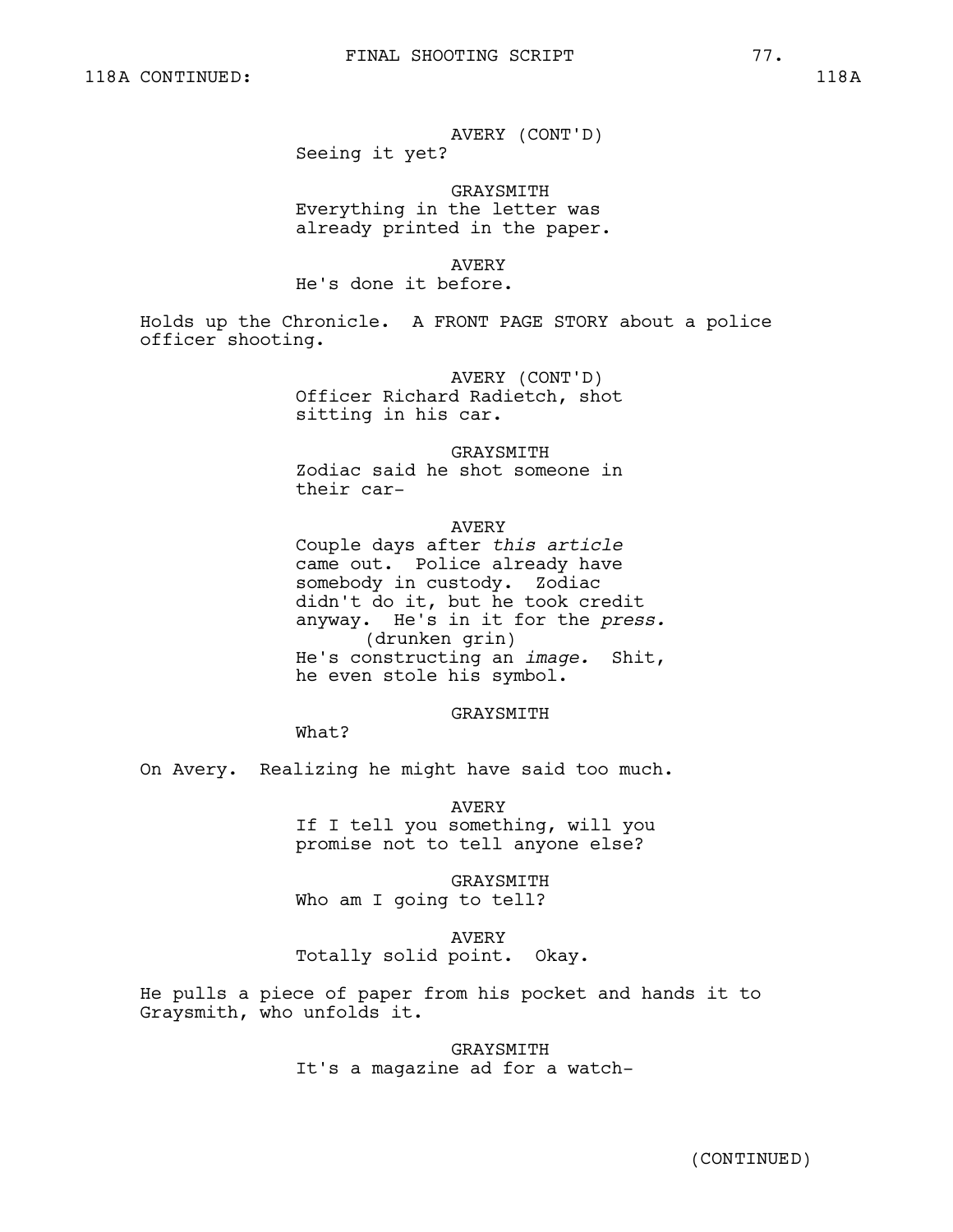# AVERY

A *Zodiac* watch. Look at the face.

Graysmith does. And right in the center of the watch face is the GUNSIGHT ZODIAC SYMBOL.

GRAYSMITH

Oh, my goodness...

#### AVERY

That's right. I think it's only place *that* word and *that* symbol have *ever* appeared together before the letters. Guy stole his logo off a watch.

GRAYSMITH

Why would someone who's killed thirteen people do that?

#### AVERY

*Claims* he's killed thirteen people. But which ones can we actually confirm? The three in Vallejo, the one at Berryessa, the cabbie and that's *it*. (off his look) Bobby... you almost look disappointed.

119 INT. TOSCHI'S CAR -- NIGHT 119

**October 11, 1970.** TOSCHI and ARMSTRONG. Sitting. We don't know where. Toschi munches animal crackers.

> ARMSTRONG Chief's pulling everyone off the buses. Business as usual.

TOSCHI Something will shake loose.

ARMSTRONG Not a peep in four months. First he can't shut up and now...

TOSCHI Maybe we drove him underground.

ARMSTRONG Maybe he's gone.

Toschi reaches down for another cracker. The box is empty.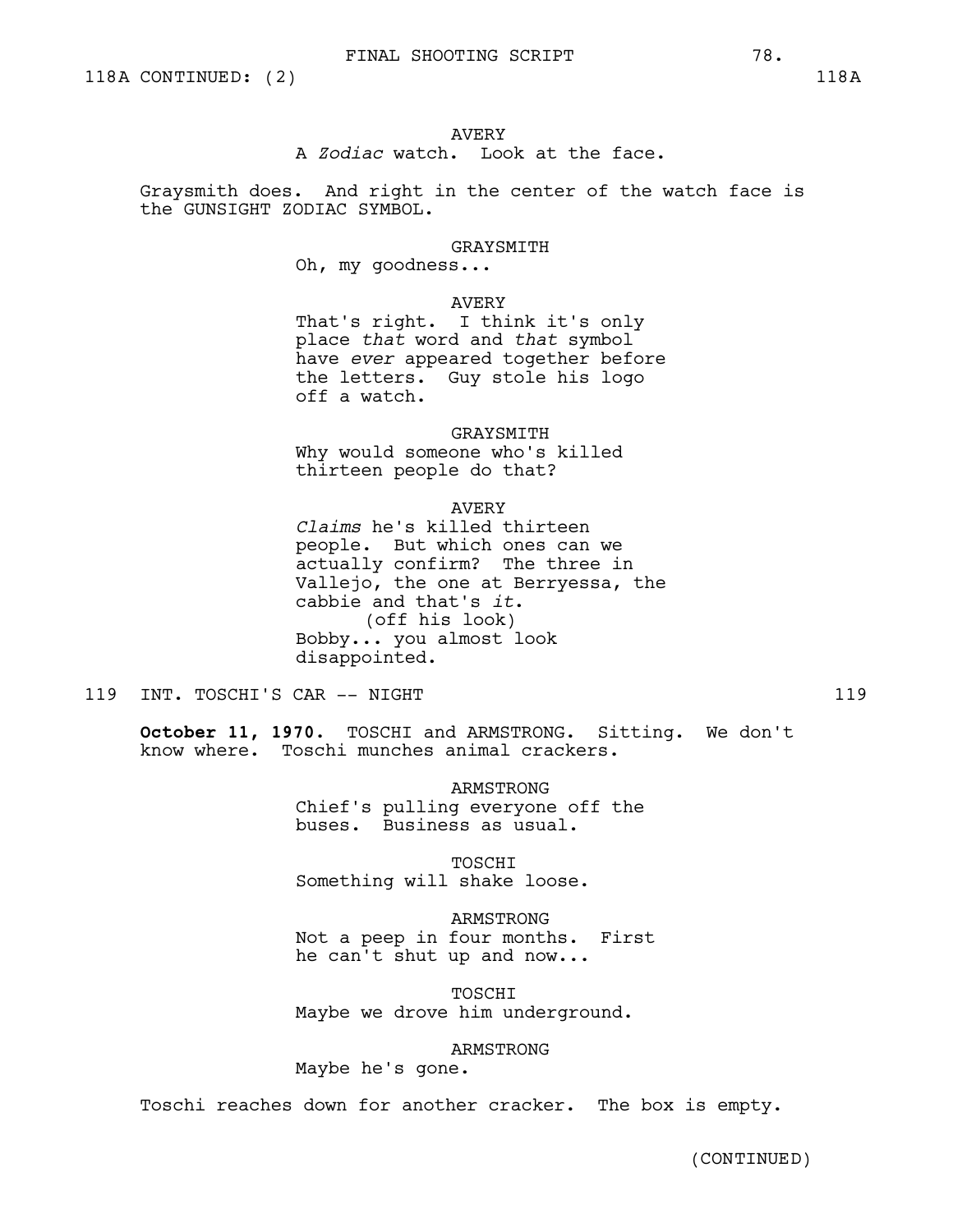TOSCHI

# Happy Birthday.

# ARMSTRONG

Thanks.

Toschi puts the car in drive...

119A EXT. WASHINGTON AND CHERRY -- NIGHT 119A 119A

...and we realize they've been sitting vigil at the Stine scene. We hold on the corner as the two men drive away.

120 INT. SAN FRANCISCO CHRONICLE THIRD FLOOR -- MORNING 120

**October 28, 1970.** Graysmith in a chipper mood, buying a cup of coffee from SHORTY.

> GRAYSMITH Does it ever bother you that people call you "Shorty"?

> SHORTY Does it ever bother you that people call you "retard"?

GRAYSMITH Nobody calls me that.

Shorty just stares at him. Confused, Graysmith walks over to Avery, who's sorting through his MAIL and watching the TV on the wall, which plays a PRESS CONFERENCE.

CANDIDATE

(on TV) I believe some clues were overlooked in the murder of Darlene Ferrin...

GRAYSMITH

Who's that?

AVERY Florence Douglas, mayor of

Vallejo. She's running for governor.

He opens one letter. Bill. Tosses it.

CANDIDATE (O.S.) In the last year we have received ten pieces of correspondence from the Zodiac, and *still* are no closer as to his identity...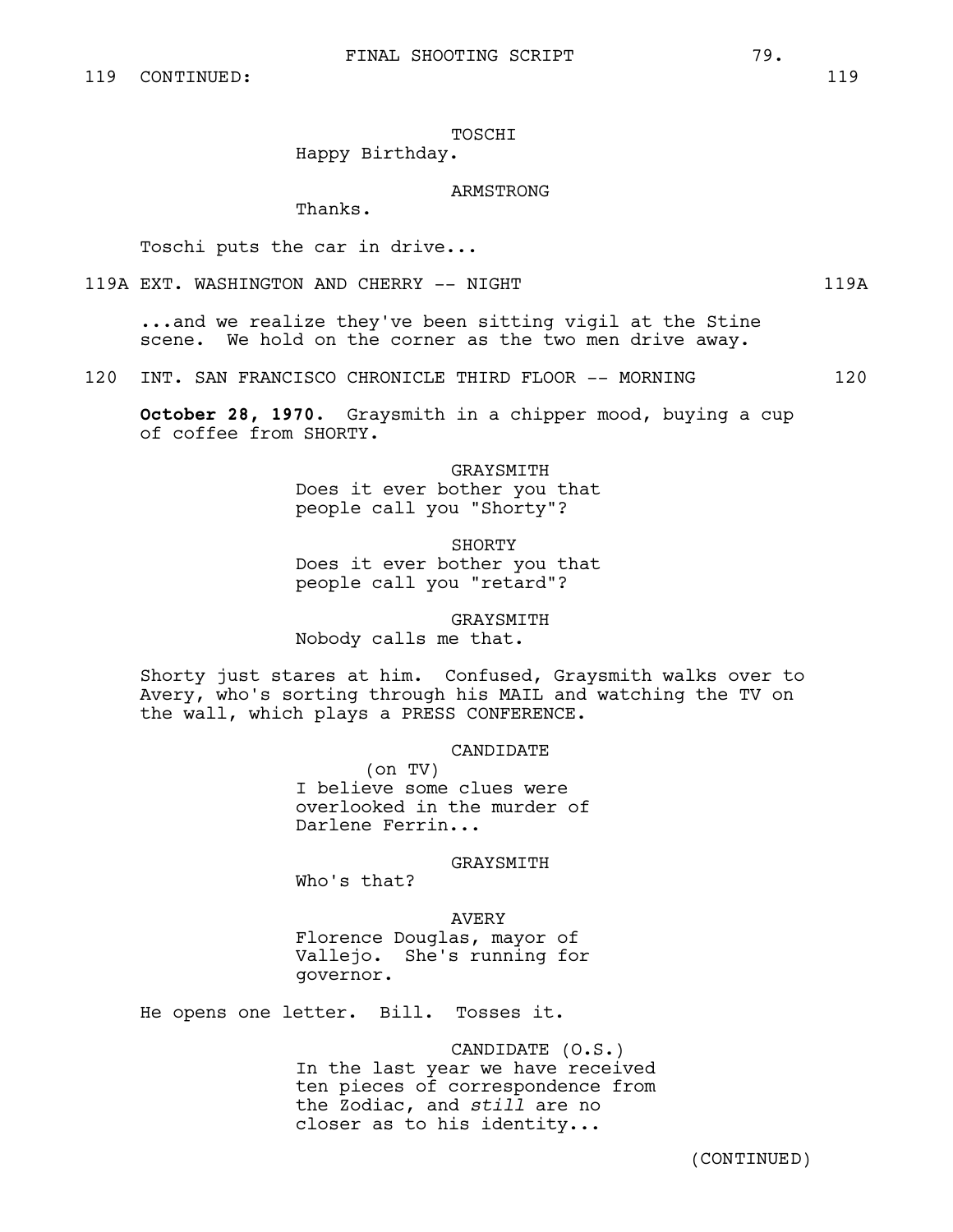AVERY

And sayonara police endorsement! Good work, Flo.

Another letter. Junk. Tosses it.

GRAYSMITH Does anybody ever call me names?

AVERY

You mean like retard?

GRAYSMITH

Yeah.

AVERY

No.

Another letter. Opens it. He STOPS COLD. Graysmith doesn't notice. Still watching the television.

AVERY (CONT'D)

Oh, my God...

The sound of all Avery's letters, FALLING TO THE FLOOR. Graysmith turns to see... A BLOODY PIECE OF PAUL STINE'S SHIRT. Fallen from an envelope that bears Avery's name.

AVERY (CONT'D)

I touched it...

121 INT. EDITORIAL ROOM -- MORNING 121

Avery, Toschi, Armstrong, Peck, and Hyman sit, a GREETING CARD between them. SKELETON on the front.

# HYMAN

Paul, we didn't run his last letters. You wrote the bulk of the Zodiac articles. It's only natural for him to get frustrated and try and communicate with you-

AVERY Fuck "communicate" Read *that.*

The front reads: **FROM YOUR SECRET PAL.**

Below that is a printed verse. Toschi reads aloud: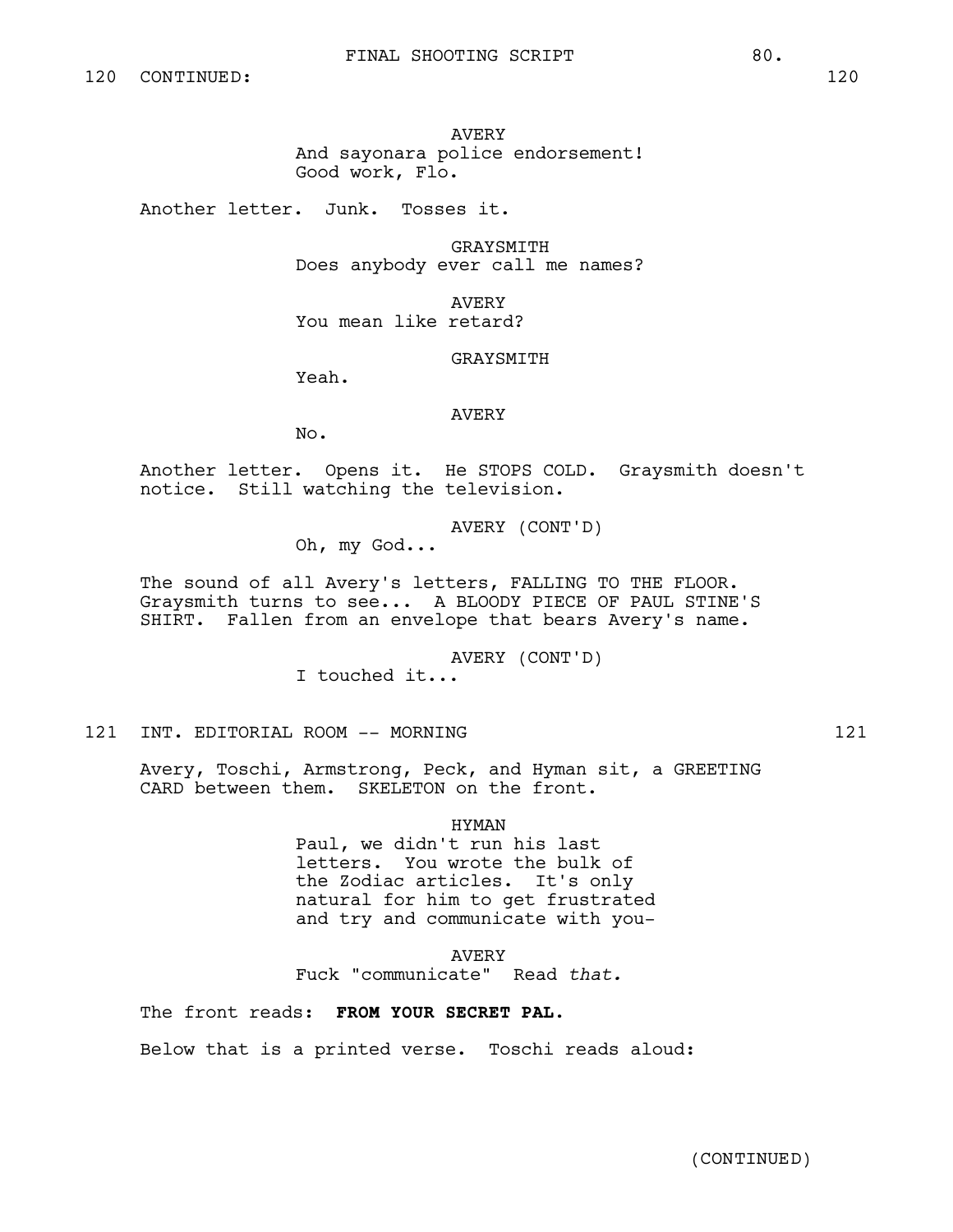#### TOSCHI

*I feel it in my bones, you ache to know my name, and so I'll clue you in...*

Uses the tweezers to open the card. Finishing the rhyme:

TOSCHI (CONT'D) *...But then why spoil our game! Boo! Happy Halloween!*

Inside the card - another skeleton, pasted from a different card and sketches of EYES PEERING OUT. Below that:

# **PEEK-A-BOO - YOU ARE DOOMED! 4-TEEN**

Silence as they stare at it.

TOSCHI (CONT'D) Didn't you call him a "latent homosexual" in one of your articles?

Avery raps his fist on the table.

AVERY

I want a gun.

122 INT. GUN RANGE -- DAY 122

BOOM! BOOM! BOOM! On a target as the bullets miss it completely. Avery finishes emptying a HUGE GUN. Graysmith, stands next to him, holding a newspaper. Reading aloud:

GRAYSMITH

"...Paul Avery's investigation has earned him a message from the Zodiac himself warning - "You are Doomed". As a result, several Chron Newsman are wearing lapel buttons reading *I Am Not Paul Avery'.*"

Graysmith lowers the paper. Revealing HE WEARS ONE OF THE BUTTONS. Avery lowers his gun and we see he WEARS ONE TOO.

> GRAYSMITH (CONT'D) You should really be selling these.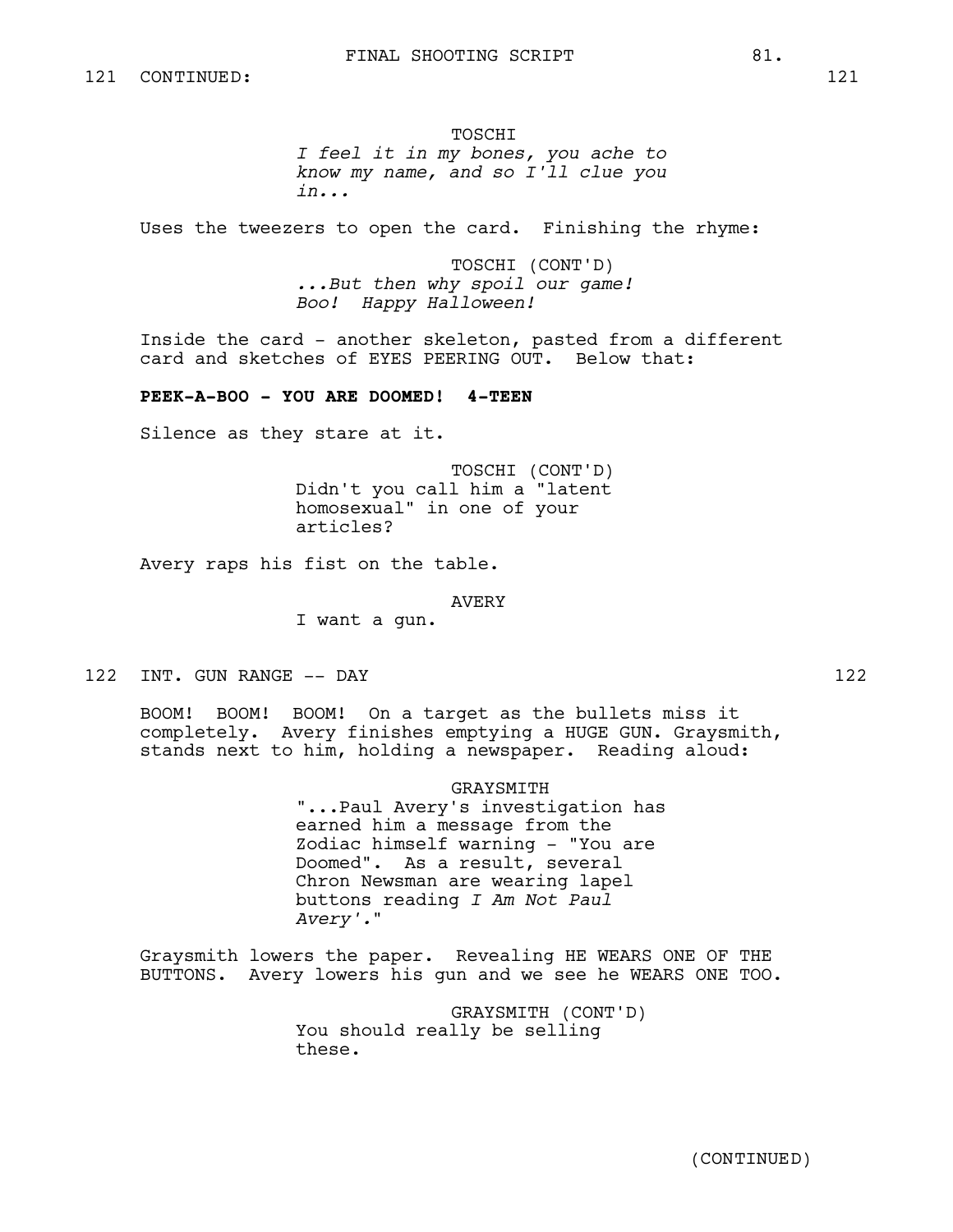# AVERY

(reloading) It's been a windfall since they published the threat on my life. This one guy won't stop writing. I'm gonna meet him tonight down south in "Riverside". You want to tag along?

GRAYSMITH Tonight? I kind of have a date.

Avery raises his eyebrows, reloading.

GRAYSMITH (CONT'D) Who's this tipster?

#### AVERY

He wishes to remain anonymous. I, of course, wish to remain infamous, so we're gonna get along great.

He turns and UNLOADS THE GUN again. DEAFENING.

123 EXT. SAN FRANCISCO STREETS -- EVENING -- (RAIN) 123

Using a newspaper as an umbrella, Graysmith hurries through a light rain to a RESTAURANT. Late for his date...

124 INT. ITALIAN RESTAURANT -- EVENING -- (RAIN) 124

Graysmith enters, soaked. Late. Fumbles his way up to the table where his date is sipping wine. Her name is MELANIE.

> **GRAYSMITH** You must be Melanie.

MELANIE Which would make you Robert.

GRAYSMITH It would. Glynnis told me a lot about you- Oh, good, you already have wine.

#### MELANIE

I do.

GRAYSMITH I'm so sorry, how late am I-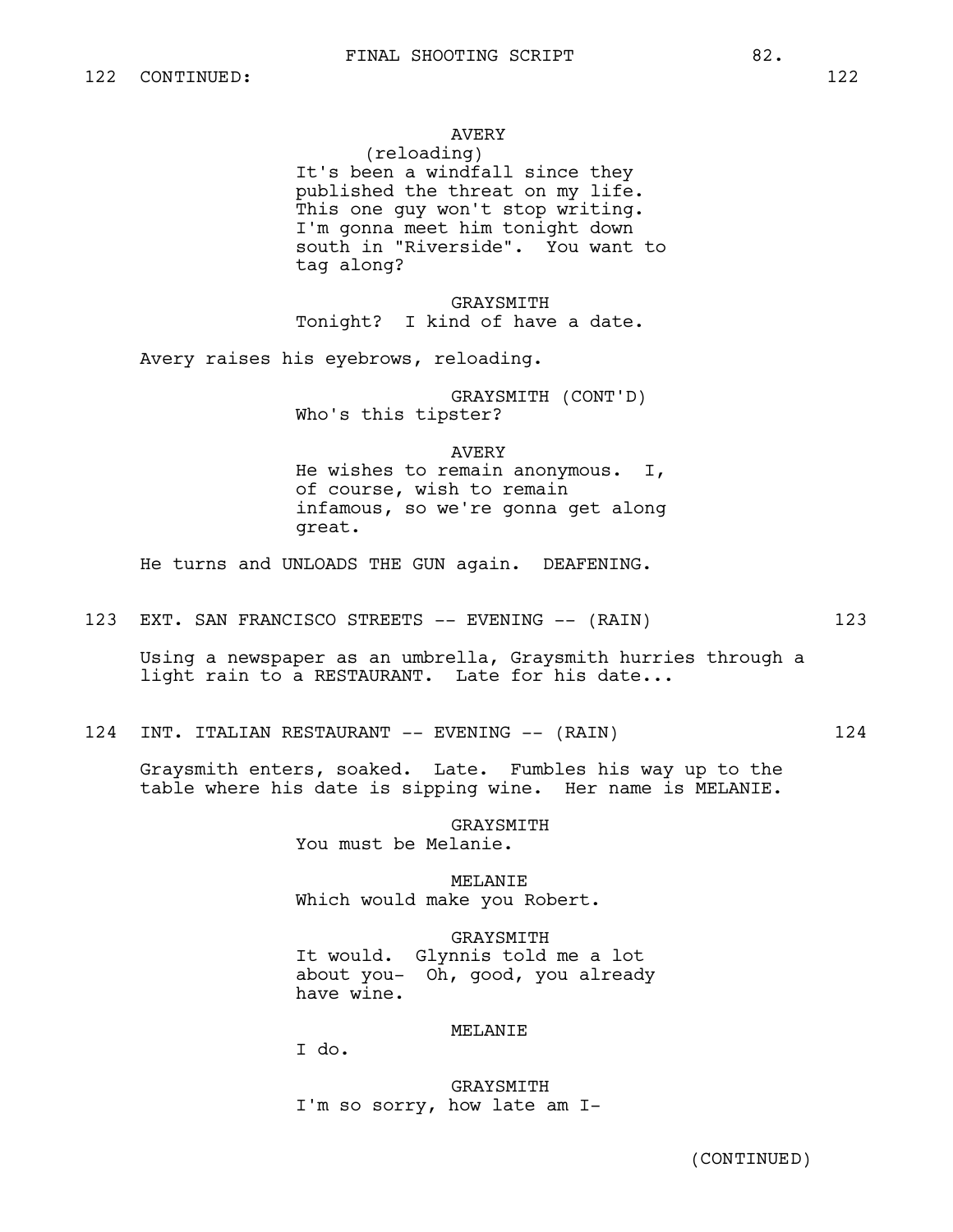MELANIE Just a few minutes. I only just got here-

He knocks over a GLASS. Grabs a napkin, dabs up the spill.

GRAYSMITH Sorry - I mean, good. Traffic was terrible, I was at a gun range.

MELANIE Glynnis said you were a cartoonist, what were you doing at a gun range?

GRAYSMITH Reading. I think I need more napkins- (as he sits) So, you work with Glynnis?

MELANIE For her, actually.

GRAYSMITH She seems very nice but my kids are afraid of her-

MELANIE Me too. So, the gun range?

GRAYSMITH I'm kind of helping out on - you know the Zodiac?

## MELANIE

Yeah.

GRAYSMITH Do you know who Paul Avery is?

MELANIE Why does that sound familiar?

GRAYSMITH He's the writer Zodiac threatened.

MELANIE Yes, I saw that on TV.

GRAYSMITH Well, I work near him - he's following a lead tonight. (MORE)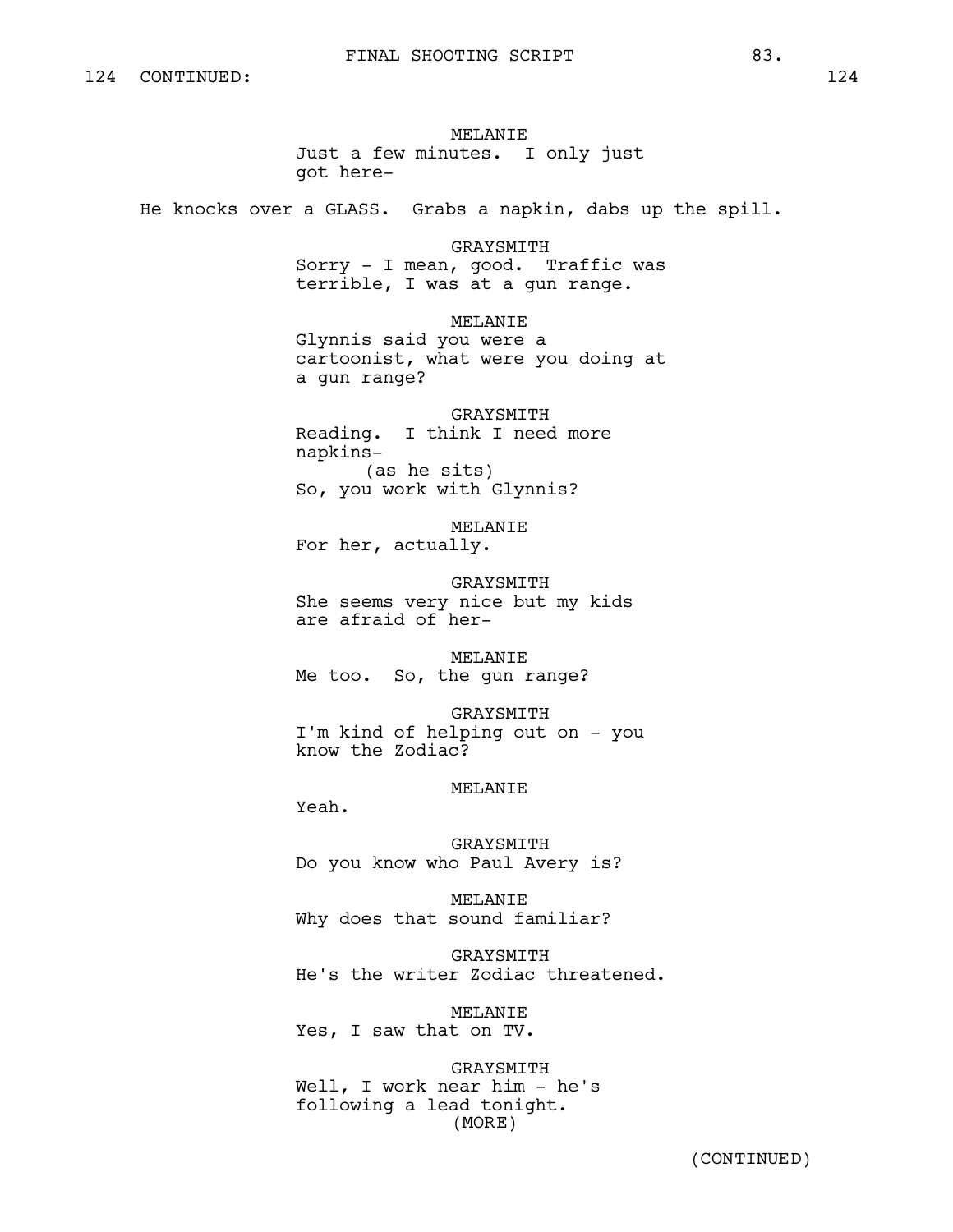# GRAYSMITH (CONT'D)

He went down to Riverside to meet an anonymous tipster. Where is Riverside?

MELANIE

I think it's near L.A.

GRAYSMITH You know, I don't think he knows it's that far.

She laughs. He smiles.

# MELANIE

It sounds dangerous.

GRAYSMITH Yeah. What do you mean?

MELANIE Well, it's an anonymous tip, right?

## GRAYSMITH

Yes...

MELANIE So it could be an ambush. It could be Zodiac. Seems kind of stupid.

GRAYSMITH Yes, well... Paul has a gun.

#### MELANIE

Oh. Okay.

A beat. Melanie picks up her menu.

MELANIE (CONT'D) So, what's good here?

GRAYSMITH (looking around) Uhhh, I've never been here before. The spaghetti?

A WAITER appears.

WAITER Are you ready to order?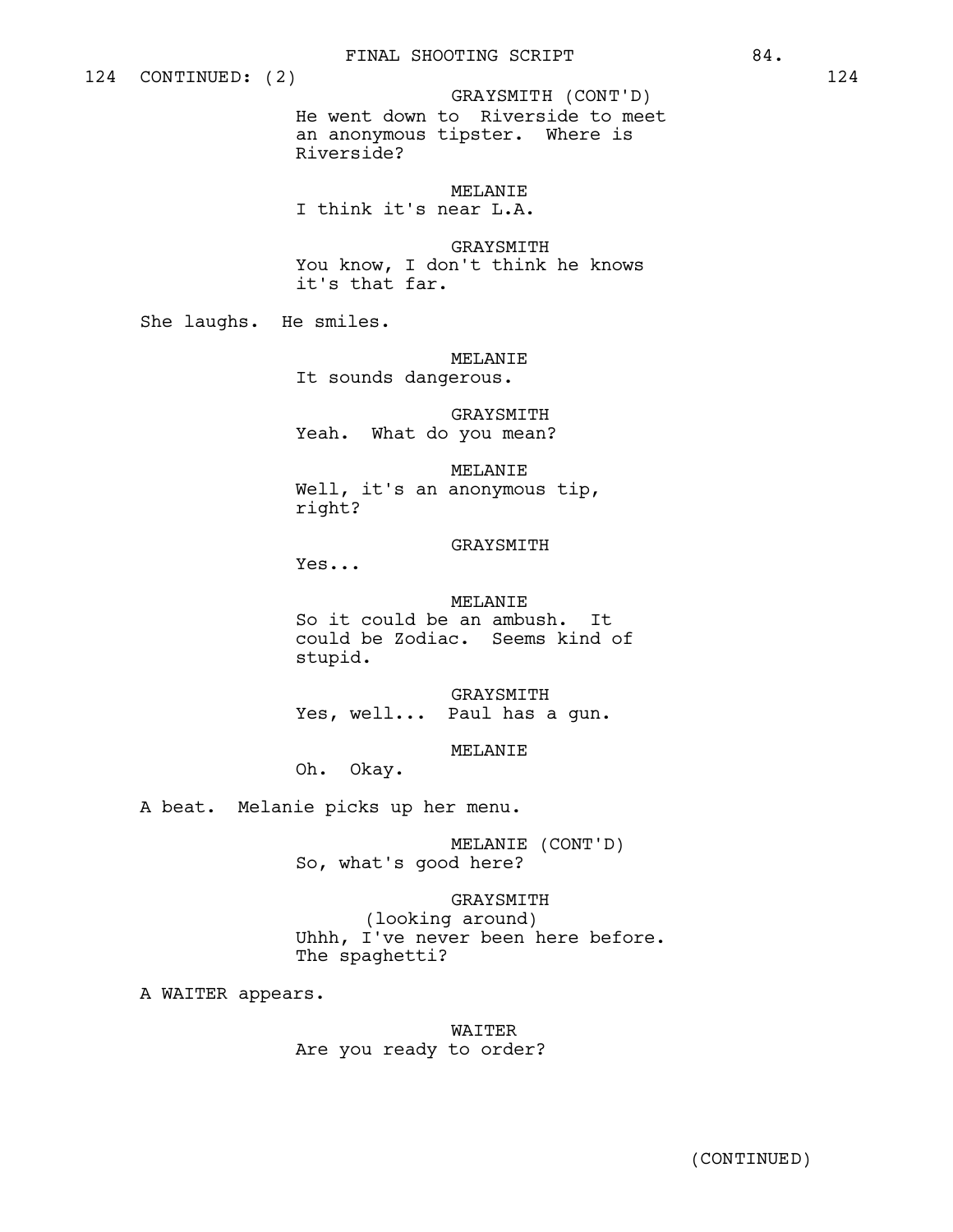# MELANIE Yes... I'll have the penne vodka, but could you do it in a cream sauce?

# WAITER Of course. And you, sir?

She looks - he hasn't picked up his menu. Preoccupied.

# MELANIE

(to the waiter) Could you give us another minute?

The Waiter departs. Instead of looking at the menu, Graysmith begins searching his pockets.

# GRAYSMITH You don't have any change, do you? I don't have any- Wait. (pulls a coin out) No, that's a penny.

MELANIE Do you need to make a phone call?

### GRAYSMITH

Well, when you said it was dangerous - I started thinking that's true, it *is* dangerous-

# MELANIE

And stupid.

# GRAYSMITH

So stupid, that's right. I want to call his wife to see if she's heard from him.

Melanie stares at him. She picks up her purse.

## MELANIE

I have change.

| 125 | OMITTED | 125 |
|-----|---------|-----|
| 126 | OMITTED | 126 |
| 127 | OMITTED | 127 |
| 128 | OMITTED | 128 |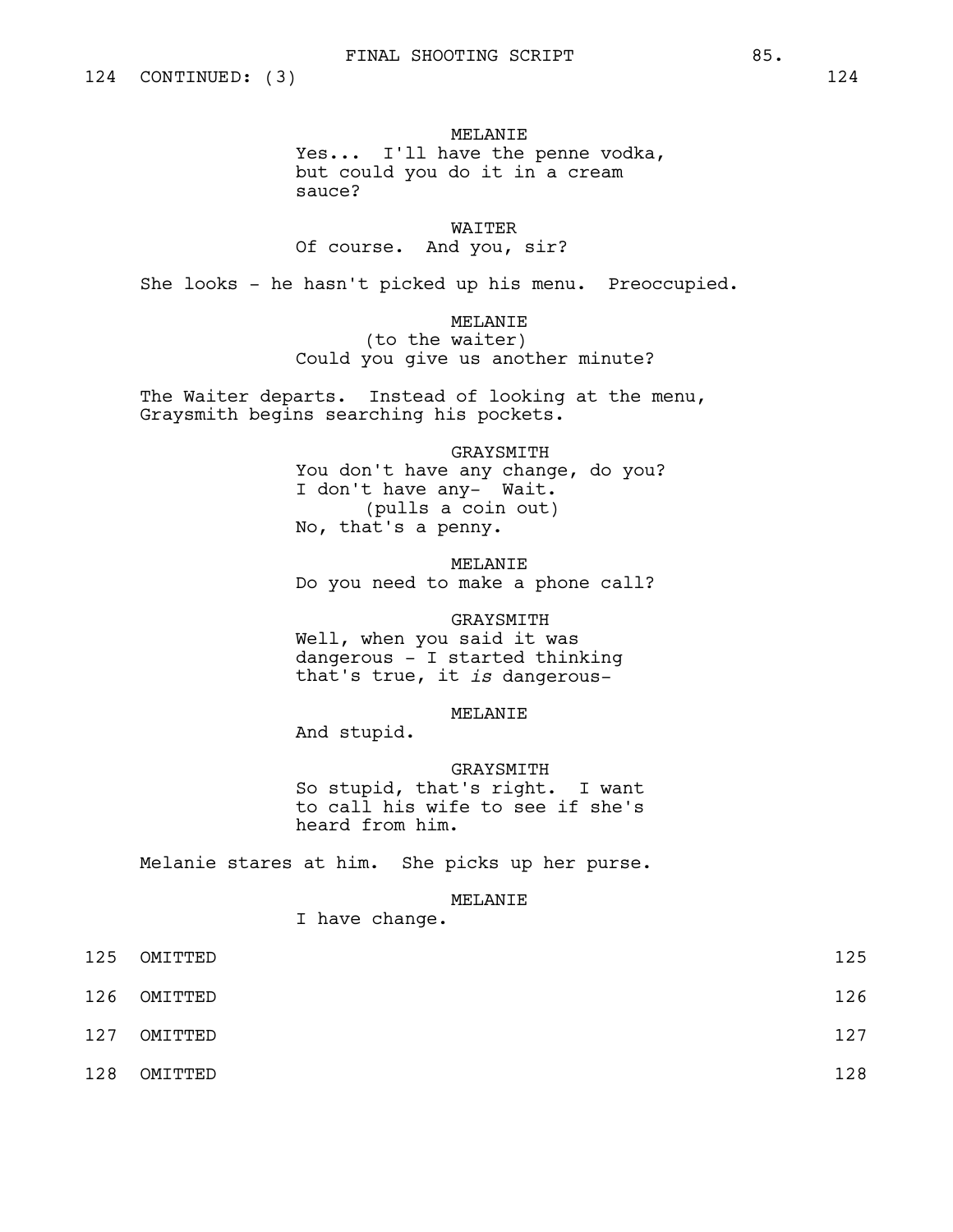Graysmith and Melanie, huddled half in and out of a phone booth. Soaked as Graysmith feeds coins into the phone. Then dials. Rotary. It's taking forever.

> GRAYSMITH Sorry. I'm sorry. It would be so much easier if we had wrist radios, wouldn't it?

> > MELANIE

I don't quite know how to answer that, Robert.

He finishes dialing. Finally:

GRAYSMITH

It's ringing. Hello? Mrs. Avery? Oh, Ms. St. James. But you are married to Paul Avery? Good. Oh, sorry, this is Robert Graysmith, from the Chronicle. Is everything all right? (pause) Well, no, of course everything should be all right. I didn't mean that it wasn't, I meant- I'm sure you're fine, everyone's fine. But, have you *heard* from Paul? (pause) I didn't mean you *should* have heard from him- No, it's not a *bad* thing, I just wanted to make sure he's, you know... alive.

He winces at the response he gets...

130 EXT. RIVERSIDE -- NIGHT -- (RAIN) 130

Avery pulls up to a curb. Across the street, a fenced off old CAR WASH. He rechecks the address. This is it. He shuts the engine and gets out of the car. Crosses the street. Hops the fence. Approaching the dark building...

AVERY

*Hello?* 

131 INT. PHONE BOOTH -- NIGHT -- (RAIN) 131

Graysmith, hanging up the phone. He turns to Melanie.

(CONTINUED)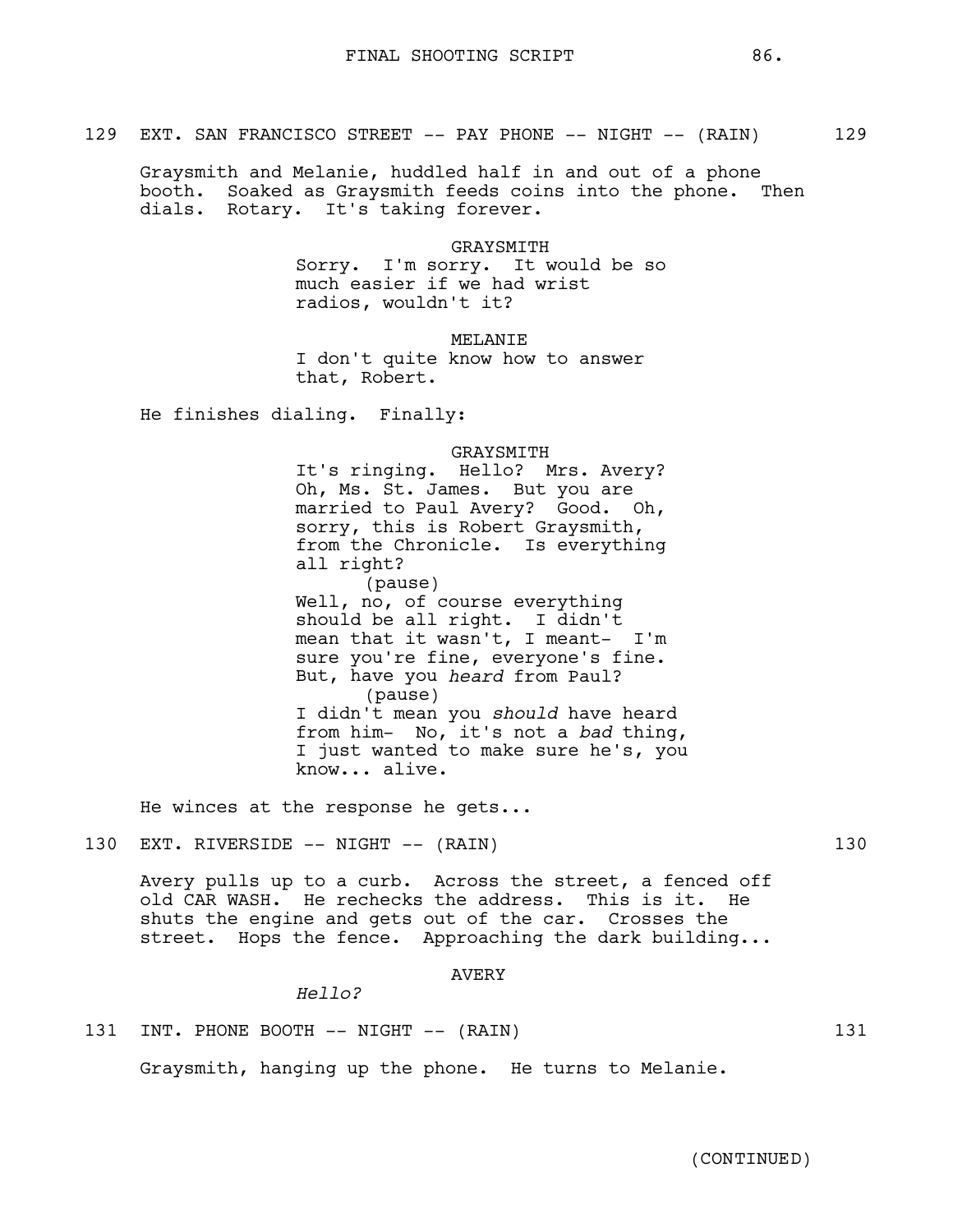GRAYSMITH She'll call when she hears from him.

# MELANIE

Good.

GRAYSMITH (can't believe it) I actually have to go home. To wait for the call.

Melanie stares at him.

MELANIE

Is this some sleazy plan to get me to come back to your place?

GRAYSMITH Oh, my goodness, no, I'm sorry-

MELANIE I'll get the food to go.

132 EXT. ABANDONED CAR WASH -- NIGHT -- (RAIN) 132

Avery tries the glass door. Locked. Knocks. Nothing. Wipes some dirt off. Squints through. Nobody inside.

> AVERY *Hello? I'm supposed to meet someone?*

No reply. Avery steps back. Collecting himself. He walks around the building. Comes to the car entrance.

> AVERY (CONT'D) *Hello? Is anyone in there?*

No response. Avery takes a few tentative steps in.

AVERY (CONT'D) *I got your letter?*

Still nothing. He fumbles out his gun. Waving it around in a terrible parody of a cop. More steps in.

AVERY (CONT'D)

*I have a gun!*

MOVEMENT behind him. He whips around and points the shaky gun at A MAN STANDING THERE. An awkward moment.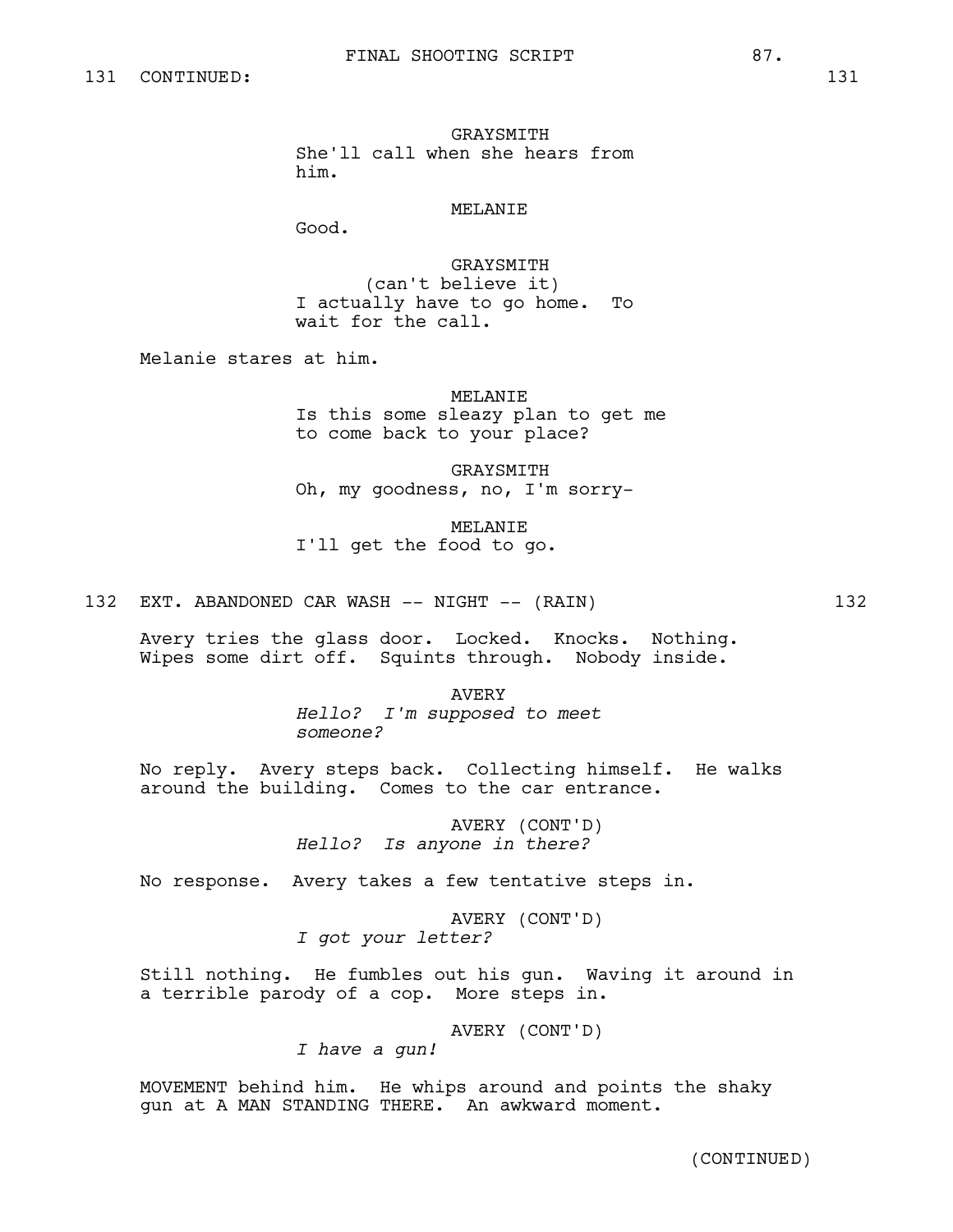AVERY (CONT'D) Hi. Paul Avery.

VOICE (O.S.) That's not what your button says...

133 INT. GRAYSMITH HOME -- DAWN 133

Graysmith, phone by his side. Up all night. Melanie curled up on the couch, still in her dress. She blinks awake.

# MELANIE

Anything?

**GRAYSMITH** No. You don't have to stay-

MELANIE Are you kidding? This is the most interesting date I've ever had-

THE PHONE RINGS. Graysmith, snatching it up:

GRAYSMITH

Paul?

134 INT. QUESTIONED DOCUMENTS -- MORNING 134

Avery on the pay phone in the hallway. Through a door, we see SHERWOOD MORRILL examining something...

> AVERY You're not gonna *believe* this...

135 INT. HALL OF JUSTICE -- HOMICIDE UNIT -- MORNING 135

Toschi entering to find the place in an uproar - phones ringing off the hook. Glares from other cops.

> **TOSCHT** What the hell is this?

ARMSTRONG (O.S.) *Dave, in here!*

Toschi looks - the voice came from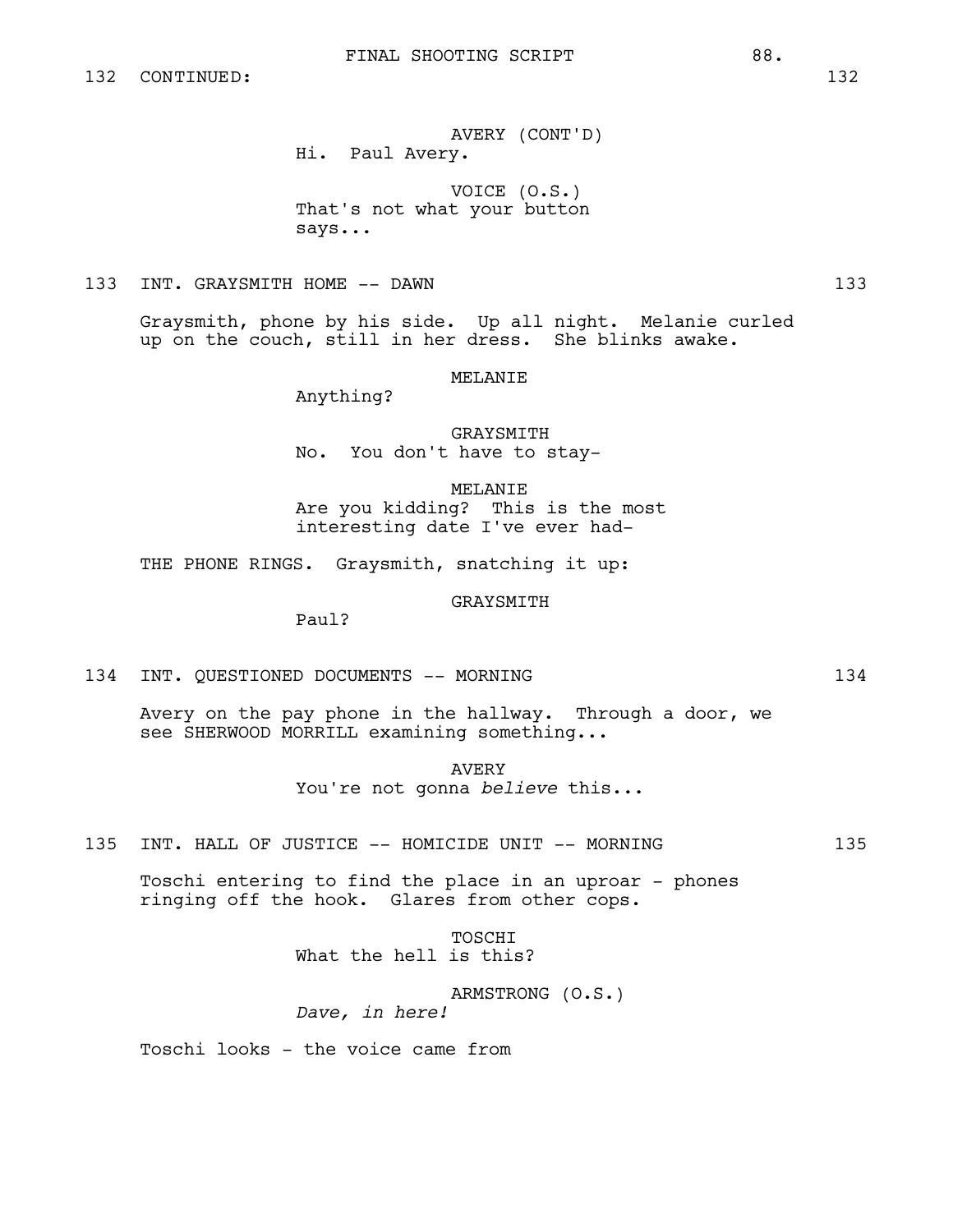# 136 INT. CAPTAIN LEE'S OFFICE -- MORNING 136

Toschi finds Captain Lee and Armstrong watching a MORNING NEWSCAST on Lee's small portable black and white TV:

# NEWSCASTER

(on TV) ...in a bizarre twist, the hunted has become hunter. Chronicle Reporter and Zodiac target Paul Avery claims to have uncovered new information regarding the only unsolved homicide in Riverside County's history - a 1966 Southern California murder that Avery now believes was the Zodiac's first victim.

# TOSCHI

*What?* 

CAPTAIN LEE He didn't call you about this?

ARMSTRONG (pointing at TV) Hang on.

Now showing FOOTAGE of an INTERVIEW with Avery:

#### AVERY

(on TV) The Riverside killer wrote to the press letters that I took *personally* to the Office of Questioned Documents.

### INTERVIEWER

(on TV) And what did this expert tell you?

#### AVERY

(on TV) What I knew in my gut, Ron. The handwriting matches Zodiac's...

#### ARMSTRONG

How'd he get the evidence out of Riverside?

## TOSCHI

He took it to Sherwood without telling us, that son of a bitch...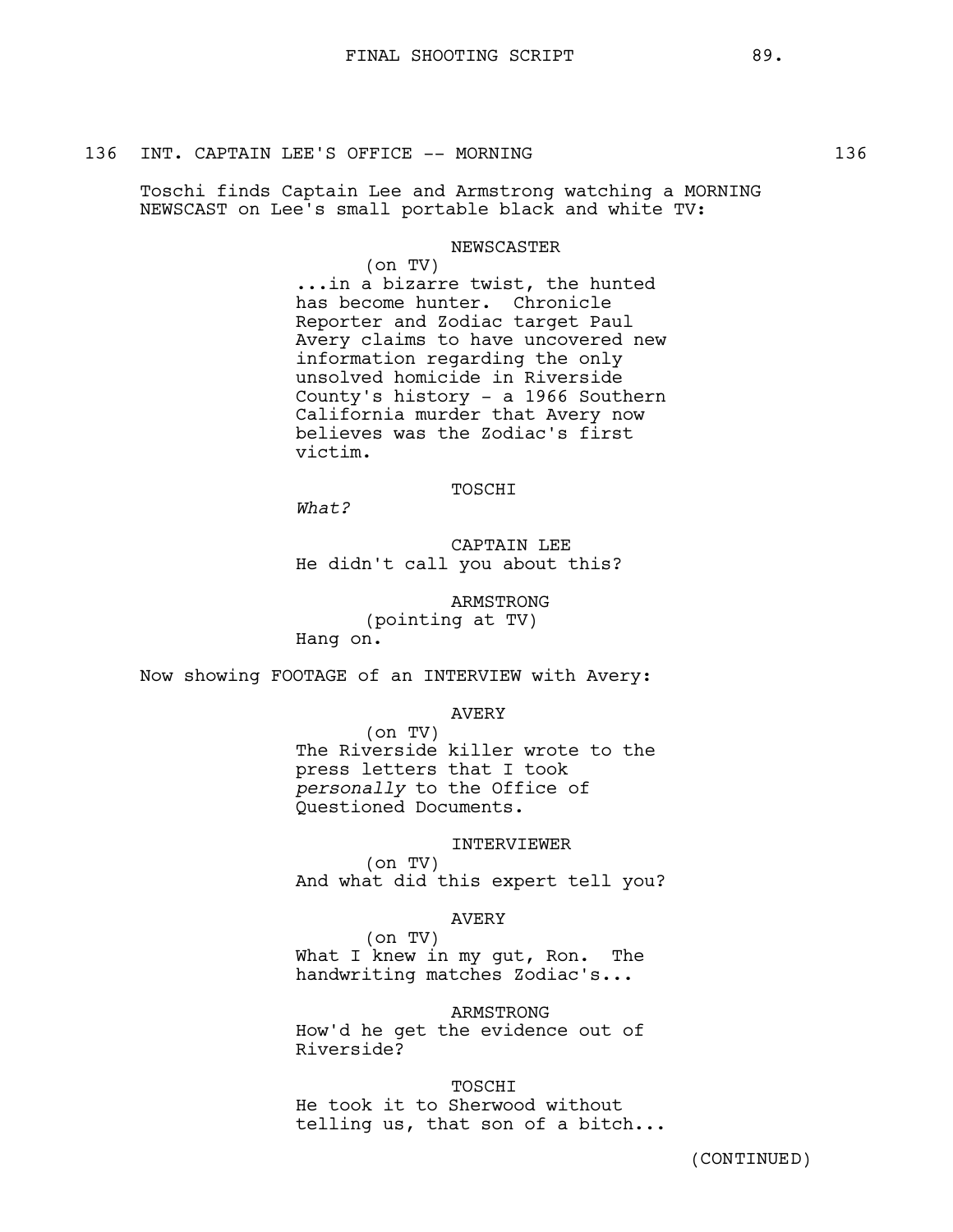# 136 CONTINUED: 136

Lee goes over and turns off the television.

CAPTAIN LEE You know how bad this looks?

TOSCHI We don't know how real the lead is-

ARMSTRONG It's very real. You know how I know? Because I saw it on TV.

Silence. They know he's right.

CAPTAIN LEE Get on a plane, but keep it *quiet*. If it hits the press you're meeting in Riverside, it automatically confirms Avery's story, right or wrong.

137 INT. PLANE -- DAY 137 137

**November 16, 1970.** Toschi finding his seat next to Narlow and MEL NICOLAI.

> NARLOW Dave, you know Mel Nicolai, he's working the case for Justice?

> > TOSCHI

Good to see you, Mel.

NICOLAI

All due respect, can someone explain to me why I'm reading about breaks in this case in the Chronicle instead of getting calls from you?

TOSCHI

They screwed us.

NARLOW

Dave, you *do* get your name in the paper a lot. People talk.

TOSCHI

I don't talk about open investigations period, Ken.

PILOT (O.S.) *Please prepare for departure...*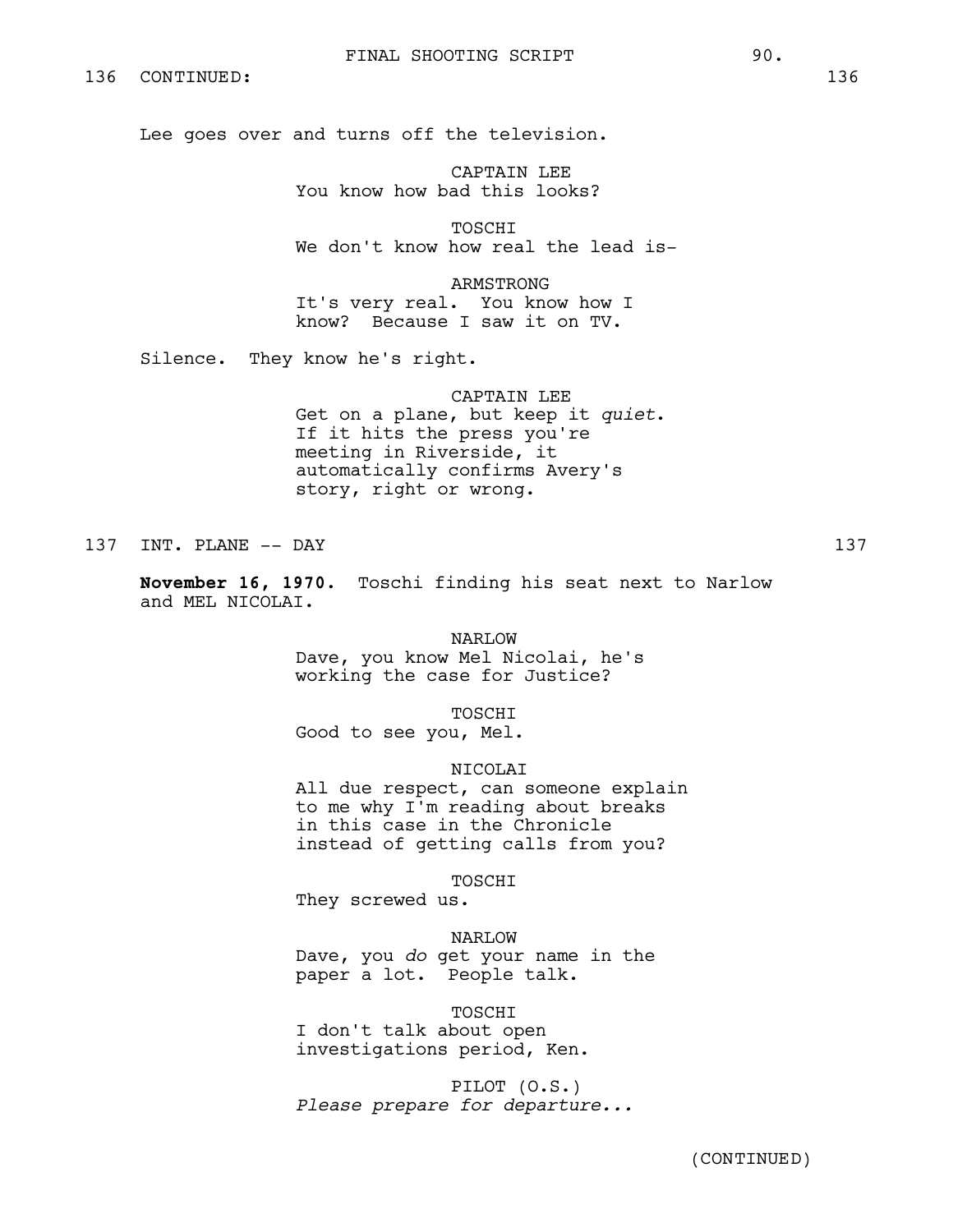Toschi leans back in his seat when a passing passenger claps him on the shoulder. AVERY, grinning:

AVERY

Dave!

Narlow and Nicolai look on in disbelief.

AVERY (CONT'D) Paul Avery, good to meet you, Paul Avery. Can I catch a ride with you gents when we land?

TOSCHI Not a good idea, Paul.

AVERY I gotta take a cab? We're going to the same place- (off Toschi's look) Fair enough, fair enough.

He heads a few rows back to his seat as Narlow and Nicolai stare daggers at Toschi...

138 INT. RIVERSIDE POLICE STATION -- DAY 138

Toschi, Narlow, and Nicolai shuffle into CAPTAIN IRV CROSS's office. Toschi, extending a hand.

> TOSCHI Thanks for seeing us, Captain.

CAPTAIN CROSS Not at all. You have some files for us?

TOSCHI I'll show you mine you show me yours.

TIME CUT TO:

138A Cross's desk, littered with files. He reads from his Murder 138A Book, by rote:

> CAPTAIN CROSS Cheri Jo Bates attended Riverside Community College. (MORE)

> > (CONTINUED)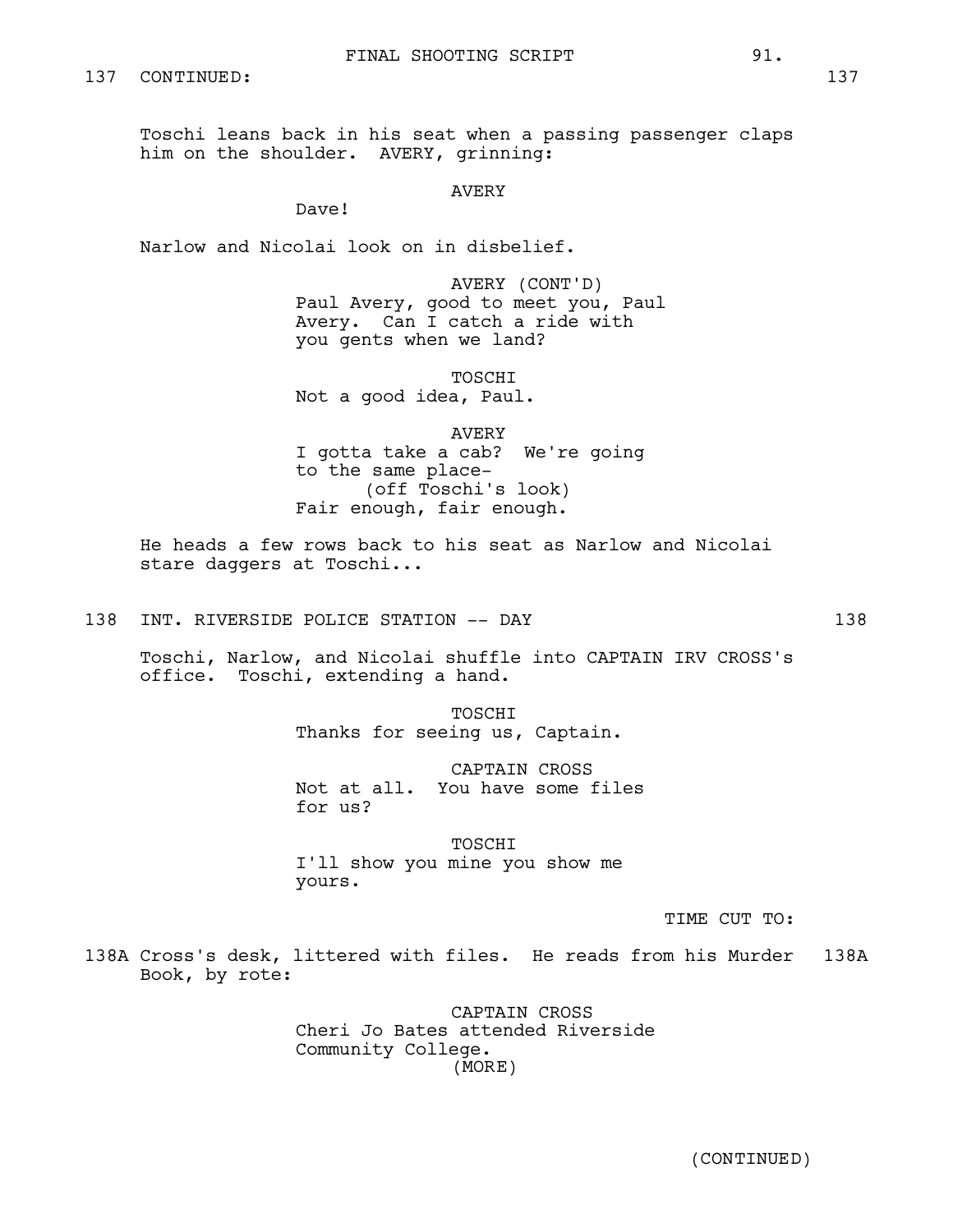Studying in the library the night of October 30, 1966, left with an unidentified male at closing - 9 P.M., body was found the next morning in the parking lot stabbed to death. Her car was disabled, someone pulled the distributor coil which caused the battery to die. The suspect shows up, offers to help-CAPTAIN CROSS (CONT'D)

NARLOW

Like Kathleen Johns?

CAPTAIN CROSS

Who?

NARLOW A woman outside of Modesto, *might* be a Zodiac victim-

TOSCHI *Might* be. Her account's in, uhhhh, this file.

He taps one of the many on Cross's desk.

## CAPTAIN CROSS

Okay - A typewritten confession was sent to the Riverside Press Enterprise November 29th, a month after Bates' murder. They ran it.

He hands them copies. Narlow, reading:

NARLOW "*I am not sick, I am insane, but that will not stop the game. This letter should be published for all to read"-* He wants to publish, he calls it a game, sounds like our boy.

CAPTAIN CROSS Six months later, the police, the girl's father, and the paper all received these.

He slides them a second letter, this one handscrawled:

**BATES HAD TO DIE THERE WILL BE MORE 2**

> TOSCHI Double postage, like Zodiac.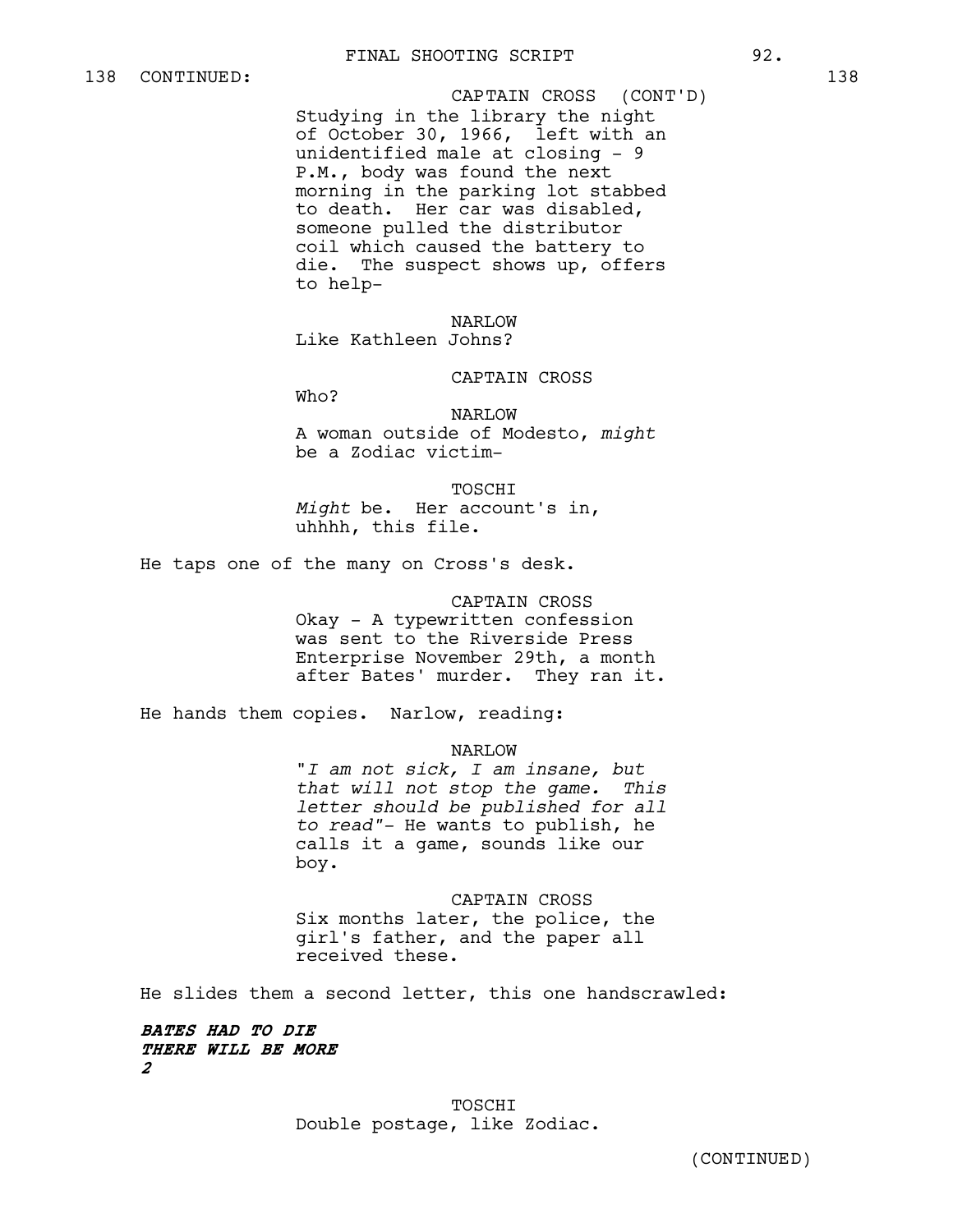NICOLAI These are what Sherwood Morrill matched to the Zodiac letters?

CAPTAIN CROSS These and the desktop. Don?

A Riverside Officer enters, carrying a small LIBRARY DESK.

CAPTAIN CROSS (CONT'D) This was found a couple months later in library storage.

The cops crowd around it. The poem, carved into wood.

**Sick of living/ unwilling to die cut. Clean. If red/ clean. Blood spurting dripping**

 **Spilling;**

**All over her new dress. Oh well, it was red anyway. Life draining into an uncertain death. She won't die. This time. Someone ll find her just wait till next time.** 

**Rh** 

#### NICOLAI

Sherwood got a handwriting match off *wood?* Nobody *carves* in their true handwriting.

CAPTAIN CROSS Also, our letters and your letters, they don't bear much resemblance.

He puts "Bates had to Die" next to the Paul Stine letter.

NARLOW How did Paul Avery get the exemplars to give to Sherwood?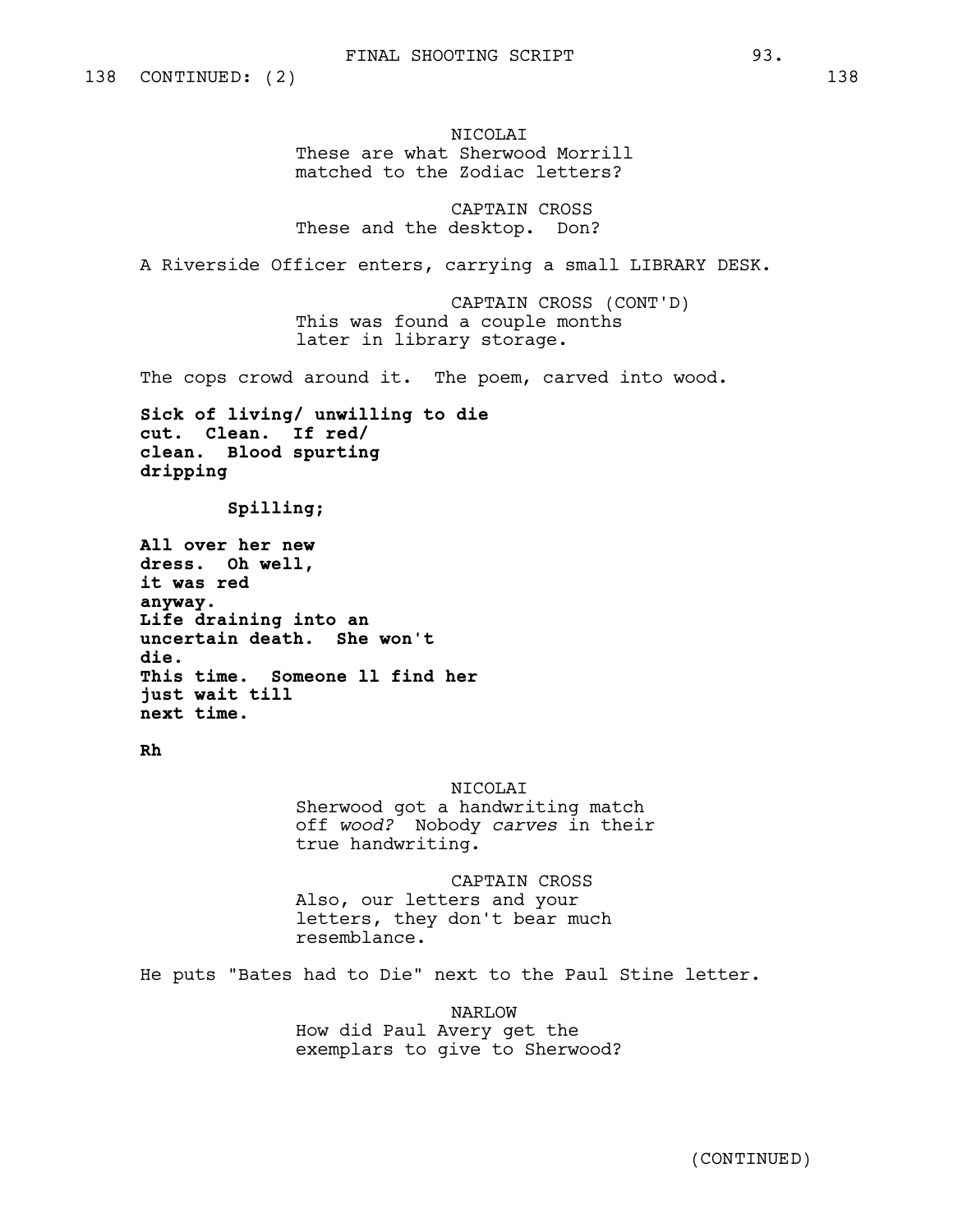CAPTAIN CROSS I gave them to him. We spoke at length, and I told him we were meeting today.

# TOSCHI

*You* told him?

CAPTAIN CROSS Yes. I also told him we don't think this was Zodiac.

Toschi blinks.

## TOSCHI

Wait a minute-

CAPTAIN CROSS We have a guy we like for it. Don't have enough to make it stick yet, but we're pretty sure it's him.

**TOSCHT** If you don't think it's Zodiac, why did you give anything to Avery?

CAPTAIN CROSS I'm trying to cooperate-

TOSCHI By giving information to reporters?

# NARLOW

(trying to defuse) Look, I don't know from handwriting but Sherwood says it's a match, right? So maybe your guy did Cheri Jo, typed the confession, Zodiac saw it in the paper and wrote the letter to take credit. He's done that before.

CAPTAIN CROSS Look, you now have everything we have, but in my opinion? You all came south for nothing.

# 139 EXT. RIVERSIDE POLICE STATION -- AFTERNOON 139

Toschi, Narlow, and Nicolai, leaving.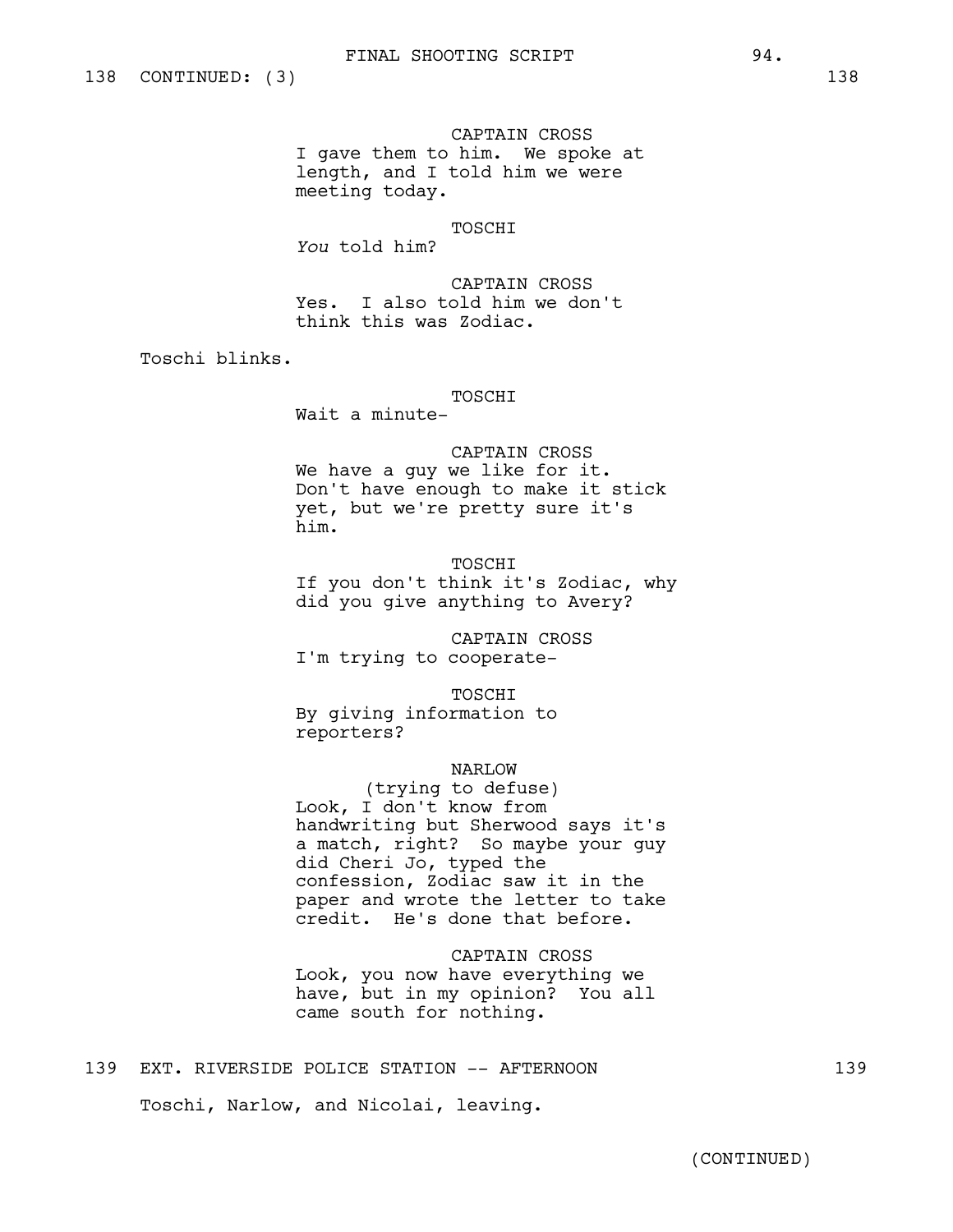NICOLAI FUBAR, gentlemen. FUBAR.

NARLOW I don't care what he says, this could still be Z.

TOSCHI Problem is, the entire state already thinks it is.

Narlow spies AVERY across the street, waiting for them.

NARLOW Why don't you complain to your press agent?

As Avery approaches, Narlow and Nicolai take off. Toschi deliberately moves in the other direction.

> TOSCHI Really don't want to talk to you right now, Paul-

AVERY Dave, just a few questions-

TOSCHI

Not *now.*

AVERY It's news. I'm doing my job-

freaked out the entire state!

TOSCHI Well, now I can't do *my* job, Paul. We're already screwed with the amount of tips we get and you just

TOSCHI (CONT'D) I've got Vallejo, Napa, and DOJ looking at me sideways, Riverside telling me I'm on a into the fire' the normally snipe hunt and-AVERY (as he writes) "'Out of the frying pan and cooperative lead inspector"-

Toschi SLAPS the pad out of Avery's hand.

AVERY Cheri Bates was a *gift!* You and Armstrong were never gonna find her-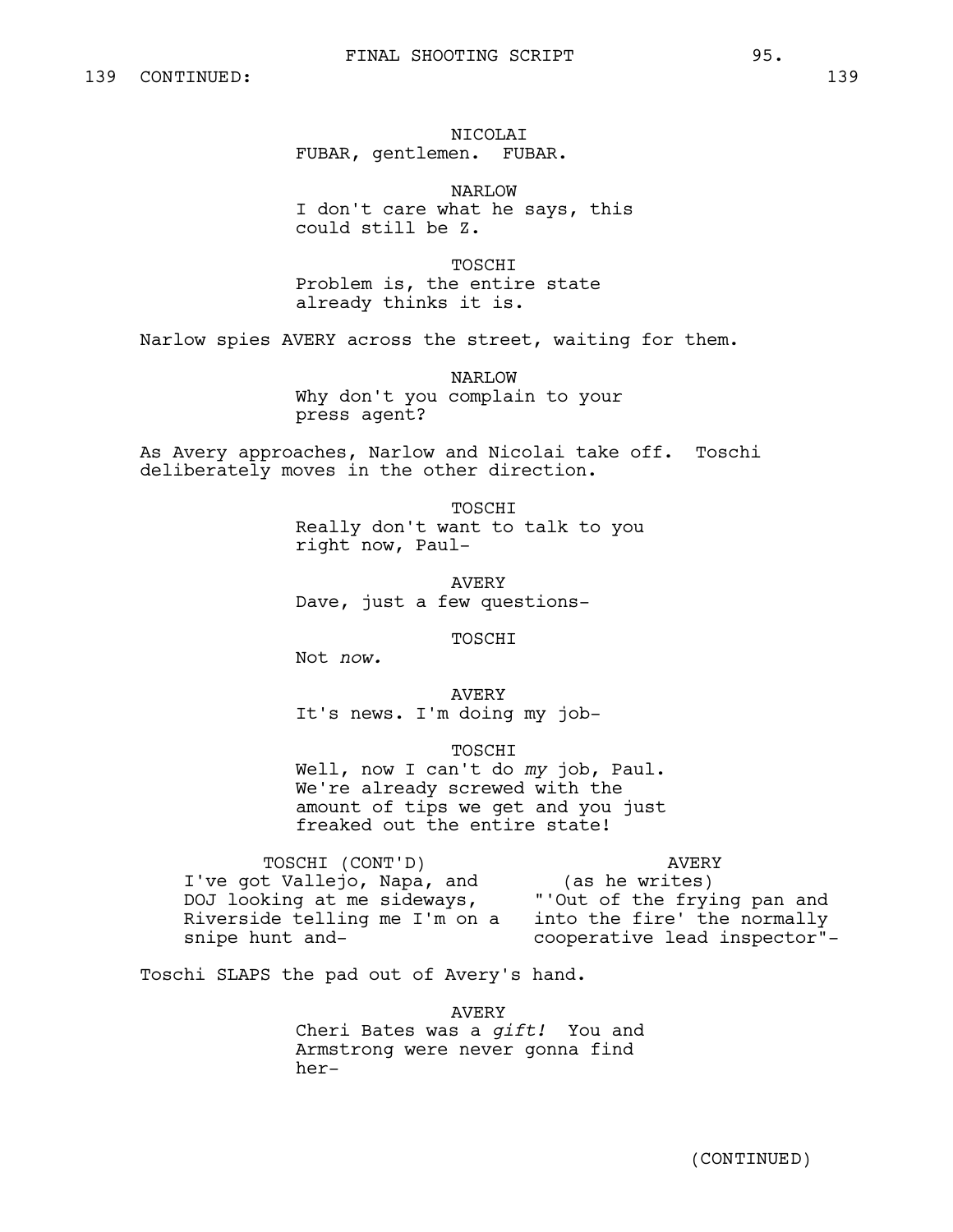#### TOSCHI

This *may not be Zodiac.* Does that matter to you? Does it matter that Riverside may not be able to make a case against *their* suspect?

# AVERY

Tell that to Sherwood! I'm beating the bushes, trying to draw him out! We're in this together-

TOSCHI No, we're *not* in this together because *I'm* not worried about upping my circulation!

AVERY

TOSCHI

He wrote *me!* He threatened Paul*my life!*

AVERY

It's been a year and a half, Bullit, *are gonna catch this fucking guy or not?* 

Silence. Toschi, mad enough to spit.

TOSCHI

Fuck yourself Paul. You should've called me.

He stalks away. Leaving Avery to pick up his pad.

140 OMITTED 140

141 INT. GRAYSMITH APARTMENT -- LIVING ROOM -- MORNING 141

Graysmith, reading the morning paper - *"ZODIAC RIVERSIDE CONNECTION CONFIRMED - by Paul Avery"*. He takes out a pair of scissors and begins clipping it for his files...

# 142 INT. HALL OF JUSTICE -- HOMICIDE UNIT -- MORNING 142

Toschi, sitting with the same paper. The PHONES all around RINGING OFF THE HOOK. Armstrong, across from him.

> ARMSTRONG Here comes Southern California...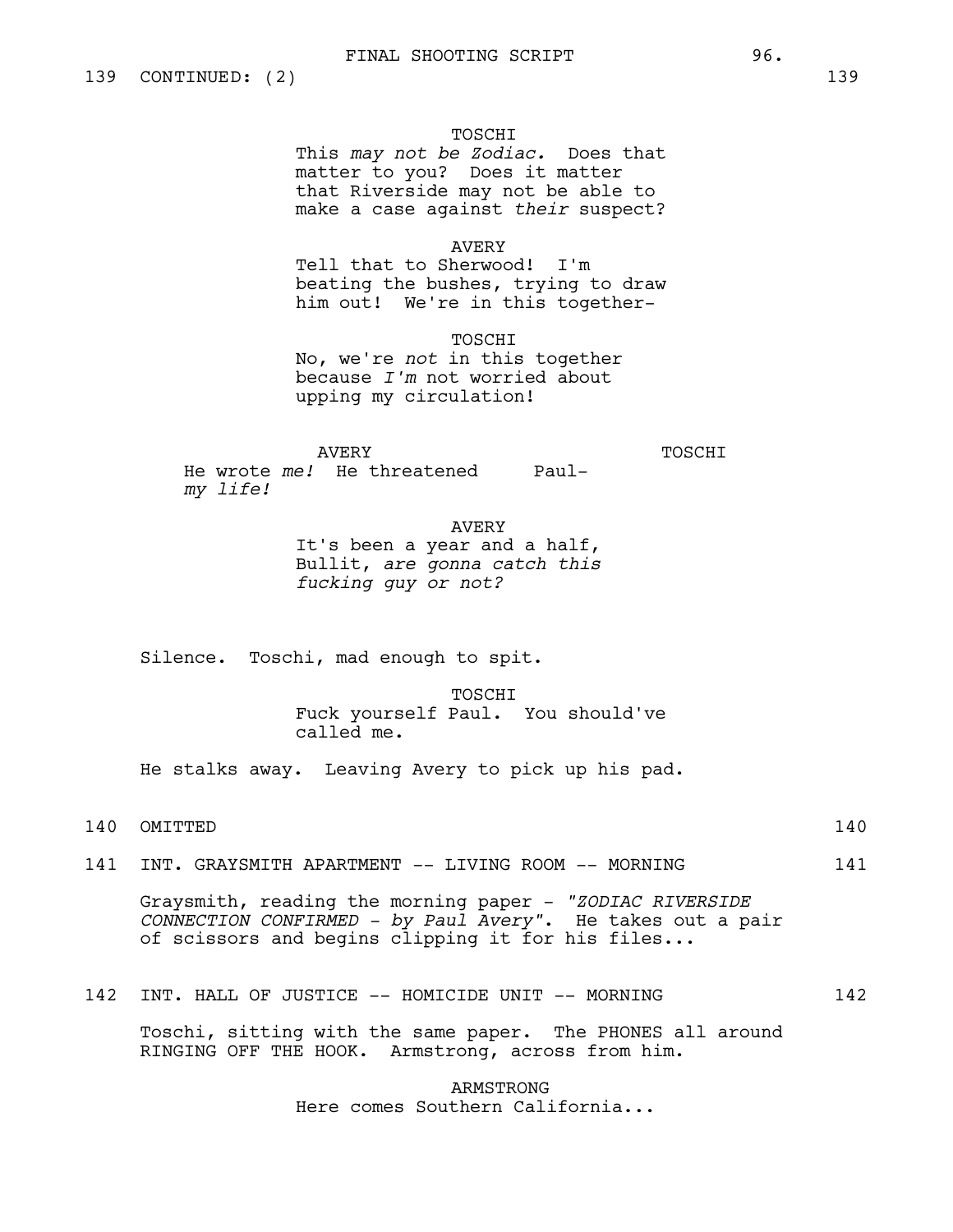| 143 | INT. HALL OF JUSTICE -- INTERVIEW ROOM -- DAY                                                                          | 143 |
|-----|------------------------------------------------------------------------------------------------------------------------|-----|
|     | An exhausted Toschi sits across from an INFORMANT. The<br>latest in a countless string of interviews.                  |     |
|     | INFORMANT 1<br>I think my mailman is the Zodiac<br>Killer                                                              |     |
|     | We begin a series of CUTS - DIFFERENT INFORMANTS, different<br>locations - talking to either Toschi or Armstrong:      |     |
|     | INFORMANT <sub>2</sub><br>told me her father was the<br>Zodiac, I'd just finished porking<br>her, women don't lie then |     |
|     | 144 OVERLAPPING - TO TOSCHI IN A LIVING ROOM:                                                                          | 144 |
|     | INFORMANT 3<br>found a note on my car saying<br>"Zodiac is coming for you"                                             |     |
| 145 | OVERLAPPING - NOW TO ARMSTRONG IN A DINER:                                                                             | 145 |
|     | INFORMANT 4<br>he's on the pot - you found pot<br>on the letters, right                                                |     |
| 146 | OVERLAPPING - TO TOSCHI AT THE PRECINCT:                                                                               | 146 |
|     | INFORMANT 5<br>I tried telling the LAPD but<br>they just won't listen!                                                 |     |
|     | 147 OVERLAPPING - TO ARMSTRONG OVER THE PHONE:                                                                         | 147 |
|     | INFORMANT 6<br>he's killing geographically,<br>cutting a big "Z" across the state.                                     |     |
|     | Armstrong writing - Giant Z on a notepad, and as the VOICES<br>CONTINUE, we see OTHER PADS fill up with words like -   |     |

CONTINUE, we see OTHER PADS fill up with words like - *Landlord, Radians, Binary, Witchcraft, Semaphore,* and *Manson* and TELEPHONE NUMBERS and NAMES and more numbers and more names and the voices grow and grow and grow and the word *Torrance* is written on a pad and finally: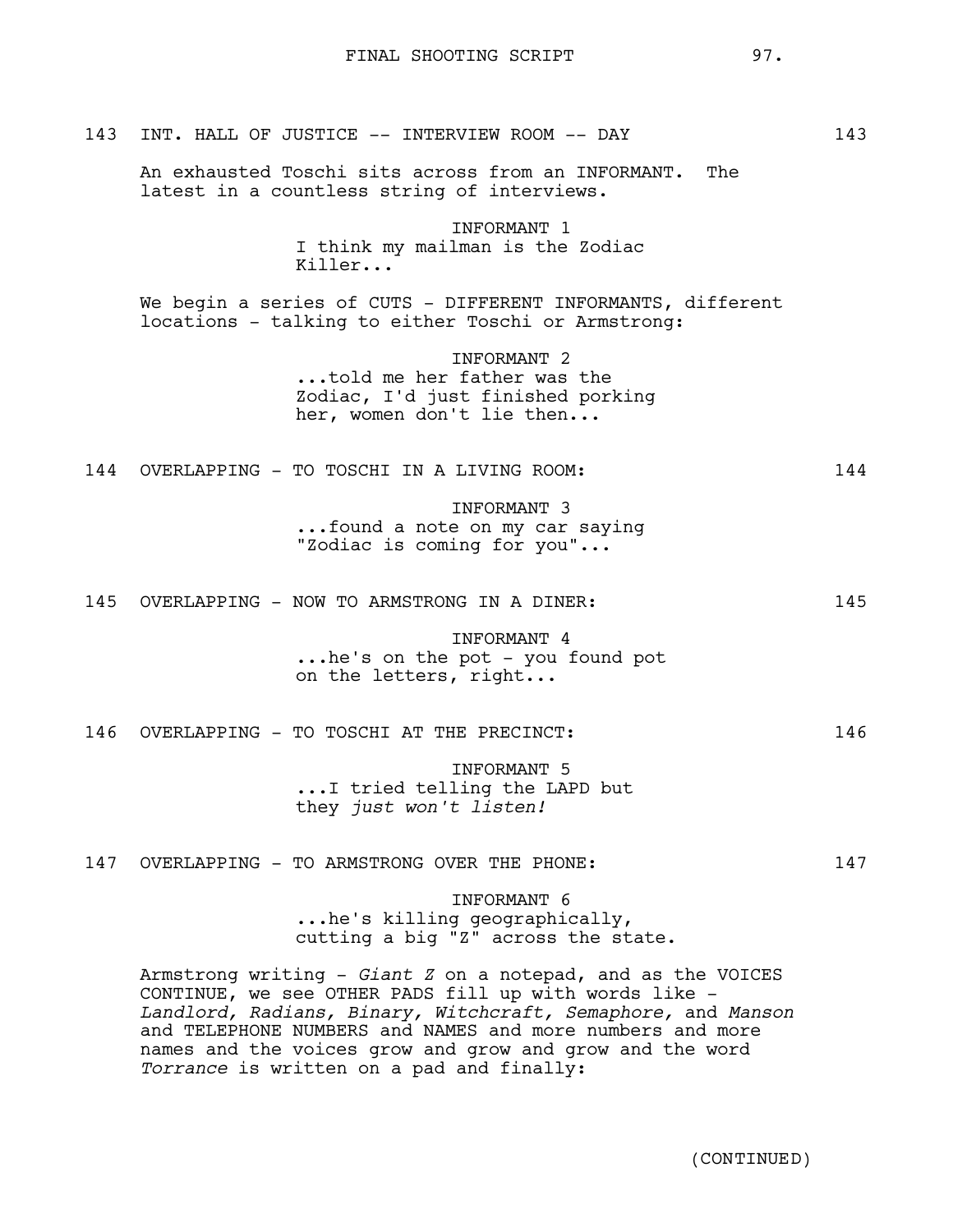INFORMANT 7 (O.S.) He said his favorite book was "The Most Dangerous Game".

Armstrong looks up, interested for the first time. We're in

148 INT. SCIENCE DYNAMICS BUILDING -- DAY 148

**July 26, 1971 - Torrance, California.** Armstrong sits with DON CHENEY and SANDY PANZARELLA.

PANZARELLA

We were roommates with Leigh's brother in college and Leigh would come down sometimes. Then- Tell him about the conversation-

**CHENEY** 

New Year's Day, 68. I go over to Leigh's house. He'd been out of work a couple months.

ARMSTRONG What did he do?

**CHENEY** He was a teacher. Lost his job over "politics" or something.

*Teacher - fired?* goes onto the pad below *New Year's 68.*

CHENEY (CONT'D) He was drinkin' Coors, getting a load on. Starts talking about hunting people, like that book. Says how you can put a light on a gun to use as a sight in the dark-

ARMSTRONG

He said that?

#### CHENEY

Yeah. So I ask him, "How would you get away with it?" He says it'd be easy, cause there'd be no real motive to the thing. Then he says he'd write letters to the police and call himself Zodiac to mess with 'em.

PANZARELLA Leigh liked messing with people.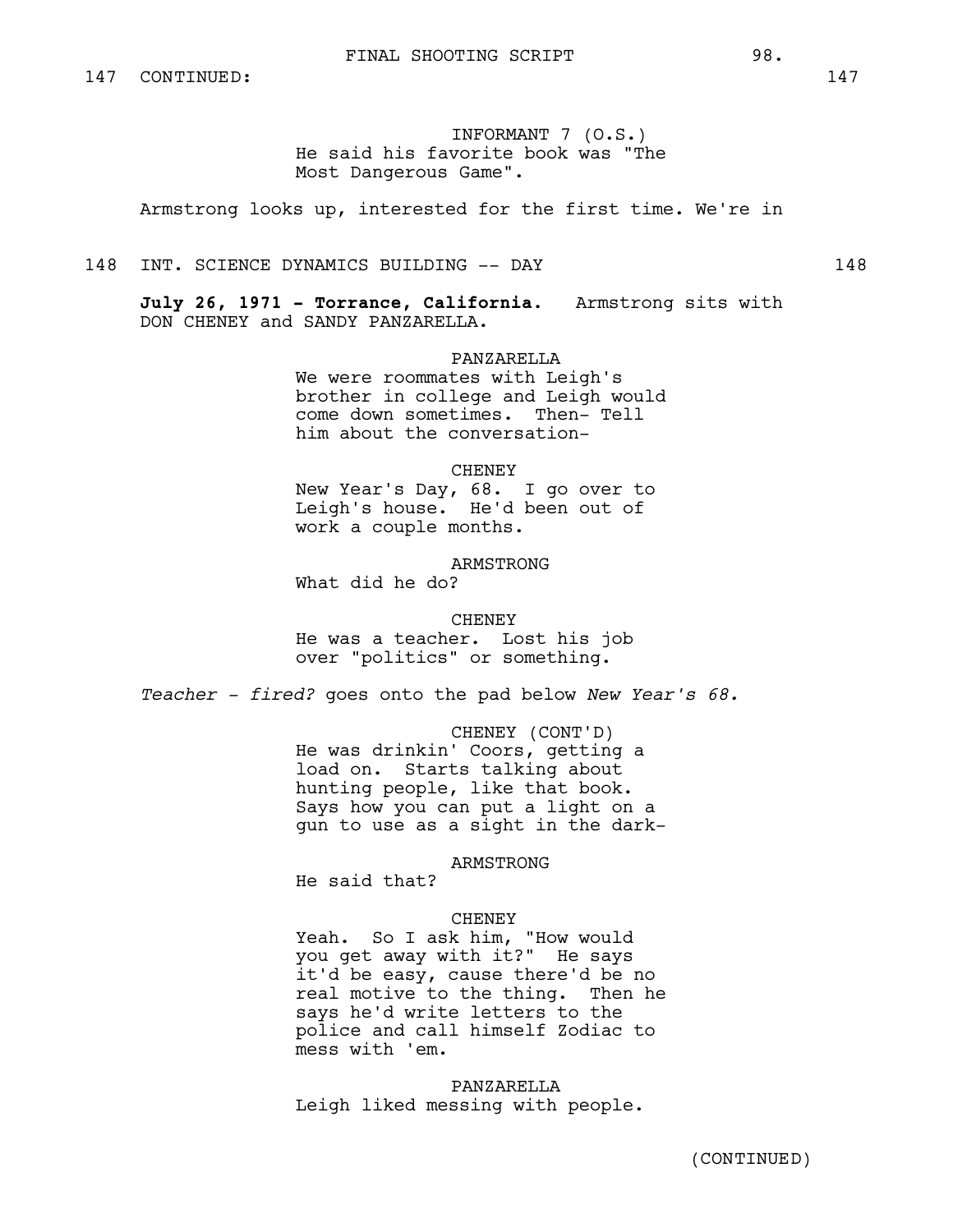#### ARMSTRONG

You're sure it was "Zodiac"?

# **CHENEY**

Yeah, I thought it was a stupid name. So I told him. He gets all upset and says "I don't care what you think, I thought about it a long time, and that's the name I'm gonna use."

#### ARMSTRONG

He'd been thinking about it a long time.

#### **CHENEY**

He was raw about losing his job at the school. Talked about shooting out the tires of a school bus and picking off the "little darlings".

#### ARMSTRONG

He used those words?

## **CHENEY**

That's what made me remember. Afterwards I told my wife I didn't wanna see him again and I haven't since. Other thing is, Leigh's into skindiving. I know he's been up to that lake a bunch of times, the one in Napa-

#### ARMSTRONG

Berryessa. Did you ever go with him?

#### CHENEY

Couple times we went fishing by Putah Creek near there.

## PANZARELLA

Tell him when you put it together.

#### **CHENEY**

About a year ago in the paper, there was a story about the Zodiac, and it all comes back. I tried to call the local cops-PANZARELLA They blew him off. Thought he was a nut.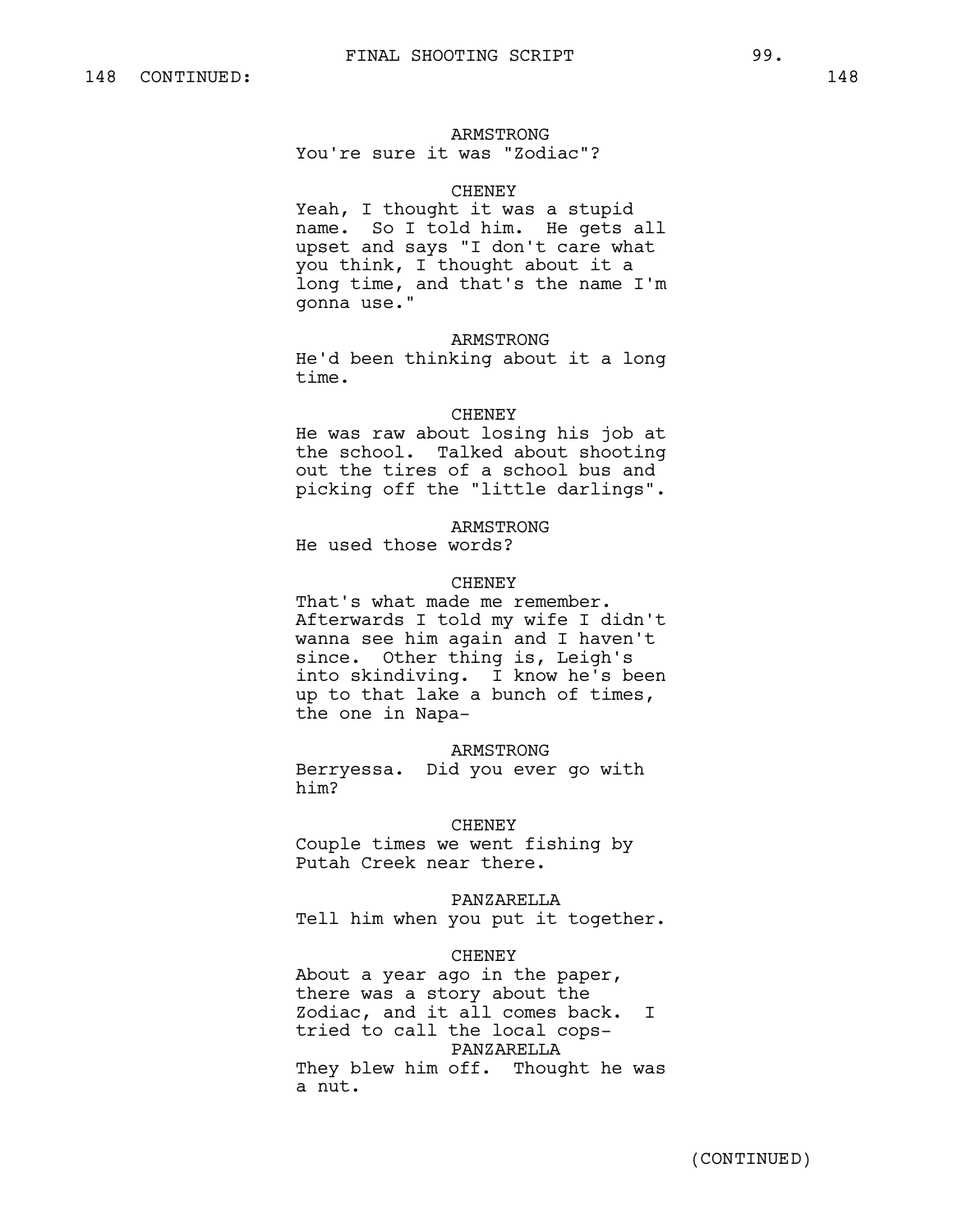#### CHENEY

So I said forget it. But then I told Sandy about it-

## PANZARELLA

I made him call Manhattan Beach P.D. I got a friend there I knew would take it seriously.

# ARMSTRONG

And you're *sure* your conversation about Zodiac happened on the first day of 1968?

# CHENEY

Couldn't have been any later cause I started a new job in LA on January 20th. I had to move.

# 149 INT. HALL OF JUSTICE -- HALLWAY -- DAY 149

Toschi and Armstrong, passing cops, walking and talking.

TOSCHI Here's the problem. This guy...

ARMSTRONG Arthur Leigh Allen.

## TOSCHI

This guy Allen, he just *lays out* his entire evil plan to a fishing buddy on New Year's Day?

### ARMSTRONG

I don't know. He's angry, he's drinking, he's been thinking about it for awhile... I can buy that.

TOSCHI Why didn't Cheney come to us sooner?

### ARMSTRONG

I checked, he tried. First recorded contact with a PD about Allen was in Pomona, January 10th, 1970. He got lost in the shuffle.

#### TOSCHI

Does Cheney have anything against Allen - did Allen screw his wife or something?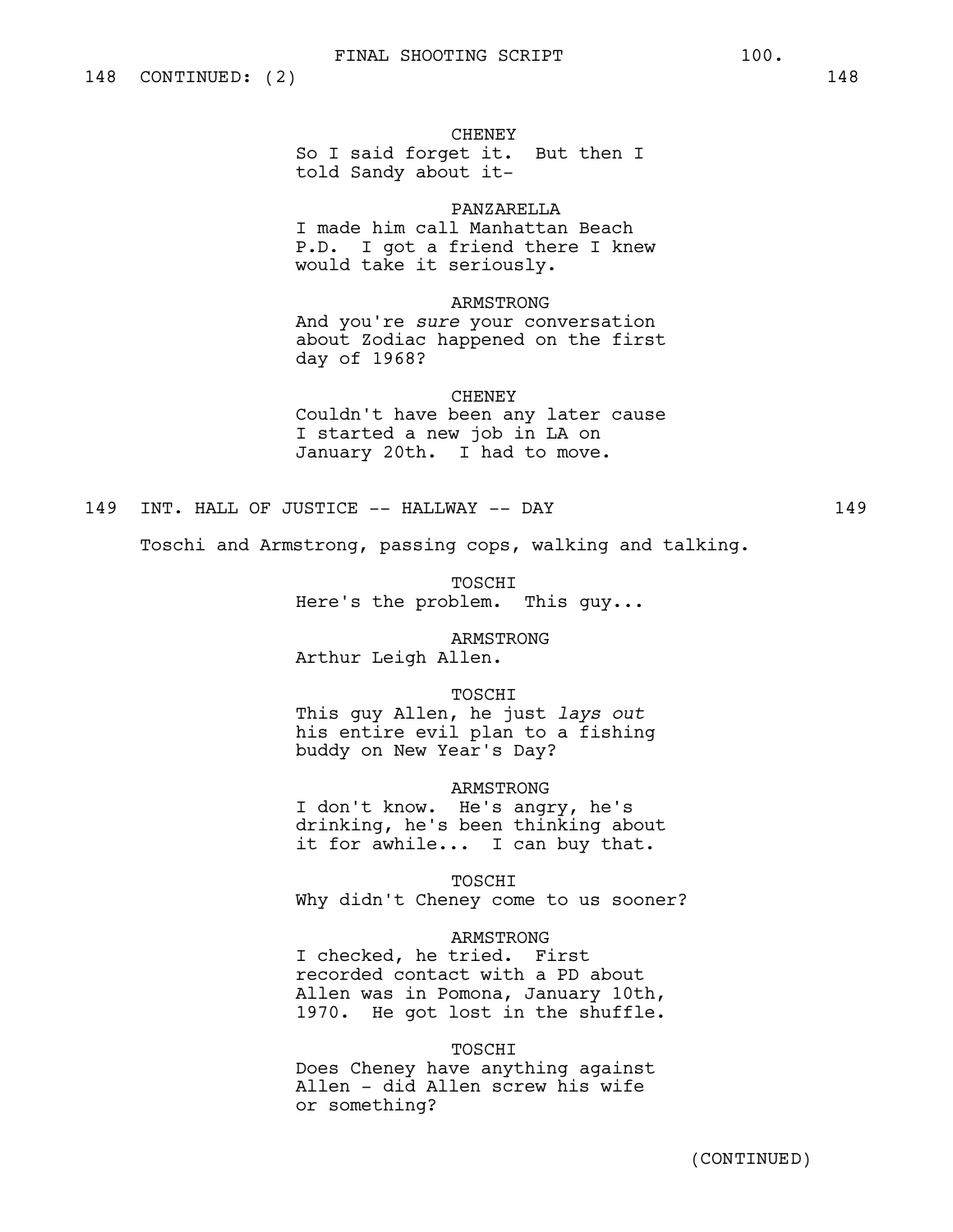# ARMSTRONG

We'll do a full background, but I gotta tell you - I like this guy.

Toschi pauses in the door to the Homicide Unit.

TOSCHI Let's try and pull handwriting...

150 INT. HALL OF JUSTICE -- HOMICIDE UNIT -- DAY 150

Armstrong, on the phone with NICOLAI. INTERCUT:

# ARMSTRONG

He was a public school teacher, they should still have a record of his application, right?

NICOLAI

Yeah. What school?

# ARMSTRONG

(checks notes) Valley Springs. Also, he may have been in the Navy which matches up with the boots thing.

NICOLAI

I'll see what I can get for you. You throw a heads-up to Mulanax?

ARMSTRONG

I was about to.

## NICOLAI

Have him check Vallejo banks, if Allen's got an account they should have check stubs.

151 INT. DINER -- AFTERNOON 151

Armstrong, having lunch. Toschi enters and takes a seat.

TOSCHI Sherwood called, he got the samples. (re: sandwich) Is that pastrami?

Armstrong tears off half and hands it to him.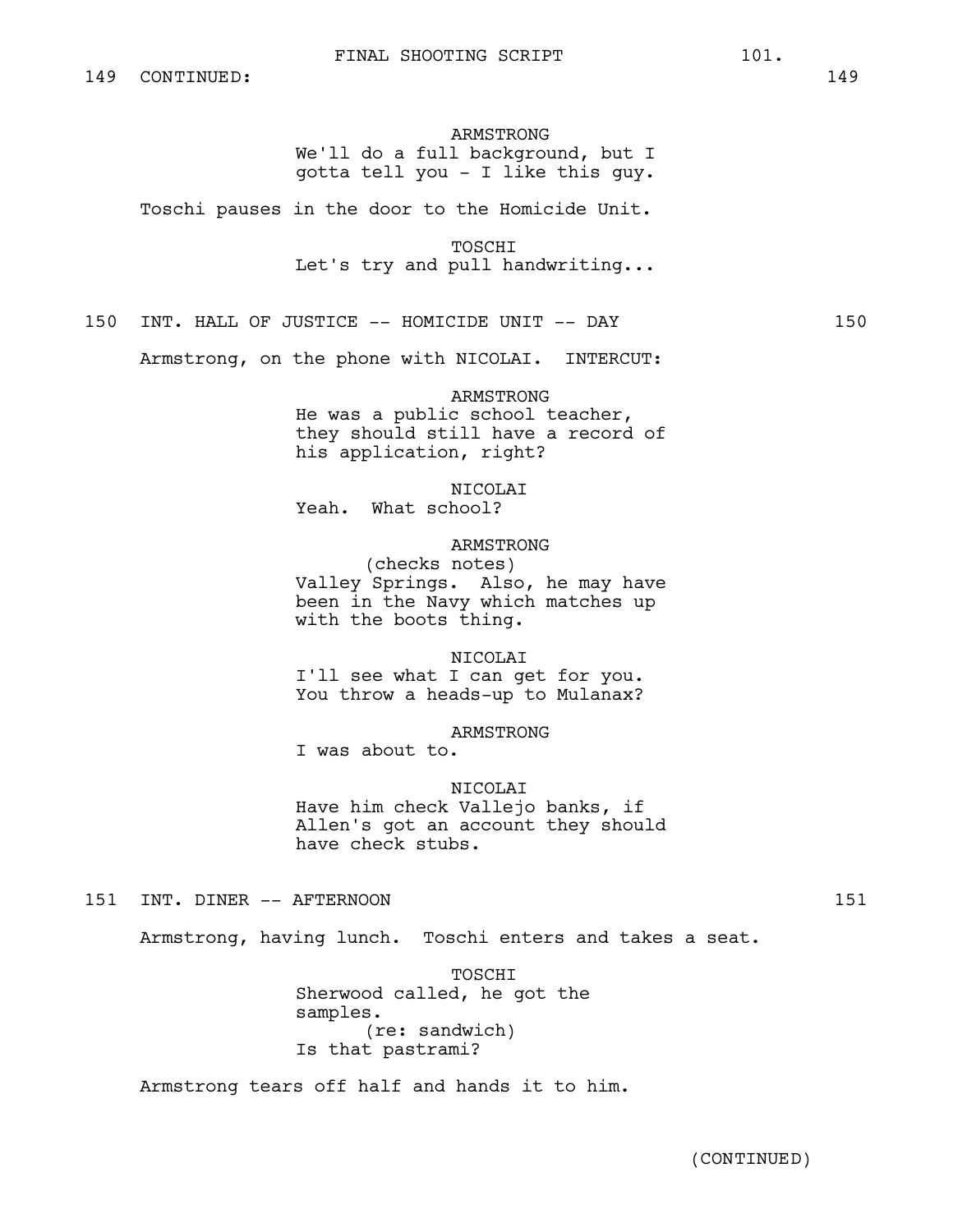### TOSCHI (CONT'D)

Check stubs are a wash, cause there's so little writing on them. The application's got more, but he says it doesn't look like Z. He's not ruling him out, but he can't rule him in either.

## ARMSTRONG

Well, that's... vague.

## TOSCHI

(chewing) He needs more samples. Oh, also our guy's a perv. When Mel got the application from Valley Springs, they told him Allen had been fired for touching kids.

ARMSTRONG

Touching?

TOSCHI Polite euphemism. What do you want to do?

ARMSTRONG Let me make a few calls.

He rises to leave. Toschi, shouting after him:

TOSCHI Can I have the rest of your-

ARMSTRONG (O.S.)

Yes!

## 152 INT. HALL OF JUSTICE -- HOMICIDE UNIT -- DAY 152

Armstrong, on the phone with PANZARELLA. INTERCUT:

ARMSTRONG Did you and Mr. Cheney have a chance to look at the copies of the Zodiac letters we sent?

PANZARELLA Yeah, some of that stuff is creepy.

## ARMSTRONG

We know.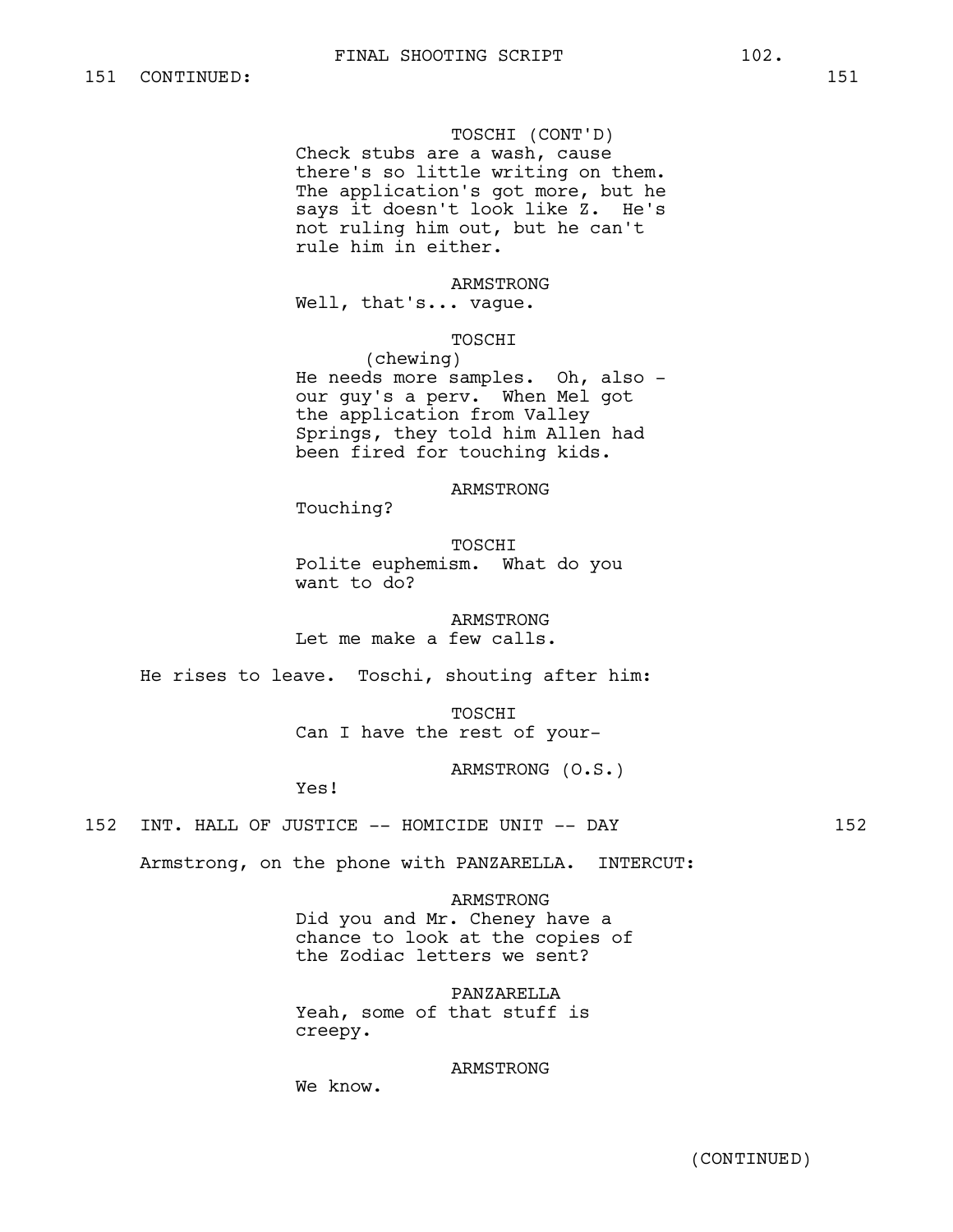# PANZARELLA

No, I mean creepy like Leigh. He misspells words like that, thinks it's funny. And he makes up rhymes, too. Like that one "I feel it my bones, you ache to know my name"... Very Leigh.

# ARMSTRONG

What about the handwriting?

## PANZARELLA

I don't know. Don't you have experts for that stuff?

# ARMSTRONG

Our man at Questioned Documents says it's inconclusive.

#### PANZARELLA

Maybe he did it with his other hand.

#### ARMSTRONG

The letters are a little too neat for someone to have written with the wrong hand-

#### PANZARELLA

Not for Leigh.

Armstrong leans forward in his chair.

# ARMSTRONG

What do you mean?

#### PANZARELLA

He's ambidextrous. He can write with both hands. Didn't you know that?

# 153 INT. CAPTAIN LEE'S OFFICE -- EVENING 153

Toschi and Armstrong, sitting with Captain Lee.

#### ARMSTRONG

Here's our theory - In every day life Allen uses his left hand, job applications, letters to friends, etcetera. But he writes the Zodiac letters with his *right hand* producing a different handwriting that he can't be linked to.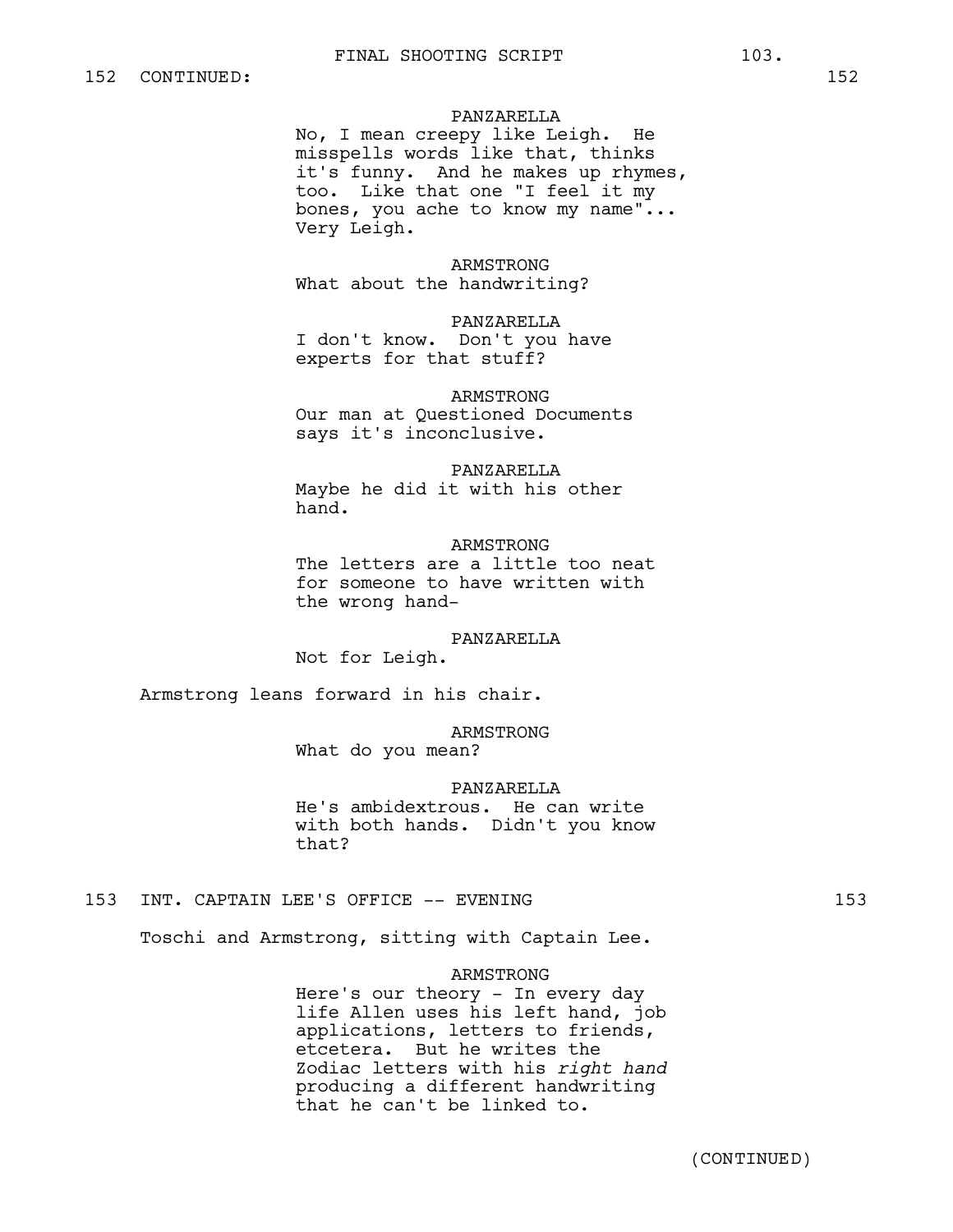TOSCHI We gotta go see this guy, Chief.

CAPTAIN LEE

Where is he?

ARMSTRONG Vallejo, he works at Union Oil in Pinole. He's also got a brother who lives up there.

CAPTAIN LEE See 'em both. And bring Mulanax in, it's his backyard.

# TOSCHI

Because that worked so well in Riverside. (off Lee's look) Cooperation at all costs, that's us.

154 EXT. PINOLE -- UNION OIL REFINERY -- DAY 154

**August 4, 1971 - Vallejo.** Establishing. A HUGE COMPLEX.

155 INT. UNION OIL REFINERY -- BREAK ROOM -- DAY 155

A FOREMAN leads Toschi, Armstrong, and Mulanax into the cramped meeting room.

> PINOLE FOREMAN You can talk to him in here. Coke machine's busted, by the way.

Toschi looks over at the machine, out of order since 1957.

TOSCHI

No kidding.

PINOLE FOREMAN I'll go get him for you.

The Foreman leaves. Mulanax turns to the others.

MULANAX How do you want to do this?

TOSCHI Bill talked to the informants. He leads, we follow?

(CONTINUED)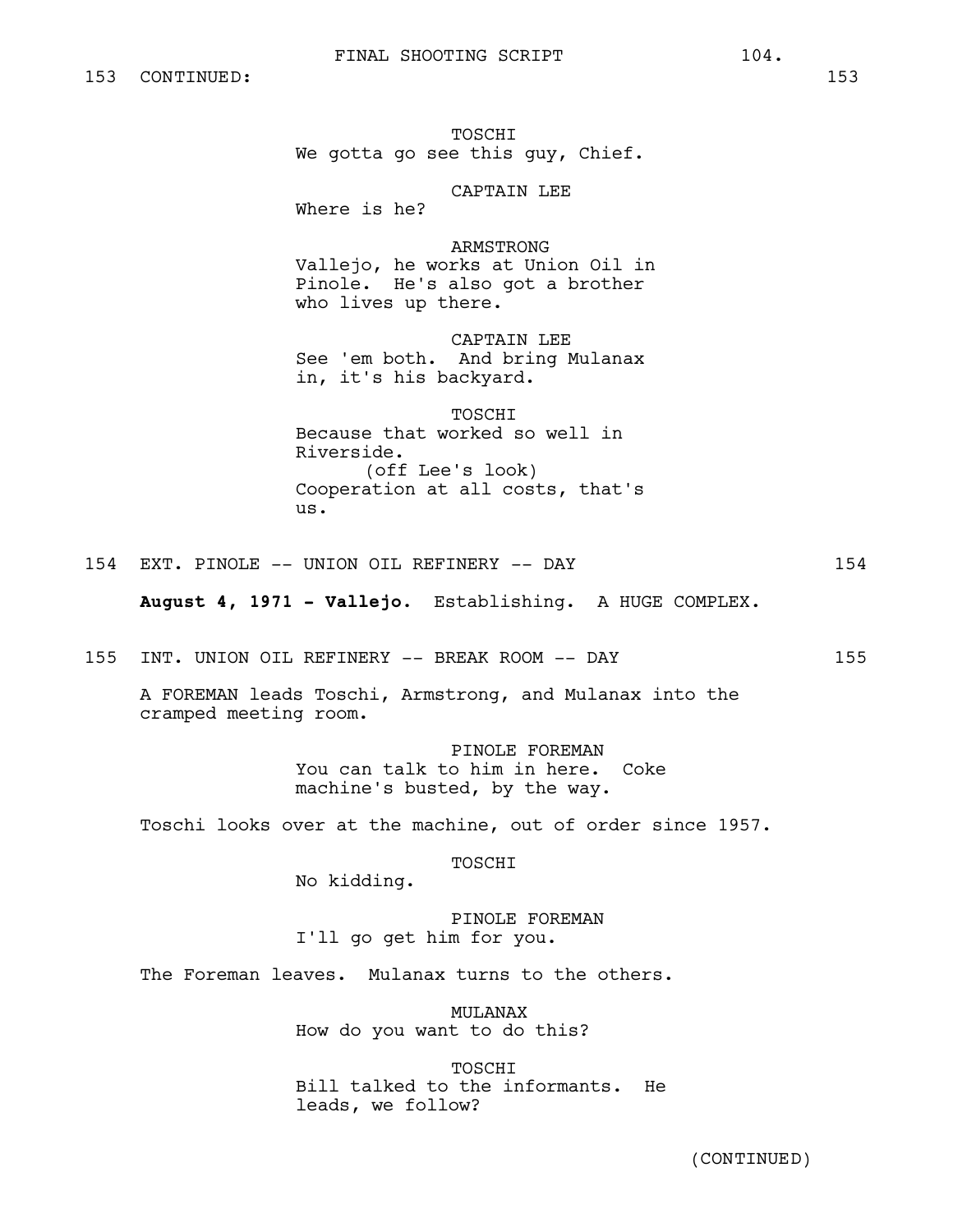### MULANAX

# Okay by me.

Armstrong nods - "fine". FOOTSTEPS in the hallway. HEAVY. The detectives turn to the closed door in anticipation. The door opens... and ARTHUR LEIGH ALLEN fills it. Over 200 lbs. Close cropped buzzcut with graying hair. Confused. Armstrong steps forward, all business. Immediately:

## ARMSTRONG

Mr. Allen, I'm Inspector Bill Armstrong, this is Inspector David Toschi, and that's Sergeant Jack Mulanax - we're investigating the Zodiac murders in San Francisco and Vallejo. Sit, please.

Allen does. Nervous.

ARMSTRONG (CONT'D) An informant notified us that you made certain statements eleven months prior to the first Zodiac murder and if they're true, they're quite incriminating. Do you recall having any such conversation?

# LEIGH ALLEN

No.

# MULANAX Have you ever read or heard about the Zodiac?

Allen, surprised the second cop has joined in.

#### LEIGH ALLEN

When it was first in the papers, sure. I didn't follow up after those first reports.

#### ARMSTRONG

Why not?

LEIGH ALLEN Because it was too morbid. I told all this to the other officer.

Now it's the detectives turn to be thrown.

ARMSTRONG Which other officer?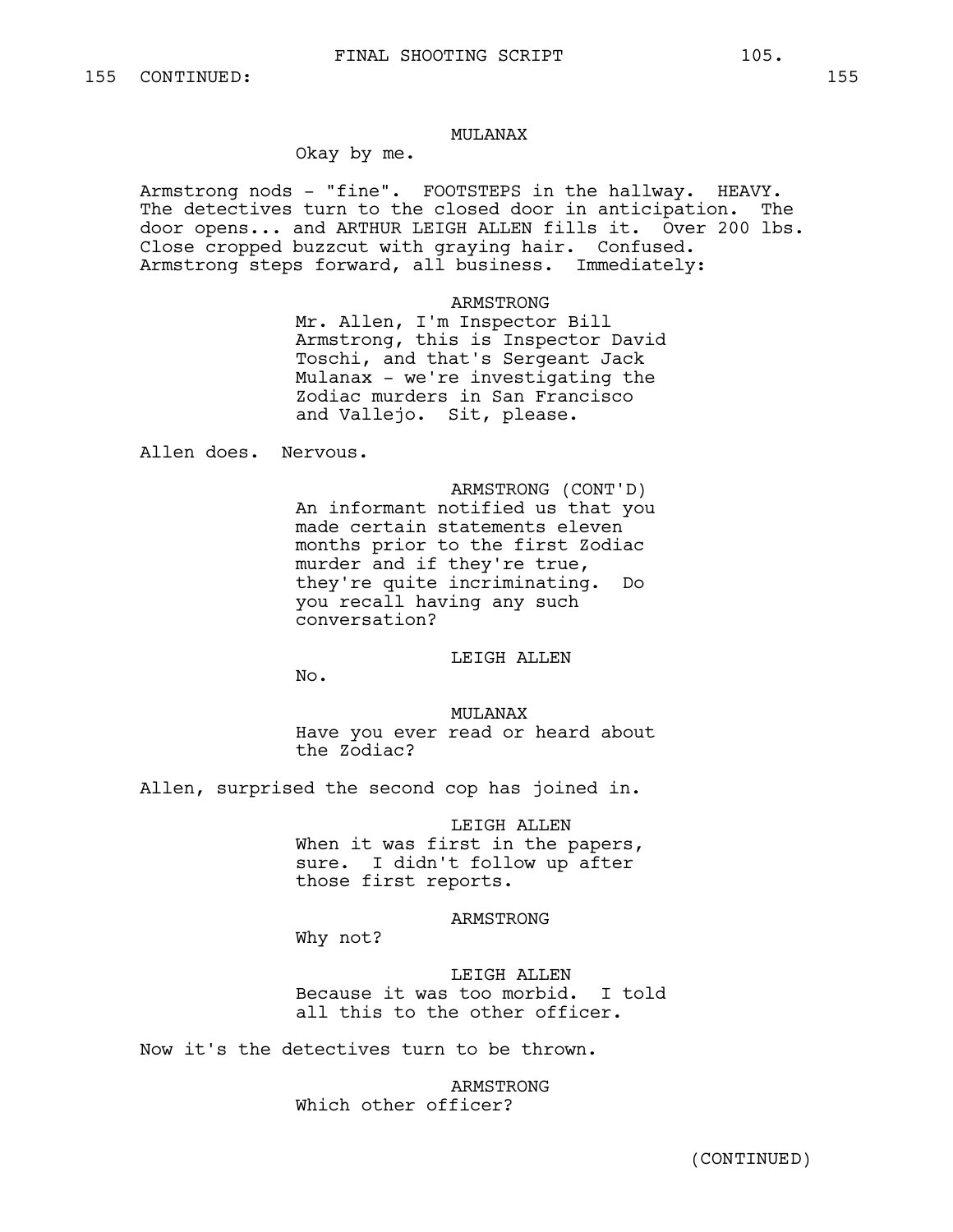# LEIGH ALLEN

From Vallejo.

Mulanax shoots Toschi a head shake - *"I don't know"*

ARMSTRONG Do you remember the officer's name?

LEIGH ALLEN No. But it was right after the murder at the Lake.

MULANAX And what did you tell this officer?

LEIGH ALLEN I told him that I'd gone to Salt Point that weekend to skin dive. I was alone but I met a couple there. I have their names at home if you want them.

MULANAX That would be great, Arthur.

LEIGH ALLEN

Leigh.

MULANAX

What?

# LEIGH ALLEN

Leigh. Nobody calls me Arthur. Also, that day when I came home, my neighbor saw me. It was about four. I forgot to tell the officer about that.

ARMSTRONG What's your neighbor's name?

#### LEIGH ALLEN

Bill White. But he died about a week afterwards. Heart attack. So I never called to follow up. (suddenly) The knives I had in my car with blood on them, the blood came from a chicken I killed for dinner.

The three detectives, stunned.

MULANAX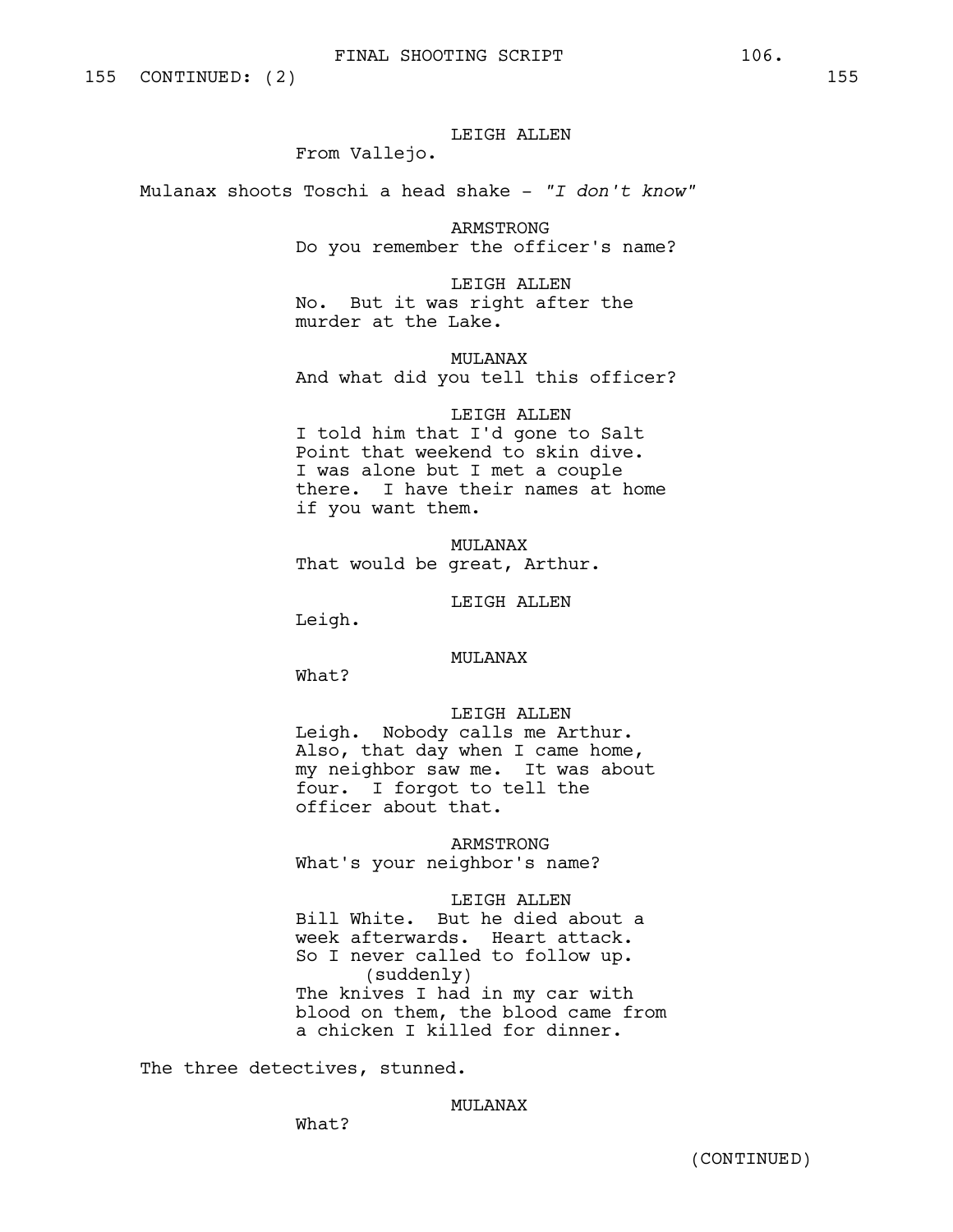#### LEIGH ALLEN

That weekend, there were two knives in my car. Maybe Bill saw them and called the first cop on me.

#### MULANAX

We'll be checking on that. Let me ask you something else, were you in Southern California at any time during 1966?

LEIGH ALLEN You mean about the Riverside killing?

A beat.

# MULANAX

Yes.

LEIGH ALLEN I guess I was down there around the same time. I used to go down a lot, I like the auto races.

Armstrong looks over at Toschi, who still hasn't spoken. *"Do you want to jump in?"* Toschi stays quiet. Observing.

> ARMSTRONG Our informant tells us you're ambidextrous.

LEIGH ALLEN No. That's untrue.

ARMSTRONG You can't write with both hands?

# LEIGH ALLEN

They tried to make me when I was little, but I couldn't. I'm left handed.

MULANAX

He also says you made statements about killing school children.

Allen, becoming upset.

# LEIGH ALLEN

No. That's horrible. That's a horrible thing to say...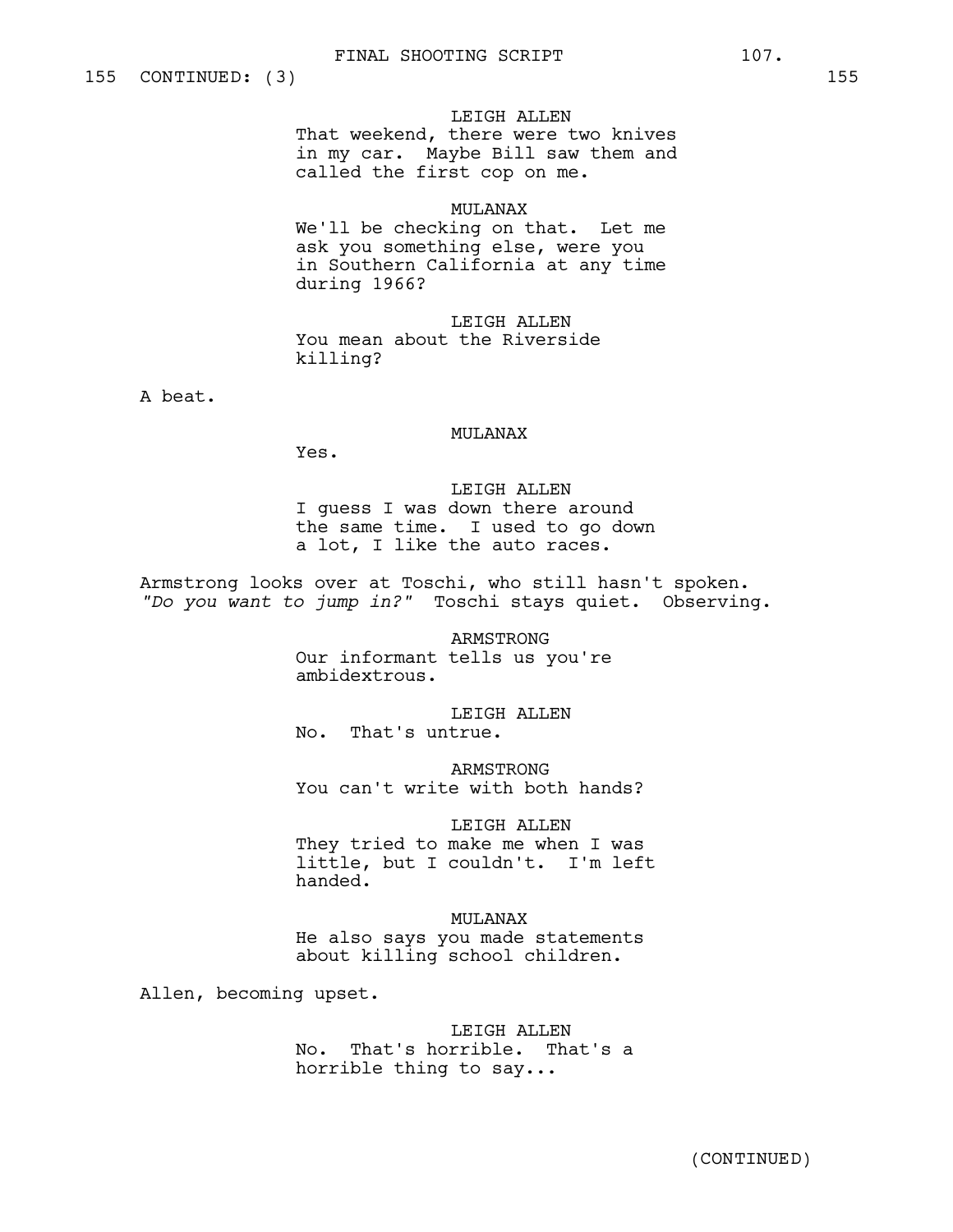ARMSTRONG So you weren't angry about being fired from Valley Springs for touching your students?

Allen looks up at him. Tears in his eyes.

LEIGH ALLEN I am *not* the Zodiac. And if I was, I certainly wouldn't tell you.

Silence... And then Toschi finally speaks:

TOSCHI That's a nice watch.

LEIGH ALLEN

Thank you.

TOSCHI

Can I see it?

Allen holds it up for them. *It's the Zodiac Watch.*

TOSCHI (CONT'D) Where did you get it?

LEIGH ALLEN It was a Christmas gift from my mother two years ago.

**TOSCHT** 

That's sweet. Tell me something, Arthur, do you remember *anyone* you might have had a conversation with regarding the Zodiac?

LEIGH ALLEN Maybe Ted Kidder or Phil Tucker at Vallejo Recreation, but I'm not positive. I used to work there... (suddenly realizing)

Ohhhh, The Most Dangerous Game!

ARMSTRONG

What?

LEIGH ALLEN The Most Dangerous Game! That's why you're here isn't it? Best thing I read in high school. (MORE)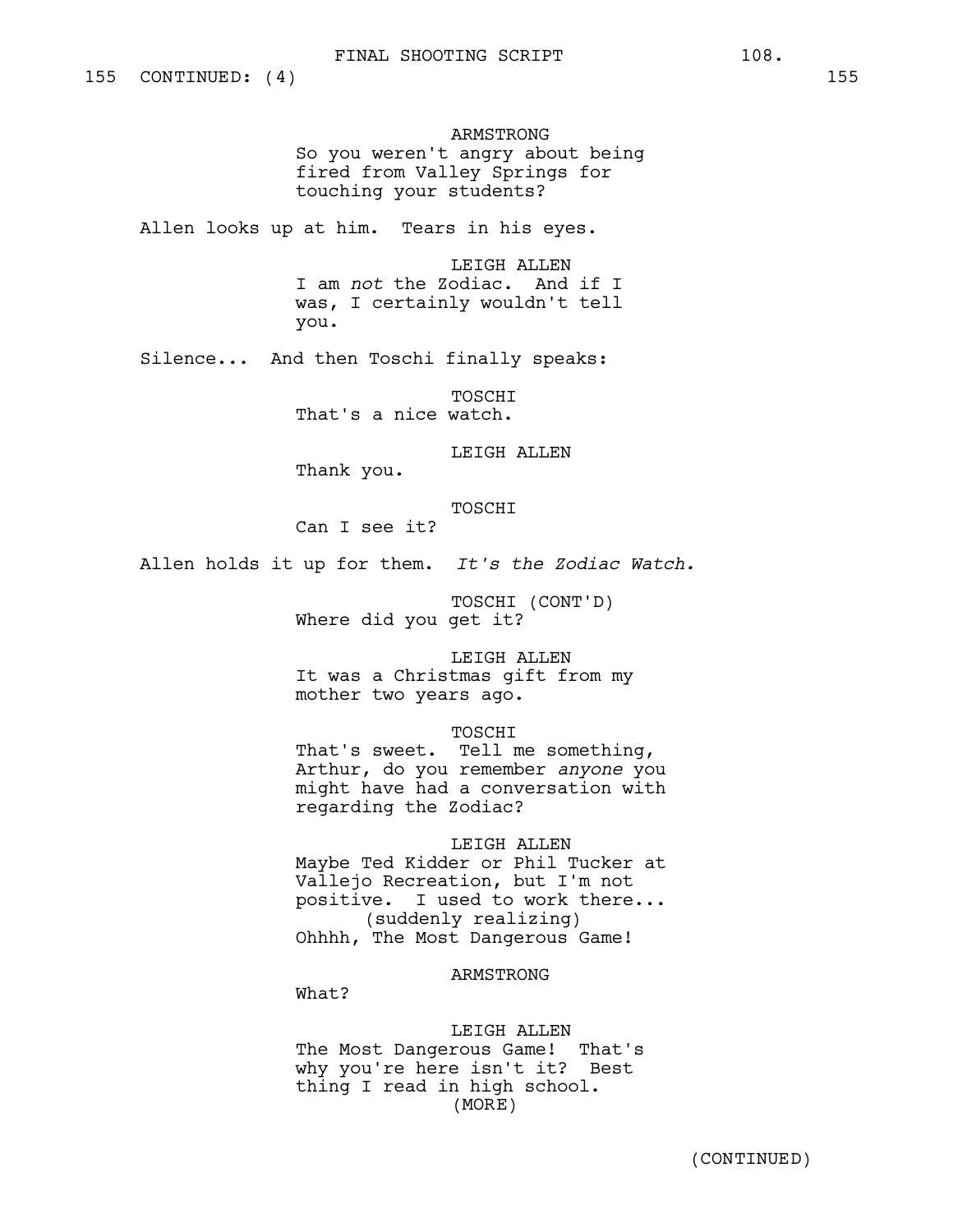It's about this man who waits for people to get shipwrecked on his island because he's tired of hunting animals, so he hunts the people for the challenge. LEIGH ALLEN (CONT'D)

TOSCHI Man is the most dangerous animal?

LEIGH ALLEN That's the whole point to the story! Great book.

The WHISTLE outside the plant blows. Lunch.

LEIGH ALLEN (CONT'D)

May I go?

TOSCHI Yes. Thank you for your time.

Allen rises to leave...

LEIGH ALLEN I'm willing to help you in anyway possible. I can't wait until the day comes when police officers aren't referred to as "pigs".

ARMSTRONG Thanks. We'll be in touch.

Allen exits the room. The detectives stand there.

TOSCHI So... does anyone think this suspect warrants further investigation?

156 INT. JOHN AND CATHERINE ALLEN RESIDENCE -- VALLEJO -- EVENING 156

Toschi, Armstrong, and Mulanax sit in the home of JOHN and CATHERINE ALLEN - Allen's brother and sister-in-law. Armstrong, laying out papers on the coffee table.

> ARMSTRONG These are copies of the letters Zodiac sent us. Would you mind taking a look at them?

JOHN ALLEN You think my brother's the Zodiac.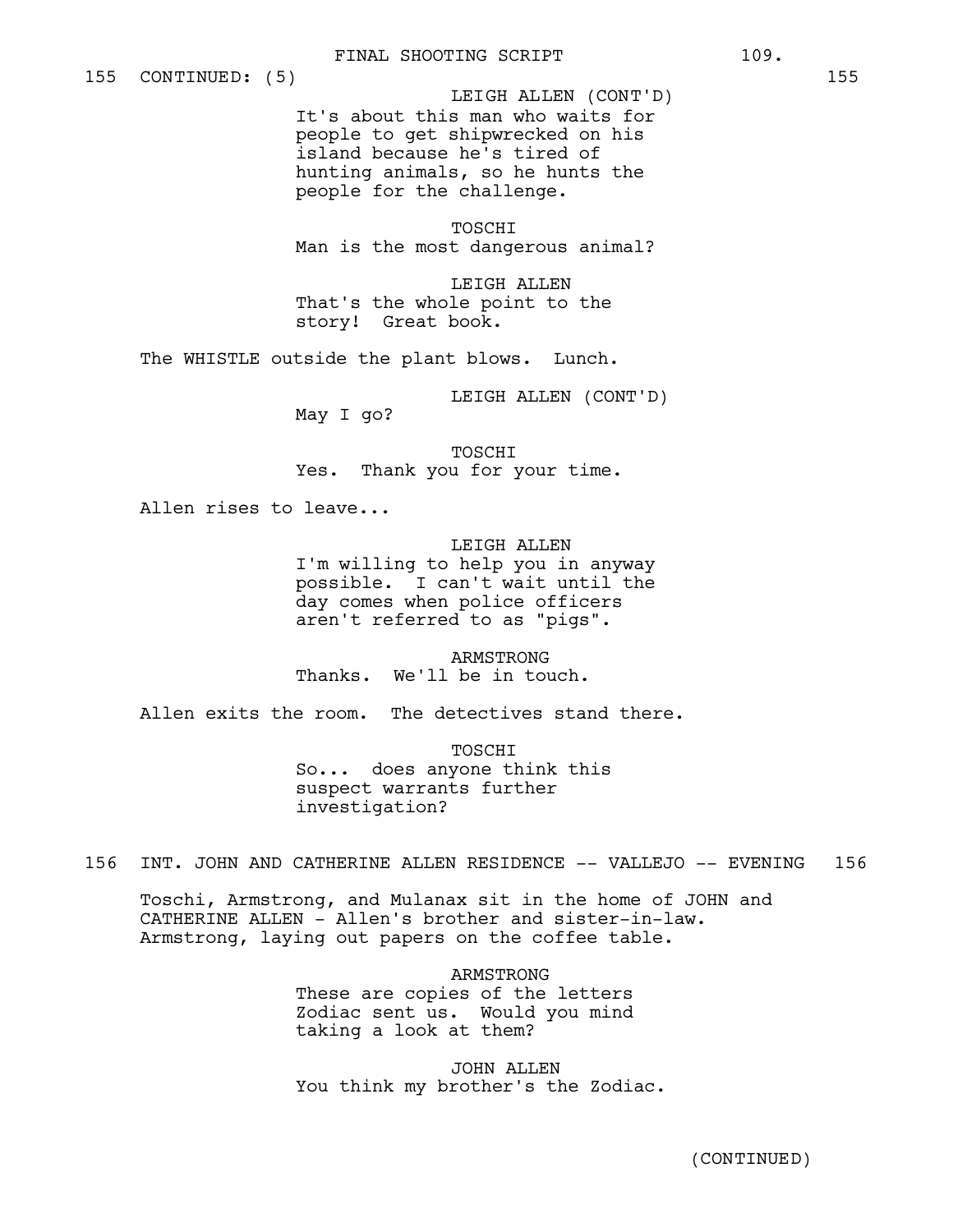# FINAL SHOOTING SCRIPT 110.

TOSCHI He's someone we're looking at.

CATHERINE ALLEN Are you going to arrest him?

ARMSTRONG It doesn't work that way, Mrs. Allen. We don't go around arresting people because we're interested in them as suspects.

Catherine begins examining the letters.

JOHN ALLEN Leigh's always been troubled.

MULANAX Is it true about the children?

JOHN ALLEN Unfortunately. We don't see him much anymore. Since we found out.

Toschi notes the TODDLER TOYS on the floor.

ARMSTRONG What's your feeling about Don Cheney?

JOHN ALLEN Don Cheney, my old roommate? Is he the one who contacted you?

ARMSTRONG That's confidential, sir.

John considers this.

JOHN ALLEN Don's a very reliable guy. If he were to tell you something, I'd believe it to be true.

Catherine suddenly stabs a finger down at a letter.

CATHERINE ALLEN

*This* one. TOSCHI What about it?

CATHERINE ALLEN Here, where he spells Christmas with two s's.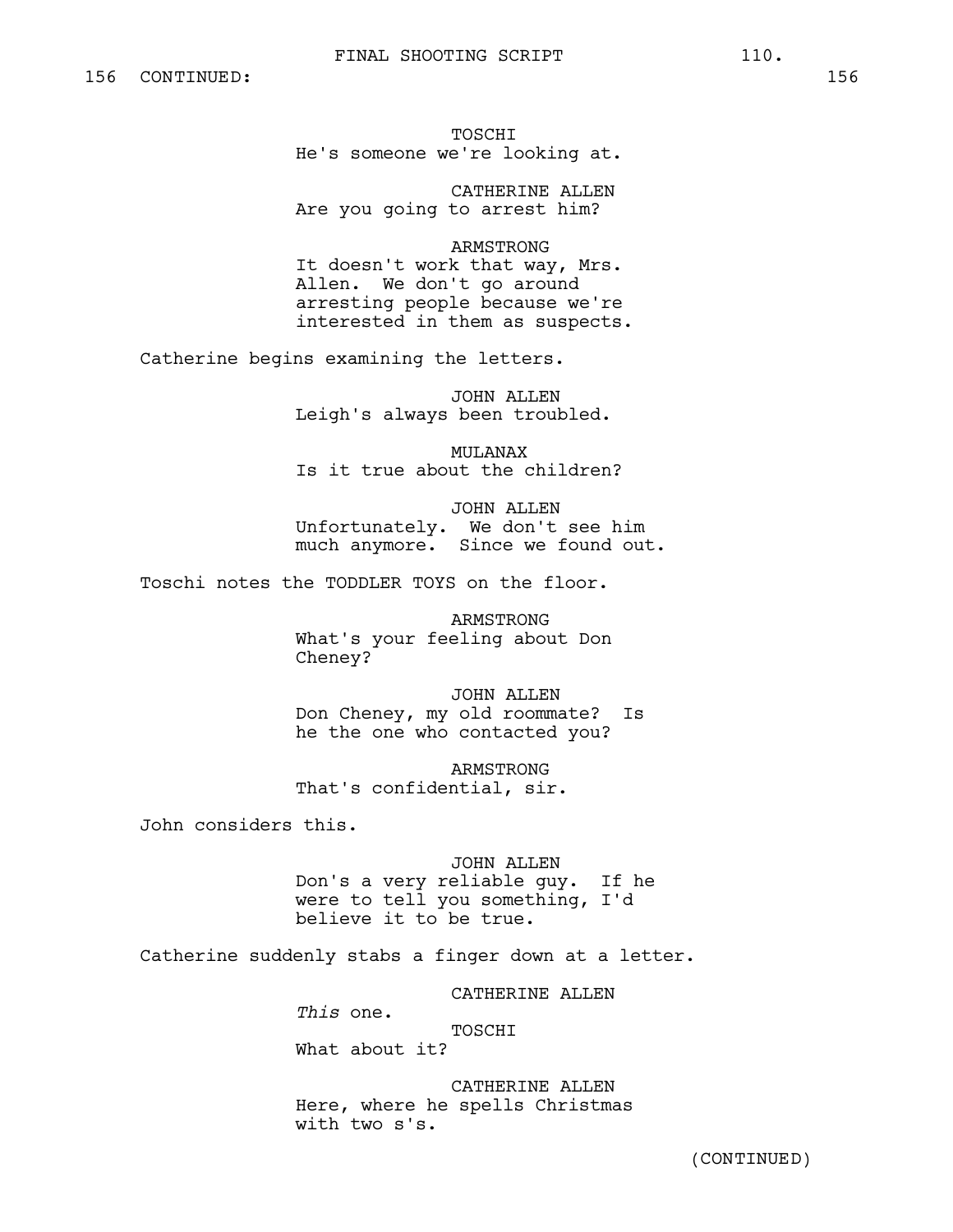They look at the Belli letter - **This is the Zodiac speaking. I wish you a happy Christmass...**

> CATHERINE ALLEN (CONT'D) We got a Christmas card from Leigh a couple years ago. He spelled it the exact same way, "Christ-mass".

Silence. John Allen looks up to the cops:

JOHN ALLEN What can we do to help?

157 INT. HALL OF JUSTICE -- CAPTAIN LEE'S OFFICE -- DAY 157

Toschi, briefing their Captain.

TOSCHI

The brother's gonna search Leigh's bedroom next time he goes out of town.

CAPTAIN LEE Gets you around a search warrant.

#### TOSCHI

For now. If we get something, Mulanax will take it to the Vallejo DA to search the house properly. We also talked to the cop who interviewed Allen before. Doesn't remember how he got onto him but said he didn't look like a killer, so he didn't like him for Z.

CAPTAIN LEE

But you do.

TOSCHI

I wish we could've taken him in right there.

# CAPTAIN LEE

Take it slow. Try and get more stuff to Sherwood, a match'll get you a lot farther with the warrants-

Armstrong pokes his head in from the SQUAD ROOM:

ARMSTRONG Dave, you got Avery on two.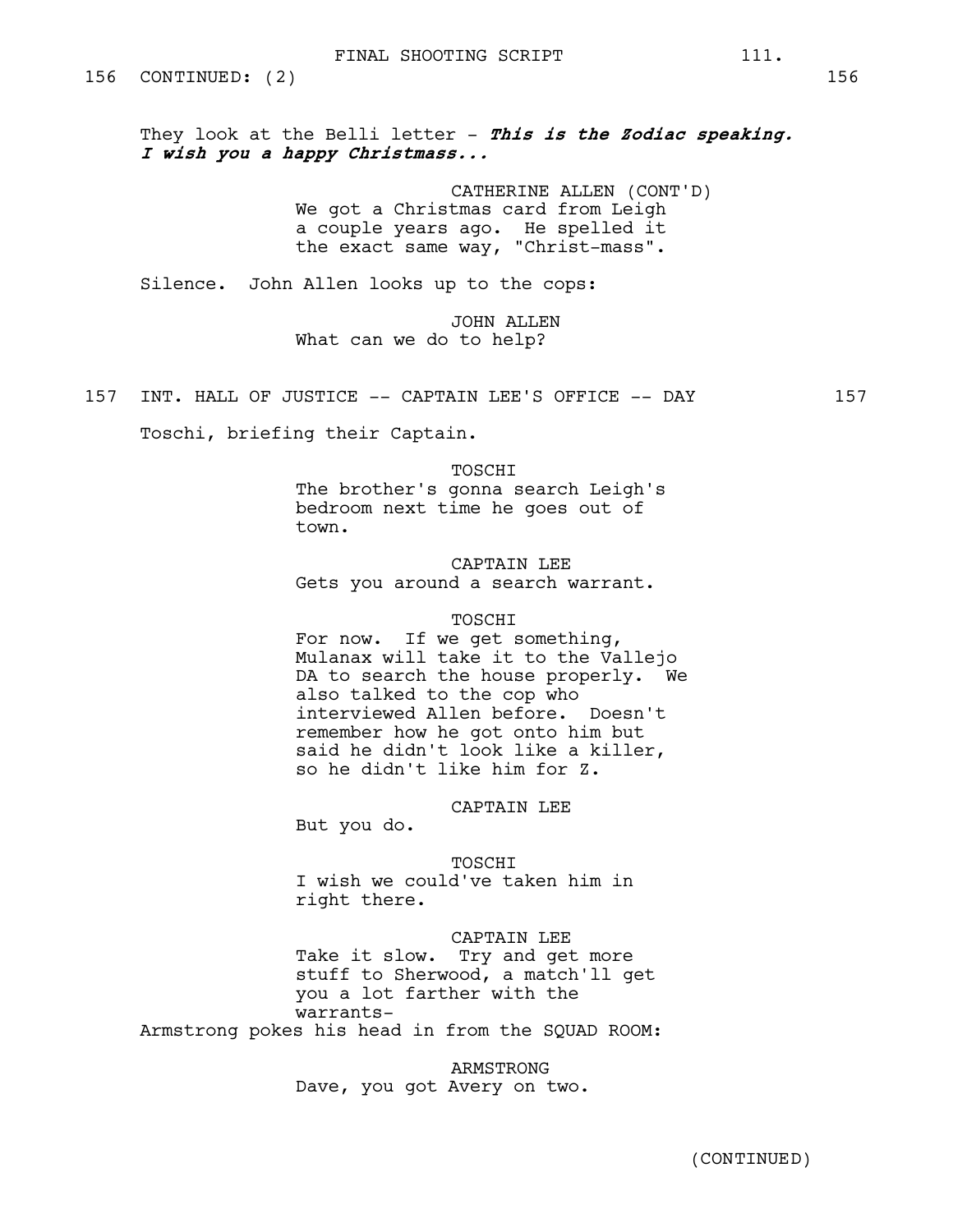# TOSCHI

# Tell him to screw.

# ARMSTRONG Should I communicate that verbatim or can I spice it up a bit?

# 158 EXT. SAN FRANCISCO CHRONICLE -- MORNING 158

Avery, asleep in his car. Parked across from Morti's. A RAPPING on the window. Avery awakes with a JOLT. GRAYSMITH. Avery gets out, hungover. Begins walking to the Chronicle.

GRAYSMITH

I've been thinking-

# AVERY

God save us all.

# GRAYSMITH

The letter to Melvin Belli. It was sent exactly one year after the Lake Herman Road murder. And the one to Cheri Bates' father and the Riverside paper was sent exactly six months after her death. She was killed a day before Halloween, you received a Halloween card-

#### AVERY

All fascinating pieces of minutiae, Roberto, but it's a little early in the day-

GRAYSMITH It's eleven. You missed Editorial.

#### AVERY

*Spectacular.*

# 159 OMITTED 159

# 159A INT. SAN FRANCISCO CHRONICLE THIRD FLOOR -- DAY 159A

Graysmith and Avery exit the elevator. Passing SHORTY, who raises his hands in mock surrender:

SHORTY

*Don't shoot, Avery! Take what you want, but leave me my life!*

He breaks up, cackling. Avery, not breaking stride: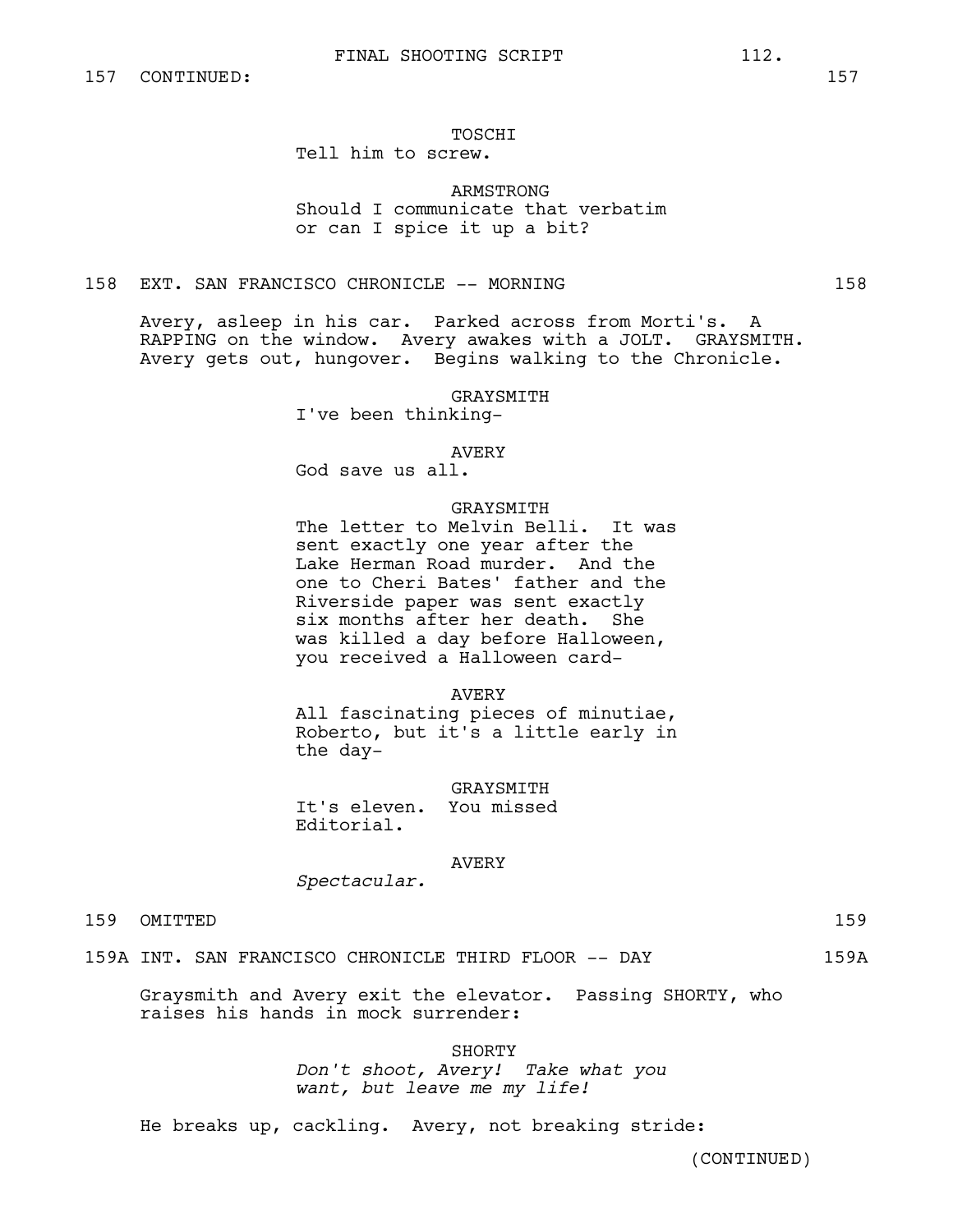AVERY Suck my nuts, Short Man.

SHORTY (good naturedly) Fuck you *and* the retard!

GRAYSMITH Why does he keep calling me that?

They reach Graysmith's desk.

GRAYSMITH (CONT'D) Do you think I should call Toschi about the pattern of the letters?

AVERY And alert his little banana republic? They're holding back. He hasn't called in weeks.

GRAYSMITH You think they have a suspect?

AVERY Haven't the foggiest. But do I have a surprise for him...

160 INT. HALL OF JUSTICE -- DAY 160

Armstrong walks over to Toschi's desk.

ARMSTRONG Hiccup with Cheney - Allen made "improper advances" toward his daughter.

# TOSCHI

When?

ARMSTRONG In '67. Could give Cheney a motive against Allen.

# TOSCHI

Okay, but why would Cheney go see him after that? If someone was messing with your daughter would you go spilt a six-pack with him?

DETECTIVE (O.S.) *Armstrong, Catherine Allen on one!*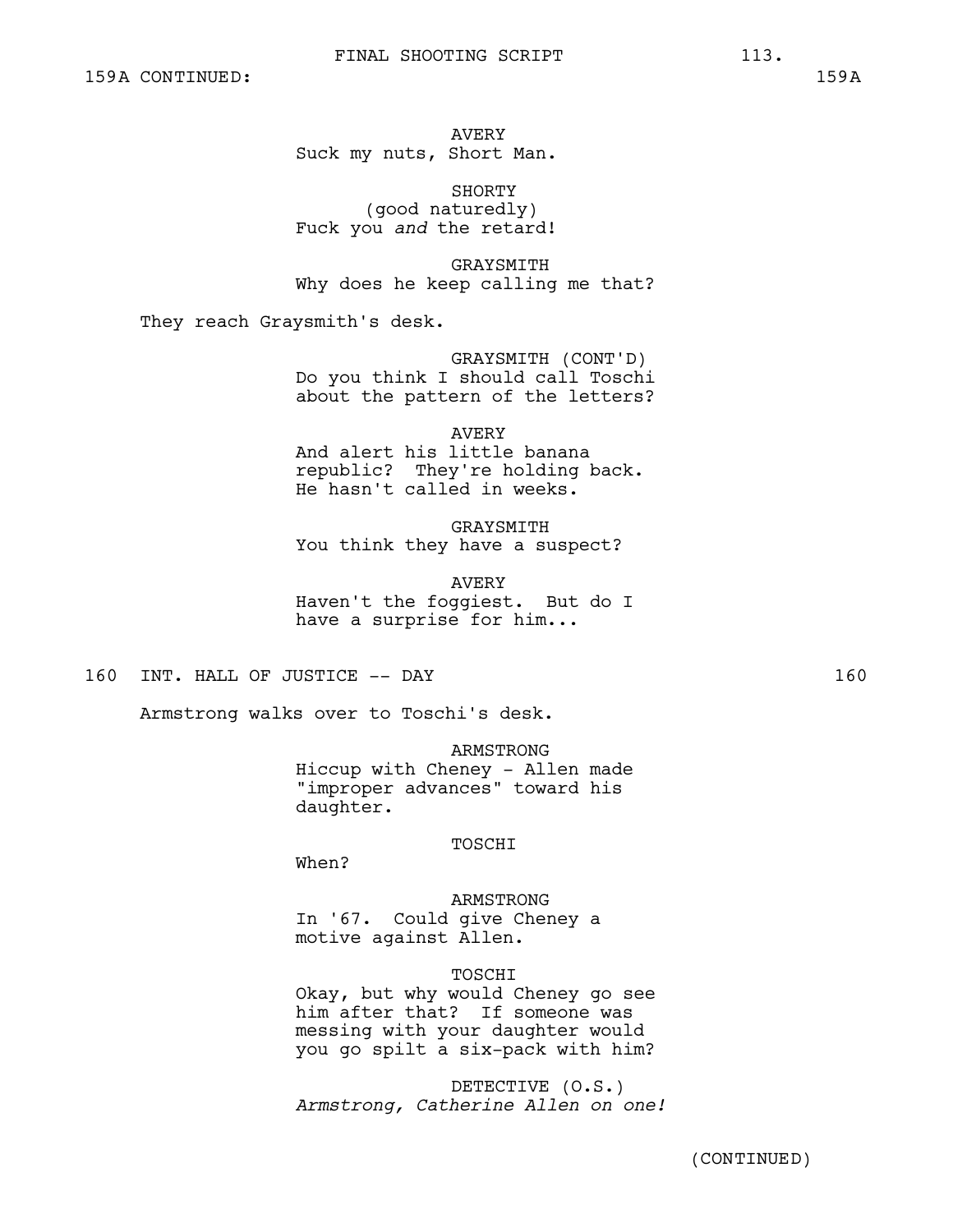# ARMSTRONG Here goes nothing...

Armstrong picks up. Toschi listens in.

ARMSTRONG (CONT'D) Thanks for getting back to us.

CATHERINE ALLEN (O.S.) I haven't been able to find the Christmas card I told you about.

ARMSTRONG That's okay, just keep looking.

CATHERINE ALLEN Leigh moved his trailer up to Santa Rosa this weekend for school, so John searched his bedroom at my mother's house. He didn't find any codes or knives...

ARMSTRONG What about something we can test for handwriting?

# 161 INT. QUESTIONED DOCUMENTS -- AFTERNOON 161

Toschi and Armstrong, standing next to Morrill as he checks the handwriting exemplars for Allen. This time, Toschi is silent. Morrill lowers the magnifying glass and sighs.

> MORRILL This suspect is not your Zodiac.

TOSCHI Did these samples match his checks stubs and application?

MORRILL

Perfectly.

#### ARMSTRONG

Then we just retested his left hand! We already know he's ambidextrous-

#### MORRILL

In my thirty-eight years of experience, I've never seen anyone that ambidextrous. Both hands would have commonalities. I'm sorry, but this just won't work.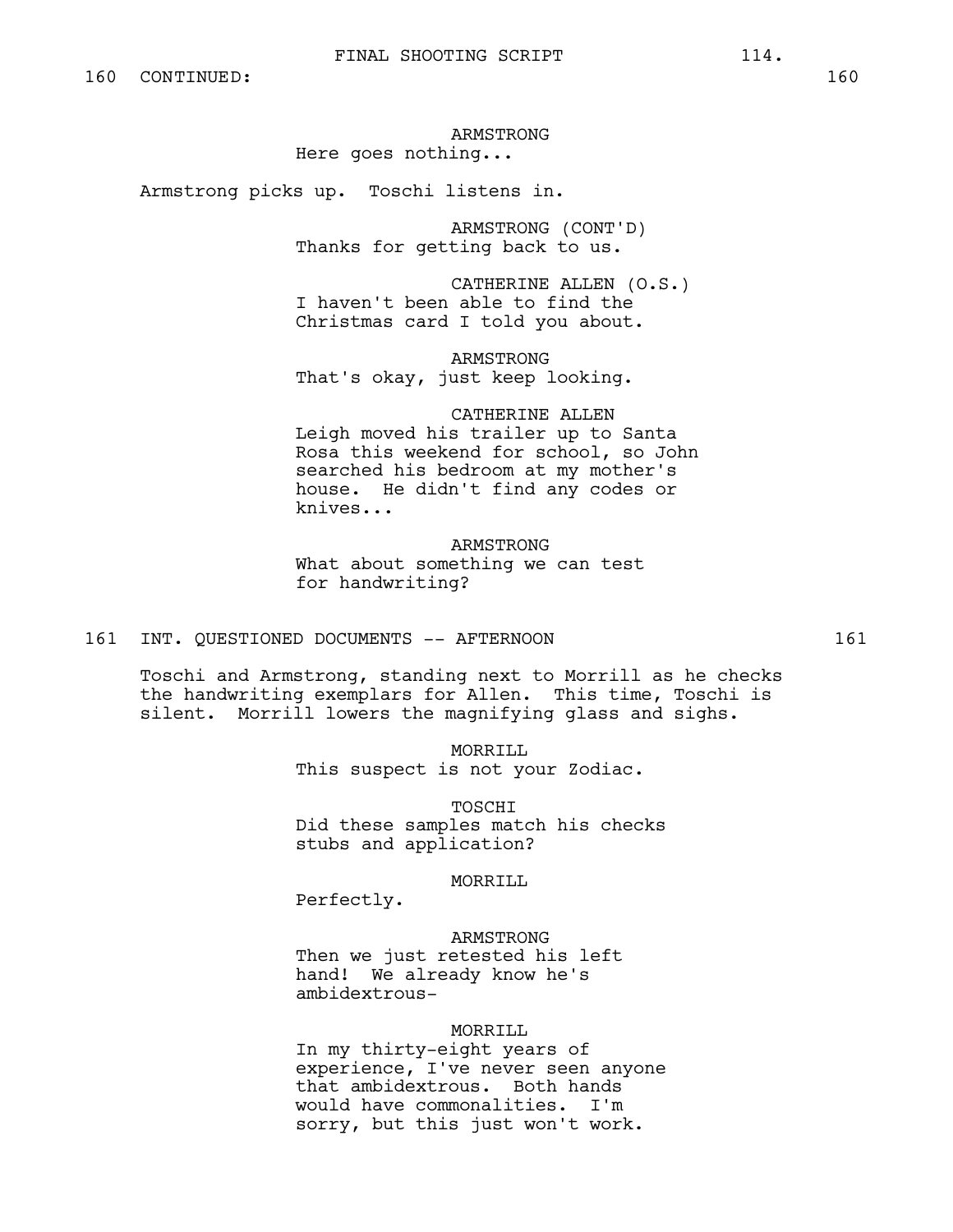162 OMITTED 162

| 163 | OMITTED                                                                                                                          | 163  |
|-----|----------------------------------------------------------------------------------------------------------------------------------|------|
| 164 | INT. HALL OF JUSTICE -- HOMICIDE UNIT -- DAY                                                                                     | 164  |
|     | Toschi scoops up his ringing phone.<br>INTERCUT:                                                                                 |      |
|     | TOSCHI<br>Homicide, Toschi.                                                                                                      |      |
|     | MULANAX<br>Dave, Jack Mulanax. We struck out<br>with the judge. He won't sign off<br>on a warrant for Allen's house.             |      |
|     | TOSCHI<br>Why not?                                                                                                               |      |
|     | MULANAX<br>He said it's not enough. Unless<br>we bring him a handwriting match<br>or some evidence-                              |      |
|     | TOSCHI<br>How are we gonna get evidence if<br>we can't even toss his house?                                                      |      |
|     | MULANAX<br>I don't know.<br>I'm sorry.                                                                                           |      |
|     | 164A INT. CAPTAIN LEE'S OFFICE -- DAY                                                                                            | 164A |
|     | Toschi and Armstrong with Captain Lee.                                                                                           |      |
|     | CAPTAIN LEE<br>What do you want to do?                                                                                           |      |
|     | TOSCHI<br>Don't know what we can do without<br>Vallejo. We need Allen's other<br>hand, and we can't get it without<br>a warrant. |      |
|     | CAPTAIN LEE<br>Are there other guys you should be<br>looking at?                                                                 |      |
|     | Toschi and Armstrong exchange a look.                                                                                            |      |
|     | TOSCHI<br>About twenty-three hundred.                                                                                            |      |
|     |                                                                                                                                  |      |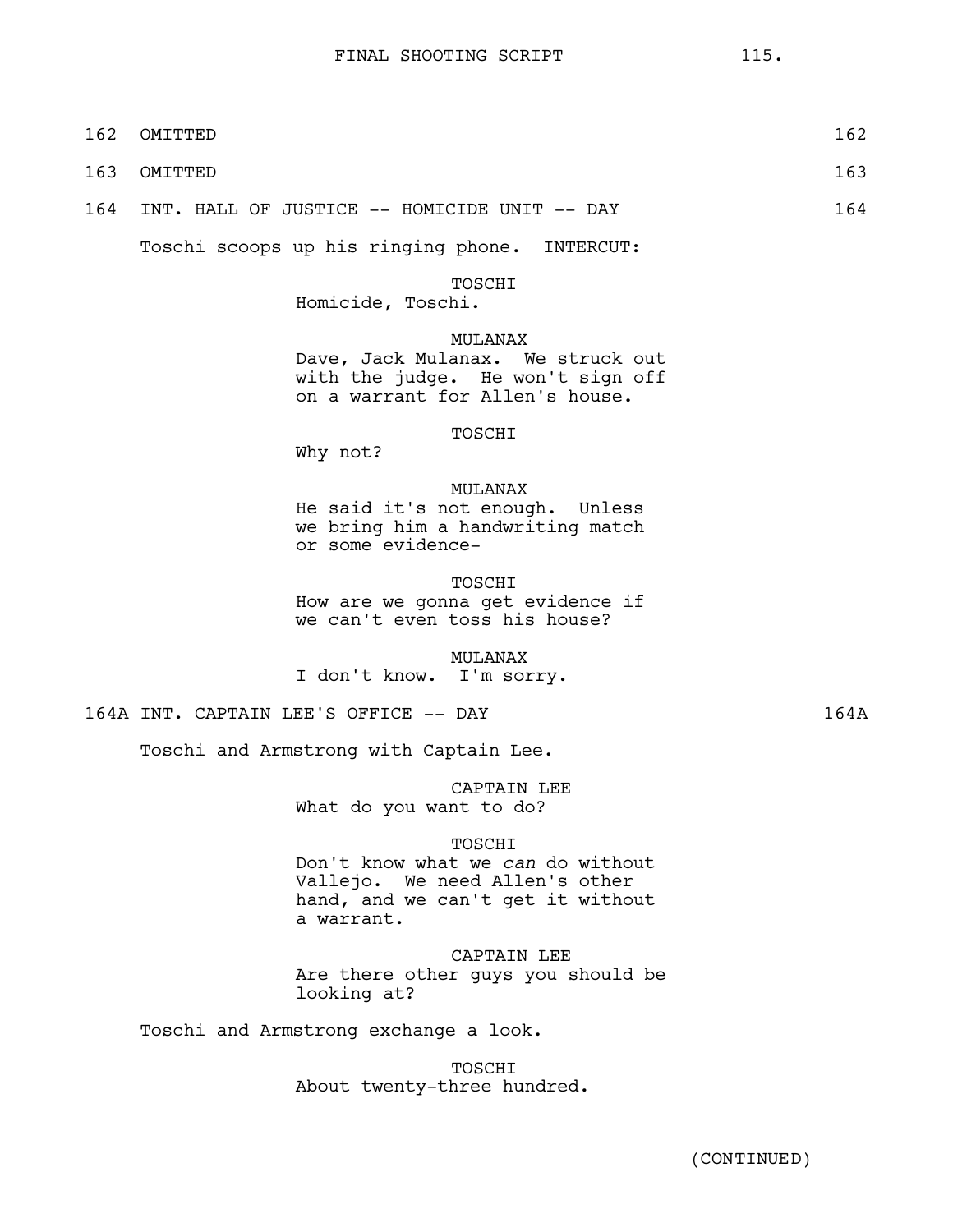# CAPTAIN LEE

# Okay then.

A beat. They turn and leave.

165 INT. SAN FRANCISCO CHRONICLE -- PECK'S OFFICE -- DAY 165

Avery. Circles under his eyes. Underweight. Lounging on a couch across from Peck.

PECK

You can't go on like this.

AVERY Like what? Happy and horny?

He lights a smoke and grins. Peck holds up a LETTER.

PECK

You wrote the Department of Justice and asked to be put in charge of the Zodiac investigation?

#### AVERY

I merely suggested that those with intimate knowledge of the case create an information clearing house to promote an exchange and freeflow of ideas.

PECK

And that you run it.

AVERY

Who better than me? The "marked man".

Peck leans forward, unamused.

PECK

If you want to work here I need three things - One, stop boozing two, stop whatever else you're doing - and three, cut this kind of nonsense *out.*

Avery rises. Unsteady on his feet.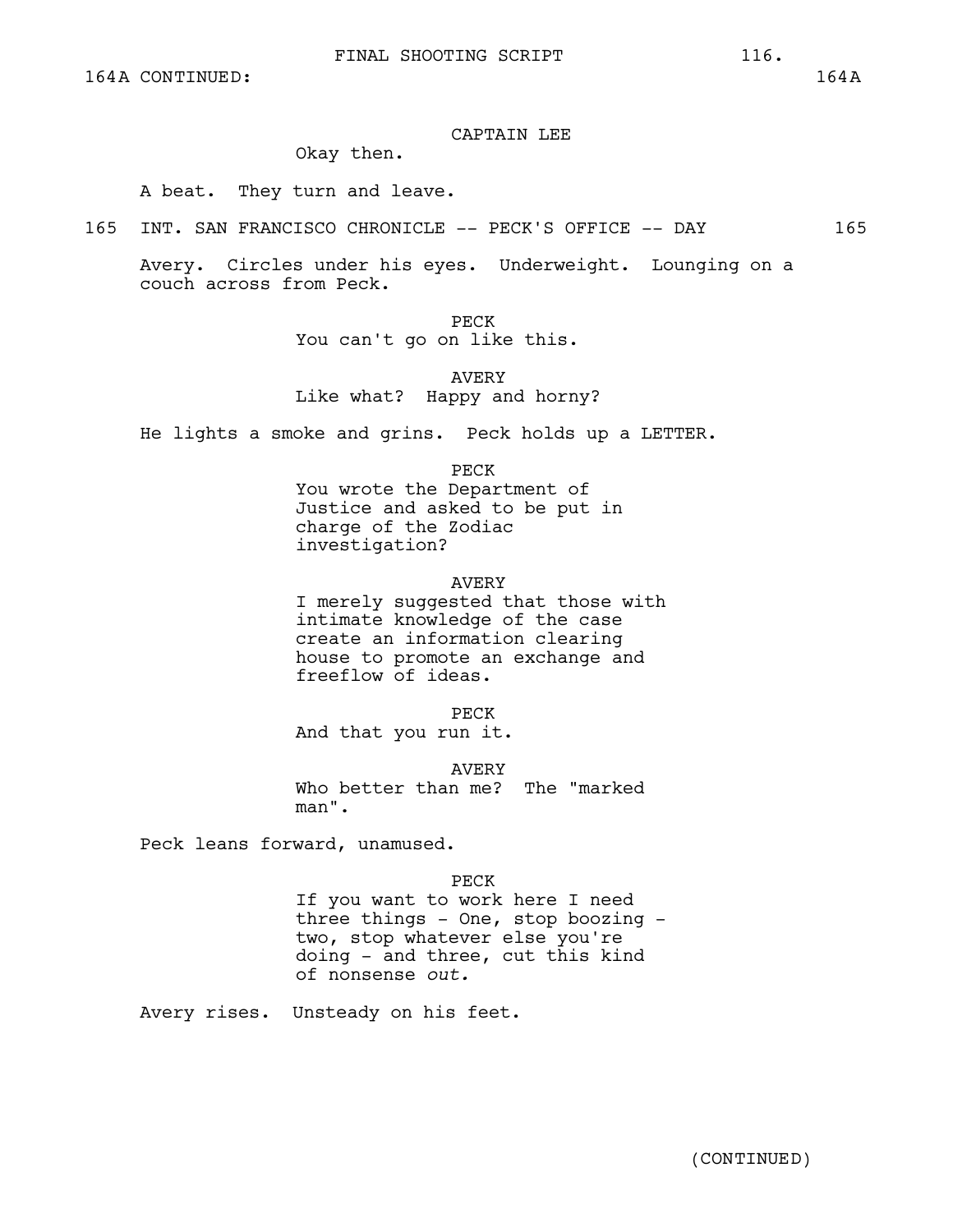# AVERY

Dear Templeton, if at any time you feel my excellent work isn't in step with your piece of shit rag, I'll more than happily decamp for greener pastures.

He exits through the door. Peck shouting after him:

PECK

I mean it!

166 INT. SAN FRANCISCO CHRONICLE THIRD FLOOR -- DAY 166

Graysmith at his desk. He looks up at Peck's shout to see Avery wobbling towards him.

> GRAYSMITH What was that about?

AVERY A little editorial tete-a-tete. Let's get a drink.

GRAYSMITH It's ten in the morning.

AVERY

An early lunch.

GRAYSMITH

Are you okay?

Avery stares at him for a moment. Touched.

AVERY Not at all. But thank you for asking.

Avery claps him on the back.

AVERY (CONT'D) Hey, Shorty, wanna get a drink?

SHORTY

Fuck, yeah!

They head for the elevators. Hyman, passing by.

HYMAN Paul, where are you going?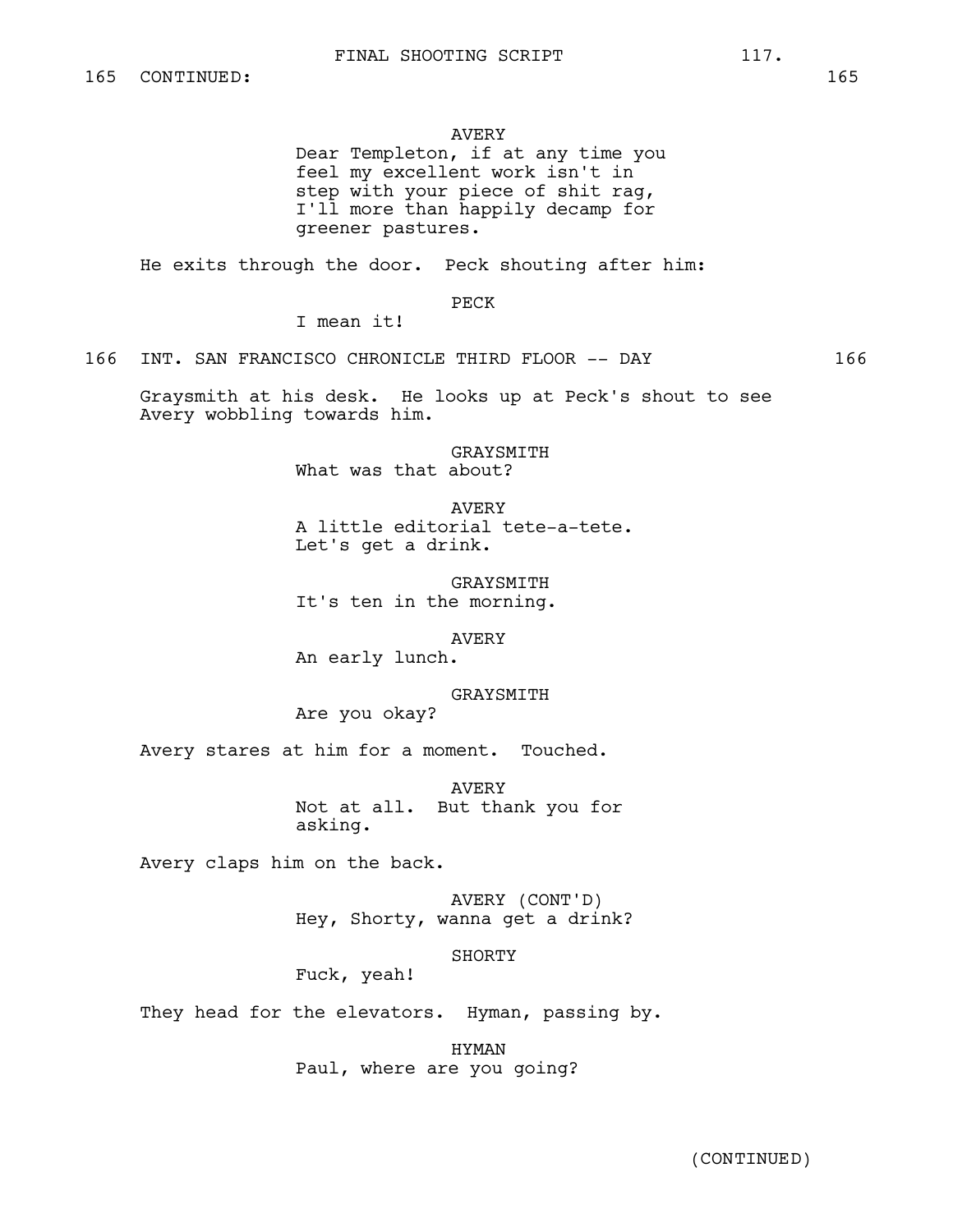Avery merely raises his arm, SHOOTING HIM THE FINGER. Not turning around. He gets in the elevator with Shorty. On Graysmith. Watching him until the doors close. PRELAP:

> ARMSTRONG (V.O.) So how do you want to start doing this?

> > FADE TO:

166A EXT. TRANSAMERICA BUILDING -- TIMELAPSE -- EFFECTS SHOT 166A

As it FINISHES CONSTRUCTION. Covering A YEAR. Over this:

TOSCHI (V.O.) We need to recheck Benson and What about the watermarks-Flowers-ARMSTRONG (V.O.)

CAPTAIN LEE Why does Napa keep calling about a Rick Marshall?

TOSCHI I'm iffy on Marshall, but Vallejo's on Benson and Flowers...

MULANAX (V.O.) I looked at Benson and Flowers, they're morons, but they're not Z-

TOSCHI (V.O.) Narlow hasn't gotten Marshall's prints yet-

ARMSTRONG (V.O.) So it's not Benson or Flowers?

MULANAX (V.O.) No ballistics match-No way it's him.

TOSCHI (V.O.) Sherwood says he's a no-

TOSCHI (V.O.) What about the *postmarks?*

CAPTAIN LEE (V.O.) Every letter except the last one is postmarked San Francisco-

MORRILL (V.O.) There's an Eaton Watermark on the first three letters, but then it changes to a "Fifth Avenue" watermark which is sold at Woolworths-

PAROLE OFFICER (V.O.) This parolee David Carpenter hasn't checked in, I think he looks pretty good as your guy-

NARLOW (V.O.) I really like him for it-

NARLOW (V.O.)

MORRILL (V.O.) It's not his handwriting-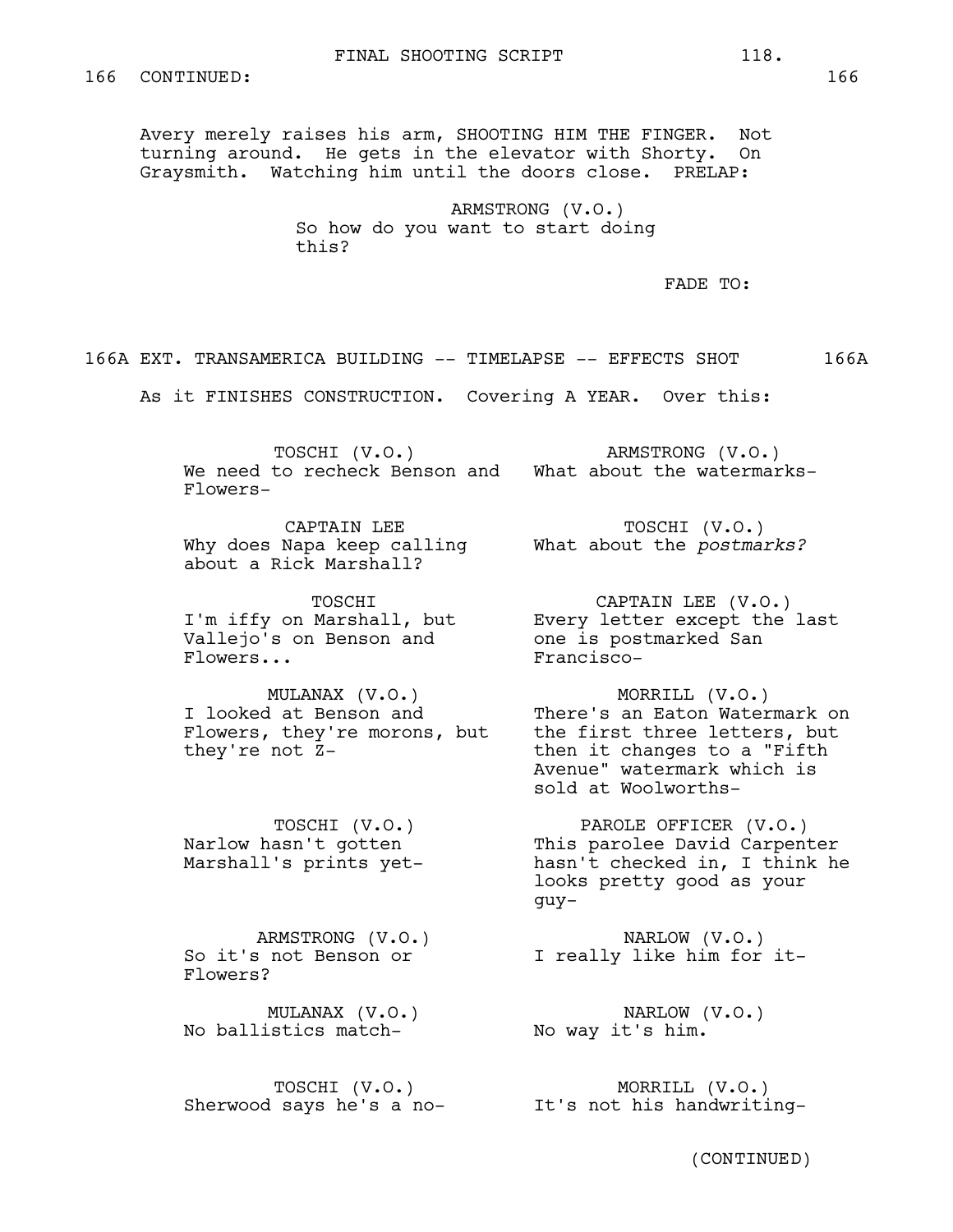ARMSTRONG (V.O.) Big fat no on Marshall-TOSCHI (V.O.) Carpenter was in custody at the time-

TOSCHI (V.O.) It's a dead end, Chief-We've got nothing.

# ARMSTRONG (V.O.)

SILENCE. The Pyramid - FINISHED. Then:

CATHERINE ALLEN (V.O.) It's been awhile since we've heard from you.

166B INT. JOHN AND CATHERINE ALLEN RESIDENCE -- EVENING 166B

Armstrong sits across from Catherine Allen.

ARMSTRONG We have a lot of cases, Mrs. Allen and a lot of suspects on this case-

CATHERINE ALLEN You've moved off my brother-inlaw.

ARMSTRONG We couldn't get the warrant.

CATHERINE ALLEN

Last year we arranged to get Leigh help from a social worker. He only went twice. We saw him recently. The first time in nine months, his mother brought him by to see the new baby- After he came by, I went to that social worker. He couldn't talk about a former patient. I told him he was a Zodiac suspect and just asked him straight if he thought Leigh was capable of killing people-

ARMSTRONG But because of patient confidentiality-

CATHERINE ALLEN The man said yes.

Armstrong stares at her.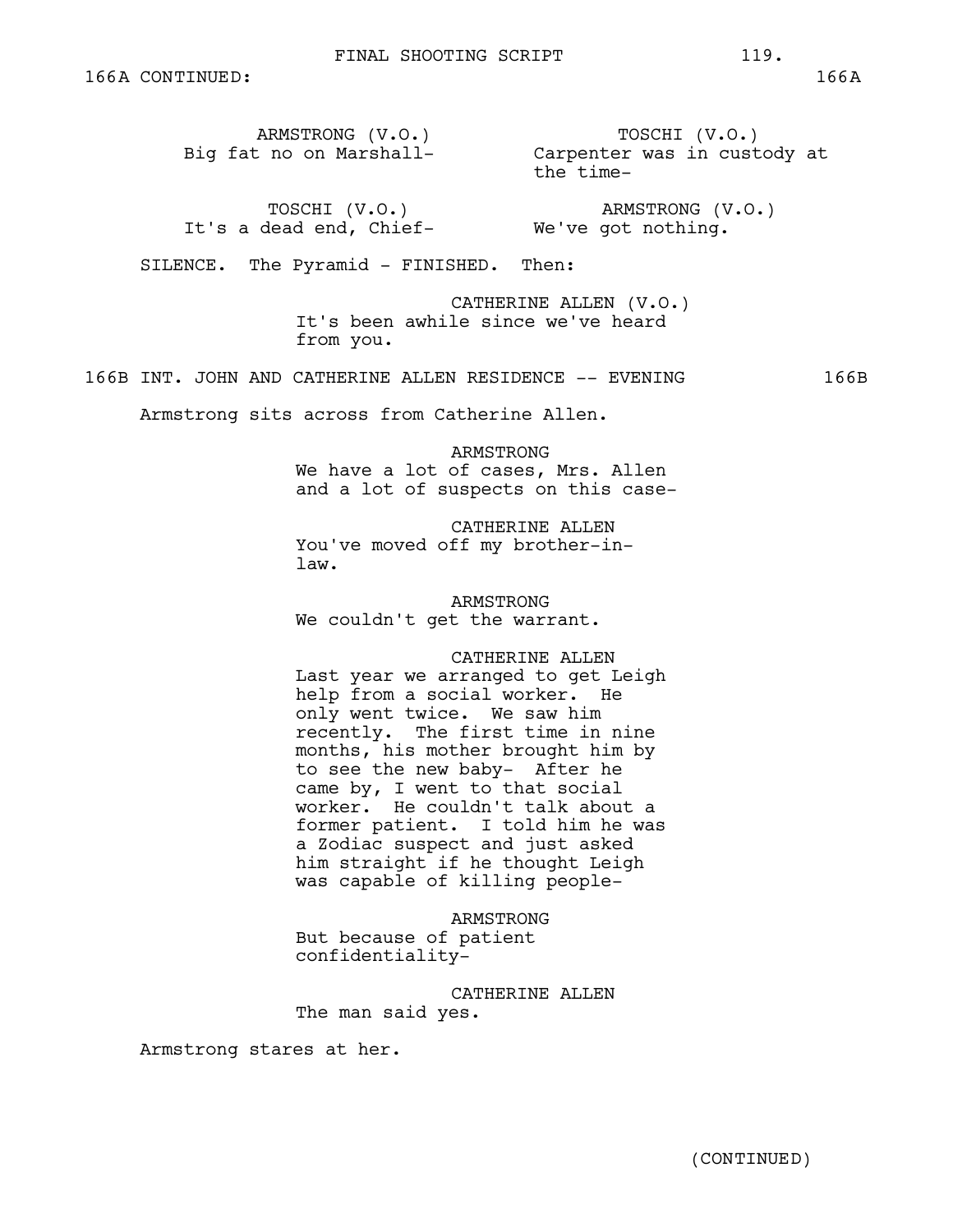ARMSTRONG Why hadn't you seen him in nine months?

CATHERINE ALLEN He's going to school in Santa Rosa.

ARMSTRONG Santa Rosa? Where's he living?

CATHERINE ALLEN In his trailer.

166C INT. HALL OF JUSTICE -- HOMICIDE UNIT -- EVENING 166C

Toschi looks up as Armstrong enters.

TOSCHI We gotta go check a Z tip on Mare Island-

ARMSTRONG The trailer in Santa Rosa.

TOSCHI

What?

ARMSTRONG Leigh Allen. The one he lives out of while he goes to school.

Toschi leans back, his attention captured.

ARMSTRONG (CONT'D) You're Z. You've taken trophies a wallet, keys, bloody shirt. Are you gonna hide them in your mother's house or in your own trailer?

166D INT. HALL OF JUSTICE CORRIDORS -- EVENING 166D

Toschi and Armstrong, walking with Captain Lee.

CAPTAIN LEE It's in Santa Rosa?

ARMSTRONG Sonoma County. We wouldn't have to go through the Vallejo D.A.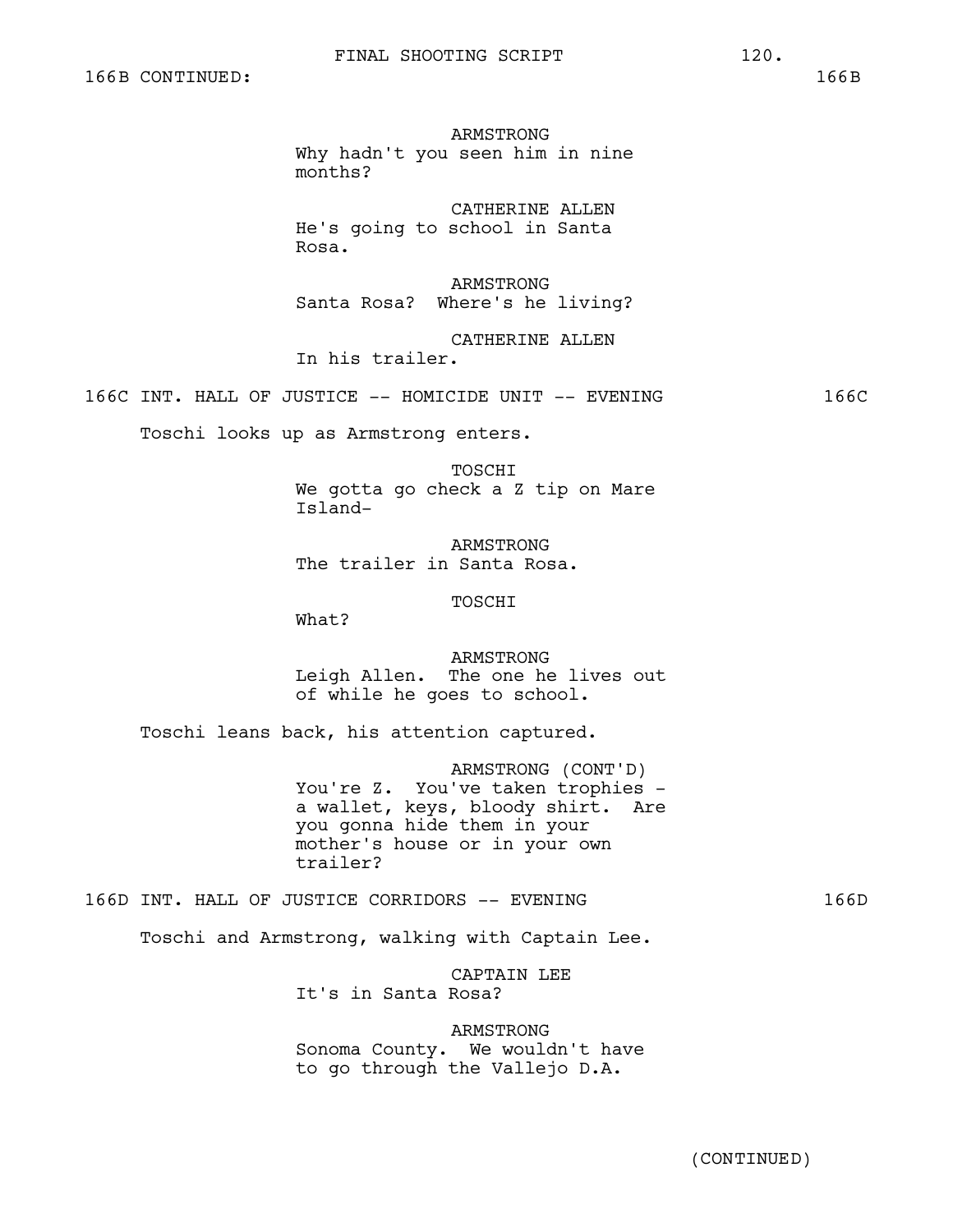#### CAPTAIN LEE

It's been eleven months since you talked to this guy, now you want to search his trailer?

**TOSCHT** 

If we find something, great, if not, at least we get his prints and handwriting from both hands.

Turning a corner:

# CAPTAIN LEE

I thought Sherwood shut you down.

TOSCHI

What if we could get a second opinion?

# 166E INT. QUESTIONED DOCUMENTS -- PASCOE'S OFFICE -- DAY 166E

Toschi with handwriting expert TERRY PASCOE.

PASCOE

I don't want to step on Sherwood's toes, he trained me at this-

#### TOSCHI

Terry, all we need to know is - if the suspect is ambidextrous, could he have written the letters with his other hand?

#### PASCOE

Off the record? There are differing schools of thought on this. Get samples from his other hand. If he's the Zodiac, you'll get a match.

166F INT. HALL OF JUSTICE -- HOMICIDE UNIT -- NIGHT 166F

Captain Lee sits on the edge of Toschi's desk facing the two detectives.

#### ARMSTRONG

...we got that from Pascoe, meanwhile *I* spoke to a psychologist who'd be willing to testify that someone who undergoes a personality change like Zodiac would manifest it physically, altering his handwriting-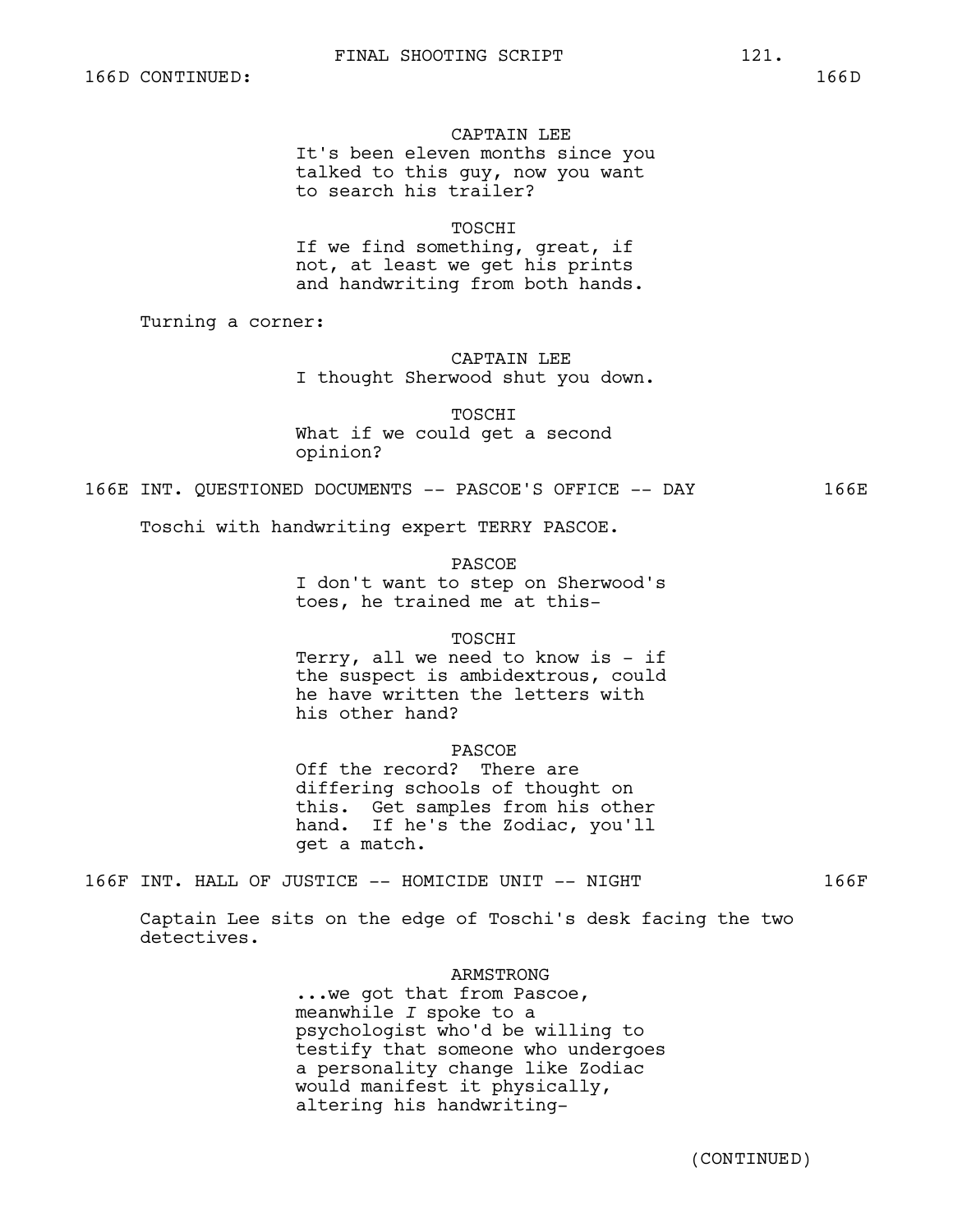#### TOSCHI

Which is why Sherwood didn't get a match from Allen's samples. We've got Pascoe and this psychologist, coupled with Cheney it could be enough for the warrant.

Lee rises, heading for the door.

CAPTAIN LEE Get Cheney on the record.

167 INT. BECTEL CORPORATION BUILDING LOBBY -- DAY 167

DON CHENEY listens as Armstrong rapidly READS OFF a LIST OF STATEMENTS:

# ARMSTRONG

...that on January 1st 1968, Arthur Allen told you about hunting people, that he said he would attach a light to a gun and shoot people in lovers' lane areas and would write letters to confuse the police, that he would shoot the tires off a school bus and shoot the kiddies as they came bouncing out, and that he would call himself Zodiac.

#### **CHENEY**

Yes.

ARMSTRONG And you'd be willing to swear to this under oath in Superior Court?

**CHENEY** Without any hesitation.

| 168<br>OMITTED |  |
|----------------|--|
|----------------|--|

169 INT. CAPTAIN LEE'S OFFICE -- DAY 169

Toschi, Armstrong and Captain Lee stand around a SPEAKER PHONE. On the other end is Santa Rosa D.A. JOHN HAWKES.

> CAPTAIN LEE John, I got Dave Toschi and Bill Armstrong with me and we think they've got enough for a warrant. (MORE)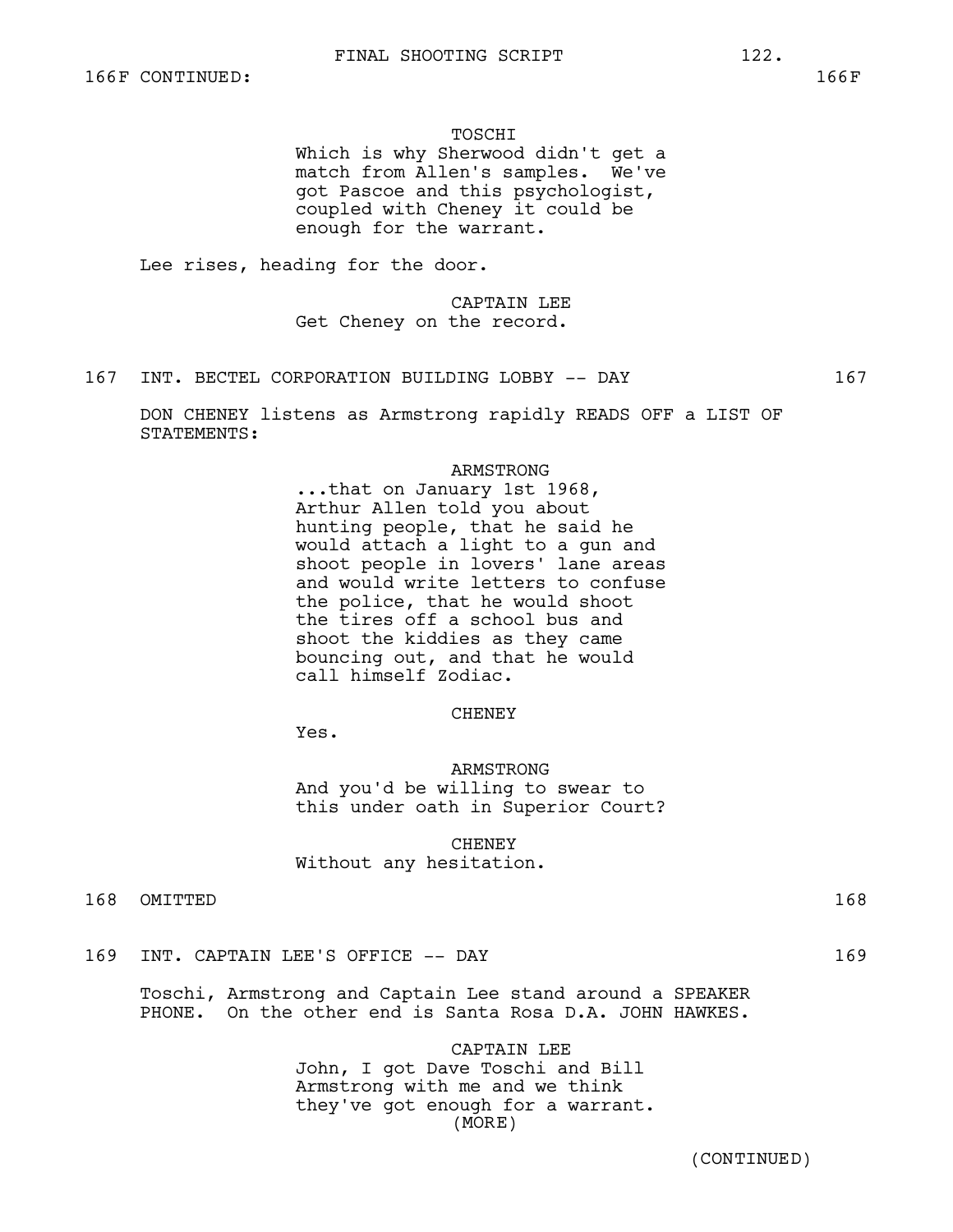They're going to take you through this. I'm assuming you've got Mr. Cheney's statements? CAPTAIN LEE (CONT'D)

SANTA ROSA D.A. (O.S.) (through phone)

Yup.

CAPTAIN LEE

Okay. Guys?

Armstrong opens his notes.

# ARMSTRONG

Suspect is Arthur Leigh Allen, current residence, Sunset Trailer Court, Santa Rosa, California. Physical description - Allen is similar in height, weight, and build to a man seen at Lake Berryessa the day of the stabbings.

SANTA ROSA D.A. I understand he doesn't look much like the San Francisco composite.

#### ARMSTRONG

True his height and weight are sketchy, but lumbering Caucasian with crewcut is right on-

#### TOSCHI

(breaking in) We never had much confidence in the composite from the kids - even the patrolman who saw Zodiac said he didn't look much like that sketch.

#### ARMSTRONG

Military bootprints - Allen was a Navy man and wears size 10 1/2, the same size found at Berryessa-

SANTA ROSA D.A. (O.S.) What about guns?

#### ARMSTRONG

Cheney says Allen owns several firearms. We'll list them all in the warrant.

SANTA ROSA D.A. (O.S.) And the ciphers?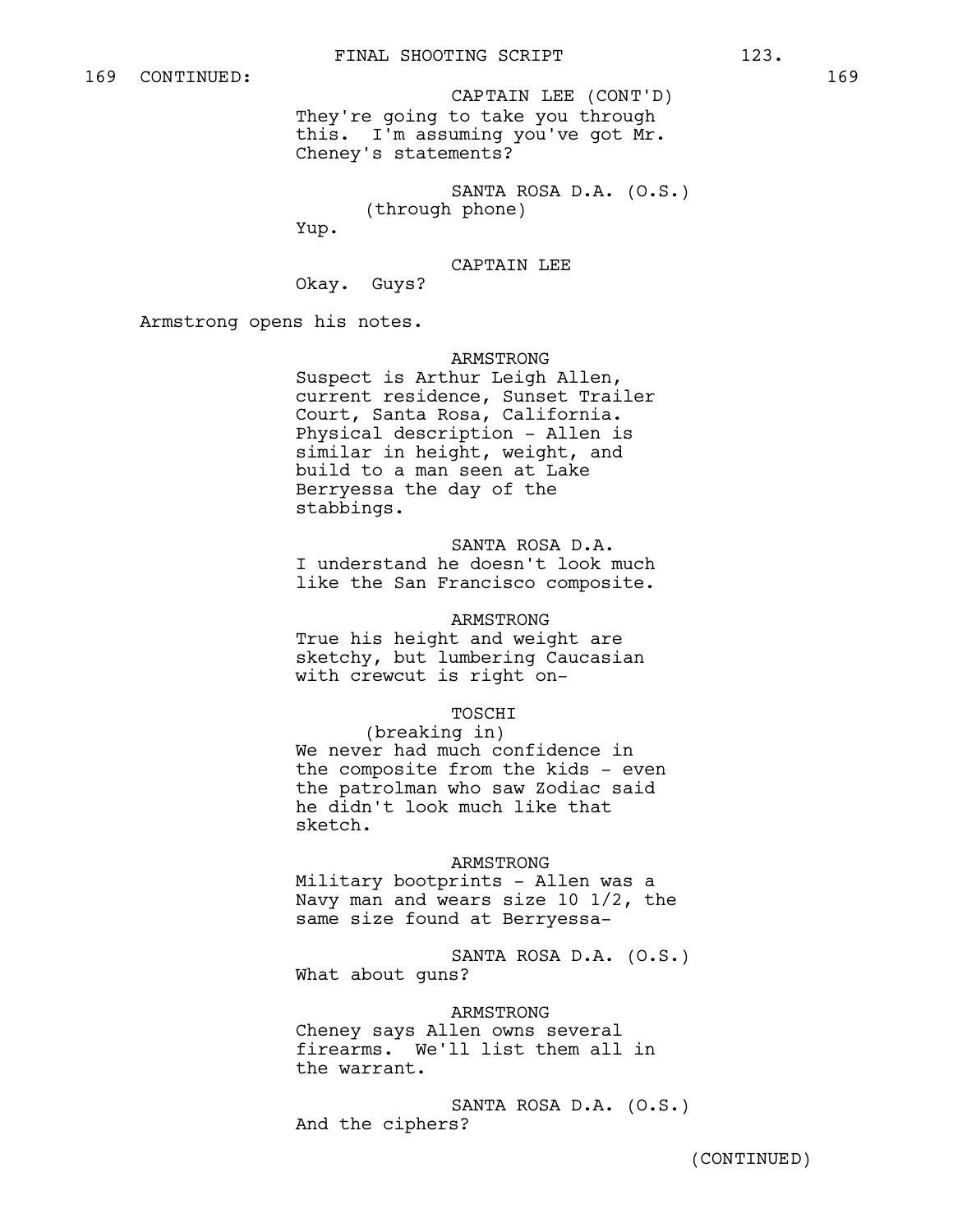ARMSTRONG

Could be code training in the Navy, and people have seen Allen with ciphers in the past.

SANTA ROSA D.A. (O.S.) Really, who?

# TOSCHI

His sister in law, and a guy named Phil Tucker who he worked with at a public pool.

# ARMSTRONG

Tucker also told us he had a conversation with Allen about how to attach a flashlight to the barrel of a gun.

CAPTAIN LEE John, that's two sources on the ciphers and two on the flashlight.

SANTA ROSA D.A. (O.S.) What about his threats on children?

# CAPTAIN LEE

Suspect worked at elementary schools and was fired for molestation in March/April '68 could give him motive.

ARMSTRONG At the very least, it's home turf; he'd have knowledge of bus routes, which both threats centered around.

SANTA ROSA D.A. (O.S.) What about the bomb?

# ARMSTRONG

Allen works as a chemist, which means he knows the compounds needed to create explosives.

CAPTAIN LEE Take him through the geography.

# ARMSTRONG

Vallejo murders - Allen lives in Vallejo with his mother *in her basement.*

(MORE)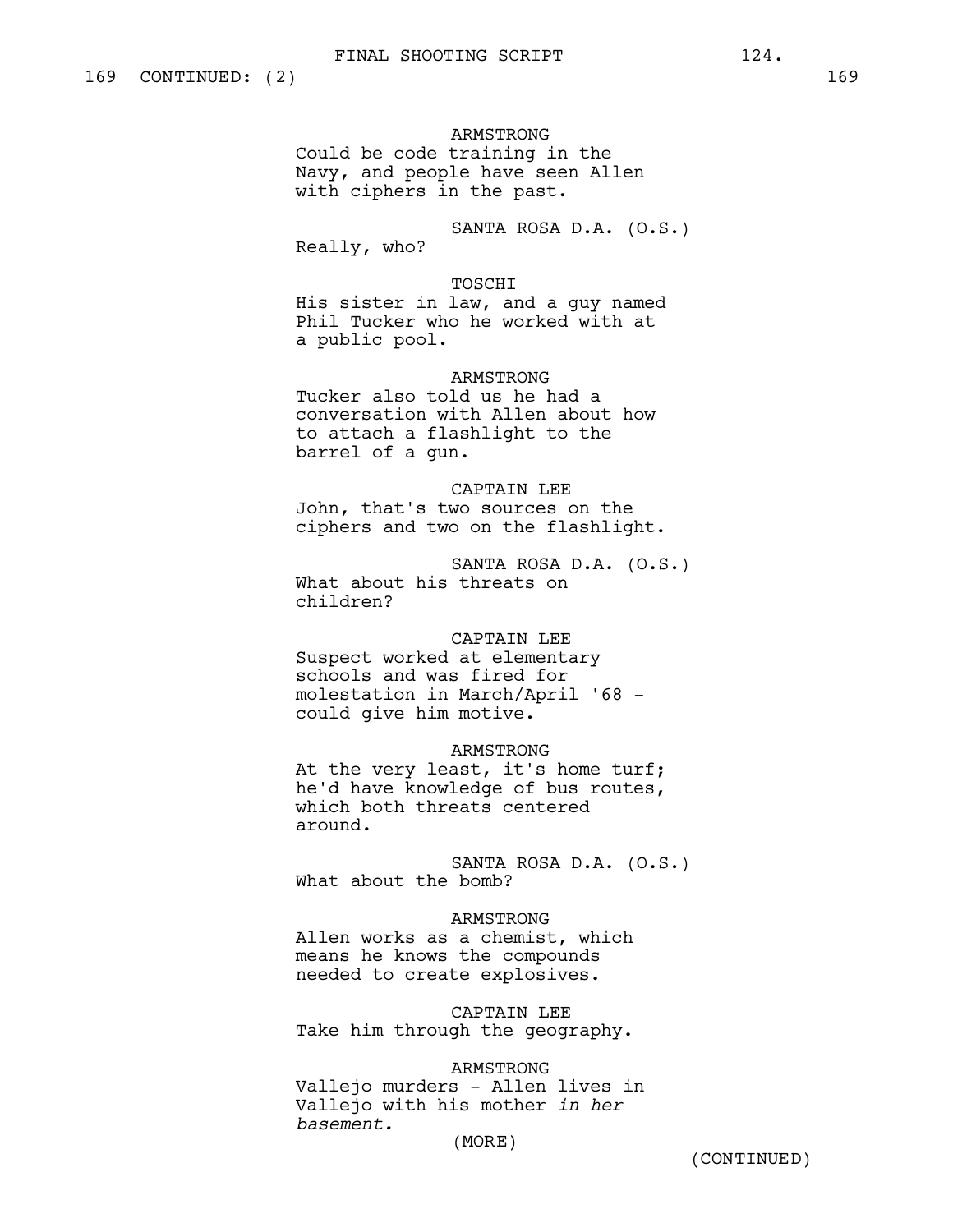ARMSTRONG (CONT'D)

Berryessa murder - The day the kids were stabbed, Allen's neighbor saw bloody knives in his truck which he claimed was used to kill a chicken.

SANTA ROSA D.A. (O.S.) Does he have any alibis?

# ARMSTRONG

He claimed he did, but has been unable to produce the names of a "couple" he supposedly met on the day of Berryessa-

# TOSCHI

Bottom line is, Allen can't alibi up on anything - Riverside, Vallejo, the Lake, or us. Now tell him about the name.

SANTA ROSA D.A. (O.S.)

What name?

# ARMSTRONG

"Zodiac". Allen wears a watch that bears both the word *and the crosshair symbol.* And he mentioned Zodiac to Cheney *a year and a half before it appeared in any letter.* 

They stare at the phone, awaiting the response. Finally:

CAPTAIN LEE

John?

SANTA ROSA D.A. (O.S.) That's pretty good, guys.

CAPTAIN LEE

We think so too.

SANTA ROSA D.A. (O.S.) Let's take it to a judge...

170 EXT. ALLEN'S TRAILER PARK -- DAY 170

**September 14, 1972.** Toschi and Armstrong get out of their car along with Santa Rosa D.A. INVESTIGATOR CAMERON and Santa Rosa DETECTIVE ROY. The four men walk in silence. Reaching the trailer. Toschi turns to Armstrong.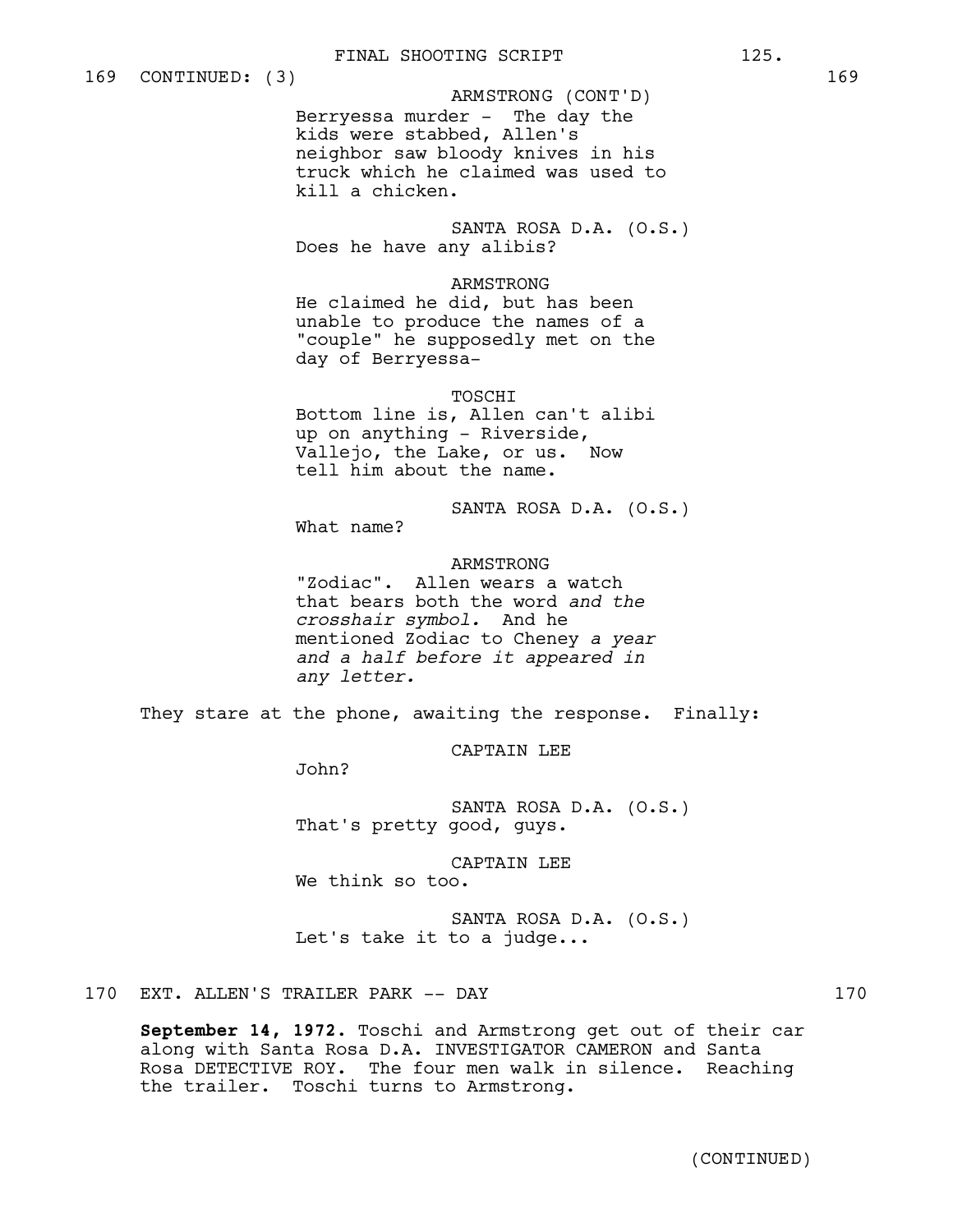## TOSCHI

# You ready?

Armstrong nods. Toschi turns and KNOCKS on the DOOR... It swings open on it's own. Unlocked.

> DETECTIVE ROY Mr. Allen, this is the Santa Rosa Police Department! We have a warrant to search your residence!

No response. Toschi shrugs and steps inside...

171 INT. ALLEN'S TRAILER -- DAY 171

Dank. Blinds drawn. Nobody home.

DETECTIVE ROY I'll check with the neighbors.

He ducks out. Stacks of books and clothes in every corner. A chattering sound and an animal smell. Rank. Like shit. Toschi wrinkles his nose. Then he sees - Caged squirrels. Stacked on top of the books. Some run around the trailer free. Toschi tries to step over them. Cracks a window for the smell. Roy returns.

> DETECTIVE ROY (CONT'D) Neighbor said he tore out of here about a half hour ago. You think somebody tipped him?

TOSCHI Doesn't matter, we're not leaving till he comes back. Shall we?

They begin poking around.

ARMSTRONG (to Cameron and Roy) Help me with the bed?

They grab hold of the bed. Moving it to reveal - A WOODEN DILDO. A HUGE JAR OF PETROLEUM JELLY. Toschi, in the kitchenette. Checking the fridge. Spotty with food. Opens the icebox-

#### TOSCHI

Jesus!

ARMSTRONG

What?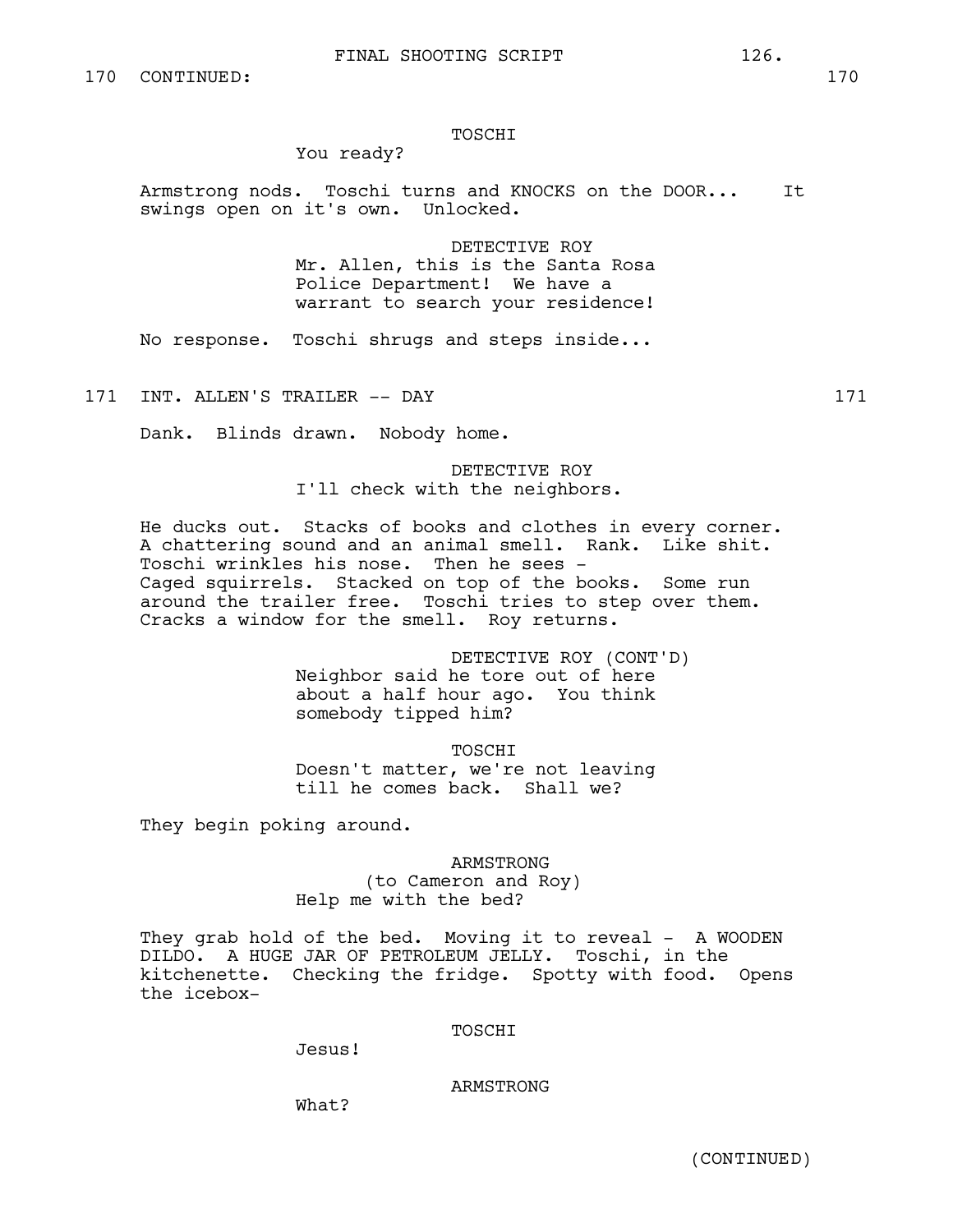#### TOSCHI

# Squirrel.

Armstrong, not understanding. He comes to look - there is a FROZEN SQUIRREL in the icebox.

> DETECTIVE ROY Piece of work, this guy.

Armstrong nods. Moves to check the drawers in the living room. Toschi, searching the closet.

> TOSCHI Two blue windbreakers.

DETECTIVE ROY Like at the Stine scene?

TOSCHI

(rooting around) Yup, but no blood - hey, hey black gloves. Size seven, same as we found in the cab. He's got the same shoe size and glove size as Z - I'm sure it's just a coincidence-

Armstrong, checking the drawers. One, two three- He STOPS.

ARMSTRONG Dave, I got a gun. Check that *two* guns. Both .22's. One automatic, one revolver-

TOSCHI That's interesting, because he's got an M-1 rifle in his closet.

Armstrong goes to look. A .30 cal carbine. A beat.

ARMSTRONG For little darlings who come bouncing off buses?

Toschi smiles. The sound of a CAR OUTSIDE...

172 EXT. TRAILER PARK -- DAY 172

Arthur Leigh Allen, pulling up in WHITE KHARMANN GHIA - IDENTICAL to Bryan Hartnell's. Allen gets out. Lumbering. Slows when he sees the detectives.

> TOSCHI Hi, Arthur. Remember us?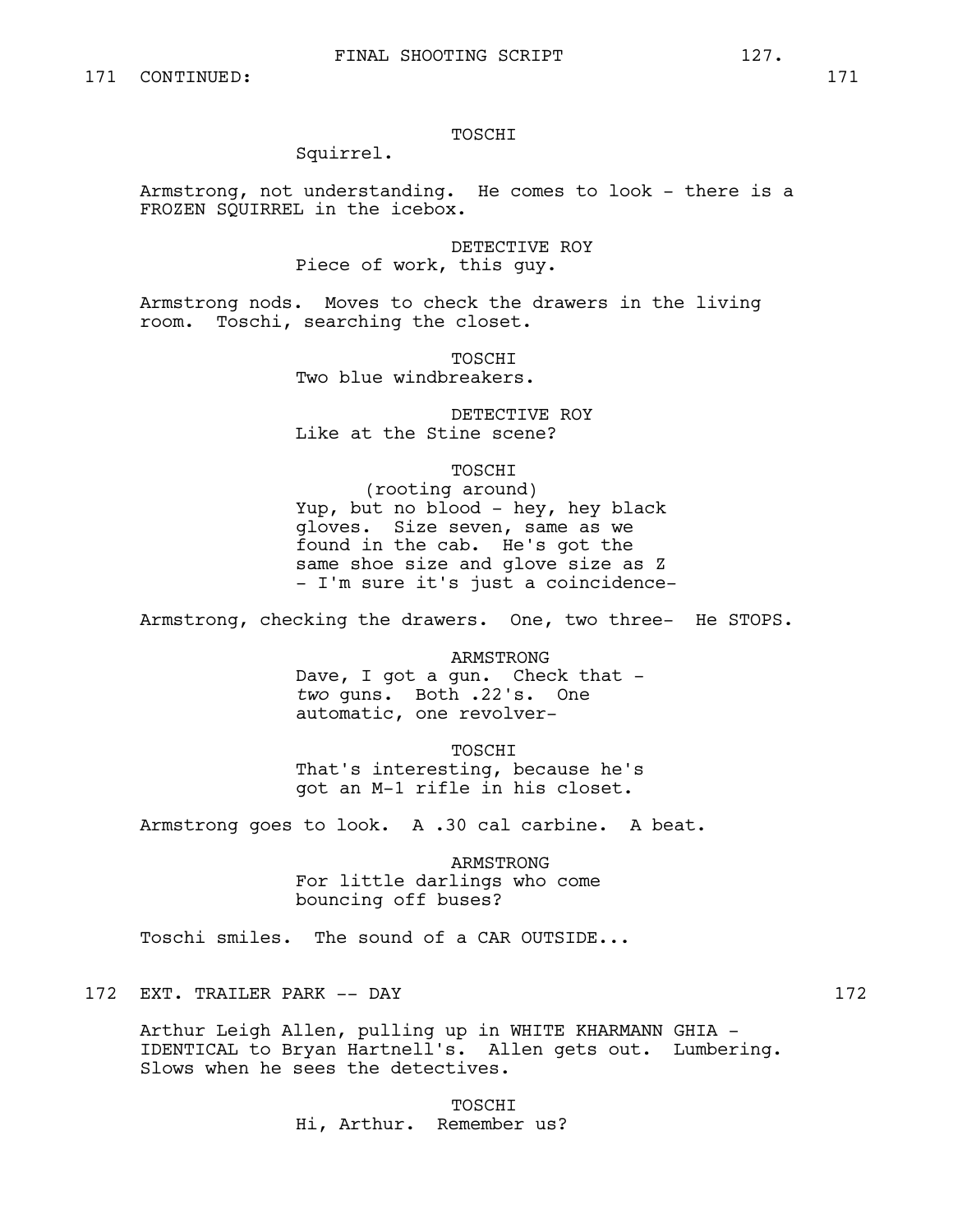173A INT. HALL OF JUSTICE -- HOMICIDE UNIT -- NIGHT 173A

Toschi and Armstrong sit in chairs, waiting for the results. Nervous. Through the glass to Lee's office we see the Captain talking on the phone. Hangs up. Opens the door.

CAPTAIN LEE

No.

TOSCHI On the handwriting?

CAPTAIN LEE Ballistics - no match, prints - no match, writing - no match.

ARMSTRONG On both hands, right, we got writing from *both* of his hands-

CAPTAIN LEE And *neither hand matches.*

TOSCHI Tell Sherwood to try again-

CAPTAIN LEE Fellas. He's not your guy.

Silence as this sinks in. Toschi stands and leaves, SLAMMING THE DOOR. Lee heads after him, leaving Armstrong sitting there, equally devastated that they were wrong...

174 OMITTED 174

175 INT. HALL OF JUSTICE - STAIRS - NIGHT 175

Toschi stalks outside, fuming. Lee emerges behind him.

CAPTAIN LEE What do you want? Time off? A hug?

Toschi turns.

# TOSCHI

You know what the worst part is? I can't tell if I wanted it to be Allen so bad because I *thought* it was him, or because I wanted all of this to be over...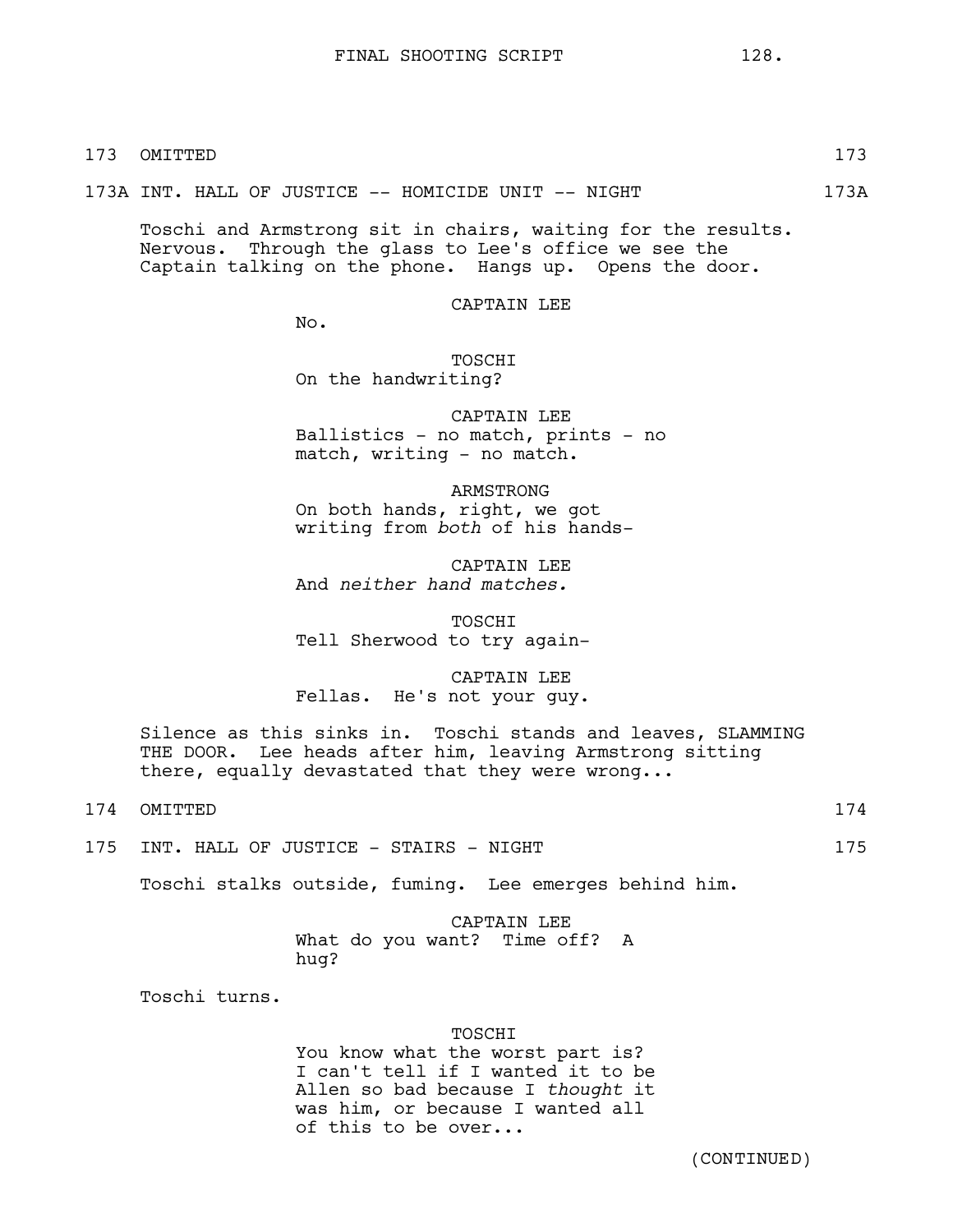CAPTAIN LEE Because you *thought* it was him. And I did too. (pause) Maybe you should take some vacation. Spend some time with the wife and kids. Go to Candlestick. CAPTAIN LEE (CONT'D) Take in a movie.

CUT TO:

175A ON A GIANT MOVIE SCREEN - JOHN VERNON (THE MAYOR) reads a 175A KILLER'S LETTER that's projected on a screen in his office.

> JOHN VERNON (THE MAYOR) To the city of San Francisco - I will enjoy killing one person everyday until you pay me one hundred thousand dollars...

176 INT. MOVIE THEATER -- NIGHT

Hundreds of San Francisco's elite sit in their finery watching a police screening of *Dirty Harry* unspool in front of them. Among them, Toschi and his wife.

> JOHN VERNON (O.S.) If you agree, say so tomorrow morning in the personal column, San Francisco Chronicle and I will set up a meeting...

176A ON THE MOVIE SCREEN - the shot is now a close-up of the 176A letter (which looks very Zodiacish):

> JOHN VERNON If I do not hear from you, it will be my next pleasure to kill a Catholic Priest or a...

Vernon pauses in distaste - the word is "nigger". CUT TO Close on Vernon as he reads the killer's signature:

JOHN VERNON (CONT'D)

*Scorpio.*

176B IN THE AUDIENCE - On Toschi's face. Watching. Numb. 176B

177 INT. MOVIE THEATER -- LATER 177

Late in the movie - Toschi, almost at the end of his rope.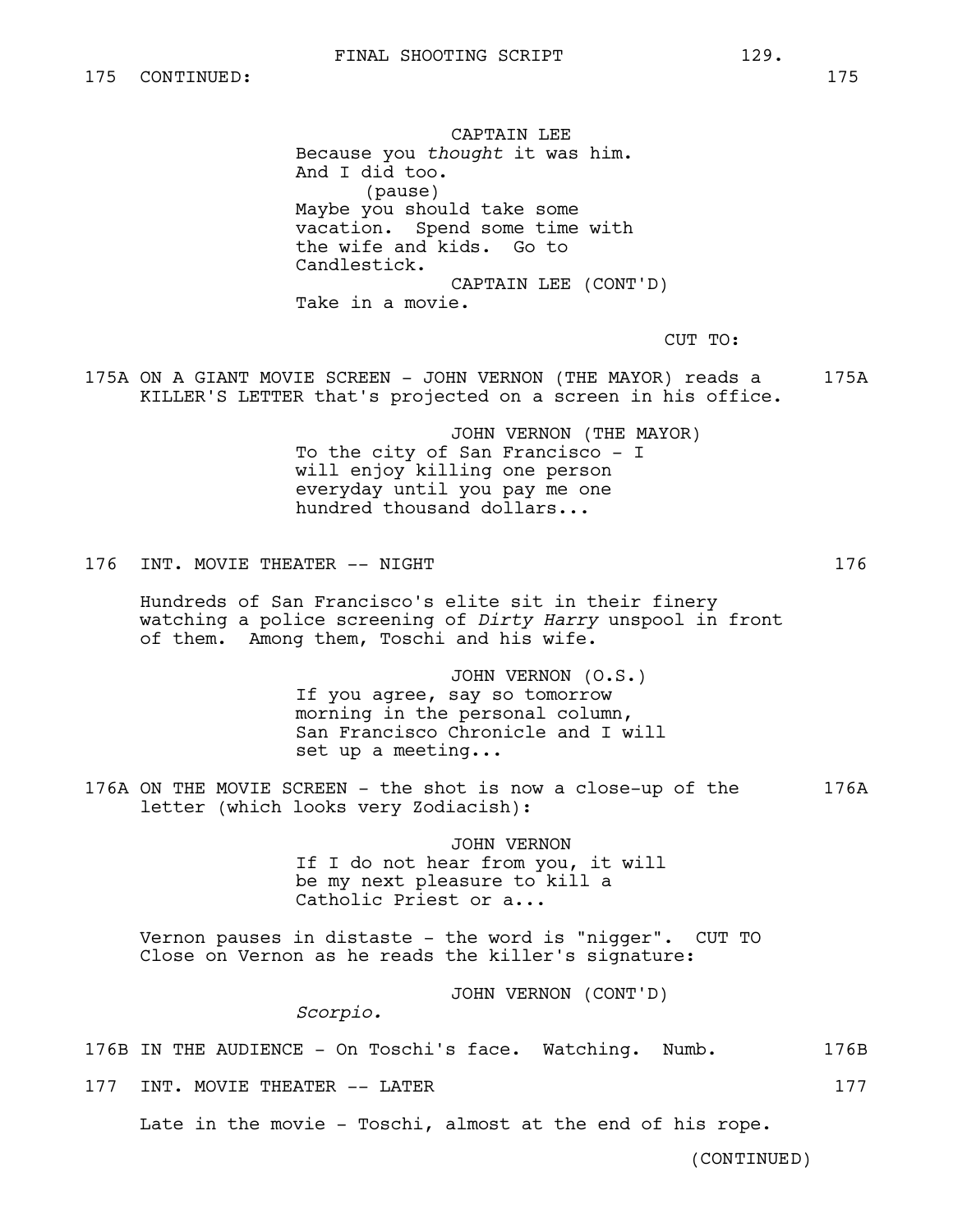SCORPIO KILLER (O.S.) I've got seven kids from the Fourth Street School, now listen, I've got the bus-

177A ONSCREEN - SCORPIO is holding a WOMAN BUS DRIVER HOSTAGE in 177A front of a YELLOW SCHOOL BUS filled with KIDS.

*(note - from here till the end of the written dialogue Clint Eastwood does not appear onscreen - in other words CLINT EASTWOOD WILL NOT APPEAR IN THIS MOVIE).* A LITTLE GIRL tries to get off the bus, interrupting his ransom call:

> SCORPIO KILLER -come on now, honey, that's a good girl, back in the bus... (she goes - into phone) And I've got the bus driver. Here she is, just tell him.

177B IN THE AUDIENCE - Toschi leans over, whispering to his wife: 177B

TOSCHI You want some popcorn?

TOSCHI'S WIFE Do you want me to come with you?

He shakes his head. Rises and heads for the exit, scooting past other audience members, enraptured by the movie. Only one other person in the theater notices Toschi go-

GRAYSMITH. Sitting with MELANIE. He watches Toschi leave...

BUS DRIVER (O.S.) It wasn't my fault, he had as gun-

SCORPIO KILLER (O.S.) Just tell him your name...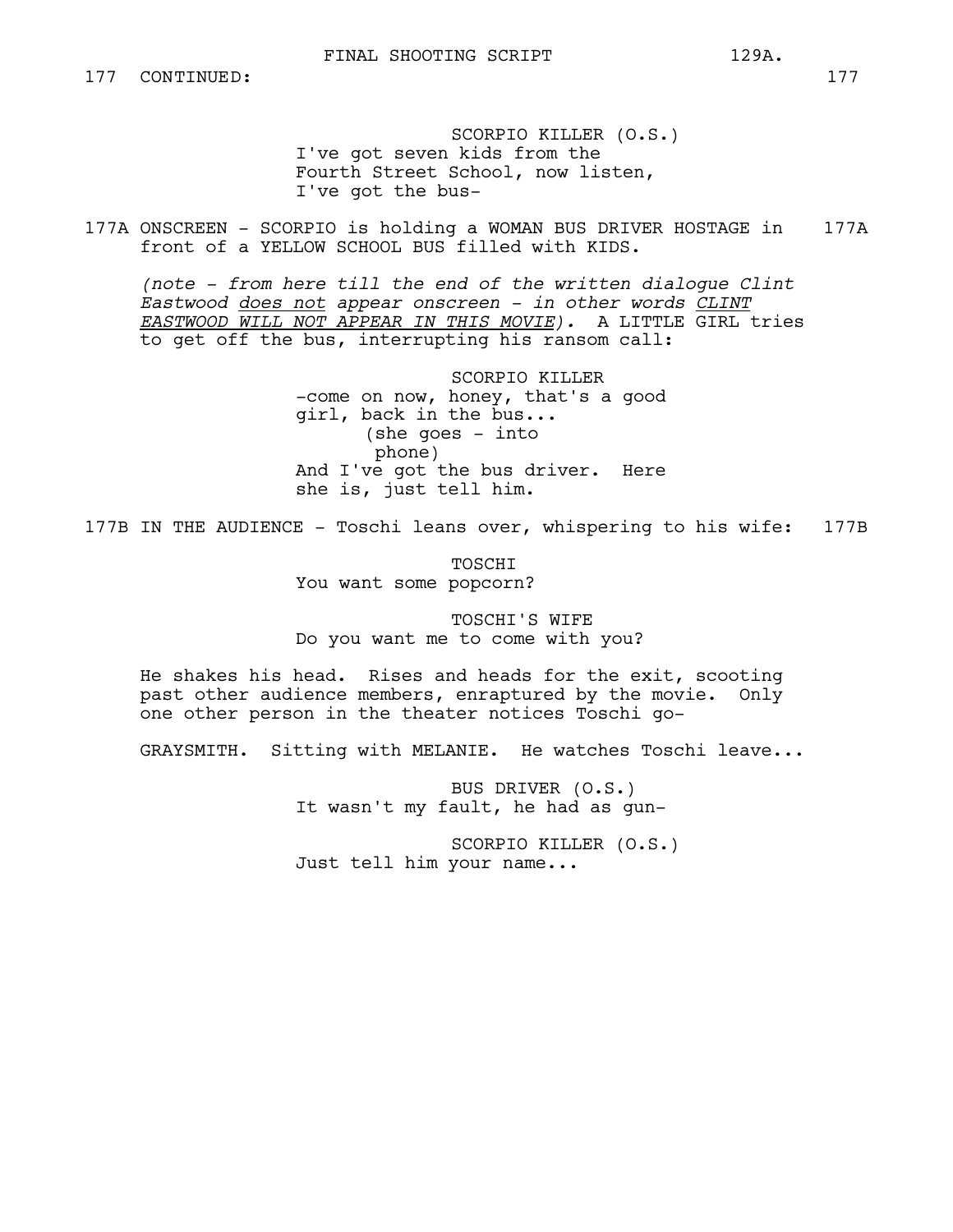Toschi stands alone under a banner **Dirty Harry**. Trying to light a smoke in the wind.

> GRAYSMITH (O.S.) The good guy shoots him in the chest. That's how it ends.

Toschi turns to see Graysmith. He looks shaken by the whole thing. Our two heroes, standing there. Meeting for the first time. Toschi stares at him.

TOSCHI

I know you.

GRAYSMITH I work at the Chronicle. Robert Graysmith - maybe Paul Avery's mentioned me?

TOSCHI No, that's not it...

They shake hands, Graysmith masking his disappointment.

TOSCHI (CONT'D) Dave Toschi, nice to meet you.

Behind them, the THEATER DOORS OPEN. The invigorated audience pours out, headed for the afterparty. The POLICE COMMISSIONER, passes by, in high spirits.

> POLICE COMMISSIONER Dave! That Harry Callahan did a hell of a job closing your case, huh?

TOSCHI Sure did, Commissioner. Good thing he didn't let due process get in the way, huh?

The Commissioner gives him a funny look but chuckles anyway and moves on. Toschi looks back to Graysmith.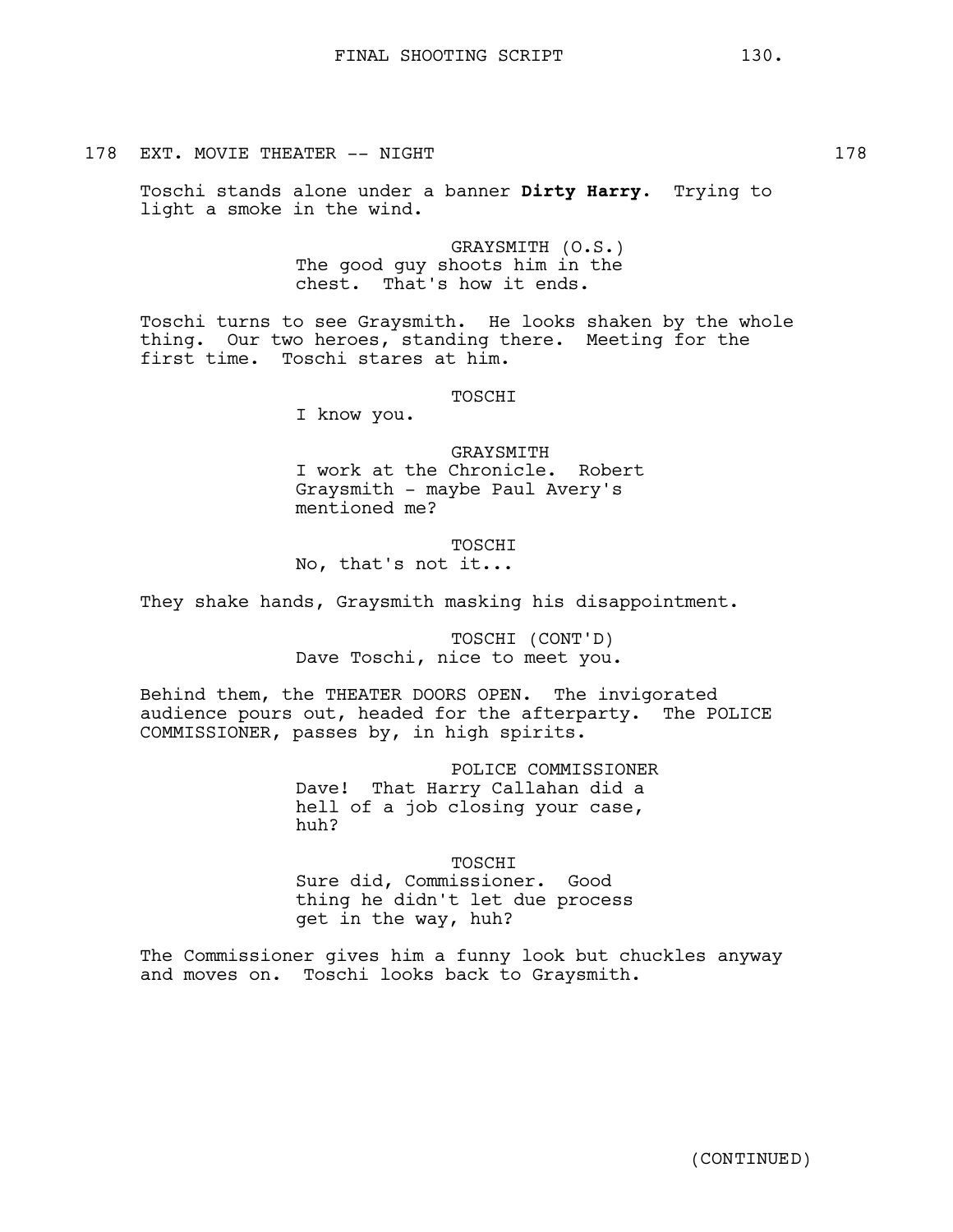TOSCHI (CONT'D) So what do you do over at the paper?

GRAYSMITH I'm a cartoonist.

TOSCHI That's good. That's a good job. Make people laugh.

His wife appears, taking his arm. Ready to leave.

TOSCHI (CONT'D) Nice meeting you.

He turns to leave when

GRAYSMITH You're gonna catch him. You're Dave Toschi.

Toschi turns back. Smiles and shakes his head.

TOSCHI Pal? They're already making movies about it.

Graysmith doesn't know what to say. Toschi heads off. We hold on Graysmith, standing on that cold street corner as we

FADE OUT

SILENCE

179 BLACKNESS. 179

*Is it over?*

Then, - faint music. Of the times. The mid 70's. And news reports. Something about... Watergate? Bobby Fischer? Saigon? Squeaky Fromme? And there's rock and roll and funk and the beginnings of disco and Patty Hearst and Zebra Murders and "Son of Sam" and it builds and *builds* until...

# **FOUR YEARS LATER**

APPEARS ON SCREEN AND WE

CUT TO: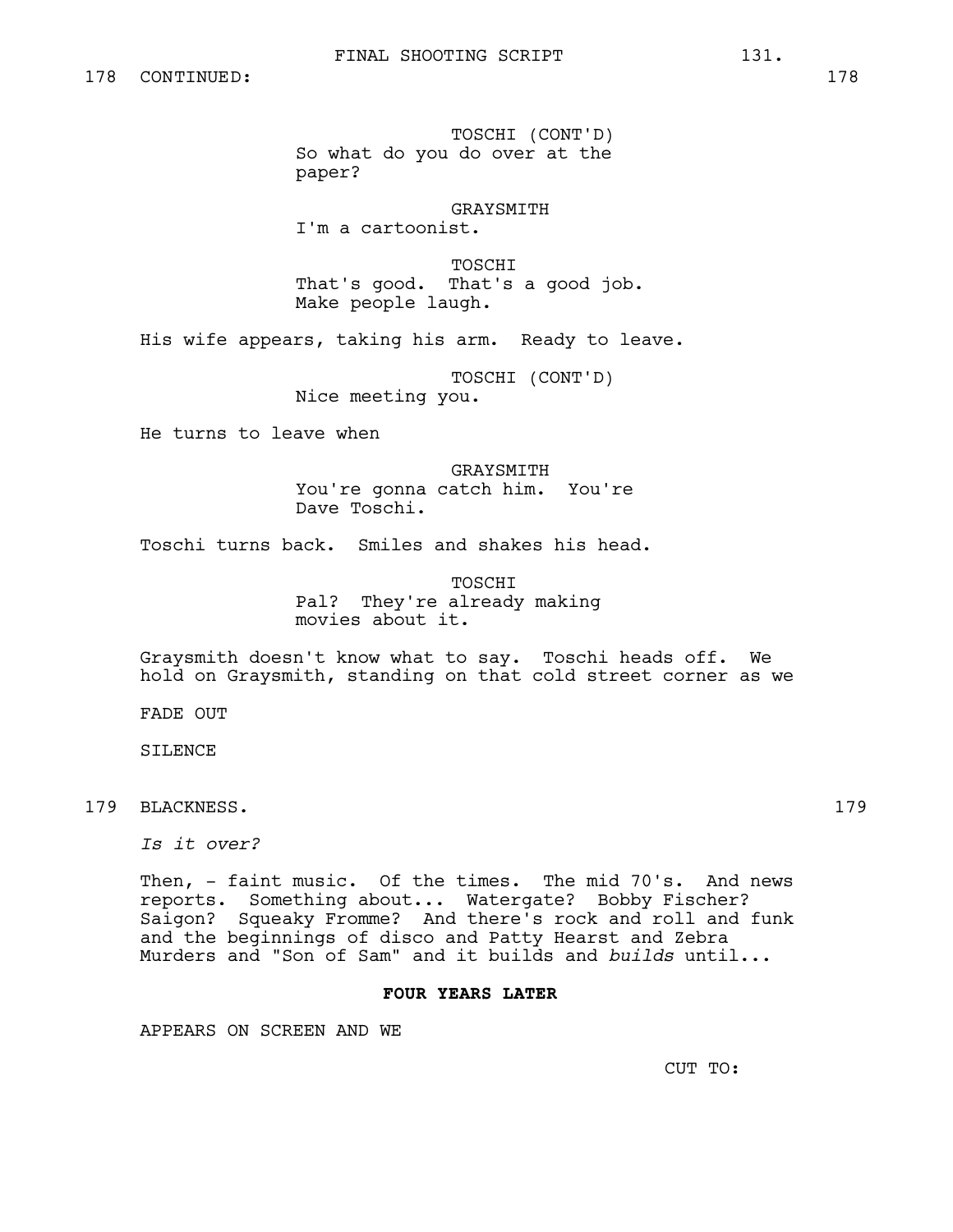# 180 INT. GRAYSMITH APARTMENT -- NIGHT 180

A BABY GIRL - lifted to her parent's shoulder... And it's GRAYSMITH. Older. Hair closer cropped. An expert at this. He bounces his daughter MARGOT who coos.

> NEWSCASTER (O.S.) ...has confirmed that columnist Jimmy Breslin of the New York Daily News has received a letter penned by the Son of Sam. Dubbed the .44 Caliber Killer by the press and later "Son of Sam" by himself, the killer began his rampage in 1976, targeting couples in parked cars, and communicating with authorities through a series of handwritten letters.

Interest piqued, Graysmith heads to the LIVING ROOM. More feminine now that a wife lives here. It's late, everyone else asleep.

> NEWSCASTER (O.S.) (CONT'D) If any of this sounds familiar to our viewers, it's because our own fair city once had a very similar brush with the macabre. In light of the events in New York, tonight, we look back on what police call "A Cold Case", possibly the most famous in history - The Zodiac.

Graysmith sits. Intrigued. FOOTAGE of Zodiac Letters.

NEWSCASTER (V.O.)(CONT'D) Shortly after a connection was established between an unsolved 1966 murder in Riverside and the Cipher Slayer, Zodiac's letters became more infrequent, and finally nil. Many believe he is dead. But Inspector David Toschi has different ideas.

File footage of TOSCHI.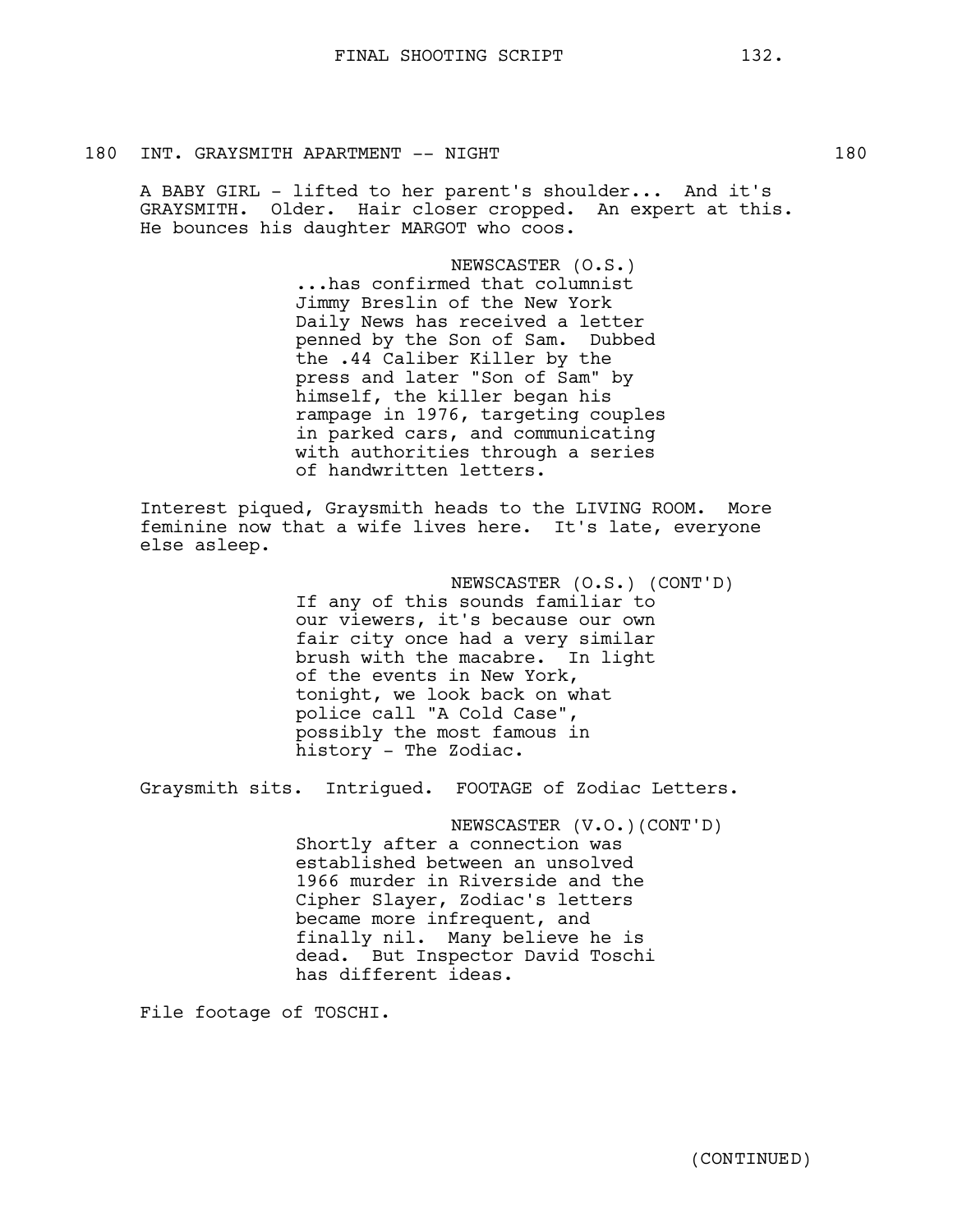NEWSCASTER (V.O.)(CONT'D) Toschi, who rose to public prominence for his investigations into both the Zodiac and the Zebra Murders, is currently making headlines as the next possible Chief of Police. Along with his partner William Armstrong, Toschi is the only San Francisco detective still working a case that at one time commanded the attention of hundreds of policemen. Now it's down to just two. And the killer, still at large, who haunts them.

180A EXT. SAN FRANCISCO STREET CORNER -- NIGHT 180A

Toschi and Armstrong pull up to a curb by Armstrong's apartment building. Done for the day.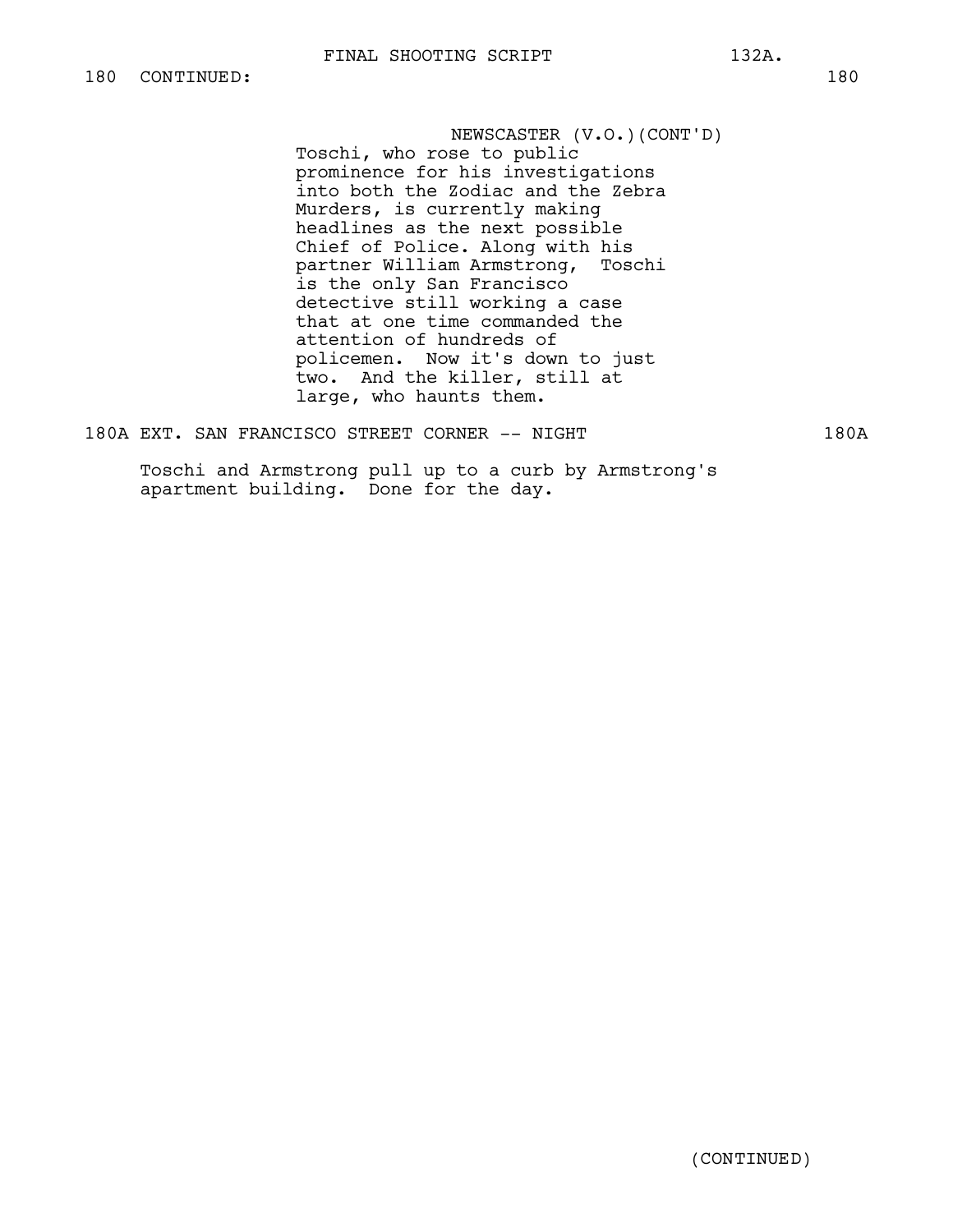Armstrong begins gathering up his stuff. Preoccupied with something. Maybe even upset. Toschi notices.

> TOSCHI You want to keep the car tonight?

> > ARMSTRONG

It's your turn.

TOSCHI I know, but if you drop me at my place, you can have it.

Armstrong looks out the window - his WIFE stands in the door to the building, waiting. Toschi sees her too. Strange. Armstrong turns back to Toschi. Has to tell him.

> ARMSTRONG You should keep the car.

> > TOSCHI

Yeah?

ARMSTRONG I'm not coming in tomorrow.

TOSCHI

What's up?

ARMSTRONG

I'm done. I put in for a transfer.

# TOSCHI

Where?

ARMSTRONG I'm looking at fraud. I can't be on call anymore.

TOSCHI

I understand.

ARMSTRONG Rather watch my kids grow up, you know?

TOSCHI Yeah. Hey, good for you.

ARMSTRONG You'll be okay?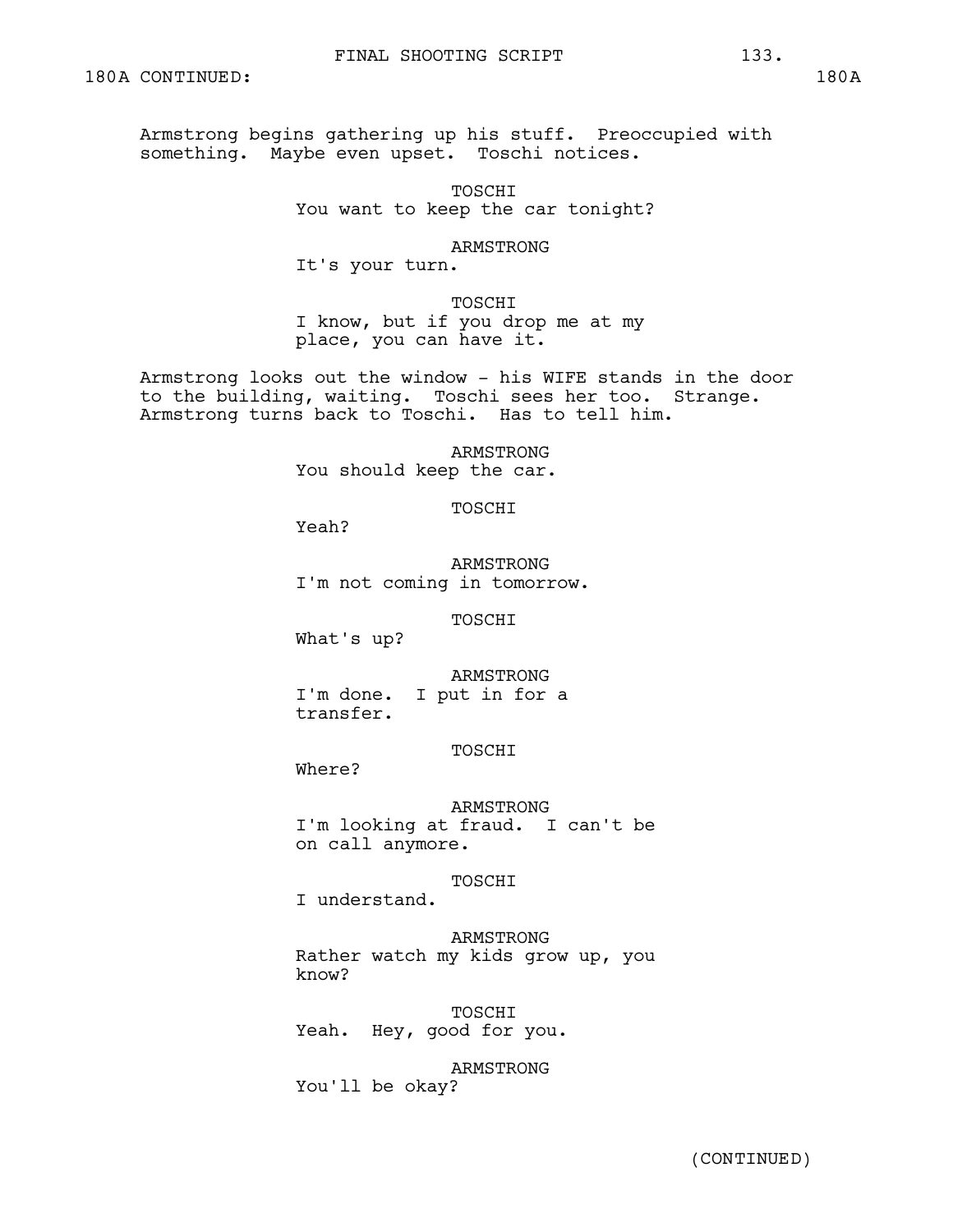# FINAL SHOOTING SCRIPT 133A.

# TOSCHI

I'll be fine.

Armstrong smiles. Gets out of the car. Thinks of something.

ARMSTRONG Hey... I'm not leaving you holding the bag on anything, am I?

He means Zodiac. Toschi knows it.

TOSCHI

Nope.

# ARMSTRONG

Okay.

TOSCHI Hey, now you got time to get that sushi.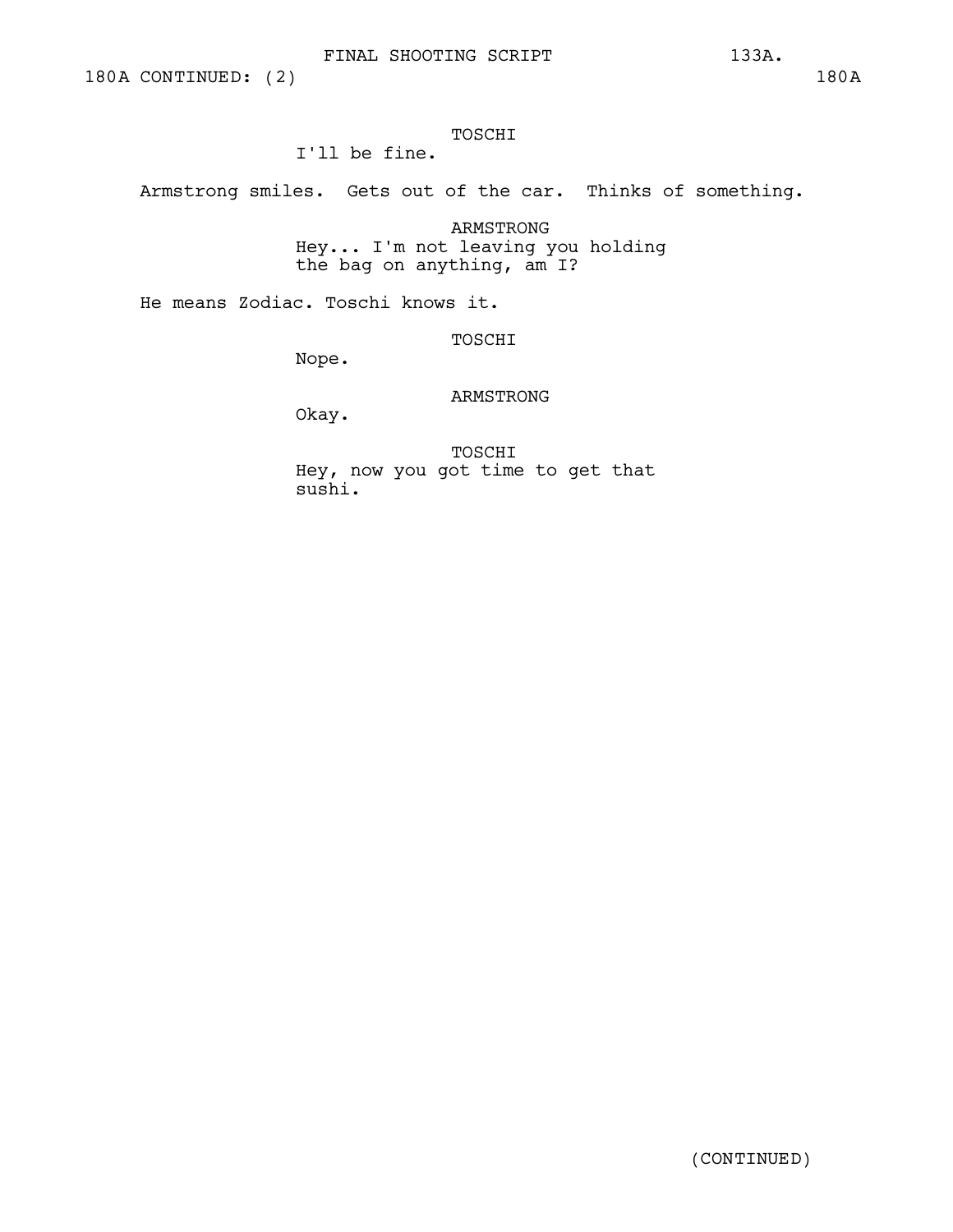180A CONTINUED: (3) 180A

Armstrong smiles. Walks to his building. Toschi sees him go to his wife. He waves. She waves back, knowing what just transpired. He watches the Armstrongs disappear inside. Then drives away.

- 180B OMITTED 180B
	-
- 181 OMITTED 181

182 INT. SAN FRANCISCO CHRONICLE THIRD FLOOR -- DAY 182

The NEWS ROOM. Different. Old faces gone. New faces there. A YOUNG REPORTER setting up shop at what *used* to be Avery's Desk. Graysmith watches. Finally walks over.

> GRAYSMITH Hi. Robert Graysmith.

> > **JENNINGS**

(absently) Duffy Jennings.

Graysmith watches him get comfortable in Avery's chair.

GRAYSMITH The guy who used to sit there was a great reporter.

JENNINGS

I'm sure he was. I mean, it's an *honor* to leave the Chronicle and go work for the Sacramento Bee.

He threads a piece of paper into his typewriter.

JENNINGS (CONT'D) Nice meeting you.

183 EXT. WASHINGTON AND CHERRY -- NIGHT 183

**October 11, 1977.** The eighth anniversary of Stine's death. Toschi sits in his car like always. Except this time, the passenger seat is empty. He's alone. Toschi sighs and puts the car in gear. Driving away. We HOLD on the corner... Until a YELLOW CAB pulls up to it. The Passenger gets out and pays the driver. GRAYSMITH. Taking in the scene for the first time.

184 INT. GRAYSMITH'S APARTMENT -- NIGHT 184

Graysmith, sitting on his couch, going through yellowed newspaper clippings from Zodiac. Turning page after page.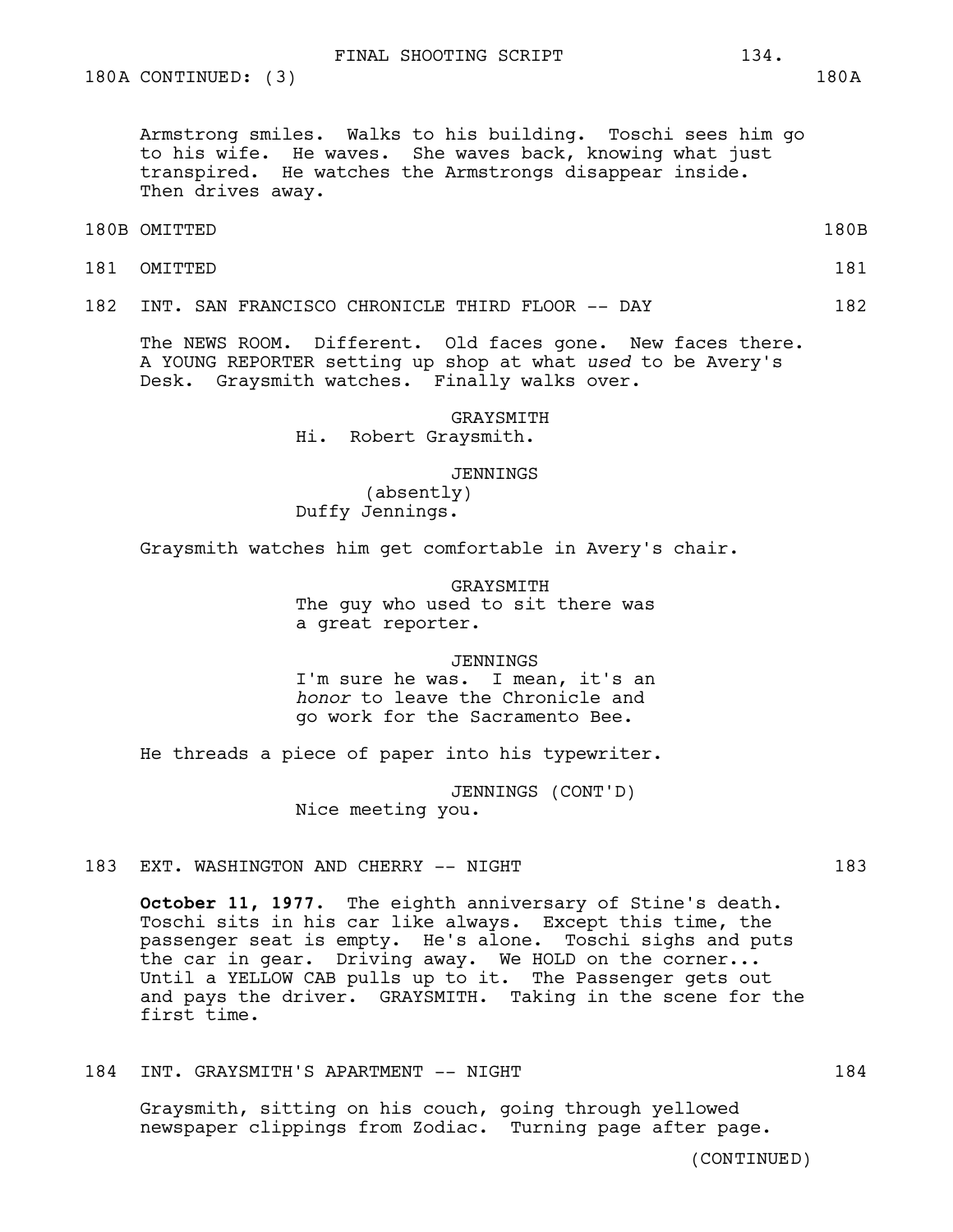The headlines flitting past - *"'I've Killed Seven' Zodiac Claims", "Zodiac Sends New Letter Says He's Killed Ten", "New Zodiac Letter Claims 17+", "Cops No Closer On Zodiac's Identity"-* A VOICE BY HIS EAR:

MELANIE

"I am not Paul Avery."

Graysmith starts. Melanie laughs.

MELANIE (CONT'D) The boys need tuck-ins and the poop machine needs changing.

GRAYSMITH

Flip you for it?

# MELANIE

You wish. (looking at the book) No one has more Zodiac crap than you.

Graysmith blinks at this. Looking down at the album. The same name at the top of every article - **By Paul Avery.**

185 EXT. HARBOR -- SUNSET

Graysmith walks down the dock among houseboats. Comes to one in particular - with SHEET METAL over the windows. He knocks on the door. COUGHING from inside.

It cracks a little to reveal AVERY. Face gaunt. Eyes bloodshot. Looks like hell. Taking in Graysmith. Then:

> AVERY You gotta be fucking *kidding.*

# 186 INT. AVERY'S HOUSEBOAT -- SUNSET 186

Avery leads Graysmith inside, clearing away some of the mess. Graysmith, a little surprised at the state of things.

> GRAYSMITH I hope I'm not interrupting anything...

It's clear from his surroundings the only thing Graysmith has interrupted is Avery playing PONG.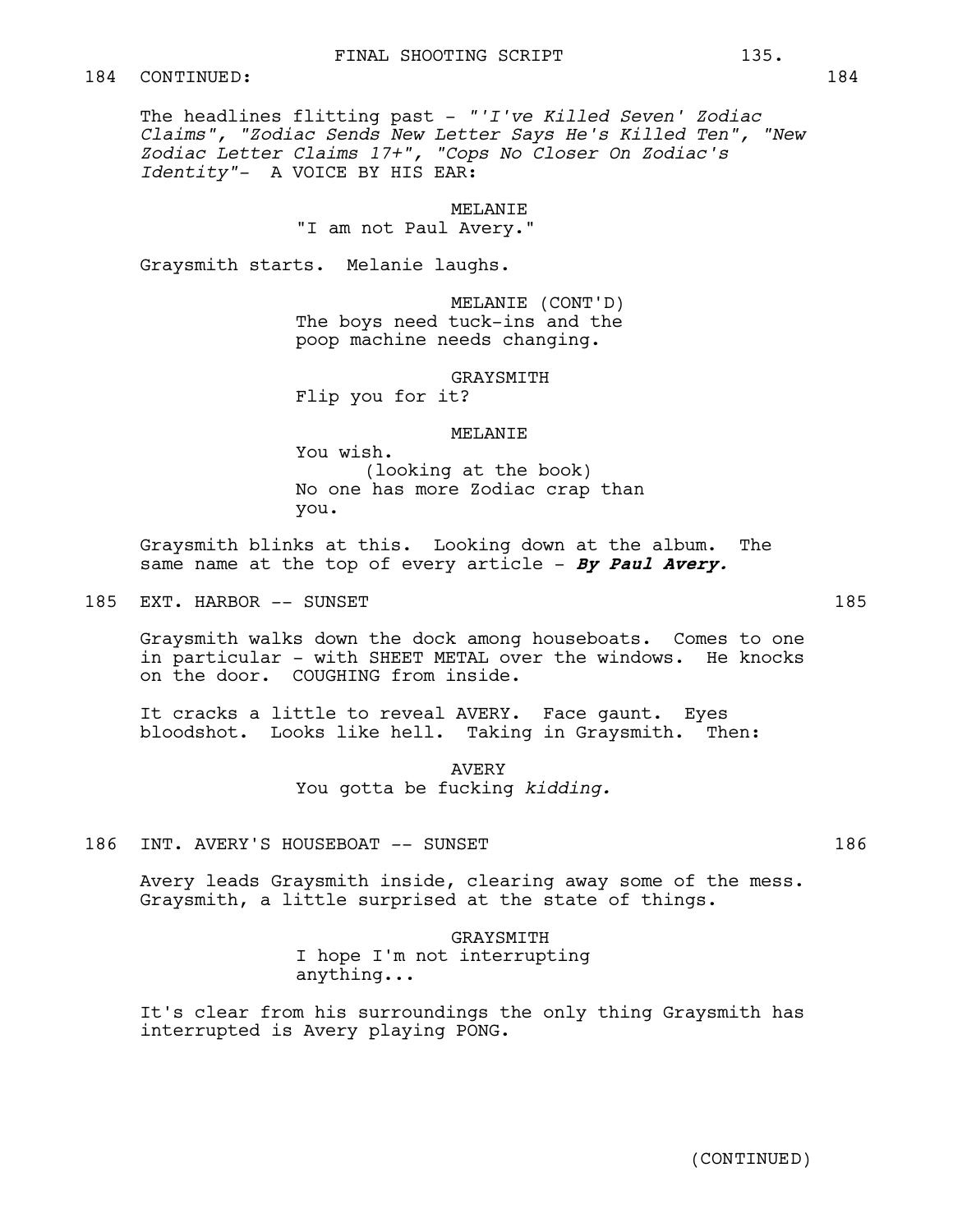#### AVERY

Not at all. (re: Pong) Have you seen this thing? It's mesmerizing...

GRAYSMITH Yeah. Yeah. So... how have you been?

AVERY Can't complain. Bee's not exactly the Chron, but fuck it, right? Work is work. You want a drink?

He begins making a mixture of gin and ice.

GRAYSMITH

Don't worry about it-

# AVERY

No worry at all, my friend. Nobody comes by from the old days what we got ourselves here is an *occasion.* (raising the bottle) To your health. And mine. Mostly mine.

He raises his bottle in toast. Graysmith raises his glass. Notices it's filthy. Avery drinks deeply. Graysmith does not. Putting the glass down.

> GRAYSMITH It's good to see you, Paul.

Avery smiles at him and settles into a chair.

AVERY

So, what's new?

He takes a seat. Graysmith takes a deep breath.

GRAYSMITH I've been thinking.

#### AVERY

Yeah?

GRAYSMITH Somebody should write a book.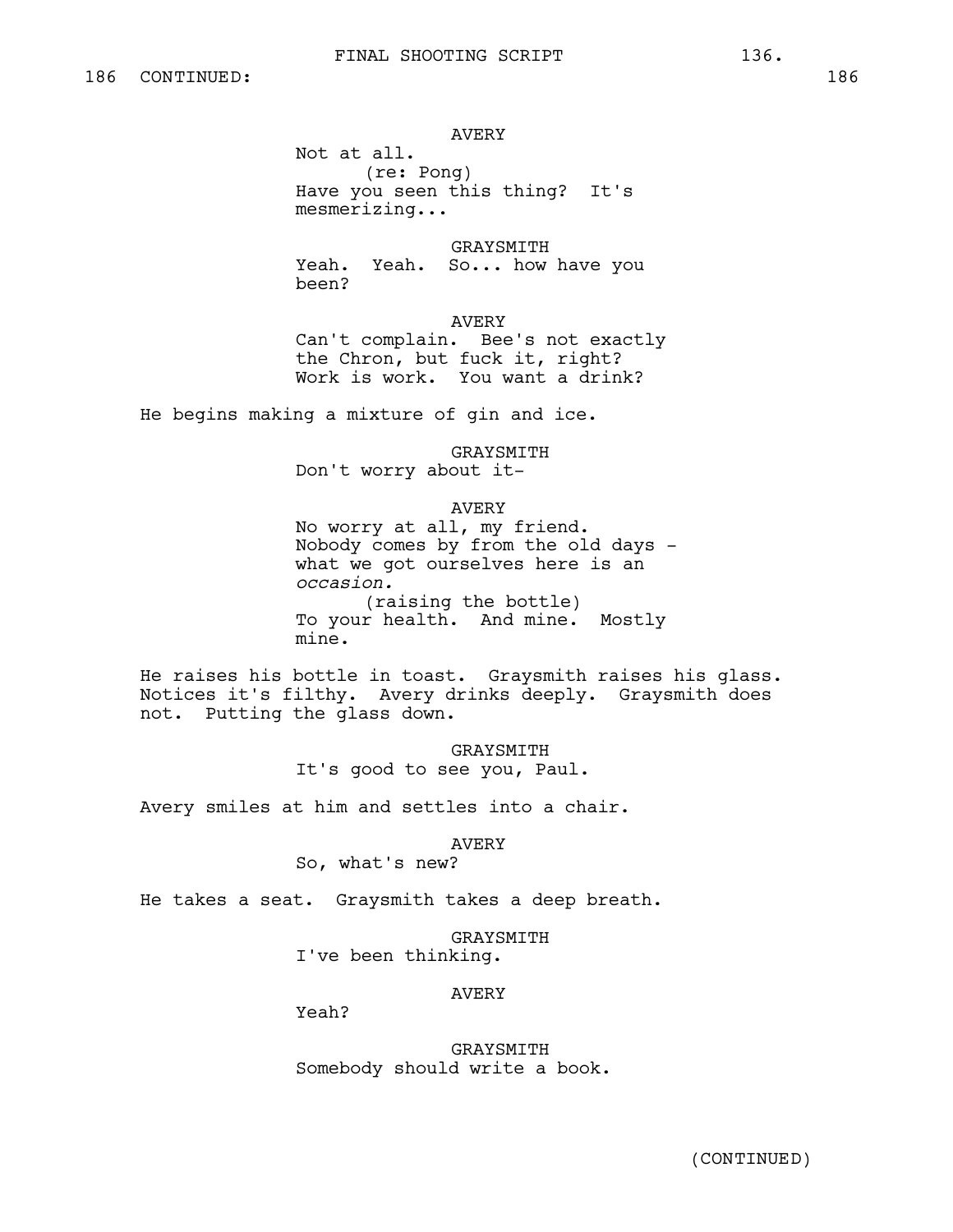AVERY

"Somebody" should write a book about what?

GRAYSMITH

About Zodiac.

AVERY That's not new. Is that why you're here?

GRAYSMITH (pitching him) Nobody knows more about the case than you. You have the files - if you put together all the information, it could jog something loose-

AVERY Lost the files.

GRAYSMITH (horrified) You *lost* them?

# AVERY

Lost them or tossed them, who *cares*, man?

GRAYSMITH

But you wanted to be in charge of the investigation!

# AVERY

That was a long time ago. (refilling his glass) We work in the *daily* business as in to-*day*. What did you think we were doing back then? You didn't really think it was *important?* (off his look;

laughing)

Oh, *Jesus*... We were just trying to sell newspapers. More people die in three months on the East Bay *commute* than that idiot killed. He offed a few citizens, wrote a few letters, and faded into footnote. What, Gray, did you think I was just sitting here waiting for you to drop by and reinvigorate my sense of purpose?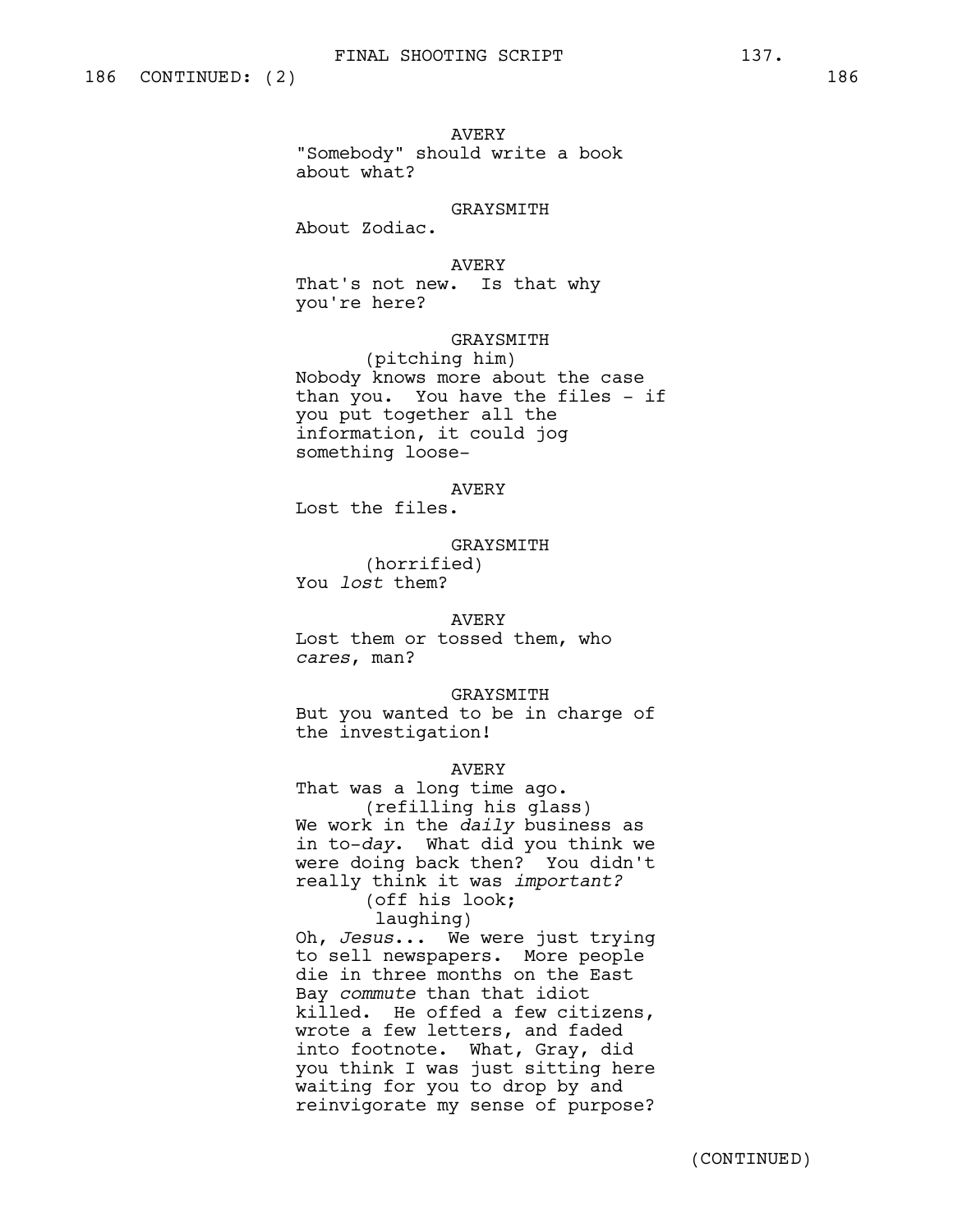186 CONTINUED: (3) 186

Silence. Graysmith rises stiffly, suddenly formal:

GRAYSMITH Thank you for your time.

He heads for the door. As he goes:

AVERY

It's been four years, Bobby - let it *go.*

He turns back to face Avery.

GRAYSMITH I don't care what you say. It *was*  important. It *was* important.

AVERY Well, what the fuck did *you* ever do about it?

#### GRAYSMITH

What-

#### AVERY

If it was so important, what did you do? Hovered over my desk? Stole shit out of wastebaskets? Oh, I'm sorry, I'm being unkind. You went to the *library*.

This hits hard*.* Avery may be mad, but he's right. A beat.

GRAYSMITH Sorry to have bothered you.

He turns and goes.

187 EXT. HARBOR -- SUNSET -- (RAIN) 187

Graysmith gets into his car. It's begun to rain. He sits behind the wheel. Breathing hard. Taking it all in. He comes to a decision. Puts the car in gear and drives.

188 INT. GRAYSMITH APARTMENT -- NIGHT -- (RAIN) 188

Late. Graysmith comes in from the rain. STACKS OF BOOKS under his arm. Melanie, watching TV. Looks up as he enters.

# MELANIE

Where have you been?

He disappears into the bathroom. We hear water running.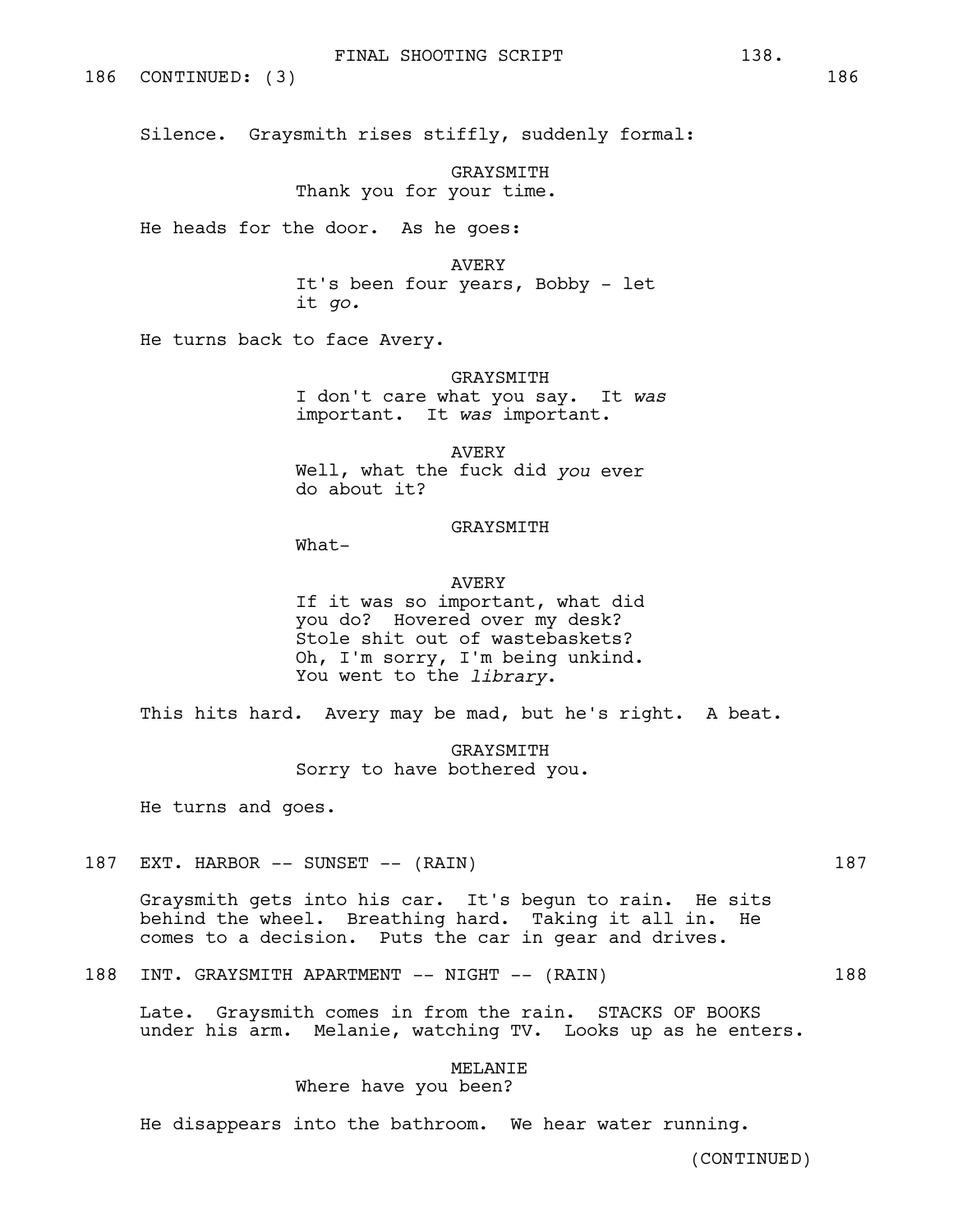# GRAYSMITH (O.S.)

# The library.

189 INT. HALL OF JUSTICE -- HOMICIDE UNIT -- DAY 189

Toschi at his desk. He looks up to see Graysmith.

GRAYSMITH

Hi.

TOSCHI (no idea who this is) Hi.

A beat.

GRAYSMITH We met at the movies once.

TOSCHI It must have been magical.

GRAYSMITH I'm Robert Graysmith, I work at the Chronicle. I was wondering if I could buy you lunch.

190 INT. DINER -- DAY 190

Graysmith and Toschi sit across from each other. Toschi chows down on a burger. Graysmith ignores his food.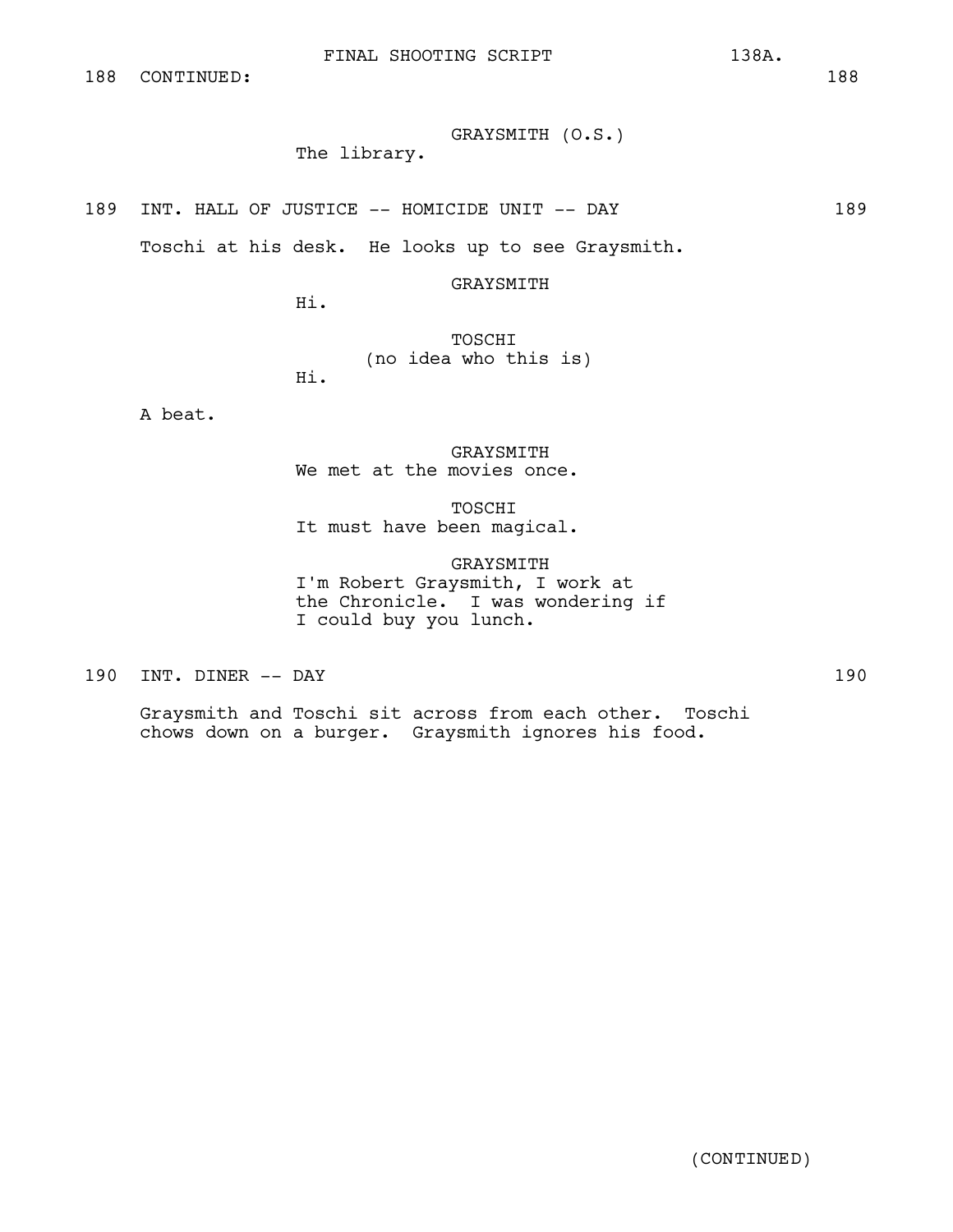## FINAL SHOOTING SCRIPT 139.

TOSCHI So you're a friend of Paul Avery's?

GRAYSMITH He's the reason I'm here. I wanted to ask to you about Zodiac.

TOSCHI I appreciate the interest but we don't discuss open cases-

GRAYSMITH What's happening with it really? Day to day?

TOSCHI We're actively pursuing all leads-

GRAYSMITH It's just you now, isn't it.

TOSCHI Mr. Graysmith, Zodiac hasn't written in three years. Do you know how many murders San Francisco has had since then?

GRAYSMITH

No.

TOSCHI Over two hundred. That's a lot of dead people and grieving families who need our help.

GRAYSMITH So nobody cares anymore?

Toschi puts down his burger.

TOSCHI

Hey. *I* care.

GRAYSMITH Can I show you something?

Toschi shrugs. Graysmith pulls a stack of books from his briefcase and lays them on the table.

> GRAYSMITH (CONT'D) I've been doing research on the first code. *Everything* an amateur would need to create it can be found in these books. (MORE)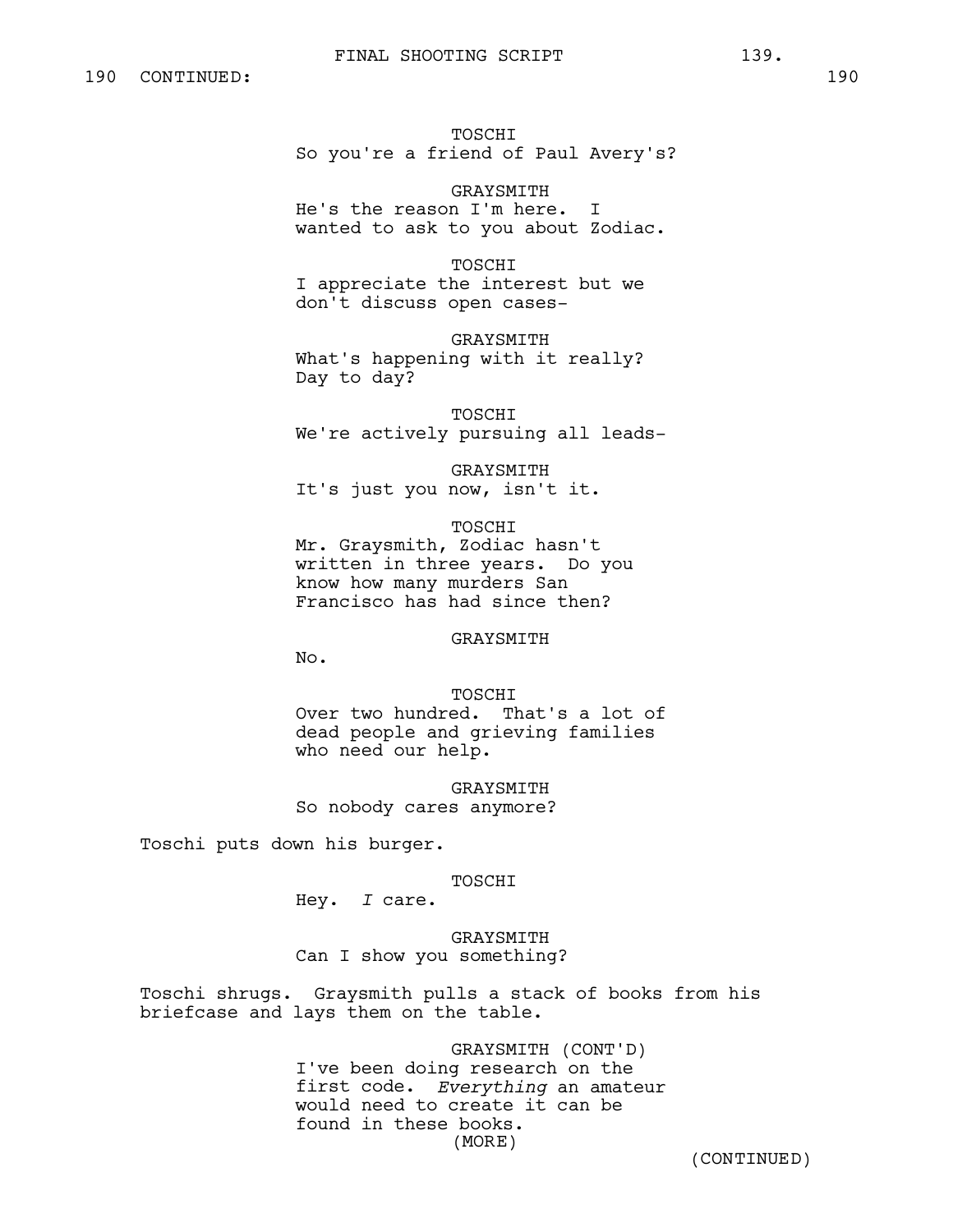So I started thinking, if you can track the books, maybe you can find the man. GRAYSMITH (CONT'D)

He hands Toschi a LIST.

GRAYSMITH (CONT'D) I know you thought Zodiac was military so I went to every base library and got a list of people who checked out the books. That's when I found this.

He points to the PRESIDIO LIBRARY LIST. Almost the entire column of books have the word "MISSING" written by them.

TOSCHI

"Missing"?

GRAYSMITH That means the book was stolen.

TOSCHI Almost every book on ciphers was *stolen* from the Presidio Library?

GRAYSMITH And the Oakland Army Terminal Library. Someone didn't want to leave a record of checking them out, so he stole them.

Toschi stares at him.

TOSCHI Who are you again?

GRAYSMITH I just want to help.

A beat. Toschi, mulling this over. Finally:

TOSCHI

I can't allow you to help. I can't have more meetings with you to discuss what you might uncover and I certainly can't tell you to go talk to Ken Narlow in Napa, N-A-R-L-O-W in Napa who was in charge of the case up there. You understand?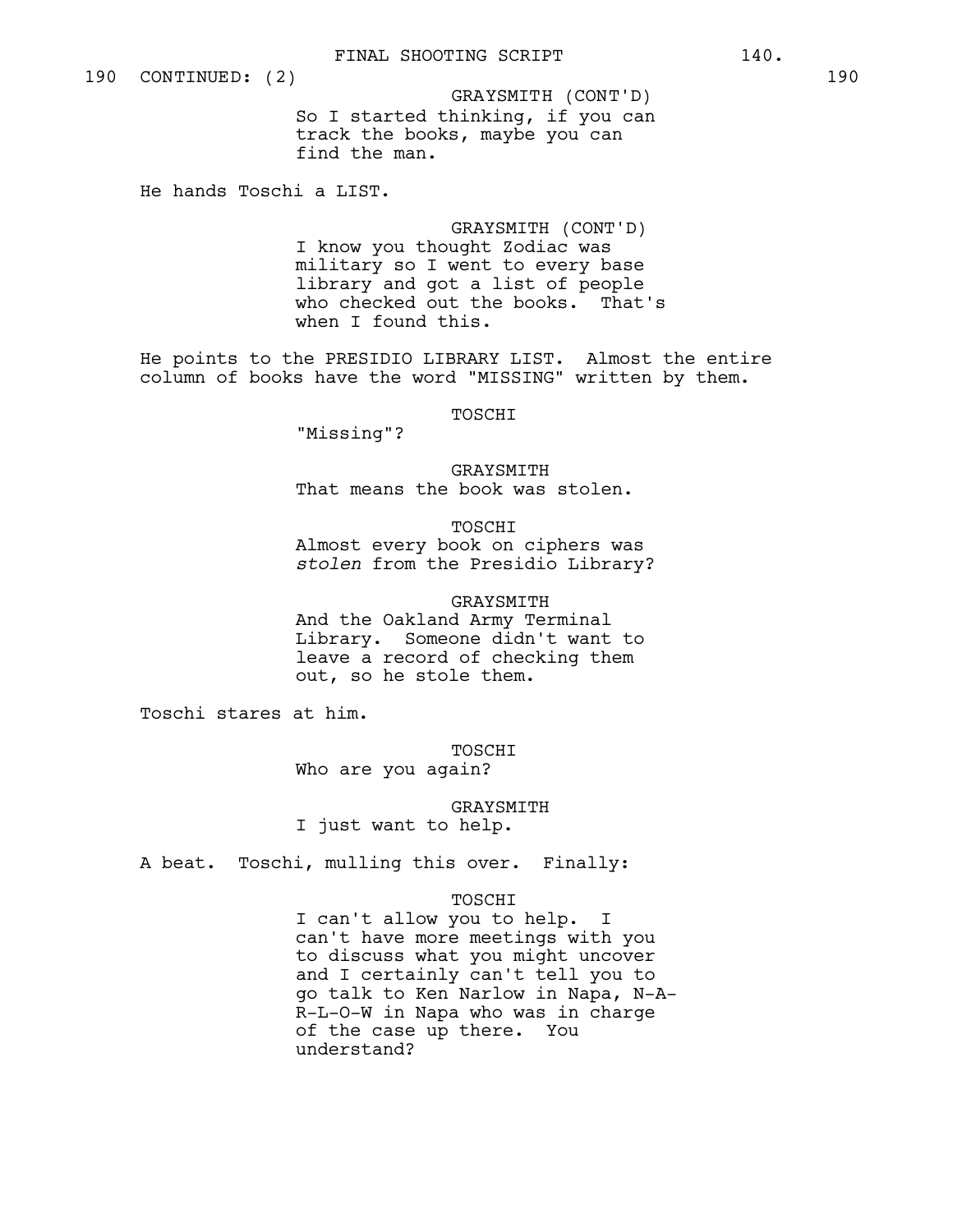# 191 INT. NAPA POLICE HEADQUARTERS -- DAY 191

Graysmith, seated across from Narlow.

NARLOW I'm sorry Mr. Graysmith, but we don't cooperate with writers-

GRAYSMITH I'm not a writer, I'm a cartoonist.

A beat.

NARLOW And Dave Toschi sent you?

GRAYSMITH

Yes.

## NARLOW

Why?

GRAYSMITH Maybe he thought I could do some good.

NARLOW (laughing) What are you, a boy scout?

GRAYSMITH Eagle Scout actually. First class.

A beat. Narlow, realizing he's not kidding.

NARLOW You really want to do this, you shouldn't let *me* stop you. Try Vallejo. Jack Mulanax.

# 192 INT. VALLEJO POLICE DEPARTMENT -- MULANAX'S OFFICE -- DAY 192

Graysmith, seated across from Mulanax.

MULANAX I understand what you're trying to do, but-

GRAYSMITH I'm a friend of Dave Toschi's. He said you could help.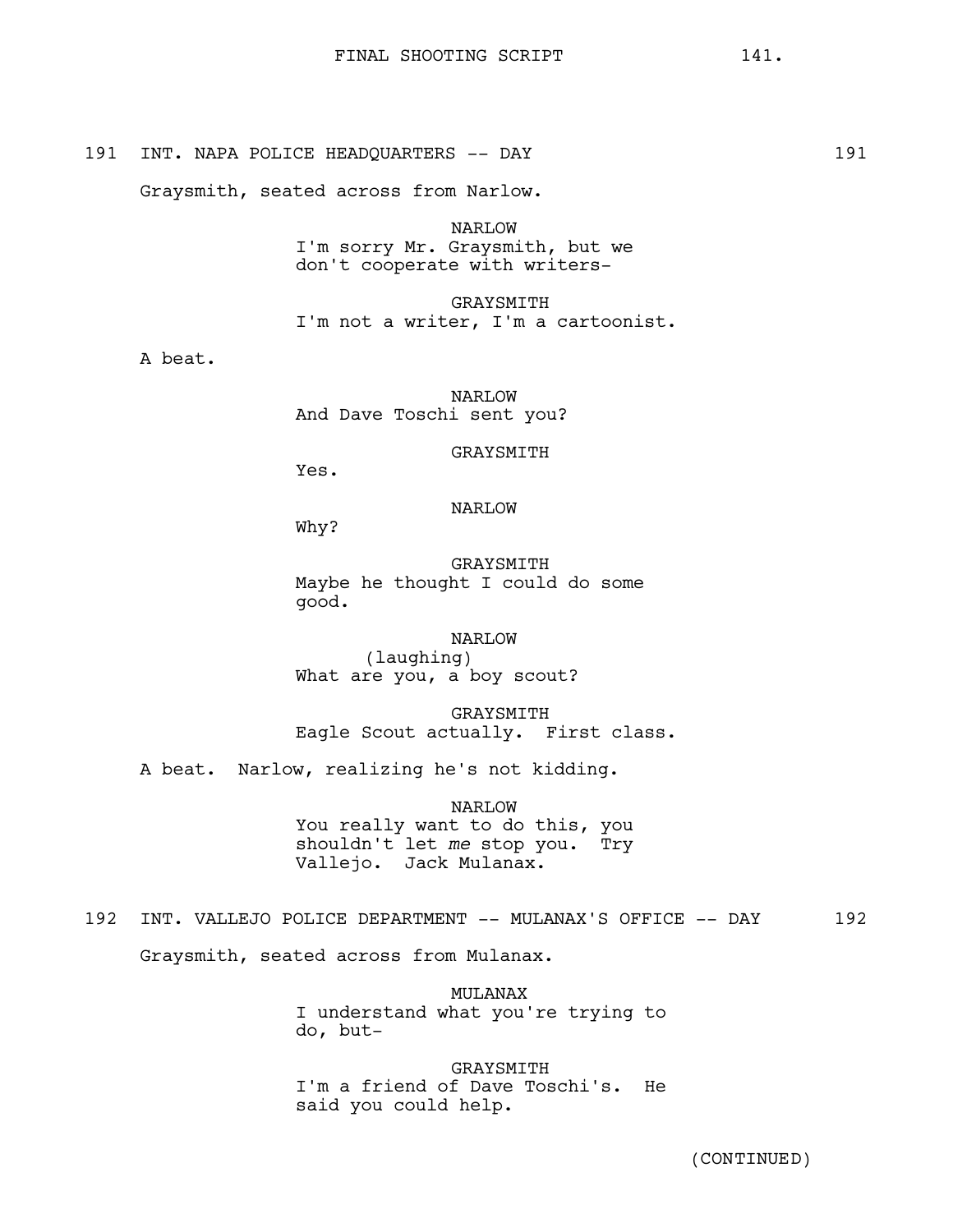Mulanax stares at him, silent.

GRAYSMITH (CONT'D) The case is dead, right? Zodiac's long gone, yesterday's news? MULANAX That's what they say.

GRAYSMITH So what's the harm?

## 193 INT. EVIDENCE LOCKER -- DAY 193

Mulanax leads Graysmith past ROWS OF CARDBOARD BOXES.

MULANAX

No pens, no paper, no copiers. Anything you see that's relevant, you gotta remember in your head.

They turn a corner to find THREE ENORMOUS BOOKCASE TYPE SHELVES filled with boxes.

MULANAX (CONT'D)

Here you go.

GRAYSMITH

Which one?

MULANAX All of them. There are more in the next room. They're all marked with these numbers.

He points to one box, marked *#243-146*.

MULANAX (CONT'D) I'll be outside.

He goes. Graysmith wastes no time. Opening the top box, scanning the Vallejo police reports. Words flashing by - *Ferrin, Lynch, Mageau, Corvair, Breathing phone calls, NMA, handwriting, painting party, hypnosis, Husted...*

## 194 INT. VALLEJO POLICE DEPARTMENT -- LOBBY -- DAY 194

Mulanax getting coffee as Graysmith HURRIES PAST.

GRAYSMITH Thank you very much!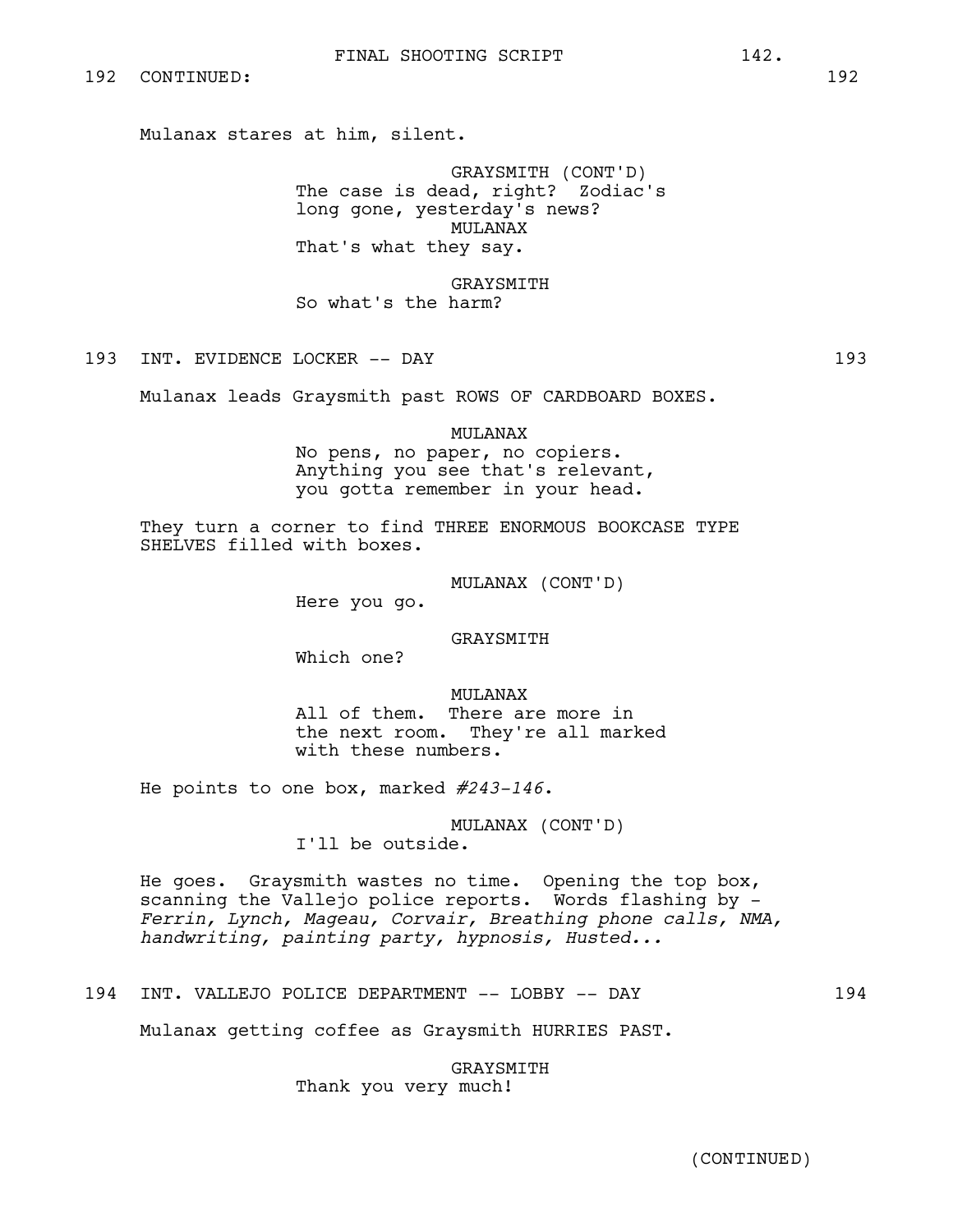He's gone before Mulanax can respond. Officer GEORGE BAWART wanders in to see this stranger's hasty departure.

## MULANAX

Hey, George.

# BAWART

Hey. Who was that?

MULANAX

Graysmith. Some cartoonist, thinks he's gonna solve the Zodiac.

Bawart watches Graysmith running across the street towards a restaurant like a madman.

#### BAWART

Good for him.

195 EXT. FRIED CHICKEN SHACK -- DAY 195

Graysmith sits at a table scribbling furiously into a notebook. Transcribing from memory what he's just read...

196 OMITTED 196

196A INT. GRAYSMITH'S CAR -- DAY -- (RAIN) 196A

Parked under a BRIDGE. Graysmith sits with Margot on his lap. The door opens. Toschi slides in, eating a hot dog.

> GRAYSMITH Thanks for meeting me, Inspector.

TOSCHI We're not meeting. I gotta be back in five minutes-

GRAYSMITH Did anyone ever show Mike Mageau suspect photos?

## TOSCHI

Why?

GRAYSMITH He's the only surviving victim who saw Zodiac without a mask.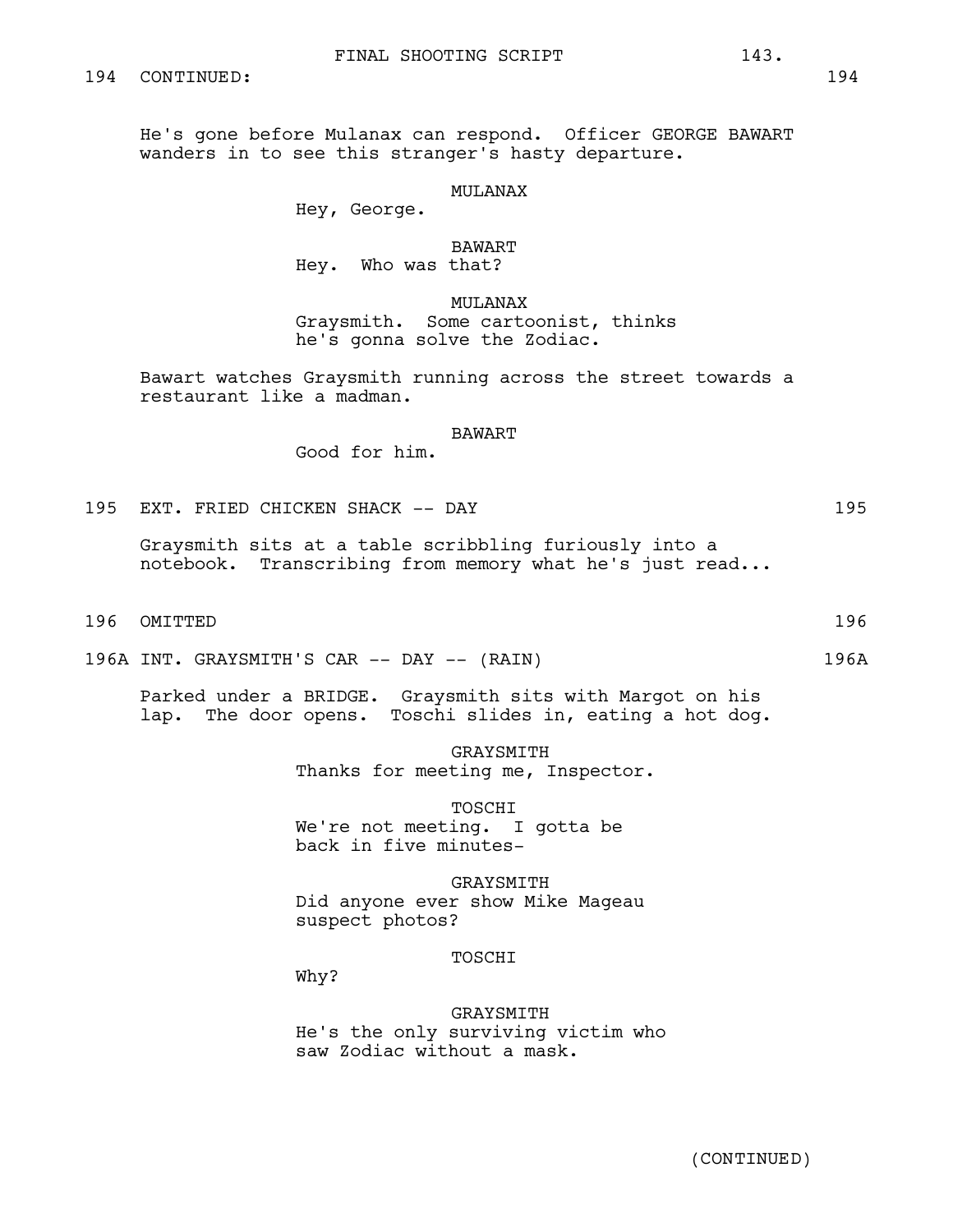TOSCHI<br>No, why are you asking me? Darlene and Mageau are Vallejo's investigation, Paul Stine is mine, you got four minutes now-

GRAYSMITH Darlene Ferrin was being followed.

Toschi stares at him.

GRAYSMITH (CONT'D) I know Mulanax says they already found this guy, a George Waters. But he *also* says Darlene had lots of "admirers" who would come by the restaurant where she worked. When Darlene and her husband moved into their new house, they threw a painting party-

TOSCHI What's a painting party?

GRAYSMITH It's a party where people come over and help you paint.

TOSCHI

That sounds like a *terrible* party.

#### GRAYSMITH

But someone who was *not* Waters showed up that night and Darlene was really scared of him.

Toschi, considering.

**TOSCHT** 

You think Zodiac knew Darlene.

GRAYSMITH

And if Zodiac knew her, maybe Mageau knew Zodiac.

## TOSCHI

We'll never know. Mageau's gone. In the wind. If you want to connect Zodiac to Darlene, you're gonna have to find another way.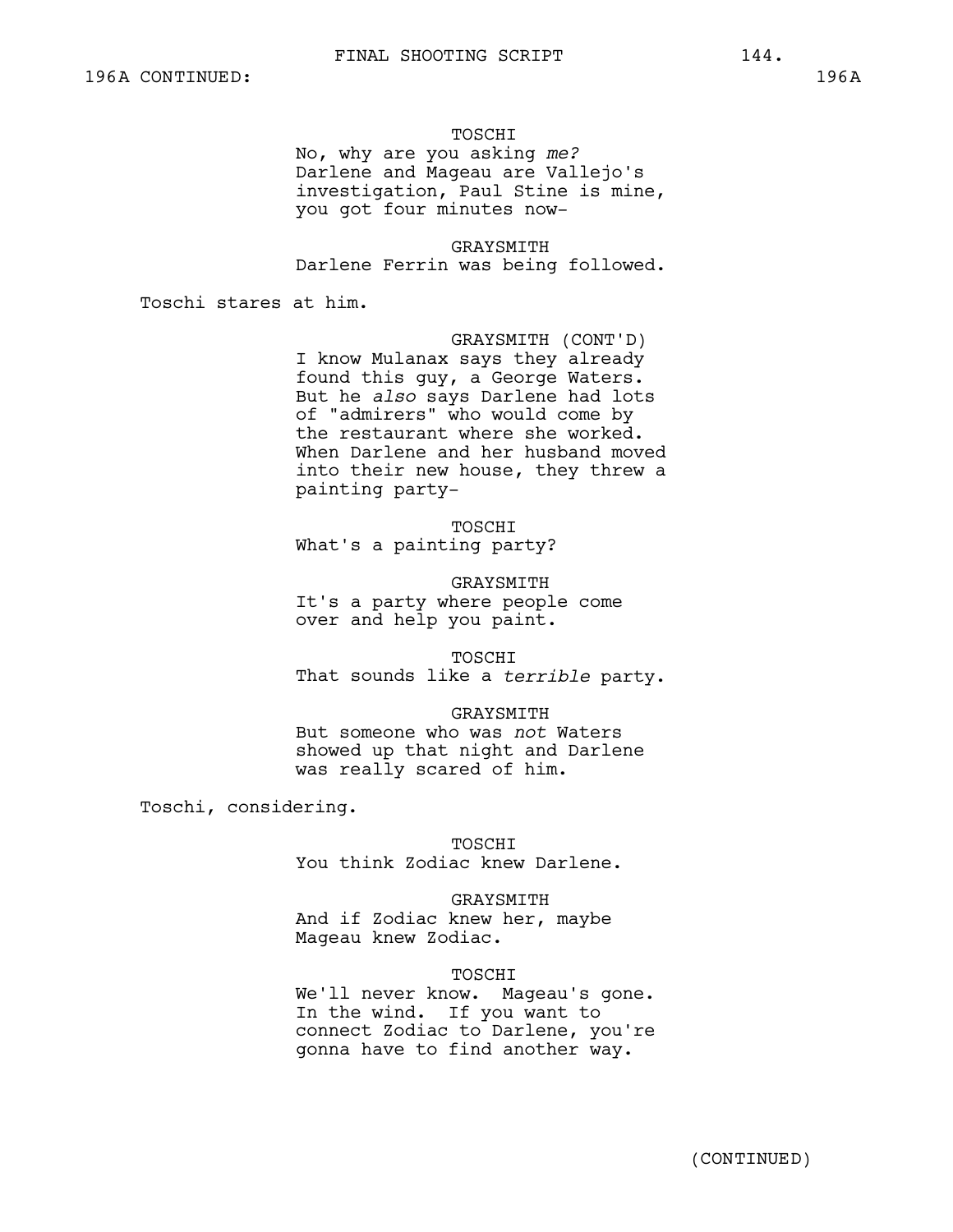GRAYSMITH I have another way. Phone calls. The night of Darlene's murder-

TOSCHI Yeah, Zodiac called the police.

## GRAYSMITH

But there were four *other* calls. Two to Darlene's house, one to her brother-in-law, and one to her father-in-law, just heavy breathing. They started around 1:30 a.m., *before* anyone in the family knew Darlene had been shot-

TOSCHI This was in the Vallejo files?

Graysmith nods.

TOSCHI (CONT'D)

Goddammit...

Margot begins to whine. Graysmith extracts a bottle from his bag and starts feeding her as he continues.

GRAYSMITH

Inspector, somebody doesn't just randomly prank call a victim's entire family ninety minutes after a shooting. Either Zodiac shot a random couple and *then* recognized Darlene-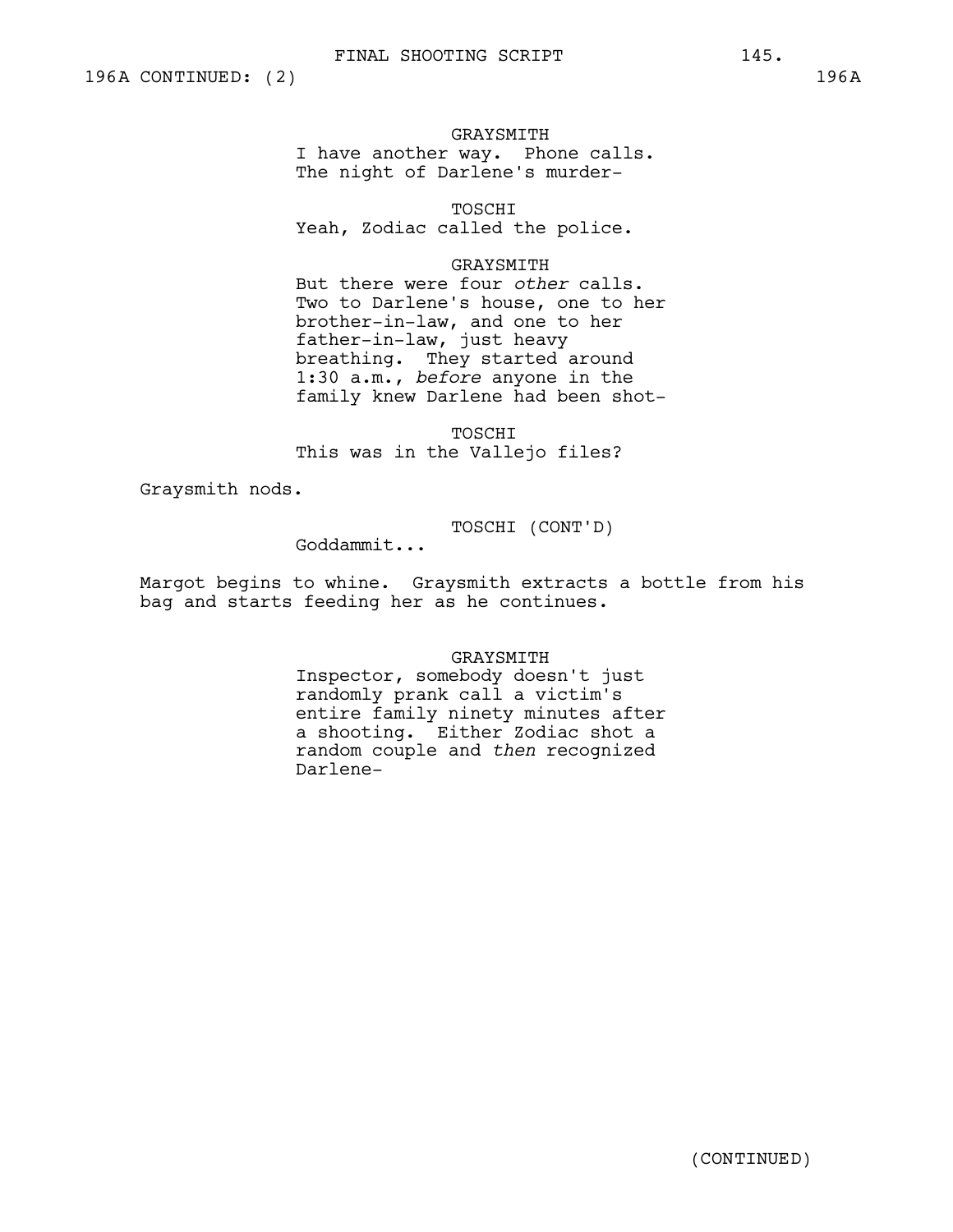TOSCHI -or he killed Darlene on purpose.

GRAYSMITH *Either* way, Zodiac *had* to have known her.

Toschi, mulling this over.

TOSCHI

That's good, Robert.

GRAYSMITH I need to find Darlene's sister. Maybe she can tell me who the mystery man is.

TOSCHI Try that. I gotta get back. Bye, cutie.

He pats Margot's head and gets out of the car. About to leave when something occurs to him. Leans in the window.

> TOSCHI (CONT'D) It is interesting you mention Zodiac calling people at home. I heard he did that in San Francisco once.

GRAYSMITH Who did he call?

TOSCHI That's privileged information and as lead on the case, I really can't tell you. (musing) But maybe Melvin Belli could.

197 INT. BELLI'S HOUSE -- DAY 197

Graysmith sits in the parlor, waiting for the famous lawyer. His HOUSEKEEPER sets a tray of cookies in front of him.

> HOUSEKEEPER He should be along soon.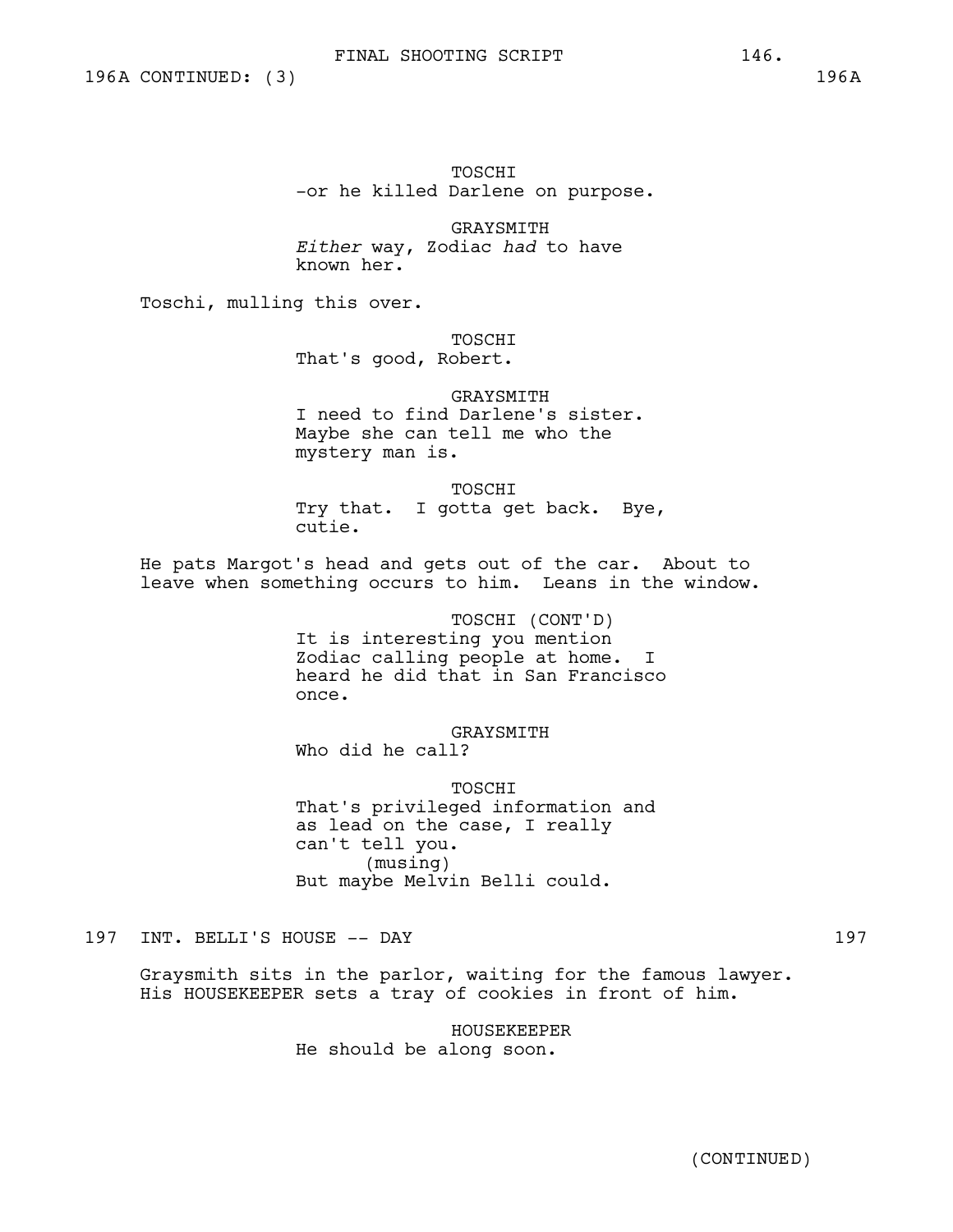GRAYSMITH Oh, it's fine. I've only been here- (checks his watch) Oh, wow. Two hours.

HOUSEKEEPER He is not usually this late-

GRAYSMITH No, really, it's fine. These look like very good cookies.

He tries one while she watches. He smiles, showing how good they are. Makes an "mmm" sound. She's satisfied.

> HOUSEKEEPER You are here about a case?

GRAYSMITH I'm writing a book about the Zodiac.

HOUSEKEEPER Oh, I remember *that*. I spoke to him.

GRAYSMITH You mean to Mr. Belli about the case?

HOUSEKEEPER No. To the Zodiac when he called. He said he had to kill because it was his birthday.

Graysmith puts down the cookie.

GRAYSMITH He said it was his *birthday?*

HOUSEKEEPER Yes. You want more cookies?

GRAYSMITH When did he call?

HOUSEKEEPER

So many years ago... Mr. Belli was away for Christmas. Gone for a week. The Zodiac called, wanted to talk to him. I said he is not here.

(MORE)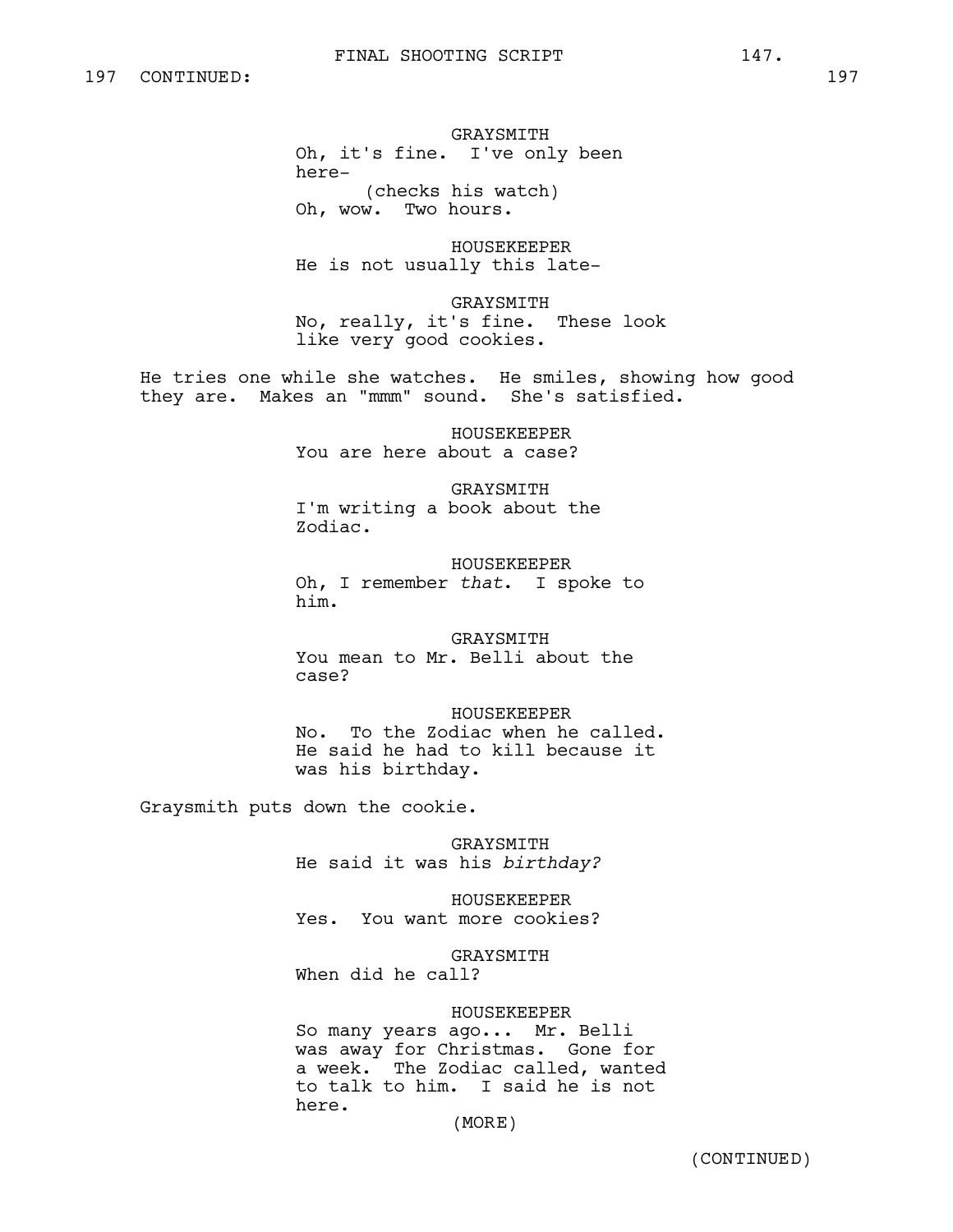He said "I have to kill, today is my birthday" then he hangs up. Then the letter arrives. HOUSEKEEPER (CONT'D)

GRAYSMITH So - he called *before* the letter arrived on- on- (checking his notes) December 20th. But Mr. Belli was only gone a week-

HOUSEKEEPER He came back on Christmas. Not a good day to work-

GRAYSMITH So he left on the eighteenth.

HOUSEKEEPER

(smiling) Is that helpful?

198 INT. SAN FRANCISCO STREET -- PHONE BOOTH -- AFTERNOON 198

Graysmith, on the phone with Toschi.

GRAYSMITH She says it was his birthday!

TOSCHI You'll need to confirm that, won't you?

GRAYSMITH

How?

TOSCHI I never spoke to her, but maybe my partner did-

GRAYSMITH How do I get in touch with him?

TOSCHI Don't. Bill wanted out of this as far as I'm concerned.

GRAYSMITH So how do I confirm it?

TOSCHI

If my partner spoke to someone at Justice about it, they would have put it in a report. Standard procedure.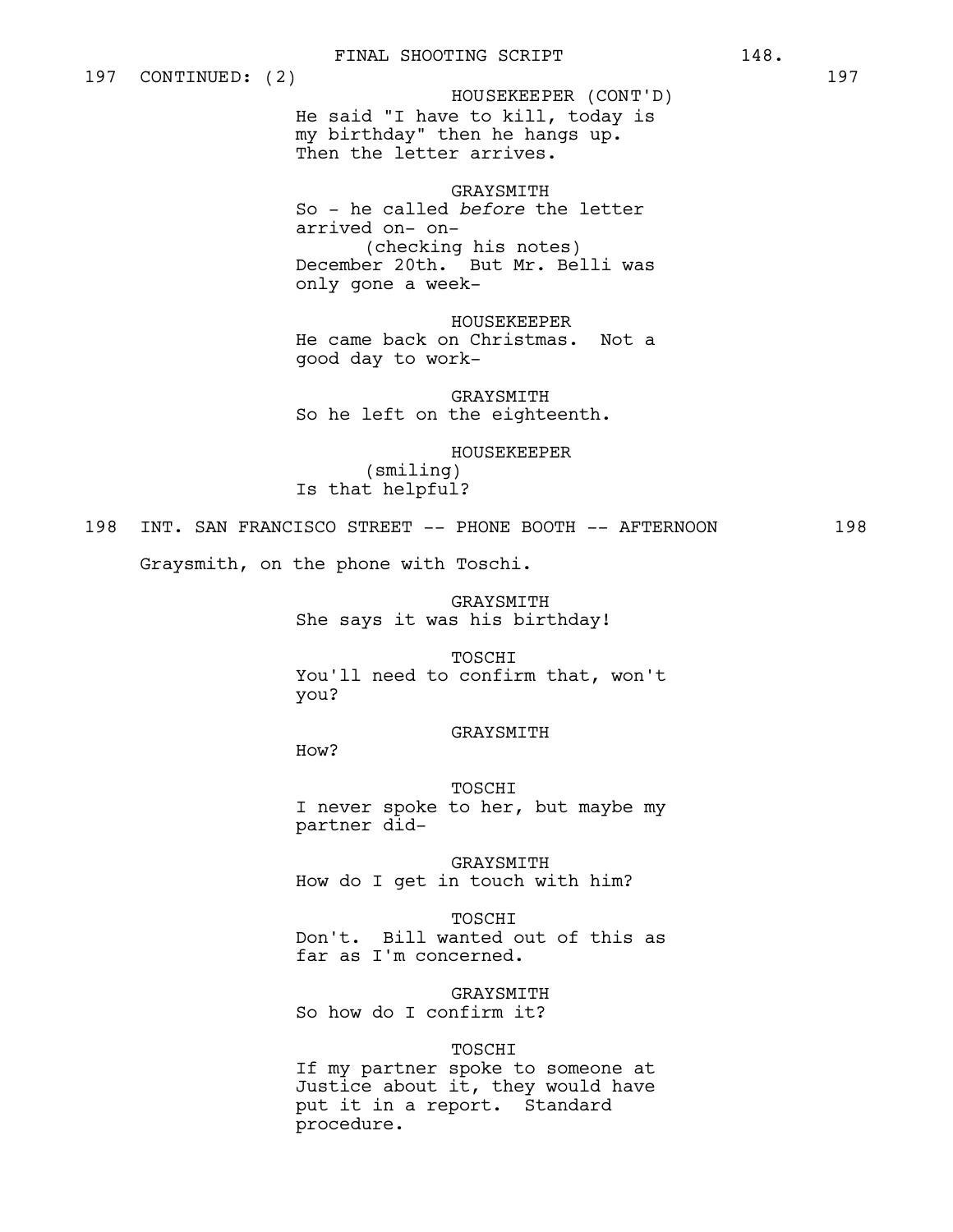Graysmith, sitting across a desk from MEL NICOLAI.

GRAYSMITH I just need to confirm the date.

NICOLAI

Mr. Graysmith-

## GRAYSMITH

I've narrowed it down to between the 18th and the 20th of December-

#### NICOLAI

Okay, I'll play. Let's say this call did take place. And let's say it really was Zodiac. Why would he *volunteer* the day he was born? Plus, nobody died on December 18th. Just like nobody died over the weekend when he was going to kill a dozen people, or when he threatened to shoot school kids and blow up buses. He's a liar, Mr. Graysmith.

GRAYSMITH

But if it *was* him and he *wasn't* lying-

## NICOLAI

Do you know how many qualifiers you just put in that sentence? (before he responds) Look, off the record - Bill Armstrong checked this out. We took it seriously. But none of our suspects at the time had the same birthday as this phantom caller.

Silence. Graysmith flips his notepad shut.

NICOLAI (CONT'D) Can I give you a piece of advice? You're looking in the wrong place. Handwriting and fingerprints, that's what this whole thing is about.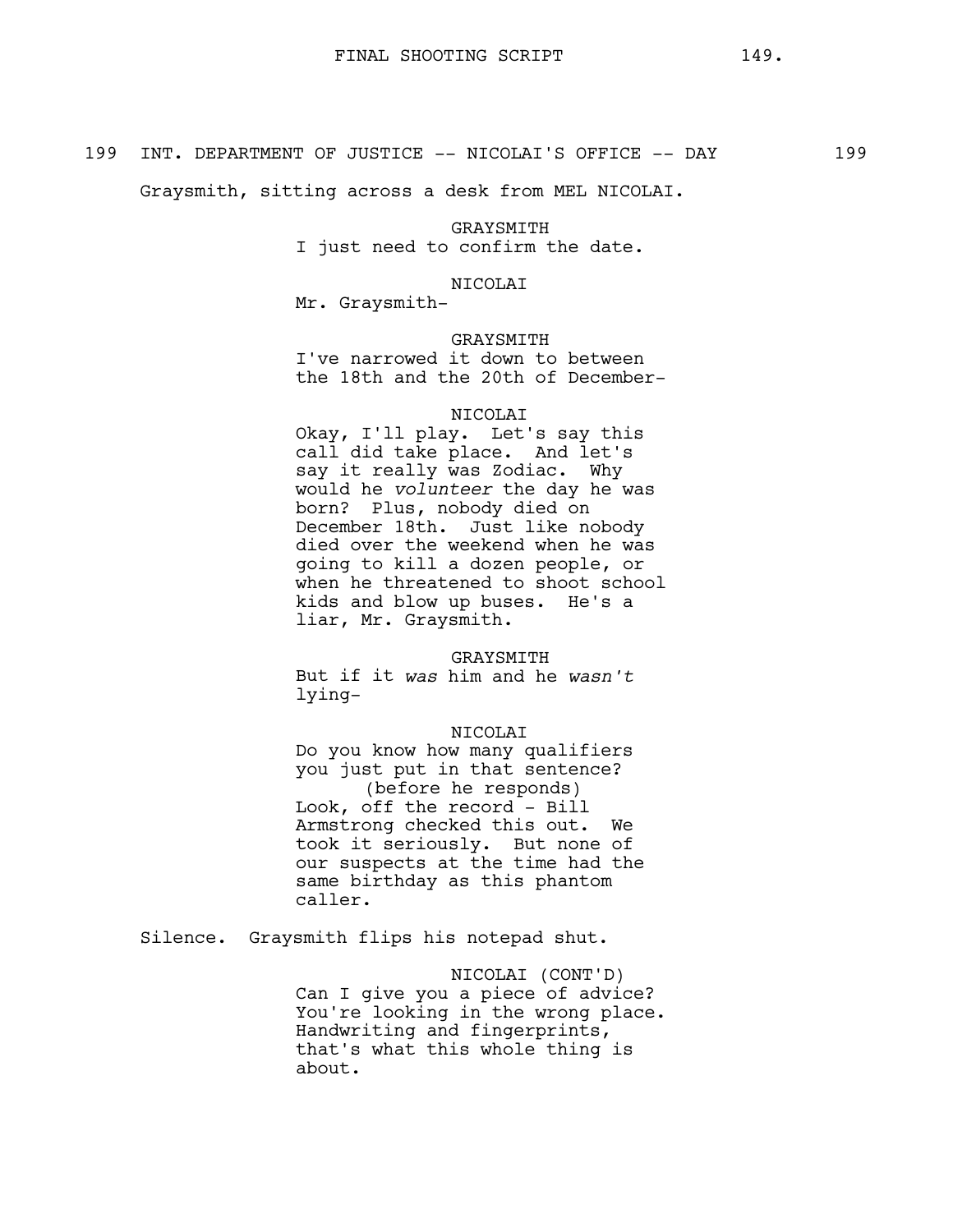200 INT. GRAYSMITH APARTMENT -- LIVING ROOM -- NIGHT 200

Melanie sits, staring at a newspaper article. The door opens and Graysmith enters. Hanging up his coat:

> GRAYSMITH Hey, how was your day?

MELANIE Long. Who's Sherwood Morrill?

GRAYSMITH He's a handwriting expert in Sacramento.

MELANIE He called, he says he can meet you tomorrow morning at 7.

GRAYSMITH

*Great.*

MELANIE So you're taking off work?

GRAYSMITH Just in the morning-

MELANIE Sacramento's two hours away.

GRAYSMITH

Really?

MELANIE Yes. What's this?

She holds out the newspaper to him.

GRAYSMITH Oh, the article came out! Yeah, a reporter called me.

MELANIE It talks about you researching Zodiac.

GRAYSMITH Well, yeah, that's why they wrote it-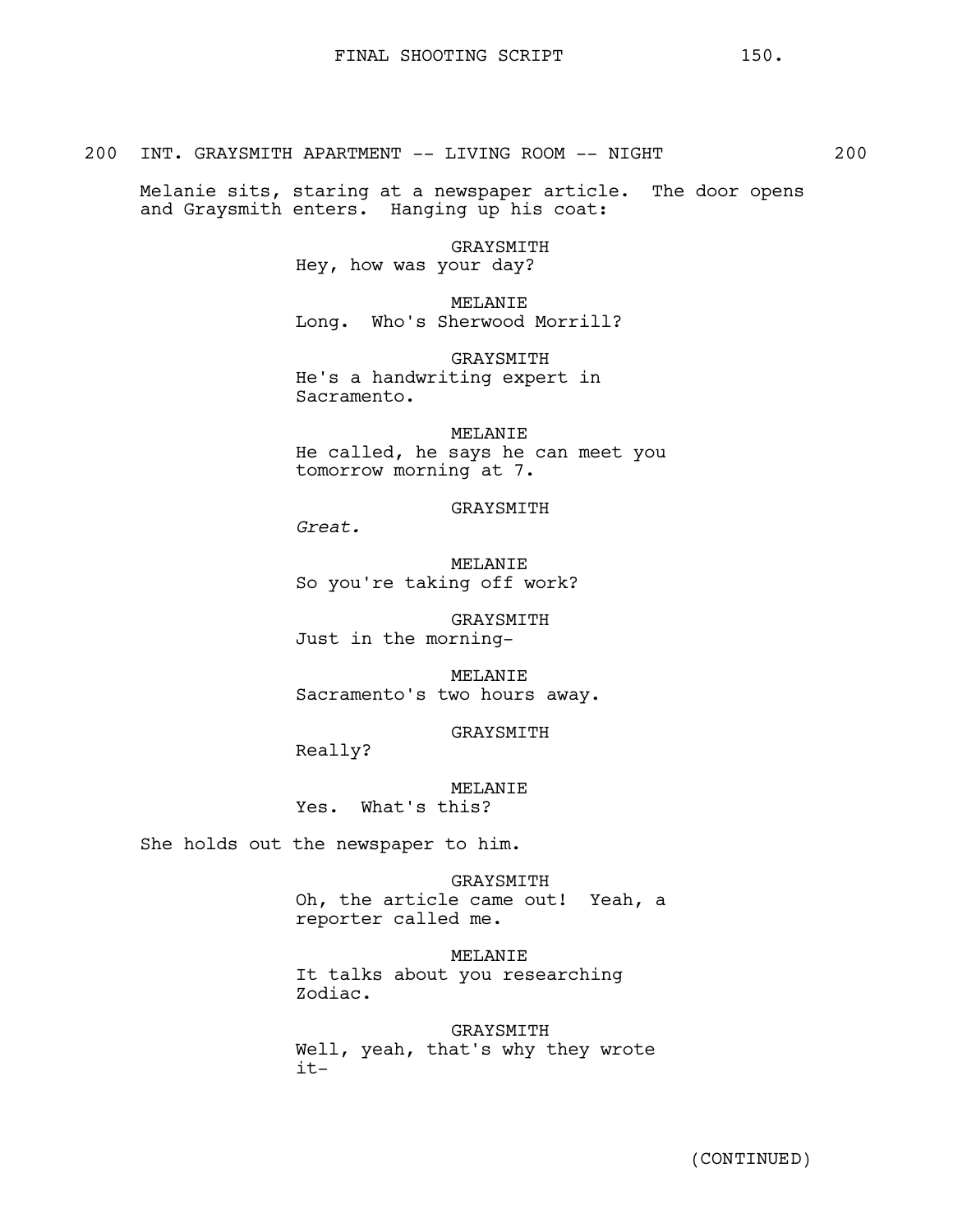MELANIE I'm not sure that's something I want people to know about.

GRAYSMITH You're not embarrassed, are you?

MELANIE

No, Robert, it's in the paper. What's the one thing we know about Zodiac? He *reads* the newspaper.

GRAYSMITH Oh, come on, it's not like-

The PHONE RINGS. Graysmith rises and picks it up.

GRAYSMITH (CONT'D)

Hello?

VOICE (O.S.) Mr. Graysmith? The Robert Graysmith mentioned in the paper today?

GRAYSMITH

Yes-

VOICE (O.S.) I can tell you who the Zodiac is.

GRAYSMITH

Who is this-

VOICE (O.S.) The Zodiac Killer is so full of movies, he has records of his activities on film. I tried to tell the police but they wouldn't follow through on it. Are you ready for the important part, Mr. Graysmith?

#### GRAYSMITH

Yes.

VOICE There is a man you need to find. His name is Bob Vaughn, V-A-U...

Graysmith snaps to Melanie for a pen. Writing on his hand.

VOICE (CONT'D) ...G-H-N. He is a friend of the Zodiac's.

(MORE)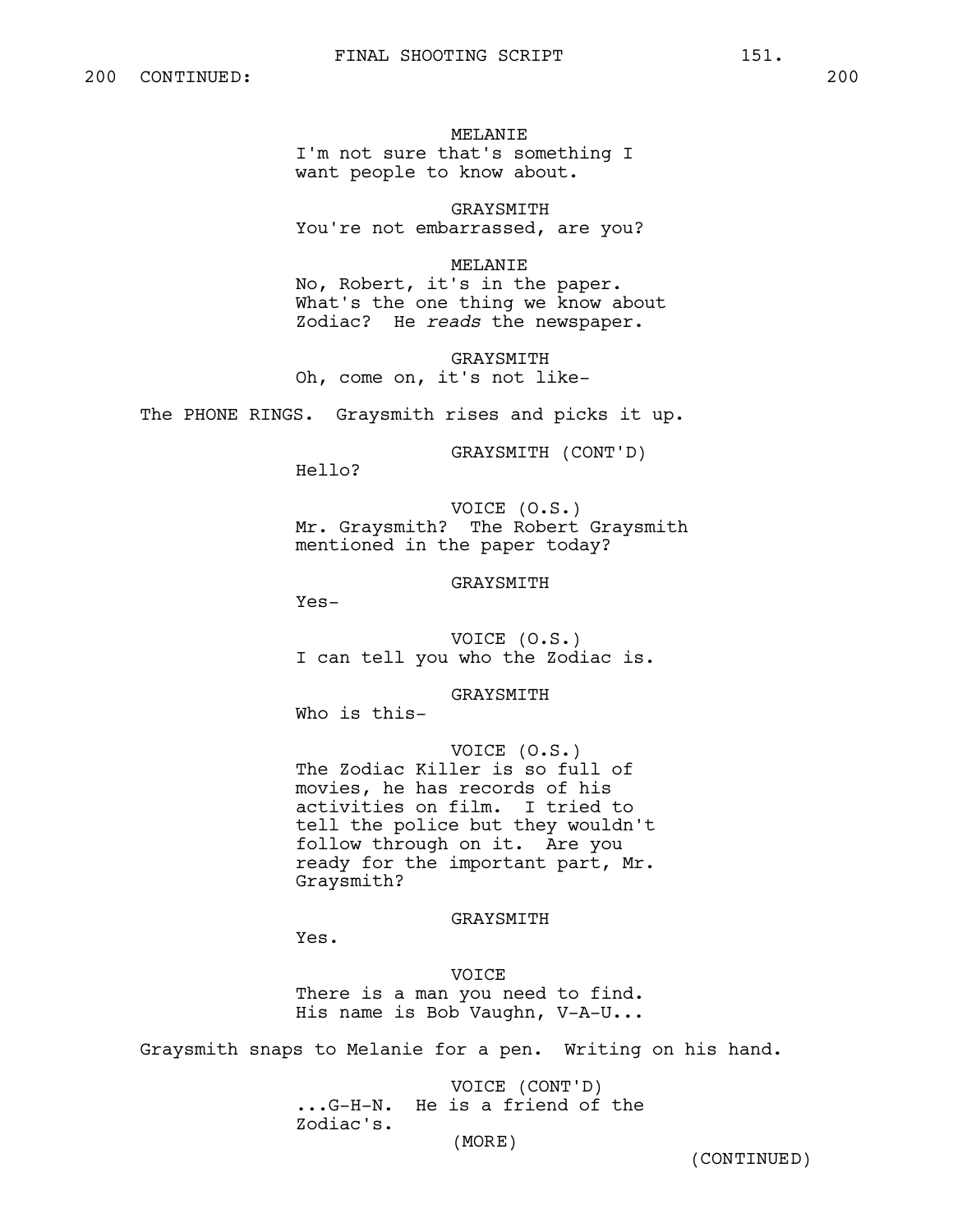Mr. Vaughn does not know his friend is a killer, and is storing some film canisters for him. In these canisters is the evidence you'll need. VOICE (CONT'D)

# GRAYSMITH

What's his name?

VOICE (O.S.) You have quite enough to get started-

# GRAYSMITH

*Please.*

A beat.

VOICE (O.S.) The Zodiac's name is Rick Marshall.

CLICK. The man has hung up.

MORRILL (O.S.) Handwriting is everything.

201 EXT. MORRILL'S HOUSE -- BACKYARD -- MORNING 201

Graysmith walks with Morrill through his GARDEN. Every so often, the handwriting expert stops to check a flower.

#### MORRILL

Can a fingerprint give you the key to a criminal's mental state? Can a shell casing give you insight to motive?

## GRAYSMITH

No?

## MORRILL

Zodiac uses a mixture of cursive and printing. Most of us do. We choose at some point in our lives, how to physically construct each letter. Once we lock this into our brains, our handwriting may change over the years, but the moves themselves will remain unaltered. Do you understand?

## GRAYSMITH

Yes.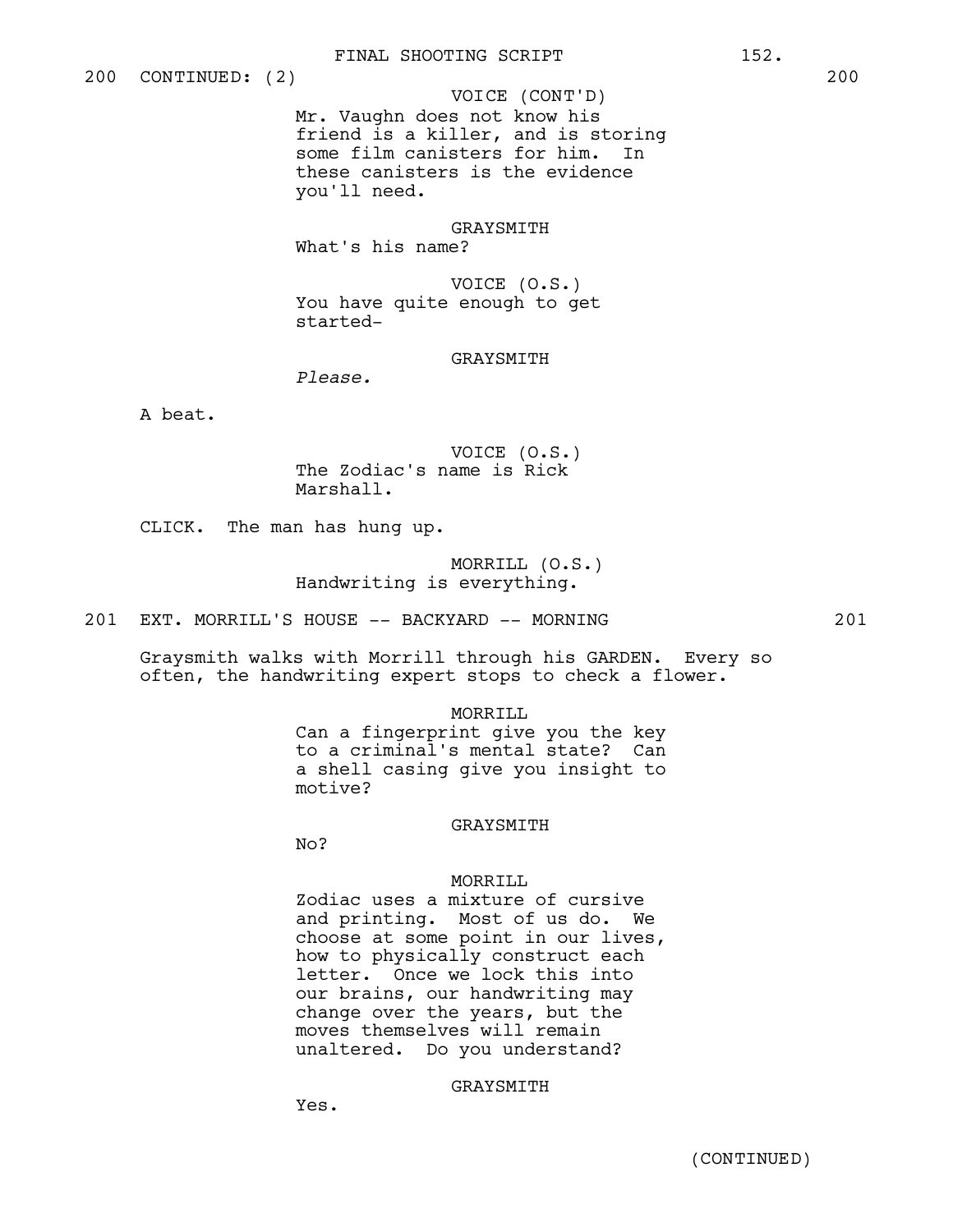MORRILL Except Zodiac's doesn't. Specifically with his "k". In his first letters, k's were executed with two strokes. Later letters, he did them with three.

GRAYSMITH

Why?

MORRILL

We don't know. (re: the lilacs) I gotta spray these.

Graysmith follows Morrill to his garage to get the sprayer.

GRAYSMITH How many suspects were cleared through handwriting?

MORRILL All of them. Also, the print in the cab. No match was ever found.

GRAYSMITH Is there any way someone could beat a handwriting test?

MORRILL No. Whoever the Zodiac is, he's not someone I cleared.

Morrill walks back to the lilacs. Graysmith follows.

MORRILL (CONT'D) About a month ago, a man named Wallace Penny showed up on my doorstep, very distraught. He said he knew who the Zodiac was. He gave me a name. Rick something-

Graysmith stops in his tracks.

GRAYSMITH

Marshall.

MORRILL

What?

GRAYSMITH Rick *Marshall.* The same man you talked to called me...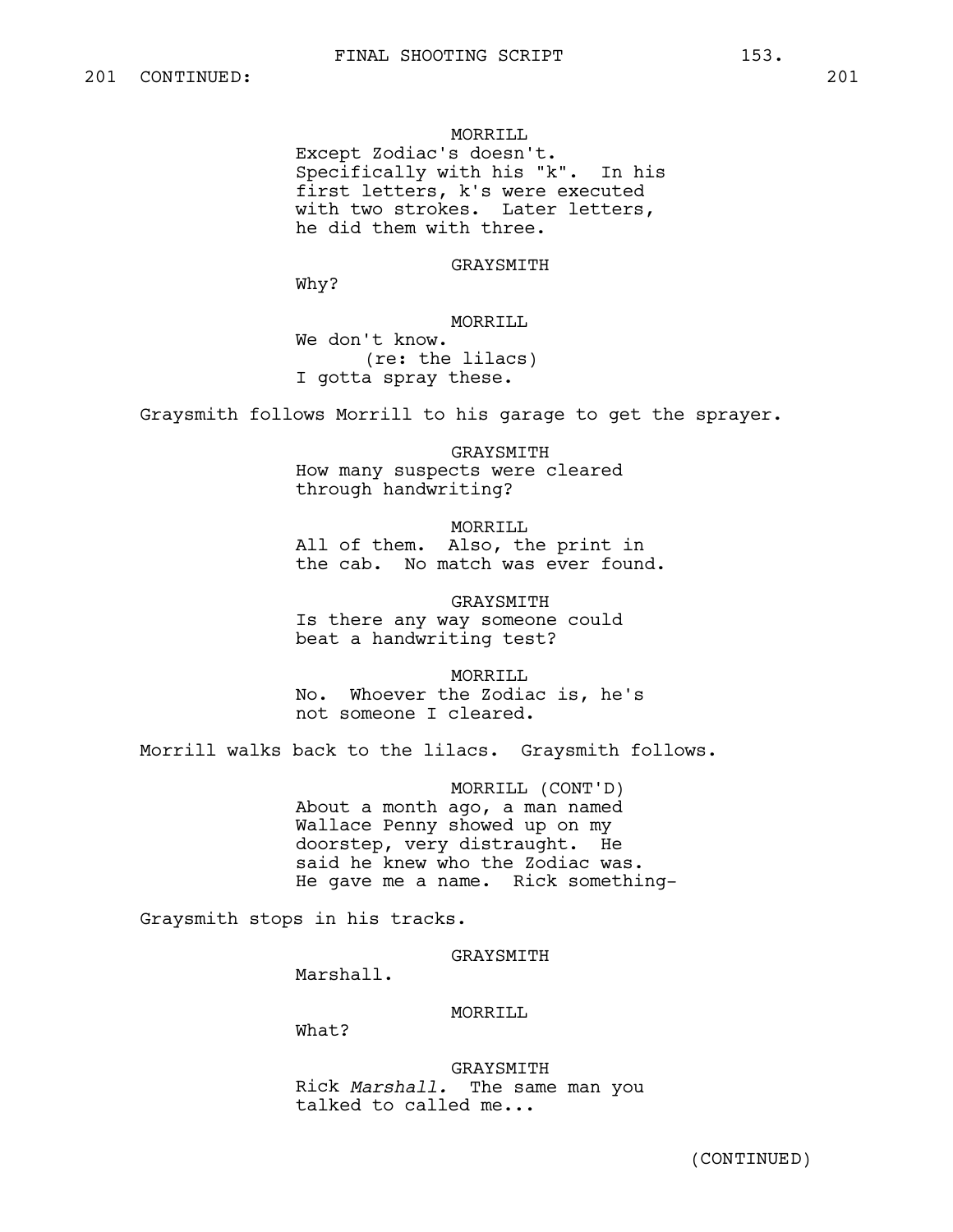MORRILL After he left, I went back through my files to check the name. I never cleared a "Rick Marshall" for handwriting.

202 INT. POLICE CAR -- DAY 202

Toschi sits with his new partner, eating lunch.

TOSCHI You have any Animal Crackers?

His partner looks at him like he's high.

POLICE RADIO (O.S.) *Twenty-two call in IMMEDIATELY. Land line only.*

Toschi looks over to see a POLICE CALL BOX on the corner...

203 INT. HALL OF JUSTICE -- HOMICIDE UNIT -- DAY 203

Captain Lee picks up. Next to him, an excited DUFFY JENNINGS. INTERCUT with Toschi at the CALL BOX:

> **TOSCHT** It's me, what's up?

CAPTAIN LEE I've got Jennings from the Chron-

Jennings snatches the phone out of his hand. Manic.

JENNINGS Parker spotted it this morning, you gotta come in now and *see it-*

TOSCHI

See what?

JENNINGS A new Zodiac letter *and it mentions you.*

TOSCHI

(to his partner) We're gonna have to run some red lights.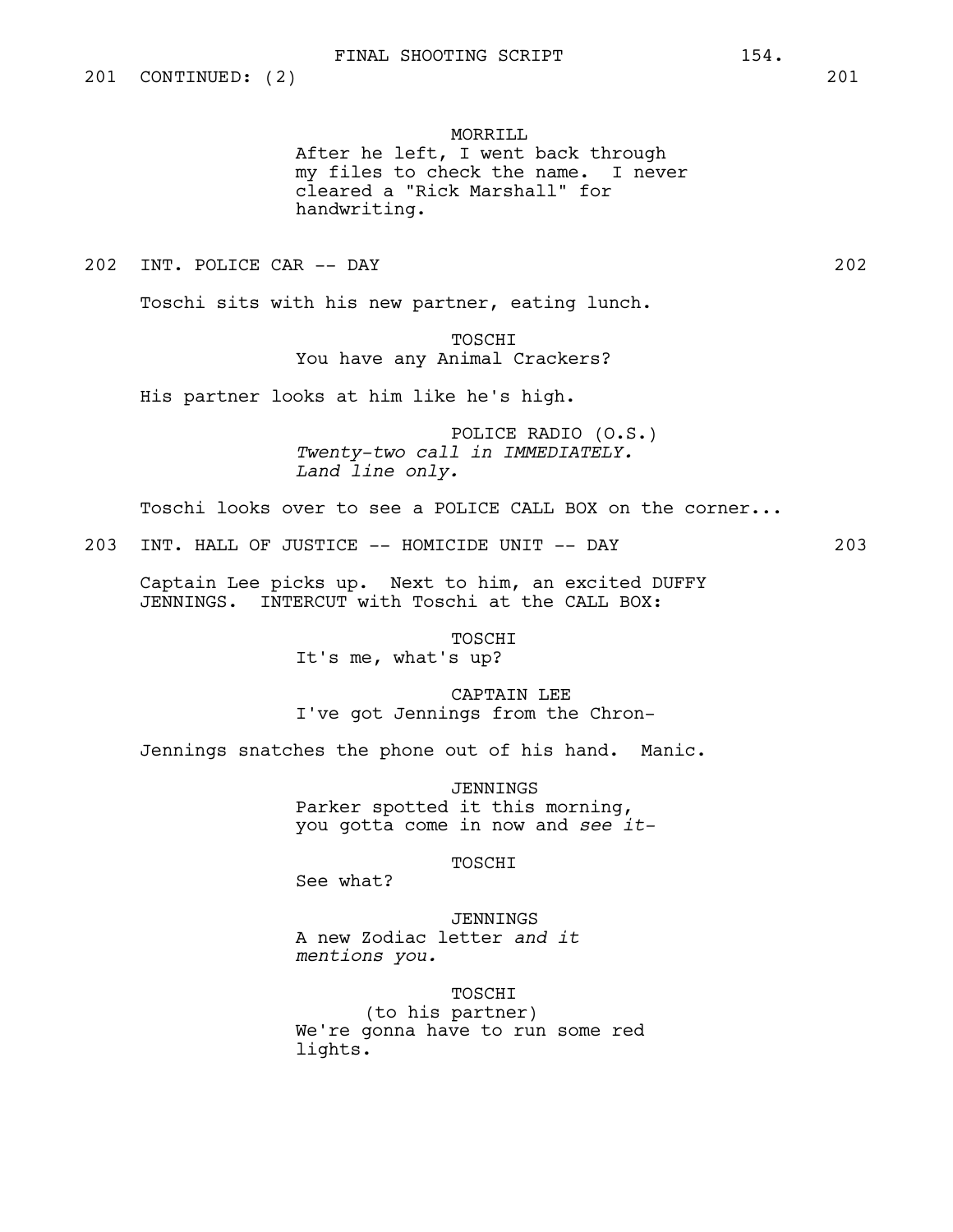204 EXT. STREETS -- DAY 204

Toschi's car SCREAMS through the streets, SIREN BLARING...

205 INT. HALL OF JUSTICE - STAIRWELL -- DAY 205

Toschi enters at a sprint, taking stairs two at a time. Sees Captain Lee at the top, flanked by TWO MEN in SUITS. Before he reaches them:

> TOSCHI You got it with you?

Captain Lee hands it over. Toschi, reading aloud:

TOSCHI (CONT'D) *Dear, Editor, This is the Zodiac speaking. I am back with you. Tell herb caen I am here, I have always been here. That city pig toschi is good, but I am smarter and better he will get tired then leave me alone. I am waiting for a good movie about me. Who will play me. I am now in control of all things.*

At the bottom of the page

**Yours Truly, O - guess S.F.P.D. - 0**

Toschi stares at the letter and looks up again. Noticing the men in suits for the first time. And Lee's expression. And the fact that the OTHER COPS PASSING them are EYEING HIM STRANGELY. Something's not right...

> CAPTAIN LEE Dave, these guys are from Internal Affairs. We need to talk.

ALTERNATE ENDING

CAPTAIN LEE (CONT'D) Dave, these guys are from Internal Affairs, they're gonna need a handwriting sample.

TOSCHI What, you don't think I wrote this?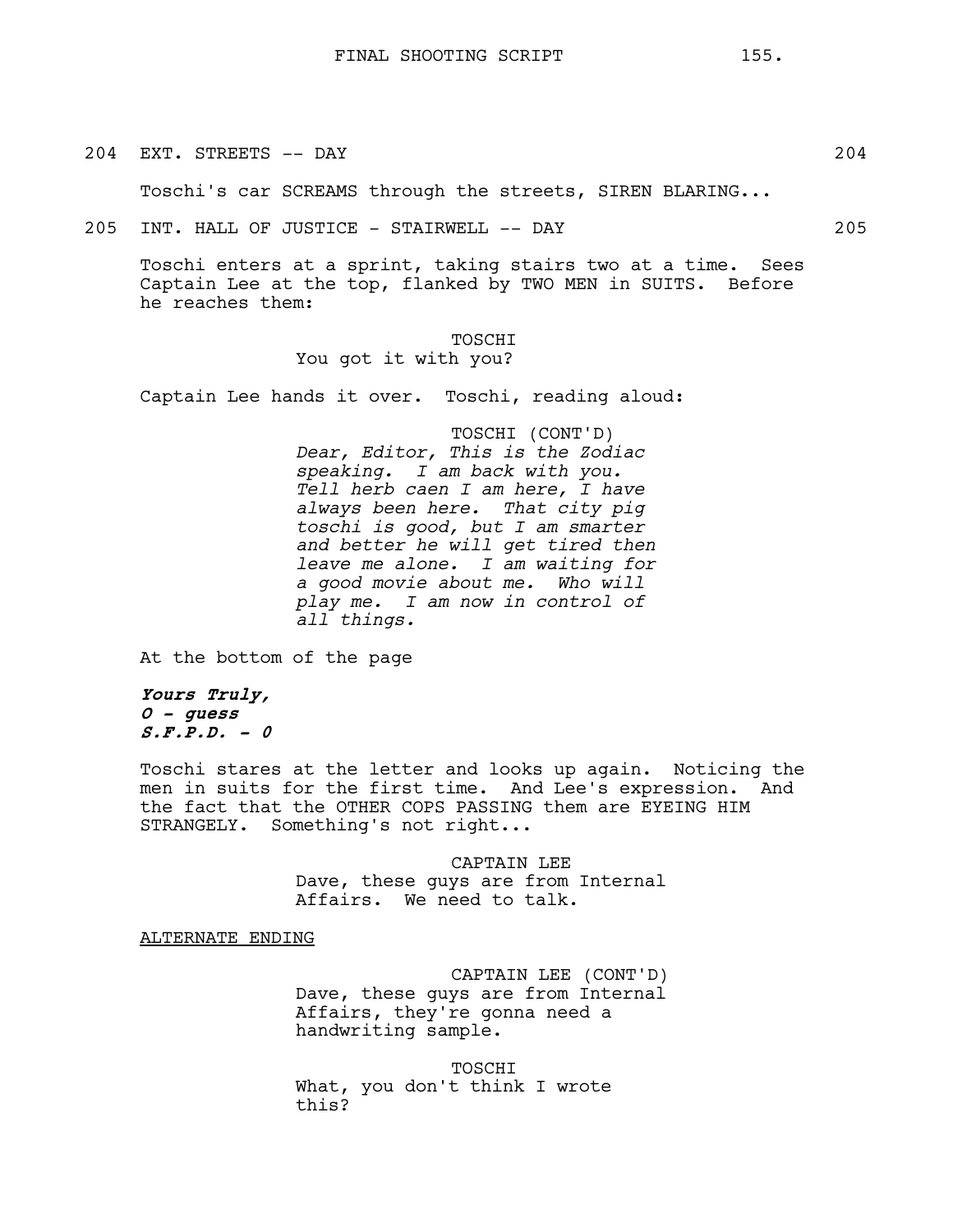# 206 INT. GRAYSMITH HOME -- NIGHT 206

Graysmith, sitting with his family, eating dinner. The television on in the other room. Faintly we hear the END OF THE NEWS INTRO THEME followed by: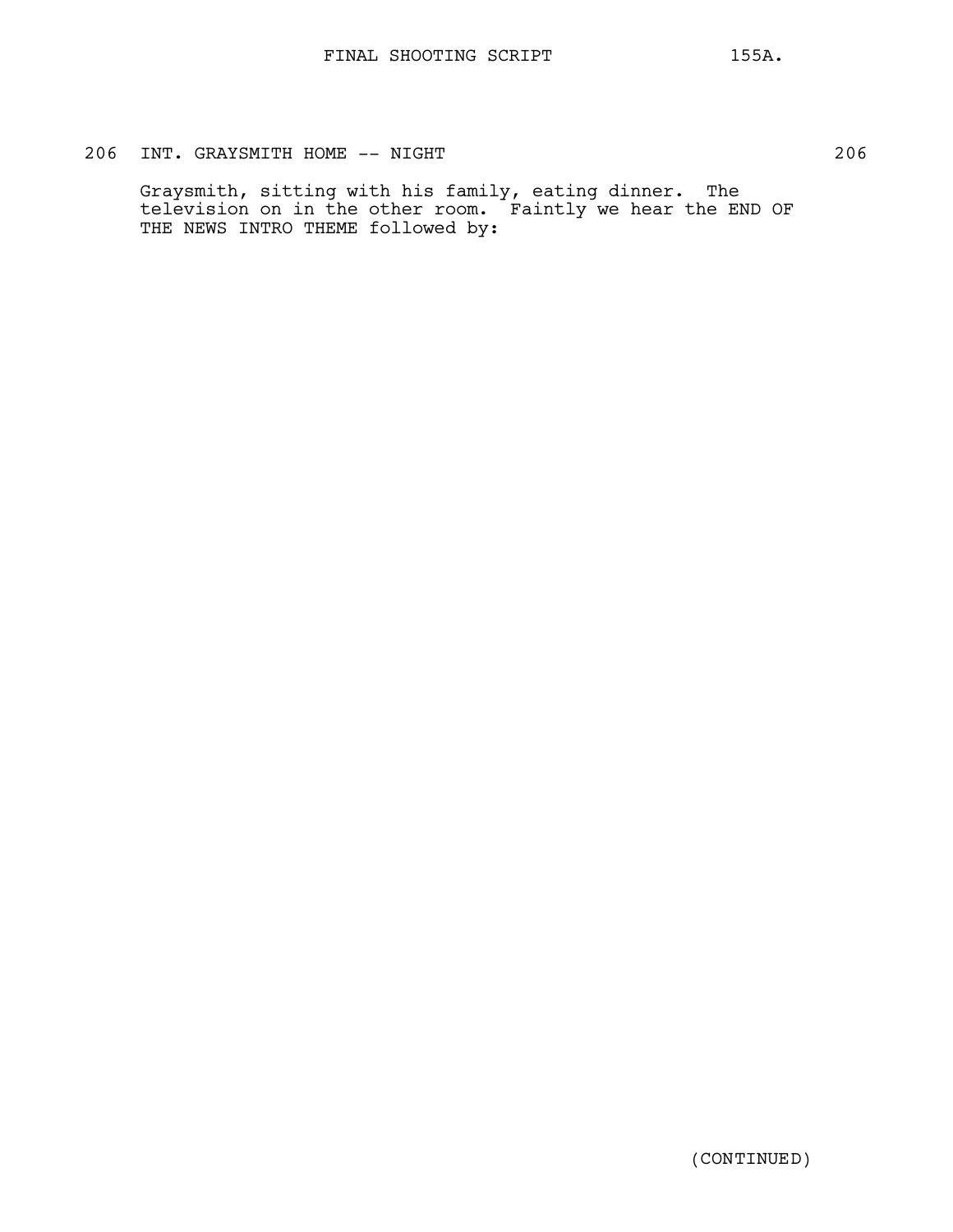NEWSCASTER (O.S.) Good evening. Our top story tonight, the San Francisco Police Department has confirmed that the man who called himself Zodiac and terrorized the Bay Area has broken his silence of fifty one months. In a letter claiming "I am back with you" the Zodiac makes no overt threats against the citizenry, and muses that his life and times would make the basis for a good movie. The terse sixty-six word missive also manages to mention both San Francisco Chronicle Columnist Herb Caen and the Department's own Inspector David Toschi by name. Are they targets? Or is something more at work here? Our team coverage on the Cipher Slayer's Return begins as Alan Freeman has more...

DURING THIS - Graysmith looks up reflexively. Then sees Melanie staring at him. He tries to be good. The kids, watching this tennis match of looks. Takes a bite.

> GRAYSMITH These carrots are delicious-

## MELANIE

Oh, just *go.*

Graysmith bolts out of his chair and rushes into the living room. The kids follow. ON TV:

## REPORTER

...Thank you, Eric. These personal mentions have drawn controversial accusations from at least one source tonight as San Francisco Chronicle columnist Armistead Maupin has charged that not only is the new letter be a *forgery*, but that it was written by *Toschi himself* - the very man charged to hunt the Killer.

Graysmith face pales.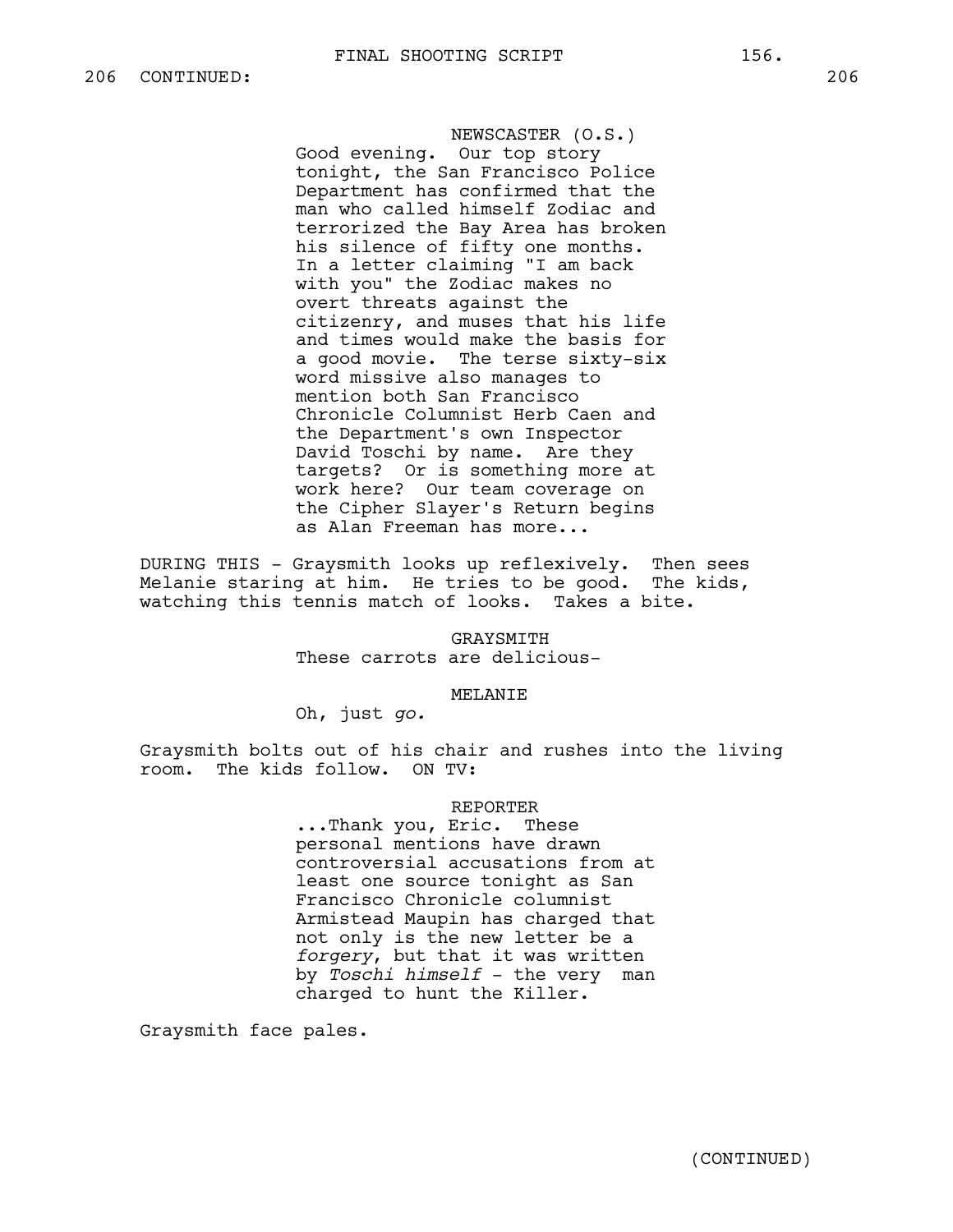## **NO CHANGES ON THIS PAGE, PROVIDED TO SUPPLY ENTIRE SCENE 207.**

#### REPORTER

Maupin, a respected author best known for his "Tales of the City" stories, has gone on the record saying he believes Toschi wrote the letter to drum up publicity for himself. And the theory is gaining strength. Sources wishing to remain anonymous within the Hall of Justice say that Toschi has always had a weak spot where publicity was concerned...

## 207 INT. TOSCHI KITCHEN -- NIGHT 207

TOSCHI'S WIFE, on the phone with Graysmith. Speaking in hushed tones so her husband doesn't overhear. INTERCUT:

## TOSCHI'S WIFE

Maupin used David as a character in his column. David got a kick out of it so he wrote a couple anonymous letters asking for the character to be brought back. It was like writing fan mail to himself, that's *all.* But David didn't write that letter.

#### GRAYSMITH

I know he didn't. I'm sure this will all blow over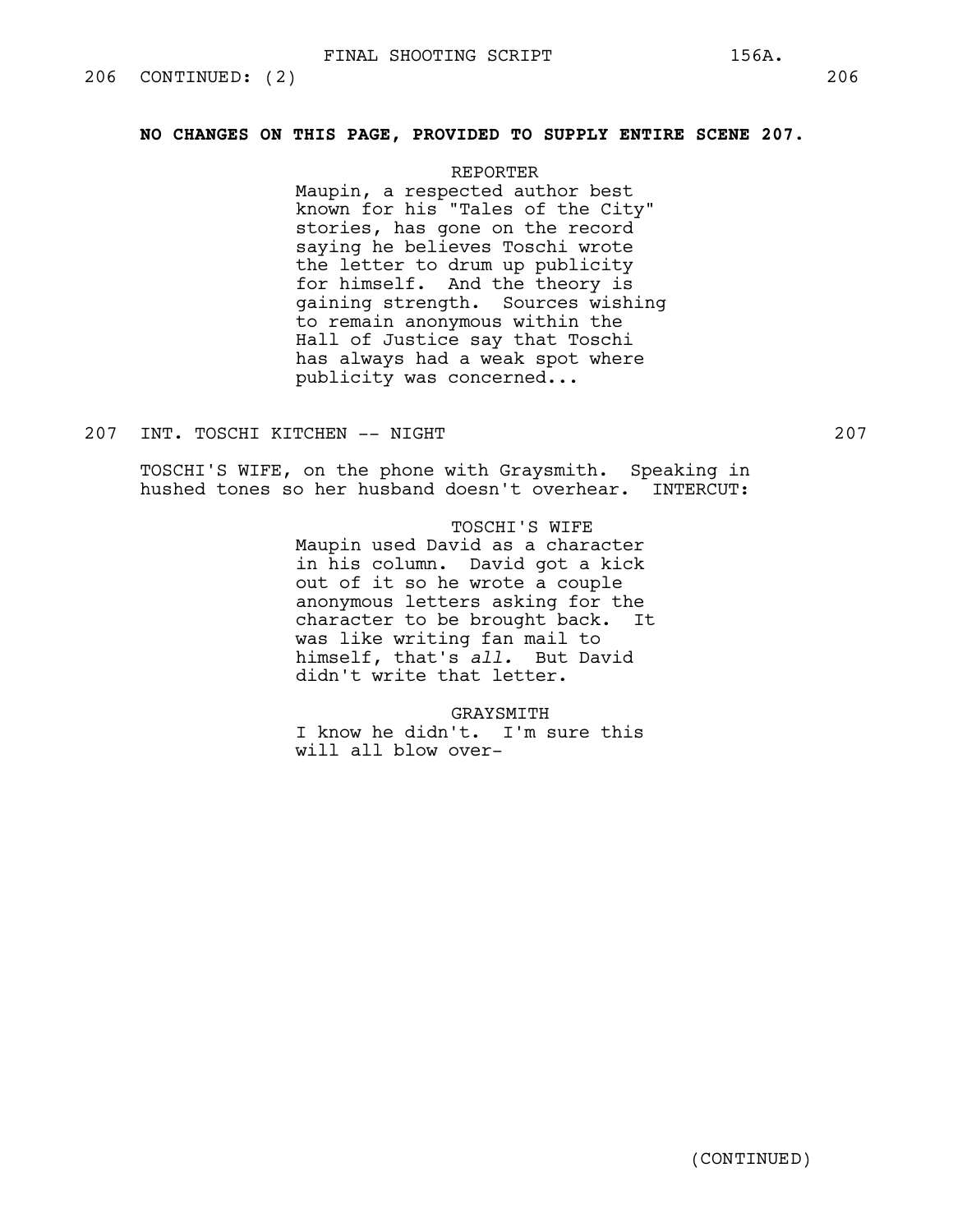Blow *over?*

She looks into the next room where Toschi sits. Staring out the window. DEVASTATED.

> TOSCHI'S WIFE (CONT'D) They kicked him out of Homicide. They made him give his handwriting like some criminal-

GRAYSMITH May I talk to him?

TOSCHI'S WIFE

No.

GRAYSMITH Then could you ask if he ever investigated a man named Rick Marshall?

TOSCHI'S WIFE *That* is all you can think about?

## GRAYSMITH

 $T-$ 

TOSCHI'S WIFE Mr. Graysmith, Maupin works at your paper. We trusted you-

Cut off as TOSCHI takes the phone from her and HANGS IT UP. Exchanges a look with his wife. Then he turns and goes back to the living room, to sit with his drink.

208 INT. NAPA POLICE HEADQUARTERS -- DAY 208

Graysmith with Narlow.

#### NARLOW

Of *course* he doesn't want to talk, his career's over and your paper did it. I got half a mind to kick you out of here myself-

GRAYSMITH

Does the name Rick Marshall mean anything to you?

This stops Narlow cold. He goes and shuts his office door. Turns back to Graysmith, intrigued:

NARLOW

What are you after?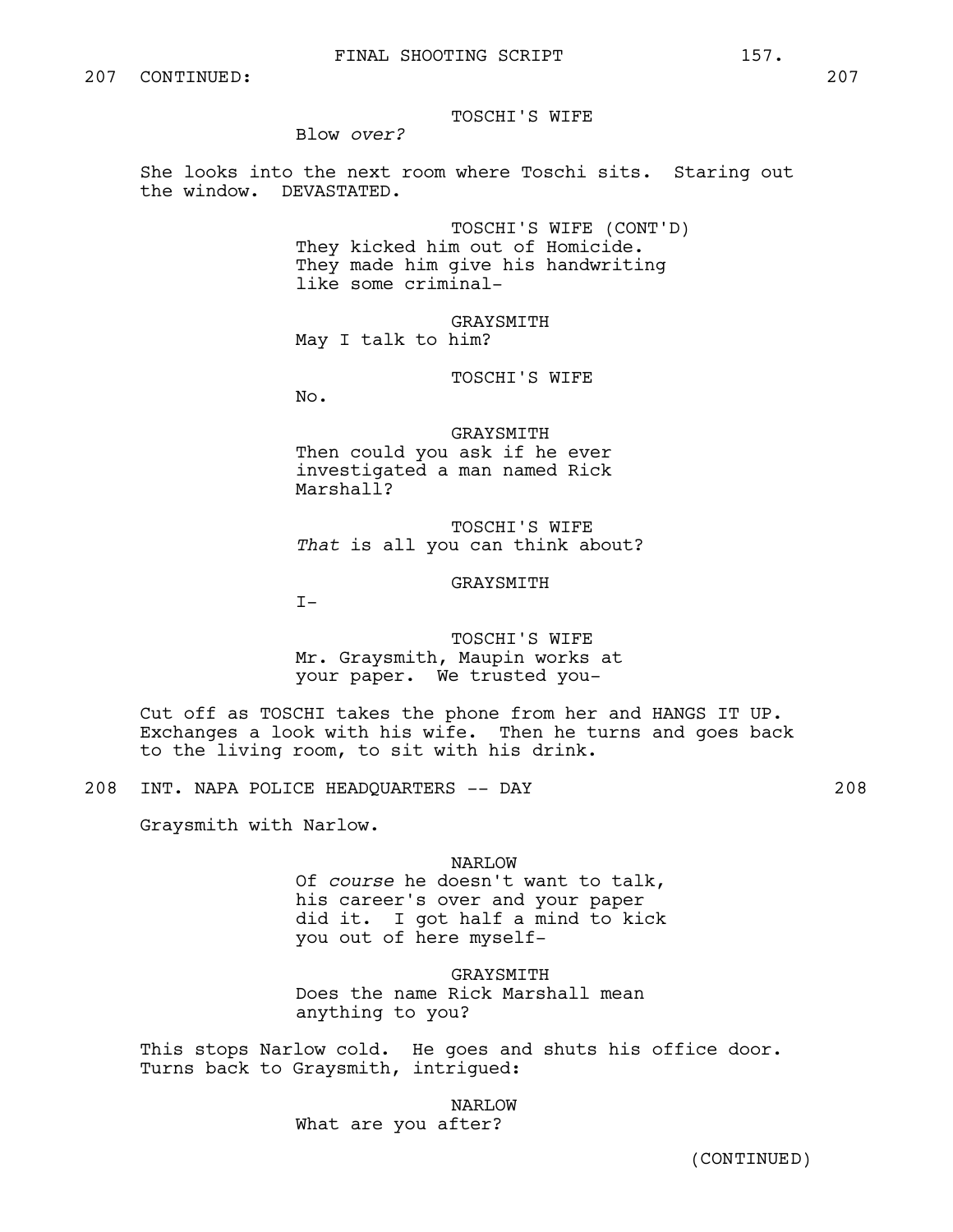#### GRAYSMITH

What have you got?

## NARLOW

Hypothetically? You just named my favorite suspect in the whole case. Couple years ago, I was trying to get his prints? Handed him a photo to look at. He takes it, is about to hand it back when he stops and says "My goodness, I got fingerprints all over this." Then he wipes them off.

#### GRAYSMITH

Why wasn't he ever tested for handwriting?

## NARLOW

Because they finally did get his prints and cleared him against the one in Stine's cab.

GRAYSMITH (deflating) So it's not him.

NARLOW

Maybe yes, maybe no.

GRAYSMITH What do you mean?

#### NARLOW

Zodiac left gloves behind. If you have the foresight to wear gloves while committing a murder, how the hell do you leave a fingerprint?

GRAYSMITH

But it was in blood. They found it at the scene-

## NARLOW

All it takes is one curious civilian or cop to reach out and touch something and boom - false print. Take a look at the crime scene photos, the cab wasn't that secure.

GRAYSMITH That print was used to disqualify thousands of suspects.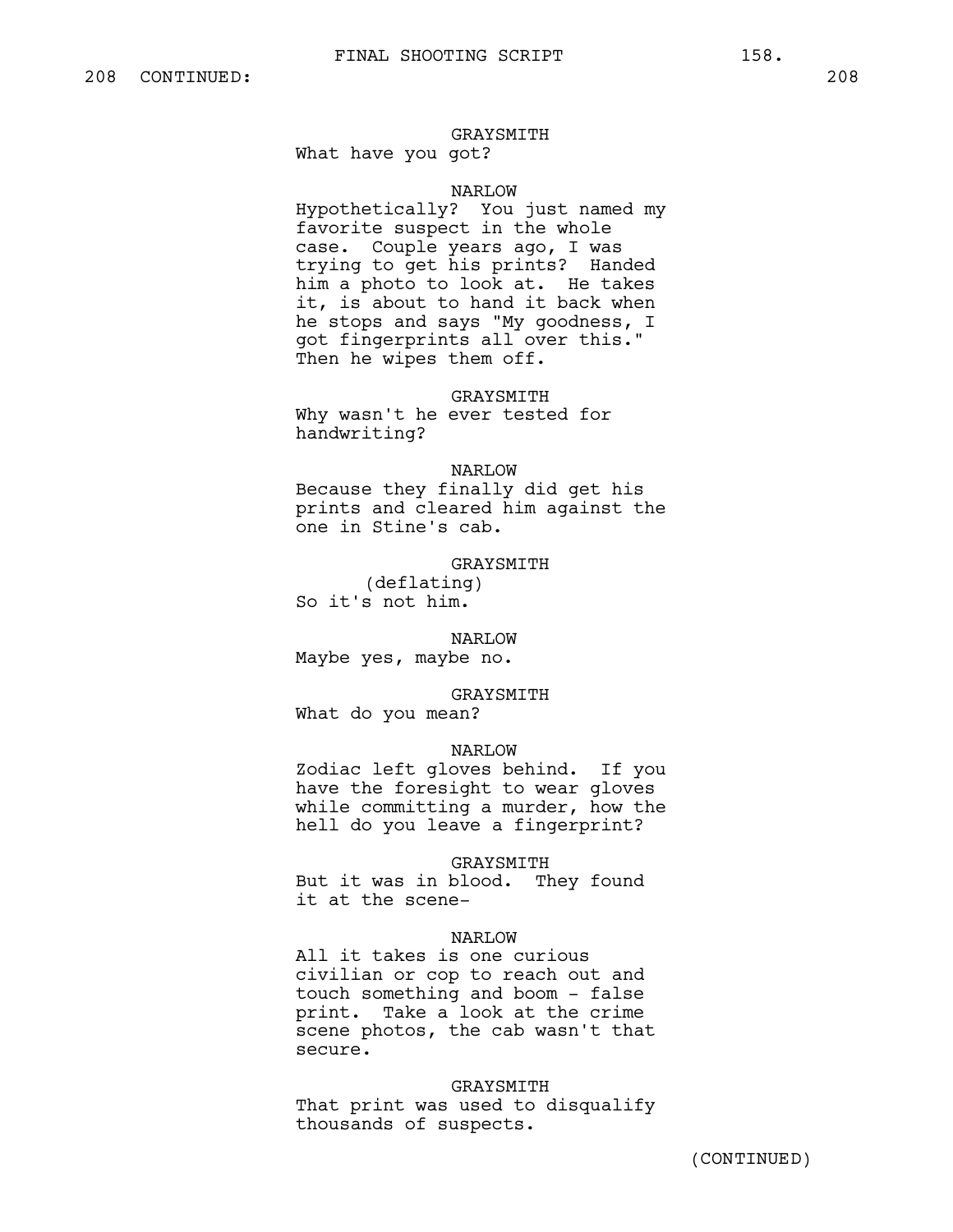NARLOW

Which is why we also used handwriting.

GRAYSMITH But not with Marshall.

## NARLOW

SFPD had a handwritten sign from the window of his house. Looked nothing like the Z letters so they moved on.

## GRAYSMITH

What if he didn't write the sign?

## NARLOW

My thoughts exactly. Marshall was a Navy man, received code training. He used to work as a projectionist at a silent film theater-

Graysmith looks up.

## GRAYSMITH

How much do you want to bet one of the films he projected was "The Most Dangerous Game"?

Silence. Narlow stares at him.

GRAYSMITH (CONT'D) How can I get a copy of Rick Marshall's handwriting?

NARLOW

Only three ways. One, get a warrant, which you can't - Two, get him to volunteer it which he won't-

## GRAYSMITH

And three?

## NARLOW

Get creative.

## 209 INT. SAN FRANCISCO CHRONICLE THIRD FLOOR -- EVENING 209

Graysmith, on the phone with Morrill.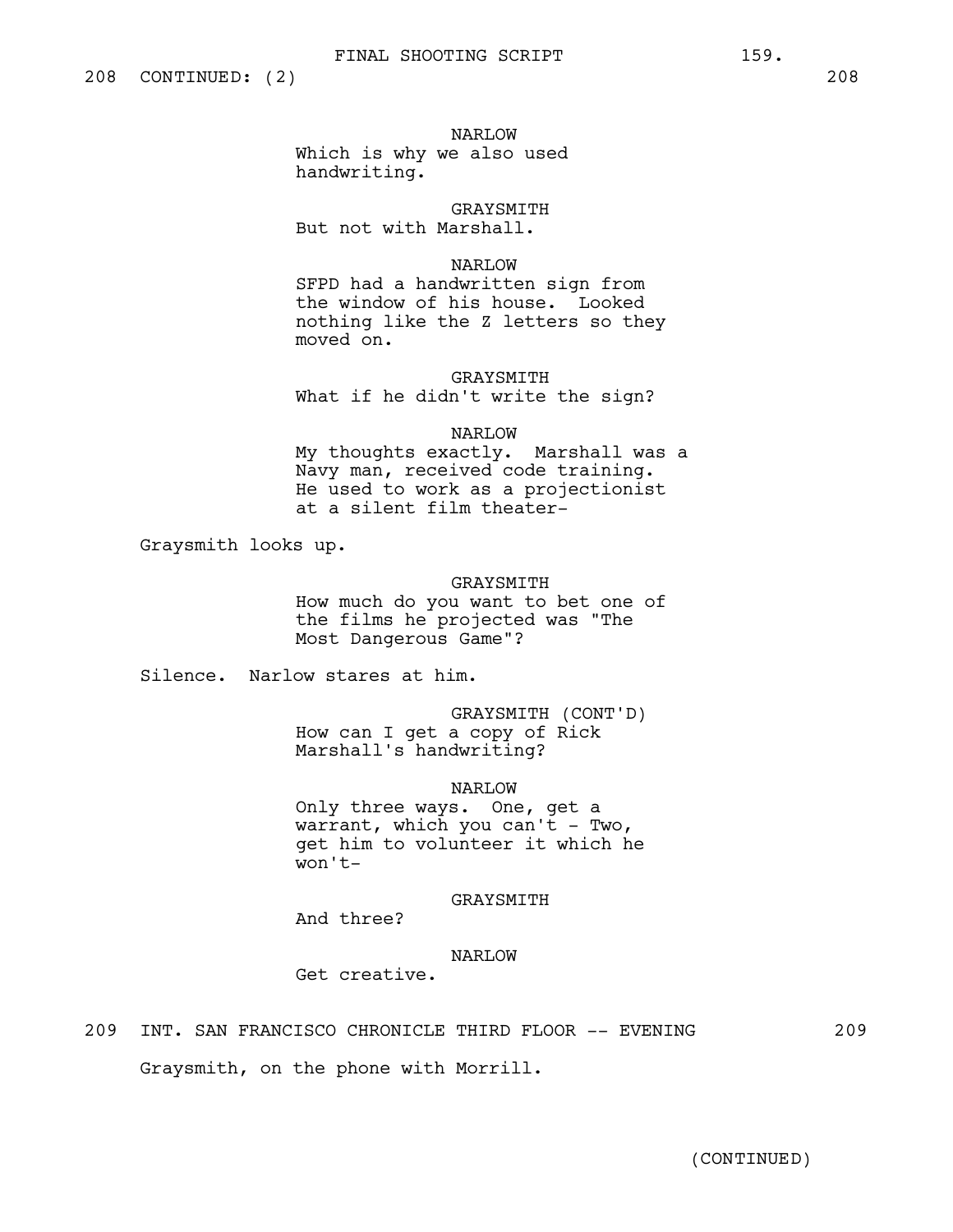MORRILL (O.S.) I don't know what to tell you. You get it, I'll analyze it. Beyond that, you're on your own.

Graysmith runs his fingers through his hair.

GRAYSMITH What about the man who came to see you? The one who called me-

MORRILL (O.S.) Wallace Penny.

GRAYSMITH Did he leave a number?

CUT TO:

209A Graysmith, dialing. The phone ringing. Then: 209A

VOICE (O.S.)

Hello?

GRAYSMITH Hi, this is Robert Graysmith.

VOICE (O.S.) How'd you find me?

GRAYSMITH I need a sample of Rick Marshall's handwriting.

VOICE (O.S.) I told you, Vaughn is the key-

#### GRAYSMITH

Mr. Penny, if Rick Marshall's the Zodiac, I need his handwriting to confirm it. Can you help or not?

Silence. Then:

VOICE (O.S.) Rick used to draw movie posters for the theater Vaughn worked at. I'll send one down.

210 OMITTED 210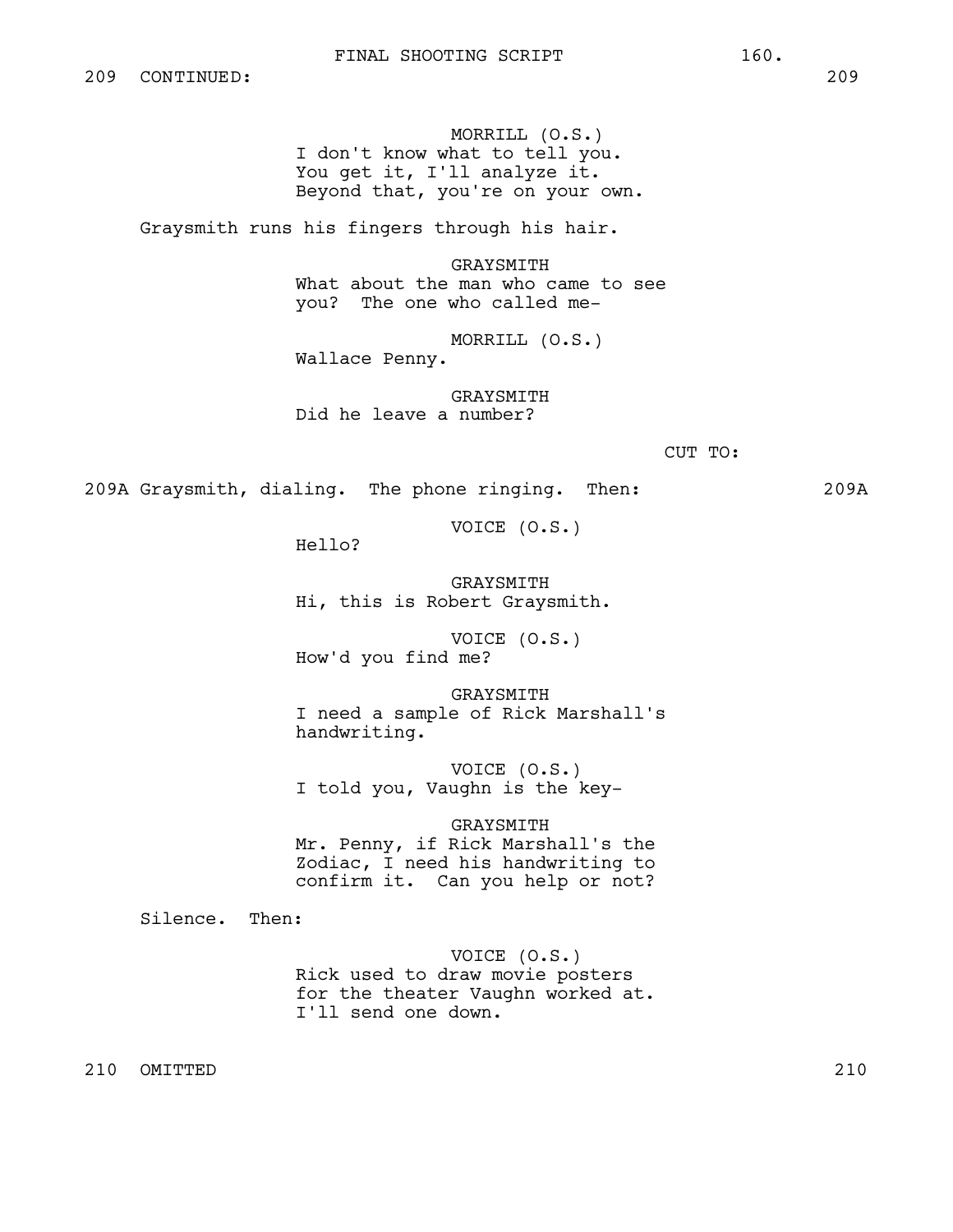#### 211 INT. MORRILL HOME -- NIGHT 211

Morrill stands over a table. Magnifying glass in hand, and heaping glass of scotch by his side. Examining the movie poster. Behind him, Graysmith waits, holding his breath.

## MORRILL

I'll need more samples.

#### GRAYSMITH

But is it-

## MORRTIJL

About as close as I've ever seen. And that's why I need more. We have to tread lightly here. We are talking about implicating this man as the Zodiac.

## GRAYSMITH

I'll get more. I'll find Vaughn. I'll track down Linda. It's weird, I've tried the DMV, Darlene's family - no one seems to know where she is-

#### MORRILL

Mr. Graysmith? Most of the writing matches the exemplar. In a way, though, it's the part that doesn't match that scares me the most.

#### GRAYSMITH

How do you mean?

#### MORRILL

The only letter on this poster that absolutely, positively does not match, is the letter "k".

## 212 INT. GRAYSMITH'S BEDROOM -- NIGHT 212

Graysmith, brushing his teeth. Melanie, asleep. The PHONE RINGS. Graysmith runs to pick it up.

#### GRAYSMITH

Hello?

(no response) Hello? Who is this-

He stops. Listening. Someone *is* on the other end. Just BREATHING... CLICK. The line goes dead. Graysmith hangs up. Turns to see MELANIE awake. Staring at him. Scared.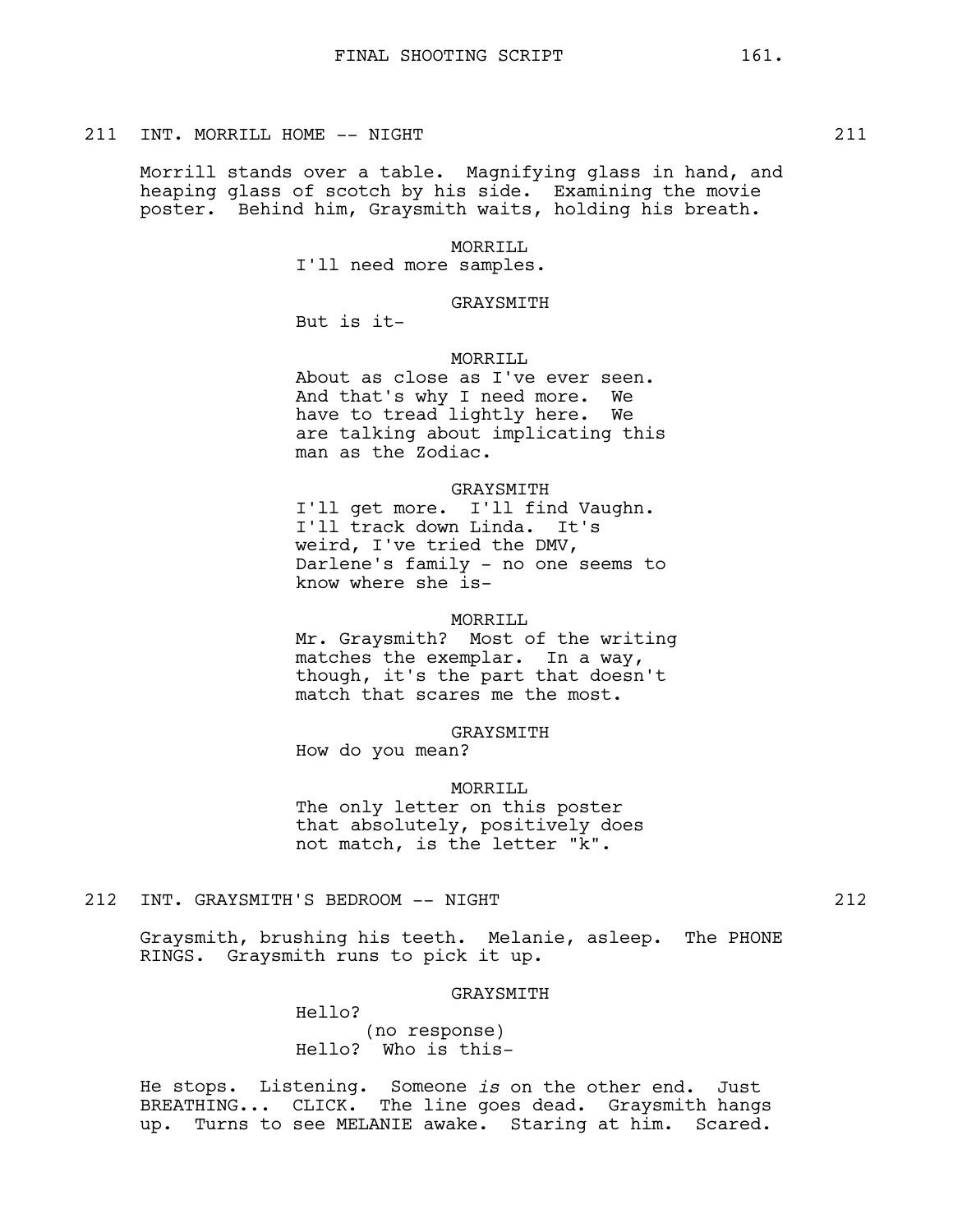## 213 EXT. HALL OF JUSTICE -- EVENING 213

Toschi, leaving for the day. He exits the front of the building with a couple of other cops, laughing and joking. Heading down the sidewalk when he hears:

> GRAYSMITH (O.S.) Inspector! Dave!

He turns to see Graysmith coming towards him. Looking a little more manic than usual. The other cops, sensing this guy's a little off. Toschi turns to them:

TOSCHI I'll catch up with you. They go. Toschi turns to Graysmith.

> TOSCHI (CONT'D) You stop calling my house. That is *unacceptable*, do you understand?

**GRAYSMITH** (taken aback) I need your help to find Linda-

TOSCHI (turning away) Jesus...

GRAYSMITH We ran some handwriting samples-

TOSCHI

*We?*

GRAYSMITH I'm working with Sherwood.

#### TOSCHI

Sherwood who got canned from Questioned Documents. Sherwood who drinks like Paul Avery now.

**GRAYSMITH** 

He retired.

TOSCHI Is that what he told you?

GRAYSMITH Are you saying Sherwood's wrong?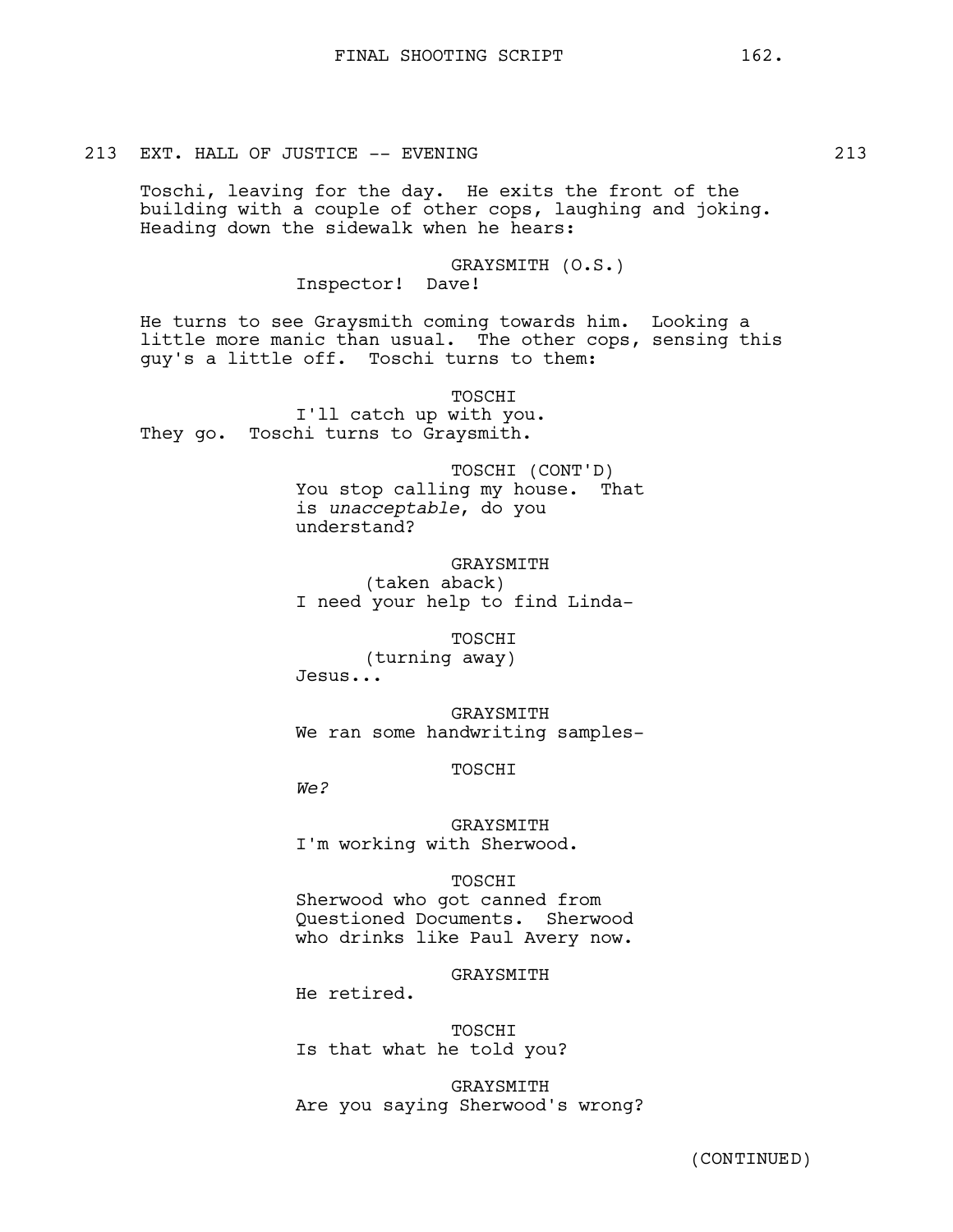## FINAL SHOOTING SCRIPT 163.

## TOSCHI I'm saying stop calling my house.

He turns to go. Graysmith, desperate to keep the conversation alive, follows him down the street.

> GRAYSMITH We ran them on Rick Marshall-

> > TOSCHI

No, Robert.

GRAYSMITH I know you don't think it's him-

TOSCHI I mean, no, I'm not having this conversation.

GRAYSMITH I think Marshall knew Darlene. I can't find Mageau or Linda, but I'm gonna talk to Bob Vaughn-

Toschi stops and turns to him. Amazed by the obsession.

TOSCHI You need to get out of this.

GRAYSMITH

*What?* 

TOSCHI

Robert, the Rick Marshalls of the world, the blind alleys will *suck you dry*.

#### GRAYSMITH

He said he wouldn't announce his murders anymore, he'd just do them!

#### TOSCHI

You know what the chances of arresting someone are now? Too many years gone, too much evidence lost.

GRAYSMITH

But-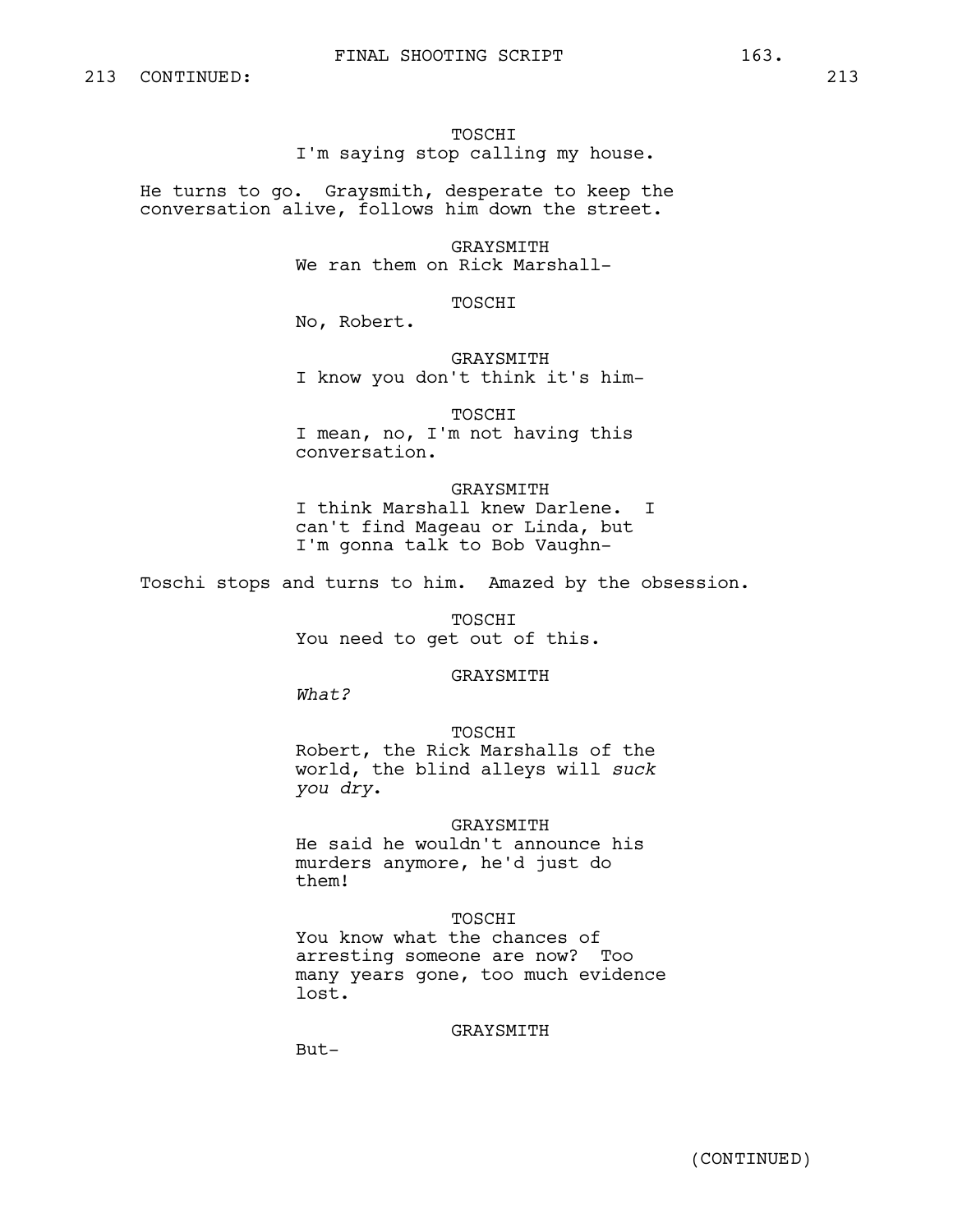TOSCHI I've been a cop for twenty five years, murder police for ten. What do you for a living?

GRAYSMITH You know what I-

TOSCHI You're a *cartoonist*.

GRAYSMITH So what are you saying?

TOSCHI Zodiac was my job. It's *not yours.*

Graysmith, hurt. Toschi, satisfied he's gotten the message. He turns to leave when

> GRAYSMITH He's *still out there*, Dave!

Toschi turns back. Looking at him.

GRAYSMITH (CONT'D) If you could just help me find Linda-

TOSCHI I'm done with this. And I am done with *you.*

He turns on his heel and leaves.

214 OMITTED 214

214A EXT. GRAYSMITH APARTMENT -- AFTERNOON 214A

Graysmith gets out of his car to see Melanie hurrying down the steps, harried. Before he can ask:

> MELANIE You were supposed to pick up the boys from soccer.

GRAYSMITH Oh, God, I'm sorry, it *completely* slipped my mind-

MELANIE

They're at the Coes. They tried to call you at work.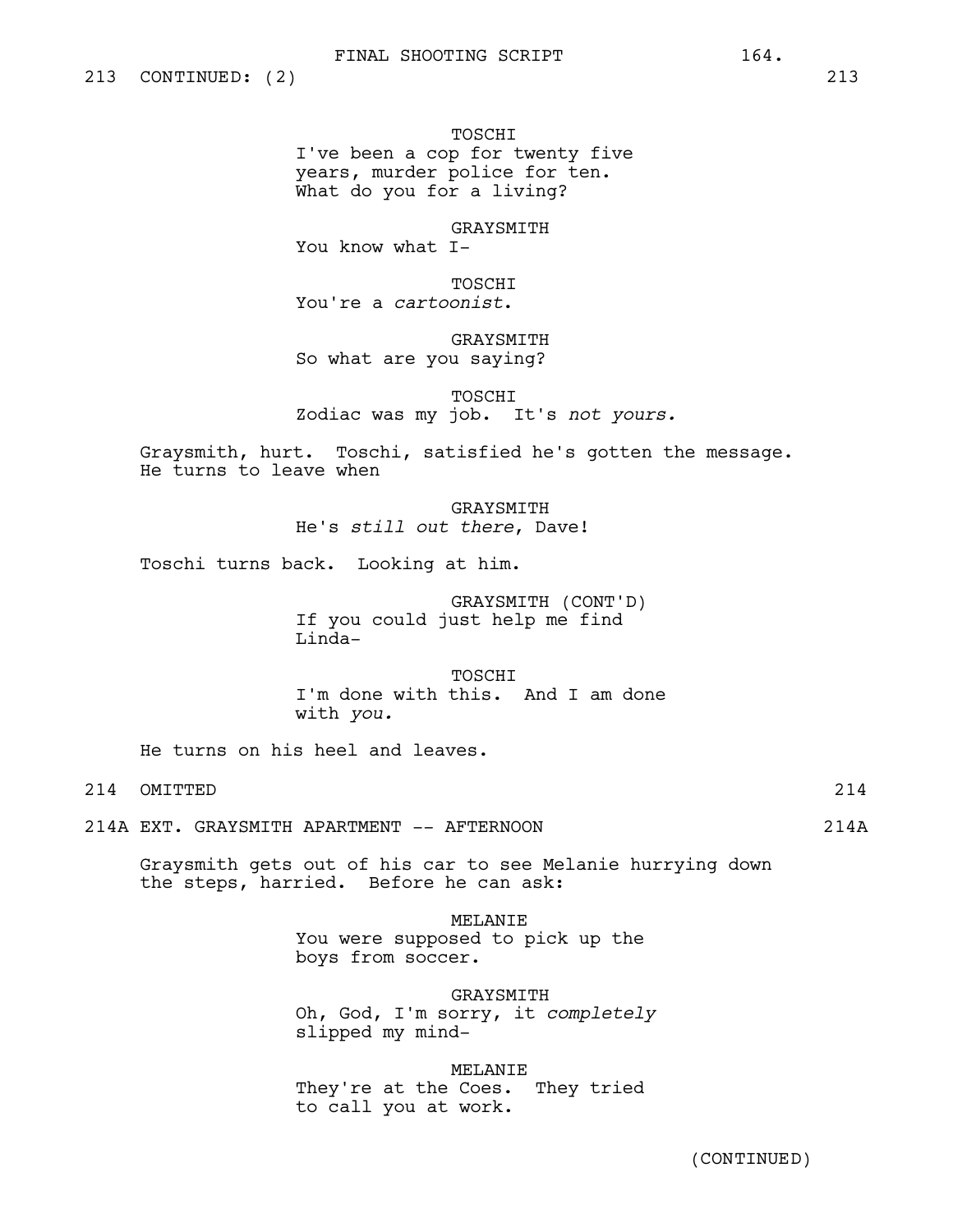GRAYSMITH

I was with Dave-

MELANIE

So I had to leave *my* work, come home, I'm going to get them right now.

GRAYSMITH

I'll go-

#### MELANIE

I'm already here, Robert. I'm *going.* (getting in the car) You have to stop ignoring them.

GRAYSMITH

I don't ignore them- (off her look) I'm sorry. I'll spend more time with the kids. I promise.

215 INT. GRAYSMITH KITCHEN -- AFTERNOON 215

2 year old Margot sits in a highchair. Graysmith makes her a sandwich. DAVID and AARON sit at the table, cross referencing dates from BOOKS, Aaron on the MISSING/MURDERED LIST and David has the ASTROLOGICAL CHARTS.

> AARON What about September 26, 1970?

DAVID I'm checking... What is it?

AARON Lake Tahoe nurse goes missing.

David finds the date on the chart.

DAVID Uhhh, one day before the Vernal Equinox. Dad?

## GRAYSMITH

Mark it.

David turns to a LARGE BOARD and marks the nurse's name, date of disappearance, and celestial significance.

> AARON Got another on June 19, 1971...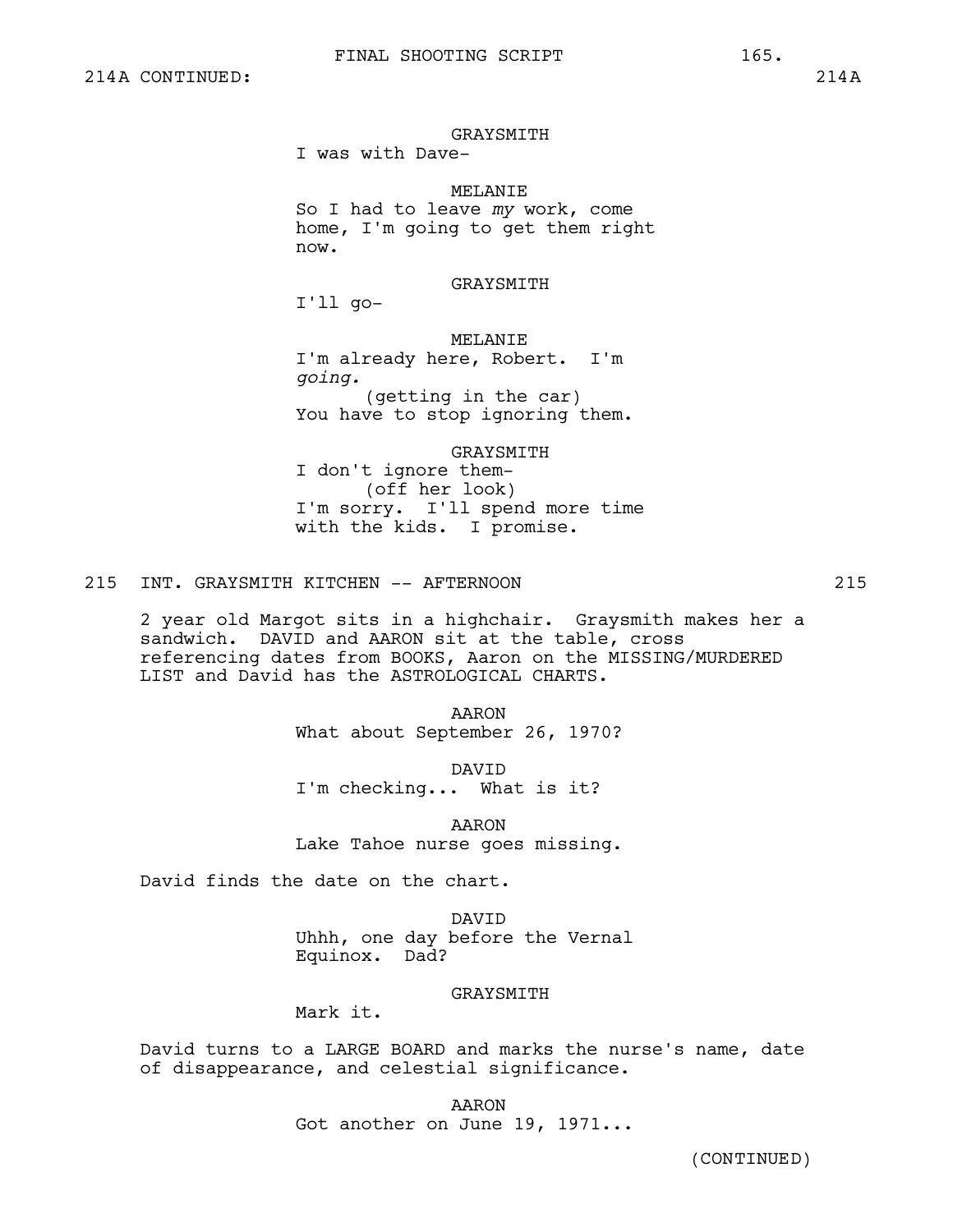#### DAVID

All right - that's *gotta* be close to Summer Solstice.

David flips through charts to check. He nods. Graysmith delivers Margot her sandwich.

## GRAYSMITH

You boys might not want to mention our "special project" to your mother.

AARON

How come you guys don't sleep in the same bed now?

This stops Graysmith cold. David gives his younger brother a dead arm. Before anyone can speak, the PHONE RINGS. Grateful for the distraction, Graysmith picks up.

#### GRAYSMITH

Hello?

NARLOW

Mr. Graysmith, it's Ken Narlow. You called?

#### GRAYSMITH

We've been cross-referencing lunar cycles with the Zodiac's timeline more often than not each cycle since '69 corresponds with a letter, an attack, or get this an *unsolved homicide*.

NARLOW (O.S.) Who do you have working with you?

Graysmith glances at his sons.

## GRAYSMITH

Some colleagues.

## AARON

Dad?

## GRAYSMITH Hang on a moment. (to Aaron) Yeah, buddy?

## AARON

What's this?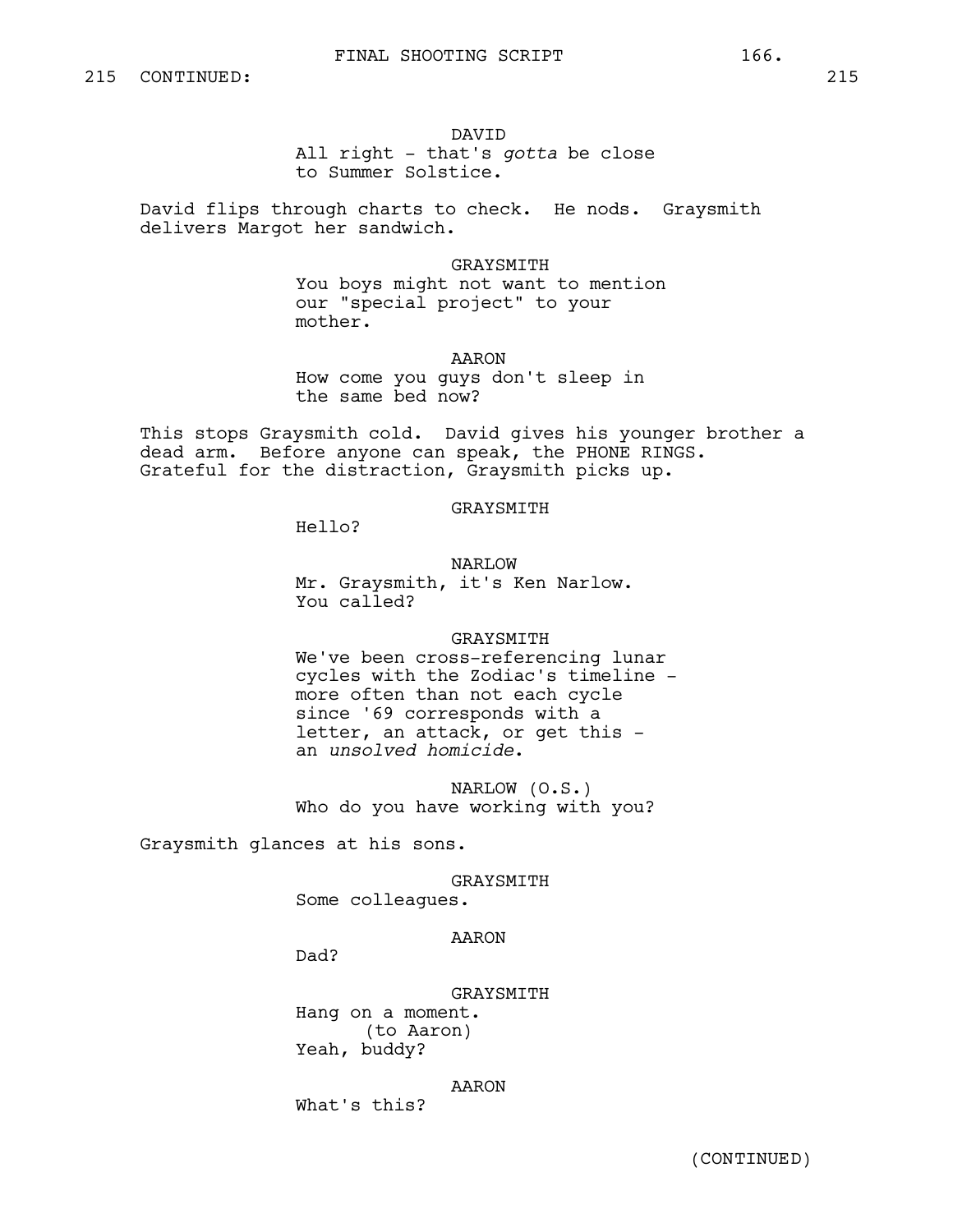And he holds up the UNSOLVED 1969 CODE. Graysmith, staring at it and we...

CUT TO: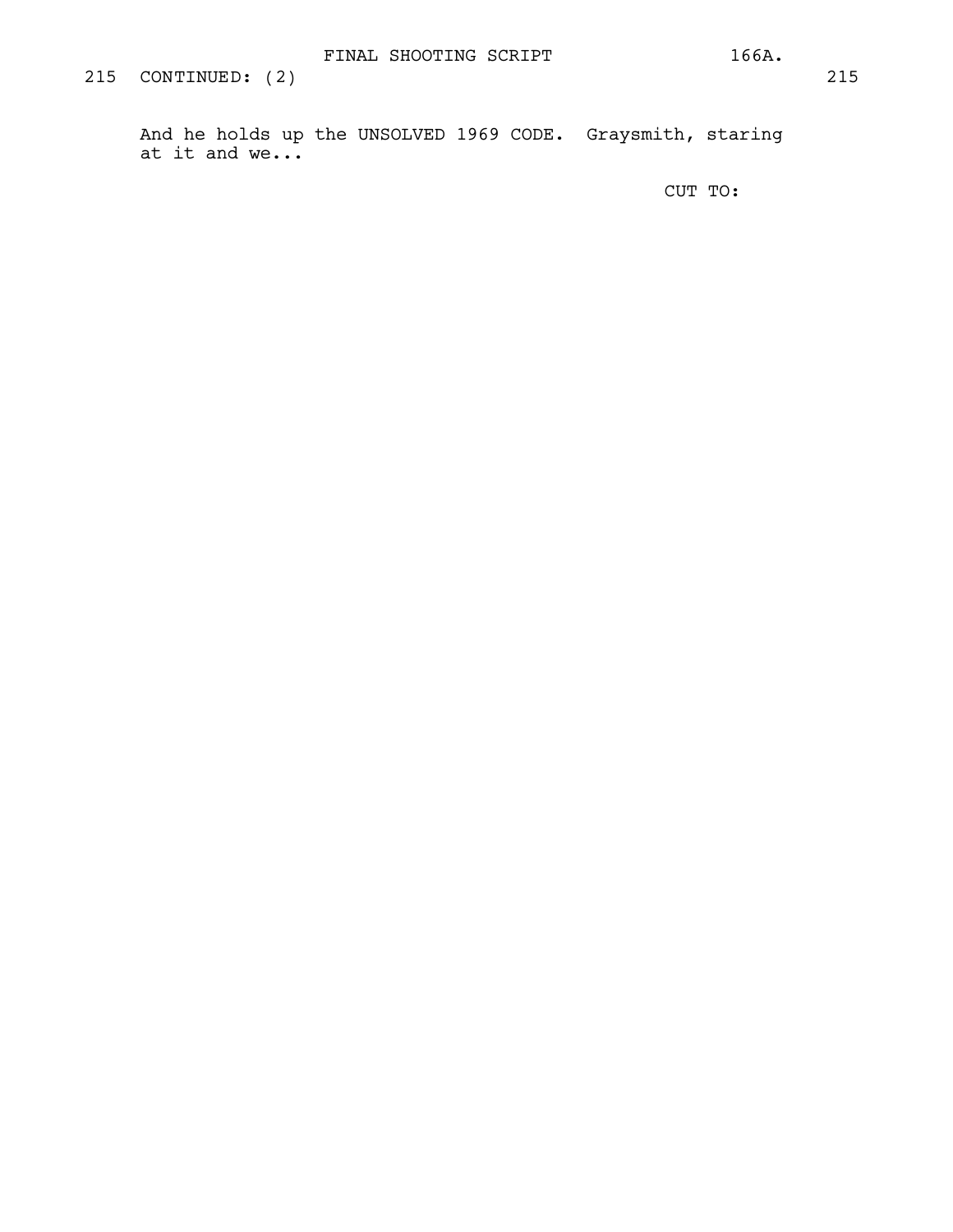215A ON VIDEO: Graysmith sits awkwardly with an interviewer. 215A

**August 9, 1979**. A NEWSCASTER OVER THIS:

NEWSCASTER (V.O.) In the decade since the Zodiac's second cipher was received, every federal agency has taken a crack at decoding it. But today, we are pleased to announce that where those agencies had failed, a cartoonist has succeeded.

Graysmith, cowed. The interviewer turns to him.

INTERVIEWER How'd you do it?

GRAYSMITH Ummm... A lot of books from the library...

PULLING BACK from the TV until we realize we're in

216 INT. BAR -- DAY 216

PAUL AVERY sits on a stool watching the report. OXYGEN TANK perched on the stool next to him. Smoking. A BLUE GIRLY DRINK in front of him. Cackling:

> AVERY The fucking library...

217 INT. GRAYSMITH'S APARTMENT -- NIGHT

Graysmith, on the phone. His hand, taking something down. It reads *Linda - San Joaquin County Honor Camp.*

> GRAYSMITH (into phone) Thank you, *so much!*

He hangs up the phone and turns to see Melanie, ecstatic.

GRAYSMITH (CONT'D) I found Linda! You know why it's taken me so long? Because she's in *prison! Isn't that great?*

MELANIE

Why'd you do it?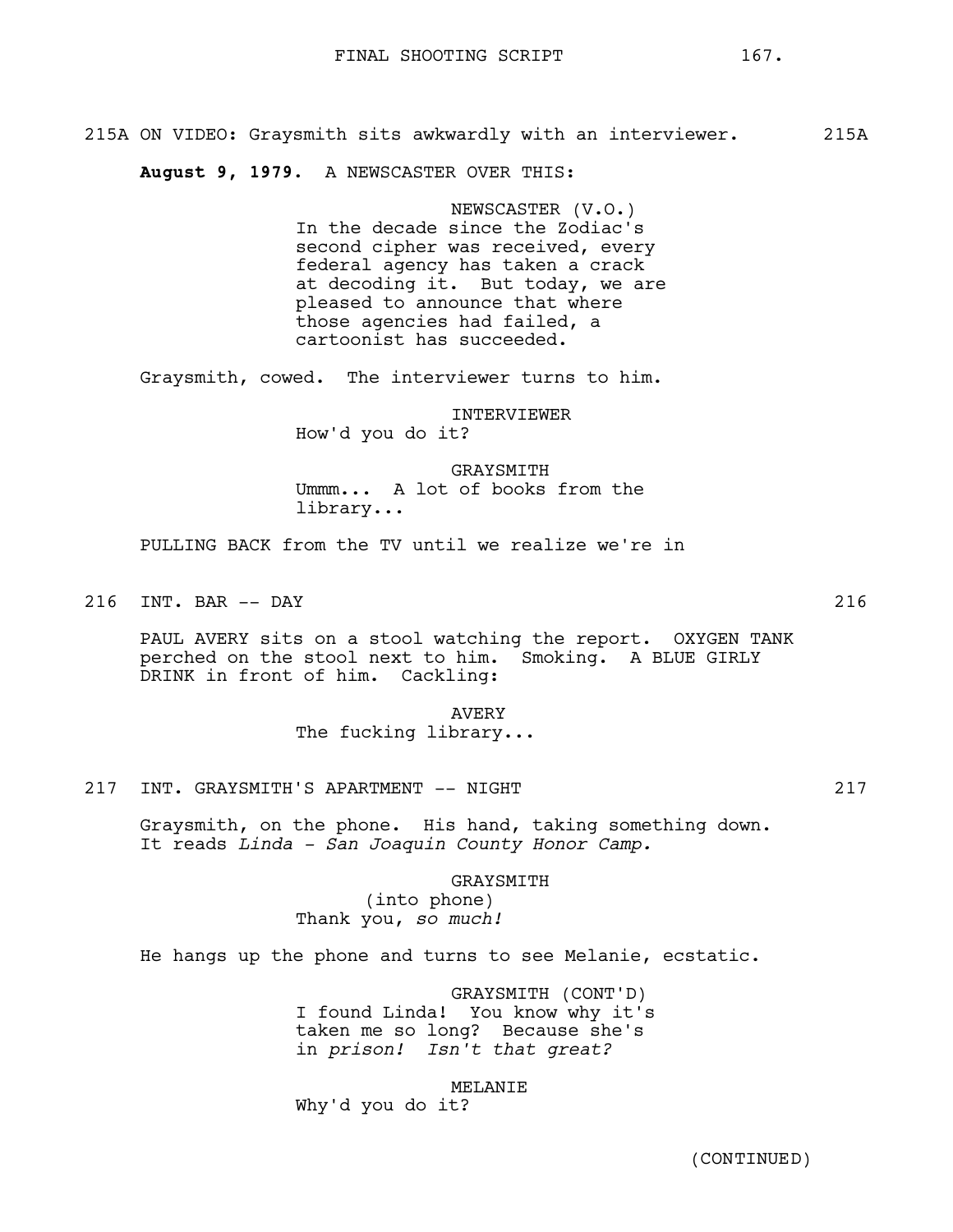He looks at her, confused.

## GRAYSMITH

Because she's the key! If she can identify Marshall-

## MELANIE

I'm not talking about Linda whoever. You went on *TV*. You put your face out there for him to see...

Graysmith's face falls.

## GRAYSMITH

You're being paranoid-

## MELANIE

Who's been calling our house? At least once a week and you never let me answer.

## GRAYSMITH

It's nobody.

## MELANIE

Right.

A beat. Staring at her. She stares back.

MELANIE (CONT'D) What's it going to take for you to be done with this, Robert?

## GRAYSMITH

I don't have time to talk about this now, I have to meet Bob Vaughn-

## MELANIE

Well, that's too bad, because we're talking about it. When's it going to be enough? When you catch him? When you arrest him?

## GRAYSMITH

Be serious-

## MELANIE

I *am.*

Silence. Graysmith, slowly: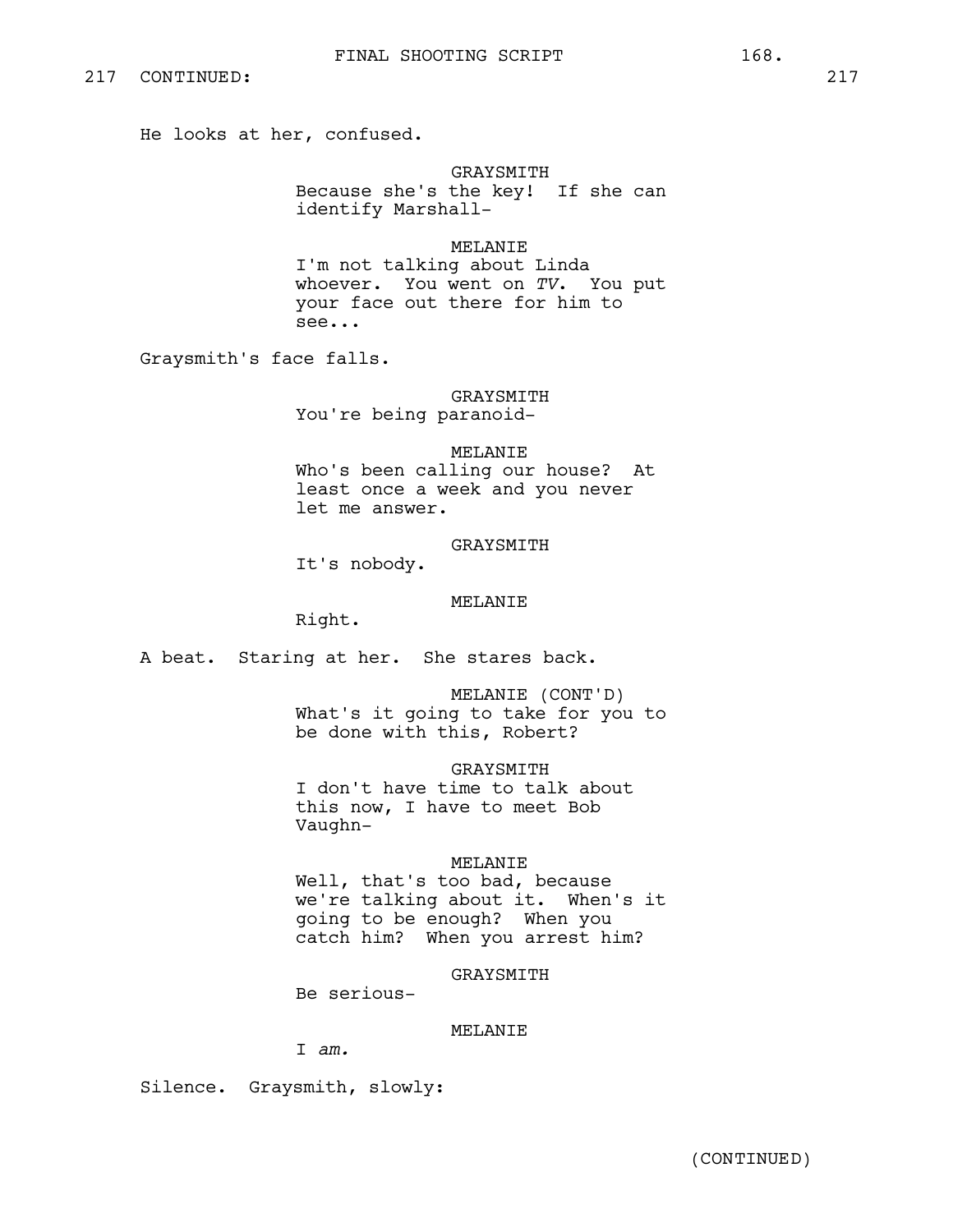GRAYSMITH

I need to know who he is. (pause) I need to stand there and look him in the eye and *know* it's him.

MELANIE And that's more important than your family's safety.

GRAYSMITH I have to do this, Melanie.

MELANIE

Why? (no response) Look at me, Robert. *Why?*

GRAYSMITH Because nobody else will.

She stares at him.

MELANIE That's not good enough for me.

GRAYSMITH I have to go, are you done?

She blinks. Stunned. Turns and walks out of the room.

218 EXT. AVENUE MOVIE THEATER -- NIGHT -- RAIN 218

The same address as in the phone book. Graysmith stands on the corner as a car pulls up. Very dark inside. All we see is a LIT CIGARETTE.

> VOICE (O.S.) Robert Graysmith?

Graysmith squints, he can't make out the man's features very well through the rain and darkness.

GRAYSMITH

Mr. Vaughn?

VAUGHN (O.S.) You said you needed to talk to me?

GRAYSMITH Yes. There's a coffee shop on the corner-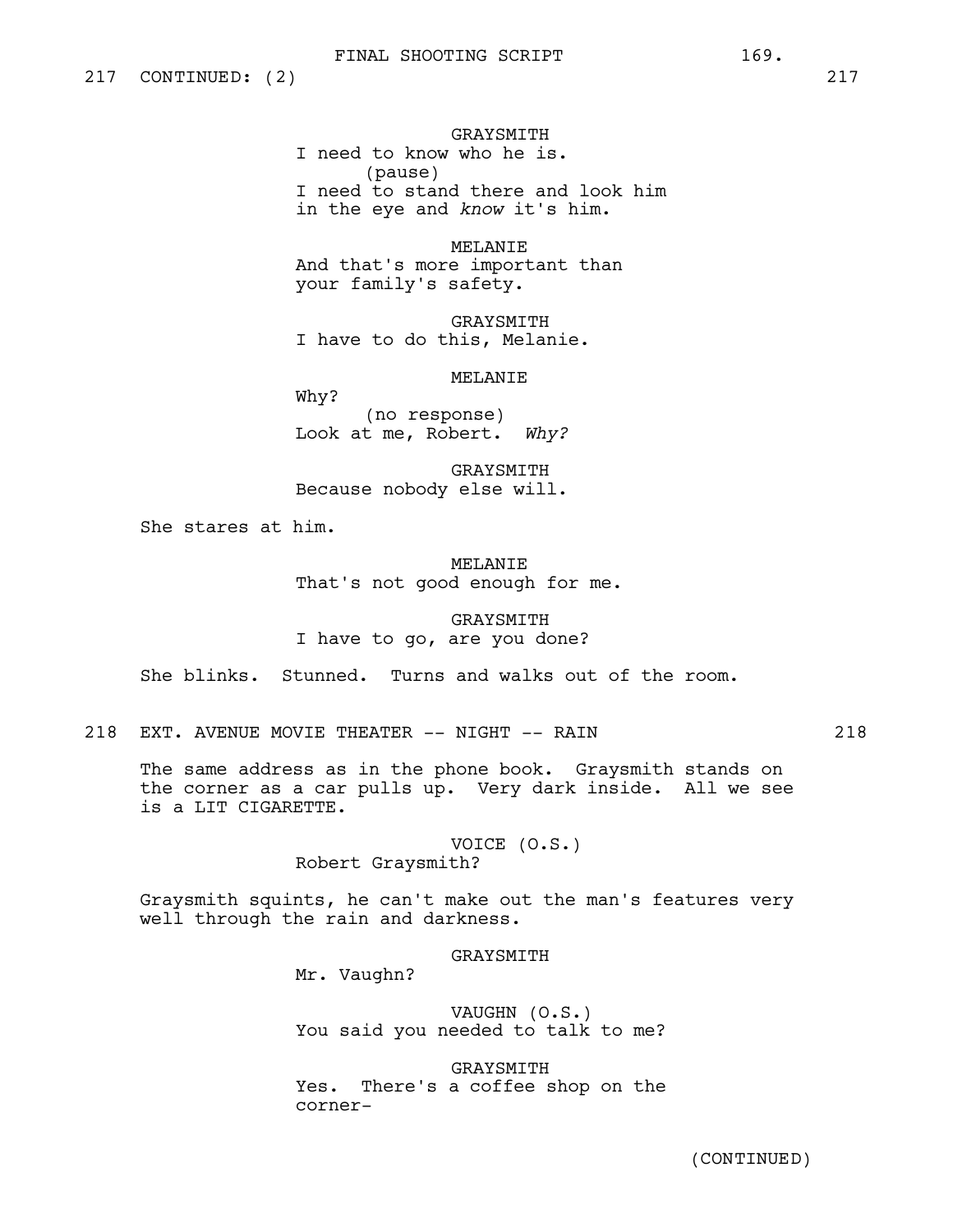## FINAL SHOOTING SCRIPT 170.

# VAUGHN Why don't you just come to my house?

The light of the cigarette exposes Vaughn's yellow smile.

GRAYSMITH I wouldn't want to put you out-

VAUGHN

It's not far. (tosses the smoke) You can follow me.

219 EXT. VAUGHN'S HOUSE -- NIGHT -- RAIN 219

Graysmith follows the wild white haired Vaughn through the door of his house and into a cluttered living room.

> GRAYSMITH Thank you for having me over-

CLICK. Vaughn LOCKS THE DOOR from the inside WITH A KEY.

VAUGHN

Not at all.

Vaughn takes a seat in an easy chair. Graysmith clears some magazines off the couch and sits across from him.

## GRAYSMITH

I wanted to ask you about a particular film the Avenue may have run when you were an organist there. "The Most Dangerous Game".

VAUGHN

*Classic*. RKO, 1932. Fay Wray. We've run it many times.

GRAYSMITH How about in 1969?

VAUGHN I'd have to check my records. Why?

GRAYSMITH You remember the Zodiac Killer?

Vaughn's face darkens.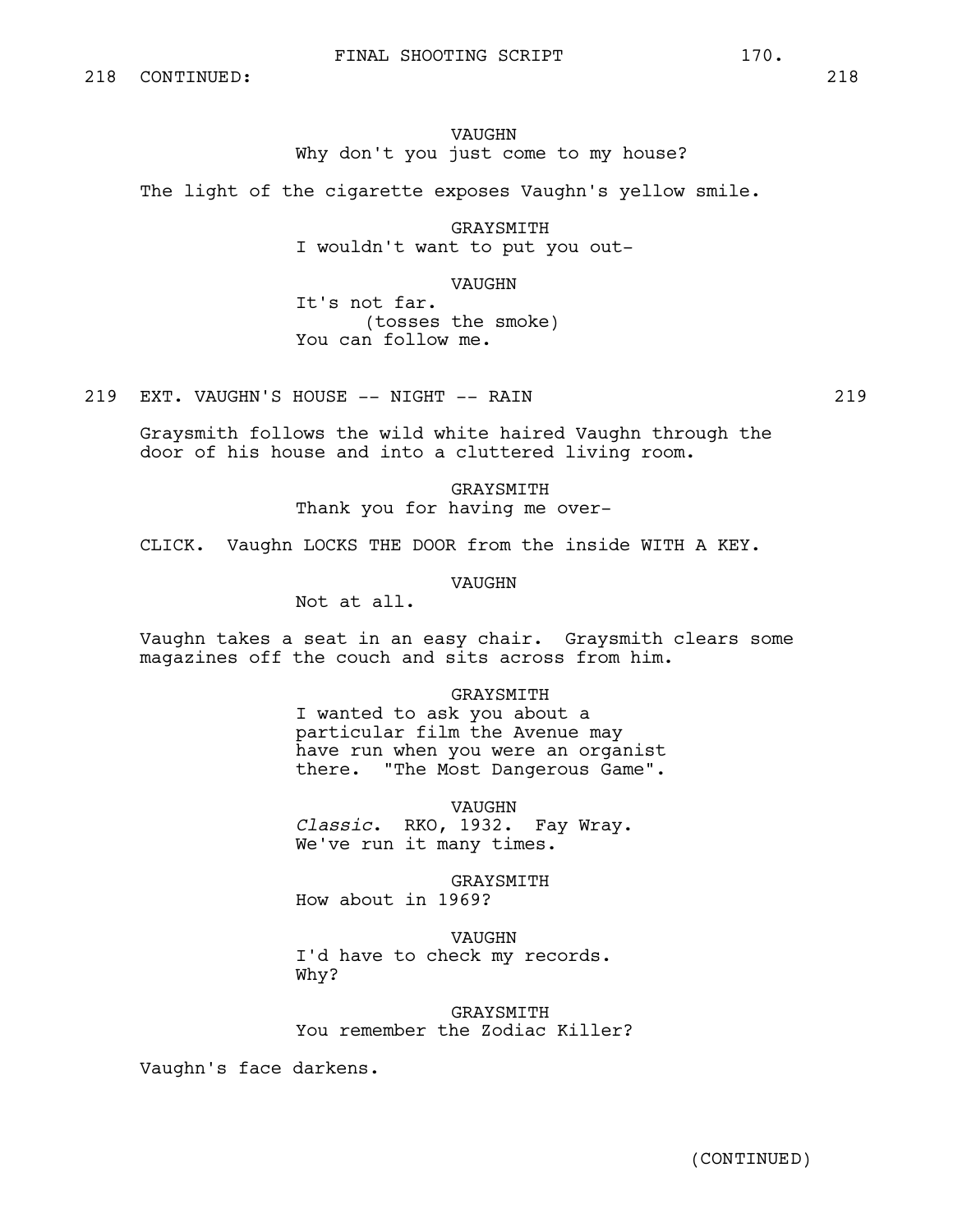it?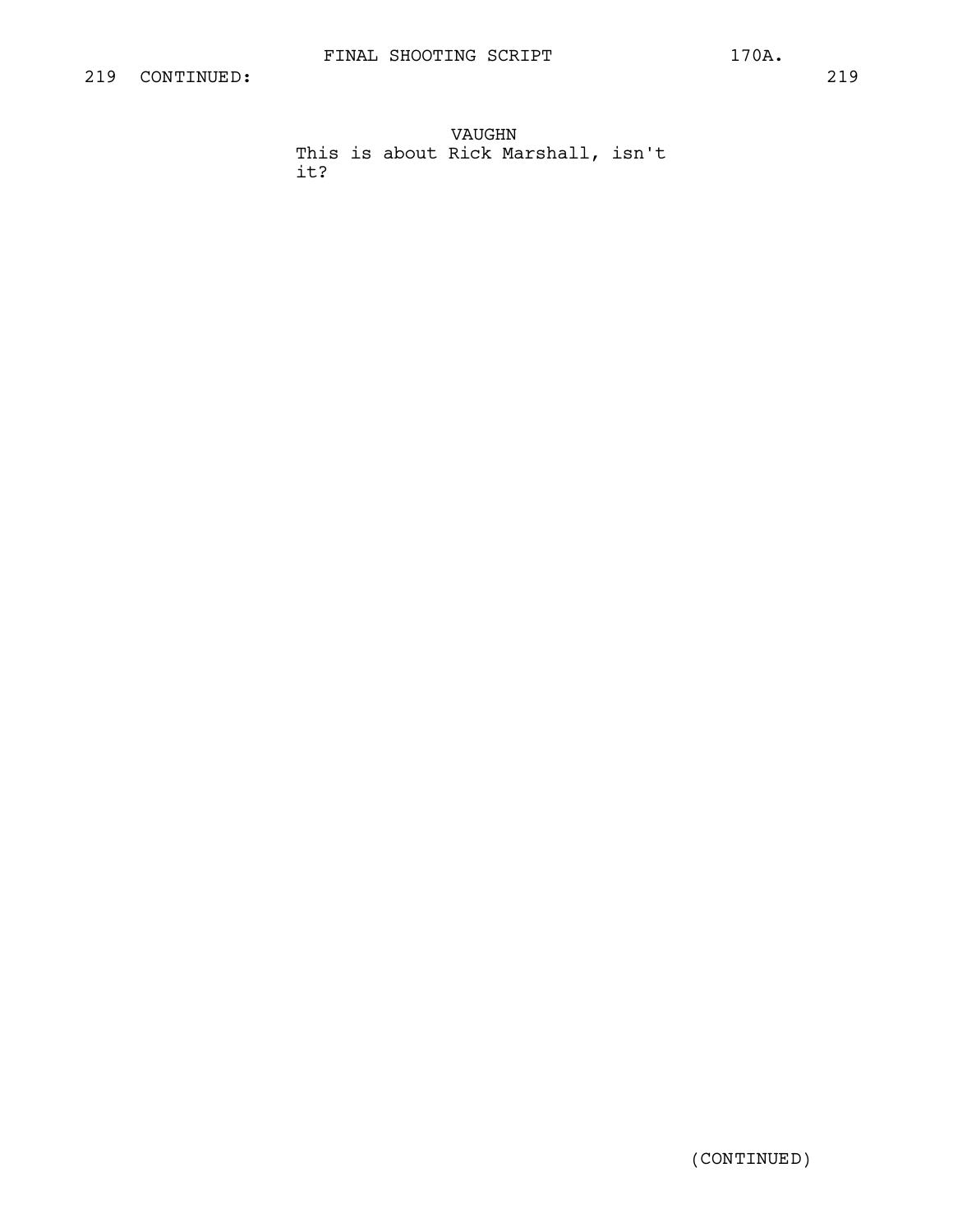GRAYSMITH He worked as your projectionist?

VAUGHN For a time. I don't have any occasion to correspond with him these days.

GRAYSMITH There's a connection between one of the Zodiac attacks and the film-

VAUGHN

You mean the symbol.

Graysmith doesn't follow. Vaughn pulls out a coil of FILM LEADER.

> VAUGHN (CONT'D) The Zodiac symbol on film. On the countdown. It's trimmed off each reel before they're shown, but it always arrives with it. First time I saw it in the papers, I immediately thought of this.

Graysmith looks - STANDARD ACADEMY LEADER COUNTDOWN, which looks EXACTLY LIKE A ZODIAC SIGN.

> GRAYSMITH We got a tip that Rick left a film canister with you. Something he told you never to open.

VAUGHN A "tip" about a "mysterious film canister"?

GRAYSMITH

Is it true?

Vaughn stares at him. Finally:

VAUGHN

Yes.

GRAYSMITH Have you opened it?

VAUGHN

No.

GRAYSMITH May I see it?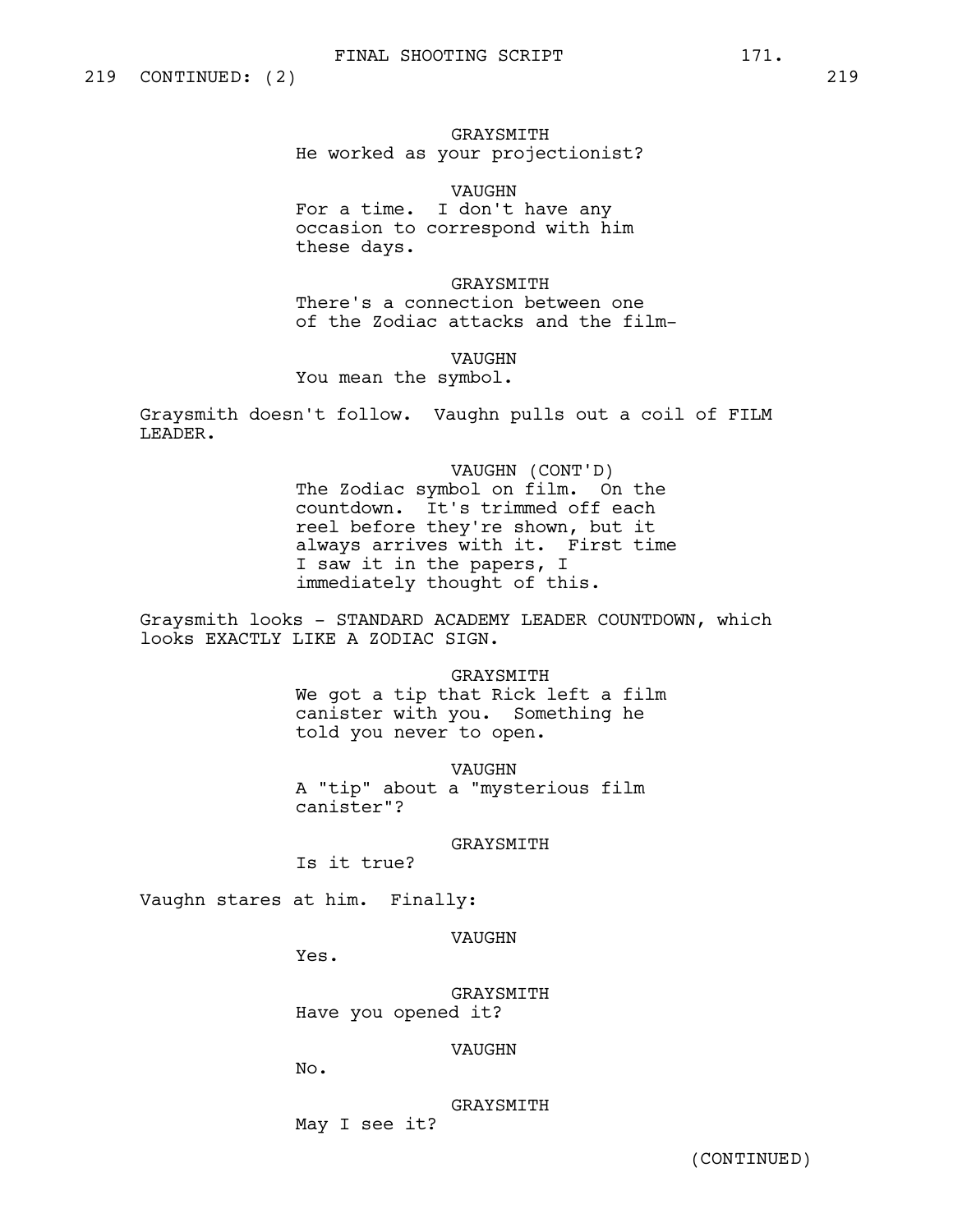# VAUGHN Rick took it back in 1972.

Graysmith's face falls.

VAUGHN (CONT'D) And this "tip" is how you got it in your head that Rick's the Zodiac?

GRAYSMITH That and the movie posters.

VAUGHN

Excuse me?

Graysmith fumbles out the folded poster.

GRAYSMITH The handwriting on the posters Rick did. It's the closest we've ever come to a match-

VAUGHN Rick didn't draw any posters.

GRAYSMITH What? No, he did this one-

VAUGHN Mr. Graysmith, I do the posters personally. That's *my* handwriting.

An awful moment. Graysmith looks to the locked door. Vaughn stares at him. *Hard*. Graysmith puts on a brave face. Rises.

> GRAYSMITH I won't take any more of your time-

VAUGHN Not at all. Before you go, I should check on when we played that film.

GRAYSMITH I don't want to trouble you-

VAUGHN No trouble. The records are just down in the basement.

A beat. Graysmith, echoing Toschi: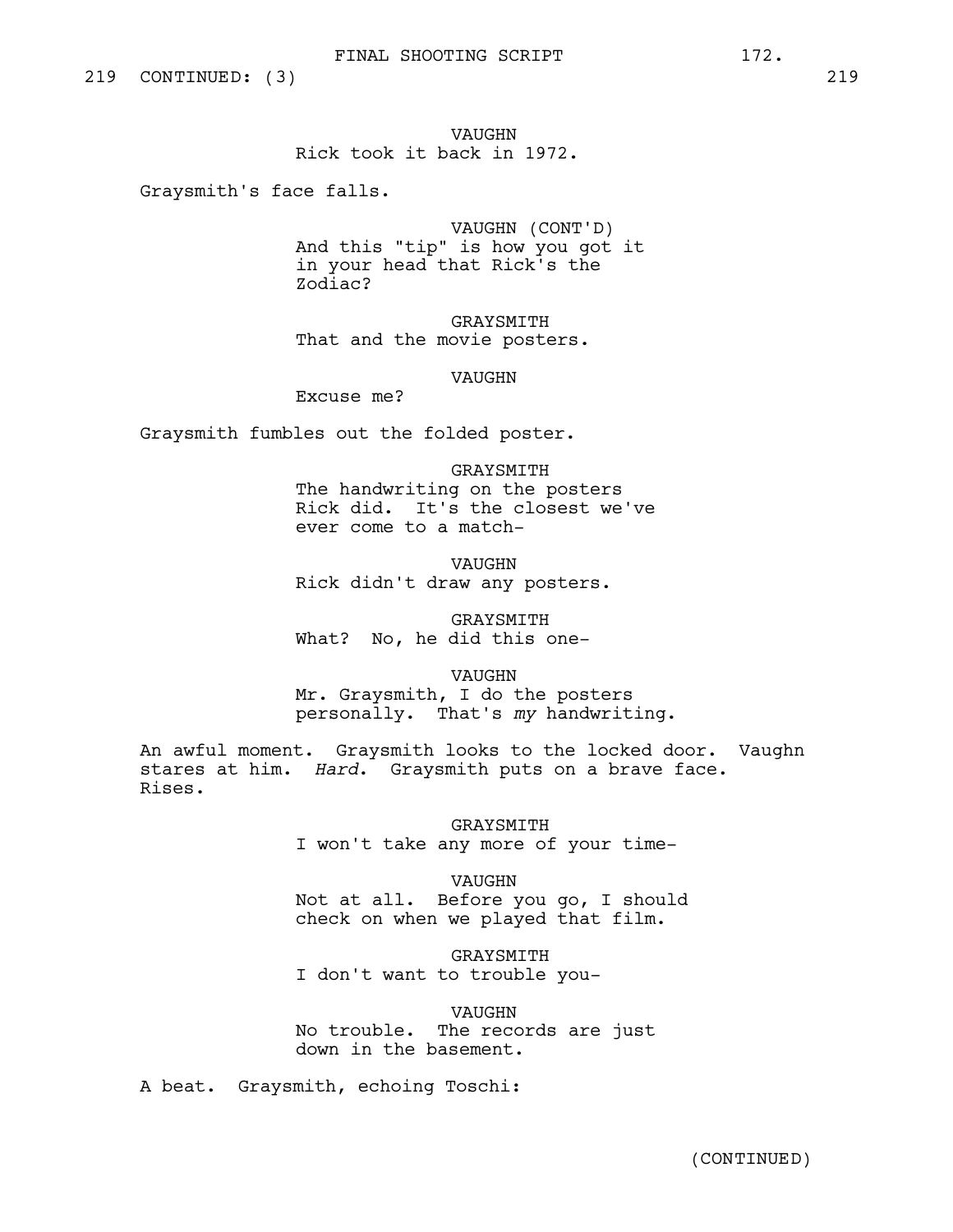GRAYSMITH Not many people have basements in California.

VAUGHN

(smiling) I do.

220 INT. VAUGHN'S BASEMENT -- NIGHT 220

The door CREAKS OPEN. Vaughn and Graysmith stand at the top of a rickety wooden staircase. We hear WATER DRIPPING somewhere down in the darkness. Vaughn flicks a switch, a naked bulb snaps on somewhere below. Very little light.

Graysmith *really* doesn't want to be here. Vaughn leads him down the stairs, hand on his back as they walk.

VAUGHN

The very detailed posters I kept, but the one-off cheapos like that one there I just threw into the back alley... *Here we go*.

They finally stop by an overstuffed bookshelf. Vaughn pulls one handbound volume from it and begins flipping through the pages. Graysmith looks around, nervous.

The bulb above them flickers. Vaughn reaches up and tweaks it with a finger - the light goes constant again. Above Graysmith's head, the CEILING BOARDS CREAK. As though someone were WALKING AROUND UPSTAIRS.

GRAYSMITH

You live alone?

Vaughn nods absently, still searching the book.

VAUGHN

Here it is. "The Most Dangerous Game" - ran it May 1969. That would have been about nine weeks before the first Zodiac letter, correct?

Graysmith, still looking up at the ceiling.

GRAYSMITH

Yeah...

VAUGHN You believe he saw the film at our theater and was inspired?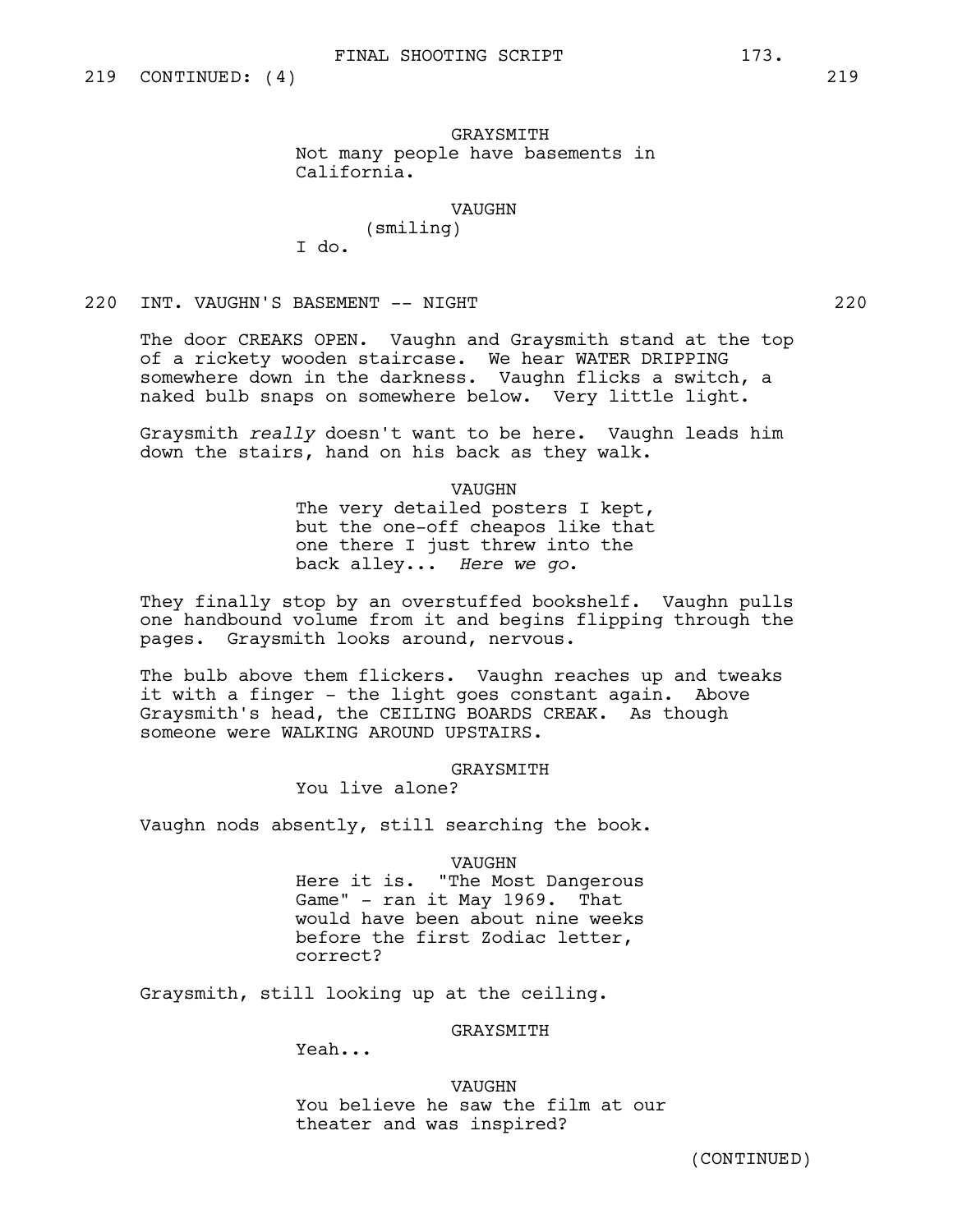More FOOTSTEP CREAKS from above.

GRAYSMITH You're sure no one else is in the house?

VAUGHN Would you like to go and check?

GRAYSMITH That's all right. Thanks for everything.

Graysmith turns and heads for the stairs. Forcing himself to walk, not run. He climbs them, getting into...

221 INT. VAUGHN'S LIVING ROOM -- NIGHT 221

Graysmith emerges from the cellar. Looking around. No one. He hurries to the door, grasps the knob and... LOCKED. From the inside. Graysmith looks for the bolt. No way to unlock it. He's TRAPPED. The floorboards creak behind him and he SPINS TO SEE... VAUGHN. Standing in the cellar doorway. Slowly walking towards him. Menacing. Reaching into his pocket... and pulling out the KEY. He steps past Graysmith and unlocks the door for him.

#### VAUGHN

Have a good night.

222 EXT. GRAYSMITH APARTMENT -- DAWN 222

Graysmith exits his car, guzzling coffee, hair crazed. Just back from his meeting with Vaughn, mumbling:

#### GRAYSMITH

Maybe there are *two* of them. Marshall did the killing, Vaughn wrote the letters...

223 INT. GRAYSMITH APARTMENT -- DAWN 223

Graysmith steps inside and takes two steps before realizing - The HOUSE IS SILENT.

# GRAYSMITH

Hello?

Nothing.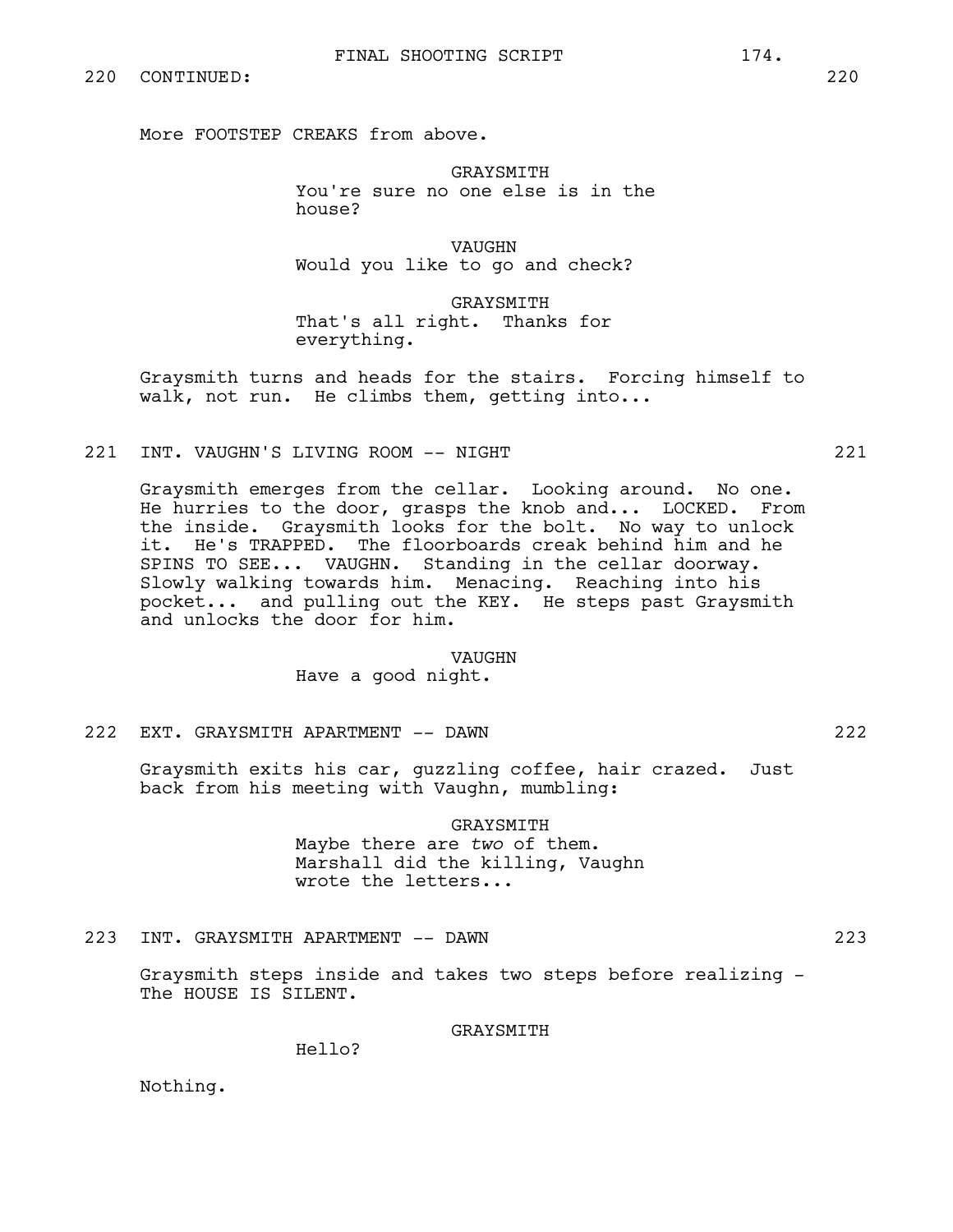FINAL SHOOTING SCRIPT 175.

|     | 223A INT. BOYS' BEDROOM -- DAWN                                                                               | 223A |
|-----|---------------------------------------------------------------------------------------------------------------|------|
|     | He pokes his head into the room. Beds made. Not slept in.                                                     |      |
|     | 223B INT. GRAYSMITH'S BEDROOM -- DAWN                                                                         | 223B |
|     | The same. He stands there. Goes back downstairs.                                                              |      |
|     | 223C INT. GRAYSMITH APARTMENT -- LIVING ROOM -- MORNING                                                       | 223C |
|     | He sits on the couch. His wife and children. GONE. Holding<br>a note: "Took the kids to Mom's. Don't call."   |      |
|     | He looks at the phone. Next to it a note in his own writing.<br>One he took down before.                      |      |
|     | "Linda - San Joaquin County Honor Camp."                                                                      |      |
|     | He stares at the two notes. Two paths. But he already knows<br>the one he's taken. He picks up the Linda note |      |
| 224 | OMITTED                                                                                                       | 224  |
| 225 | OMITTED                                                                                                       | 225  |
|     | 225A INT. SAN JOAQUIN HONOR CAMP - LAUNDRY ROOM - AFTERNOON                                                   | 225A |
|     | Graysmith stands as a GUARD walks LINDA DEL BUONO up to him.                                                  |      |
|     | PRISON GUARD<br>You got five minutes.                                                                         |      |
|     | 225B INT. SAN JOAQUIN HONOR CAMP - MEETING ROOM - DAY                                                         | 225B |
|     | The Guard departs to a safe distance. Linda taking in<br>Graysmith. He looks terrible. Linda, wary.           |      |
|     | LINDA<br>What's this about?                                                                                   |      |
|     | GRAYSMITH<br>Zodiac.                                                                                          |      |
|     | LINDA<br>(lighting a smoke)<br>Figures. You got the look.                                                     |      |
|     | GRAYSMITH<br>What look?                                                                                       |      |
|     | LINDA<br>Like you got it bad for this.                                                                        |      |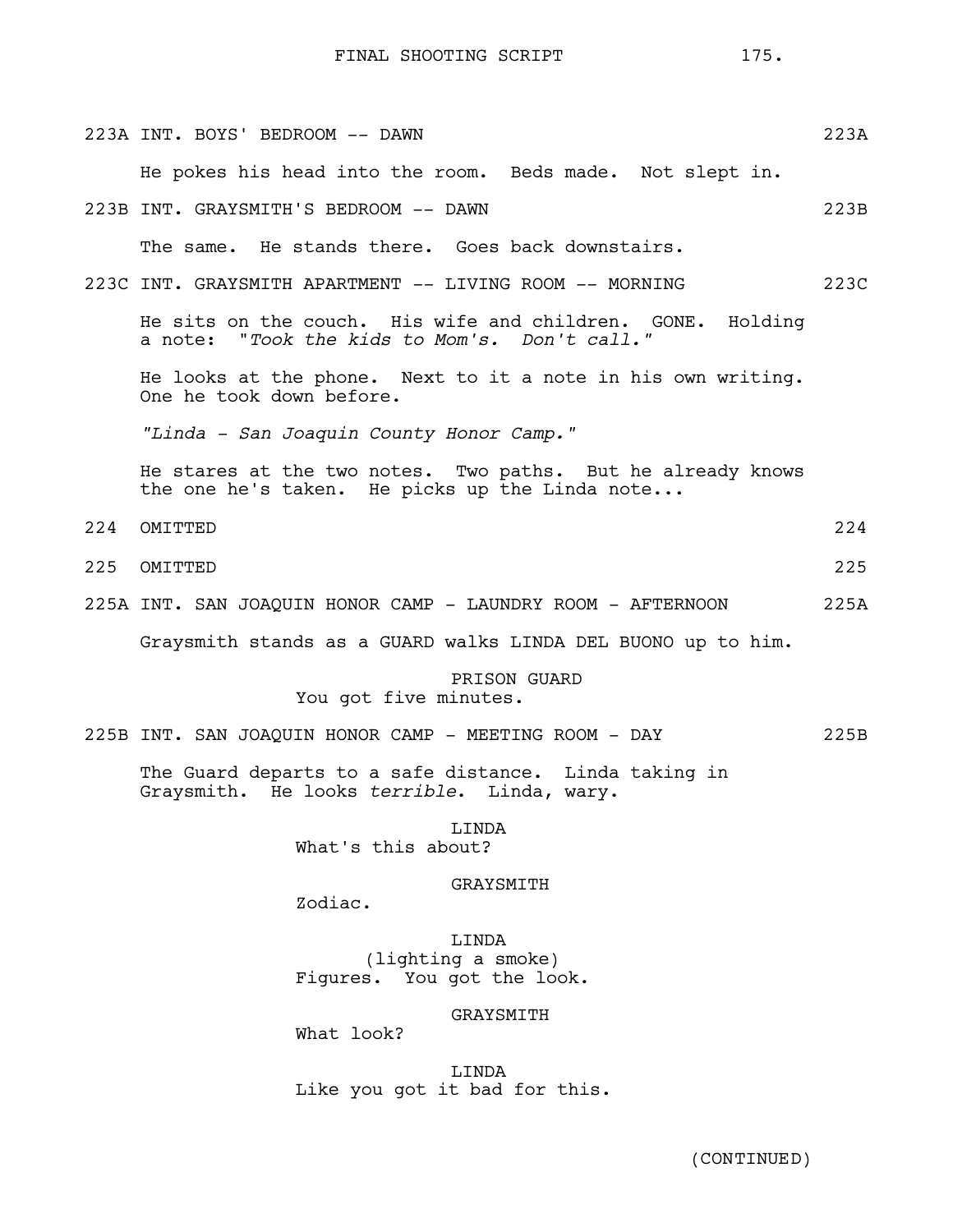I'm fine.

# LINDA

Right.

GRAYSMITH Tell me about this "painting party".

#### LINDA

Told the cops about it forever ago. Darlene always had lots of boys around, even though she was married. This one guy was weird, though. He used to bring her presents from Mexico. I don't know why she was friends with him. She once told me he'd killed somebody.

### GRAYSMITH

Really?

LINDA Yup. Maybe when he was in the service.

# GRAYSMITH

The Navy?

#### LINDA

I think so.

# GRAYSMITH

Was he into movies?

#### LINDA

He wasn't into *people*, I can tell you that. This party Darlene threw, people were supposed to show up, have beers, help paint. This dude shows up in a *suit*. He sat alone in a chair, didn't talk to anyone. Creeped me out. Darlene told me not to go near him. She was scared of him. Couple weeks later, she was dead.

She takes a long shaky drag on her cigarette.

GRAYSMITH Do you remember his name?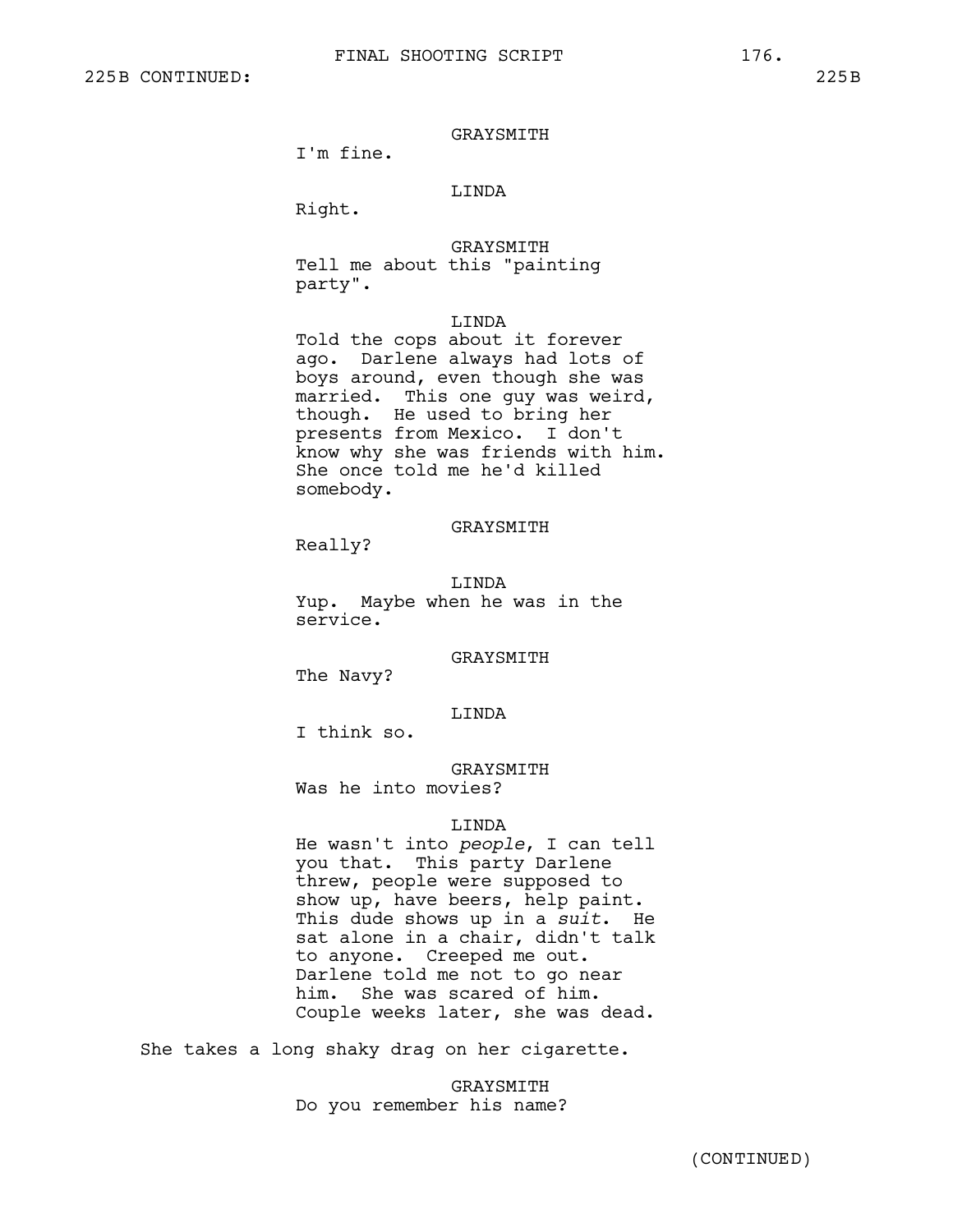225B CONTINUED: (2) 225B

LINDA It was short. Like a nickname. Rob or Stan or-

GRAYSMITH Rick? Or Bob maybe?

She looks at him strangely. A long beat. Then:

LINDA No. No, I don't think so.

GRAYSMITH Rick or Bob - are you sure?

LINDA

Yeah.

GRAYSMITH How can you be sure? Think hard-

LINDA (GETTING ANNOYED) I *am* thinking hard-

He grasps her arm. The Guard starts moving towards them...

PRISON GUARD

Hey!

GRAYSMITH Rick Marshall or Bob Vaughn, it was *one of those names, wasn't it-*

LINDA

 $No-$ 

### GRAYSMITH

Yes-

LINDA Christ, mister, *it wasn't Rick or Bob!*

The Guard separates them. He stumbles back. Stands there. Wife gone. Life ruined.

# GRAYSMITH

I'm sorry. I'll go.

He turns and walks away. She watches him go. Broken. Done. She blinks as it comes to her:

# LINDA

It was Lee.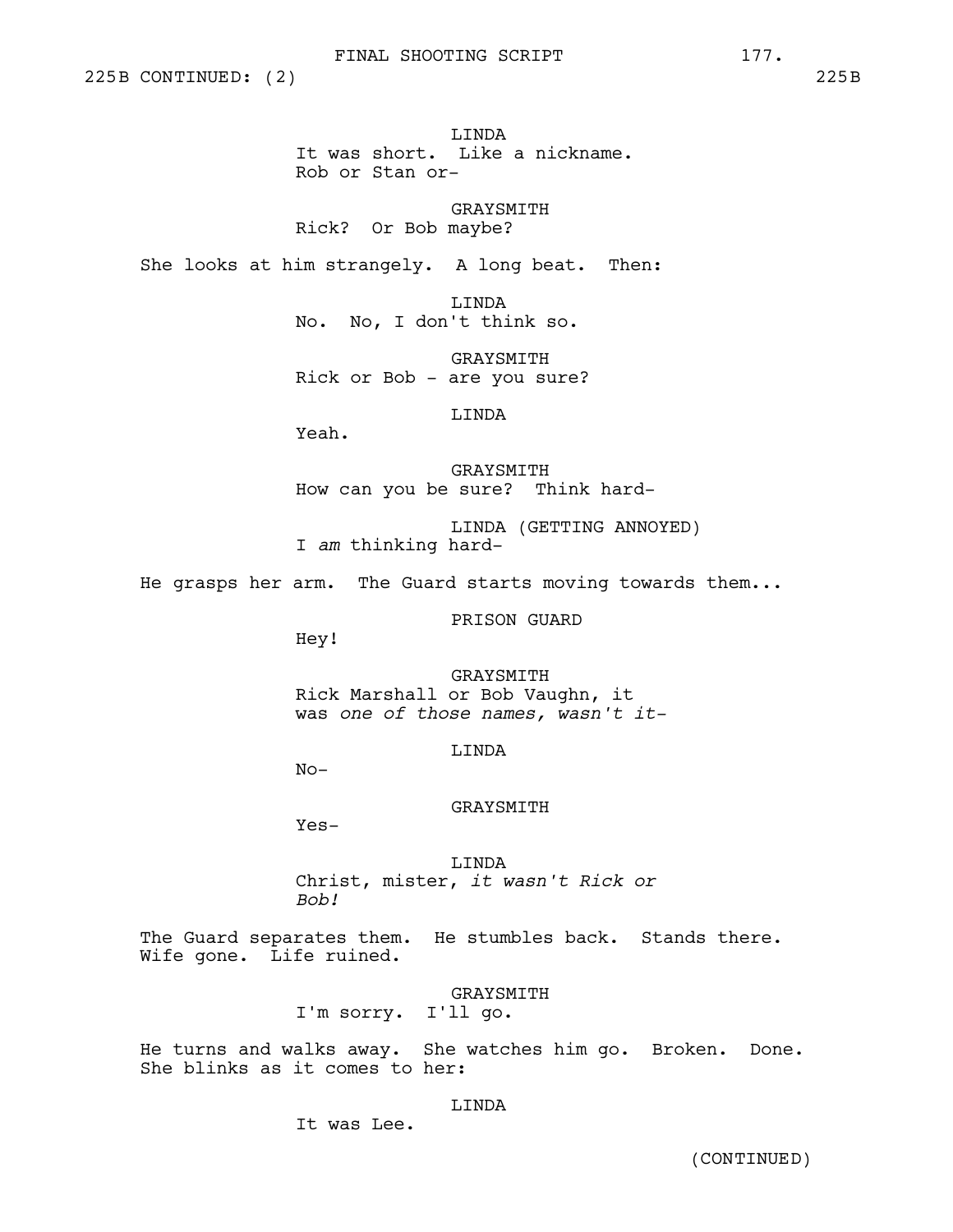225B CONTINUED: (3) 225B

Graysmith STOPS IN HIS TRACKS.

# GRAYSMITH

Leigh?

He turns back to her.

LINDA

Yeah, Leigh. That sounds right...

226 EXT. VALLEJO POLICE DEPARTMENT -- EVENING -- (RAIN) 226

The rain, now POURING. Graysmith, standing outside of the department. Mulanax blocking his entry. Both men, shouting at each other over the weather:

> **GRAYSMITH** I just need to see one file-

MULANAX I'm sorry, I talked to Dave Toschi. He said I shouldn't-

GRAYSMITH I remember a name! I saw a name!

MULANAX Mr. Graysmith, you need to go home-

GRAYSMITH One file! Please! I've got the name!

MULANAX (turning away) I'm sorry...

GRAYSMITH Please! *This is all I've got!*

Mulanax stops. Turning back to him. Graysmith, soaked. At the end of his rope. Begging.

GRAYSMITH (CONT'D)

Please...

Mulanax steps aside and lets him in.

226A INT. MULANAX'S OFFICE -- NIGHT -- (RAIN) 226A

Graysmith puts a piece of paper down on Mulanax's desk.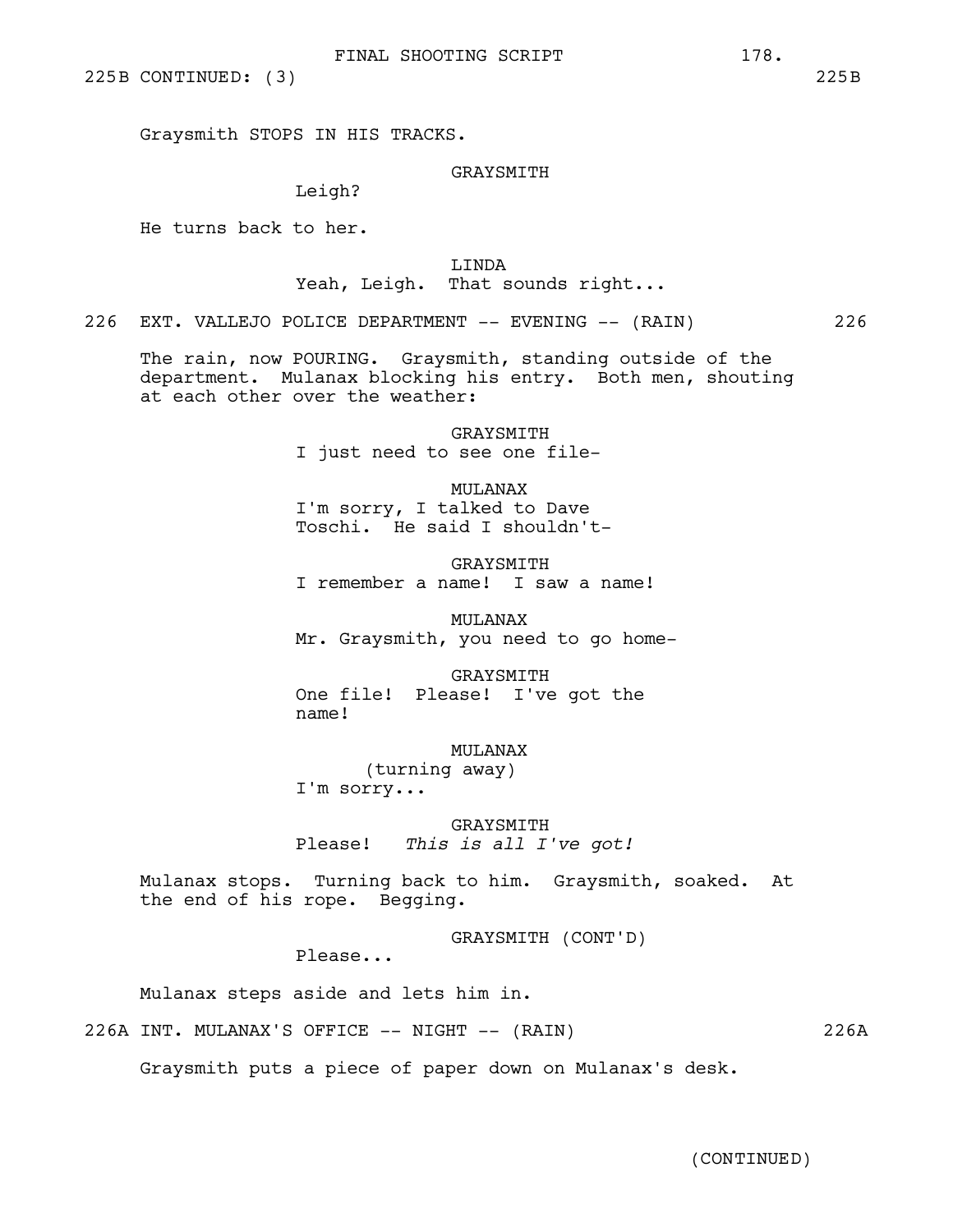#### GRAYSMITH

Here! *"Linda states that some of Darlene's closest friends are LEE who used to bring Darlene presents from Tia Juana"*-

# MULANAX

So what?

GRAYSMITH He knew her! Linda said Leigh! This is Leigh!

#### MULANAX

No, that's one name in a file that contains hundreds. It's nothing.

# GRAYSMITH

But you said Dave Toschi-

#### MULANAX

Agrees with me. Our investigation into this suspect *is over.*

| 227 | OMITTED | 227 |
|-----|---------|-----|
| 228 | OMITTED | 228 |
| 229 | OMITTED | 229 |
| 230 | OMITTED | 230 |
| 231 | OMITTED | 231 |
|     |         |     |

232 INT. GRAYSMITH'S HOME -- NIGHT -- (RAIN) 232

Rain pounds the roof. The contents of his ZODIAC INVESTIGATION now COVER THE EMPTY LIVING ROOM. Tacked up on every wall, papers all over the floor. Furniture pushed aside. It's overwhelming. Graysmith, on the floor, scraping through pages. Hasn't eaten or slept for days. MUMBLING to himself.

#### GRAYSMITH

You made a mistake somewhere, where were you weak, where did you make a mistake...

The phone rings. Graysmith picks up.

GRAYSMITH (CONT'D)

Hello?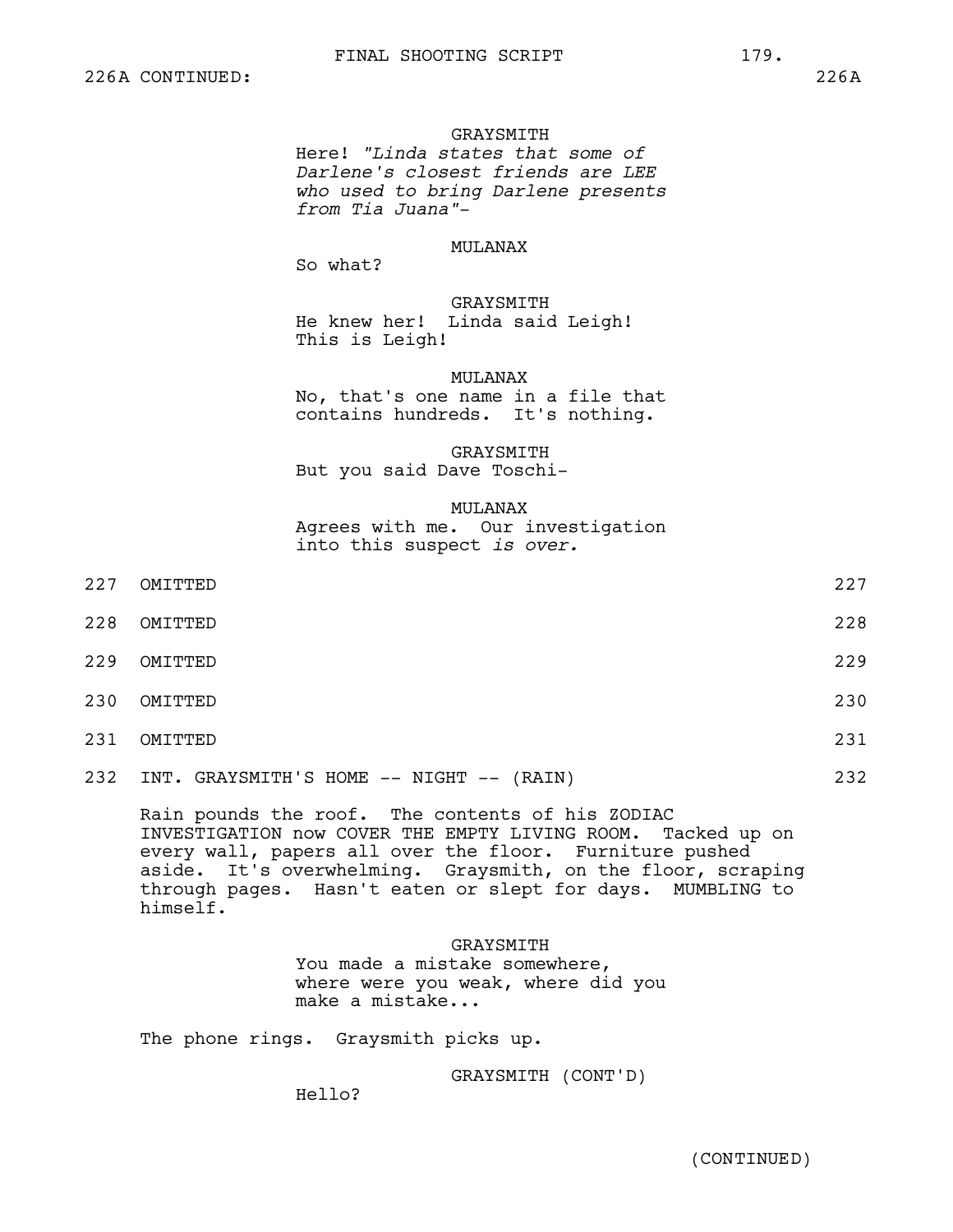The BREATHING again. Slow and steady as ever. He SLAMS the phone down. Goes back to a file. Accidentally knocking over his coffee, dumping it all over the pages.

GRAYSMITH (CONT'D)

*Goddammit!*

Graysmith HEAVES the java soaked file across the room. It lands on the floor next to a pair of FEMALE FEET. Pan up to reveal MELANIE, standing in the open doorway.

> MELANIE You didn't return my calls.

Graysmith, stunned to see her.

**GRAYSMITH** I've been kind of busy.

MELANIE (looking around) I can see. The book's going well?

He doesn't respond. They stare at each other. Two people who no longer know how to act around one another.

> MELANIE (CONT'D) I called the Chron...

GRAYSMITH I'm not a cartoonist anymore.

MELANTE I heard. When's the last time you ate something?

GRAYSMITH Can I have that file back?

She walks over and hands it to him.

GRAYSMITH (CONT'D) He made a mistake, he made a mistake...

It takes him a second to realize he's speaking aloud. Looking up at her. Like a child.

> GRAYSMITH (CONT'D) Nothing makes sense anymore...

She looks around the room at the mountain of papers.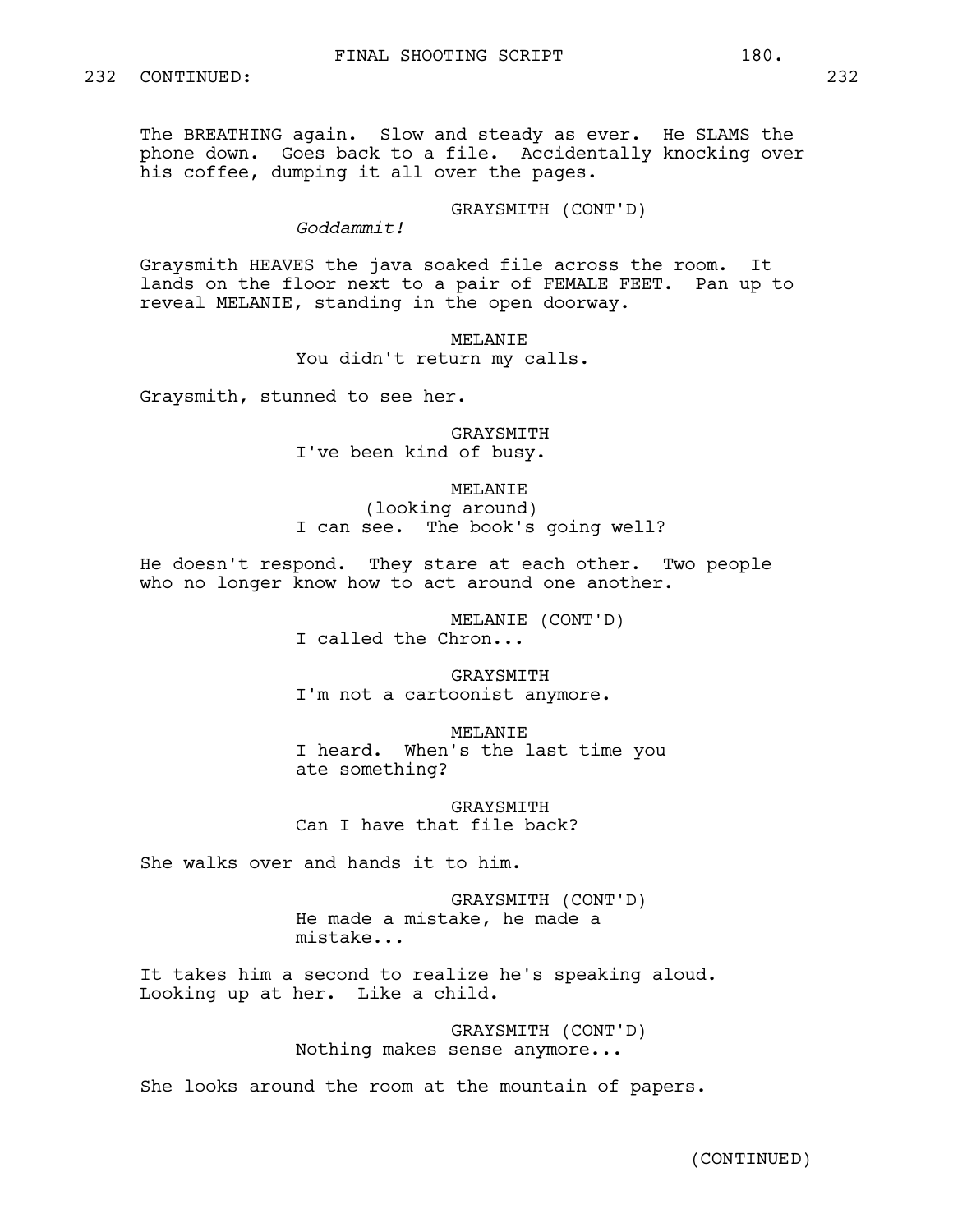# MELANIE

Did it ever?

# GRAYSMITH

Yeah. It did.

It's clear he's talking about her.

MELANIE Robert. It was just the date that never ended.

GRAYSMITH

Do you think-

MELANIE

No.

He just stares at her, numb. Then nods.

MELANIE (CONT'D) But we have a daughter together. You have two good sons. They miss you.

#### GRAYSMITH

I...

(looking around) I don't want them to see me like this...

MELANIE

Neither do I. But I will not let you lose *them*. Do whatever you have to. But finish this.

Silence. Melanie turns and walks out. Graysmith sits. Alone. Looking at the MOUNTAINS OF PAPERS. Years of his life, gone. He slowly starts collecting them. Cleaning up. Wiping the coffee stained papers off. One, a DMV SHEET on ARTHUR LEIGH ALLEN. And there it is, right at the top.

Graysmith stops. STARING at it. And we pull away from him, as he stands stock-still rooted to the ground...

233 INT. TOSCHI'S BEDROOM -- NIGHT -- (RAIN) 233

The rain has mellowed into a light shower. A TAPPING on the window. Faintly:

> GRAYSMITH (O.S.) (whispering) Dave! Dave! He made a mistake!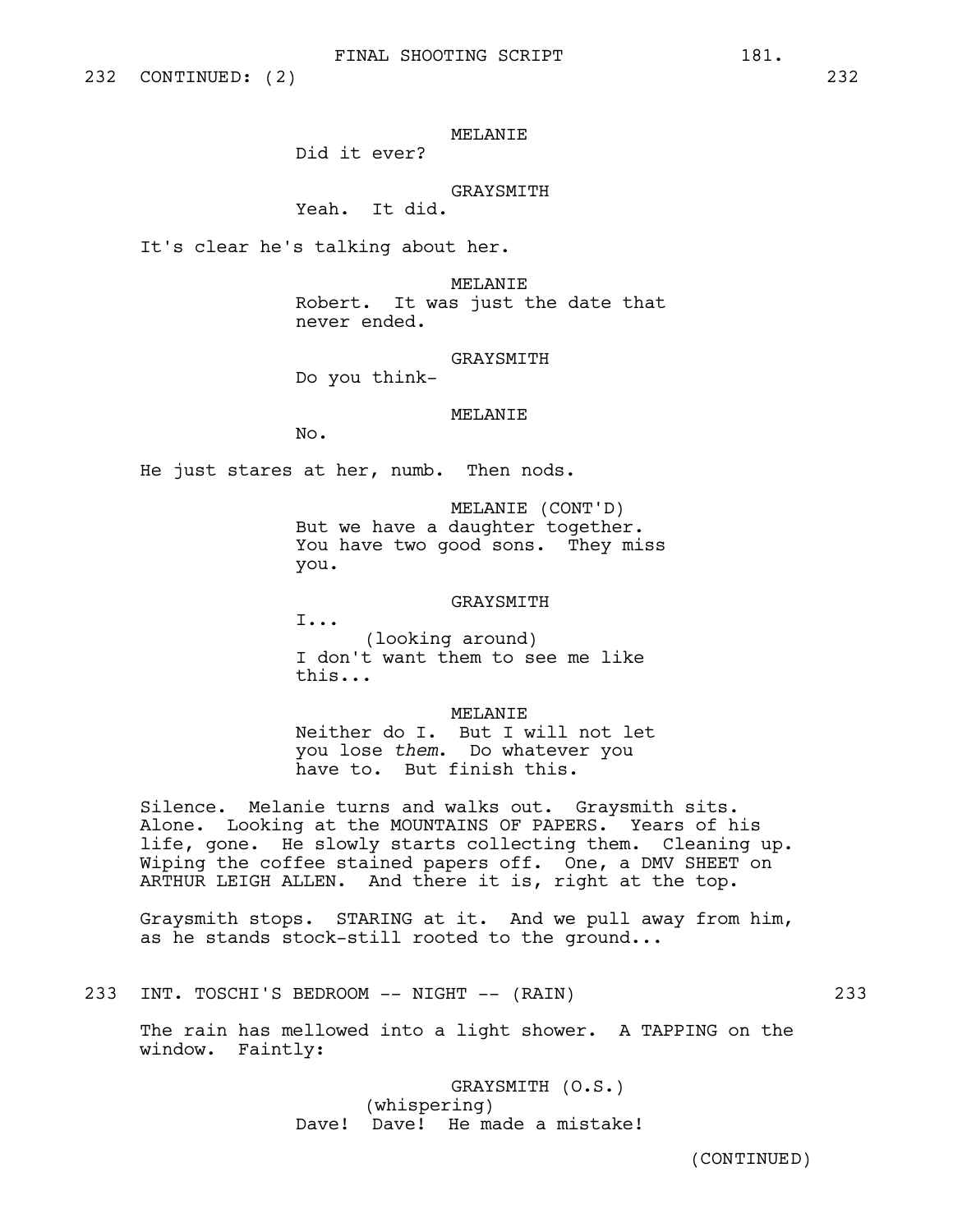Toschi blinks awake. Next to him, his wife does the same.

TOSCHI'S WIFE Is he actually *here?*

Toschi sits up. Graysmith seeing him, thrilled:

GRAYSMITH He made a mistake! I'll meet you around front!

TOSCHI

Robert, don't-

But Graysmith's already going from the window, excited. Toschi, pulling on his robe...

> TOSCHI (CONT'D) Call SFPD, I'm gonna shoot him...

233A OMITTED 233A

233B INT. TOSCHI HOME -- NIGHT -- (RAIN) 233B

Toschi walking down the hall. Graysmith, now lightly knocking on the door.

> TOSCHI *Go away, Robert!*

GRAYSMITH (O.S.) You need to hear this-

# TOSCHI

*No I don't!* 

GRAYSMITH (O.S.) The birthday! The one time he was weak, the one time he gave something away!

TOSCHI *I'm calling the cops-*

233C EXT. TOSCHI HOME -- NIGHT -- (RAIN) 233C

GRAYSMITH (screaming) *It's Arthur Leigh Allen!*

A pregnant moment. Graysmith stares at the door. Then tumblers in the lock. The DOOR SWINGS OPEN revealing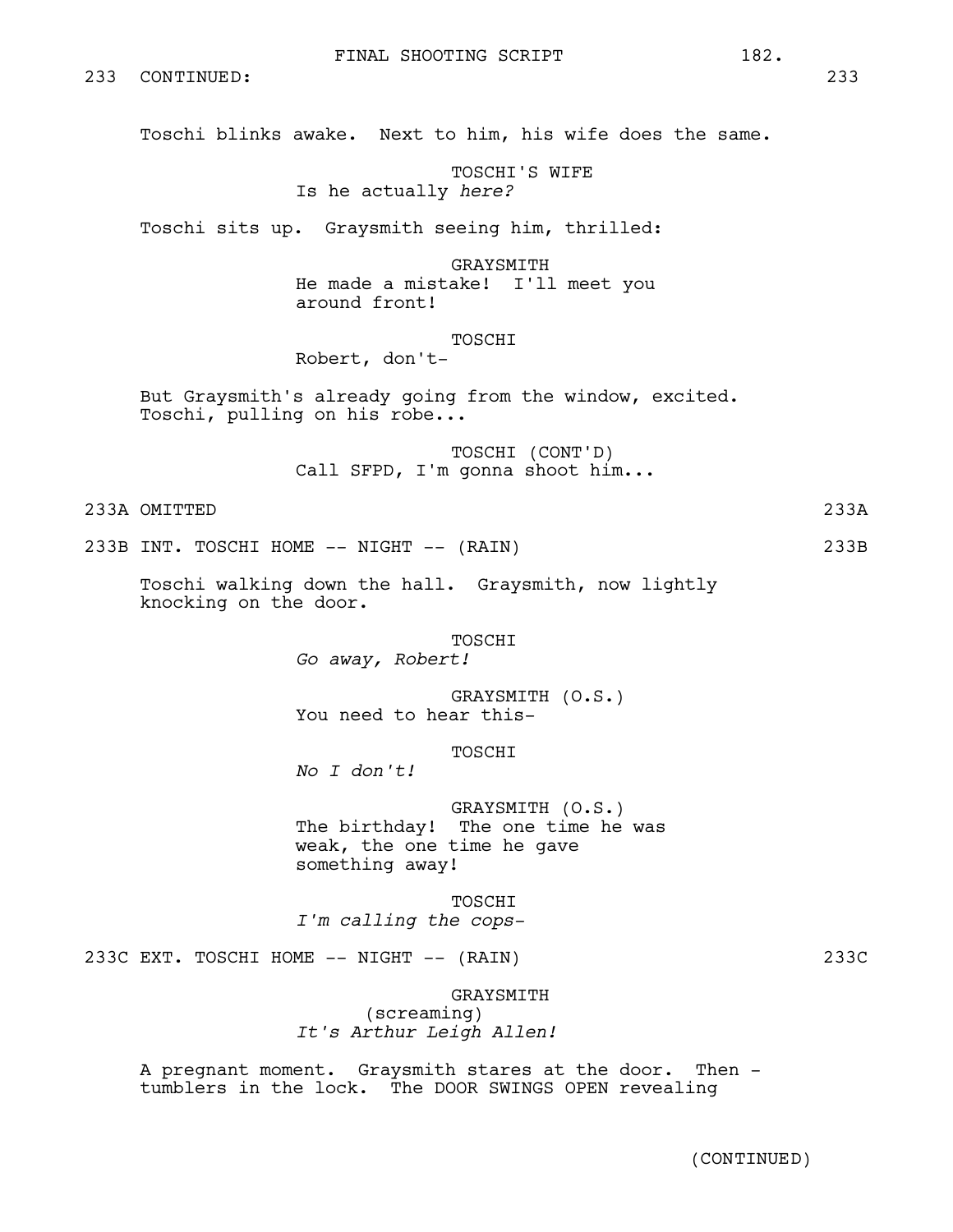# TOSCHI Where did you get that name?

Graysmith, surprised to be granted an audience. Still

GRAYSMITH

The call to Belli's house December '69, "I have to kill, today's my birthday"? It *was* his birthday! Arthur Leigh Allen was born on December 18th!

He slaps the wet DMV sheet up against the door. **DOB 12/18/33**. Toschi stares at it. A beat and then...

**TOSCHT** 

Get in here.

233D INT. TOSCHI KITCHEN -- NIGHT -- (RAIN) 233D

Toschi hands Graysmith a MUG of steaming coffee, then takes a seat across from him at the kitchen table.

TOSCHI

He wrote me, you know. (pause) 2500 different suspects. And the only one who ever wrote me a letter is Leigh Allen.

GRAYSMITH Sometimes killers want to help out-

TOSCHI Robert, I know this. (pause) He was arrested for molestation in January '75. Sent me this when he got out.

He slides a LETTER across the table.

GRAYSMITH "Sorry, I wasn't your man. If I can help out"- This is typewritten.

TOSCHI Using a typewriter isn't a crime.

GRAYSMITH He knew her, Dave. This was in the Vallejo files.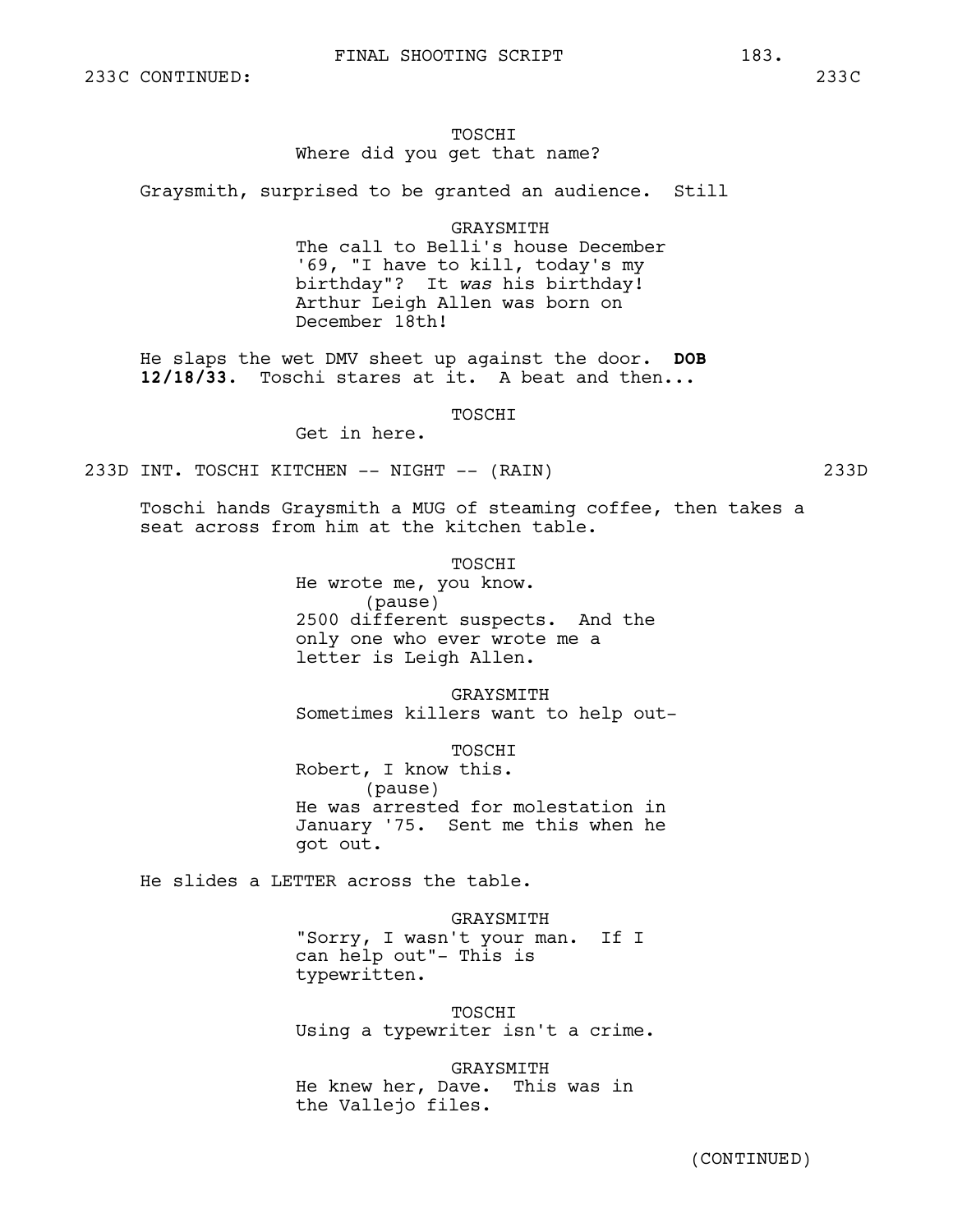He shows Toschi Linda's statement.

GRAYSMITH (CONT'D) Mulanax said he was your favorite suspect. That you spent two years on him. That nobody else came close-

TOSCHI The evidence all said no. Sherwood disqualified him.

**GRAYSMITH** The same Sherwood who drinks like Paul Avery now?

TOSCHI What are you telling me?

GRAYSMITH Sherwood's wrong.

Toschi looks down at the Date of Birth. Then back up to Graysmith.

> TOSCHI I'll show you mine, you show me yours.

233E EXT. DINER -- DAWN 233E

A misty morning. On a tiny coffee shack below the bridge...

233F INT. DINER -- MORNING 233F

Graysmith and Toschi, in a booth. Empty breakfast plates pushed aside, SURROUNDED by both the SFPD and GRAYSMITH'S ZODIAC FILES. At this all night. Graysmith, gesturing to SFPD handwriting reports.

### GRAYSMITH

...you have Sherwood in writing saying *"I'm sorry this just won't work"*, and Terry Pascoe-

TOSCHI

His protege-

#### GRAYSMITH

Fine, his protege, but a handwriting expert saying *"Do not disqualify this suspect on the basis of handwriting"*. cancel each other out-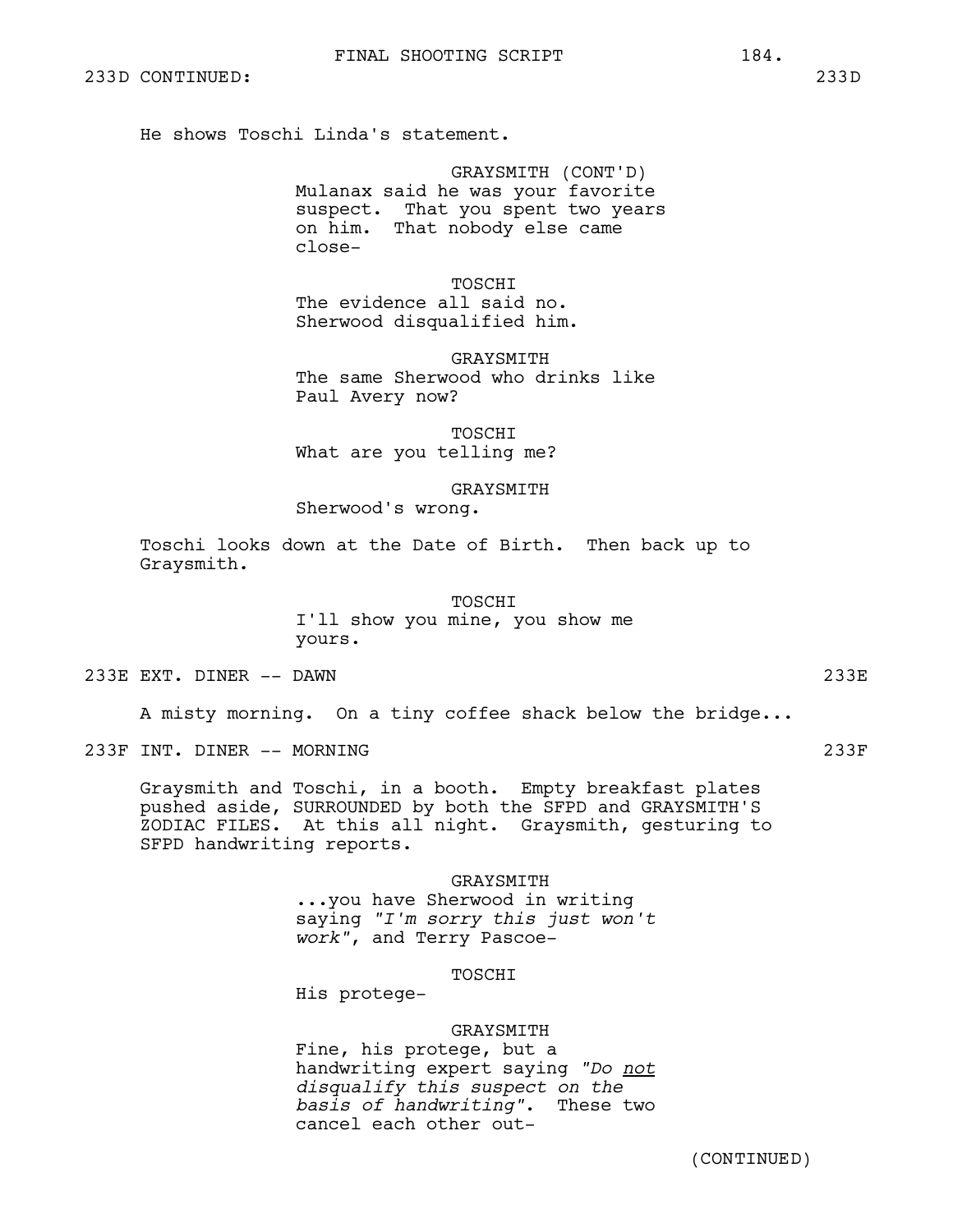## TOSCHI

No, because it was Sherwood's case. He was the *head* of Questioned Documents. If it went to trial, all the defense would have to do is call Sherwood to the stand - and there was no way to get Allen into court in the first place because there was *no evidence*.

#### GRAYSMITH

But you have him seen with ciphers, the military bootprints, the same size shoes and gloves, "The Most Dangerous Game", the Zodiac watch-

# TOSCHI

Robert-

#### GRAYSMITH

-the background with school kids, the misspellings of "Christmas", the bloody knives in the car, the connections to the murder scenes-

#### **TOSCHT**

It's all *circumstantial*. Stine's shirt, his wallet, his keys - we should have *found* one of those things in that trailer. We didn't.

He sighs, running his hand through his hair. Graysmith and he begins digging through the folders.

# GRAYSMITH

Hang on a second.

# TOSCHI

What?

#### GRAYSMITH

The trailer, I saw- (finding it) Here. From Catherine Allen - "Leigh cleaned out his trailer Friday after work and took it to Santa Rosa Saturday August 7, 1971."

# TOSCHI

Yeah?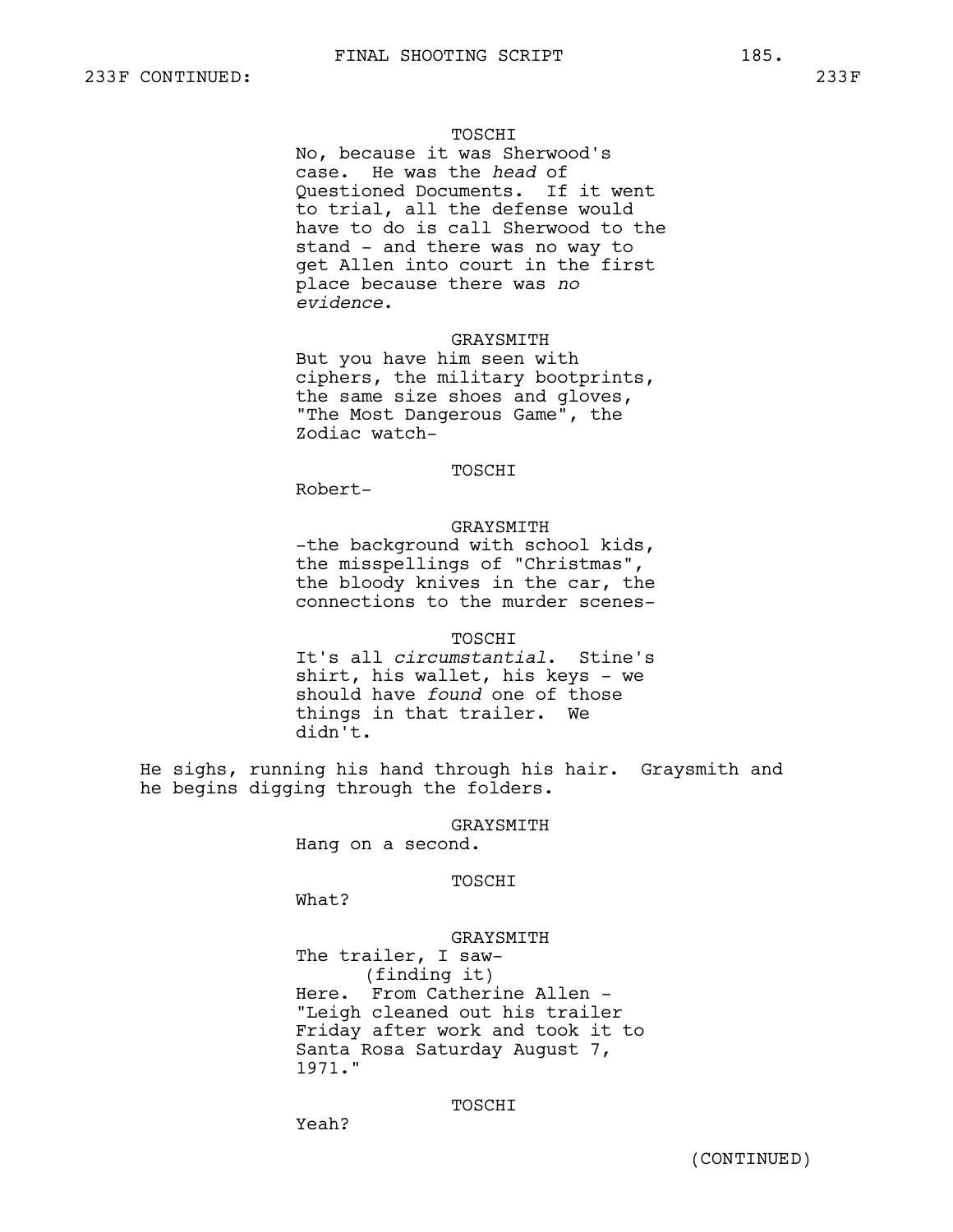# GRAYSMITH You interviewed him at the refinery Wednesday August 4th. (pause) He's cleaning out his trailer and moving it to a different county *48 hours after you interviewed him.*

Toschi stares at him.

GRAYSMITH (CONT'D) You have to look at this stuff side by side.

TOSCHI

What do you mean?

#### GRAYSMITH

Allen and the Zodiac. Their timelines. When was the first murder in Vallejo?

TOSCHI

Christmas of 68.

#### GRAYSMITH

Eight months after Allen's fired for molesting children and his family discovers he was a pedophile. When did the letters begin?

# TOSCHI

July of 69.

#### GRAYSMITH

After the second murder and they continue until you interview Allen. Did any letters after that contain swatches of Stine's shirt?

# TOSCHI

No.

#### GRAYSMITH

Because he dumped it. He got scared. *Because you went to see him at work.* When's the next time Zodiac wrote*?*

TOSCHI Not until January of 1974.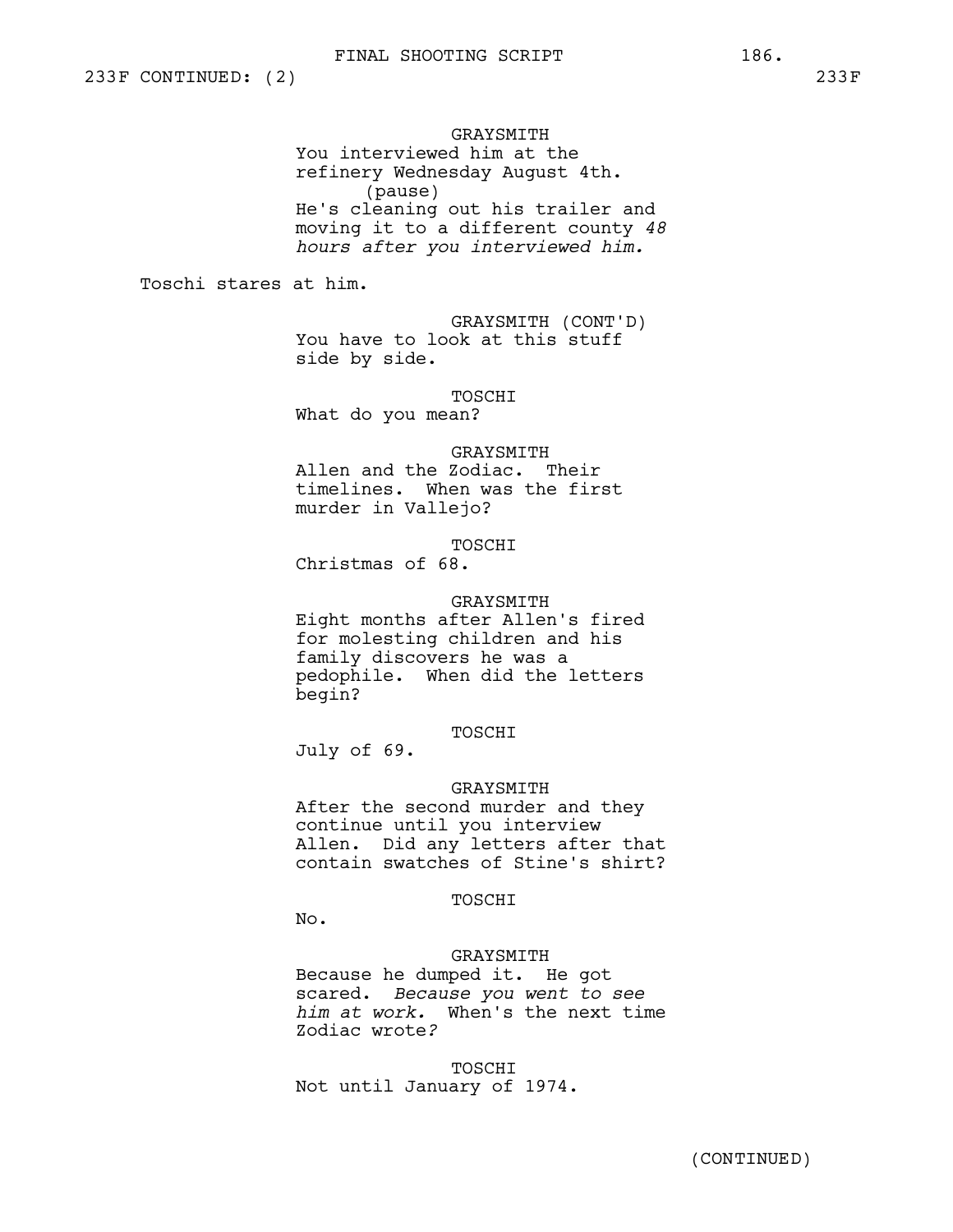#### GRAYSMITH

Which means he's silent for *three years* after you talk to him. But by '74 he feels safe again. Everyone's moved off Allen as a suspect. So Zodiac writes three *new* letters - January, May, and July in '74.

TOSCHI

But then the letters stopped again.

GRAYSMITH What happened to Allen?

#### TOSCHI

He was arrested. January of '75. They sent him to Atascadero. We didn't get a single letter while he was in there.

GRAYSMITH And when is he released?

TOSCHI

August of '77.

GRAYSMITH

He gets out, writes you, and then? We get our first new Zodiac letter in four years. (pause) What do you think?

Toschi leans forward.

TOSCHI I've got one question.

Graysmith looks at him, expectantly.

TOSCHI (CONT'D) Zodiac had to have known Darlene Ferrin, right?

GRAYSMITH Because of the phone calls on the night of her murder, that's right.

TOSCHI

And because of this report, we know Darlene knew a man named "Lee".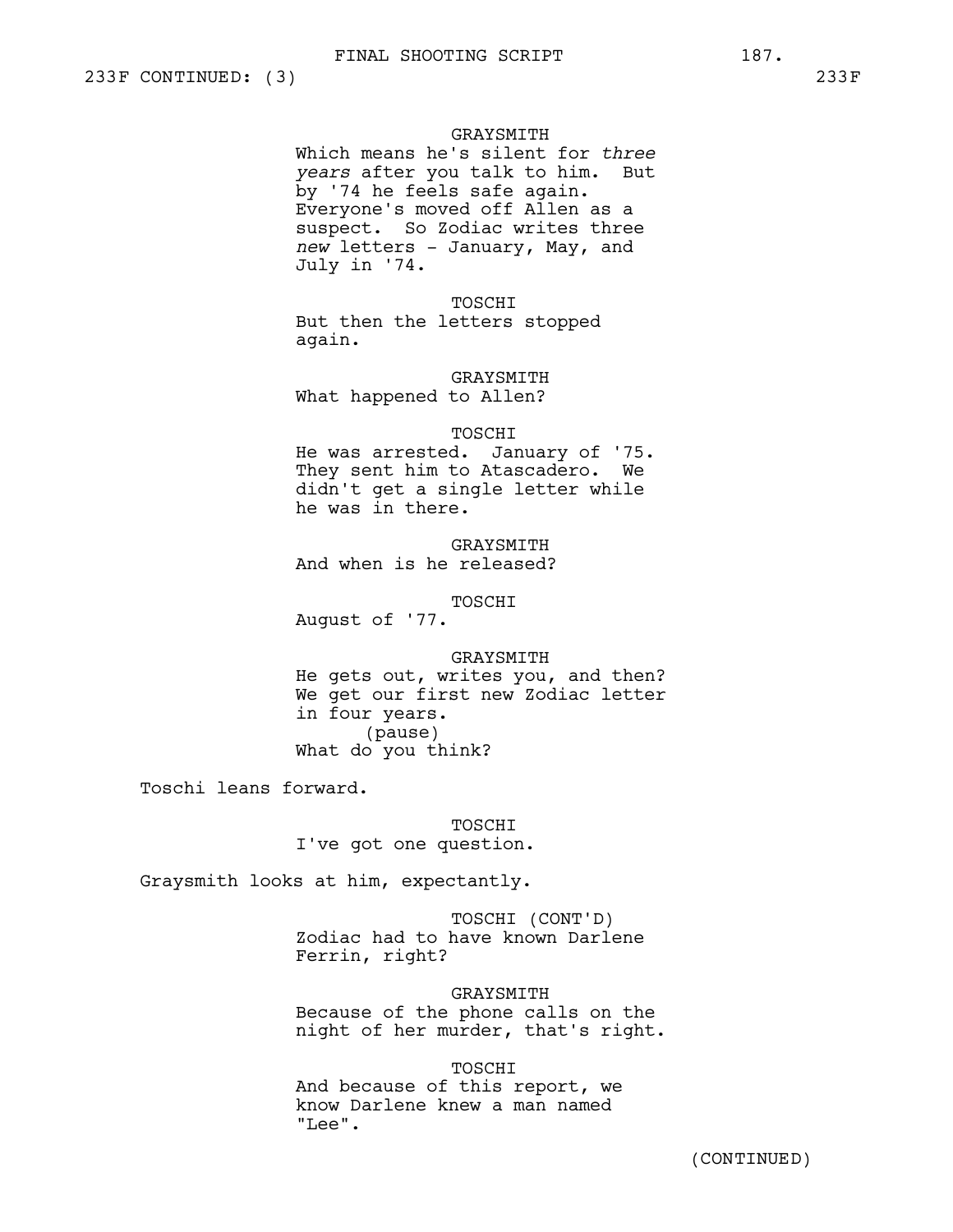Yes.

# TOSCHI

All coincidence aside, how can you be *sure* that Leigh Allen is the "Lee" in the report? Vallejo's a small town but it's not that small. How do you *know* they're connected?

Silence. Graysmith stares at him.

GRAYSMITH

This is a case that's covered both Northern and Southern California with suspects and victims spread out across hundreds of miles, would you agree?

#### TOSCHI

Yes.

# GRAYSMITH

Allen lived in his mother's basement on Fresno Street. Darlene worked as a waitress at the Vallejo House of Pancakes. (pause) Leigh Allen lived less than fifty yards away.

A long beat.

TOSCHI

Christ.

GRAYSMITH Do you think it's him?

TOSCHI The prints and handwriting-

GRAYSMITH I'm not asking the cop, I'm asking my friend - do you think it's him?

TOSCHI

Yes. (pause) But we could never prove it.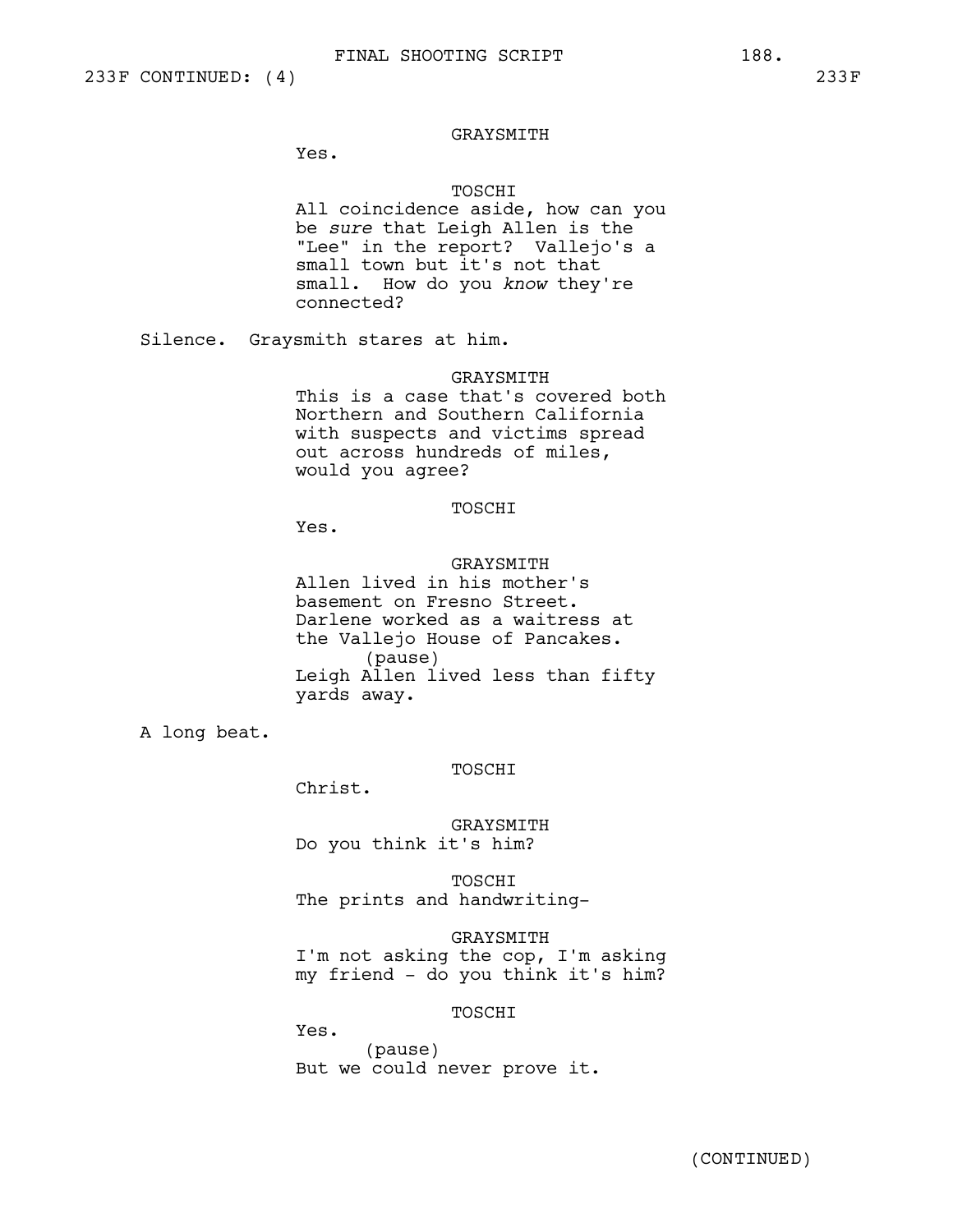GRAYSMITH Just because you can't prove something doesn't mean it's not true.

Toschi looks at him. Nods.

TOSCHI I gotta get going. I start in burglary today. (pause) Let me buy you breakfast.

Toschi puts some money on the table. Rises. Heads for the door...

> **GRAYSMITH** Dave? When did you know?

Toschi turns back.

# **TOSCHT** The minute I laid eyes on him.

234 EXT. ACE HARDWARE -- PARKING LOT -- MORNING 234

Just opening for business. A car pulls into the lot. Graysmith.

235 INT. ACE HARDWARE -- MORNING 235

Graysmith enters the store. Looking for someone. A HEAVY BALD CLERK, stocking. We see him only from behind...

### GRAYSMITH

Excuse me?

The clerk turns and flashes a smile. His nameplate reads "LEE". He wears a ZODIAC WATCH on his wrist.

They stand three feet apart. Graysmith stares at him. Looking him in the eye... Allen's smile fades. Realizing why Graysmith's there. He frowns. His face transforms. And we see how terrifying this man really could be. They hold each other's gaze for what seems like forever...

And Allen finally looks away. Graysmith blinks. Once. Getting what he came here for. Knowing for sure. Graysmith turns and walks out of the store.

235A OMITTED 235A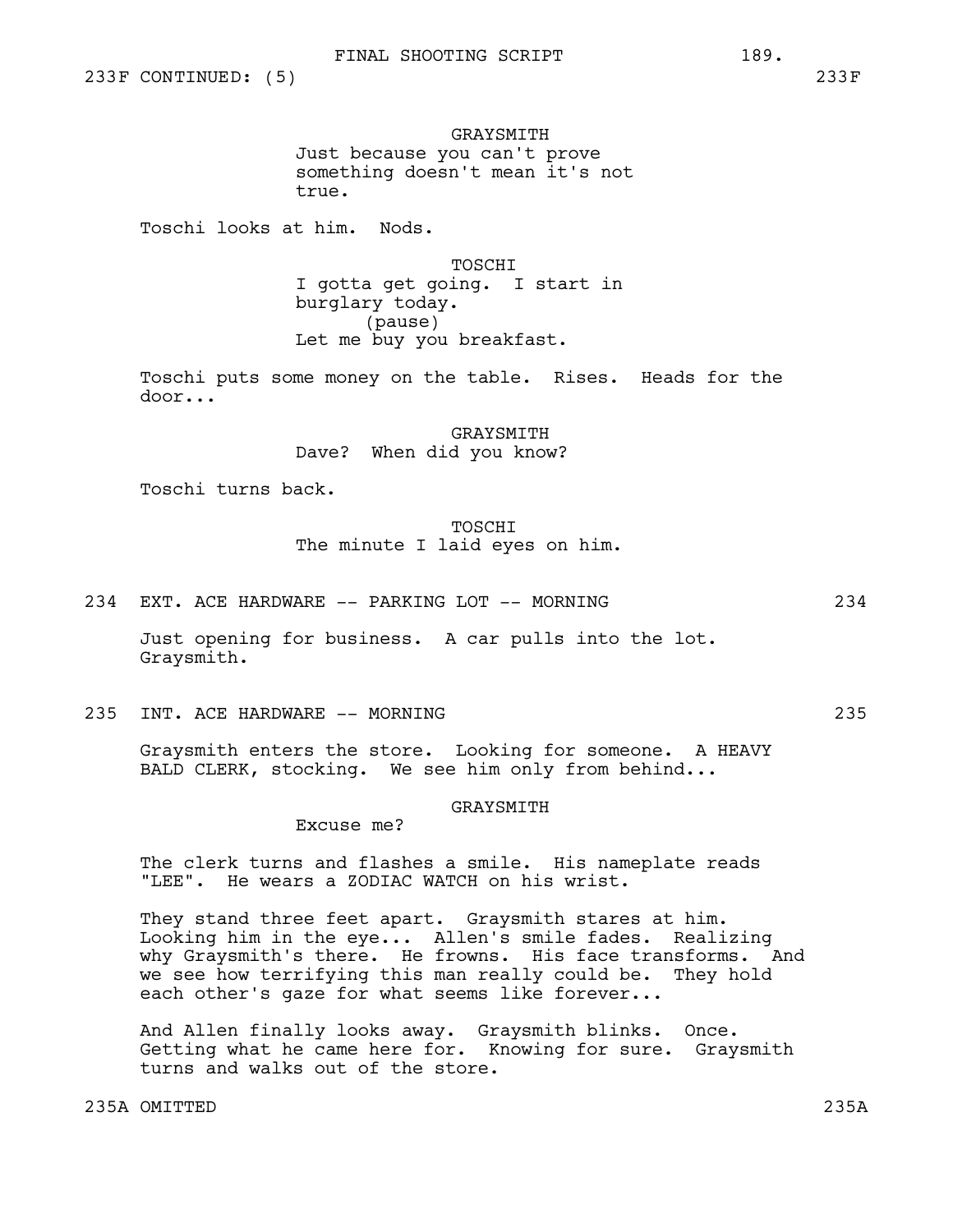**July 4th, 1989 - Vallejo, California.** AN AMERICAN FLAG fluttering in the breeze. Twilight. The sun, giving way to a crisp summer evening. The PARKING LOT where Darlene Ferrin died. Twenty years later. Graysmith sits on the hood of his car, sipping a Diet Coke. Older and grayer.

> BAWART (O.S.) Twenty years, huh? Darlene and Mike - right there.

Graysmith looks up to see GEORGE BAWART ambling towards him. Pointing at the spot the Corvair parked.

> BAWART (CONT'D) Kind of amazing, a guy shoots a couple of farm kids, writes some letters, and we're still talking about it. Robert Graysmith, I presume.

GRAYSMITH Sergeant Bawart?

BAWART Call me George. I took over for Jack Mulanax a couple years back.

GRAYSMITH How'd you know it was me?

Bawart holds up a copy of the book.

BAWART

Your cover photo. (looking around) So Mike Mageau never made a positive ID on anyone, huh?

GRAYSMITH I could never find him.

BAWART You talk to his family?

Graysmith looks at him. Defensive.

GRAYSMITH Why'd you ask me here, Sergeant?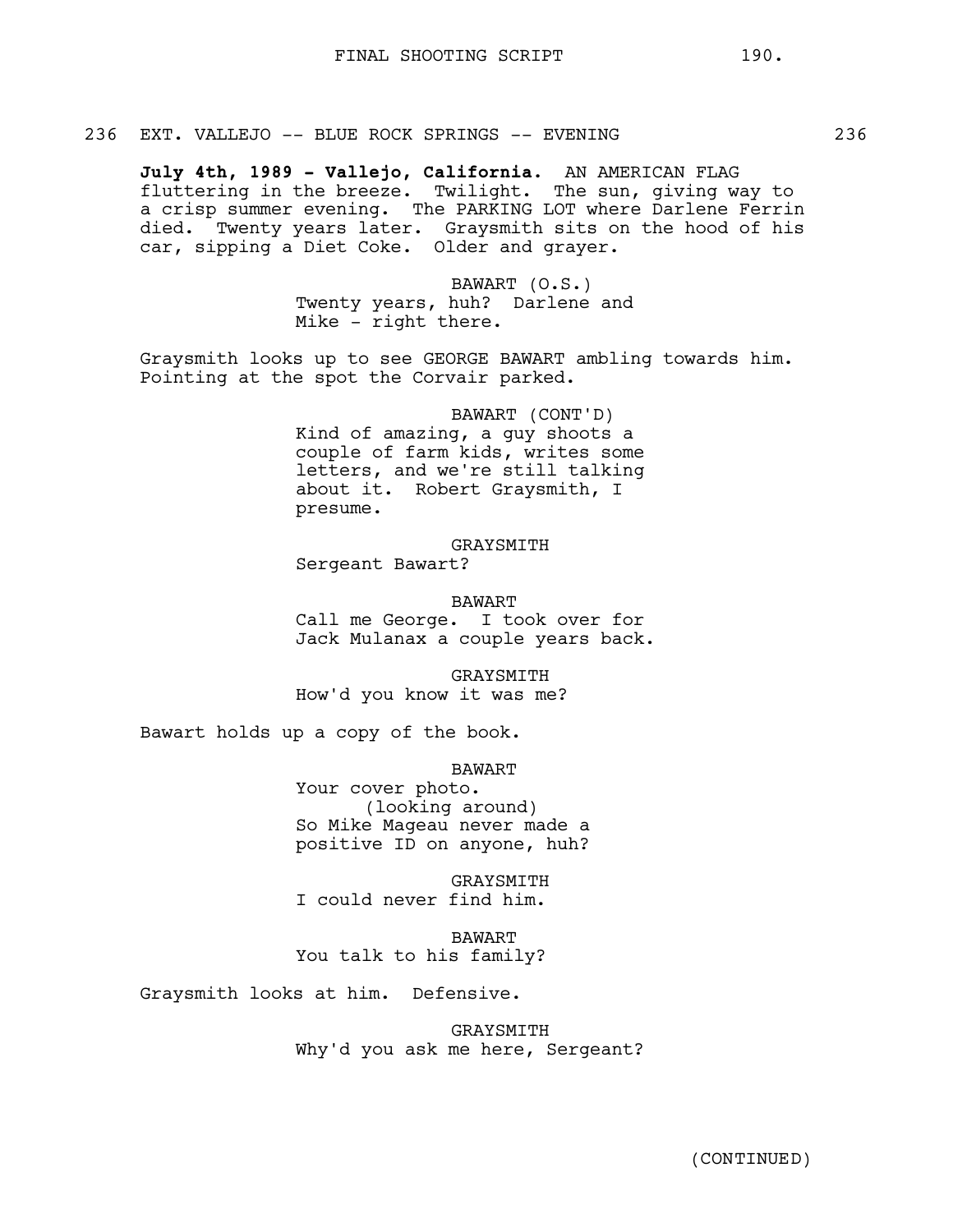# BAWART Wanted to tell you something. Couldn't do it over the phone. (pause) We've reopened the case on Arthur Leigh Allen.

On Graysmith. His vindication.

GRAYSMITH

Really?

# BAWART

Really. (pause) We don't want that getting around-

GRAYSMITH

I understand-

BAWART It's your book that did it.

A beat as this sinks in.

# GRAYSMITH

(flustered) I never meant for it- I mean, I got some of it wrong-

BAWART

You got a lot of it right, too. (chuckling; to the book) I don't know how a civilian found out half this stuff - hell, as a cop I probably don't *want* to know, but things are moving again. We found Robert Emmet the hippie. (off Graysmith's look) Yup, Robert Emmet Rodifer, went to high school with Leigh, he's over in Germany. We're also onto a guy

named Spinelli - claims Allen told him he was gonna go to San Francisco and shoot a cabbie.

GRAYSMITH

Seriously?

BAWART Seriously. There's one more thing.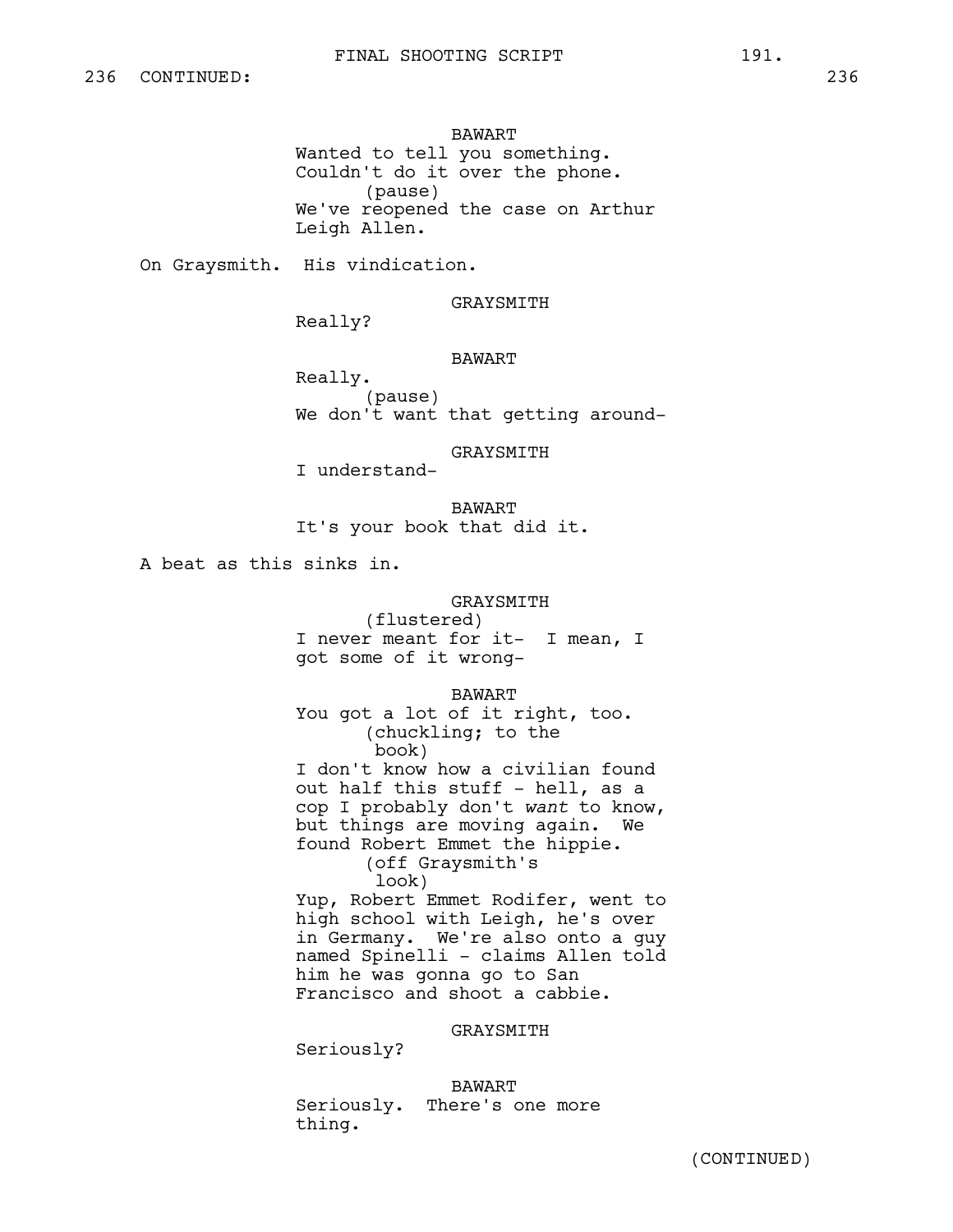He takes a step closer to Graysmith. Confidentially:

BAWART (CONT'D) Allen's sick. He's got diabetes, maybe terminal. So even if we get him - he's already got. You understand?

GRAYSMITH But you have to do it anyway, right?

BAWART Hell, no one else will. Any case, I thought you deserved to know.

**GRAYSMITH** I appreciate it. Good luck.

He offers a hand and Bawart shakes it.

BAWART Hey, you wanna go grab a bite, talk the case a bit?

Tempting - the old Graysmith would have said yes in a heartbeat. But he smiles as he realizes his answer is

> GRAYSMITH Not really. But thanks.

> > BAWART

Mr. Graysmith, thank *you*.

Graysmith smiles. Gets into his car. Bawart watches as he drives away.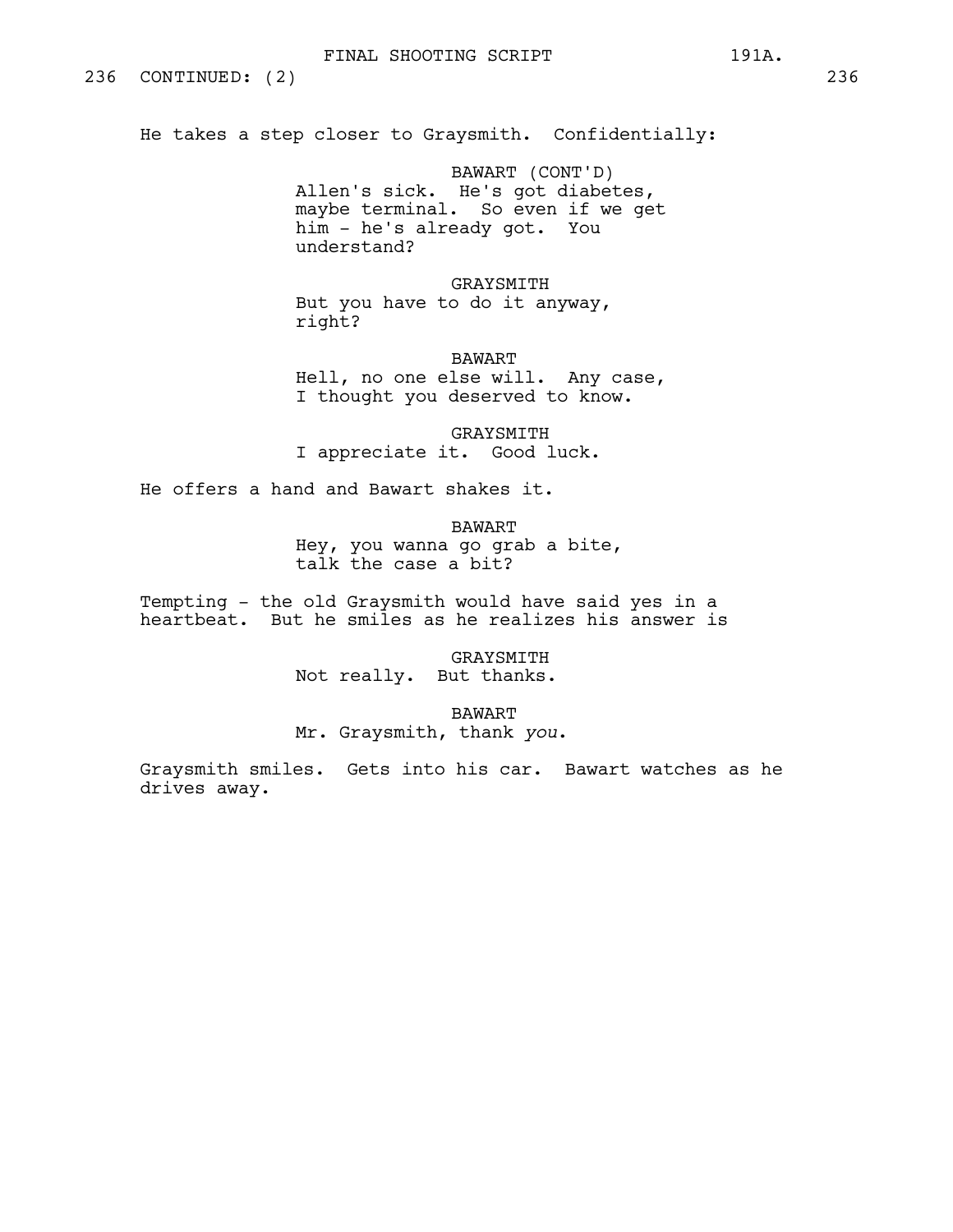| 237 | EXT. ONTARIO AIRPORT -- MORNING        | 237 |
|-----|----------------------------------------|-----|
|     | CHOOM! A PLANE coming in for a landing |     |
|     |                                        |     |

238 INT. ONTARIO AIRPORT -- MORNING 238

**August 16, 1991.** Bawart comes down an escalator. Clutching a briefcase. Passing an in-terminal BARNES AND NOBLE. Paperbacks of Robert Graysmith's "Zodiac" on display.

Bawart strides up to a SECURITY GUARD. They're expecting him. He's led to a PRIVATE ROOM at the back of the airport...

# 239 INT. ONTARIO AIRPORT -- PRIVATE ROOM -- MORNING 239

Bawart alone. Opening the briefcase. Extracting several files, a well dog-eared copy of Graysmith's book, a MANILA ENVELOPE, and a HOGAN HIGH YEARBOOK...

240 INT. ONTARIO AIRPORT -- MORNING 240

MIKE MAGEAU being led by security to the private room. Bedraggled hair, skittish face. Life has not been kind...

241 INT. ONTARIO AIRPORT -- PRIVATE ROOM -- MORNING 241

The door opens and Bawart looks up from a YEARBOOK PHOTO of Young Mike Mageau, to see the real version standing in front of him. He rises, extending a hand.

> BAWART Mr. Mageau, thank you for seeing me.

MIKE You're the one I talked to on the phone?

BAWART Yes, sir, George Bawart, Vallejo PD, I took over the case from Jack Mulanax.

MIKE It's been twenty two years, I don't know how I can help you...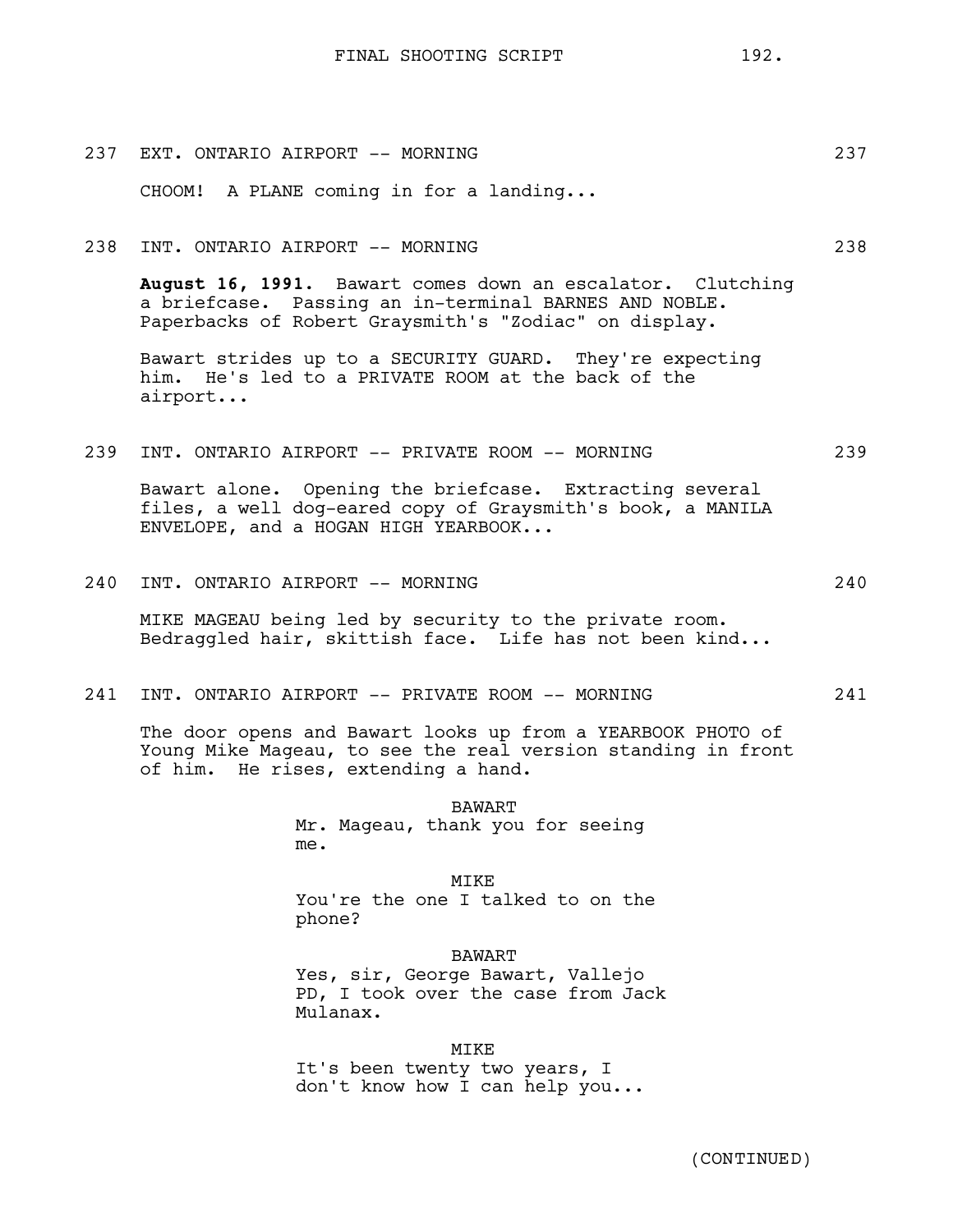# BAWART

This is just a formality. I'm going to show you a group of photographs. The person that shot you may or may not be among this group of photographs. You don't have to pick anybody out just because I'm showing you these pictures. Do you understand?

# MIKE

Yes, sir, I do.

Bawart picks up the envelope and extracts a PHOTO ARRAY from it. LEIGH ALLEN'S FACE among five others. He places the photo array down on the table.

Mike frowns, staring down at the different pictures...

BAWART Take your time. If you don't recognize anyone that's okay.

Mike stares at the pictures for 15 seconds. Then: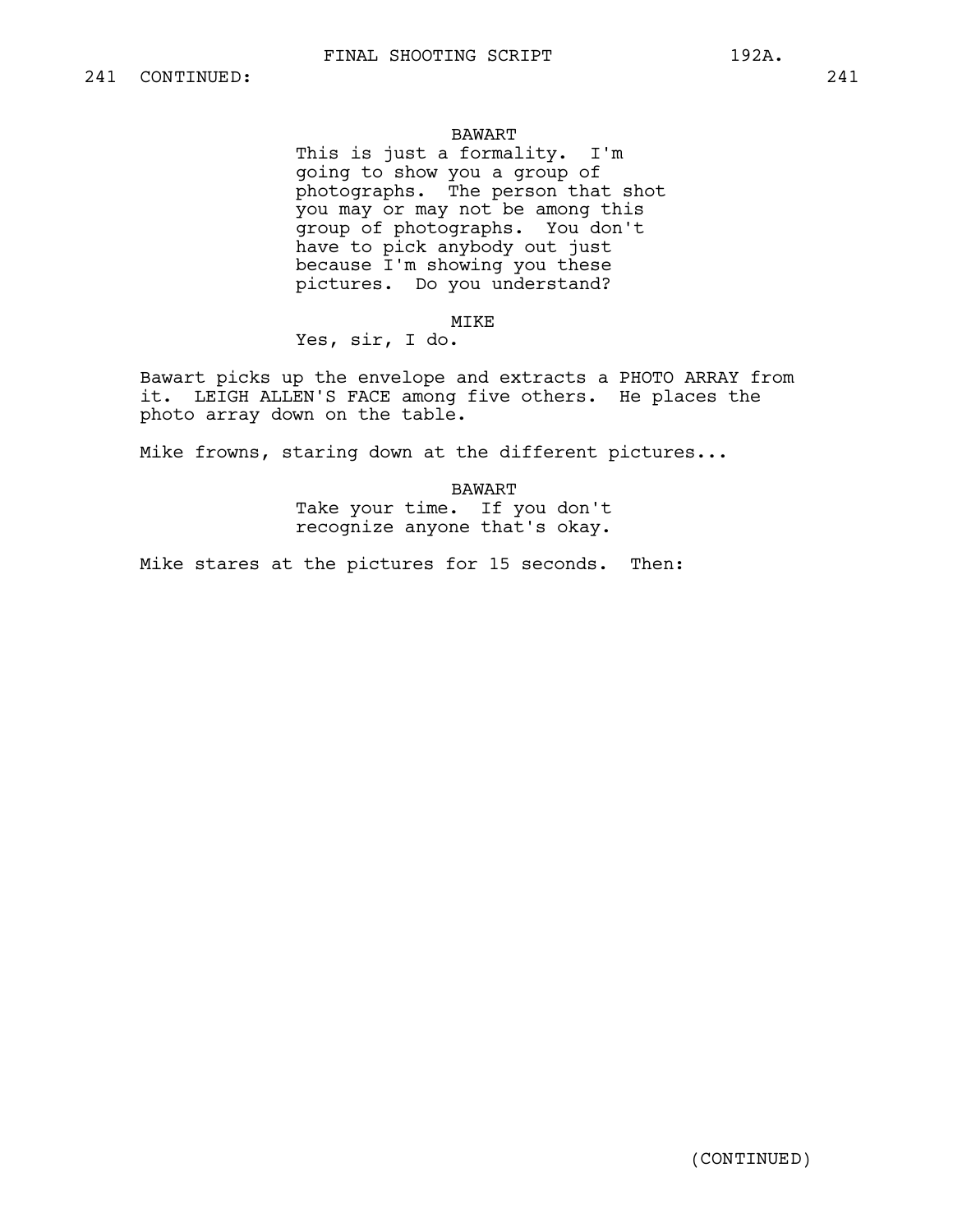# MIKE

That's him.

Mike stabs his finger down at a picture. A YOUNG ARTHUR LEIGH ALLEN. Bawart blinks.

BAWART

How sure are you?

MIKE Pretty sure. He had a round face like this guy.

He points to the picture of a SECOND MAN.

BAWART Are you identifying this second person as well?

MIKE No, no, just that he has a round face like that. It's this man.

He taps the photo of Allen.

# BAWART

On a scale of one to ten, how sure are you?

MIKE

It's at least an eight. Only other time I saw this face was on July 4, 1969. I'm very sure that's the man who shot me.

CUT TO:

242 A BLACK SCREEN. 242

Silence. The following words appear:

**In 1991 Arthur Leigh Allen's basement was searched by the Vallejo Police Department. In it were found bomb diagrams, explosive devices, 7 handguns, 4 rifles, and codebooks.**

**In order to secure the warrant, Don Cheney, the man who first implicated Allen as the Zodiac, was given a polygraph test. He passed with flying colors.** 

These words fade. Replaced by: